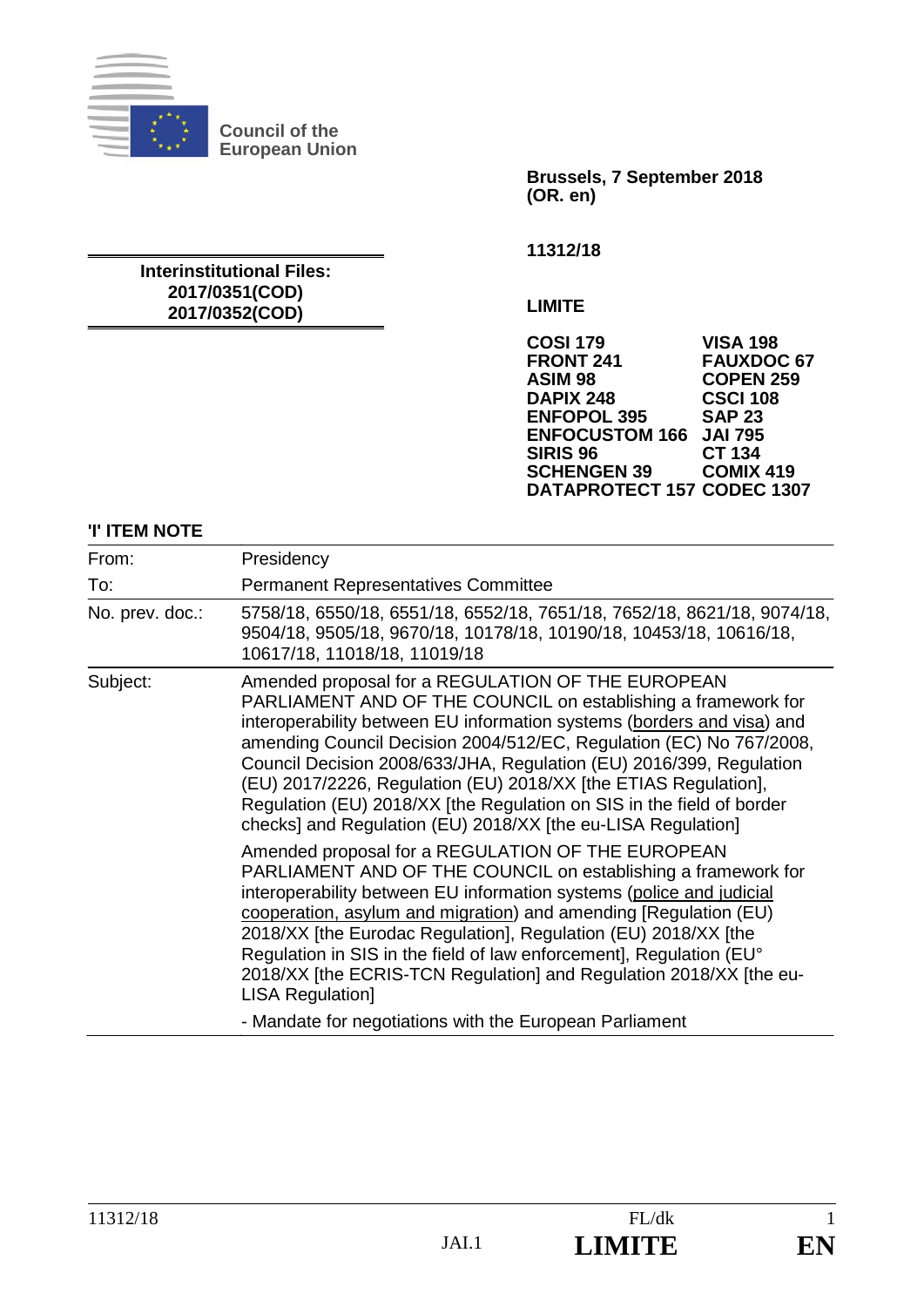- 1. On 12 December 2017, the Commission presented two legislative proposals for Regulations of the European Parliament and of the Council establishing a framework for interoperability between EU information systems: one focusing on large-scale information systems relating to borders and visa**<sup>1</sup>** , the second on information systems relating to police and judicial cooperation, asylum and migration**<sup>2</sup>** (the 'Interoperability Proposals').
- 2. Considering the importance and the priority status of these proposals, the Bulgarian Presidency worked intensively in order to reach a compromise on both texts that would be acceptable to Member States, with a view to starting negotiations with the European Parliament as soon as it is ready. The initial compromise was endorsed by the Permanent Representatives Committee at its meeting on 14 June 2018<sup>3</sup>.
- 3. On 13 June 2018, the Commission amended the Interoperability Proposals in order to include some further necessary amendments to other legal instruments (ETIAS, SIS, ECRIS-TCN, Eurodac and eu-LISA)<sup>4</sup>. This was required to take into account the results of the ongoing negotiations between the co-legislators on some of the information systems concerned.
- 4. The amended Interoperability Proposals were examined at the JHA Counsellors' meetings of 9 and 19 July 2018. Following those meetings, the Presidency included some further changes to the amended Interoperability Proposals, as set out in the annexes. They are mostly of a technical nature and aim to correct some errors or oversights.
- 5. Changes to the amended Commission proposals (10178/18 and 10190/18) are marked in *bold italics* and strikethrough. New changes to the Commission proposals compared to 11018/18 (borders and visa) and to 11019/18 (police and judicial cooperation, asylum and migration) are marked in *bold italics underline* and strikethrough underline.

 **1** 15119/17.

**<sup>2</sup>** 15729/17.

**<sup>3</sup>** 10453/18.

**<sup>4</sup>** 10178/18 and 10190/18.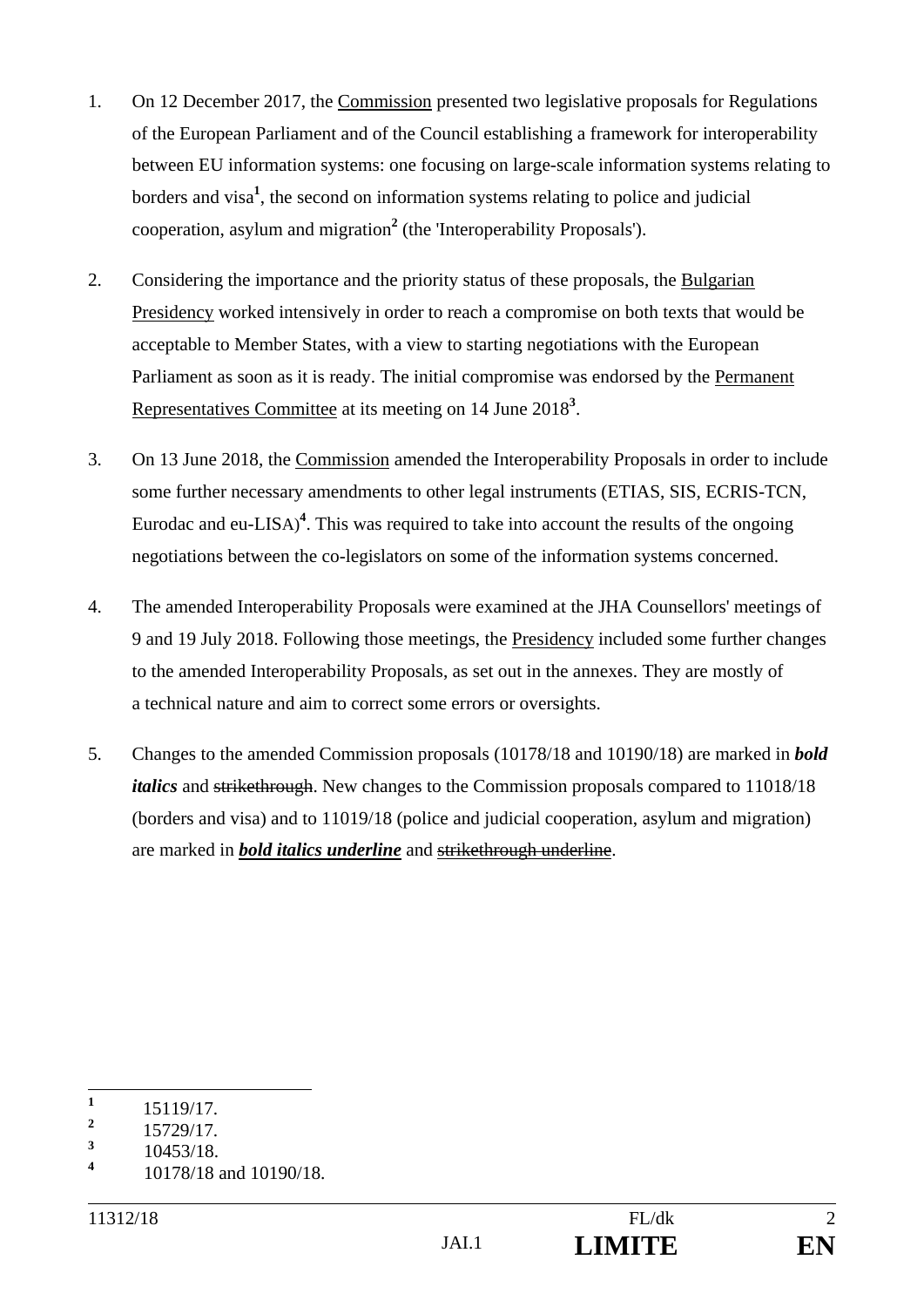6. The Presidency invites the Committee to confirm that it can accept the texts set out in the annexes and to grant the Presidency a revised mandate to negotiate with the European Parliament on this basis, with a view to reaching an agreement with the European Parliament by the end of 2018.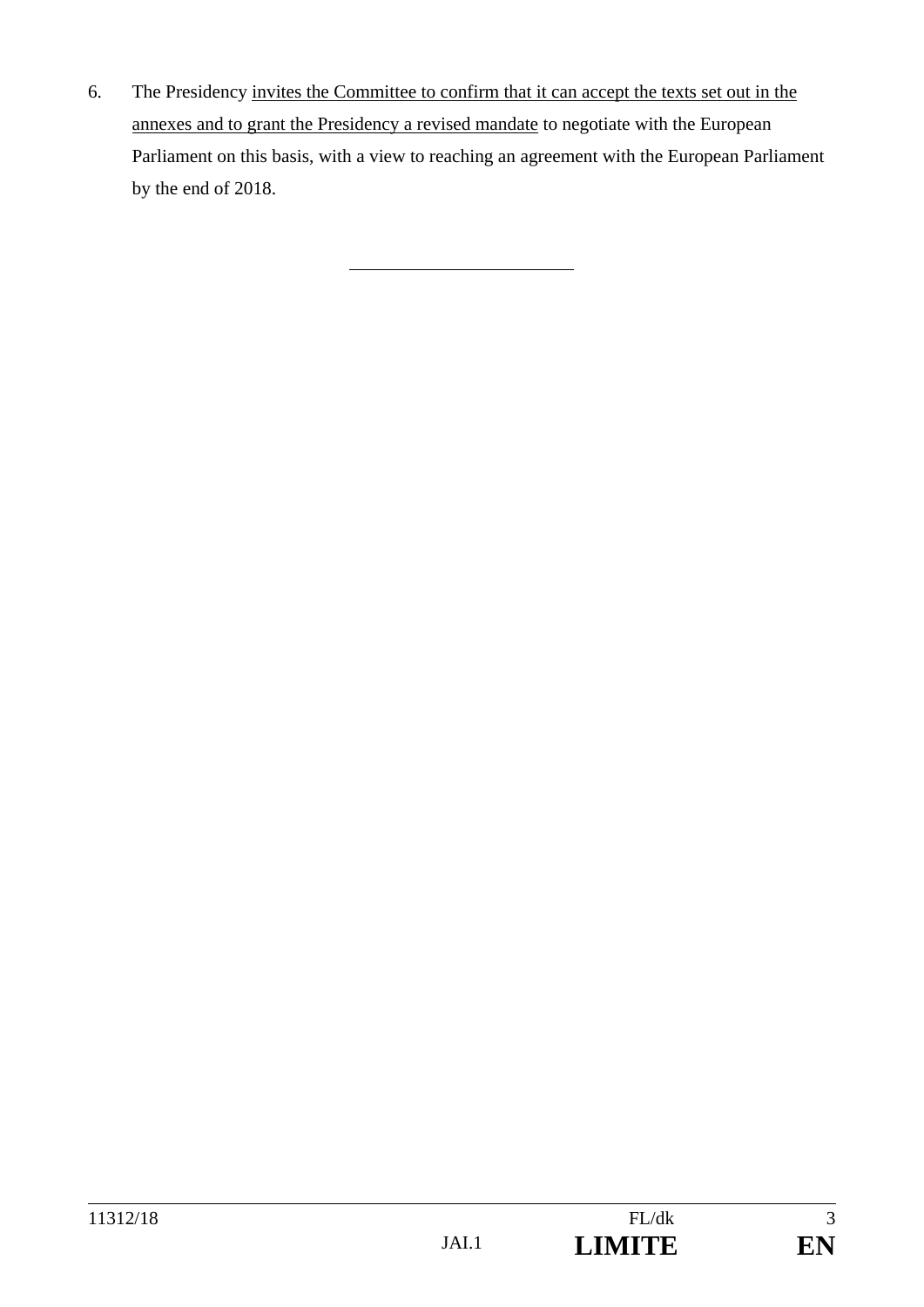#### **ANNEX I**

2017/0351 (COD)

#### Amended proposal for a

#### **REGULATION OF THE EUROPEAN PARLIAMENT AND OF THE COUNCIL**

**on establishing a framework for interoperability between EU information systems (borders and visa) and amending Council Decision 2004/512/EC, Regulation (EC) No 767/2008, Council Decision 2008/633/JHA, Regulation (EU) 2016/399, Regulation (EU) 2017/2226, Regulation (EU) 2018/XX [the ETIAS Regulation], Regulation (EU) 2018/XX [the Regulation on SIS in the field of border checks] and Regulation (EU) 2018/XX [the eu-LISA Regulation]<sup>5</sup>**

#### THE EUROPEAN PARLIAMENT AND THE COUNCIL OF THE EUROPEAN UNION,

Having regard to the Treaty on the Functioning of the European Union, and in particular Article 16(2), Article 74, Article 77(2)(a) (b) (d) and (e) thereof,

Having regard to the proposal from the European Commission,

After transmission of the draft legislative act to the national parliaments,

After consulting the European Data Protection Supervisor,

Having regard to the opinion of the European Economic and Social Committee,**<sup>6</sup>**

Having regard to the opinion of the Committee of the Regions,**<sup>7</sup>**

Acting in accordance with the ordinary legislative procedure,

 **5** Parliamentary reservation: **FR**. **<sup>6</sup>**

OJ  $C$ , , p. . **7**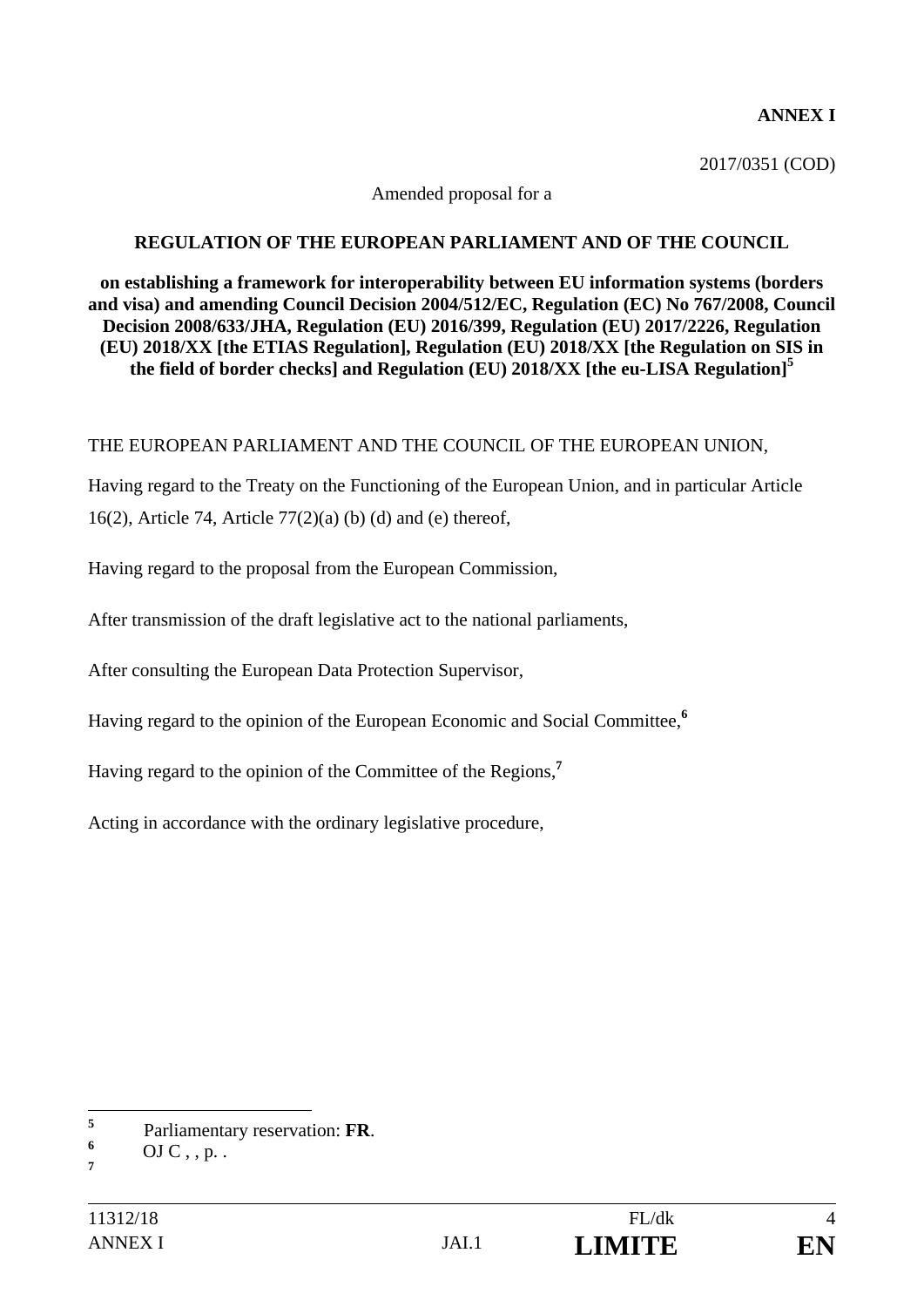#### Whereas:

- (1) In its Communication of 6 April 2016 entitled *Stronger and Smarter Information Systems for Borders and Security<sup>8</sup>* , the Commission underlined the need to improve the Union's data management architecture for border management and security. The Communication initiated a process towards achieving the interoperability between EU information systems for security, border and migration management, with the aim to address the structural shortcomings related to these systems that impede the work of national authorities and to ensure that border guards, customs authorities, police officers and judicial authorities have the necessary information at their disposal.
- (2) In its Roadmap to enhance information exchange and information management including interoperability solutions in the Justice and Home Affairs area of 6 June 2016**<sup>9</sup>** , the Council identified various legal, technical and operational challenges in the interoperability of EU information systems and called for the pursuit of solutions.
- (3) In its Resolution of 6 July 2016 on the strategic priorities for the Commission Work Programme 2017<sup>10</sup>, the European Parliament called for proposals to improve and develop existing EU information systems, address information gaps and move towards their interoperability, as well as proposals for compulsory information sharing at EU level, accompanied by the necessary data protection safeguards.
- (4) The European Council of 15 December 2016**<sup>11</sup>** called for continued delivery on the interoperability of EU information systems and databases.
- (5) In its final report of 11 May 2017**<sup>12</sup>**, the high-level expert group on information systems and interoperability concluded that it is necessary and technically feasible to work towards practical solutions for interoperability and that they can, in principle, both deliver operational gains and be established in compliance with data protection requirements.
- (6) In its Communication of 16 May 2017 entitled *Seventh progress report towards an effective and genuine Security Union<sup>13</sup>*, the Commission set out, in line with its Communication of 6 April 2016 and confirmed by the findings and recommendations of the high-level expert group on information systems and interoperability, a new approach to the management of data for borders, security and migration where all EU information systems for security, border and migration management are interoperable in full respect of fundamental rights.

 **8** COM(2016)205, 6.4.2016.

**<sup>9</sup>** Roadmap of 6 June 2016 to enhance information exchange and information management including interoperability solutions in the Justice and Home Affairs area — 9368/1/16 REV 1.

**<sup>10</sup>** European Parliament resolution of 6 July 2016 on the strategic priorities for the Commission Work Programme 2017 (2016/2773(RSP).

http://www.consilium.europa.eu/en/press/press-releases/2016/12/15/euco-conclusions-final/<br>
http://ec.europa.eu/transparency/regexpert/index.cfm?do=groupDetail.groupDetailDoc&id=32600&no=1.<br>
COM(2017) 261 final, 16.5.2017.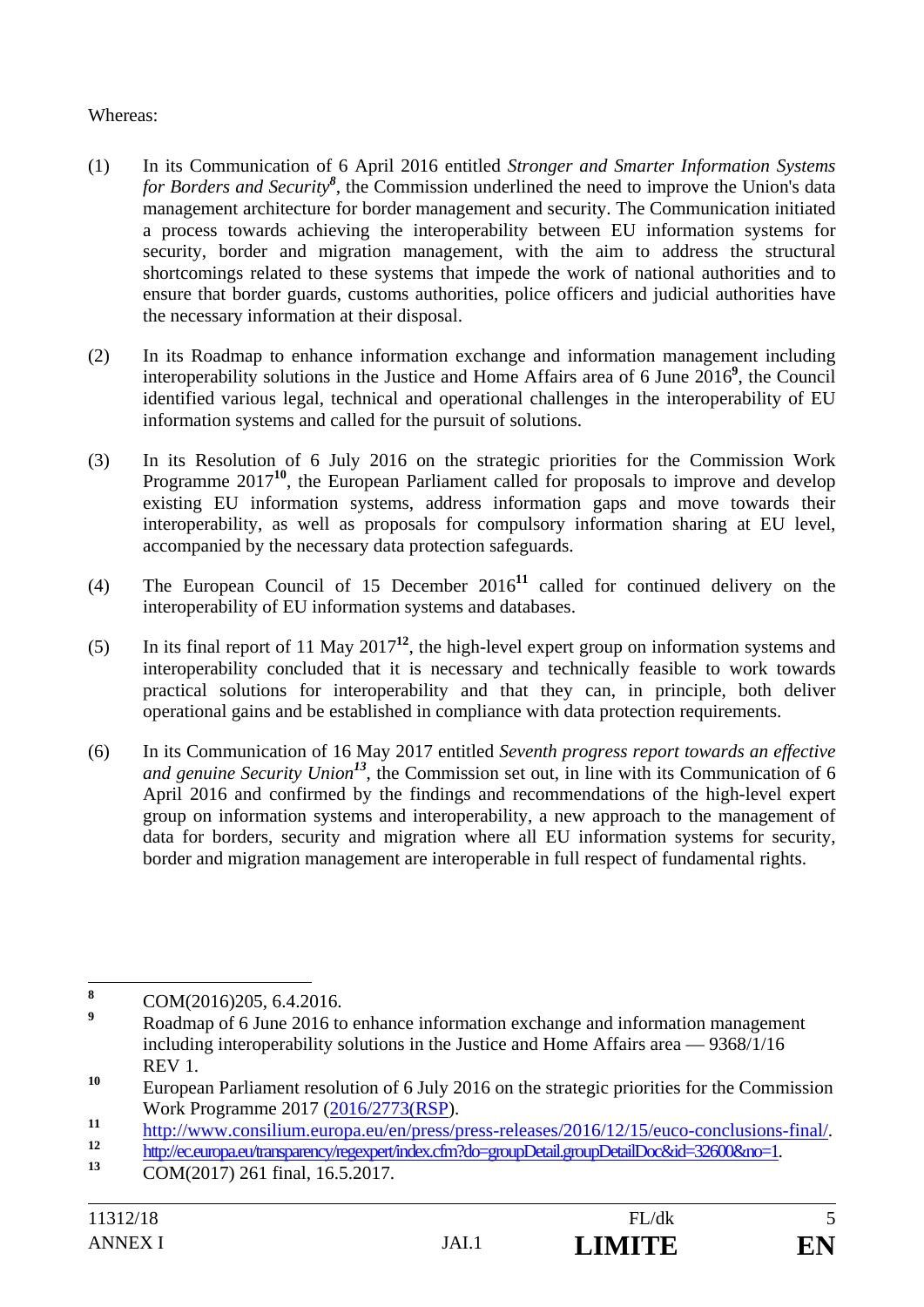- (7) In its Conclusions of 9 June 2017**<sup>14</sup>** on the way forward to improve information exchange and ensure the interoperability of EU information systems, the Council invited the Commission to pursue the solutions for interoperability as proposed by the high-level expert group.
- (8) The European Council of 23 June 2017**<sup>15</sup>** underlined the need to improve the interoperability between databases and invited the Commission to prepare, as soon as possible, draft legislation enacting the proposals made by the high-level expert group on information systems and interoperability.
- (9) With a view to improve the *effectiveness and efficiency of checks at* management of the external borders, to contribute to preventing and combating irregular *illegal im*migration and to contribute to a high level of security within the area of freedom, security and justice of the Union, including the maintenance of public security and public policy and safeguarding the security in the territories of the Member States, *to improve the implementation of the common visa policy, to assist in examining applications for international protection lodged in a Member State*, interoperability between EU information systems, namely *fthe* Entry/Exit System (EES)], the Visa Information System (VIS), [the European Travel Information and Authorisation System (ETIAS)], Eurodac, the Schengen Information System (SIS), and the [European Criminal Records Information System for third-country nationals (ECRIS-TCN)] should be established in order for these EU information systems and their data to supplement each other. To achieve this, a European search portal (ESP), a shared biometric matching service (shared BMS), a common identity repository (CIR) and a multiple-identity detector (MID) should be established as interoperability components.
- (10) The interoperability between the EU information systems should allow said systems to supplement each other in order to facilitate the correct identification of persons, *including unknown persons who are not able to identify themselves or unidentified remains,*  contribute to fighting identity fraud, improve and harmonise data quality requirements of the respective EU information systems, facilitate the technical and operational implementation by Member States of existing and future EU information systems, strengthen and simplify the data security and data protection safeguards that govern the respective EU information systems, streamline the law enforcement access *for the purposes of preventing, detecting or investigating terrorist offences or other serious criminal offences* to the EES, the VIS, the [ETIAS] and Eurodac, and support the purposes of the EES, the VIS, the [ETIAS], Eurodac, the SIS and the [ECRIS-TCN system].
- (11) The interoperability components should cover the EES, the VIS, the [ETIAS], Eurodac, the SIS, and the [ECRIS-TCN system]. They should also cover the Europol data to the extent of enabling it to be queried simultaneously with these EU information systems.
- (12) The interoperability components should concern persons in respect of whom personal data may be processed in the EU information systems and by Europol, namely third-country nationals *persons* whose personal data is *are* processed in the EU information systems and by Europol, and to *including* EU citizens whose personal data is *are* processed in the SIS and by Europol.

 $14$ 14 http://www.consilium.europa.eu/media/22186/st10136en17-vf.pdf.<br>
European Council conclusions, 22-23 June 2017.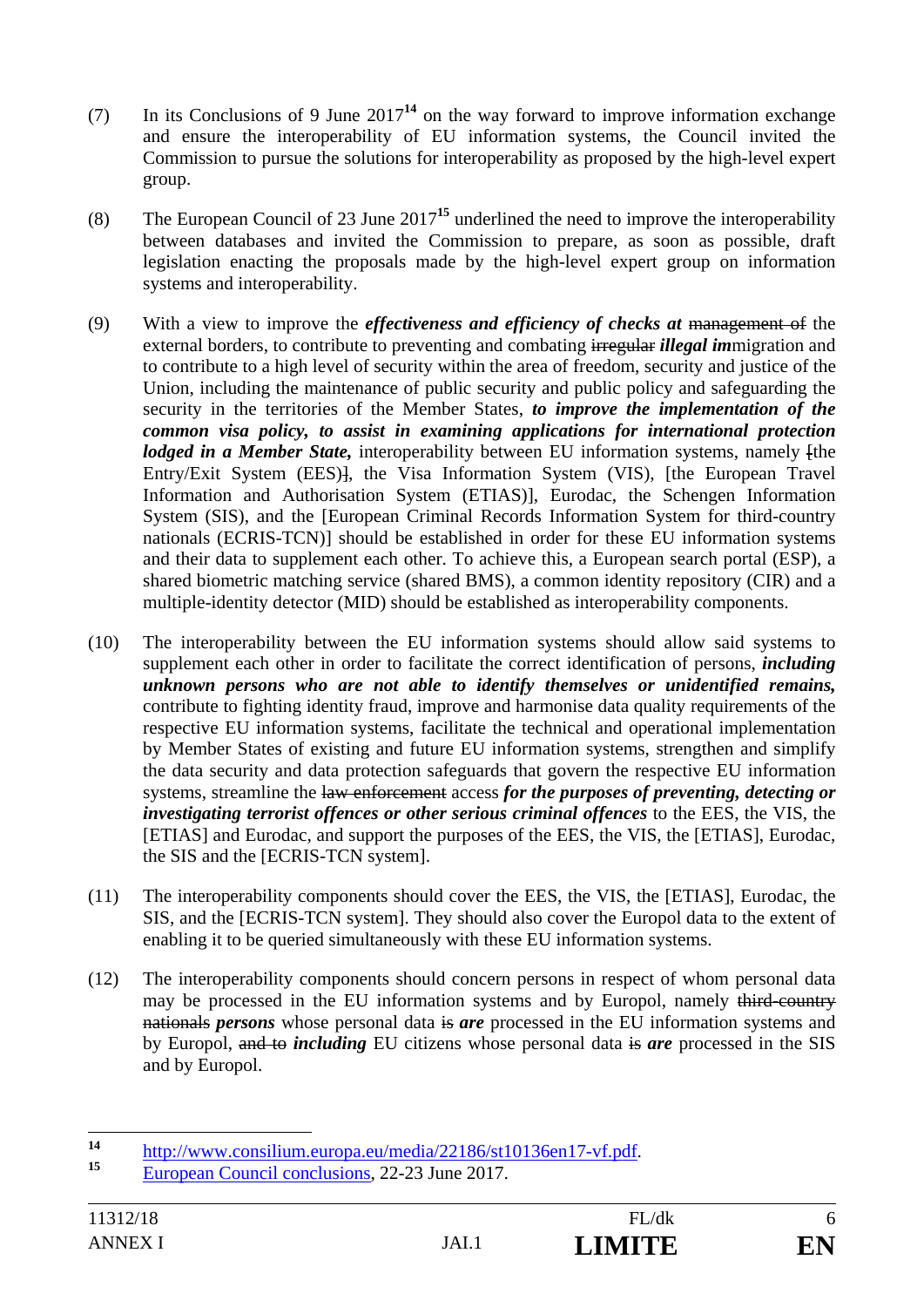- (13) The European search portal (ESP) should be established to facilitate technically the ability of Member State authorities and EU bodies *agencies* to have fast, seamless, efficient, systematic and controlled access to the EU information systems, the Europol data and the Interpol databases needed to perform their tasks, in accordance with their access rights, and to support the objectives of the EES, the VIS, the [ETIAS], Eurodac, the SIS, the [ECRIS-TCN system] and the Europol data. Enabling the simultaneous querying of all relevant EU information systems in parallel, as well as of the Europol data and the Interpol databases, the ESP should act as a single window or 'message broker' to search various central systems and retrieve the necessary information seamlessly and in full respect of the access control and data protection requirements of the underlying systems.
- *(13a) When querying the Interpol databases, the design of the ESP should ensure that the data used by the user of the ESP to launch a query is not shared with the owners of Interpol data. The result of the query should not be shared in an automated manner with the owner of the Interpol data and a positive result should only be shared following the assessment of the competent authoritities including the Interpol National Central Bureau of the Member State querying the Interpol databases.*
- (14) The International Criminal Police Organisation (Interpol) database of Stolen and Lost Travel Documents (SLTD) enables authorised law enforcement entities *responsible for preventing, detecting or investigating terrorist offences or other serious criminal offences* in Member States, including immigration and border control officers, to establish the validity of a travel document. The [ETIAS] queries the SLTD and Interpol's Travel Documents Associated with Notices (TDAWN) database in the context of assessing whether a person applying for a travel authorisation is likely for instance to migrate irregularly or could pose a threat to security. The centralised European search portal (ESP) should enable the query against the SLTD and TDAWN databases using an individual's identity data *or travel document data*. Where personal data are transferred from the Union to Interpol through the ESP, the provisions on international transfers in Chapter V of Regulation (EU) 2016/679 of the European Parliament and of the Council<sup>16</sup>, or the national provisions transposing Chapter V of Directive (EU) 2016/680 of the European Parliament and of the Council**<sup>17</sup>** should apply. This should be without prejudice to the specific rules laid down in Council Common Position 2005/69/JHA**<sup>18</sup>** and Council Decision 2007/533/JHA**<sup>19</sup>**.

 $16$ **<sup>16</sup>** Regulation (EU) 2016/679 of the European Parliament and of the Council of 27 April 2016 on the protection of natural persons with regard to the processing of personal data and on the free movement of such data, and repealing Directive 95/46/EC (General Data Protection Regulation) (OJ L 119, 4.5.2016, p. 1).

<sup>&</sup>lt;sup>17</sup> Directive (EU) 2016/680 of the European Parliament and of the Council of 27 April 2016 on the protection of natural persons with regard to the processing of personal data by competent authorities for the prevention, investigation, detection or prosecution of criminal offences or the execution of criminal penalties, and on the free movement of such data, and repealing Council Framework Decision 2008/977/JHA (OJ L 119, 4.5.2016, p. 89).

<sup>&</sup>lt;sup>18</sup> Council Common Position 2005/69/JHA of 24 January 2005 on exchanging certain data with Interpol (OJ L 27, 29.1.2005, p. 61).

<sup>&</sup>lt;sup>19</sup> Council Decision 2007/533/JHA of 12 June 2007 on the establishment, operation and use of the second generation Schengen Information System (SIS II) (OJ L 205, 7.8.2007, p. 63).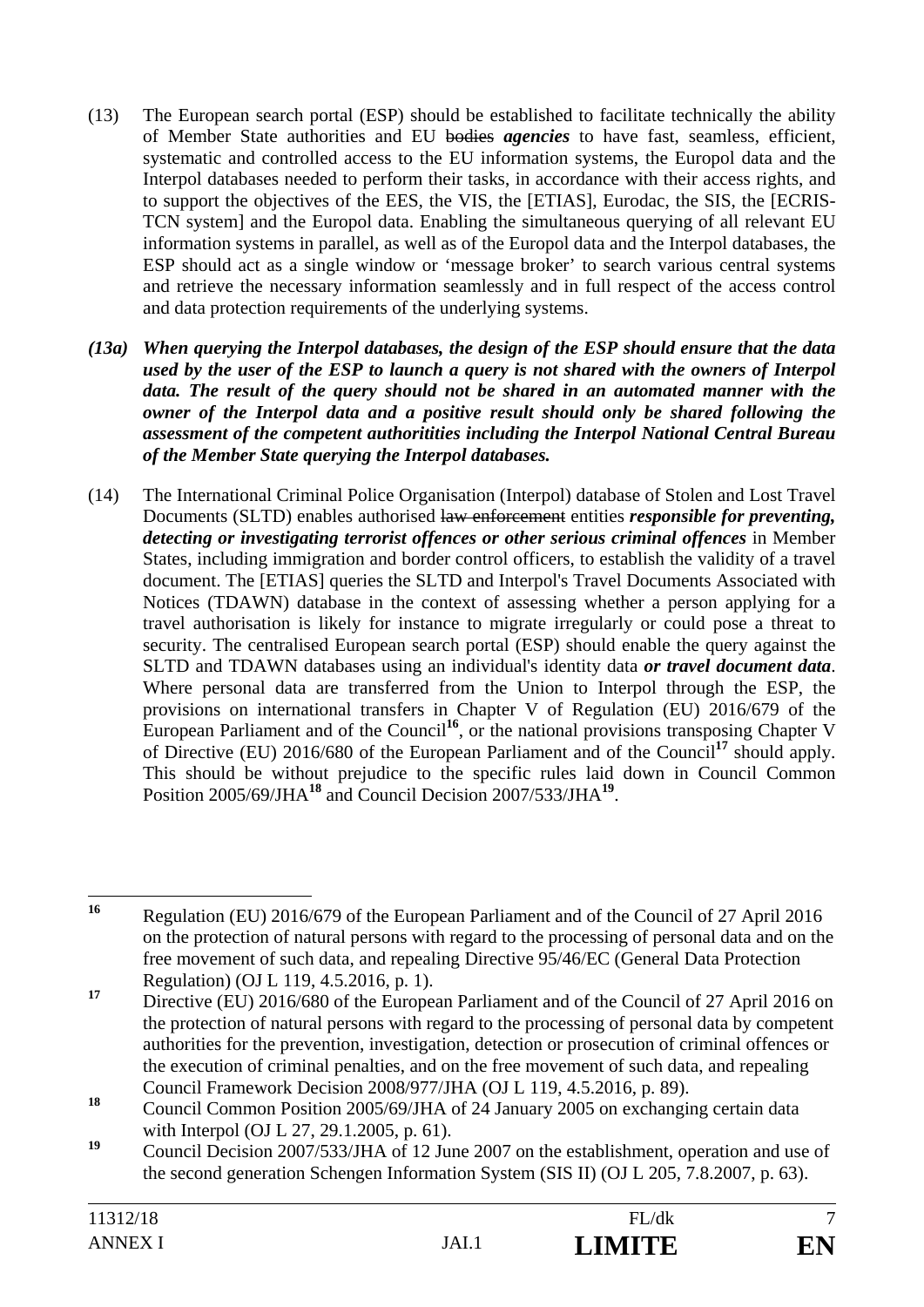- (15) The European search portal (ESP) should be developed and configured in such a way that it does not allow the use of fields of data for the query that are not related to persons or travel documents or that are not present in an EU information system, in the Europol data or in the Interpol database.
- (16) To ensure fast and systematic use of all EU information systems, the European search portal (ESP) should be used to query the common identity repository, the EES, the VIS, [the ETIAS], Eurodac and [the ECRIS-TCN system]. However, the national connection to the different EU information systems should remain in order to provide a technical fall back. The ESP should also be used by Union *agencies* bodies to query the Central SIS in accordance with their access rights and in order to perform their tasks. The ESP should be an additional means to query the Central SIS, the Europol data and the Interpol systems, complementing the existing dedicated interfaces.

#### *(16a) To help fighting identity fraud when consulting national copies of SIS, new biographic identity data from CIR records could be added to an alert in SIS using the existing alias procedures of the Sirene Manual, in case of a red link between data in SIS and the CIR. After adding the new identity data as an alias in the SIS, a new multiple identity detection process should be launched in order to change the existing red link into a white link in an automated manner*. **<sup>20</sup>**

- (17) Biometric data, such as fingerprints *dactyloscopic data* and facial images, are unique and therefore much more reliable than alphanumeric data for identifying a person. The shared biometric matching service (shared BMS) should be a technical tool to reinforce and facilitate the work of the relevant EU information systems and the other interoperability components. The main purpose of the shared BMS should be to facilitate the identification of an individual who may be registered in different databases, by matching their biometric data across different systems and by relying on one unique technological component instead of five different ones in each of the underlying systems. The shared BMS should contribute to security, as well as financial, maintenance and operational benefits by relying on one unique technological component instead of different ones in each of the underlying systems. All automated fingerprint identification systems, including those currently used for Eurodac, the VIS and the SIS, use biometric templates comprised of data derived from a feature extraction of actual biometric samples. The shared BMS should regroup and store all these biometric templates in one single location, facilitating cross-system comparisons using biometric data and enabling economies of scale in developing and maintaining the EU central systems.
- (18) Biometric data constitute sensitive personal data. This *R*egulation should lay down the basis for and the safeguards for processing of such data for the purpose of uniquely identifying the persons concerned.

 $20$ **<sup>20</sup>** The Presidency is of the opinion that recital 16a can be deleted. In order to reflect recital 16a, it would be sufficient to amend the Sirene Manual. Indeed, the SIS Regulations only include aliases as a data category, but not the procedures. Such procedures are defined in the SIRENE Manual, including the responsibilities (on the basis of the principle of ownership of the alert).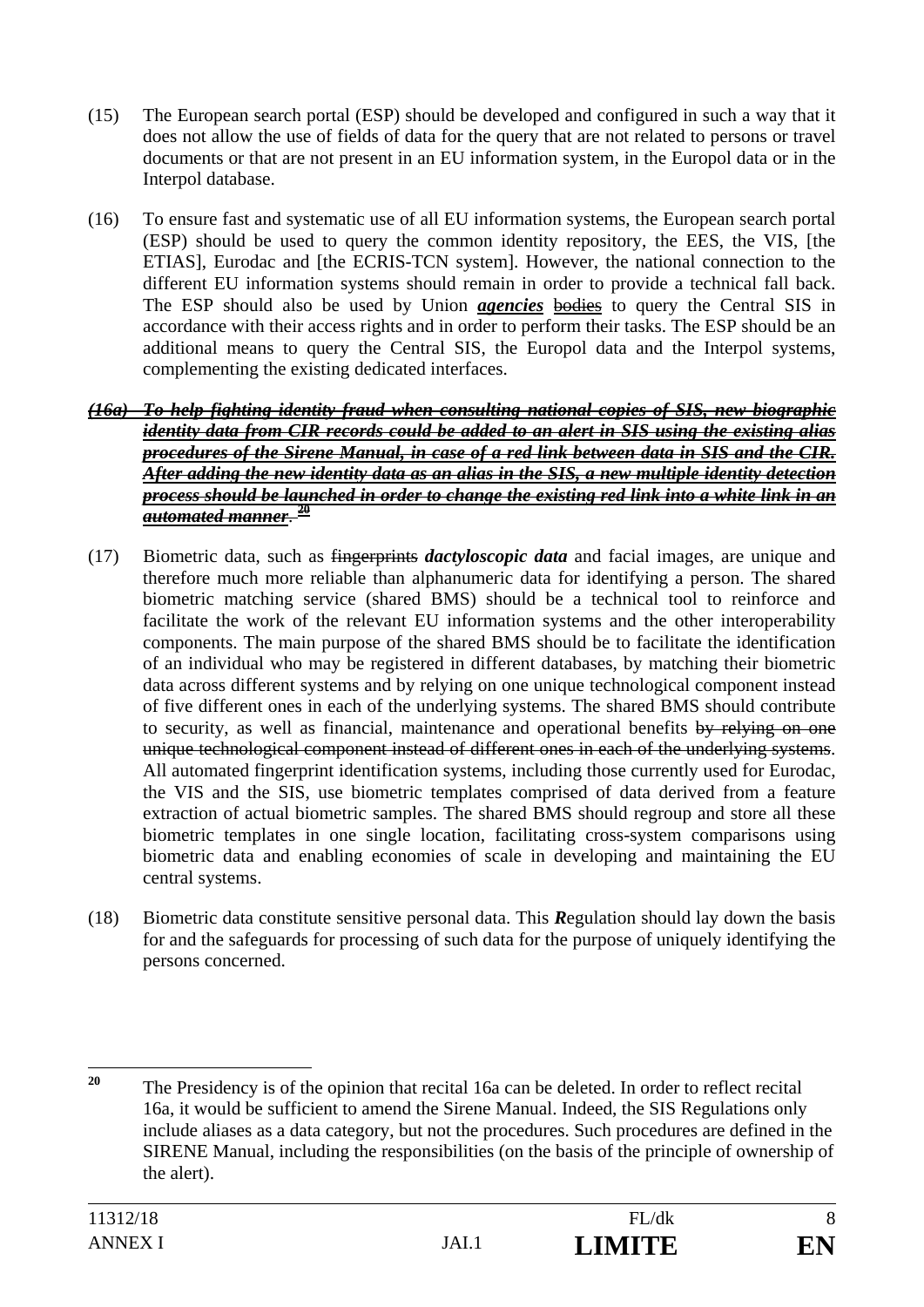- (19) The systems established by Regulation (EU) 2017/2226 of the European Parliament and of the Council**<sup>21</sup>**, Regulation (EC) No 767/2008 of the European Parliament and of the Council<sup>22</sup>, [the ETIAS Regulation] for the management of the borders of the Union, the system established by [the Eurodac Regulation] to identify the applicants for international protection and combat irregular *illegal im*migration, and the system established by [the ECRIS-TCN system Regulation] require in order to be effective to rely on the accurate identification of the third-country nationals *persons* whose personal data are stored therein.
- (20) The common identity repository (CIR) should therefore facilitate and assist in the correct identification of persons registered in the EES, the VIS, [the ETIAS], Eurodac and [the ECRIS-TCN system].
- (21) Personal data stored in these EU information systems may relate to the same persons but under different or incomplete identities. Member States dispose of efficient ways to identify their citizens or registered permanent residents in their territory, but the same is not true for *other categories of persons* third-country nationals. The interoperability between EU information systems should contribute to the correct identification of *those persons* thirdcountry nationals. The common identity repository (CIR) should store the personal data concerning third-country nationals *those persons* present in the systems that are necessary to enable the more accurate identification of those individuals, therefore including their identity, travel document and biometric data, regardless of the system in which the data was originally collected. Only the personal data strictly necessary to perform an accurate identity check should be stored in the CIR. The personal data recorded in the CIR should be kept for no longer than is strictly necessary for the purposes of the underlying systems and should be automatically deleted when the data *are* is deleted in the underlying systems in accordance with their logical separation. *However, for the purpose of fighting identity fraud, where a red link is stored in the MID, the linked identity and travel document data should be stored in the CIR for as long as the corresponding data are stored in at least one of the EU information systems from which the linked data originates.*
- (22) The new processing operation consisting in the storage of such data in the common identity repository (CIR) instead of the storage in each of the separate systems is necessary to increase the accuracy of the identification that is made possible by the automated comparison and matching of such data. The fact that the identity, *travel document* and biometric data of third-country nationals is *are* stored in the CIR should not hinder in any way the processing of data for the purposes of the EES, the VIS, *[*the ETIAS*]*, Eurodac or the ECRIS-TCN system Regulations, as the CIR should be a new shared component of those underlying systems.

 $21$ **<sup>21</sup>** Regulation (EU) 2017/2226 of the European Parliament and of the Council of 30 November 2017 establishing an Entry/Exit System (EES) to register entry and exit data and refusal of entry data of third-country nationals crossing the external borders of the Member States and determining the conditions for access to the EES for law enforcement purposes, and amending the Convention implementing the Schengen Agreement and Regulations (EC) No 767/2008 and (EU) No 1077/2011 (EES Regulation) (OJ L 327, 9.12.2017, p. 20–82).

**<sup>22</sup>** Regulation (EC) No 767/2008 of the European Parliament and of the Council of 9 July 2008 concerning the Visa Information System (VIS) and the exchange of data between Member States on short-stay visas (VIS Regulation) (OJ L 218, 13.8.2008, p. 60).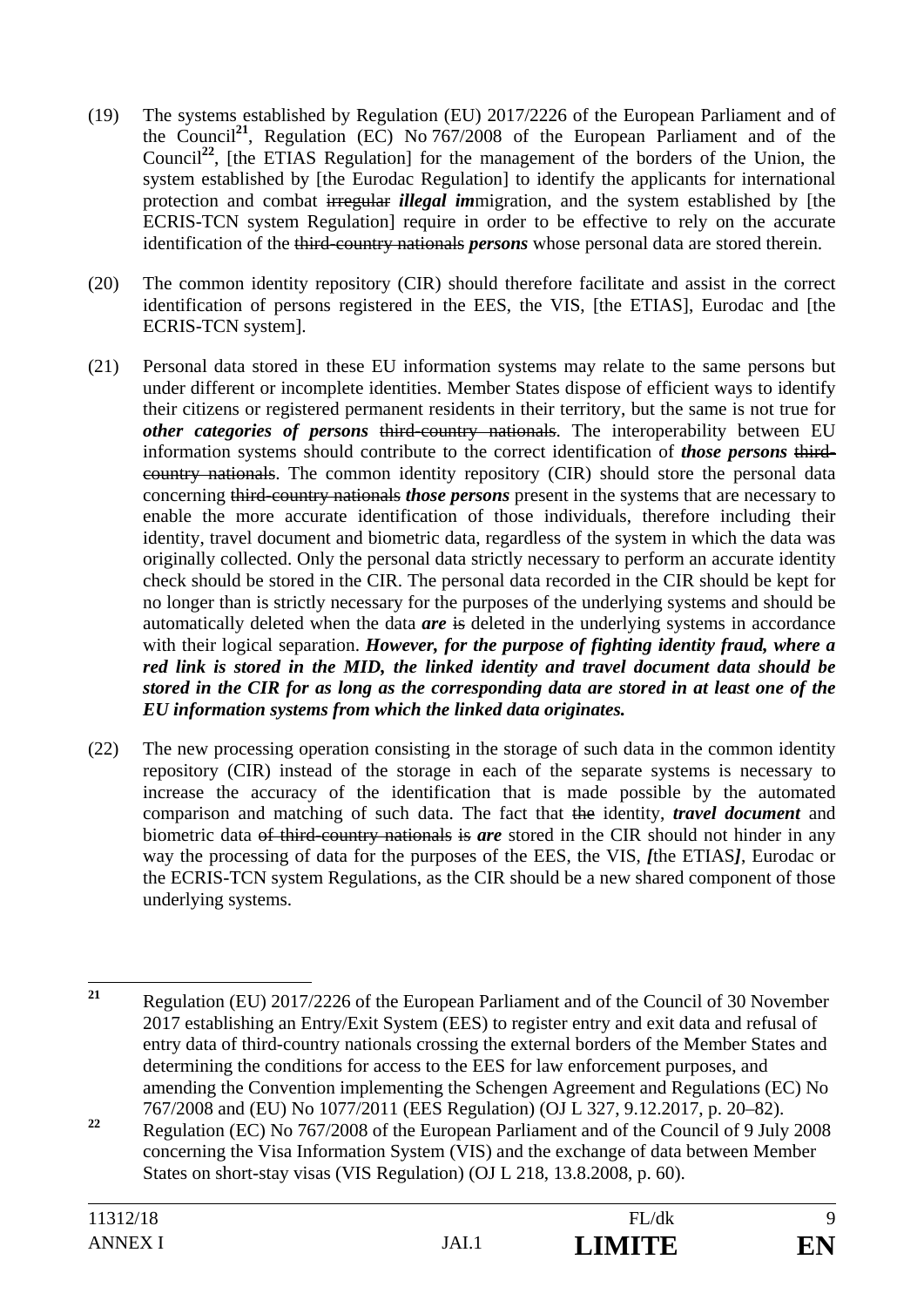- (23) In that connection, creating an individual file in the common identity repository (CIR) for each person that is recorded in the EES, the VIS, *[*the ETIAS*]*, Eurodac or *[*the ECRIS-TCN system*]*, is necessary to achieve the purpose of correct identification of *each person* thirdcountry nationals within the Schengen area, and to support the multiple-identity detector for the dual purpose of facilitating identity checks for *bona fide* travellers and combating identity fraud. The individual file should store in one single place and make accessible to the duly authorised end-users all the possible identities linked to a person.
- (24) The common identity repository (CIR) should thus support the functioning of the multipleidentity detector and to facilitate and streamline access by law enforcement authorities *responsible for preventing, detecting or investigating terrorist offences or other serious criminal offences* to the EU information systems that are not established exclusively for purposes of prevention, investigation *or* detection or prosecution of serious crime.
- (25) The common identity repository (CIR) should provide for a shared container for identity, *travel document* and biometric data of third-country nationals *persons* registered in the EES, the VIS, [the ETIAS], Eurodac and the [ECRIS-TCN system]. *It should be part of the technical architecture of these systems and serve serving as the shared component between* these systems *them* for storage of this *the identity, travel document and biometric* data, and to allow its *their* querying.
- (26) All records in the common identity repository (CIR) should be logically separated by automatically tagging each record with the underlying system owning that record. The access control of the CIR should use these tags to allow the record to be accessible or not.
- (27) In order to ensure the correct identification of a person, *police authorities empowered by national law* Member State authorities competent for preventing and combating irregular migration and competent authorities within the meaning of Article 3(7) of Directive 2016/680 should be allowed to query the common identity repository (CIR) with the biometric data of that person taken during an identity check.
- (28) Where the biometric data of the person cannot be used or if the query with that data fails, the query should be carried out with identity data of that person in combination with travel document data. Where the query indicates that data on that person are stored in the common identity repository (CIR), Member State authorities should have access to consult the identity data *and travel document data* of that person stored in the CIR, without providing any indication as to which EU information system the data belongs to.
- (29) Member States should adopt national legislative measures designating the authorities competent to perform identity checks with the use of the common identity repository (CIR) and laying down the procedures, conditions and criteria of such checks in line with the principle of proportionality. In particular, the power to collect biometric data during an identity check of a person present before the member of those authorities should be provided for by national *law* legislative measures.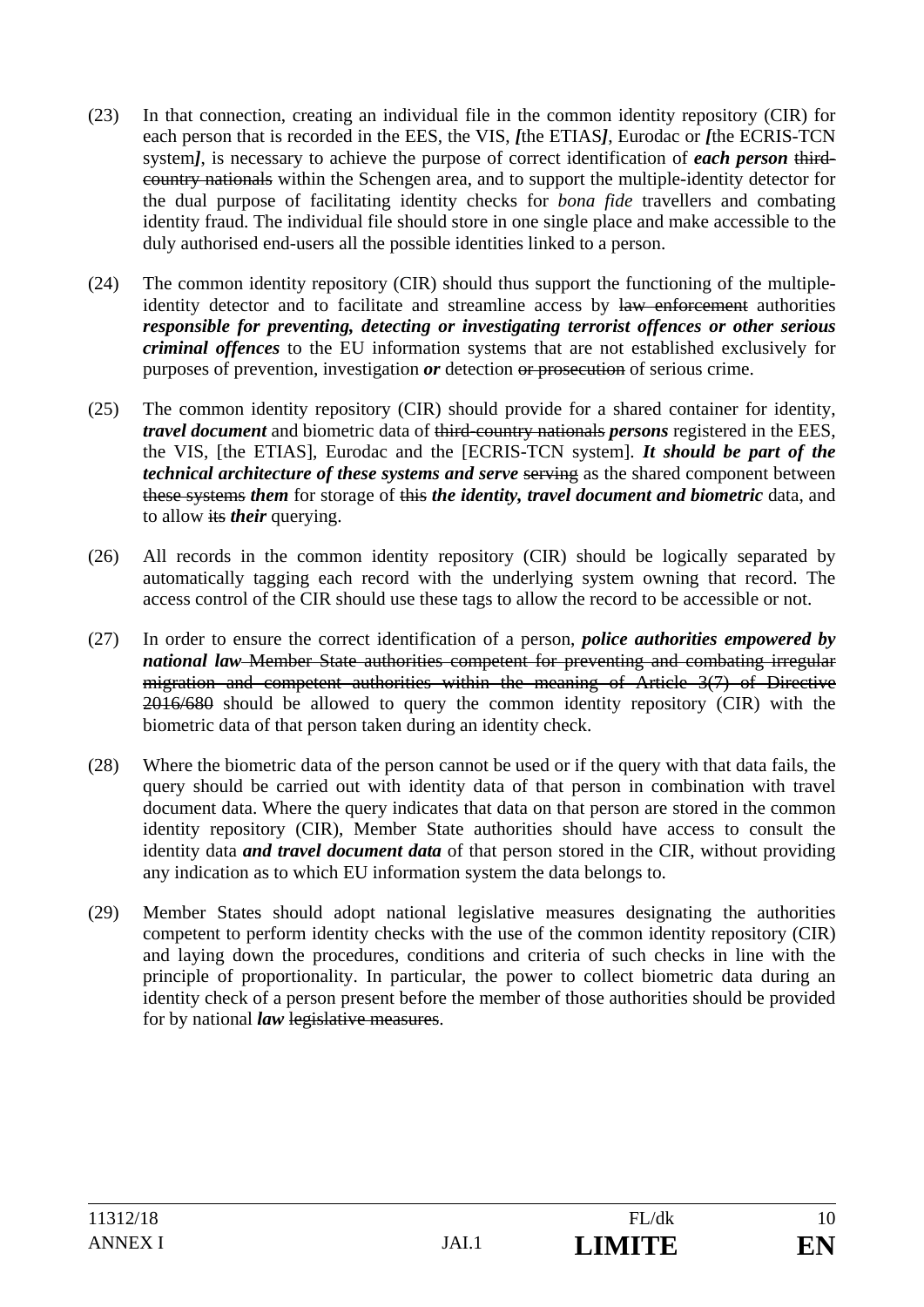- (30) This Regulation should also introduces a new possibility for streamlined access to data beyond identity data *or travel document data* present in the EES, the VIS, [the ETIAS] or Eurodac by Member State designated law enforcement authorities *responsible for preventing, detecting or investigating terrorist offences or other serious criminal offences* and Europol. Data, including data other than identity data *or travel document data* contained in those systems, may be necessary for the prevention, detection, investigation and prosecution of terrorist offences or serious criminal offences in a specific case.
- (31) Full access to the necessary data contained in the EU information systems necessary for the purposes of preventing, detecting and *or* investigating terrorist offences or other serious criminal offences, beyond the relevant identity data *or travel document data* covered under common identity repository (CIR) obtained using biometric data of that person taken during an identity check, should continue to be governed by the provisions in the respective legal instruments. The designated law enforcement authorities *responsible for preventing, detecting or investigating terrorist offences or other serious criminal offences* and Europol do not know in advance which of the EU information systems contains data of the persons they need to inquire upon. This results in delays and inefficiencies in the conduct of their tasks. The end-user authorised by the designated authority should therefore be allowed to see in which of the EU information systems the data corresponding to the query introduced are recorded. The concerned system would thus be flagged following the automated verification of the presence of a *match* hit in the system (a so-called hit*match*-flag functionality).
- *(31a) The reply will not be interpreted and used as a ground or reason to draw conclusions on or undertake measures towards a person, but may be used only for the purpose of submitting an access request to the underlying EU information systems, subject to the conditions and procedures laid down in the respective legislative instruments governing such access. Any such act will be subject to measures set out in Chapter VII and measures in Regulation (EU) 2016/679, Directive 2016/680 or Regulation (EC) No 45/2001.*
- (32) The logs of the queries of the common identity repository should indicate the purpose of the query. Where such a query was performed using the two-step data consultation approach, the logs should include a reference to the national file of the investigation or case, therefore indicating that such query was launched for the purposes of preventing, detecting and *or* investigating terrorist offences or other serious criminal offences.
- (33) The query of the common identity repository (CIR) by Member State designated authorities and Europol in order to obtain a hit*match*-flag type of response indicating the data *are* is recorded in the EES, the VIS, [the ETIAS] or Eurodac requires automated processing of personal data. A hit*match*-flag would not reveal personal data of the concerned individual other than an indication that some of his or her data are stored in one of the systems. No adverse decision for the concerned individual should be made by the authorised end-user solely on the basis of the simple occurrence of a hit*match*-flag. Access by the end-user *to* of a hit*match*-flag would therefore realise a very limited interference with the right to protection of personal data of the concerned individual, while it would be necessary to allow the designated authority and Europol to address its request for access *to* for personal data more effectively directly to the system that was flagged as containing it.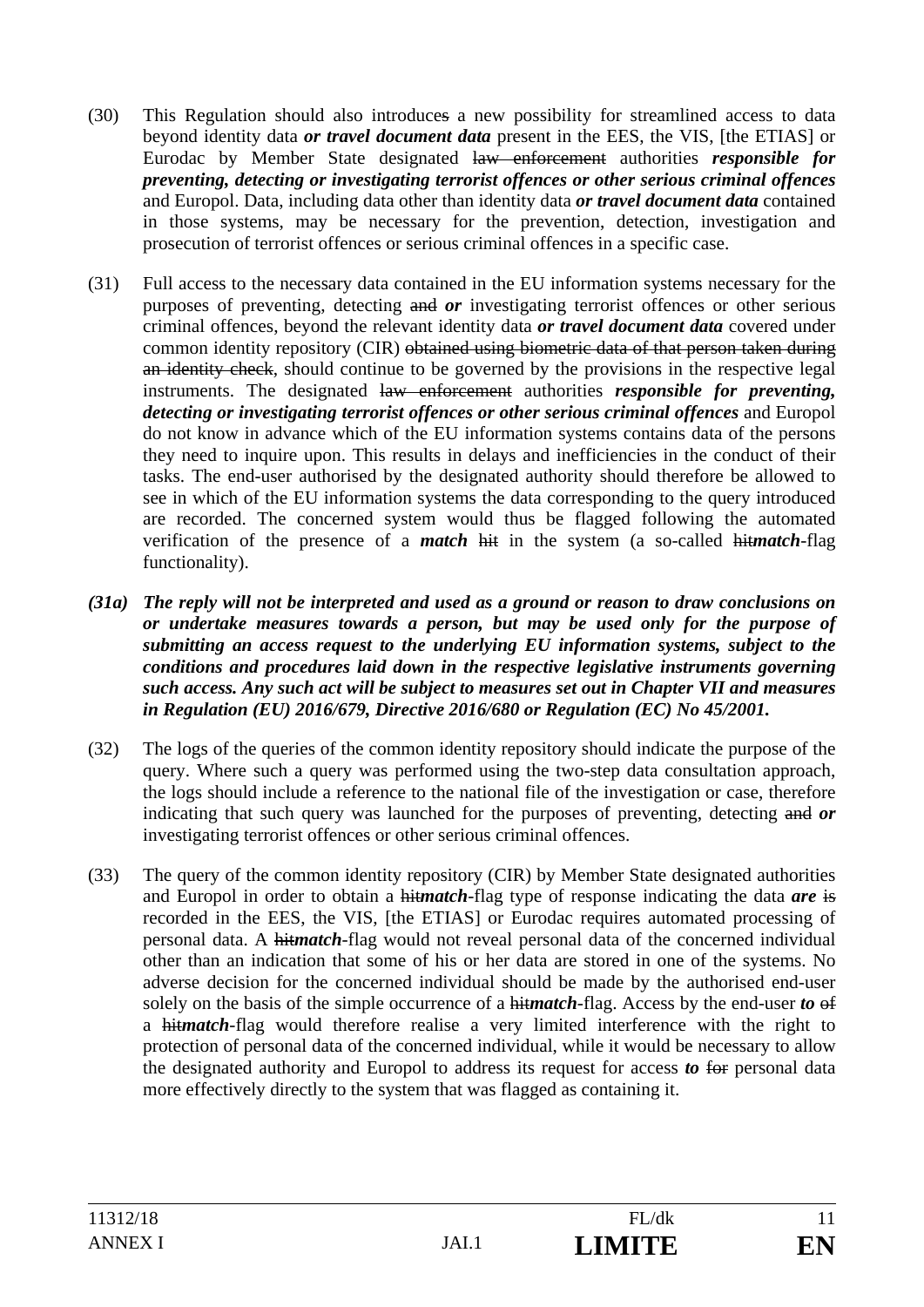- (34) The two-step data consultation approach is particularly valuable in cases where the suspect, perpetrator or suspected victim of a terrorist offence or other serious criminal offence is unknown. In those cases the common identity repository (CIR) should enable identifying the information system that knows the person in one single search. By creating the obligation to use this new law enforcement access approach *for the purposes of preventing, detecting or investigating terrorist offences or other serious criminal offences* in these cases, access to the personal data stored in the EES the VIS, [the ETIAS] and Eurodac should take place without the requirements of a prior search in national databases and the launch of a prior search in the automated fingerprint identification system of other Member States under Decision 2008/615/JHA. The principle of prior search effectively limits the possibility of Member State*s*' authorities to consult *centralised* systems for *the* justified law enforcement purposes *of preventing, detecting or investigating terrorist offences or other serious criminal offences* and could thereby result in missed opportunities to uncover necessary information. The requirements of a prior search in national databases and the launch of a prior search in the automated fingerprint identification system of other Member States under Decision 2008/615/JHA should only cease to apply once the alternative safeguard of the two-step approach to law enforcement access *for the purposes of preventing, detecting or investigating terrorist offences or other serious criminal offences* through the CIR has become operational.
- (35) The multiple-identity detector (MID) should be established to support the functioning of the common identity repository and to support the objectives of the EES, the VIS, [the ETIAS], Eurodac, the SIS and [the ECRIS-TCN system]. In order to be effective in fulfilling their respective objectives, all of these EU information systems require the accurate identification of the persons whose personal data are stored therein.
- (36) The possibility to achieve the objectives of the EU information systems is undermined by the current inability for the authorities using these systems to conduct sufficiently reliable verifications of the identities of the third-country nationals *persons* whose data are stored in different systems. That inability is determined by the fact that the set of identity data *or travel document data* stored in a given individual system may be fraudulent, incorrect, or incomplete, and that there is currently no possibility to detect such fraudulent, incorrect or incomplete identity data *or travel document data* by way of comparison with data stored in another system. To remedy this situation it is necessary to have a technical instrument at Union level allowing accurate identification of third-country nationals *persons* for these purposes.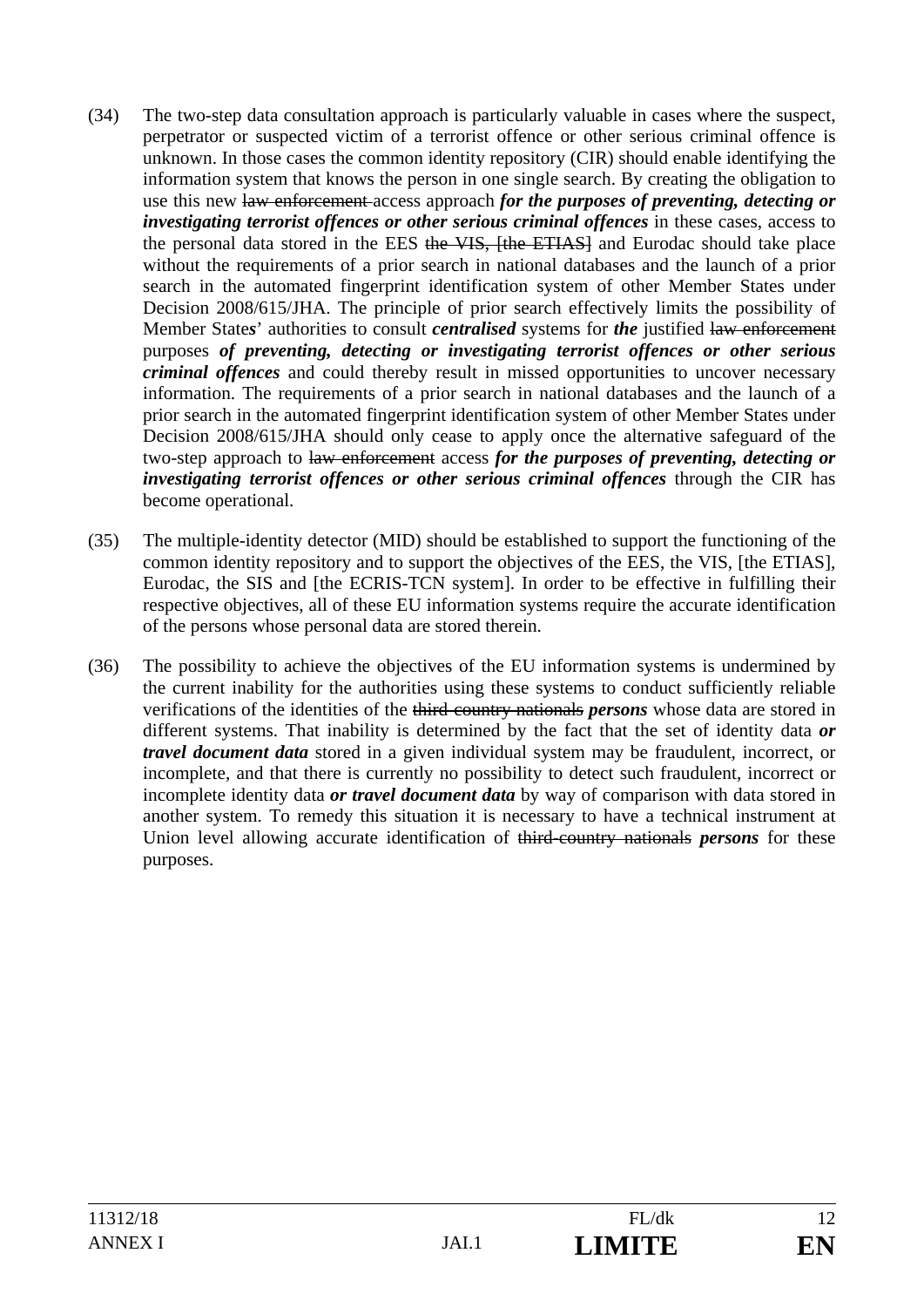- (37) The multiple-identity detector (MID) should create and store links between data in the different EU information systems in order to detect multiple identities, with the dual purpose of facilitating identity checks for *bona fide* travellers and combating identity fraud. The MID should only contain the links between individuals present in more than one EU information system, strictly limited to the data necessary to verify that a person is recorded *in a justified*  lawfully or unlawfully *unjustified manner* under different biographical identities in different systems, or to clarify that two persons having similar biographical data may not be the same person. Data processing through the European search portal (ESP) and the shared biometric matching service (shared BMS) in order to link individual files across individual systems should be kept to an absolute minimum and therefore is limited to a multipleidentity detection at the time new data *are* is added to one of the information systems included in the common identity repository and in the SIS. The MID should include safeguards against potential discrimination or unfavourable decisions for persons with multiple lawful identities.
- (38) This Regulation provides for new data processing operations aimed at identifying the persons concerned correctly. This constitutes an interference with their fundamental rights as protected by Articles 7 and 8 of the Charter of Fundamental Rights. Since the effective implementation of the EU information systems is dependent upon correct identification of the individuals concerned, such interference is justified by the same objectives for which each of those systems have been established, the effective management of the Union's borders, the internal security of the Union, the effective implementation of the Union's asylum and visa policies and the fight against irregular *illegal im*migration.
- (39) The European search portal (ESP) and shared biometric matching service (shared BMS) should compare data in common identity repository (CIR) and SIS on persons when new records are created *or uploaded* by a national authority or an EU *agency* body. Such comparison should be automated. The CIR and the SIS should use the shared BMS to detect possible links on the basis of biometric data. The CIR and the SIS should use the ESP to detect possible links on the basis of alphanumeric data. The CIR and the SIS should be able to identify identical or similar data on the third-country national *person* stored across several systems. Where such is the case, a link indicating that it is the same person should be established. The CIR and the SIS should be configured in such a way that small transliteration or spelling mistakes are detected in such a way as not to create any unjustified hindrance to the concerned third-country national *person*.
- (40) The national authority or EU *agency* body that recorded the data in the respective EU information system should confirm or change these links. This authority should have access to the data stored in the common identity repository (CIR) or the SIS and in the multipleidentity detector (MID) for the purpose of the manual identity verification.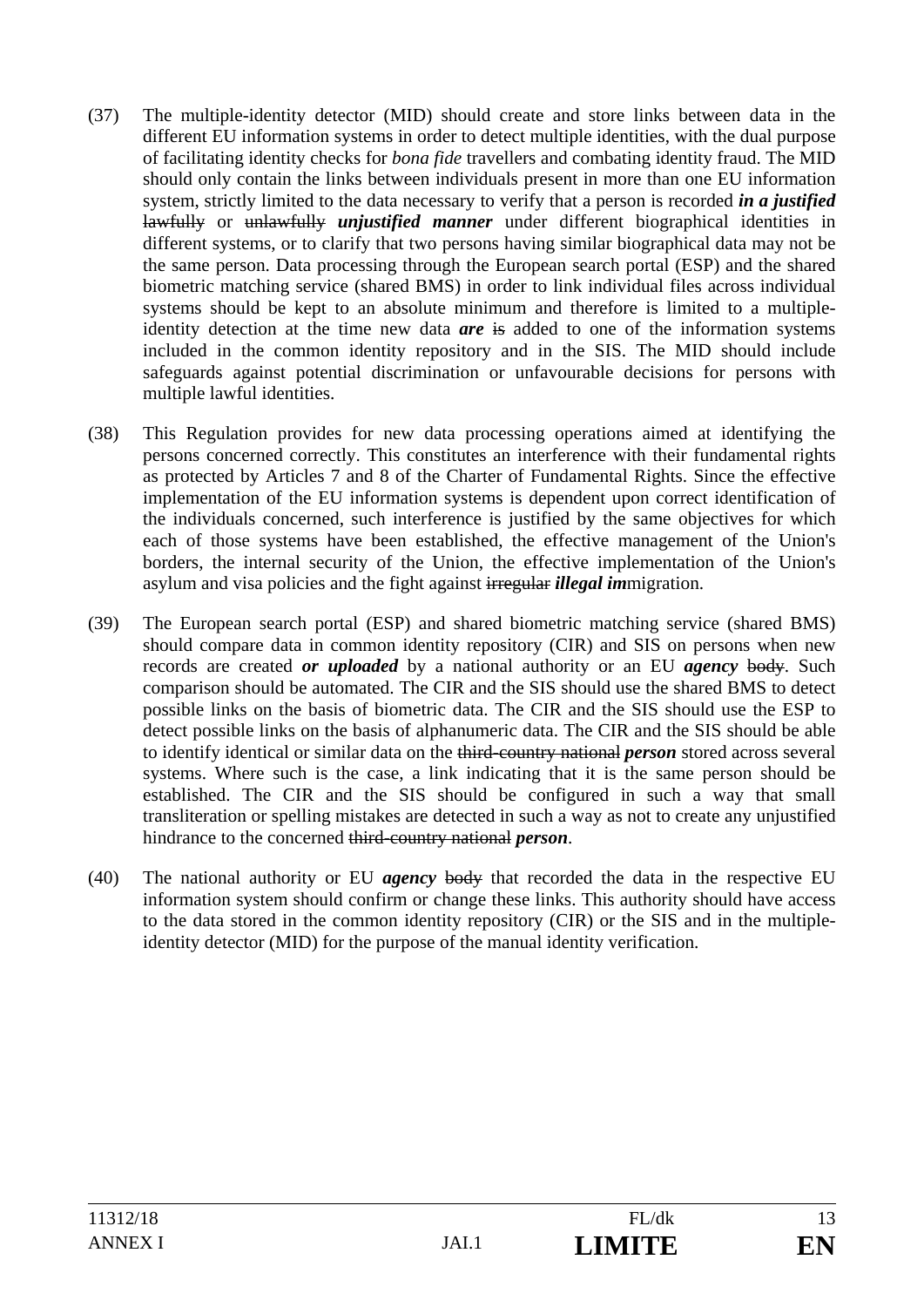- (41) Access to the multiple-identity detector (MID) by Member State authorities and EU *agencies* bodies having access to at least one EU information system included in the common identity repository (CIR) or to the SIS should be limited to so called red links where the linked data shares the same biometric but different identity data and the authority responsible for the verification of different identities concluded it refers unlawfully to the same person *in an unjustified manner*, or where the linked data has similar *different*  identity data, *at least one of the EU information systems does not have biometric data on the person* and the authority responsible for the verification of different identities concluded it refers unlawfully to the same person *in an unjustified manner, or where the linked data have same or similar identity data, the same travel document data, but different biometric data and the authority responsible for the verification of different identities concluded it refers to different persons in an unjustified manner*. Where the linked identity data *are* is not similar, a yellow link should be established and a manual verification should take place in order to confirm the link or change its colour accordingly.
- (42) The manual verification of multiple identities should be ensured by the authority creating or updating the data that triggered a hit *match* resulting in a link with data already stored in another EU information system. The authority responsible for the verification of multiple identities should assess whether there are multiple lawful or unlawful identities. Such assessment should be performed where possible in the presence of the third-country national *person* and where necessary by requesting additional clarifications or information. Such assessment should be performed without delay, in line with legal requirements for the accuracy of information under Union and national law.
- (43) For the links obtained in relation to the Schengen Information System (SIS) related to the alerts in respect of persons wanted for arrest or for surrender or extradition purposes, on missing or vulnerable persons, on persons sought to assist with a judicial procedure, on persons for discreet checks*, inquiry checks* or specific checks or on unknown wanted persons, the authority responsible for the verification of multiple identities should be the SIRENE Bureau of the Member State that created the alert. Indeed those categories of SIS alerts are sensitive and should not necessarily be shared with the authorities creating or updating the data in one of the other EU information systems. The creation of a link with SIS data should be without prejudice to the actions to be taken in accordance with the [SIS Regulations].
- *(43a) Access to the MID by Member State authorities and EU agencies is not foreseen where a white link exists between data from two or more EU information systems. However, this will not affect the users' access rights. Where it becomes evident when accessing data from two or more EU information systems that a white link was wrongly created, that Member State authority or EU agency should be able to correct the situation and replace the link.*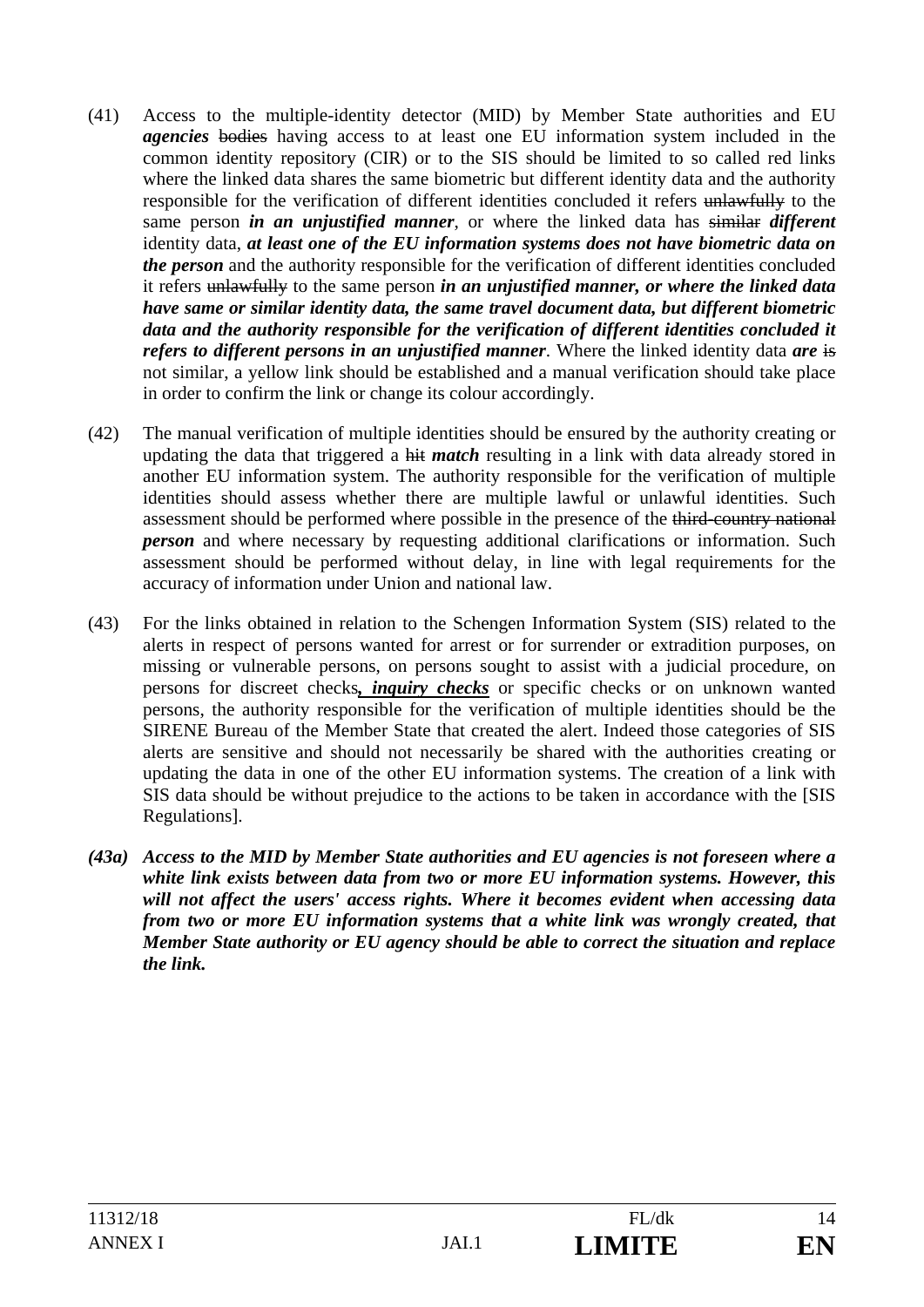- (44) eu-LISA should establish automated data quality control mechanisms and common data quality indicators. eu-LISA should be responsible to develop a central monitoring capacity for data quality and to produce regular data analysis reports to improve the control of implementation and application by Member States of EU information systems. The common quality indicators should include the minimum quality standards to store data in the EU information systems or the interoperability components. The goal of such a data quality standards should be for the EU information systems and interoperability components to automatically identify apparently incorrect or inconsistent data submissions so that the originating Member State is able to verify the data and carry out any necessary remedial actions.
- (45) The Commission should evaluate eu-LISA quality reports and should issue recommendations to Member States where appropriate. Member States should be responsible for preparing an action plan describing actions to remedy any deficiencies in data quality and should report on its progress regularly.
- (46) The Universal Message Format (UMF) should establish a standard for structured, crossborder information exchange between information systems, authorities and/or organisations in the field of Justice and Home affairs. UMF should define a common vocabulary and logical structures for commonly exchanged information with the objective to facilitate interoperability by enabling the creation and reading of the contents of the exchange in a consistent and semantically equivalent manner.

#### *(46a) UMF is not meant as a mandatory, sole or preferred standard for the whole field of Justice and Home Affairs and the diverse solutions deployed by the European Commission, the EU agencies and Member States.*

- (47) A central repository for reporting and statistics (CRRS) should be established to generate cross-system statistical data and analytical reporting for policy, operational and data quality purposes. eu-LISA should establish, implement and host the CRRS in its technical sites containing anonymous statistical data from the above-mentioned systems, the common identity repository, the multiple-identity detector and the shared biometric matching service. The data contained in the CRRS should not enable the identification of individuals. eu-LISA should render the data anonymous and should record such anonymous data in the CRRS. The process for rendering the data anonymous should be automated and no direct access by eu-LISA staff should be granted to any personal data stored in the EU information systems or in the interoperability components.
- (48) Regulation (EU) 2016/679 should apply to the processing of personal data under this Regulation by national authorities unless such processing is carried out by the designated authorities or central access points of the Member States for the purposes of the prevention, detection or investigation of terrorist offences or of other serious criminal offences, when Directive (EU) 2016/680 of the European Parliament and of the Council should apply.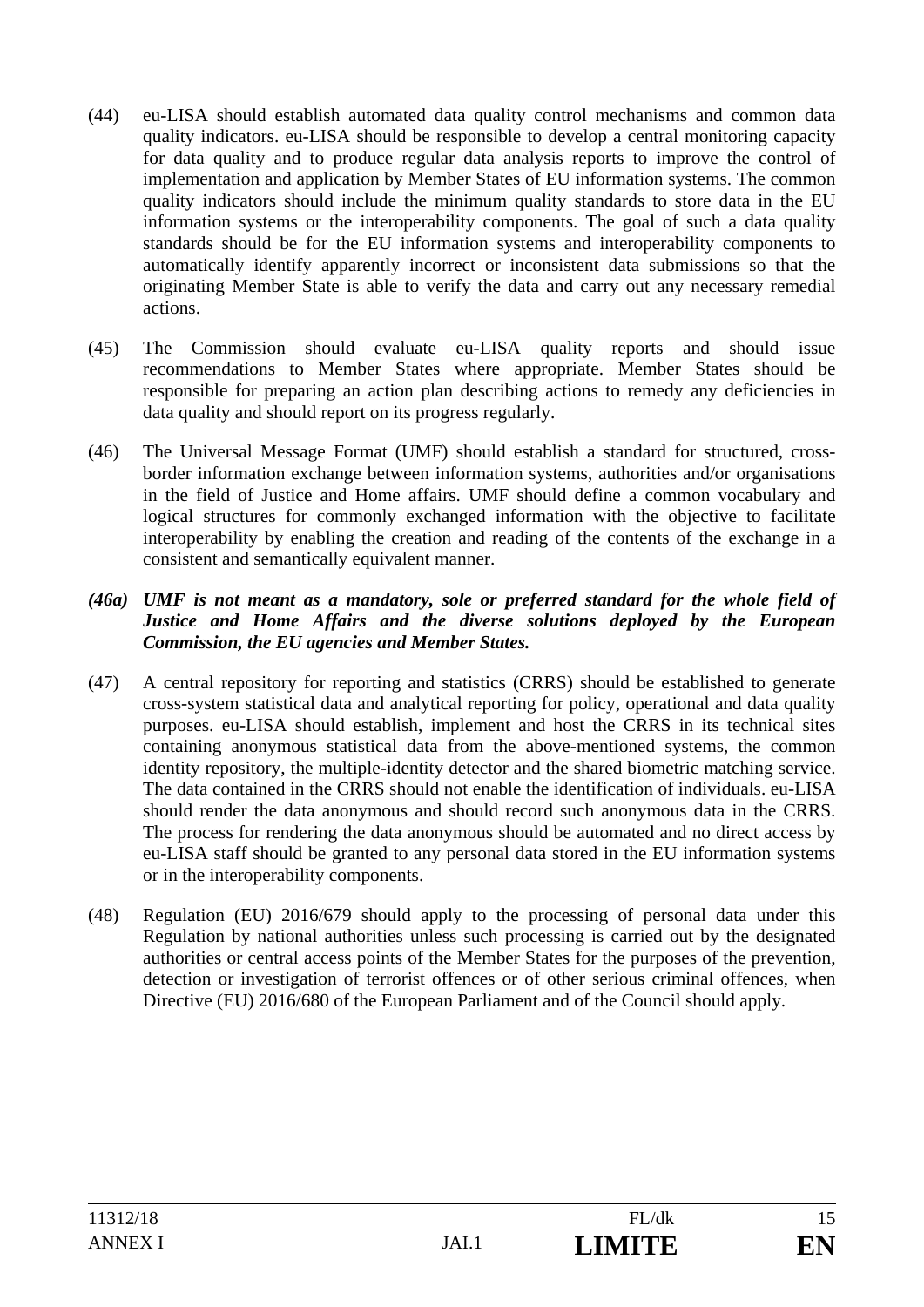- *(48a) Where the processing of personal data by the Member States for the purpose of interoperability is carried out by the competent authorities for the purposes of the prevention, detection or investigation of terrorist offences or of other serious criminal offences, Directive (EU) 2016/680 applies.<sup>23</sup>*
- (49) The specific provisions on data protection of [the EES Regulation *(EU) 2017/2226*], Regulation (EC) No 767/2008, [the ETIAS Regulation], and [the Regulation on SIS in the field of border checks] *and [the Regulation on SIS for the return of illegally staying thirdcountry nationals]* should apply to the processing of personal data in those respective systems.
- (50) Regulation (EC) No 45/2001 of the European Parliament and of the Council**<sup>24</sup>** *Regulation XX/2018 of the European Parliament and of the Council on the protection of individuals with regard to the processing of personal data by the Union institutions, bodies, offices and agencies and on the free movement of such data, and repealing Regulation (EC) No 45/2001 and Decision No 1247/2002/EC* should apply to the processing of personal data by eu-LISA and other institutions and bodies of the Union when carrying out their responsibilities under this Regulation, without prejudice to Regulation (EU) 2016/794, which should apply to the processing of personal data by Europol.
- (51) The national supervisory authorities established in accordance with [Regulation (EU) 2016/679] *or Directive (EU) 2016/680* should monitor the lawfulness of the processing of personal data by the Member States, whilst the European Data Protection Supervisor as established by Regulation (EC) No 45/2001 *Regulation XX/2018 of the European Parliament and of the Council on the protection of individuals with regard to the processing of personal data by the Union institutions, bodies, offices and agencies and on the free movement of such data, and repealing Regulation (EC) No 45/2001 and Decision No 1247/2002/EC* should monitor the activities of the Union institutions and bodies in relation to the processing of personal data. The European Data Protection Supervisor and the supervisory authorities should cooperate with each other in the monitoring of the processing of personal data by interoperability components.
- (52) "(...) The European Data Protection Supervisor was consulted in accordance with Article 28(2) of Regulation (EC) No 45/2001 and delivered an opinion on *16 April 2018* … "
- (53) Insofar as confidentiality is concerned, the relevant provisions of the Staff Regulations of officials and the Conditions of Employment of other servants of the European Union should apply to officials or other servants employed and working in connection with SIS.

<sup>23</sup> **<sup>23</sup>** The following recital has been included as part of the political agreement in the ETIAS file: "Where the processing of personal data by the Member States for the purpose of assessing applications is carried out by the competent authorities for the purposes of the prevention, detection or investigation of terrorist offences or of other serious criminal offences, Directive (EU) 2016/680 applies."

**<sup>24</sup>** Regulation (EC) No 45/2001 of the European Parliament and of the Council of 18 December 2000 on the protection of individuals with regard to the processing of personal data by the Community institutions and bodies and on the free movement of such data (OJ L 8, 12.1.2001, p.1).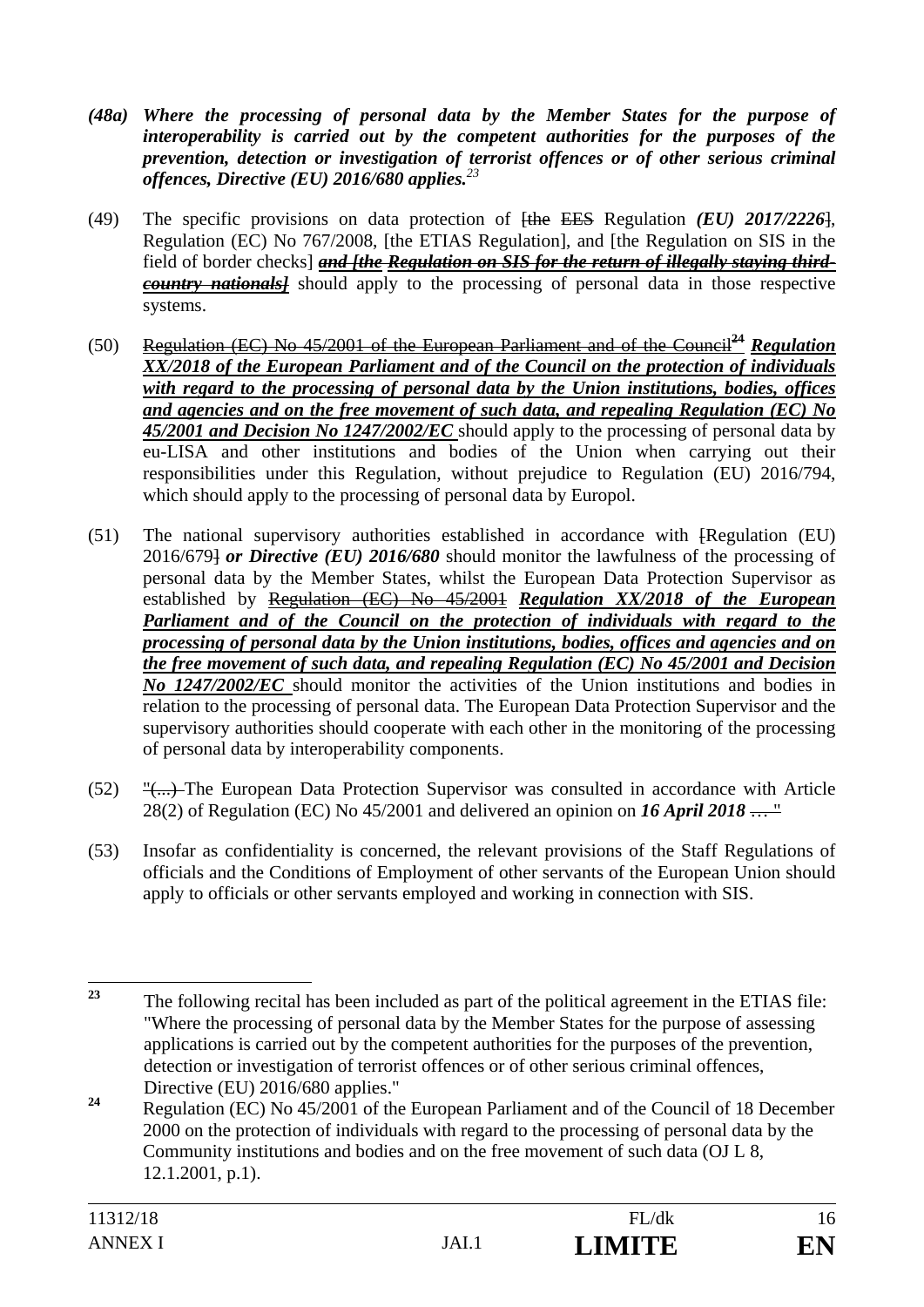- (54) Both the Member States and eu-LISA should maintain security plans in order to facilitate the implementation of security obligations and should cooperate with each other in order to address security issues. eu-LISA should also make sure there is a continuous use of the latest technological developments to ensure data integrity regarding the development, design and management of the interoperability components.
- (55) The implementation of the interoperability components provided for in this Regulation will have an impact on the way checks are carried out at border crossing points. These impacts will result from a combined application of the existing rules of the Regulation (EU) 2016/399 of the European Parliament and of the Council**<sup>25</sup>** and the rules on interoperability provided for in this Regulation.
- (56) As a consequence of this combined application of the rules, the European search portal (ESP) should constitute the main access point for the compulsory systematic consultation of databases for third-country nationals *persons* at border crossing points provided for by the Schengen Borders Code. In addition, the identity data *or travel document data* that led to the classification of a link in the multiple-identity detector (MID) as a red link should be taken into account by the border guards for assessing whether or not the person fulfils the conditions of entry defined in the Schengen Borders Code. However the presence of a red link should not in itself constitute a ground for refusal of entry and the existing grounds for refusal of entry listed in the Schengen Borders Code should therefore not be amended.
- (57) It would be appropriate to update the Practical Handbook for Border Guards to make these clarifications explicit.
- (58) However, an amendment of Regulation (EU) 2016/399 would be required in order to add the obligation for the border guard to refer a third-country national to second-line check in case the consultation of the multiple-identity detector (MID) through the European search portal (ESP) would indicate the existence of a yellow link or a red link, in view of not prolonging the waiting time in the first-line checks.
- (59) Should the query of the multiple-identity detector (MID) through the European search portal (ESP) result in a yellow link or detect a red link, the border guard on second line should consult the common identity repository or the Schengen Information System or both in order to assess the information on the person being checked, to manually verify his/her different identity and to adapt the colour of the link if required.
- (60) To support the purposes of statistics and reporting, it is necessary to grant access to authorised staff of the competent authorities, institutions and *agencies* bodies identified in this Regulation to consult certain data related to certain interoperability components without enabling individual identification.
- (61) In order to allow competent authorities and the EU *agencies* bodies to adapt to the new requirements on the use of the European search portal (ESP), it is necessary to provide for a transitional period. Similarly, in order to allow for the coherent and optimal functioning of the multiple-identity detector (MID), transitional measures should be established for the start of its operations.

<sup>25</sup> **<sup>25</sup>** Regulation (EU) 2016/399 of the European Parliament and of the Council of 9 March 2016 on a Union Code on the rules governing the movement of persons across borders, OJ L 77, 23.3.2016, p.1.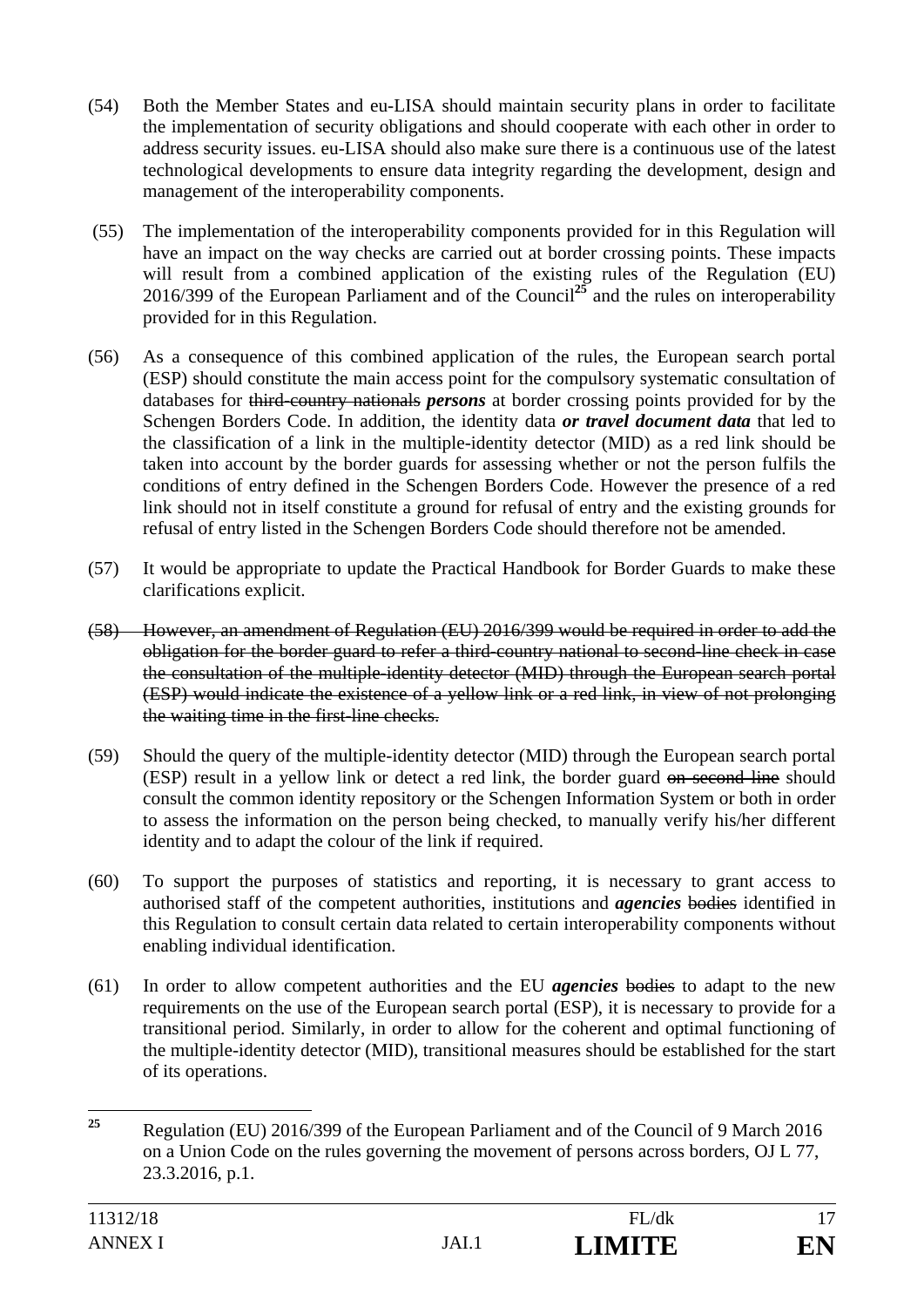- (62) The costs for the development of the interoperability components projected under the current Multiannual Financial Framework are lower than the remaining amount on the budget earmarked for Smart Borders in Regulation (EU) No 515/2014 of the European Parliament and the Council<sup>26</sup>. Accordingly, this Regulation, pursuant to Article 5(5)(b) of Regulation (EU) No 515/2014, should reallocate the amount currently attributed for developing IT systems supporting the management of migration flows across the external borders.
- (63) In order to supplement certain detailed technical aspects of this Regulation, the power to adopt acts in accordance with Article 290 of the Treaty on the Functioning of the European Union should be delegated to the Commission in respect of the *extension of the transitional period for the use of the European Search Portal (ESP)–profiles for the users of the* European search portal (ESP) and the content and format of the ESP replies. It is of particular importance that the Commission carry out appropriate consultations during its preparatory work, including at expert level, and that those consultations be conducted in accordance with the principles laid down in the Interinstitutional Agreement on Better Law-Making of 13 April 2016<sup>27</sup>. In particular, to ensure equal participation in the preparation of delegated acts, the European Parliament and the Council should receive all documents at the same time as Member State experts, and their experts should systematically have access to meetings of Commission expert groups dealing with the preparation of delegated acts.
- (64) In order to ensure uniform conditions for the implementation of this Regulation, implementing powers should be conferred on the Commission to adopt detailed rules on: *technical details of profiles for the users of the European search portal (ESP); format of the ESP replies; performance requirements and performance monitoring of the shared BMS*; automated data quality control mechanisms, procedures and indicators; development of the UMF standard; procedures for determining cases of similarity of identities; the operation of the central repository for reporting and statistics; and cooperation procedure in case of security incidents*; and specifications of the technical solution to facilitate the querying of EU information systems and the CIR*. Those powers should be exercised in accordance with Regulation (EU) No 182/2011 of the European Parliament and of the Council**<sup>28</sup>**.
- (65) Regulation *(EU)* 2016/794 shall apply for any processing of Europol data for the purposes of this Regulation.

**<sup>27</sup>** http://eur-lex.europa.eu/legal-

 $26$ **<sup>26</sup>** Regulation (EU) No 515/2014 of the European Parliament and of the Council of 16 April 2014 establishing as part of the Internal Security Fund, the Instrument for financial support for external borders and visa and repealing Decision No 574/2007/EC (OJ L 150, 20.5.2014, p. 143).

<sup>28</sup> content/EN/TXT/?uri=uriserv:OJ.L\_.2016.123.01.0001.01.ENG.<br>Regulation (EU) No 182/2011 of the European Parliament and of the Council of 16 February 2011 laying down the rules and general principles concerning mechanisms for control by the Member States of the Commission's exercise of implementing powers (OJ L 55, 28.2.2011, p. 13).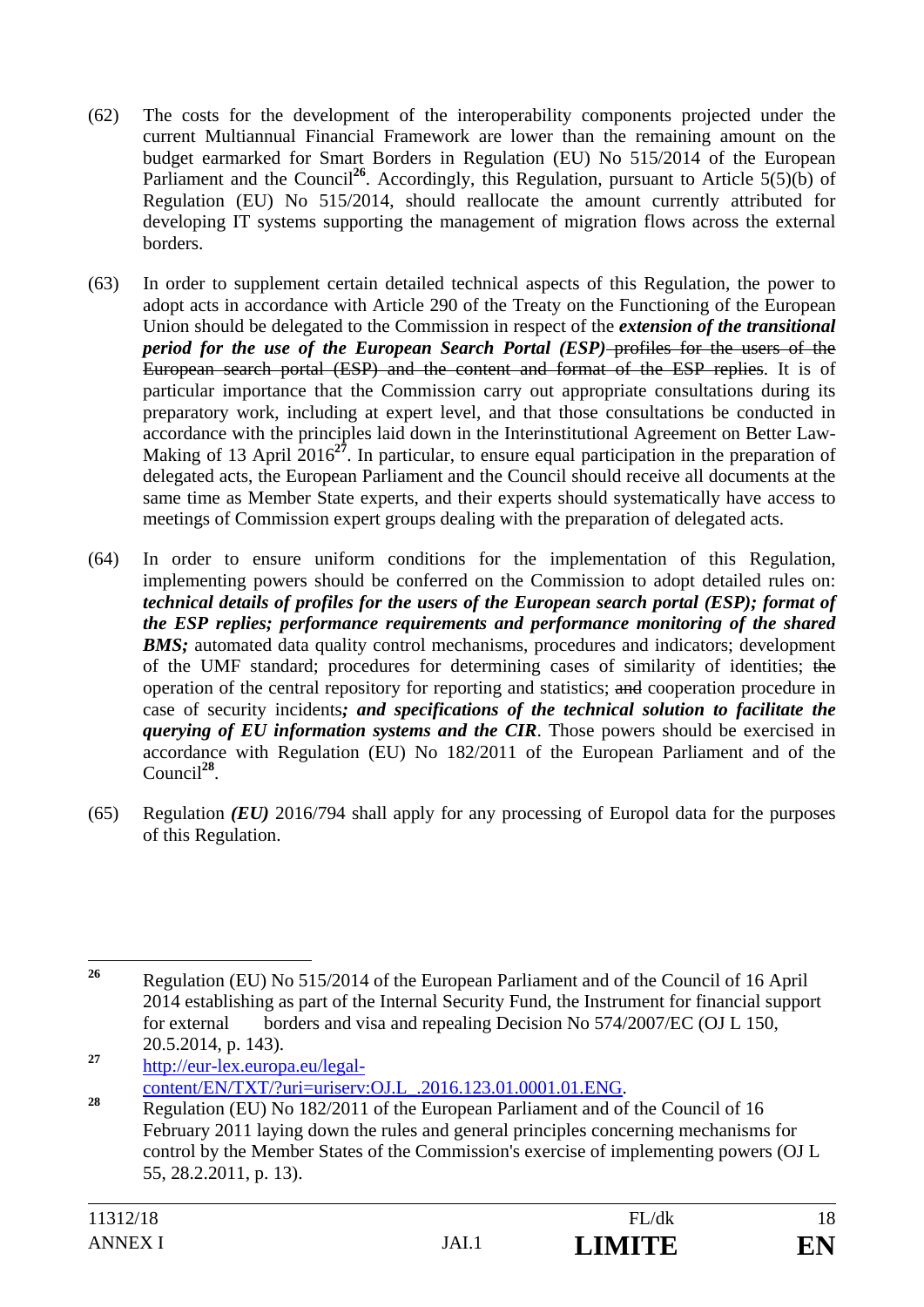- *(65a) This Regulation should contain clear provisions on liability and right to compensation for unlawful processing of personal data or from any other act incompatible with it, without prejudice to the right to compensation from, and liability of the controller or processor under Regulation (EU) 2016/679, Directive (EU) 2016/680 and Regulation (EC) No 45/2001. With regard to the role of eu-LISA as a data processor, this latter should be responsible for the damage it provoked where it has not complied with the specific obligations of this Regulation directed to it, or where it has acted outside or contrary to lawful instructions of the Member State which is the data controller.*
- (66) This Regulation is without prejudice to the application of Directive 2004/38/EC.
- (67) This Regulation constitutes a development of the provisions of the Schengen *acquis*.
- (68) In accordance with Articles 1 and 2 of Protocol No 22 on the Position of Denmark, annexed to the Treaty on European Union and to the Treaty on the Functioning of European Union, Denmark is not taking part in the adoption of this Regulation and is not bound by it or subject to its application. Given that this Regulation builds upon the Schengen *acquis*, Denmark shall, in accordance with Article 4 of that Protocol, decide within a period of six months after the adoption of this Regulation whether it will implement it in its national law.
- (69) This Regulation constitutes a development of the provisions of the Schengen *acquis* in which the United Kingdom does not take part, in accordance with Council Decision 2000/365/EC**<sup>29</sup>**; the United Kingdom is therefore not taking part in the adoption of this Regulation and is not bound by it or subject to its application.
- (70) This Regulation constitutes a development of the provisions of the Schengen *acquis* in which Ireland does not take part, in accordance with Council Decision 2002/192/EC<sup>30</sup>; Ireland is therefore not taking part in the adoption of this Regulation and is not bound by it nor subject to its application.
- (71) As regards Iceland and Norway, this Regulation constitutes a development of the provisions of the Schengen acquis within the meaning of the Agreement concluded by the Council of the European Union and the Republic of Iceland and the Kingdom of Norway concerning the association of those two States with the implementation, application and development of the Schengen acquis**<sup>31</sup>** which fall within the area referred to in Article 1, points A, B and G of Council Decision 1999/437/EC of 17 May 1999 on certain arrangements for the application of that Agreement**<sup>32</sup>**.

 $29$ **<sup>29</sup>** Council Decision 2000/365/EC of 29 May 2000 concerning the request of the United Kingdom of Great Britain and Northern Ireland to take part in some of the provisions of the Schengen acquis (OJ L 131, 1.6.2000, p. 43).

<sup>&</sup>lt;sup>30</sup> Council Decision 2002/192/EC of 28 February 2002 concerning Ireland's request to take part in some of the provisions of the Schengen acquis (OJ L 64, 7.3.2002, p. 20).

**<sup>31</sup>** OJ L 176, 10.7.1999, p. 36.

**<sup>32</sup>** OJ L 176, 10.7.1999, p. 31.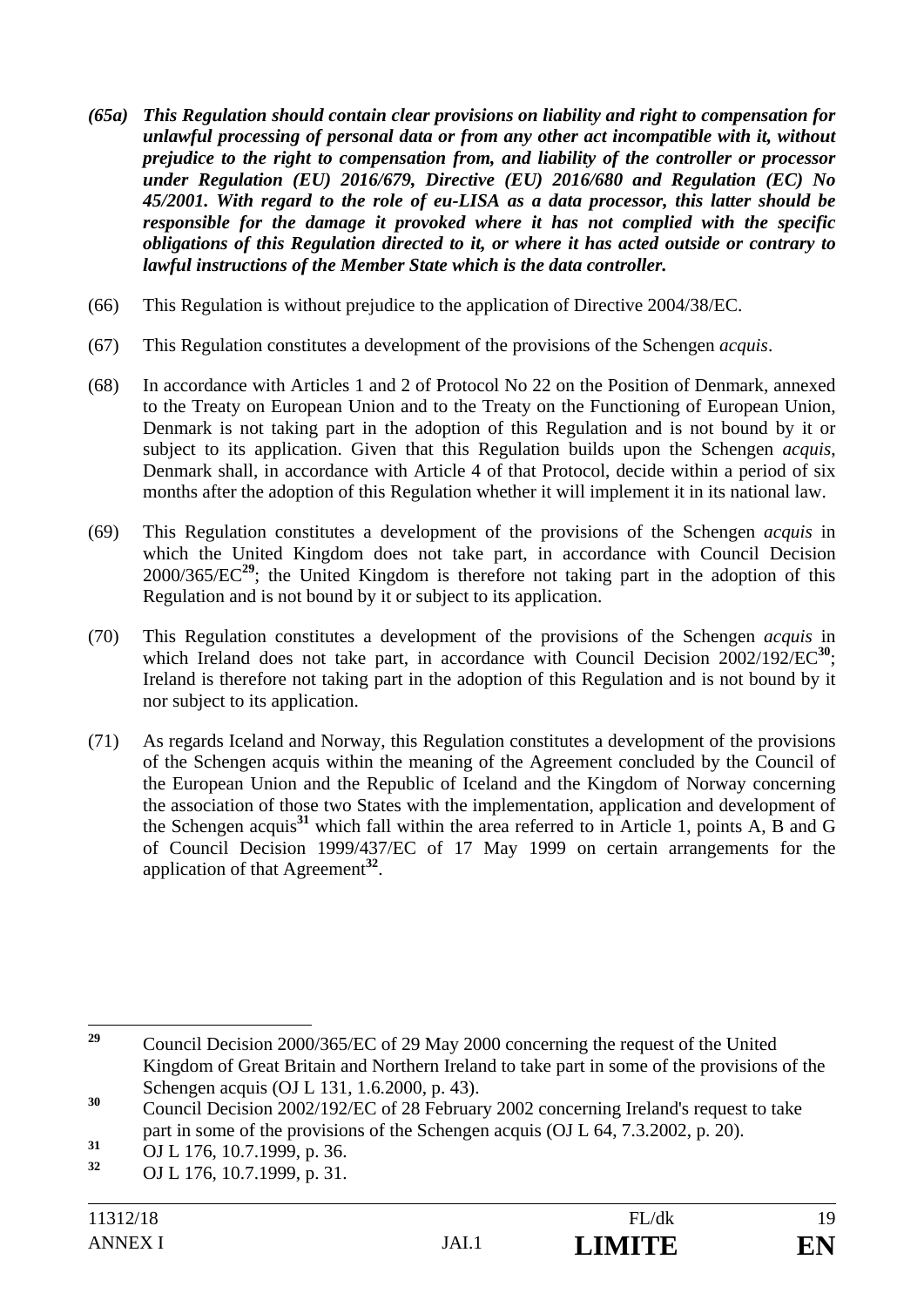- (72) As regards Switzerland, this Regulation constitutes a development of the provisions of the Schengen acquis within the meaning of the Agreement between the European Union, the European Community and the Swiss Confederation concerning the association of the Swiss Confederation with the implementation, application and development of the Schengen acquis**<sup>33</sup>** which fall within the area referred to in Article 1, points A, B and G of Decision 1999/437/EC read in conjunction with Article 3 of Council Decision 2008/146/EC**<sup>34</sup>**.
- (73) As regards Liechtenstein, this Regulation constitutes a development of the provisions of the Schengen *acquis* within the meaning of the Protocol between the European Union, the European Community, the Swiss Confederation and the Principality of Liechtenstein on the accession of the Principality of Liechtenstein to the Agreement between the European Union, the European Community and the Swiss Confederation on the Swiss Confederation's association with the implementation, application and development of the Schengen *acquis***<sup>35</sup>** which fall within the area referred to in Article 1, points A, B and G of Decision 1999/437/EC read in conjunction with Article 3 of Council Decision 2011/350/EU**<sup>36</sup>**.
- (74) As regards Cyprus, the provisions related to the SIS and the VIS constitute provisions building upon, or otherwise related to, the Schengen acquis within the meaning of Article 3(2) of the 2003 Act of Accession.
- (75) As regards Bulgaria and Romania, the provisions related to the SIS and the VIS constitute provisions building upon, or otherwise related to, the Schengen acquis within the meaning of Article 4(2) of the 2005 Act of Accession read in conjunction with Council Decision 2010/365/EU**<sup>37</sup>** and Council Decision (EU) 2017/1908**<sup>38</sup>***, and Council Decision (EU) 2018/93439*.
- (76) As regards Croatia, the provisions related to the SIS and the VIS constitute provisions building upon, or otherwise related to, the Schengen acquis within the meaning of Article 4(2) of the 2011 Act of Accession read in conjunction with Council Decision (EU) 2017/733**<sup>40</sup>**.

**<sup>36</sup>** OJ L 160, 18.6.2011, p. 19.

- **<sup>38</sup>** Council Decision (EU) 2017/1908 of 12 October 2017 on the putting into effect of certain provisions of the Schengen acquis relating to the Visa Information System in the Republic of Bulgaria and Romania, OJ M 269, 19.10.2017, p. 39.
- <sup>39</sup> Council Decision (EU) 2018/934 of 25 June 2018 on the putting into effect of the remaining provisions of the Schengen acquis relating to the Schengen Information System in the Republic of Bulgaria and Romania, OJ L 165, 2.7.2018, p. 37.
- **<sup>40</sup>** Council Decision (EU) 2017/733 of 25 April 2017 on the application of the provisions of the Schengen acquis relating to the Schengen information System in the Republic of Croatia, OJ L 108, 26.4.2017, p. 31.

 $33$ **<sup>33</sup>** OJ L 53, 27.2.2008, p. 52.

**<sup>34</sup>** OJ L 53, 27.2.2008, p. 1.

<sup>&</sup>lt;sup>35</sup> OJ L 160, 18.6.2011, p. 21.<br>
OJ L 160, 18.6.2011, p. 10

**<sup>37</sup>** Council Decision 2010/365/EU of 29 June 2010 on the application of the provisions of the Schengen acquis relating to the Schengen information System in the Republic of Bulgaria and Romania, OJ L 166, 1.7.2010, p. 17.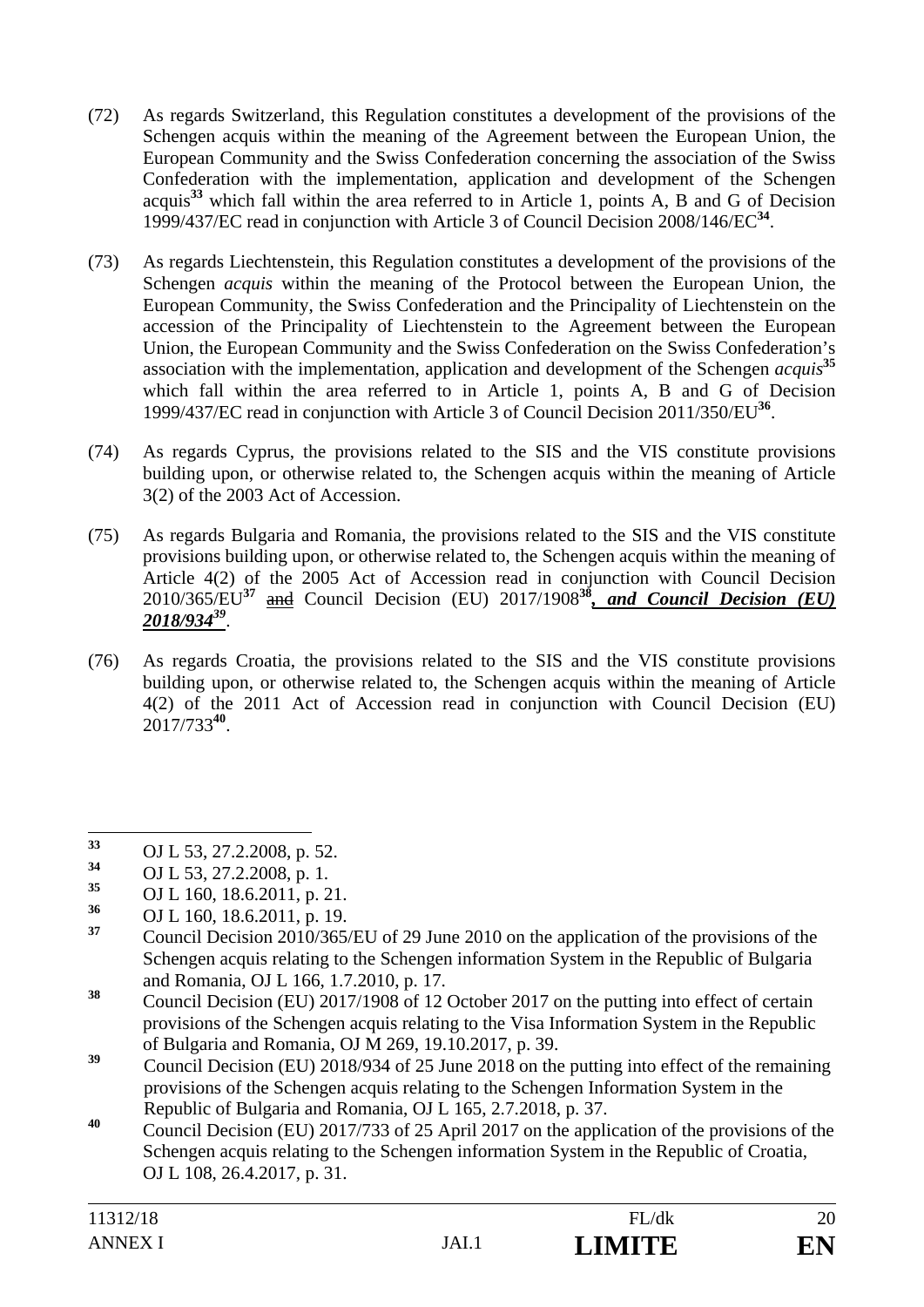- (77) This Regulation respects the fundamental rights and observes the principles recognised in particular by the Charter of Fundamental Rights of the European Union and shall *should* be applied in accordance with those rights and principles.
- (78) In order to have this Regulation fit into the existing legal framework, the Regulation (EU) 2016/399, Regulation (EU) 2017/2226, Council Decision 2008/633/JHA, Regulation (EC) *No* 767/2008 and Council Decision 2004/512/EC should be amended accordingly,

HAVE ADOPTED THIS REGULATION: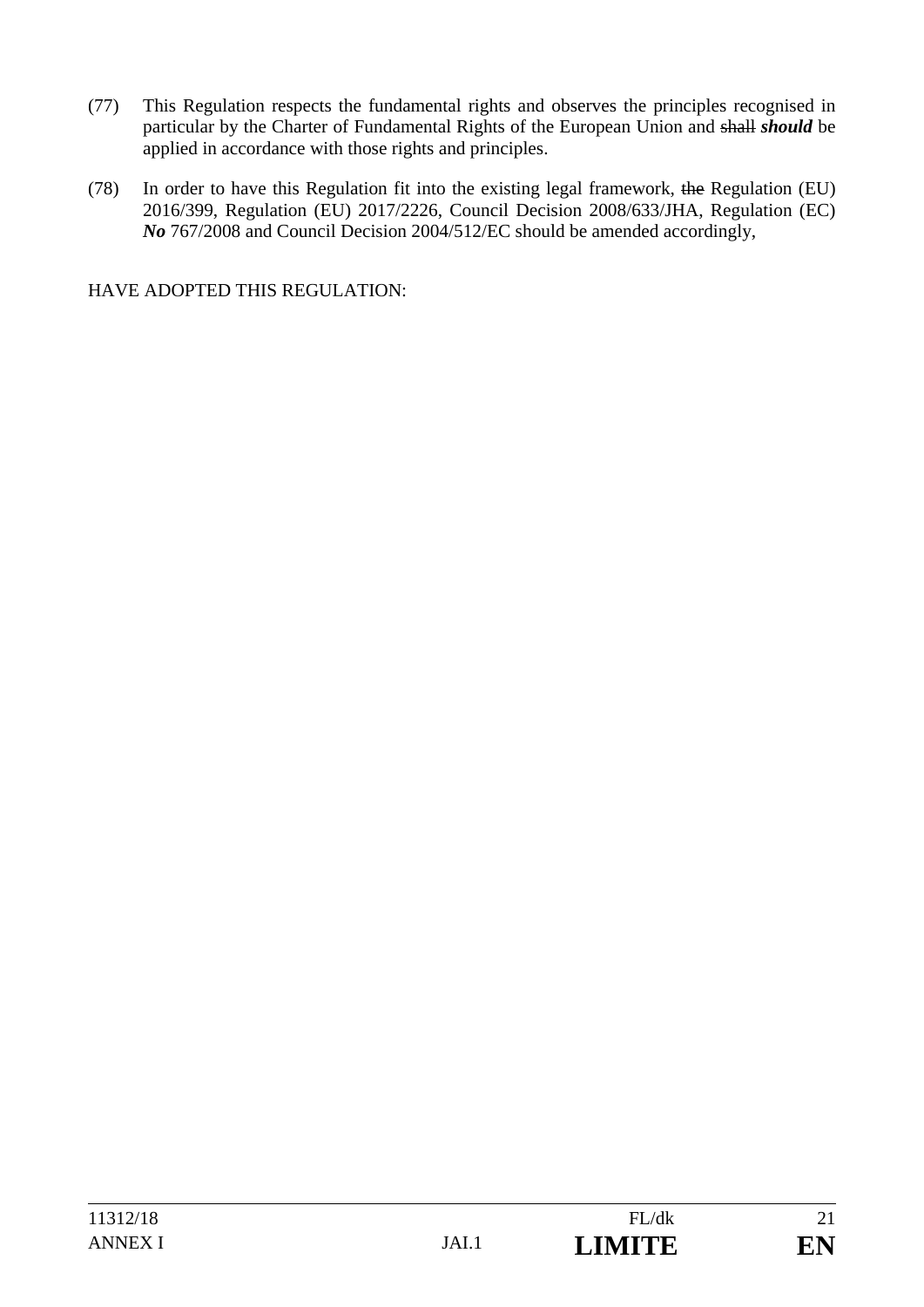# **CHAPTER I General provisions**

# *Article 1*

# *Subject matter*

- 1. This Regulation, together with [Regulation 2018/xx on interoperability police and judicial cooperation, asylum and migration], establishes a framework to ensure the interoperability between the Entry/Exit System (EES), the Visa Information System (VIS), [the European Travel Information and Authorisation System (ETIAS)], Eurodac, the Schengen Information System (SIS), and [the European Criminal Records Information System for third-country nationals (ECRIS-TCN)] in order for those systems and data to supplement each other.
- 2. The framework shall include the following interoperability components:
	- (a) a European search portal (ESP);
	- (b) a shared biometric matching service (shared BMS);
	- (c) a common identity repository (CIR);
	- (d) a multiple-identity detector (MID).
- 3. This Regulation also lays down provisions on data quality requirements, on a Universal Message Format (UMF), on a central repository for reporting and statistics (CRRS) and lays down the responsibilities of the Member States and of the European Agency for the operational management of large-scale IT systems in the area of freedom, security and justice (eu-LISA), with respect to the design and operation of the interoperability components.
- 4. This Regulation also adapts the procedures and conditions for Member State law enforcement *designated* authorities and for the European Union Agency for Law Enforcement Cooperation (Europol) access to the Entry/Exit System (EES), the Visa Information System (VIS), [the European Travel Information and Authorisation System (ETIAS),] and Eurodac for the purposes of the prevention, detection and *or* investigation of terrorist offences or of other serious criminal offences falling under their competence.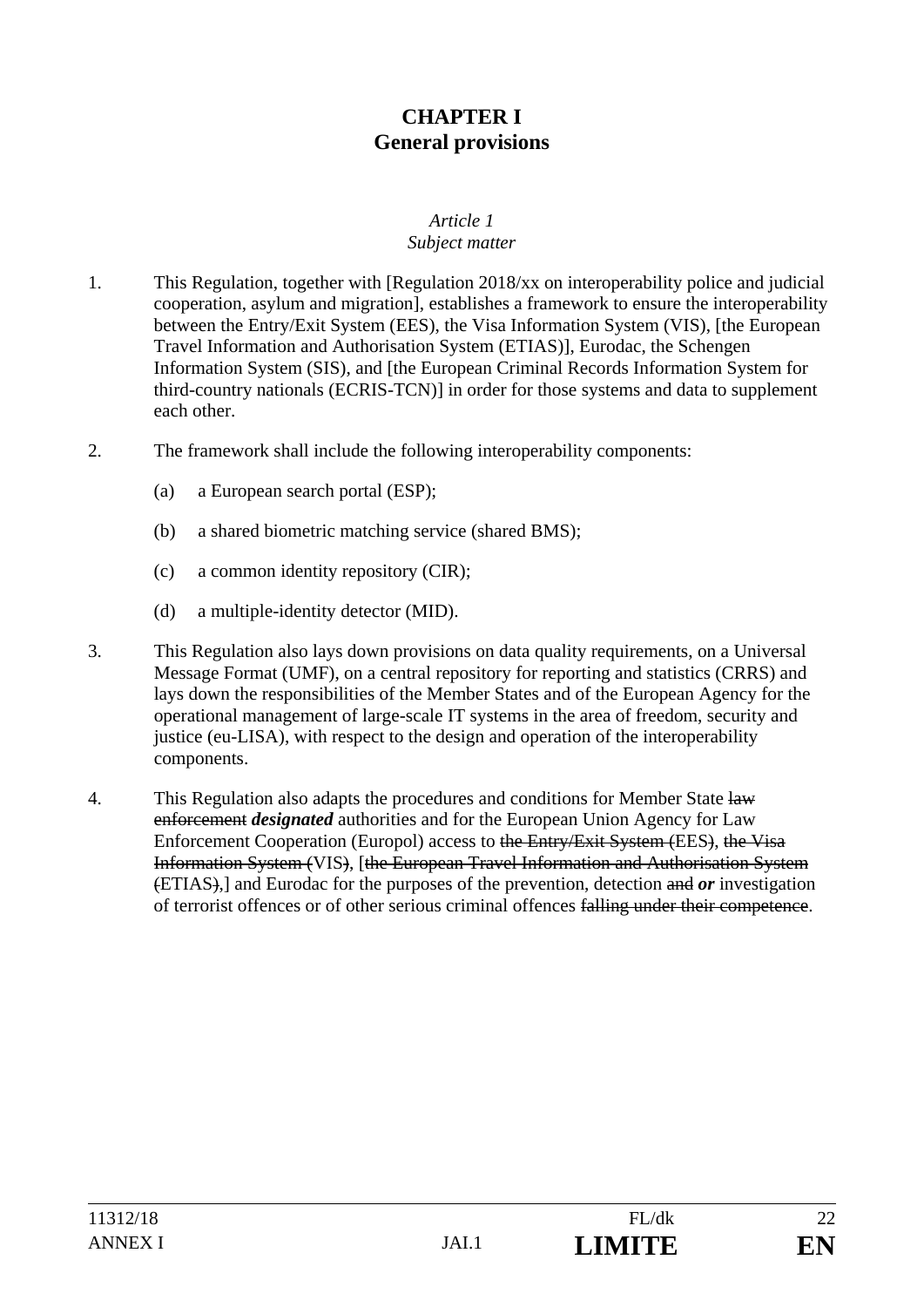## *Article 2 Objectives of interoperability*

- 1. By ensuring interoperability, this Regulation shall have *has* the following objectives:
	- (a) *to improve the effectiveness and efficiency of checks at the external borders*; to improve the management of the external borders;
	- (b) to contribute to preventing and combating irregular *illegal im*migration;
	- (c) to contribute to a high level of security within the area of freedom, security and justice of the Union including the maintenance of public security and public policy and safeguarding the security in the territories of the Member States;
	- (d) to improve the implementation of the common visa policy;  $\frac{d}{dt}$
	- (e) to assist in examining application*s* for international protection *lodged in a Member State*;
	- *(f) in the event of a natural disaster or an accident, for humanitarian reasons, to assist in the identification of unknown persons who are not able to identify themselves or unidentified human remains.*
- 2. The objectives of ensuring interoperability *referred to in paragraph 1* shall be achieved *in particular* by:
	- (a) ensuring the correct identification of persons;
	- (b) contributing to fighting identity fraud;
	- (c) improving and harmonising data quality requirements of the respective EU information systems *while respecting the data processing requirements of the legal bases of the individual systems, data protection standards and the data owner principles*;
	- (d) facilitating and *supporting* the technical and operational implementation by Member States of existing and future EU information systems;
	- (e) strengthening and simplifying and making more uniform the data security and data protection conditions that govern the respective EU information systems, *without prejudice to the special protection and safeguards afforded to certain categories of data;*
	- (f) streamlining the conditions for law enforcement access *by designated authorities* to the EES, the VIS, [the ETIAS] and Eurodac;
	- (g) supporting the purposes of the EES, the VIS, [the ETIAS], Eurodac, the SIS and [the ECRIS-TCN system].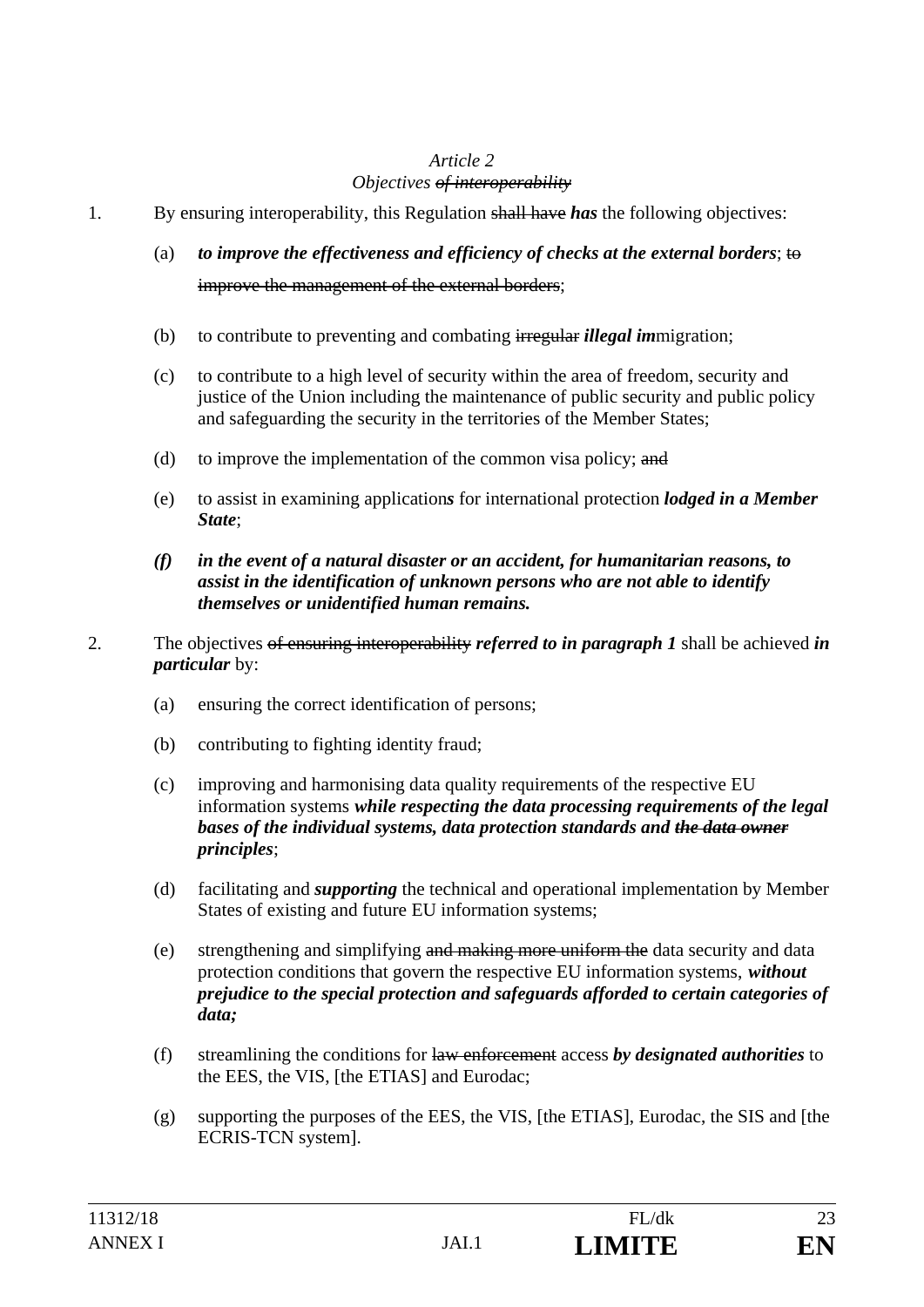# *Article 3*

# *Scope*

- 1. This Regulation applies to <del>[the Entry/Exit System (EES)]</del>, the Visa Information System (VIS), [the European Travel Information and Authorisation System (ETIAS)] and the Schengen Information System (SIS).
- 2. This Regulation applies to persons in respect of whom personal data may be processed in the EU information systems referred to in paragraph 1.

## *Article 4 Definitions*

For the purposes of this Regulation, the following definitions apply:

- (1) 'external borders' means external borders as defined in Article 2(2) of Regulation (EU) 2016/399;
- (2) 'border checks' means border checks as defined in Article 2(11) of Regulation (EU) 2016/399;
- (3) 'border authority' means the border guard assigned in accordance with national law to carry out border checks *as defined in point 11 of Article 2 of Regulation (EU) 2016/399*;
- (4) 'supervisory authorities' means the supervisory authority established in accordance with Article 51(1) of Regulation (EU) 2016/679, and the supervisory authority established in accordance with Article 41(1) of Directive (EU) 2016/680;
- (5) 'verification' means the process of comparing sets of data to establish the validity of a claimed identity (one-to-one check);
- (6) 'identification' means the process of determining a person's identity through a database search against multiple sets of data (one-to-many check);
- (7) 'third-country national' means a person who is not a citizen of the Union within the meaning of Article 20(1) of the Treaty, or a stateless person or a person whose nationality is unknown;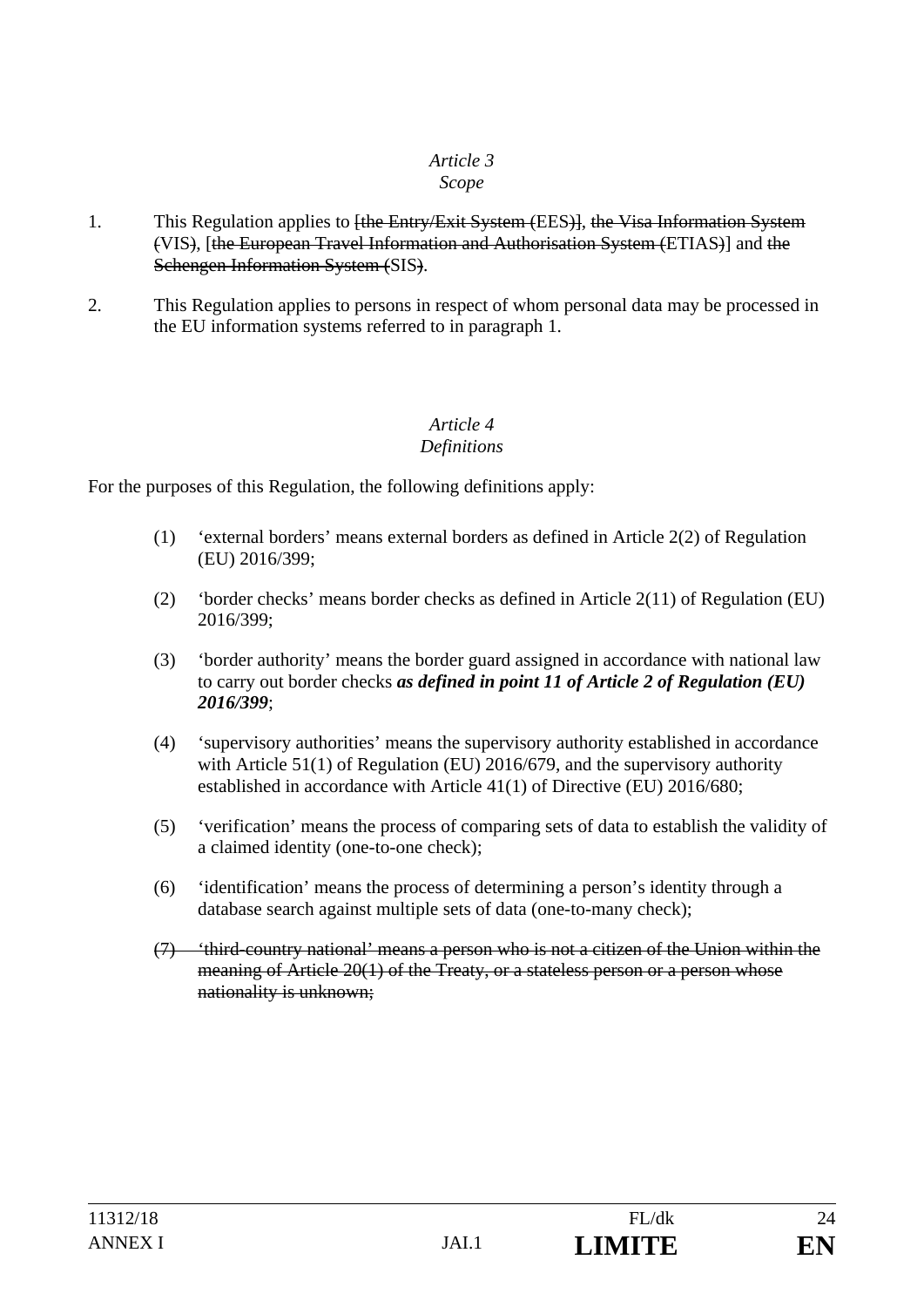- (8) 'alphanumeric data' means data represented by letters, digits, special characters, spaces and punctuation marks;
- (9) 'identity data' means the data referred to in Article  $27(3)(a)$  to (h);
- (10) *'dactyloscopic data' means fingerprints images, images of fingerprint latents, palm prints,*  and palm prints latents<sup>41</sup> which due to their unique character and the reference points *contained therein enable accurate and conclusive comparisons on a person's identity*; 'fingerprint data' means the data relating to the fingerprints of an individual;
- (11) 'facial image' means digital images of the face;
- (12) 'biometric data' means fingerprint *dactyloscopic* data *and/*or facial image;
- (13) 'biometric template' means a mathematical representation obtained by feature extraction from biometric data limited to the characteristics necessary to perform identifications and verifications;
- (14) 'travel document' means a passport or other equivalent document entitling the holder to cross the external borders and to which a visa may be affixed;
- (15) 'travel document data' means the type, number and country of issuance of the travel document, the date of expiry of the validity of the travel document and the threeletter code of the country issuing the travel document;
- (16) 'travel authorisation' means travel authorisation as defined in Article 3 of the **[ETIAS Regulation]:**
- $(17)$  'short-stay visa' means visa as defined in Article  $2(2)(a)$  of Regulation (EC) No 810/2009;
- (18) 'EU information systems' means the large-scale IT systems *operationally* managed by eu-LISA;
- (19) 'Europol data' means personal data *processed by* provided to Europol for the purpose referred to in Article 18(2)(a) *to (c)* of Regulation (EU) 2016/794;
- (20) 'Interpol databases' means the Interpol Stolen and Lost Travel Document database (SLTD) and the Interpol Travel Documents Associated with Notices database (Interpol TDAWN);

 $41$ **<sup>41</sup>** *NB: Same definition as in Council Decision 2008/616/JHA*.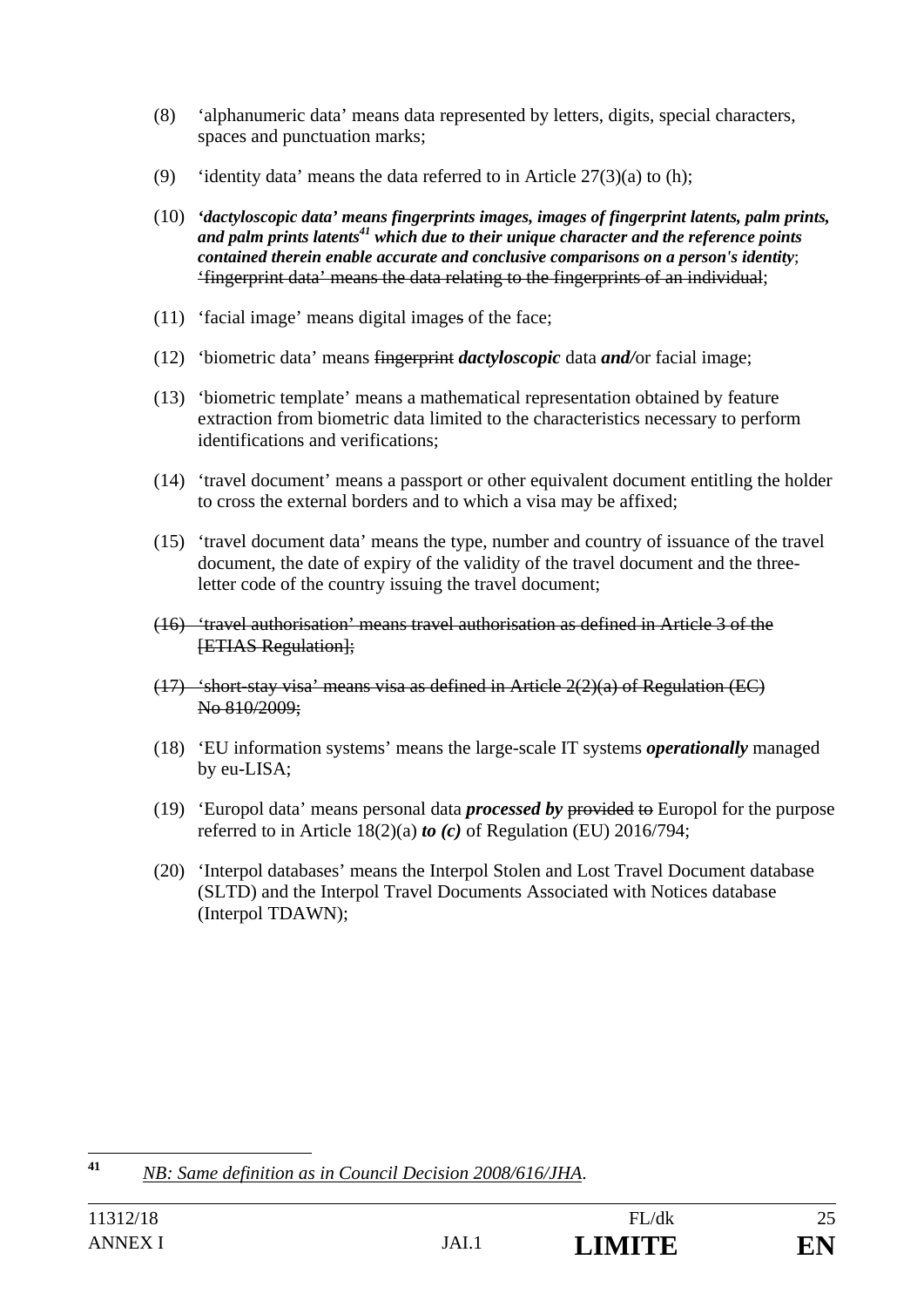- (21) 'match' means the existence of a correspondence *as a result of an automated comparison between* established by comparing two or more occurrences of personal data recorded or being recorded in an information system or database;
- (22) 'hit' means the confirmation of one match or several or matches;
- (23) 'police authority' means 'competent authority' as defined in Article 3(7) of Directive *(EU)* 2016/680;
- (24) 'designated authorities' means the Member State designated authorities referred to in Article 29(1) of Regulation (EU) 2017/2226, Article 3(1) of Council Decision 2008/633/JHA, [Article 43 *50* of the ETIAS Regulation] and [Article 6 of the Eurodac Regulation];
- (25) 'terrorist offence' means an offence under national law which corresponds or is equivalent to one of the offences referred to in Directive (EU) 2017/541;
- (26) 'serious criminal offence' means an offence which corresponds or is equivalent to one of the offences referred to in Article 2(2) of Framework Decision 2002/584/JHA, if it is punishable under national law by a custodial sentence or a detention order for a maximum period of at least three years;
- (27) *'Entry/Exit System' (*'EES'**)** means the Entry/Exit System as referred to in Regulation (EU) 2017/2226;
- (28) *'Visa Information System' (*'VIS'*)* means the Visa Information System as referred to in Regulation (EC) No 767/2008;
- (29) [*'the European Travel Information and Authorisation System' (*'ETIAS'*)* means the European Travel Information and Authorisation System as referred to in the ETIAS Regulation];
- (30) 'Eurodac' means Eurodac as referred to in the [Eurodac Regulation];
- (31) *'Schengen Information System' (*'SIS'*)* means the Schengen Information System as referred to [in the Regulation on SIS in the field of border checks, Regulation on SIS in the field of law enforcement *police cooperation and judicial cooperation in criminal matters* and Regulation on SIS *for the return of illegally staying thirdcountry nationals* in the field of illegal return];
- (32) ['ECRIS-TCN System' means the European Criminal Records Information System *the centralised system for the identification of Member States* holding conviction information on third-country national*s* and stateless persons as referred to in the ECRIS-TCN System Regulation];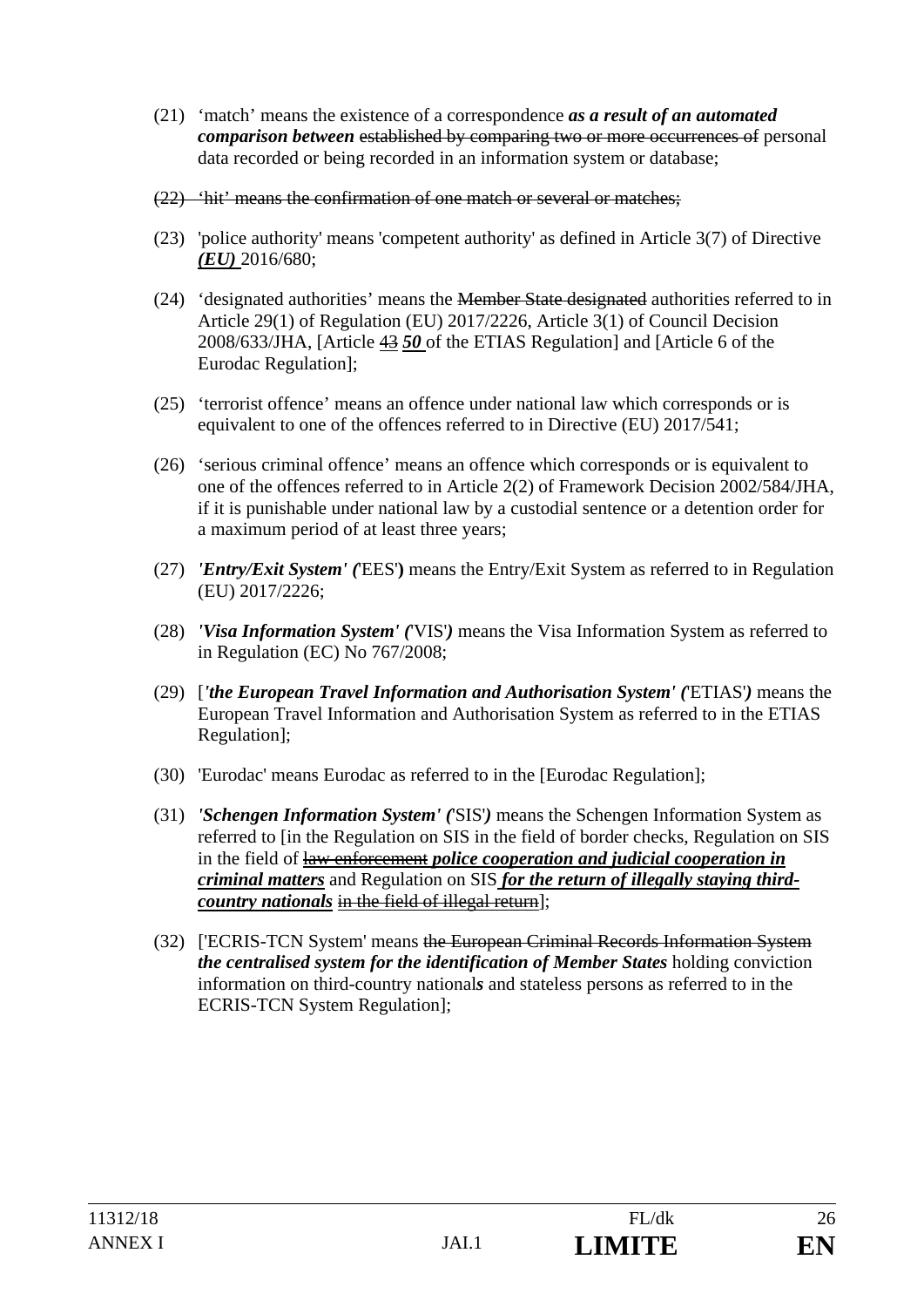- (33) *'European search portal' (*'ESP'*)* means the European search portal as referred to in Article 6:
- (34) *'shared biometric matching service' (*'shared BMS'*)* means the shared biometric matching service as referred to in Article 15 *12*;
- (35) *'common identity repository' (*'CIR'*)* means the common identity repository as referred to in Article 17;
- (36) *'multiple-identity detector' (*'MID'*)* means the multiple-identity detector as referred to in Article 25;
- (37) *'central repository for reporting and statistics' (*'CRRS'*)* means the central repository for reporting and statistics as referred to in Article 39.
- *(38) 'Universal Message Format' ('UMF') means Universal Message Format as referred to in Article 38.*

#### *Article 5 Non-discrimination*

Processing of personal data for the purposes of this Regulation shall not result in discrimination against persons on any grounds such as *gender* sex, racial or ethnic origin, religion or belief, disability, age or sexual orientation. It shall fully respect human dignity and integrity. Particular attention shall be paid to children, the elderly and persons with a disability.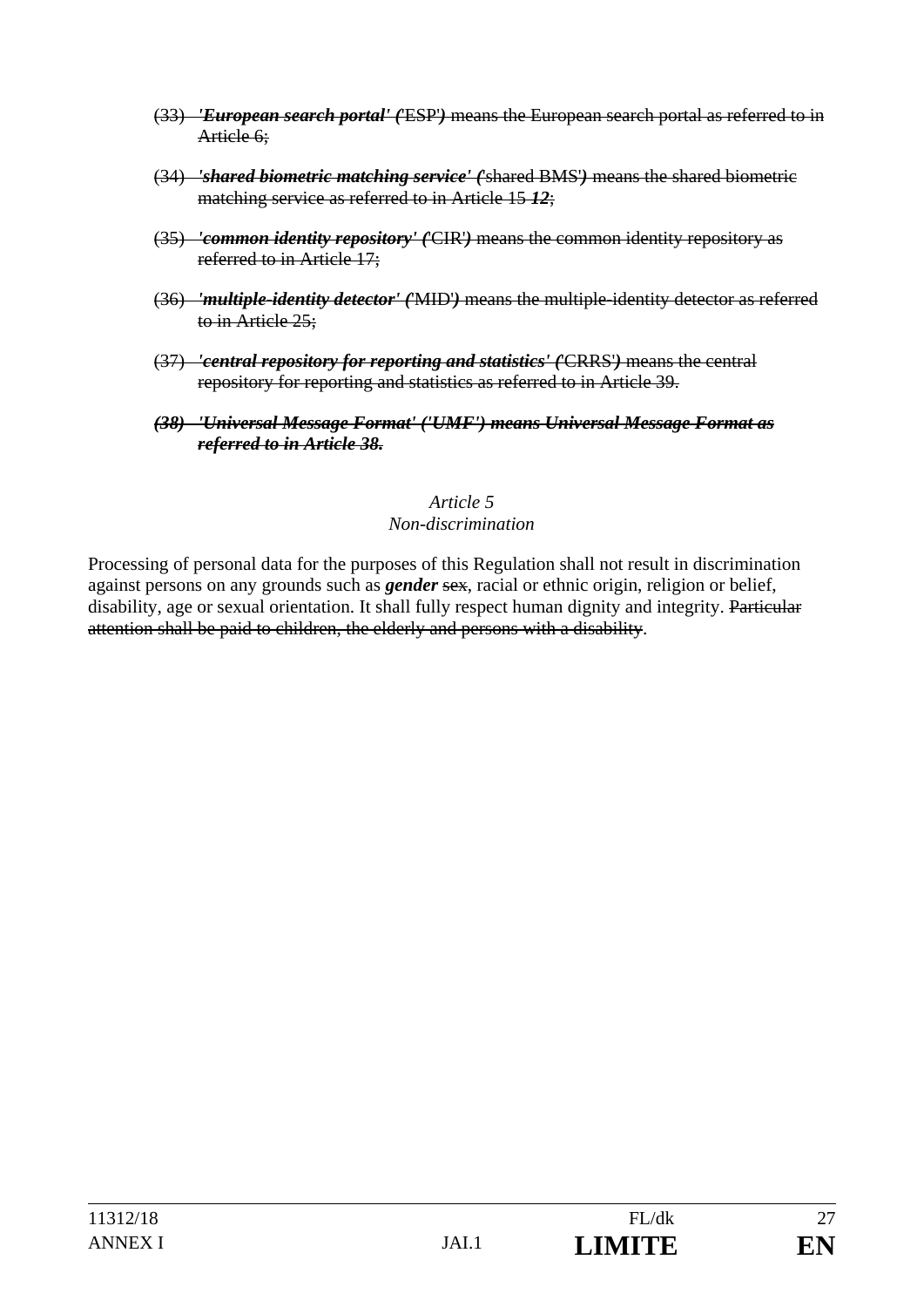# **CHAPTER II European Search Portal**

# *Article 6*

# *European search portal*

- 1. A European search portal (ESP) is established for the purposes of ensuring that Member State authorities and EU *agencies* bodies have fast, seamless, efficient, systematic and controlled access to the EU information systems, the Europol data and the Interpol databases that they need to perform their tasks in accordance with their access rights and of supporting the objectives of the EES, the VIS, [the ETIAS], Eurodac, the SIS, [the ECRIS-TCN system] and the Europol data.
- 2. The ESP shall be composed of:
	- (a) a central infrastructure, including a *technical* search portal enabling the simultaneous querying of the EES, the VIS, [the ETIAS], Eurodac, the SIS, [the ECRIS-TCN system] as well as of the Europol data and the Interpol databases;
	- (b) a secure communication channel between the ESP, Member States and EU *agencies* bodies that are entitled to use the ESP in accordance with Union law *and national law*;
	- (c) a secure communication infrastructure between the ESP and the EES, the VIS, [the ETIAS], Eurodac, the Central-SIS, [the ECRIS-TCN system], the Europol data and the Interpol databases as well as between the ESP and the central infrastructures of the common identity repository (CIR) and the multiple-identity detector *(MID)*.
- 3. eu-LISA shall develop the ESP and ensure its technical management.

## *Article 7*

## *Use of the European search portal*

- 1. The use of the ESP shall be reserved to the Member States authorities and EU *agencies* bodies having access *at least* to *one of the following systems or databases*: the EES, [the ETIAS], the VIS, the SIS, Eurodac and the [ECRIS-TCN system], to the CIR and the multiple identity detector *MID* as well as the Europol data and the Interpol databases in accordance with Union or national law governing such access.
- 2. The authorities referred to in paragraph 1 shall use the ESP to search data related to persons or their travel documents in the central systems of the EES, the VIS and [the ETIAS] in accordance with their access rights under Union and national law. They shall also use the ESP to query the CIR in accordance with their access rights under this Regulation for the purposes referred to in Articles 20, 21 and 22.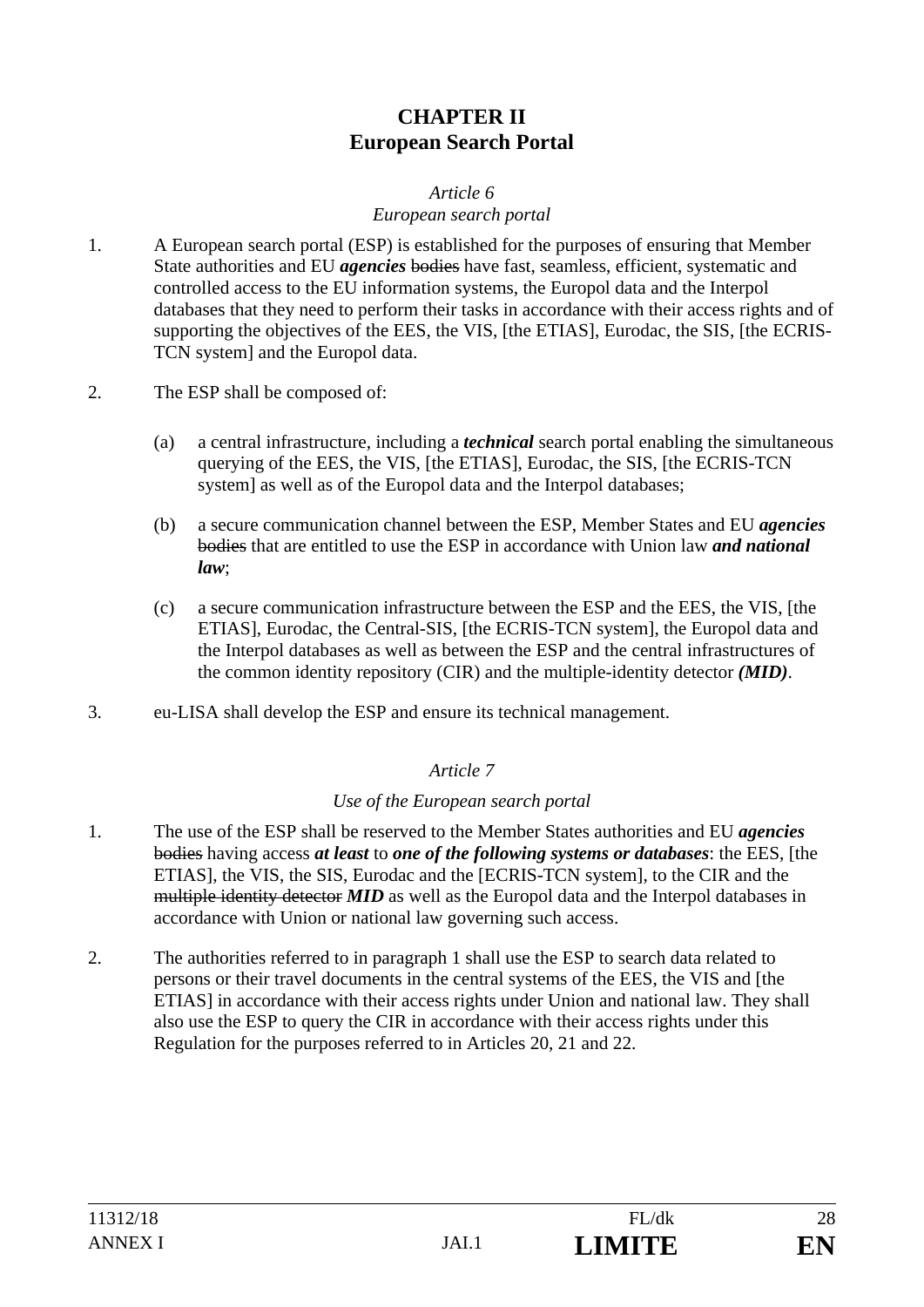- 3. The Member State authorities referred to in paragraph 1 may use the ESP to search data related to persons or their travel documents in the Central SIS referred to in the [Regulation on SIS in the field of border checks *and Regulation on the use of SIS for the return of illegaly staying third-country nationals* and of the Regulation on SIS in the field of law enforcement] *in accordance with their access rights under Union and national law.* Access to the Central SIS via the ESP shall be established through the national system (N.SIS) of each Member State in accordance with [Article 4(2) of the Regulation on SIS in the field of border checks and of the Regulation on SIS in the field of law enforcement].
- 4. The EU *agencies* bodies shall use the ESP to search data related to persons or their travel documents in the Central SIS.
- 5. The authorities referred to in paragraph 1 may use the ESP to search data related to persons or their travel documents in the Interpol databases in accordance with their access rights under Union and national law.

#### *Article 8 Profiles for the users of the European search portal*

- 1. For the purposes of enabling the use of the ESP, eu-LISA *in cooperation with Member States* shall create a profile for each category of user of the ESP in accordance with the technical details and access rights referred to in paragraph 2, including, in accordance with Union and national law:
	- (a) the fields of data to be used for querying;
	- (b) the EU information systems, the Europol data and the Interpol databases that shall and may be consulted and that shall provide a reply to the user; and
	- (c) the *fields of* data provided in each reply.
- 2. The Commission shall adopt *implementing* delegated acts in accordance with Article 63 to specify the technical details of the profiles referred to in paragraph 1 for the users of the ESP referred to in Article 7(1) in accordance with their access rights. *Those implementing acts shall be adopted in accordance with the examination procedure referred to in Article 64(2).*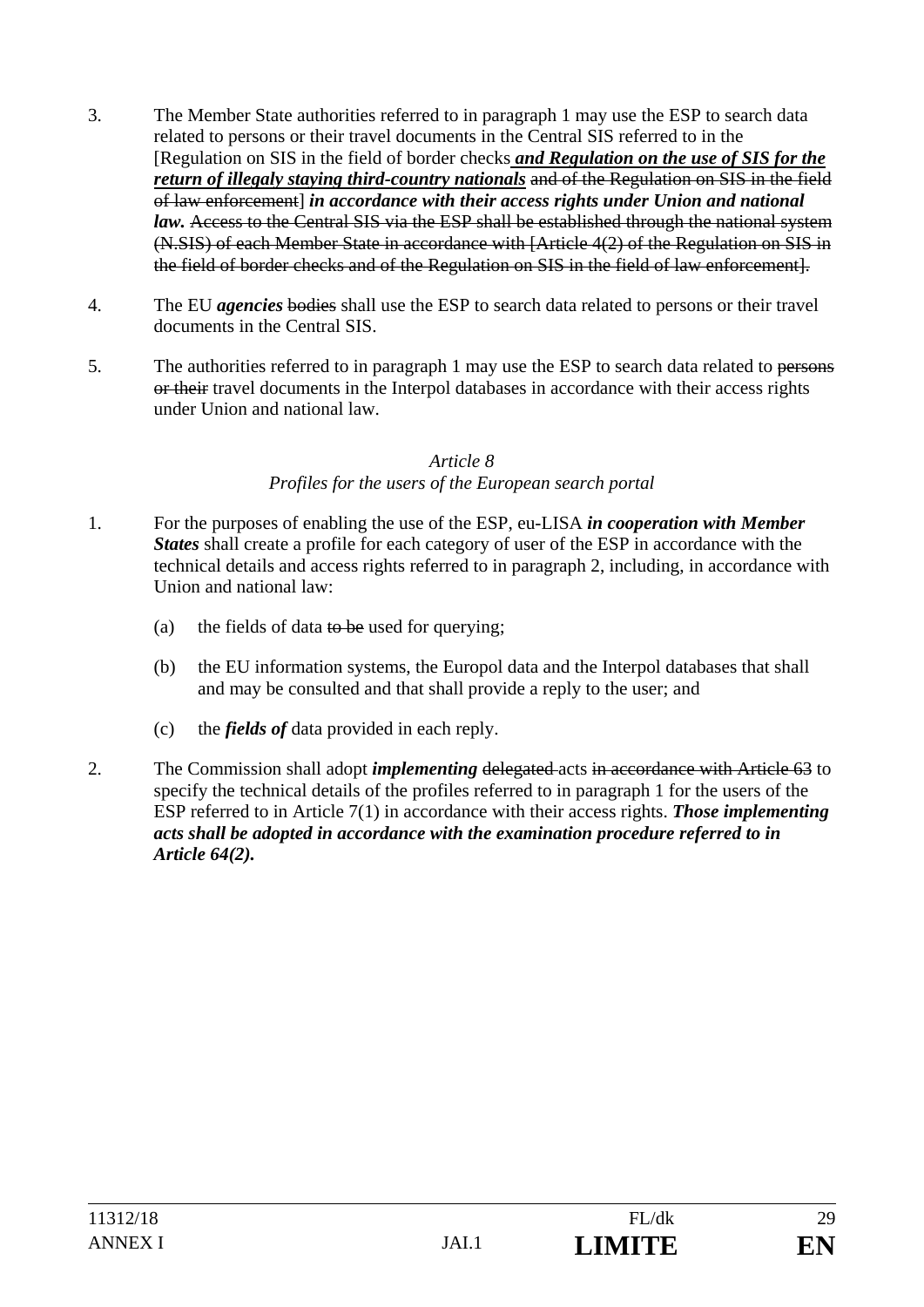# *Article 9*

# *Queries*

- *1.* The users of the ESP shall launch a query by introducing *submitting alphanumeric and/or biometric* data in *to* the ESP in accordance with their user profile and access rights. Where a query has been launched, the ESP shall query simultaneously, with the data *submitted* introduced by the user of the ESP *and in accordance with the user profile and access rights*, the EES*,* [the ETIAS], the VIS, the SIS, Eurodac, [the ECRIS-TCN system] and the CIR as well as the Europol data and the Interpol databases.
- 2. The fields of data used to launch a query via the ESP shall correspond to the fields of data related to persons or travel documents that may be used to query the various EU information systems, the Europol data and the Interpol databases in accordance with the legal instruments governing them.
- 3. eu-LISA, *in cooperation with Member States,* shall implement an interface control document (ICD) based on the UMF referred to in Article 38 for the ESP.
- 4. The EES, [the ETIAS], the VIS, the SIS, Eurodac, [the ECRIS-TCN system], the CIR and the multiple-identity detector, as well as the Europol data *and the Interpol databases,* shall provide the data that they contain resulting from the query of the ESP.
- 5. When querying the Interpol databases, the design of the ESP shall ensure that the data used by the user of the ESP to launch a query is not shared with the owners of Interpol data.
- 6. The reply to the *The* user of the ESP shall be unique *receive one a reply* and *that* shall contain all *only* the data to which the user has access under Union *and national* law. Where necessary, the reply provided by the ESP shall indicate to which information system or database the data belongs.
- 7. The Commission shall adopt an *implementing* delegated act in accordance with Article 63 to specify *the process for querying the EU information systems, Europol data and Interpol databases by the ESP and* the content and format of the ESP replies. *This implementing act shall be adopted in accordance with the examination procedure referred to in Article 64(2).*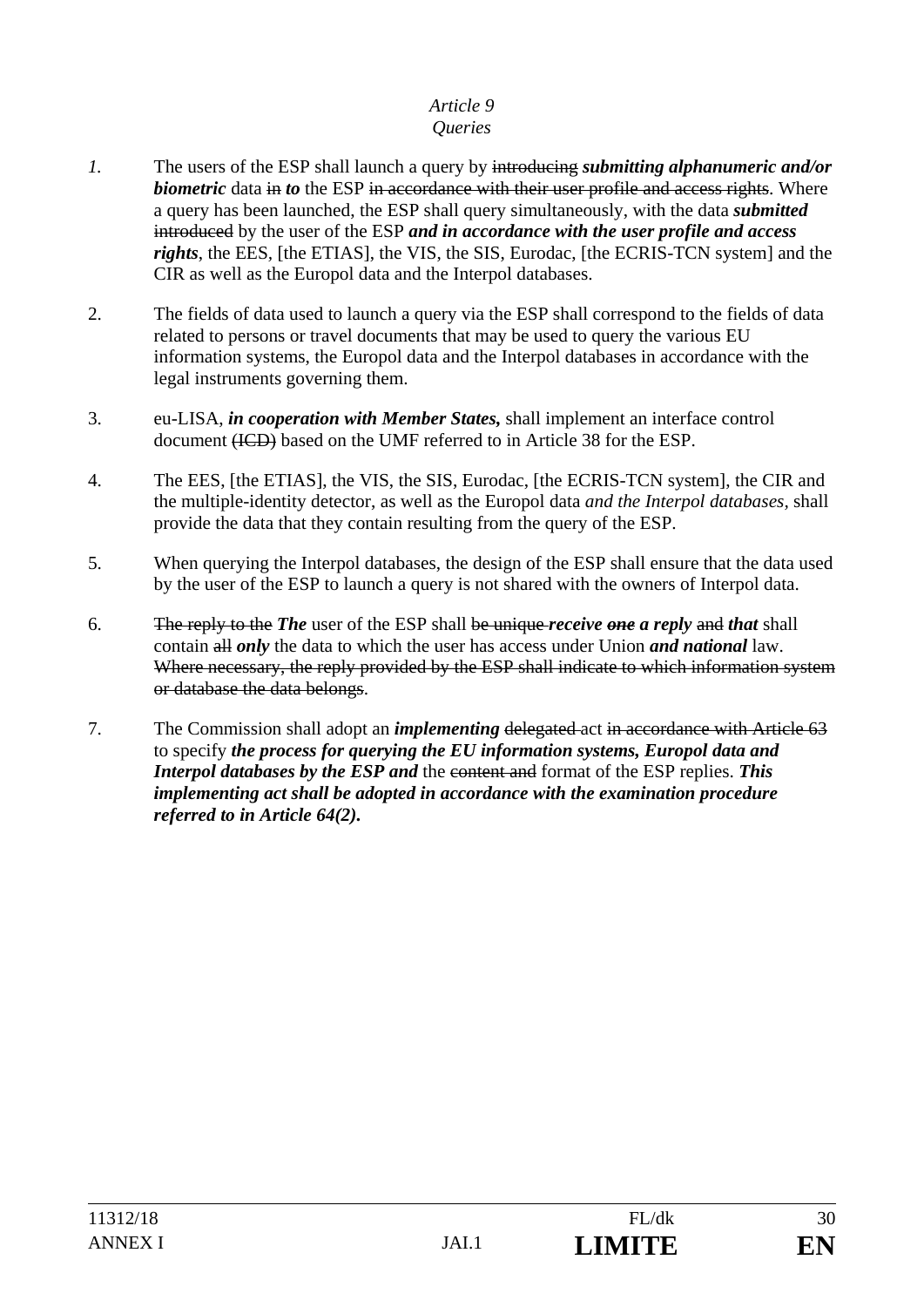# *Article 10 Keeping of logs*

- 1. Without prejudice to [Article 46 of the EES Regulation *(EU) 2017/2226*], Article 34 of Regulation (EC) No 767/2008, [Article *69* 59 of the ETIAS proposal], and Articles 12 and 18 of the Regulation on SIS in the field of border checks *and [Article 13 of the Regulation on SIS for the return of illegally staying third-country nationals]*, eu-LISA shall keep logs of all data processing operations within the ESP. Those logs shall include, in particular, the following:
	- (a) the Member State authority *or EU agency* and the individual user of the ESP, including the ESP profile used as referred to in Article 8;
	- (b) the date and time of the query;
	- (c) the EU information systems and the Interpol databases queried;
	- (d) *the unique transaction identification number* in accordance with national rules or when applicable, Regulation (EU) 45/2001, the identifying mark of the person who carried out the query.
- *1a. Each Member State shall keep logs of queries of the authority and the staff duly authorised to use the ESP including the transaction identification number referred to in point (d) of paragraph 1.*
- 2. The logs *referred to in paragraphs 1 and 1a* may be used only for data protection monitoring, including checking the admissibility of a query and the lawfulness of data processing, and for ensuring data security pursuant to Article 42. Those logs shall be *made available to the competent supervisory authority on request. They shall be* protected by appropriate measures against unauthorised access *and modifications* and erased one year after their creation, unless they are required for monitoring procedures that have already begun *in which case they shall be erased once the monitoring procedures no longer require these logs*.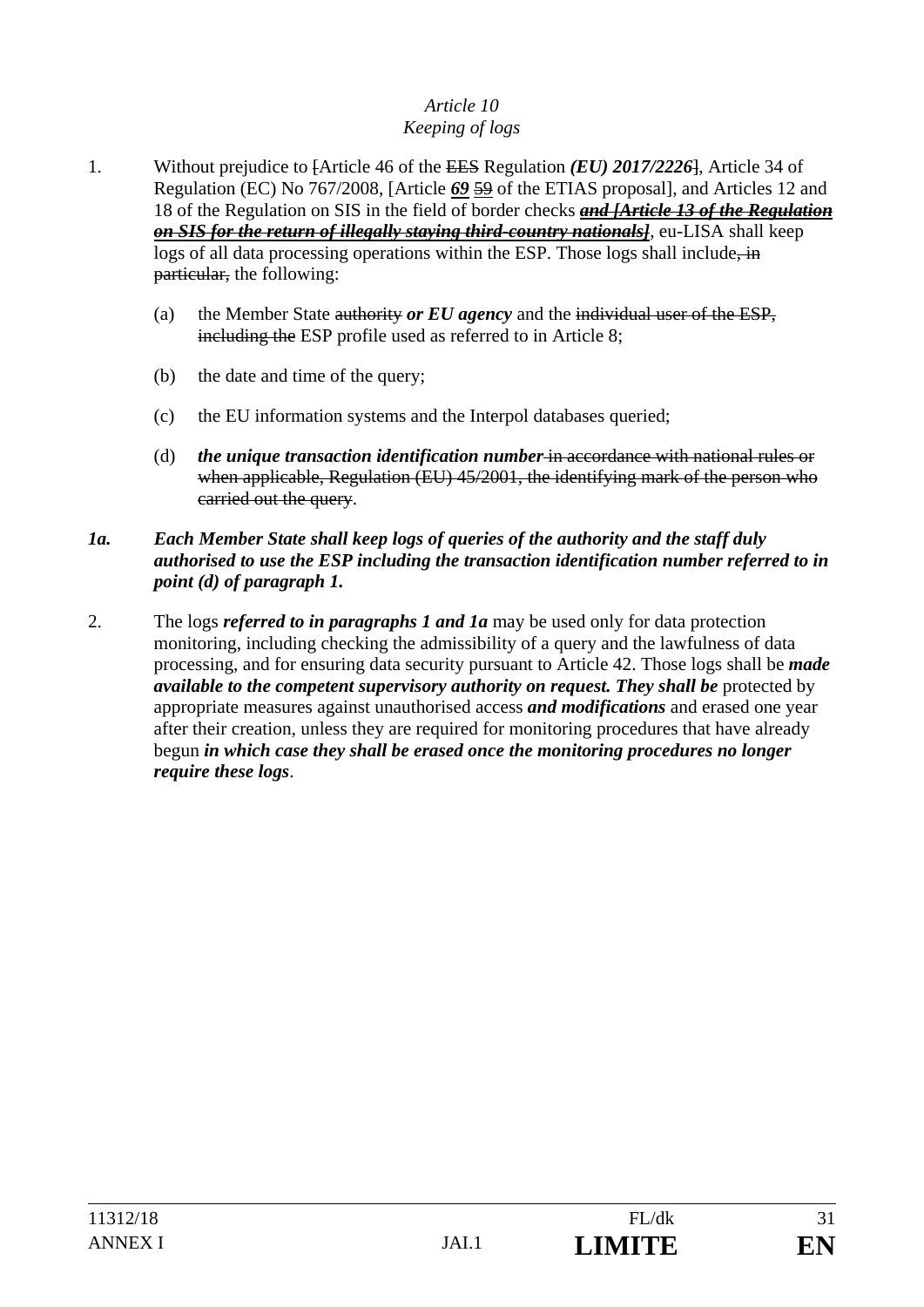# *Article 11*

*Fall-back procedures in case of technical impossibility to use the European search portal* 

- 1. Where it is technically impossible to use the ESP to query one or several EU information systems referred to in Article 9(1) or the CIR, because of a failure of the ESP, the users of the ESP shall be notified *automatically* by eu-LISA.
- 2. Where it is technically impossible to use the ESP to query one or several EU information systems referred to in Article 9(1) or the CIR, because of a failure of the national infrastructure in a Member State, that Member State's competent authority shall notify eu-LISA and the Commission.
- 3. In *the cases referred to in paragraphs 1 or 2* both scenarios, and until the technical failure is addressed, the obligation referred to in Article 7(2) and (4) shall not apply and Member States may access the *EU* information systems referred to in Article 9(1) or the CIR directly using their respective national uniform interfaces or national communication infrastructures.
- *4. Where it is technically impossible to use the ESP to query one or several EU information systems referred to in Article 9(1) or the CIR, because of a failure of the infrastructure of a EU agency, that EU agency shall notify eu-LISA and the Commission.*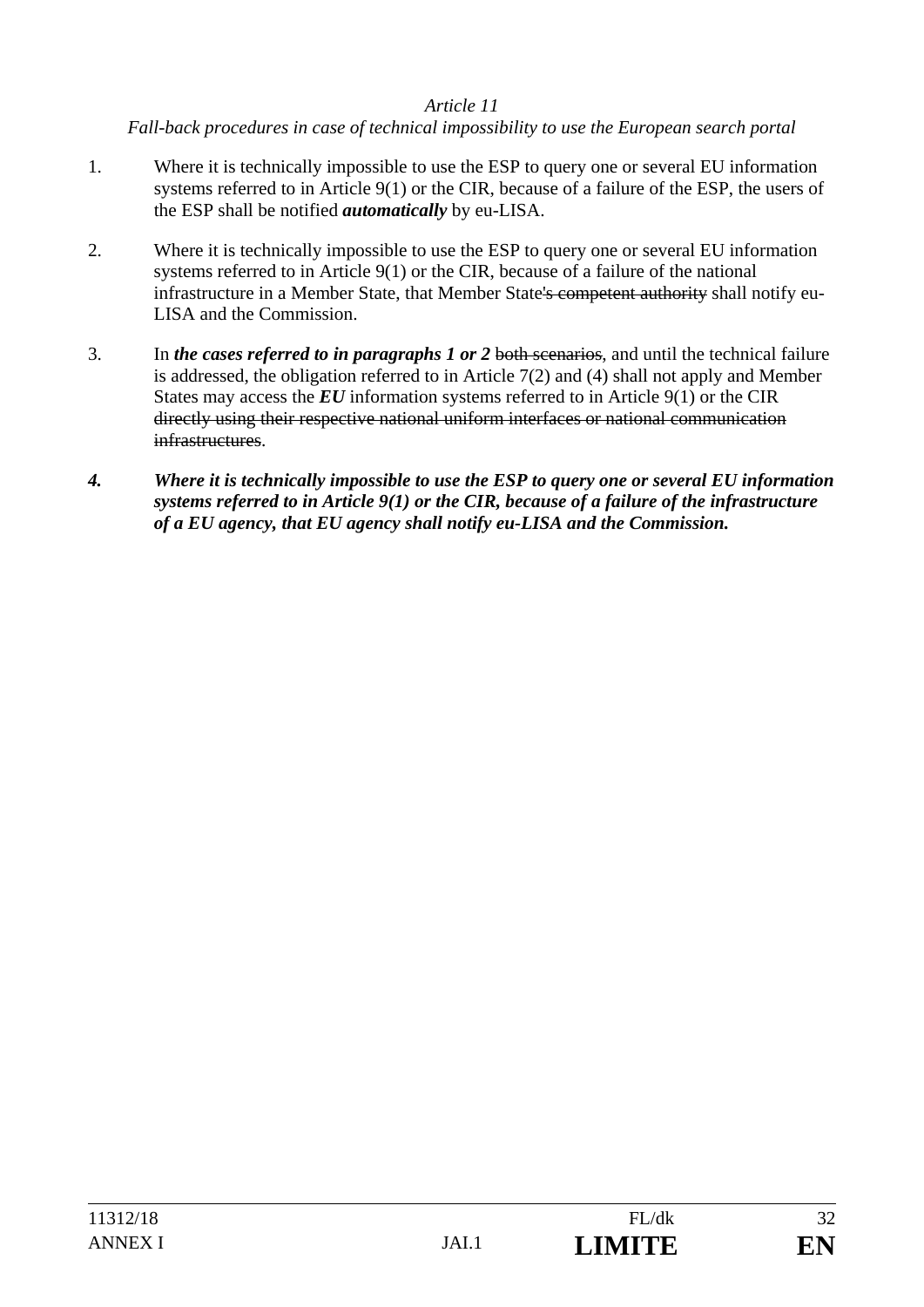# **CHAPTER III Shared Biometric Matching Service**

#### *Article 12 Shared biometric matching service*

- 1. A shared biometric matching service (shared BMS) storing biometric templates *obtained from the biometric data referred to in Article 13, that are stored in the CIR and the SIS,* and enabling querying with biometric data across several EU information systems is established for the purposes of supporting the *Common Identity Repository (*CIR*)* and the multiple-identity detector *(MID)* and the objectives of the EES, the VIS, Eurodac, the SIS and [the ECRIS-TCN system].
- 2. The shared BMS shall be composed of:
	- (a) a central infrastructure, including a search engine and the storage of the data referred to in Article 13;
	- (b) a secure communication infrastructure between the shared BMS, Central-SIS and the CIR.
- 3. eu-LISA shall develop the shared BMS and ensure its technical management.

## *Article 13 Data stored in the shared biometric matching service*

- 1. The shared BMS shall store the biometric templates that it shall obtain from the following biometric data :
	- (a) the data referred to in Article 16(1)(d) and Article 17(1)(b) and (c) *and Article 18(2)(a), (b) and (c) of* Regulation (EU) 2017/2226;
	- (b) the data referred to in Article 9*(5) and* (6) of Regulation (EC) No 767/2008;
	- (c) Ithe data referred to in Article  $20(2)(w)$  and (x) of the Regulation on SIS in the field of border checks;
	- (d) *f*the data referred to in Article  $20(3)(w)$  and  $(x)(y)$  of the Regulation on SIS in the field of law enforcement*]*;
	- (e) *[*the data referred to in Article 4(t) and (u) of the Regulation on SIS *for the return of illegally staying third-country nationals* in the field of illegal return];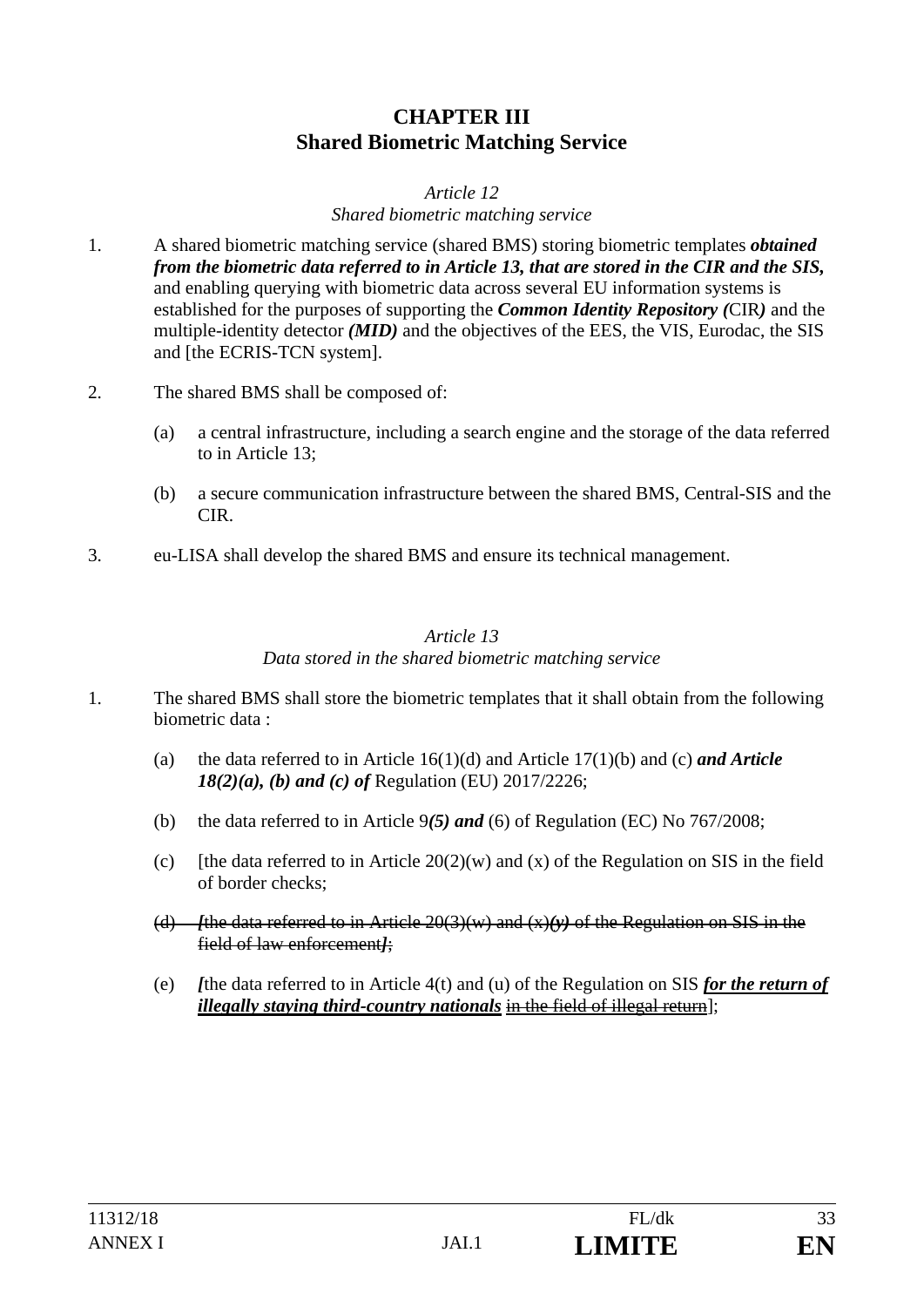- (f) [the data referred to in *Article 12(a) and (b),* Article 12b (a) and (b), Article 13*(2)*(a) *and (b) and 14(2)(a) and (b)* of the Eurodac Regulation;]
- $(g)$  [the data referred to in Article 5(1)(b) and Article 5(2) of the ECRIS-TCN Regulation.<sup>1</sup>

*The shared BMS shall store the biometric templates - logically separated - according to the EU information system from which the data originated.*

- 2. *For each set of data referred to in paragraph 1*, the shared BMS shall include in each biometric template a reference to the *EU* information systems *and a reference to the actual record in the EU information systems* in which the corresponding biometric data *are* is stored.
- 3. Biometric templates shall only *may* be entered *only* in the shared BMS following an automated quality check of the biometric data added to one of the *EU* information systems performed by the shared BMS to ascertain the fulfilment of a minimum data quality standard.
- 4. The storage of the data referred to in paragraph 1 shall meet the quality standards referred to in Article 37(2) *and (4)*.
- *5. The Commission shall lay down the performance requirements and performance monitoring of the shared BMS, including the minimum requirements regarding the biometric performance of the shared BMS, in particular in terms of the required False Positive Identification Rate, False Negative Identification Rate and Failure To Enrol Rate, as well as the procedures and tools for notifying False Positive Identifications and False Negative verifications to eu-LISA in implementing acts. Those implementing acts shall be adopted in accordance with the examination procedure referred to in Article 64(2).*

 *For the specific purpose of monitoring the performance of the shared BMS, Member States shall be allowed to use the biometric templates stored in the shared BMS*.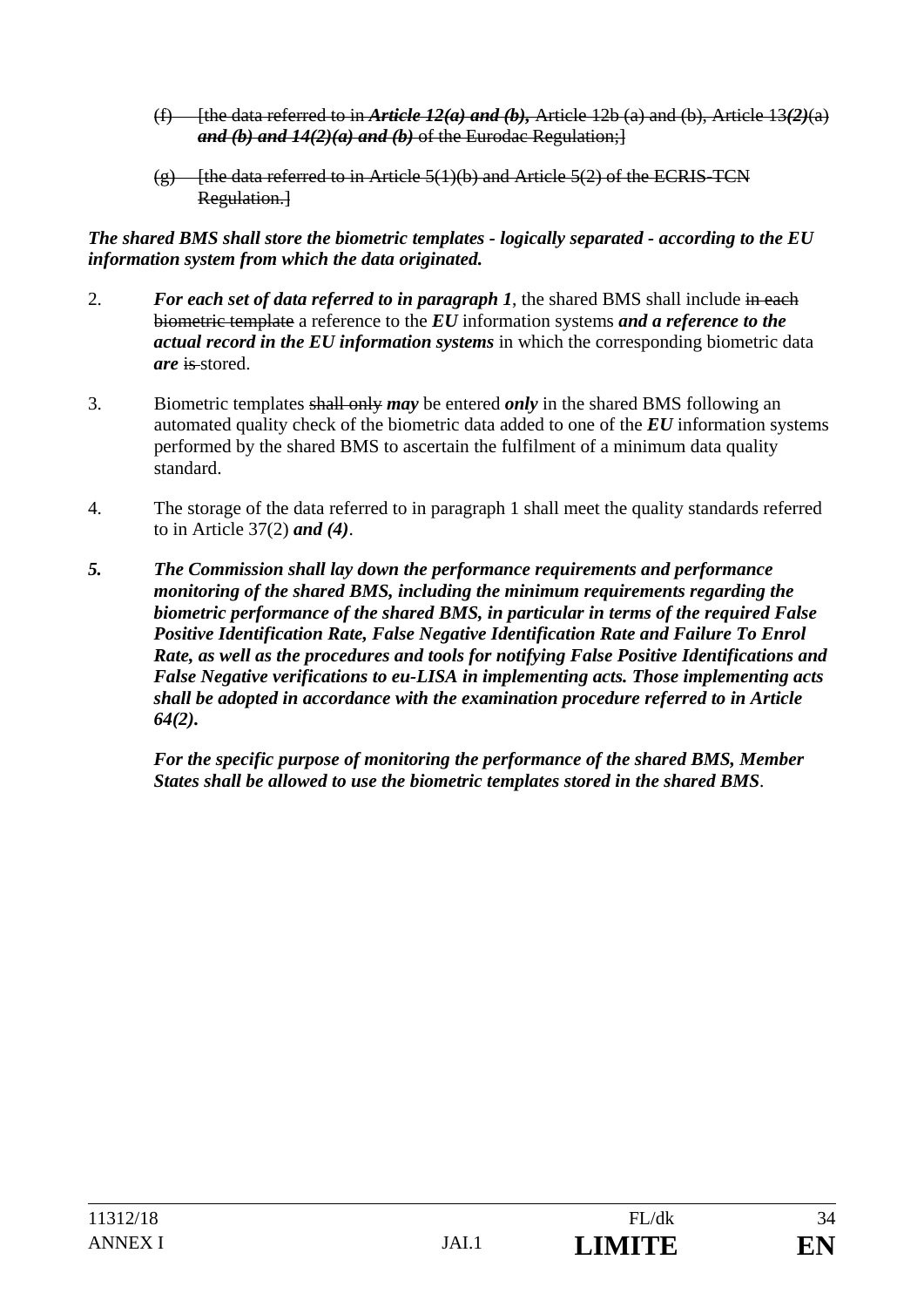#### *Article 14*

#### *Searching biometric data with the shared biometric matching service*

In order to search the biometric data stored within the CIR and the SIS, the CIR and the SIS shall use the biometric templates stored in the shared BMS. Queries with biometric data shall take place in accordance with the purposes provided for in this Regulation and in the EES Regulation *(EU) 2017/2226*, the VIS Regulation *(EC) No 767/2008*, the Eurodac Regulation, the [SIS Regulations] and [the ECRIS-TCN Regulation].

# *Article 15*

#### *Data retention in the shared biometric matching service*

The data referred to in Article 13*(1) and (2)* shall be stored in the shared BMS for as long as the corresponding biometric data *are* is stored in the CIR or the SIS *and shall be erased in an automated manner.* 

# *Article 16*

# *Keeping of logs*

- 1. Without prejudice to [Article 46 of the EES Regulation] *(EU) 2017/2226*, Article 34 of Regulation (EC) No 767/2008, and [Article 12 and 18 of the Regulation on SIS in the field of law enforcement *border checks*] *and [Article 13 of the Regulation on SIS for the return of illegally staying third-country nationals*], eu-LISA shall keep logs of all data processing operations within the shared BMS. Those logs shall include, in particular, the following:
	- (a) the history related to the creation and storage of biometric templates;
	- (b) a reference to the EU information systems queried with the biometric templates stored in the shared BMS;
	- (c) the date and time of the query;
	- (d) the type of biometric data used to launch the query;
	- (e) the length of the query;
	- (f) the results of the query and date and time of the result;
	- $(g)$  in accordance with national rules or, when applicable, Regulation (EU) 45/2001, the identifying mark of the person who carried out the query *the Member State or EU agency searching biometric data*.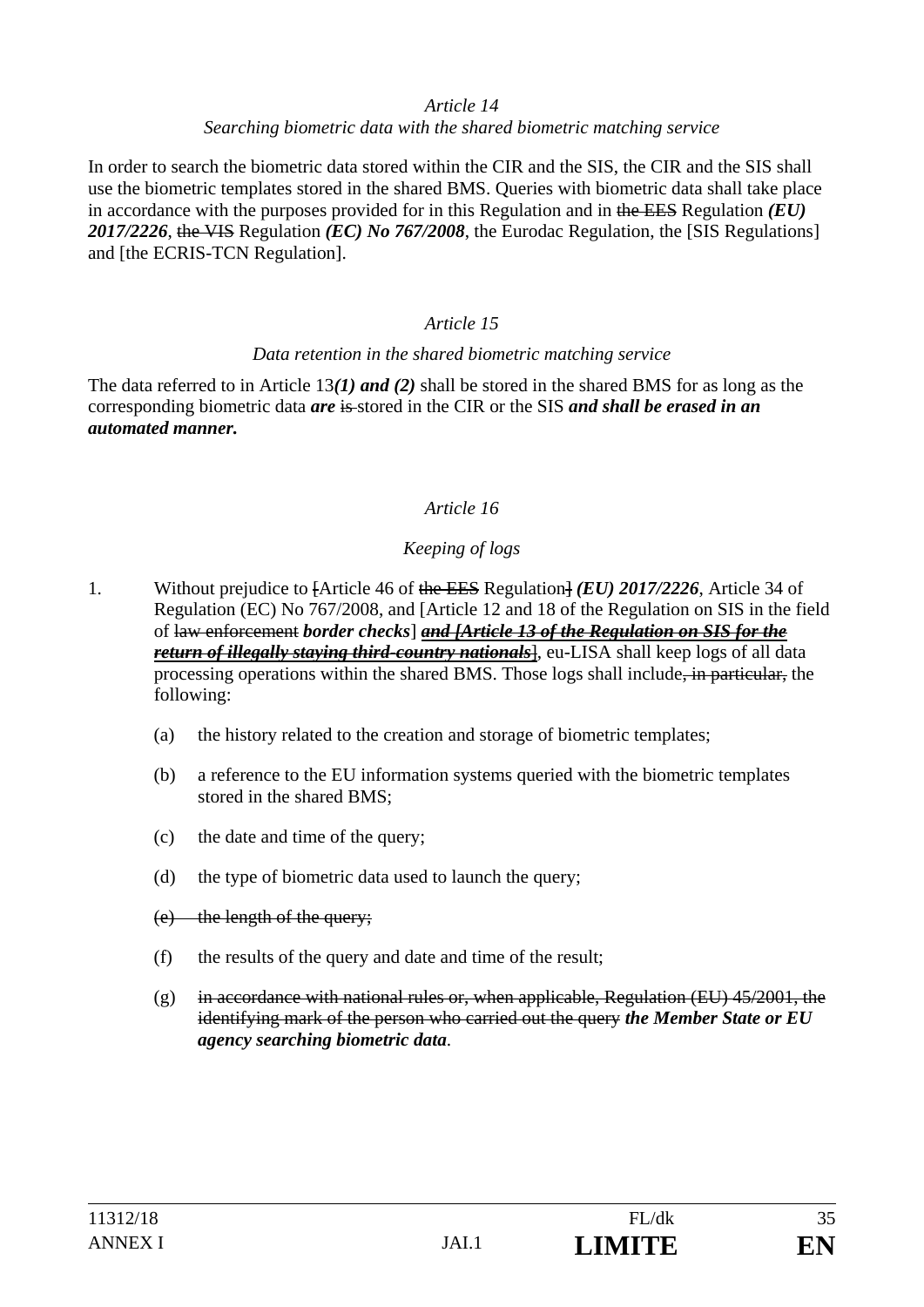#### *1a. Each Member State shall keep logs of queries of the authority and the staff duly authorised to use the shared BMS.*

2. The logs *referred to in paragraphs 1 and 1a* may be used only for data protection monitoring, including checking the admissibility of a query and the lawfulness of data processing, and for ensuring data security pursuant to Article 42. Those logs shall be *made available to the competent supervisory authority on request. They shall protected by* appropriate measures against unauthorised access *and modifications* and erased one year after their creation, unless they are required for monitoring procedures that have already begun, *in which case they shall be erased once the monitoring procedures no longer require these logs*. The logs referred to in paragraph 1(a) shall be erased once the data *are* is erased.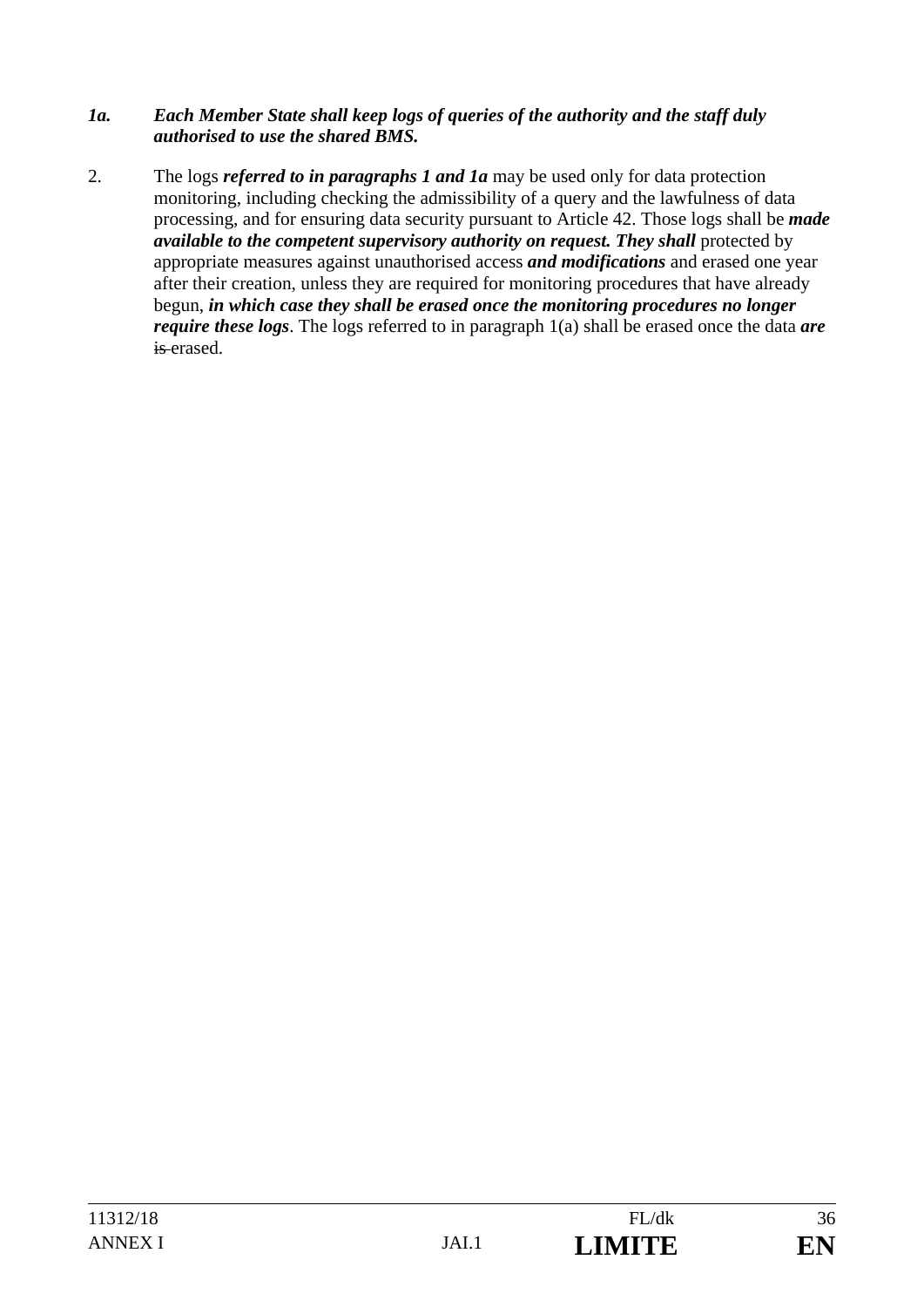# **CHAPTER IV Common Identity Repository**

### *Article 17 Common identity repository*

- 1. A common identity repository (CIR), creating an individual file for each person that is recorded in the EES, the VIS, [the ETIAS], Eurodac or [the ECRIS-TCN system] containing the data referred to in Article 18, is established for the purpose of facilitating and assisting the correct identification of persons registered in the EES, the VIS, [the ETIAS], the Eurodac and [the ECRIS-TCN system] *in accordance with Article 20*, of supporting the functioning of the multiple-identity detector *in accordance with Article 21* and of facilitating and streamlining access by law enforcement *designated* authorities *and Europol* to non-law enforcement *EU* information systems at EU level, where necessary for the prevention, investigation, detection *or investigation* or prosecution *of terrorist offences or other* of serious crime *criminal offences in accordance with Article 22*.
- 2. The CIR shall be composed of:
	- (a) a central infrastructure that shall replace the central systems of respectively the EES, the VIS, [the ETIAS], Eurodac and [the ECRIS-TCN system] to the extent that it shall store the data referred to in Article 18;
	- (b) a secure communication channel between the CIR, Member States and EU *agencies* bodies that are entitled to use the European search portal (ESP) *CIR* in accordance with Union law *and national law*;
	- (c) a secure communication infrastructure between the CIR and the EES, [the ETIAS], the VIS, Eurodac and [the ECRIS-TCN system] as well as with the central infrastructures of the ESP, the shared BMS and the multiple-identity detector *MID*.
- 3. eu-LISA shall develop the CIR and ensure its technical management.
- *4. eu-LISA, in cooperation with Member States, shall implement an interface control document (ICD) based on the UMF referred to in Article 38 for the CIR.*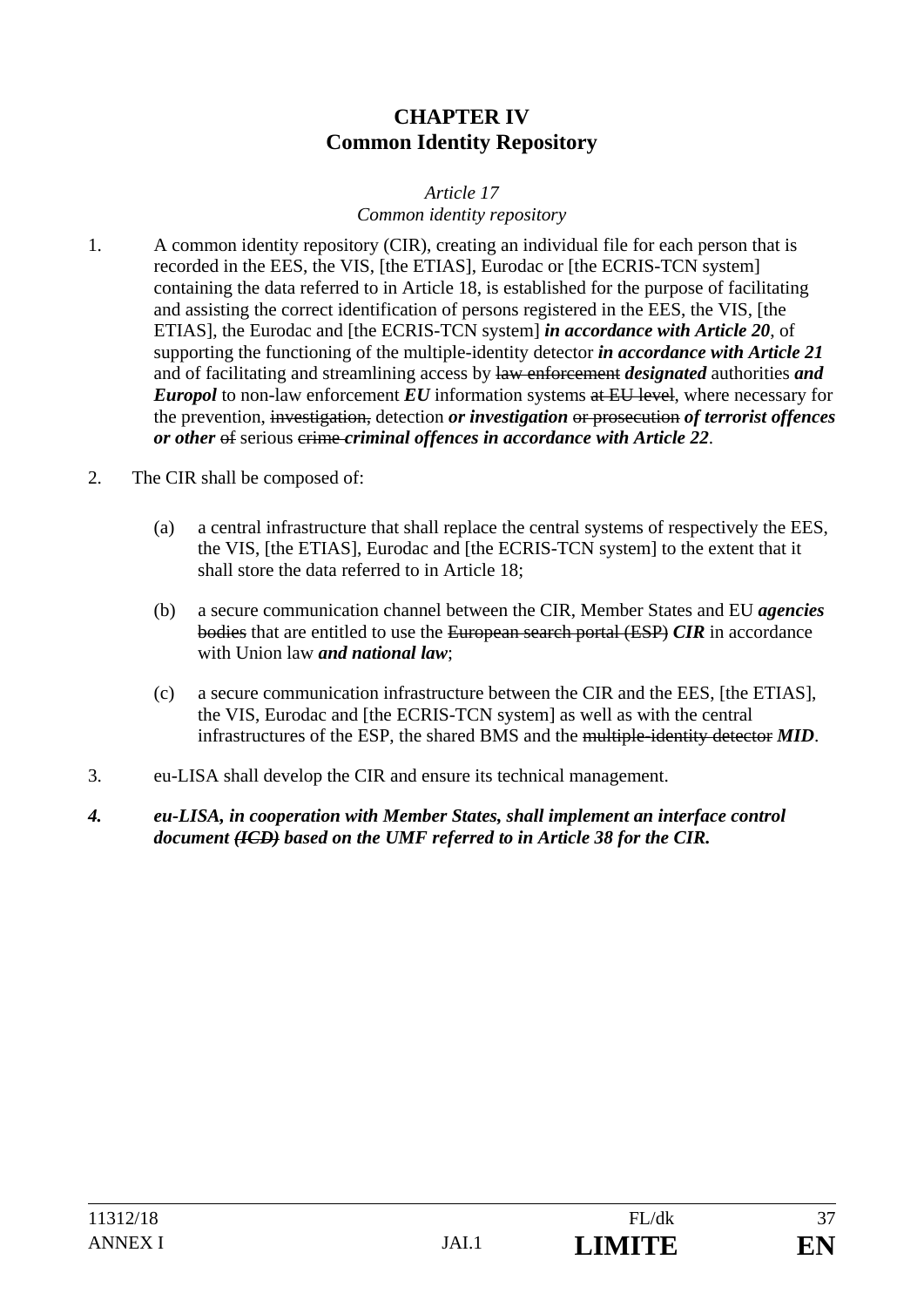## *Article 18 The common identity repository data*

- 1. The CIR shall store the following data logically separated according to the *EU* information system from which the data was originated:
	- (a) the data referred to in [Article 16(1)(a) to (d), and Article 17(1)(a) to (c) *and Article 18(1) and (2)* of the EES Regulation *(EU) 2017/2226*];
	- (b) the data referred to in Article  $9(4)(a)$  to (c), (5) and (6) of Regulation (EC) No 767/2008;
	- (c) [the data referred to in Article  $17(2)$  (a), (b), (c), (d) and (e)  $15(2)(a)$  to (e) of the [ETIAS Regulation;]

(d) – (not applicable)

- 2. For each set of data referred to in paragraph 1, the CIR shall include a reference to the *EU* information systems to which the data belongs.
- *2a. For each set of data referred to in paragraph 1, the CIR shall include a reference to the actual record in the EU information systems to which the data belongs.*
- 3. The storage of the data referred to in paragraph 1 shall meet the quality standards referred to in Article 37(2) *and (4)*.

#### *Article 19*

*Adding, amending and deleting data in the common identity repository* 

- 1. Where data *are* is added, amended or deleted in the EES, the VIS and [the ETIAS], the data referred to in Article 18 stored in the individual file of the CIR shall be added, amended or deleted accordingly in an automated manner.
- 2. Where the multiple-identity detector creates a white or red link *is created in the MID* in accordance with Articles 32 and *or* 33 between the data of two or more of the EU information systems constituting the CIR, instead of creating a new individual file, the CIR shall add the new data to the individual file of the linked data.

<sup>(</sup>e) – (not applicable)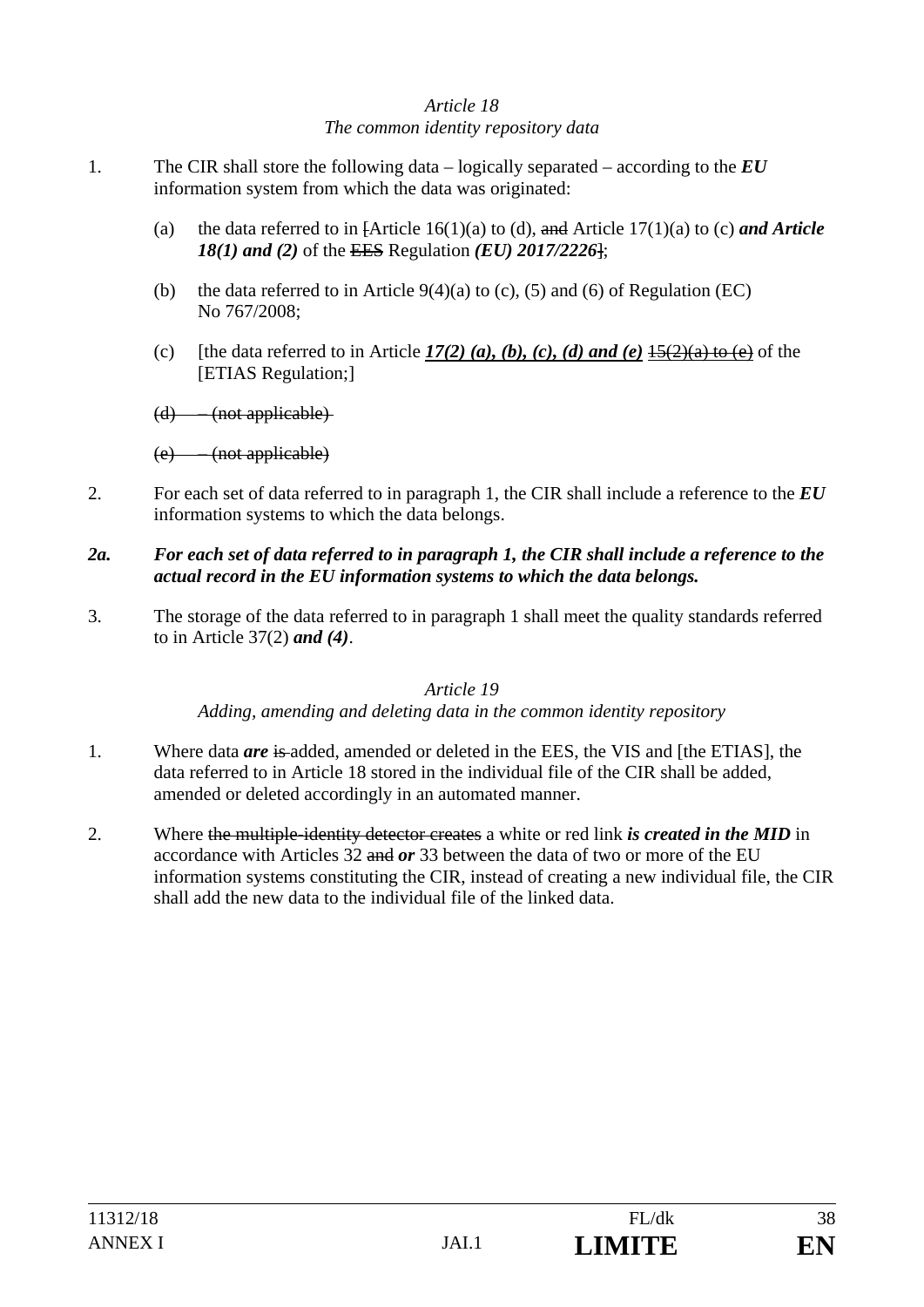### *Article 20 Access to the common identity repository for identification*

- 1. Where a <del>Member State</del> police authority has been so empowered by national legislative measures as referred to in paragraph 2, it may, solely for the purpose of identifying a person, query the CIR with the biometric data of that person taken during an identity check.
- 1a. *Where a police authority has been so empowered by national legislative measures as referred to in paragraph 2a, it may, for the purpose of identifying unknown persons who are not able to identify themselves or unidentified human remains, in the event of a natural disaster or an accident, query the CIR with the biometric data of those persons.*
- 1b. Where the query indicates that data on that person is stored in the CIR, the Member States *police* authority shall have access to consult the data referred to in Article 18(1).

Where the biometric data of the person cannot be used or where the query with that data fails, the query shall be carried out with identity data of the person in combination with travel document data, or with the identity data provided by that person.

- 2. Member States wishing to avail themselves of the possibility provided for in *paragraph 1*  this Article shall adopt national legislative measures. Such legislative measures shall specify the precise purposes of identity checks within the purposes referred to in Article  $2(1)(b)$  and (c). They shall designate the police authorities competent and lay down the procedures, conditions and criteria of such checks.
- *2a. Member States wishing to avail themselves of the possibility provided for in paragraph 1a shall adopt national legislative measures laying down the procedures, conditions and criteria.*

## *Article 21*

*Access to the common identity repository for the detection of multiple identities* 

- 1. Where a query of the CIR results in a yellow link in accordance with Article 28(4), the authority responsible for the verification of different identities determined in accordance with Article 29 shall have access, solely for the purpose of that verification, to the identity data *referred to in Article 18(1) and (2)* stored in the CIR belonging to the various *EU*  information systems connected to a yellow link.
- 2. Where a query of the CIR results in a red link in accordance with Article 32, the authorities referred to in Article 26(2) shall have access, solely for the purposes of fighting identity fraud, to the identity data *referred to in Article 18(1) and (2)* stored in the CIR belonging to the various *EU* information systems connected to a red link.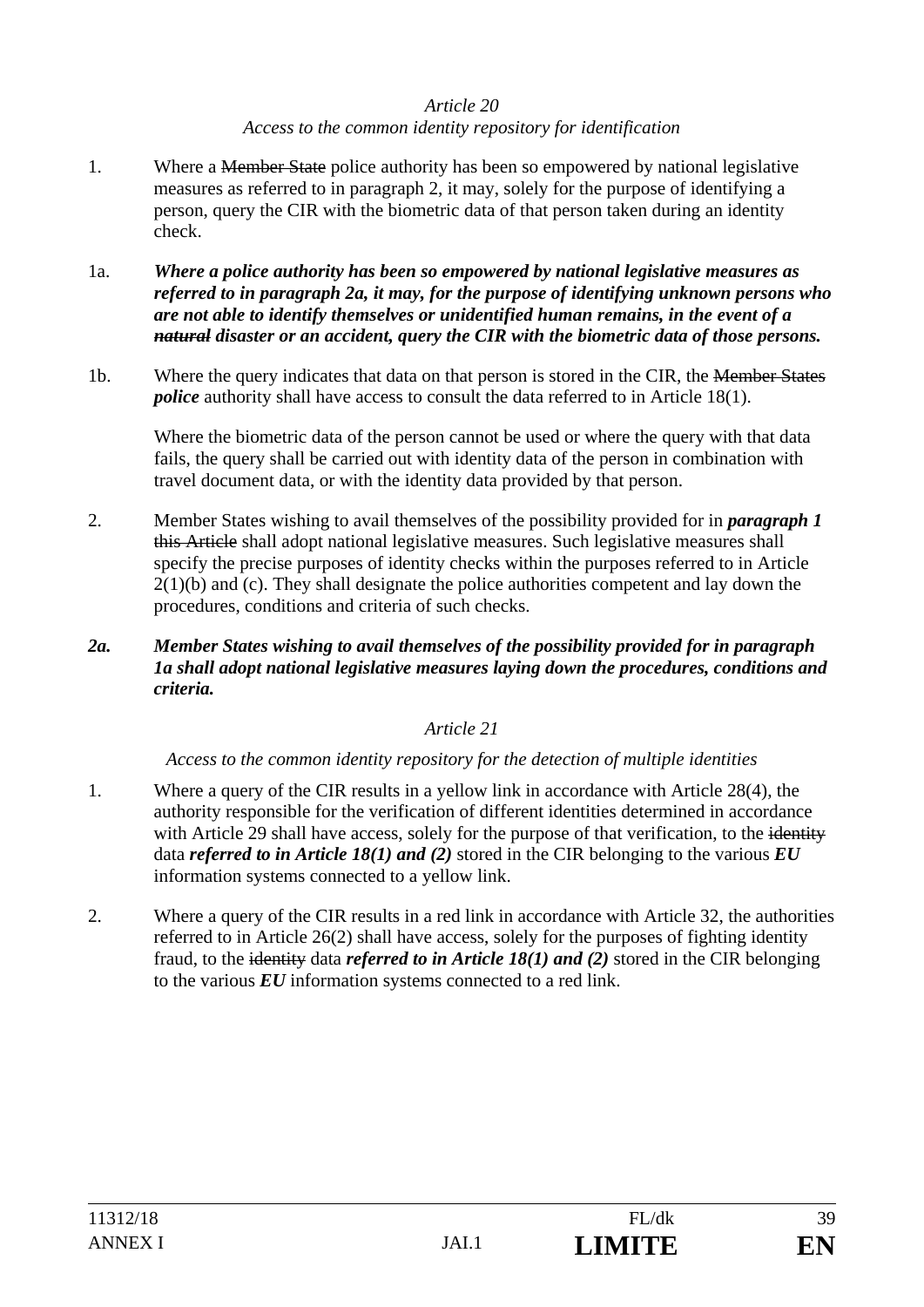#### *Querying the common identity repository for law enforcement purposes of preventing, detecting or investigating terrorist offences or other serious criminal offences*

- 1. For the purposes of preventing, detecting and *or* investigating terrorist offences or other serious criminal offences in a specific case and in order to obtain information on whether data on a specific person is present in the EES, the VIS and [the ETIAS] or the Member State designated authorities and Europol may consult the CIR.
- 2. Member State Designated authorities and Europol shall not be entitled to consult data belonging to [the ECRIS-TCN] when consulting the CIR for the purposes listed in paragraph 1.
- 3. Where, in reply to a query, the CIR indicates data on that person is present in the EES, the VIS and [the ETIAS], the CIR shall provide to Member States' designated authorities and Europol a reply in the form of a reference indicating which of the *EU* information systems contains matching data referred to in Article 18(2). The CIR shall reply in such a way that the security of the data is not compromised. *The reply indicating that data on that person is present in any of those systems may be used only for the purpose of submitting an access request subject to the conditions and procedures laid down in the respective legislative instruments governing such access.*
- 4. Full access to the data contained in the EU information systems for the purposes of preventing, detecting and *or* investigating terrorist offences or other serious criminal offences remains subject to the conditions and procedures laid down in the respective legislative instruments governing such access.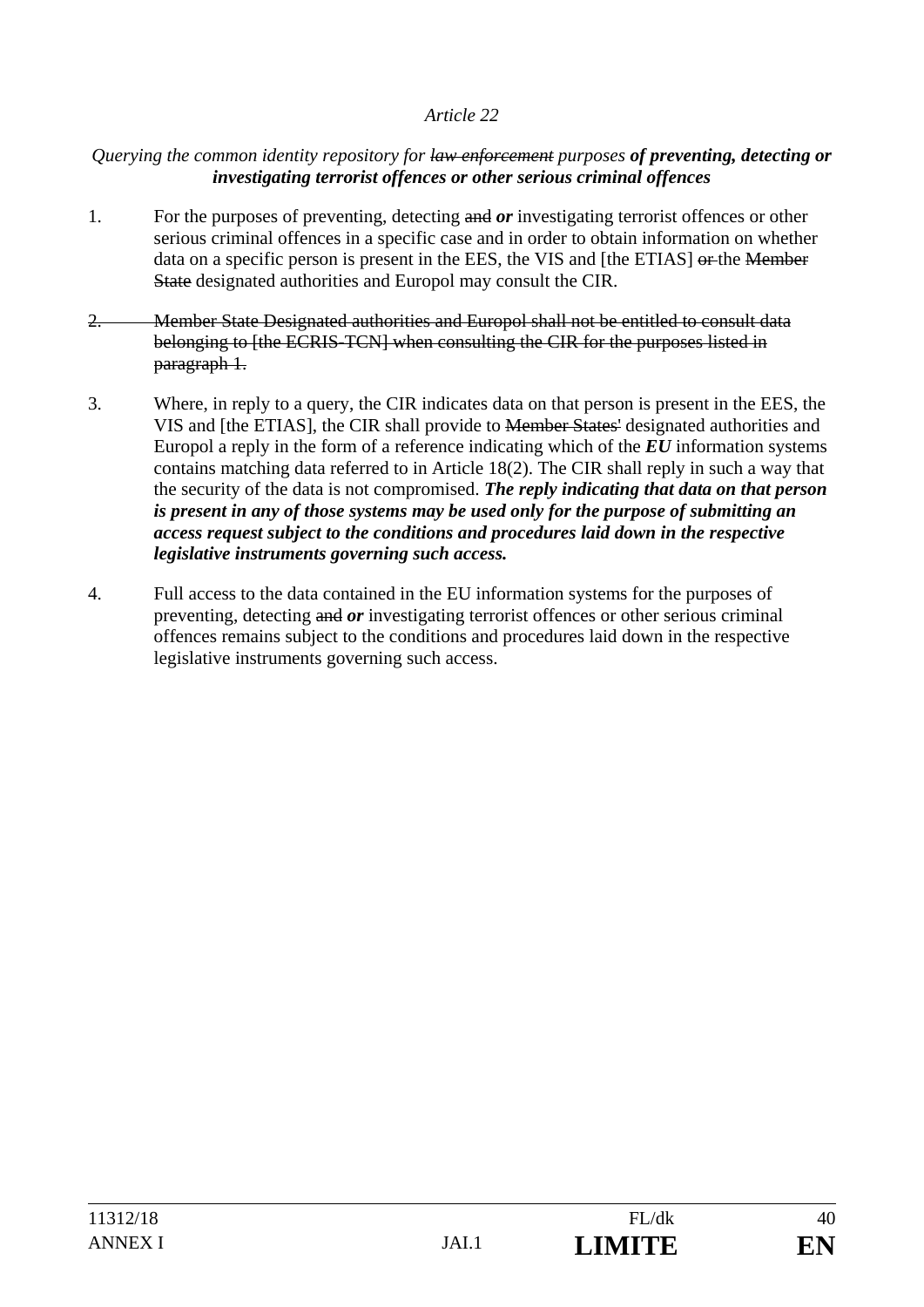#### *Article 23 Data retention in the common identity repository*

- 1. *Without prejudice to paragraphs 2 and 3,* T*t*he data referred to in Article 18(1)*,* and (2) *and (2a)* shall be deleted from the CIR *in an automated manner* in accordance with the data retention provisions of [the EES Regulation *(EU) 2017/2226*], the VIS Regulation *(EC) No 767/2008* and [the ETIAS Regulation] respectively.
- 2. The individual file shall be stored in the CIR for as long as the corresponding data *are* is stored in at least one of the *EU* information systems whose data *are* is contained in the CIR. The creation of a link shall not affect the retention period of each item of the linked data.
- *3. Where a red link is stored in the MID in accordance with Article 32, the linked data referred to in Article 18(1), (2) and (2a) shall be stored in the CIR for as long as the corresponding data are stored in at least one of the EU information systems from which the linked data originates.*

# *Article 24*

# *Keeping of logs*

- 1. Without prejudice to [Article 46 of the EES Regulation *(EU) 2017/2226*, Article 34 of Regulation (EC) No 767/2008 and [Article *69* 59 of the ETIAS proposal], eu-LISA shall keep logs of all data processing operations within the CIR in accordance with paragraphs 2, 3 and 4.
- 2. Concerning any access to the CIR pursuant to Article 20, eu-LISA shall keep logs of all data processing operations within the CIR. Those logs shall include<del>, in particular,</del> the following:
	- (a) the purpose of access of the user querying via the CIR;
	- (b) the date and time of the query;
	- (c) the type of data used to launch the query;
	- (d) the results of the query;
	- (e) in accordance with national rules or with Regulation (EU) 2016/794 or, when applicable, Regulation (EU) 45/2001, the identifying mark of the person who carried out the query *the Member State or EU agency querying the CIR*.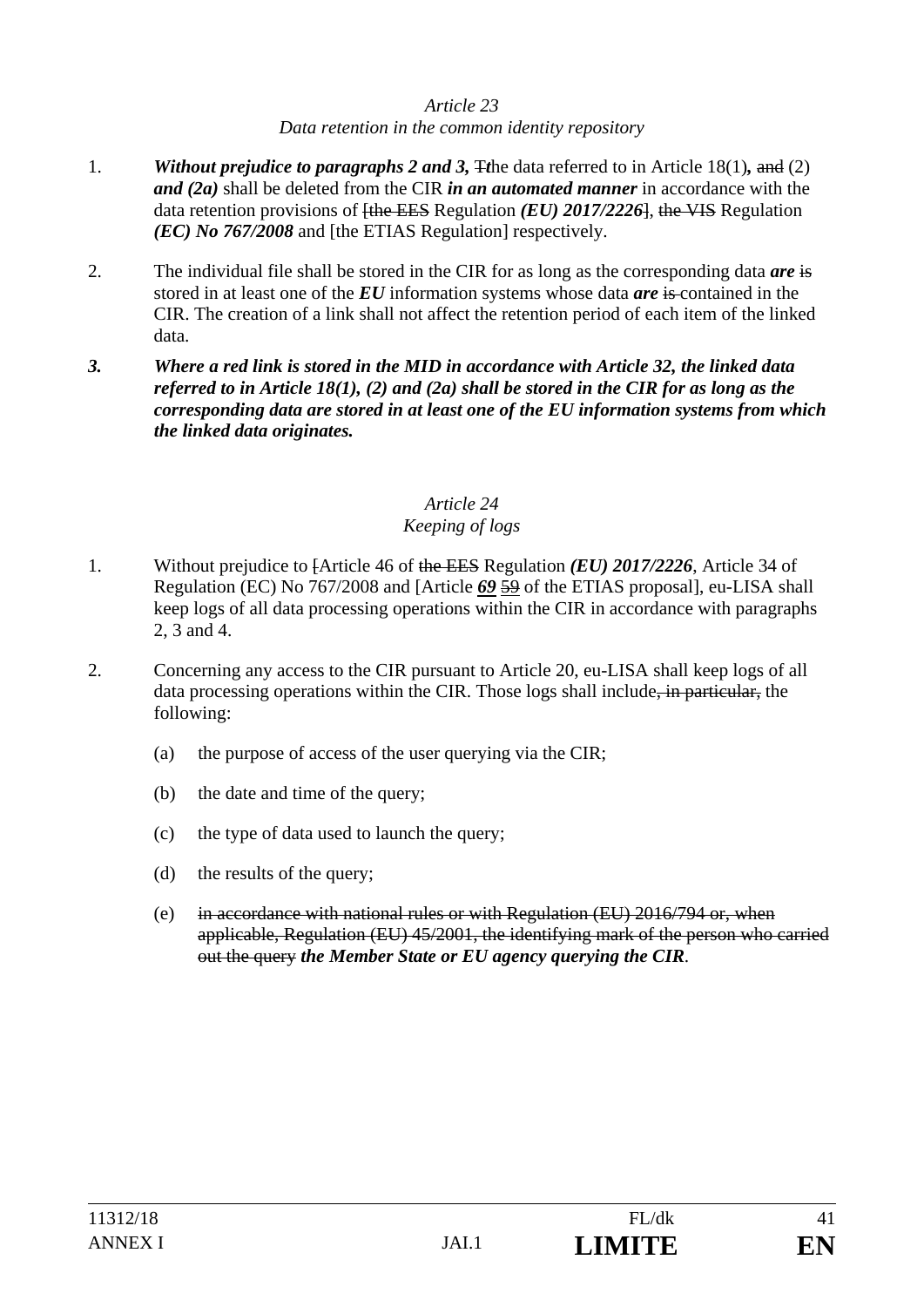- 3. Concerning any access to the CIR pursuant to Article 21, eu-LISA shall keep logs of all data processing operations within the CIR. Those logs shall include, in particular, the following:
	- (a) the purpose of access of the user querying via the CIR;
	- (b) the date and time of the query;
	- (c) where relevant *a link is created*, the data used to launch the query;
	- (d) where relevant *a link is created*, the results of the query;
	- (e) in accordance with national rules or with Regulation (EU) 2016/794 or, when applicable, Regulation (EU) 45/2001, the identifying mark of the person who carried out the query *the Member State or EU agency querying the CIR*.
- 4. Concerning any access to the CIR pursuant to Article 22, eu-LISA shall keep logs of all data processing operations within the CIR. Those logs shall include in particular, the following:
	- (a) the national file reference;
	- (b) the date and time of the query;
	- (c) the type of data used to launch the query;
	- (d) the results of the query;
	- (e) the name of the authority *Member State or EU agency querying* consulting the CIR;
	- (f) *when applicable,* in accordance with national rules or with Regulation (EU) 2016/794 or, when applicable, Regulation (EU) 45/2001, the identifying mark *unique user identity* of the official who carried out the query and of the official who ordered the query *in accordance with Regulation (EU) 2016/794 or [Regulation XX/2018 of the European Parliament and of the Council on the protection of individuals with regard to the processing of personal data by the Union institutions, bodies, offices and agencies and on the free movement of such data, and repealing Regulation (EC) No 45/2001 and Decision No 1247/2002/EC].*

The logs of such access shall be regularly verified by the competent supervisory authority established in accordance with Article 51 of Regulation (EU) 2016/679*,* or in accordance with Article 41 of Directive 2016/680 *or by the European Data Protection Supervisor in accordance with Article 43 of Regulation (EU) 2016/794*, at intervals not exceeding  $s\overline{s}$ months *one year*, to verify whether the procedures and conditions set out in Article 22(1) to (3) are fulfilled.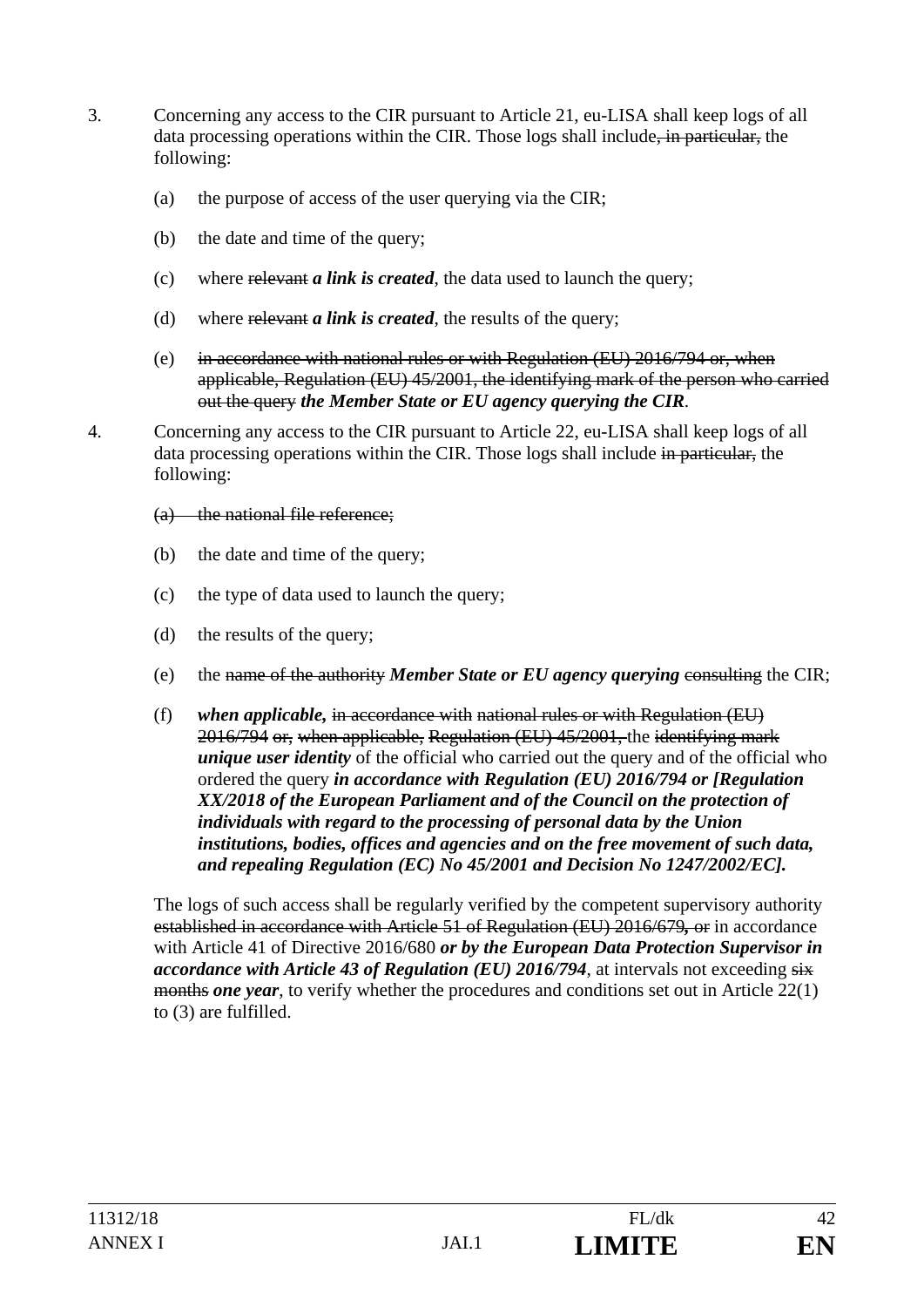5. Each Member State shall keep logs of queries of *the authority and* the staff duly authorised to use the CIR pursuant to Articles 20, 21 and 22.

### *In addition, for any access to the CIR pursuant to Article 22, each Member State shall keep the following logs:*

- *(a) the national file reference;*
- *(b) in accordance with national rules, the unique user identity of the official who carried out the query and of the official who ordered the query.*

## *5a. Europol shall keep logs of queries of the staff duly authorised to use the CIR pursuant to Article 22.*

- 6. The logs referred to in paragraphs 1*, 5* and 5*a* may be used only for data protection monitoring, including checking the admissibility of a request and the lawfulness of data processing, and for ensuring data security pursuant to Article 42. They shall be protected by appropriate measures against unauthorised access *and modifications* and erased one year after their creation, unless they are required for monitoring procedures that have already begun *in which case they shall be erased once the monitoring procedures no longer require these logs*.
- 7. eu-LISA shall keep the logs related to the history of the data stored in individual file, for purposes defined in paragraph 6. *eu-LISA shall erase* the logs related to the history of the data stored shall be erased once the data *are* is erased.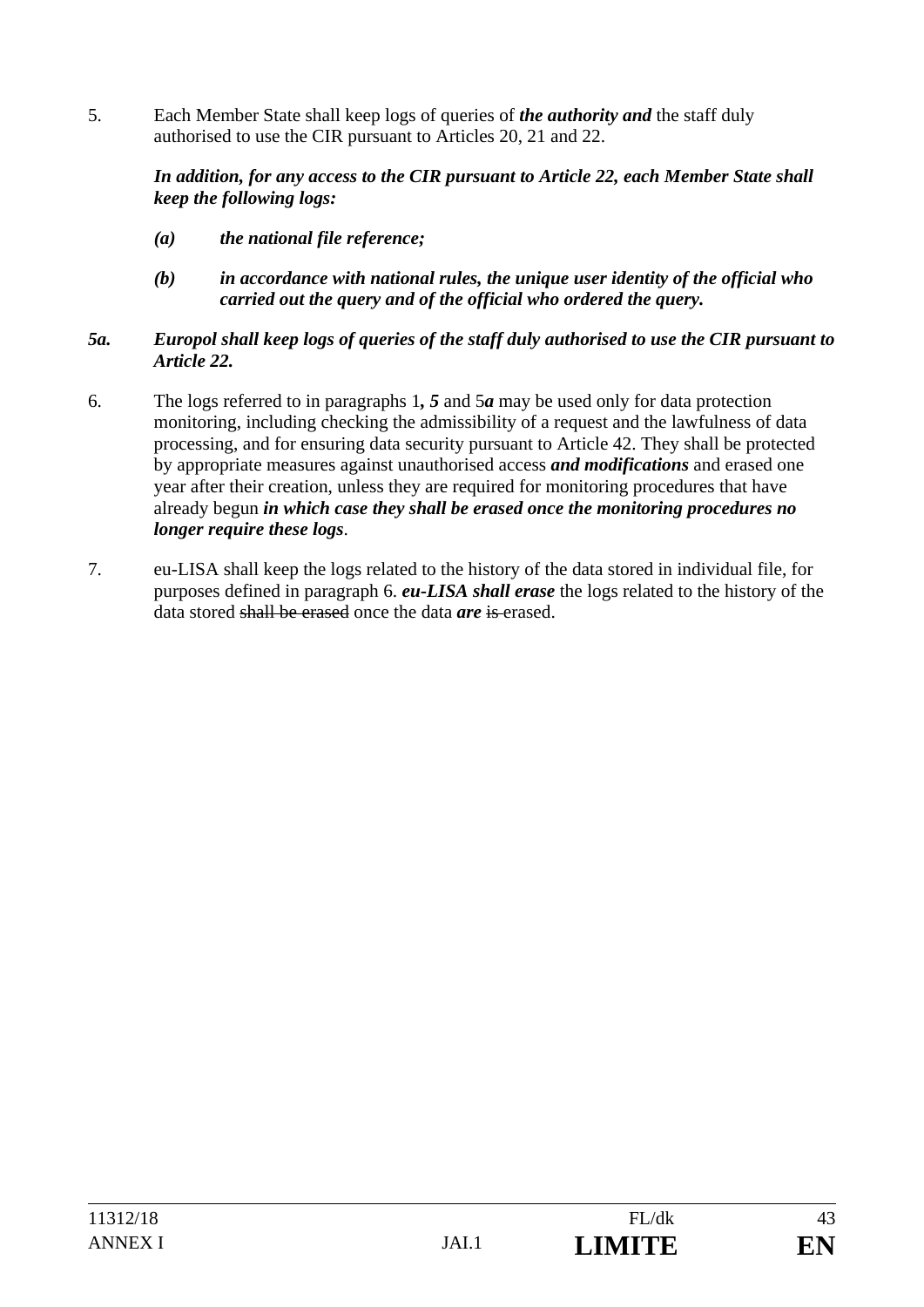# **CHAPTER V Multiple-identity Detector**

#### *Article 25 Multiple-identity detector*

- 1. A multiple-identity detector (MID) creating and storing *an identity confirmation file containing* links between data in the EU information systems included in the common identity repository (CIR) and the SIS and as a consequence detecting multiple identities, with the dual purpose of facilitating identity checks and combating identity fraud, is established for the purpose of supporting the functioning of the CIR and the objectives of the EES, the VIS, the ETIAS], Eurodac, the SIS and [the ECRIS-TCN system].
- 2. The MID shall be composed of:
	- (a) a central infrastructure, storing links and references to *EU* information systems;
	- (b) a secure communication infrastructure to connect the MID with the SIS and the central infrastructures of the European search portal and the CIR.
- 3. eu-LISA shall develop the MID and ensure its technical management.

#### *Article 26 Access to the multiple-identity detector*

- 1. For the purposes of the manual identity verification referred to in Article 29, access to the data referred to in Article 34 stored in the MID shall be granted to:
	- (a) border *competent* authorities *referred to in Article 9(2) of Regulation (EU) 2017/2226* when creating or updating an individual file *in EES in accordance with*  as provided for in Article 14 of *that* the [EES Regulation];
	- (b) competent authorities referred to in Article  $6(1)$  and  $(2)$  of Regulation 767/2008 when creating or updating an application file in the VIS in accordance with Article 8 of *that* Regulation (EC) No 767/2008;
	- (c) [the ETIAS Central Unit and the ETIAS National Units when carrying out the assessment referred to in Articles *22* 20 and *26* 22 of the ETIAS Regulation;]
	- $(d)$  (not applicable);
	- (e) the SIRENE Bureaux of the Member State creating *or updating* a [SIS alert in accordance with the Regulation on SIS in the field of border checks *or Regulation on SIS for the return of illegally staying third-country nationals*]];
	- $(f)$  (not applicable).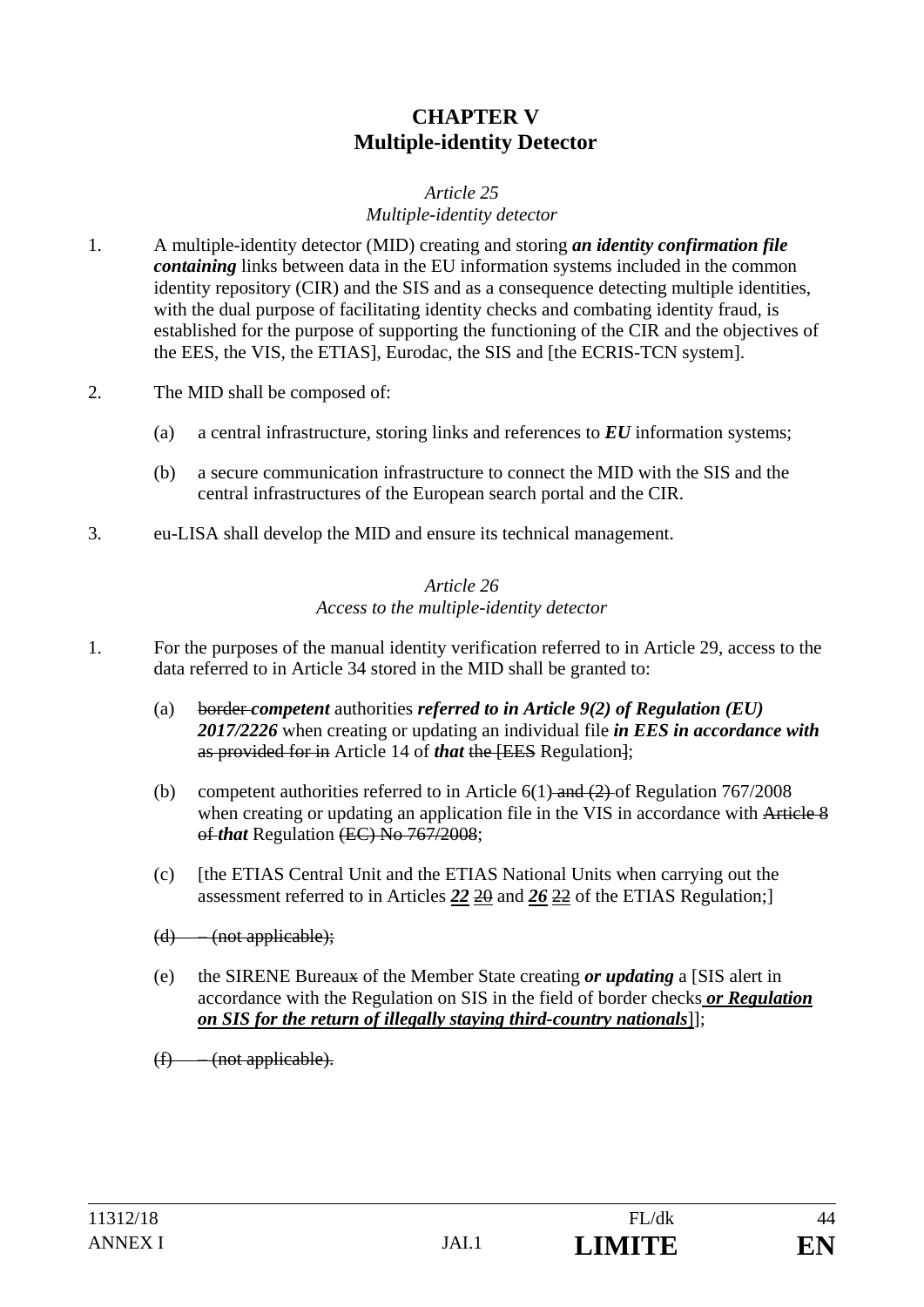2. Member State authorities and EU *agencies* bodies having access to at least one EU information system included in *the common identity repository CIR or to the SIS* shall have access to the data referred to in Article 34(a) and (b) regarding any red links as referred to in Article 32.

### *Article 27 Multiple-identity detection*

- 1. A multiple-identity detection in the common identity repository *CIR* and the SIS shall be launched where:
	- (a) an individual file is created or updated in  $[the EES]$  in accordance with Article 14 of the EES Regulation *(EU) 2017/2226*];
	- (b) an application file is created or updated in the VIS in accordance with Article 8 of Regulation (EC) No 767/2008;
	- (c) [an application file is created or updated in the ETIAS in accordance with Article 17 of the ETIAS Regulation;
	- $(d)$  (not applicable);
	- (e) [an alert on a person is created or updated in the SIS in accordance with Chapter V of the Regulation on SIS in the field of border checks *and Article 3 of the Regulation on SIS for the return of illegally staying third-country nationals*;];

 $(f)$  – (not applicable).

2. Where the data contained within an *EU* information system as referred to in paragraph 1 contains biometric data, the common identity repository (CIR) and the Central-SIS shall use the shared biometric matching service (shared BMS) in order to perform the multipleidentity detection. The shared BMS shall compare the biometric templates obtained from any new biometric data to the biometric templates already contained in the shared BMS in order to verify whether or not data belonging to the same *person* third-country national is already stored in the CIR or in the Central SIS.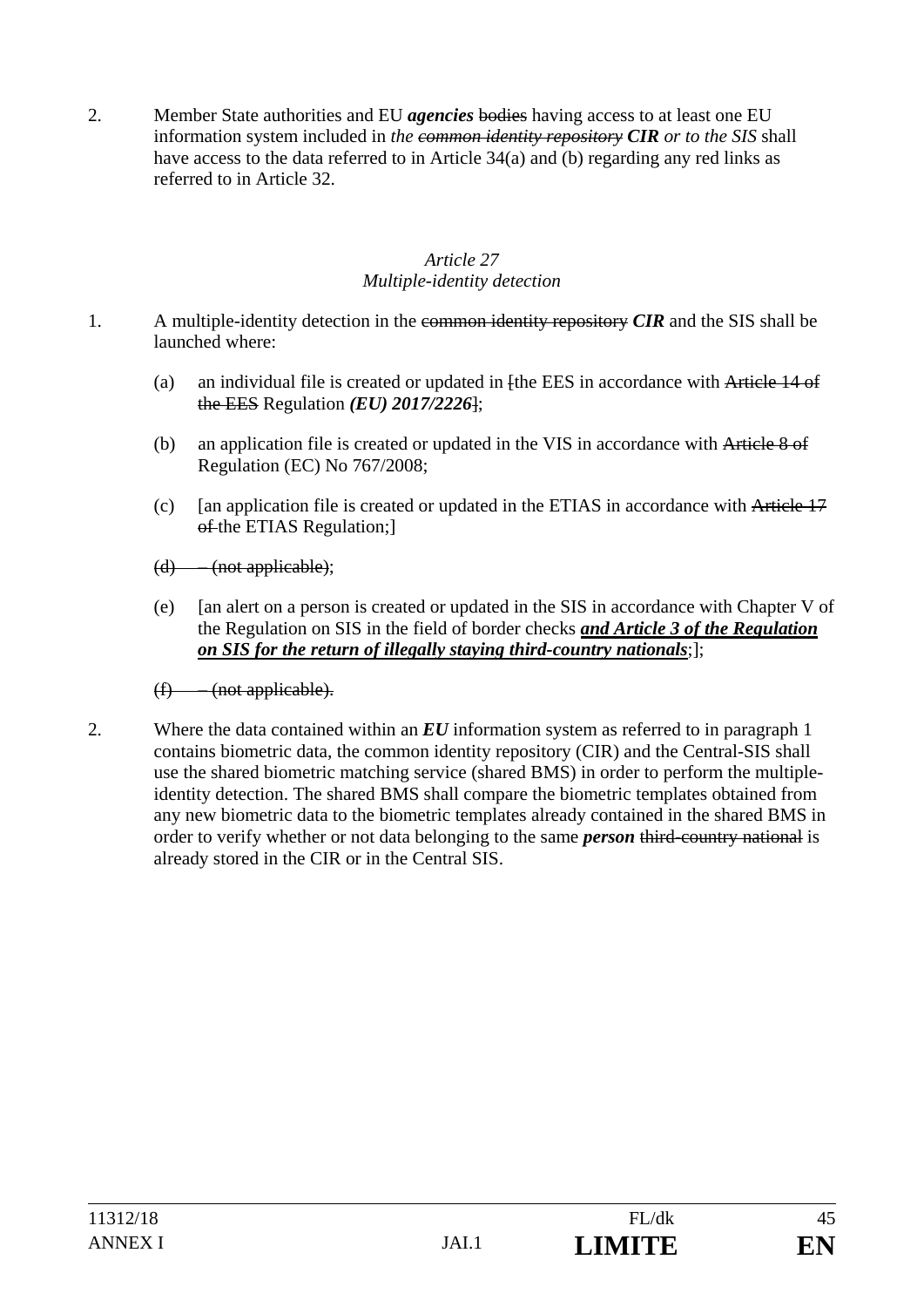- 3. In addition to the process referred to in paragraph 2, the CIR and the Central-SIS shall use the European search portal to search the data stored in the CIR and the Central-SIS *and the CIR respectively* using the following data:
	- (a) surname (family name); first name(s) (given name(s)); date of birth, sex and nationality(ies) as referred to in Article 16(1)(a) *as well as the relevant data referred to in Articles 17(1) and 18(1)* of the [EES Regulation *(EU) 2017/2226*];
	- (b) surname (family name); first name(s) (given name(s)); date of birth, sex and nationality(ies) as referred to in Article 9(4)(a) of Regulation (EC) No 767/2008;
	- (c) [surname (family name); first name(s) (given name(s)); surname at birth; *alias(es),*  date of birth, place of birth, sex and nationality(ies) as referred to in Article *17* 15(2) of the ETIAS Regulation;]
	- (d) (not applicable);
	- (e) [surname(s); forename(s); name(s) at birth, previously used names and aliases; date of birth, place of birth, nationality(ies) and *gender* sex as referred to in Article 20(2) of the Regulation on SIS in the field of border checks; ]
	- $(f)$  (not applicable);
	- (g) *[surname(s); forename(s); name(s) at birth, previously used names and aliases; date of birth, place of birth, nationality(ies) and sex as referred to in Article 4 of the Regulation on SIS for the return of illegally staying third-country nationals;]* (not applicable);

(h) (not applicable).

- *3a. In addition to the process referred to in paragraphs 2 and 3, the CIR and the Central-SIS shall use the European search portal to search the data stored in the Central-SIS and the CIR respectively using travel document data.*
- 4. The multiple-identity detection *may* shall only be launched *only* in order to compare data available in one *EU* information system with data available in other *EU* information systems.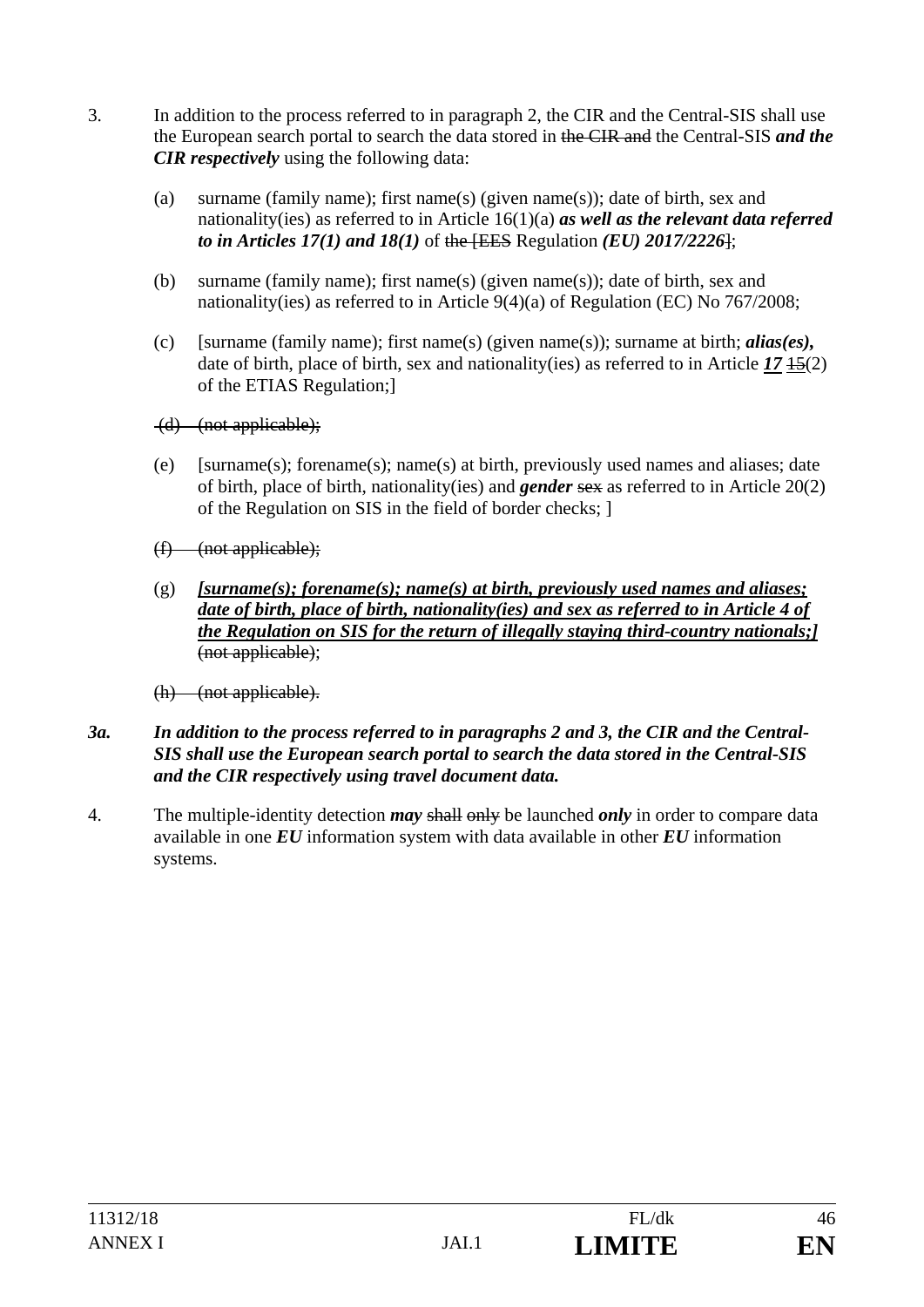## *Article 28 Results of the multiple-identity detection*

- 1. Where the queries referred to in Article 27(2)*, (3)* and (3*a*) do not report any *match* hit, the procedures referred to in Article 27(1) shall continue in accordance with the respective Regulations governing them.
- 2. Where the query laid down in Article 27(2)*, (3)* and (3*a*) reports one or several *match(es)*  hit(s), the common identity repository and, where relevant, the SIS shall create a link between the data used to launch the query and the data triggering the *match* hit.

 Where several *matches* hits are reported, a link shall be created between all data triggering the *match* hit. Where data was already linked, the existing link shall be extended to the data used to launch the query.

- 3. Where the query referred to in Article 27(2)*, (3)* and (3*a*) reports one or several hit(s) *match(es)* and the identity data of the linked files is identical or similar, a white link shall be created in accordance with Article 33.
- 4. Where the query referred to in Article 27(2)*, (3)* and (3*a*) reports one or several *match(es)* hit(s) and the identity data of the linked files cannot be considered as similar, a yellow link shall be created in accordance with Article 30 and the procedure referred to in Article 29 shall apply.
- 5. The Commission shall lay down the procedures to determine the cases where identity data can be considered as *the same* identical, or similar *or presenting some differences* in implementing acts. Those implementing acts shall be adopted in accordance with the examination procedure referred to in Article 64(2).
- **5a.** *The Commission shall lay down the procedures to determine the cases where biometric data can be considered as the same in implementing acts. Those implementing acts shall be adopted in accordance with the examination procedure referred to in Article 64(2).*
- 6. The links shall be stored in the identity confirmation file referred to in Article 34.
- 7. The Commission shall lay down the technical rules for linking data *creating links between data* from different *EU* information systems by implementing acts. Those implementing acts shall be adopted in accordance with the examination procedure referred to in Article 64(2).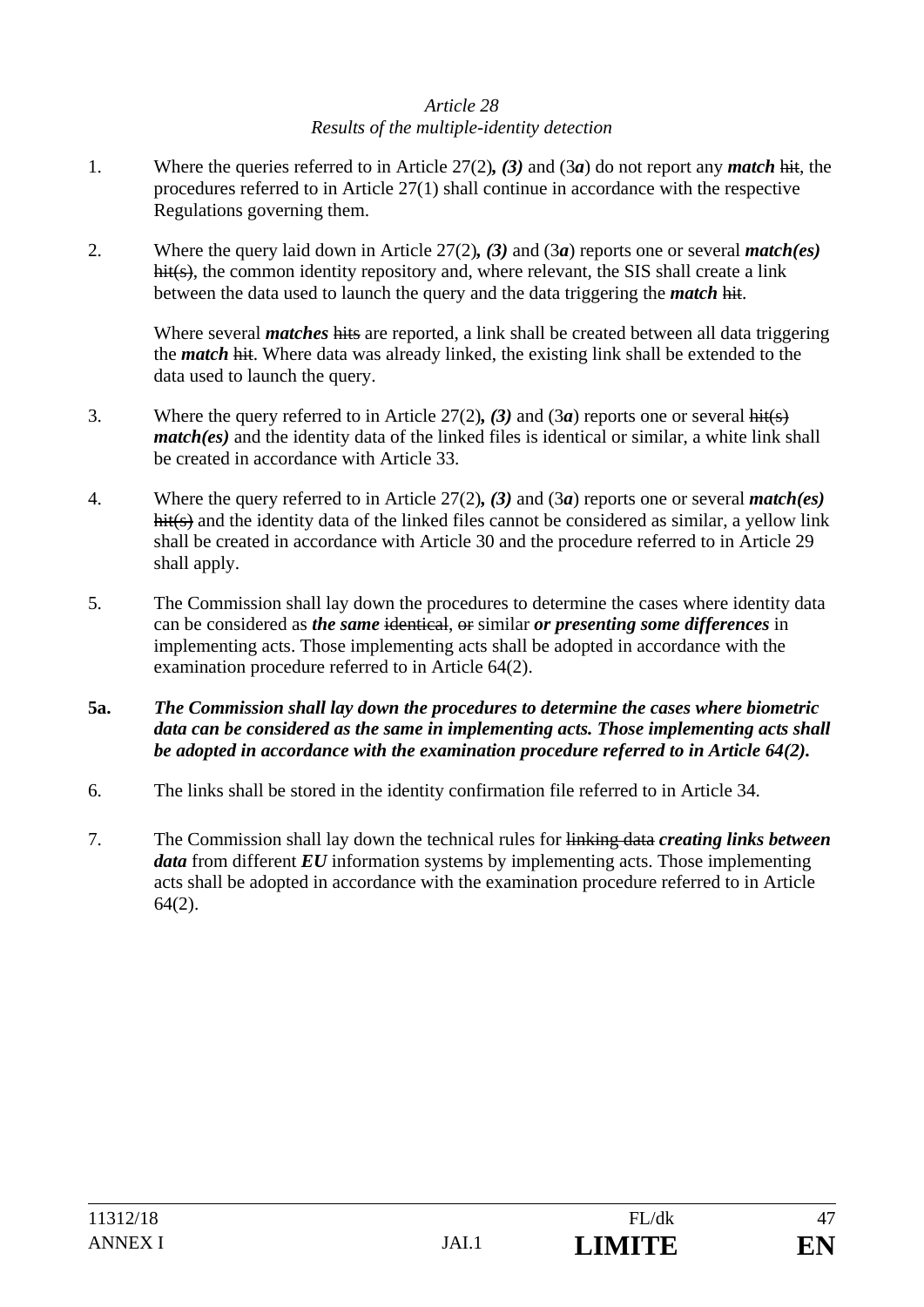## *Authorities responsible and manual verification of different identities*

- 1. Without prejudice to paragraph 2, the authority responsible for verification of different identities shall be:
	- (a) the border *competent* authority *referred to in Article 9(2) of Regulation (EU) 2017/2226* for hits *matches* that occurred when creating or updating an individual *file* in [the EES in accordance with Article 14 of *that* the EES Regulation];
	- (b) the competent authorities referred to in Article  $6(1)$  and  $(2)$  of Regulation 767/2008 for hits *matches* that occurred when creating or updating an application file in the VIS in accordance with Article 8 of Regulation (EC) No 767/2008;
	- (c) [the ETIAS Central Unit and the ETIAS National Units for hits *matches* that occurred *when creating or updating an application file* in accordance with Articles 18, 20 and 22 of the ETIAS Regulation;]
	- (d) (not applicable);
	- (e) the SIRENE Bureaux of the Member State for hits *matches* that occurred when creating *or updating* a SIS alert in accordance with the [Regulations on SIS in the field of border checks *and on SIS for the return of illegally staying third-country nationals*];

(f) (not applicable).

The multiple-identity detector shall indicate the authority responsible for the verification of different identities in the identity verification *confirmation* file.

- 2. The authority responsible for the verification of different identities in the identity confirmation file shall be the SIRENE Bureau of the Member State that created the alert where a link is created to data contained:
	- (a) in an alert in respect of persons wanted for arrest or for surrender or extradition purposes as referred to in Article 26 of [the Regulation on SIS in the field of law enforcement *police cooperation and judicial cooperation in criminal matters*];
	- (b) in an alert on missing or vulnerable persons as referred to in Article 32 of [the Regulation on SIS in the field of law enforcement *police cooperation and judicial cooperation in criminal matters*];
	- (c) in an alert on persons sought to assist with a judicial procedure as referred to in Article 34 of [the Regulation on SIS in the field of law enforcement *police cooperation and judicial cooperation in criminal matters*];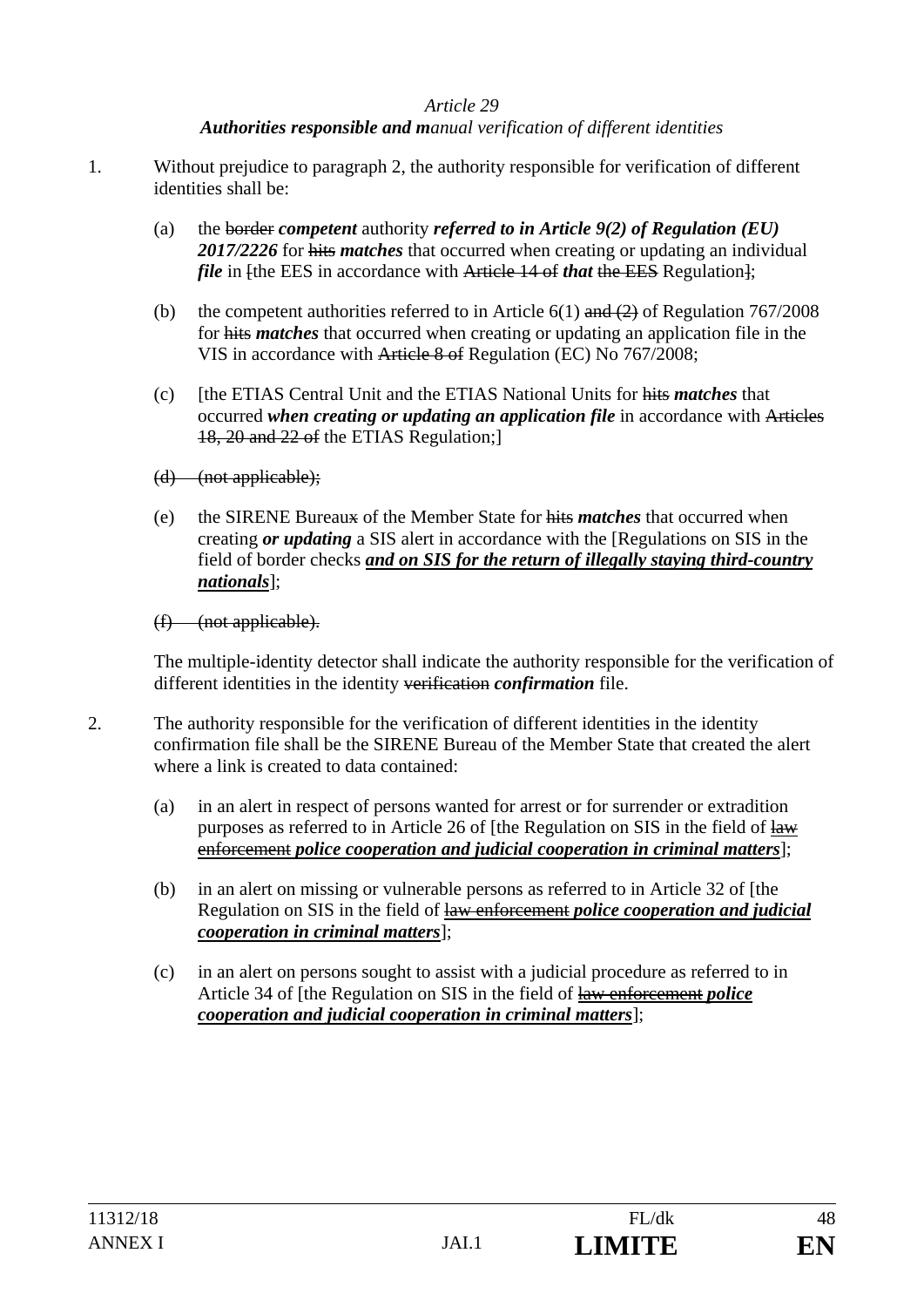- (d) [in an alert on return in accordance with the Regulation on SIS in the field of illegal return];
- (e) in an alert on persons for discreet checks, inquiry checks or specific checks as referred to in Article 36 of [the Regulation on SIS in the field of law enforcement *police cooperation and judicial cooperation in criminal matters*].
- $(f)$  in an alert on unknown wanted persons for identification according to national law and search with biometric data as referred to in Article 40 of [the Regulation on SIS in the field of law enforcement].
- 3. Without prejudice to paragraph 4, the authority responsible for verification of different identities shall have access to the related data contained in the relevant identity confirmation file and to the identity data linked in the common identity repository and, where relevant, in the SIS, and shall assess the different identities. and *It* shall update the link in accordance with Articles 31, 32 and 33 and add it to the identity confirmation file without delay.
- 4. Where the authority responsible for the verification of different identities in the identity confirmation file is the border *competent* authority *referred to in Article 9(2) of Regulation (EU) 2017/2226* creating or updating an individual file in the EES in accordance with Article 14 of the EES Regulation *(EU) 2017/2226*, and where a yellow link is *created* obtained, *that* the border authority shall carry out additional verifications as part of a second-line check. During this second-line check, t *T*he *That* border authorit**yies** shall have access to the related data contained in the relevant identity confirmation file and shall assess the different identities and shall update the link in accordance with Articles 31 to 33 and add it to the identity confirmation file without delay.
- 5. Where more than one link is *created* obtained, the authority responsible for the verification of different identities shall assess each link separately.
- 6. Where data reporting a hit *match* was already linked, the authority responsible for the verification of different identities shall take into account the existing links when assessing the creation of new links.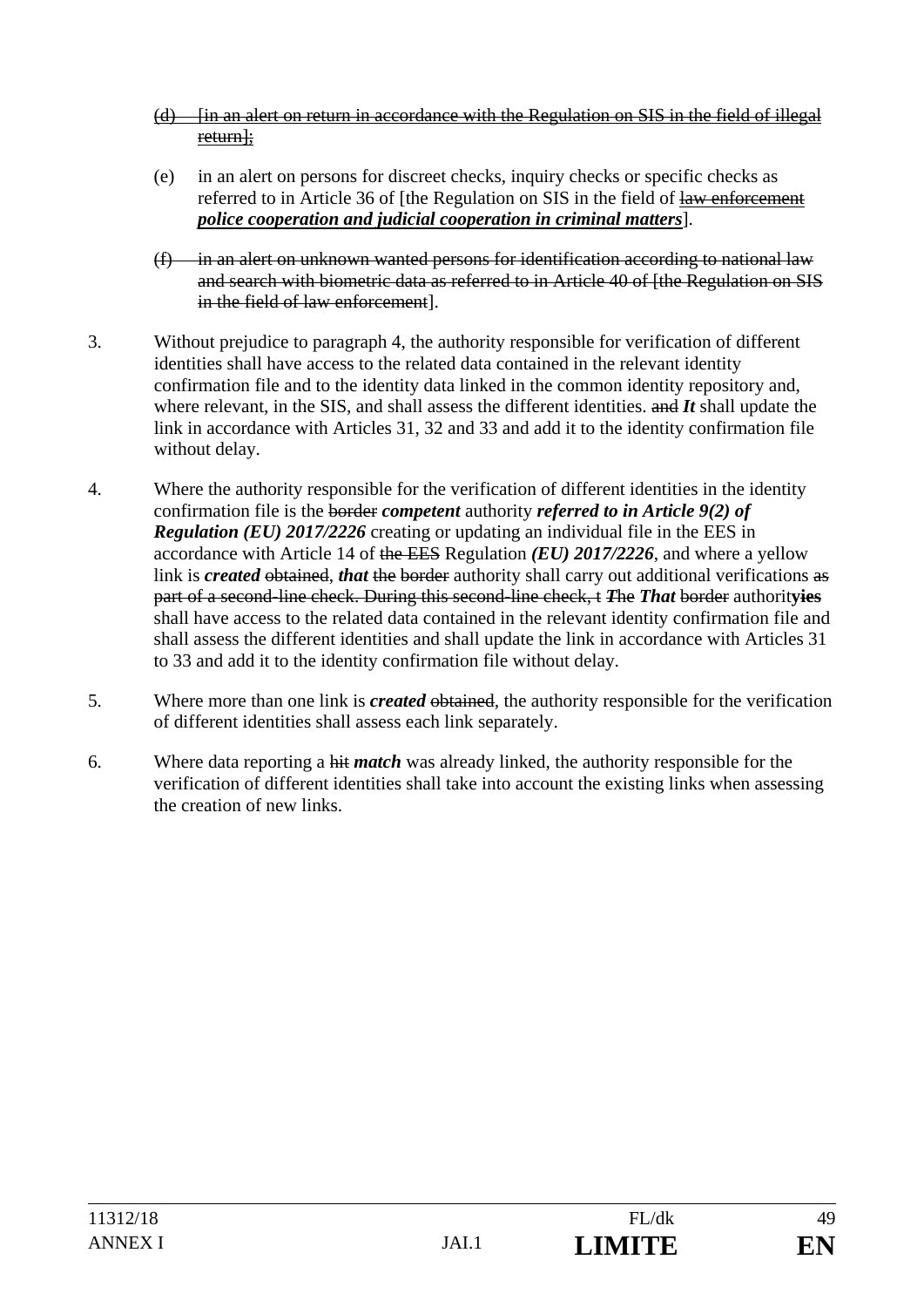## *Yellow link*

- 1. A link between data from two or more *EU* information systems shall be classified as yellow in any of the following cases:
	- (a) the linked data shares the same biometric but different identity data and no manual verification of different identity has taken place;
	- (b) the linked data has different *some differences in the* identity data *or in travel document data,* and no manual verification of different identity has taken place *and at least one of the EU information systems does not have biometric data on the person*;
	- *(c) the linked data has same or similar identity data, the same travel document data, but different biometric data and no manual verification of different identity has taken place.*
- 2. Where a link is classified as yellow in accordance with paragraph 1, the procedure laid down in Article 29 applies.

# *Article 31*

## *Green link*

- 1. A link between data from two or more *EU* information systems shall be classified as green where the linked data do not share the same biometric *data* but have *same or* similar identity data and the authority responsible for the verification of different identities concluded it refers to two different persons.
- 2. Where the common identity repository (CIR) or the SIS are queried and where a green link exists between two or more of the *EU* information systems constituting the CIR or with the SIS, the multiple-identity detector shall indicate that the identity data of the linked data does not correspond to the same person. The queried information system shall reply indicating only the data of the person whose data was used for the query, without triggering a hit against the data that is subject to the green link.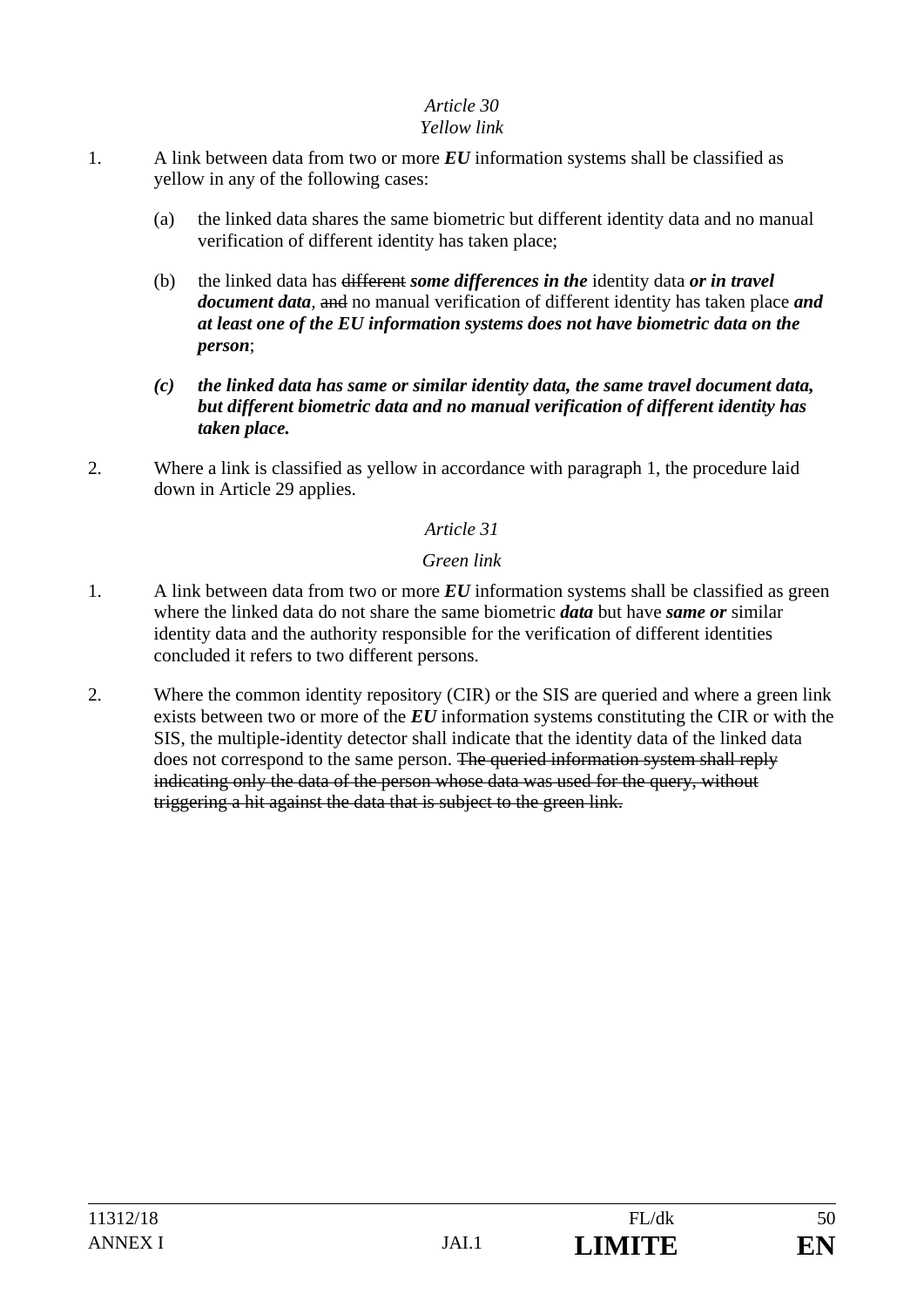## *Red link*

- 1. A link between data from two or more *EU* information systems shall be classified as red in any of the following cases:
	- (a) the linked data shares the same biometric but different identity data and the authority responsible for the verification of different identities concluded it refers unlawfully to the same person *in an unjustified manner*;
	- (b) the linked data has similar identity data and the authority responsible for the verification of different identities concluded it refers to the same person;
	- *(c) the linked data has different identity data, at least one of the EU information systems does not have biometric data on the person and the authority responsible for the verification of different identities concluded it refers to the same person in an unjustified manner;*
	- *(d) the linked data has same or similar identity data, the same travel document data, but different biometric data and the authority responsible for the verification of different identities concluded it refers to different persons in an unjustified manner.*
- 2. Where the CIR or the SIS are queried and where a red link exists between two or more of the *EU* information systems constituting the CIR or with the SIS, the multiple-identity detector shall reply indicating the data referred to in Article 34. Follow-up to a red link shall take place in accordance with Union and national law, *basing any legal consequence for the person only on the relevant data on that person and not on the red link itself.*
- 3. Where a red link is created between data from the EES, the VIS, [the ETIAS], Eurodac or [the ECRIS-TCN System], the individual file stored in the CIR shall be updated in accordance with Article 19(1) *(2)*.
- 4. *Where a red link is created following a manual verification of multiple identities between data from the EES, the VIS, [the ETIAS] or the Eurodac,*Without prejudice to the provisions related to the handling of alerts in the SIS referred to in the [Regulations on SIS in the field of border checks, on SIS in the field of law enforcement and on SIS in the field of illegal return, and without prejudice to limitations necessary to protect security and public order, prevent crime and guarantee that any national investigation will not be jeopardised, where a red link is created, the authority responsible for verification of different identities shall inform the person of the presence of multiple unlawful *unjustified*  identities.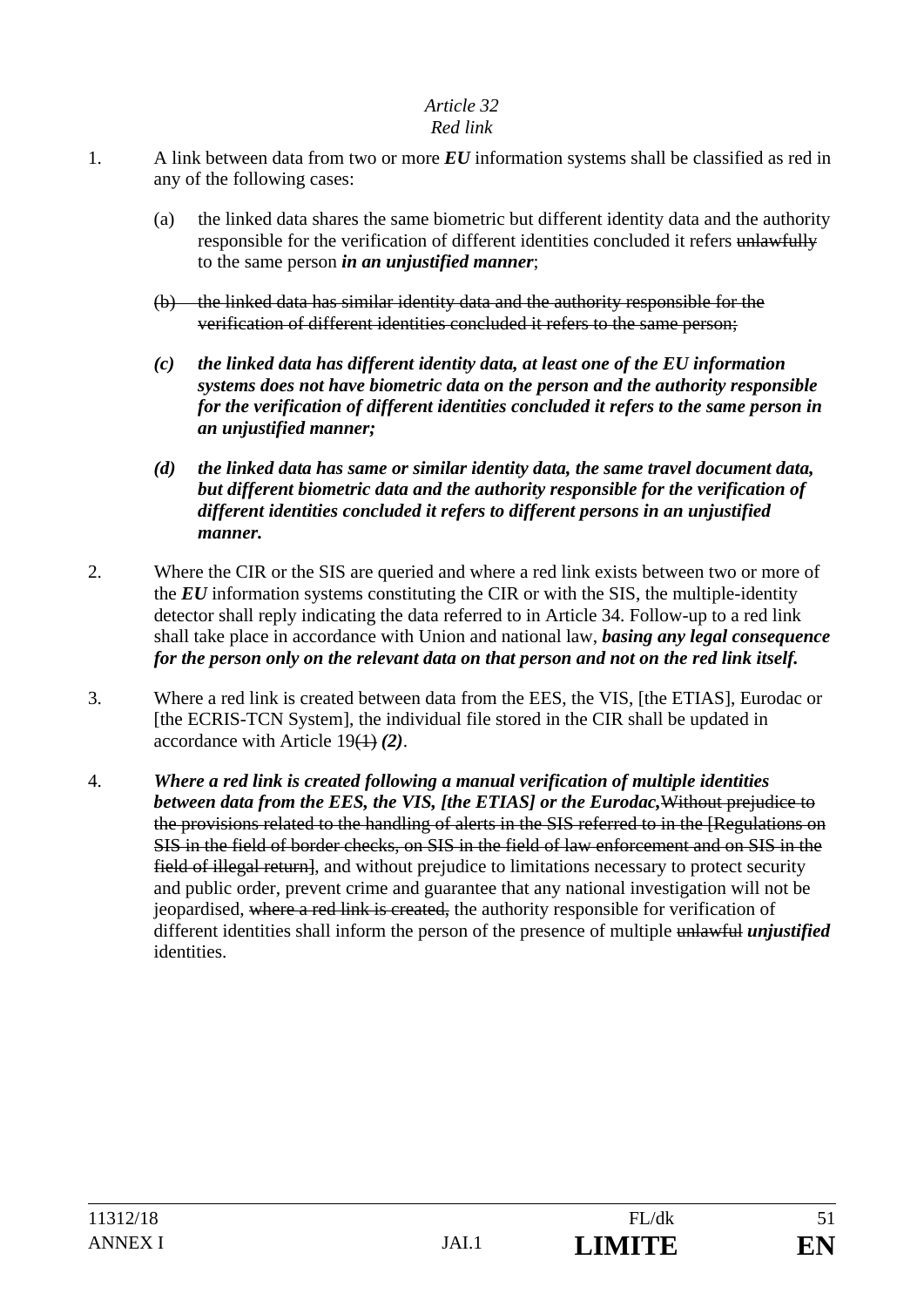- **4a.** *The information shall be given by means of a standard form by the authority responsible for verification of different identities. The Commission shall determine the content of that form and the modalities for the information by implementing acts. Those implementing acts shall be adopted in accordance with the examination procedure referred to in Article 64(2).*
- 5. Where a red link is created, the authority responsible for verification of different identities shall provide a reference to the authorities responsible for the data linked.
- *6. If a Member State authority has evidence to suggest that a red link recorded in the MID is factually inacurate or not up-to-date or that data were processed in the MID, the CIR or the SIS in breach of this Regulation, it shall check the relevant data stored in the CIR and SIS and shall, if necessary, rectify or erase the link from the MID without delay. That Member State authority shall inform the Member State responsible for the manual verification without delay.*

## *Article 33 White link*

- 1. A link between data from two or more *EU* information systems shall be classified as white in any of the following cases:
	- (a) the linked data shares the same biometric and the same or similar identity data;
	- (b) the linked data shares the same or similar identity data, and *the same travel document data, and* at least one of the *EU* information systems does not have biometric data on the person;
	- *(ba) the linked data shares the same or similar identity data and at least one of the EU information systems does not have biometric data on the person and the authority responsible for the verification of different identities concluded it refers to the same person legally having different identity data in a justified manner;*
	- (c) the linked data shares the same biometric but different identity data and the authority responsible for the verification of different identities concluded it refers to the same person legally having different identity data *in a justified manner*.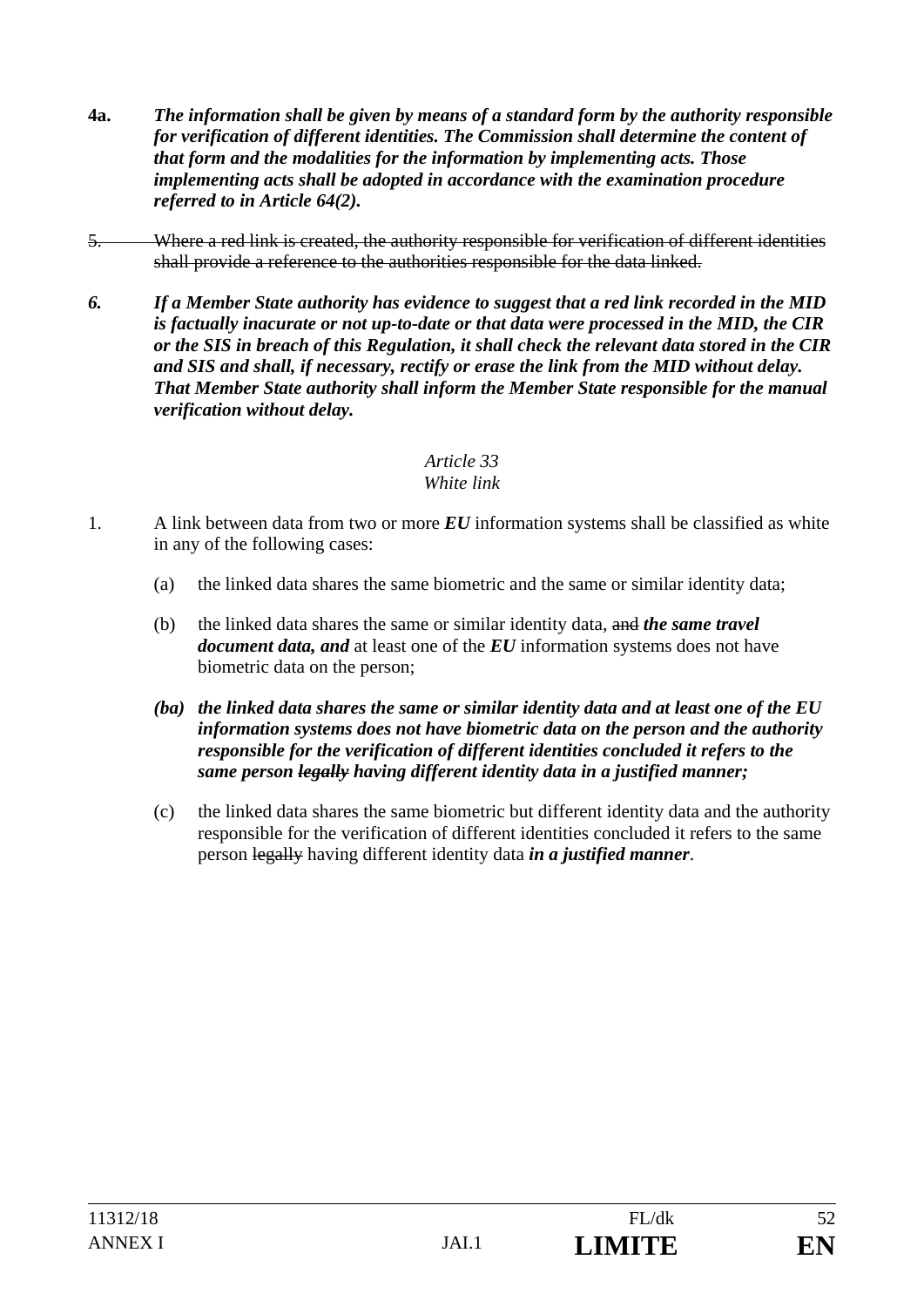- 2. Where the CIR or the SIS are queried and where a white link exists between one *two* or more of the *EU* information systems constituting the CIR or with the SIS, the multipleidentity detector **MID** shall indicate that the identity data of the linked data correspond to the same person. The queried  $EU$  information systems shall reply indicating, where relevant, all the linked data on the person, hence triggering a hit *match* against the data that is subject to the white link, if the authority launching the query has access to the linked data under Union or national law.
- 3. Where a white link is created between data from the EES, the VIS, [the ETIAS], Eurodac or [the ECRIS-TCN system], the individual file stored in the CIR shall be updated in accordance with Article 19(1)*(2)*.
- 4. Without prejudice to the provisions related to the handling of alerts in the SIS referred to in the [Regulations on SIS in the field of border checks, on SIS in the field of law enforcement and on SIS in the field of illegal return], wWhere a white link is created following a manual verification of multiple identities *between data from the EES, the VIS, [the ETIAS] or Eurodac*, the authority responsible for *the* verification of different identities shall inform the person of the presence of discrepancies between his or her personal data between systems and shall provide a reference to the authorities responsible for the data linked.
- *4a. The information shall be given by means of a standard form by the authority responsible for verification of different identities. The Commission shall determine the content of that form and the modalities for the information by implementing acts. Those implementing acts shall be adopted in accordance with the examination procedure referred to in Article 64(2).*
- *5. If a Member State authority has evidence to suggest that a white link recorded in the MID is factually incorrect or that data were processed in the MID, the CIR or the SIS in breach of this Regulation, it shall check the relevant data stored in the CIR and SIS and shall, if necessary, rectify the link in the MID without delay. That Member State authority shall inform the Member State responsible for the manual verification without delay.*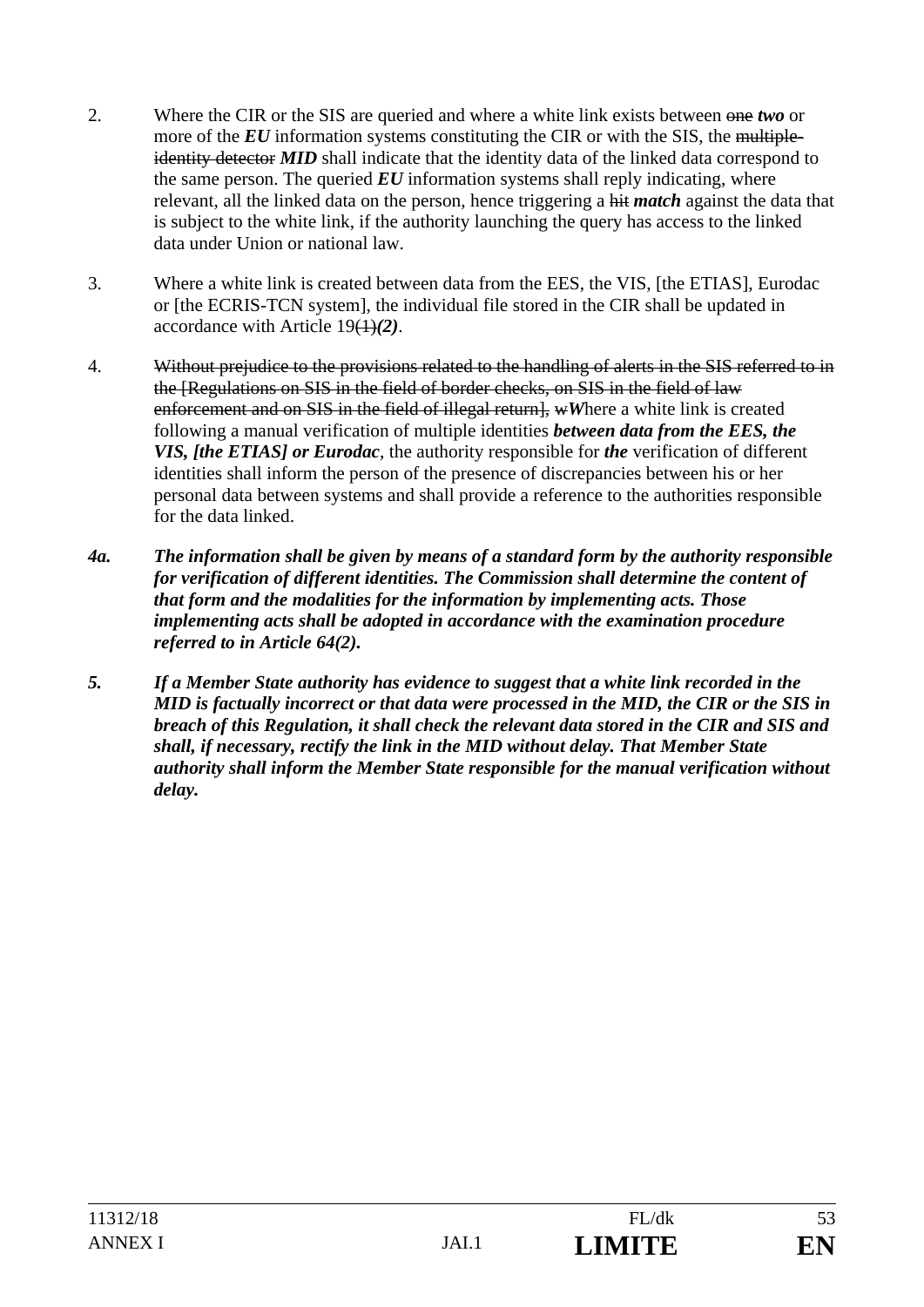## *Article 34 Identity confirmation file*

The identity confirmation file shall contain the following data:

- (a) the links, including their description in form of colours, as referred to in Articles 30 to 33;
- (b) a reference to the *EU* information systems whose data *are* is linked;
- (c) a single identification number allowing to retrieve the data from the *EU* information systems of corresponding linked files *in accordance with respective access rights under Union and national law*;
- (d) where relevant, the authority responsible for the verification of different identities;
- *(e) date of creation or update of the link.*

# *Article 35*

## *Data retention in the multiple-identity detector*

- *1. Without prejudice to paragraphs 2 and 3,* the identity confirmation files and its *their* data, including the links, shall be stored in the multiple-identity detector (MID) only for as long as the linked data *are* is stored in two or more EU information systems *and be deleted thereafter in an automated manner*.
- *2. Where a red link is created between data in the CIR, the identity confirmation files and their data, including the red link, shall be stored in the MID only for as long as the corresponding data are stored in at least one of the EU information systems from which the linked data originates and be deleted thereafter in an automated manner*.
- *3. Where a red link is created between data in the CIR and the SIS, the identity confirmation files and their data, including the red link, shall be stored in the MID only for as long as the corresponding data are stored in the SIS and be deleted thereafter in an automated manner*.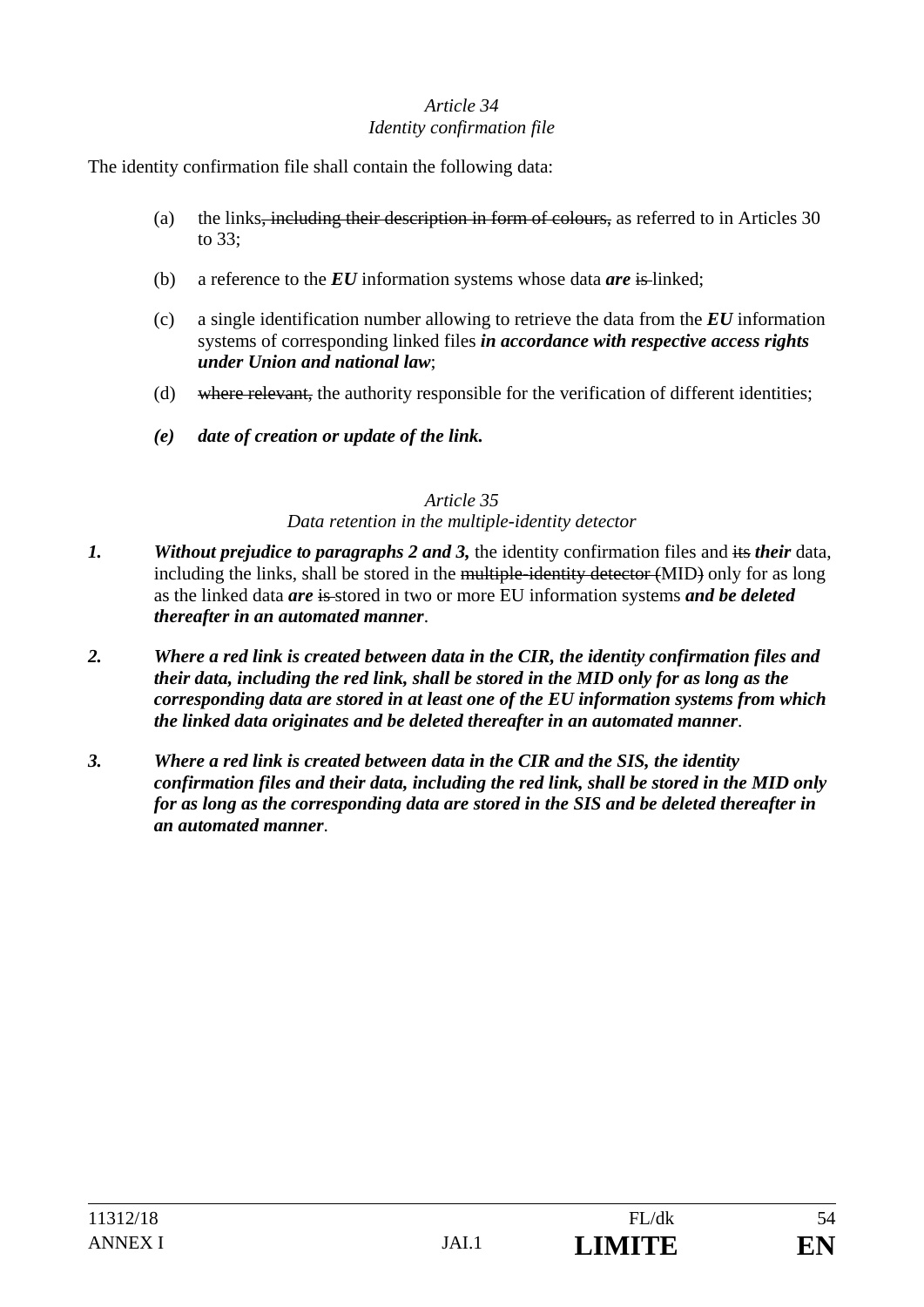### *Keeping of logs*

- 1. eu-LISA shall keep logs of all data processing operations within the MID. Those logs shall include<del>, in particular,</del> the following:
	- (a) the purpose of access of the user and his or her access rights;
	- (b) the date and time of the query;
	- (c) the type of data used to launch the query or queries;
	- (d) the reference to the data linked;
	- (e) the history of the identity confirmation file;
	- (f) the identifying mark of the person who carried out the query *Member State or EU agency querying the MID*.
- 2. Each Member State shall keep logs of the *authority, the purpose of access and the* staff duly authorised to use the MID.
- 3. The logs *referred to in paragraphs 1 and 2* may be used only for data protection monitoring, including checking the admissibility of a request and the lawfulness of data processing, and for ensuring data security pursuant to Article 42. Those logs shall be *made available to the competent supervisory authority on request. They shall be protected by* appropriate measures against unauthorised access *and modification.* and *They shall be* erased *in an automated manner* one year after their creation, unless they are required for monitoring procedures that have already begun *in which case they shall be erased once the monitoring procedures no longer require those logs*. The logs related to the history of the identity confirmation file shall be erased once the data in the identity confirmation file is erased.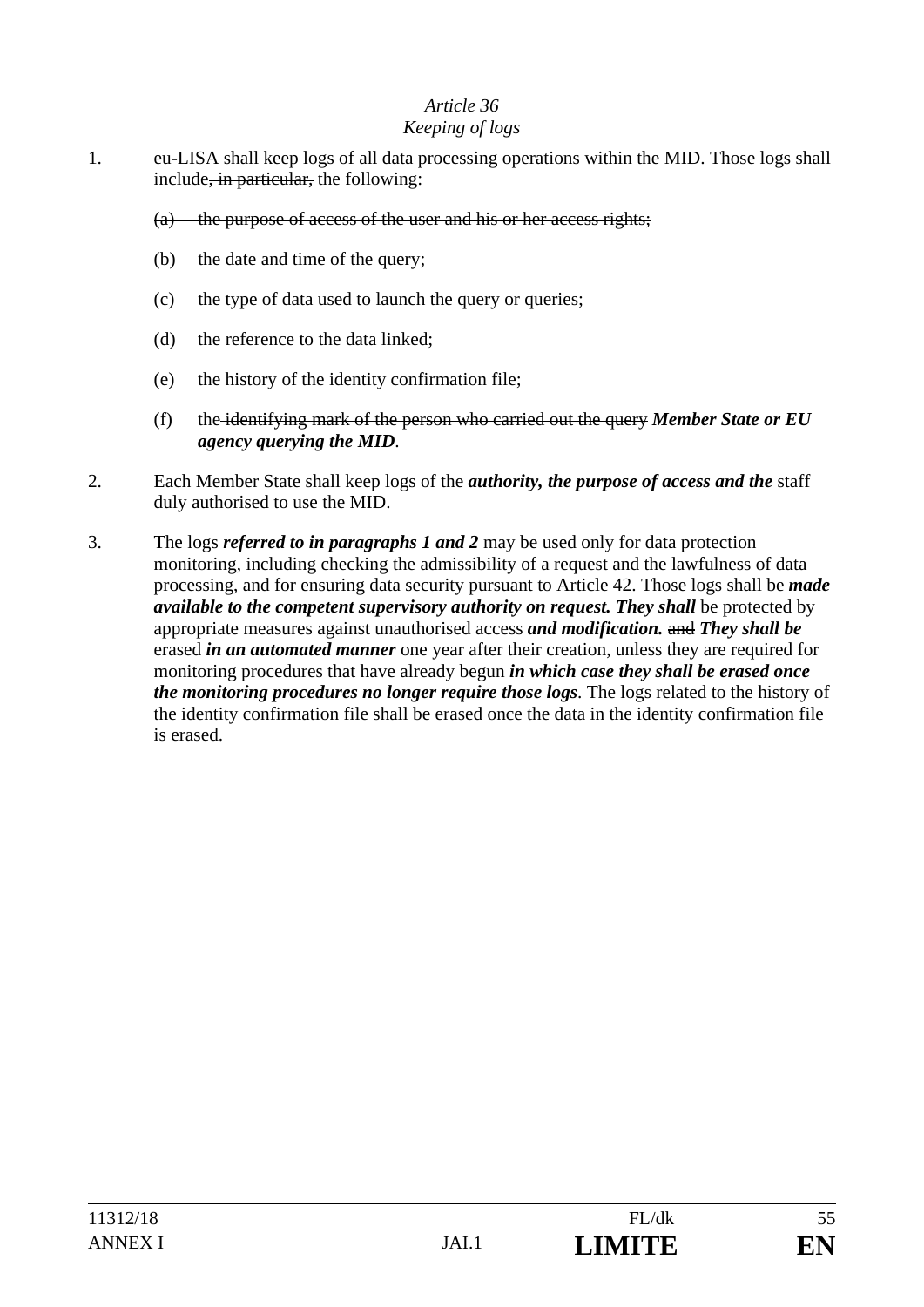# **CHAPTER VI Measures supporting interoperability**

#### *Article 37 Data quality*

- 1. *Without prejudice to Member States' responsibilities with regard to the quality of data entered into the systems,* eu-LISA shall establish automated data quality control mechanisms and procedures on the data stored in the EES, *the VIS,* the [ETIAS], the VIS, the SIS, the shared biometric matching service (shared BMS), *and* the common identity repository (CIR) and the multiple-identity detector (MID).
- 2. eu-LISA shall establish *implement mechanisms for evaluating the accuracy of the shared*  **BMS**, common data quality indicators and the minimum quality standards to store data in the EES, *the VIS,* the [ETIAS], the VIS, the SIS, the shared BMS, *and* the CIR and the MID.
- 3. eu-LISA shall provide regular reports on the automated data quality control mechanisms and procedures, and the common data quality indicators to the Member States. eu-LISA shall also provide a regular report to the Commission covering the issues encountered and the Member States concerned.
- 4. The details of the automated data quality control mechanisms and procedures, and the common data quality indicators and the minimum quality standards to store data in the EES, *the VIS*, the [ETIAS], the VIS, the SIS, the shared BMS, and the CIR and the MID, in particular regarding biometric data, shall be laid down in implementing acts. Those implementing acts shall be adopted in accordance with the examination procedure referred to in Article 64(2).
- 5. One year after the establishment of the automated data quality control mechanisms and procedures, and common data quality indicators *and the minimum quality standards* and every year thereafter, the Commission shall evaluate Member State implementation of data quality and shall make any necessary recommendations. The Member States shall provide the Commission with an action plan to remedy any deficiencies identified in the evaluation report and shall *regularly* report on any progress against this action plan until it is fully implemented.

 The Commission shall transmit the evaluation report to the European Parliament, to the Council, to the European Data Protection Supervisor and to the European Union Agency for Fundamental Rights established by Council Regulation (EC) No 168/2007.**<sup>42</sup>**

 $42$ **<sup>42</sup>** Council Regulation (EC) No 168/2007 of 15 February 2007 establishing a European Union Agency for Fundamental Rights (OJ L 53, 22.2.2007, p. 1).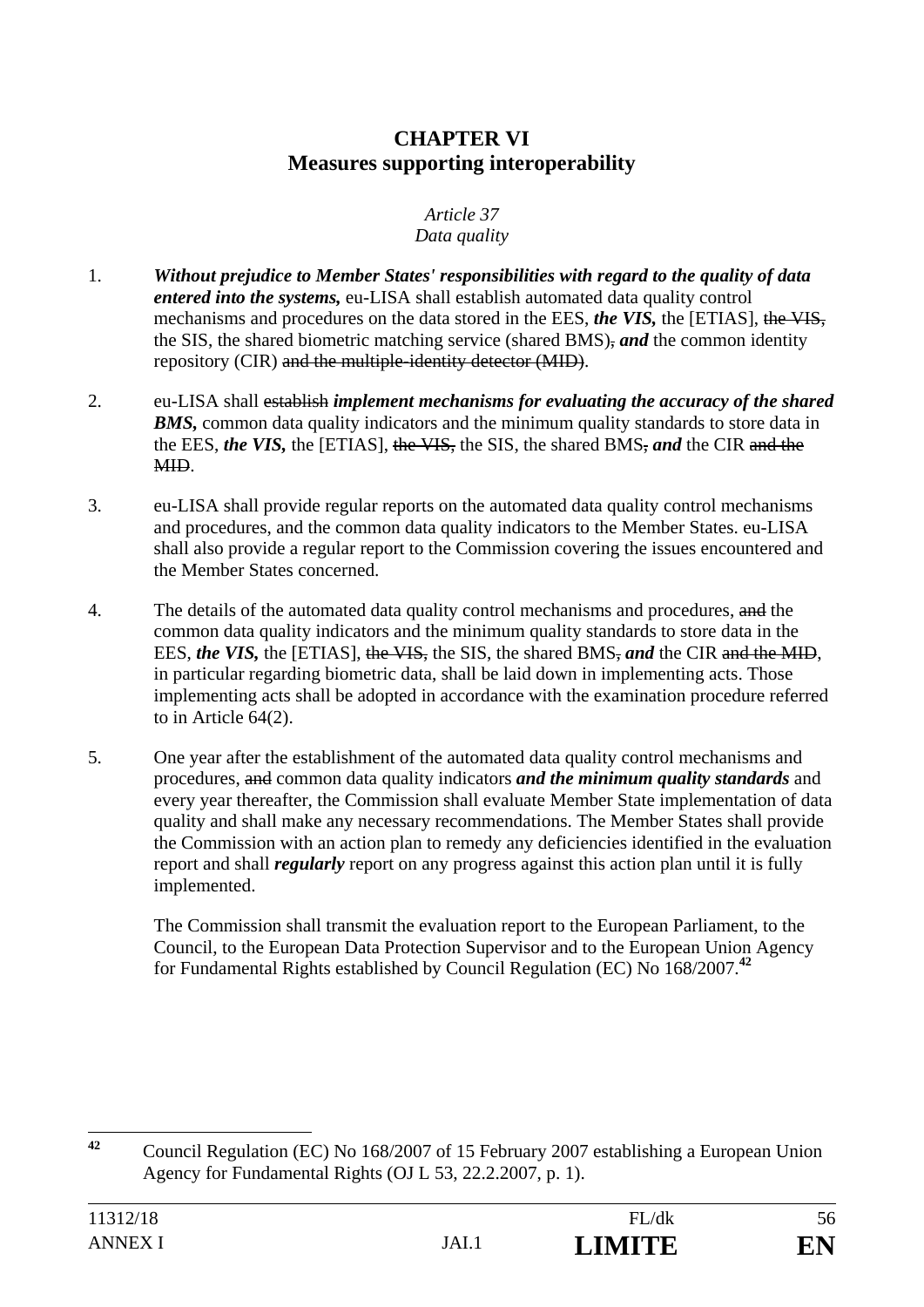### *Article 38 Universal Message Format*

- 1. The Universal Message Format (UMF) standard is hereby established. The UMF defines standards for certain content elements of cross-border information exchange between information systems, authorities and/or organisations in the field of Justice and Home **A**affairs.
- 2. The UMF standard shall be used in the development of the EES, the  $[ETIAS]$ ,  $\frac{1}{2}$ , the European search portal, the CIR, the MID and, if appropriate, in the development by eu-LISA or any other EU *agency* body of new information exchange models and information systems in the area of Justice and Home Affairs.
- 3. The implementation of the UMF standard may be considered in the VIS, the SIS and in any existing or new cross-border information exchange models and information systems in the area of Justice and Home Affairs, developed by Member States or associated countries.
- 4. The Commission shall adopt an implementing act to lay down and develop the UMF standard referred to in paragraph 1. Those implementing acts shall be adopted in accordance with the examination procedure referred to in Article 64(2).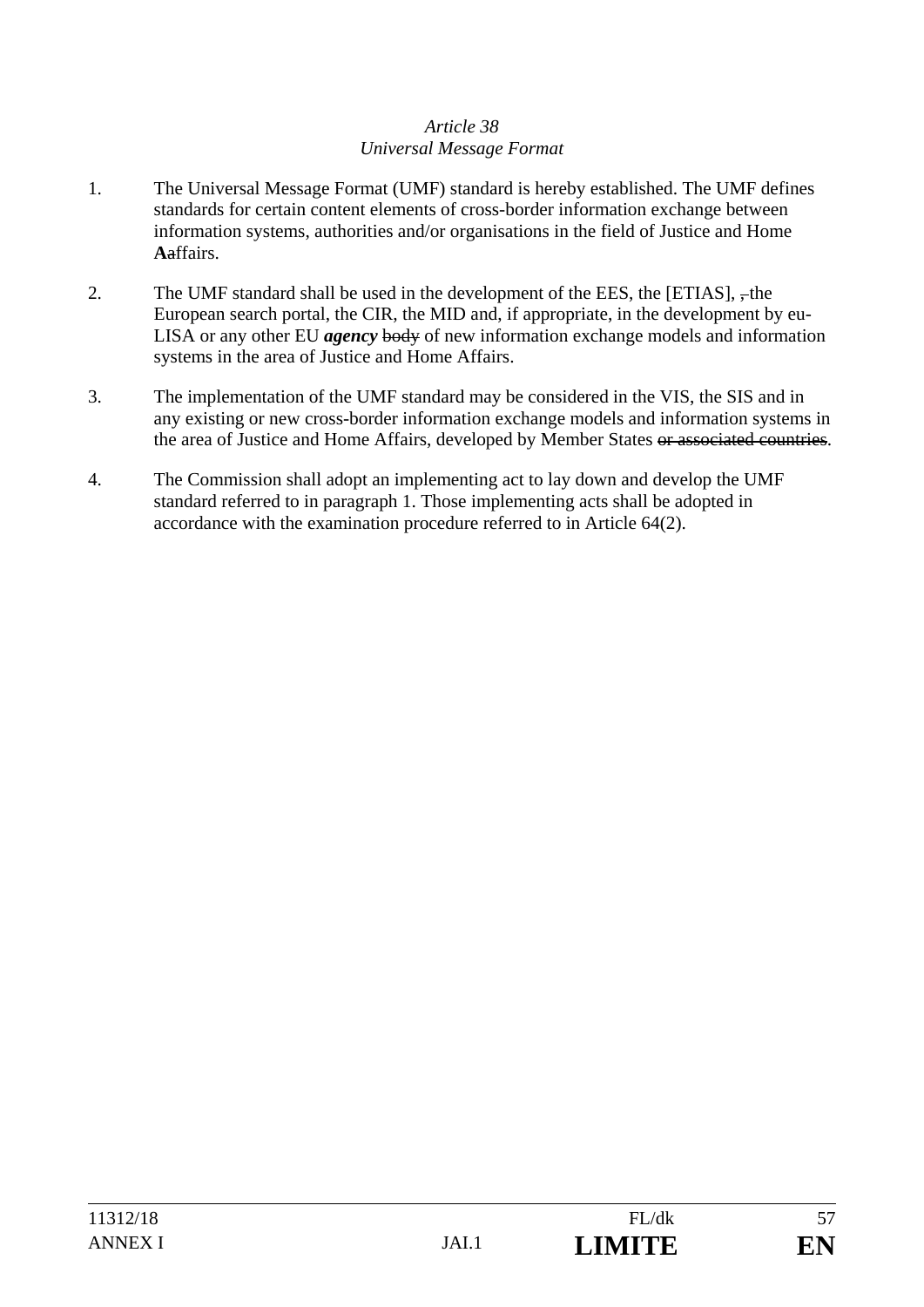### *Article 39 Central repository for reporting and statistics*

- 1. A central repository for reporting and statistics (CRRS) is established for the purposes of supporting the objectives of the EES, the VIS, [the ETIAS] and the SIS*, in accordance with the respective legal instruments, as well as the Schengen Evaluation Mechanism provided for in Regulation (EU) No 1053/2013,* and to generate cross-system statistical data and analytical reporting for policy, operational and data quality purposes.
- 2. eu-LISA shall establish, implement and host the CRRS in its technical sites containing the data referred to in [Article 63 of the EES Regulation *(EU) 2017/2226*], Article 17 of Regulation (EC) No 767/2008, [Article *84* 73 of the ETIAS Regulation] and [Article 54 of the Regulation on SIS in the field of border checks *and Article 16 of the Regulation on the use of SIS for the return of illegaly staying third-country nationals*], logically separated. The data contained in the CRRS shall not enable the identification of individuals. Access to the repository *CRRS* shall be granted by means of secured access through the Trans- European Services for Telematics between Administrations (TESTA) network service with control of access and specific user profiles, solely for the purpose of reporting and statistics, to the authorities referred to in [Article 63 of the EES Regulation *(EU) 2017/2226*], Article 17 of Regulation (EC) No 767/2008, [Article *84* 73 of the ETIAS Regulation] and [Article 54 of the Regulation on SIS in the field of border checks],.
- 3. eu-LISA shall render the data anonymous and shall record such anonymous data in the CRRS. The process for rendering the data anonymous shall be automated.
- 4. The CRRS shall be composed of:

## *(-a) the tools necessary for anonymising data;*

- (a) a central infrastructure, consisting of a data repository enabling the rendering of anonymous data;
- (b) a secure communication infrastructure to connect the CRRS to the EES, *the VIS,* [the ETIAS], the VIS and the SIS, as well as the central infrastructures of the shared BMS, the CIR and the MID.
- 5. The Commission shall lay down detailed rules on the operation of the CRRS, including specific safeguards for processing of personal data referred to under paragraph*s* 2 and 3 and security rules applicable to the repository by means of implementing acts. Those implementing acts shall be adopted in accordance with the examination procedure referred to in Article 64(2).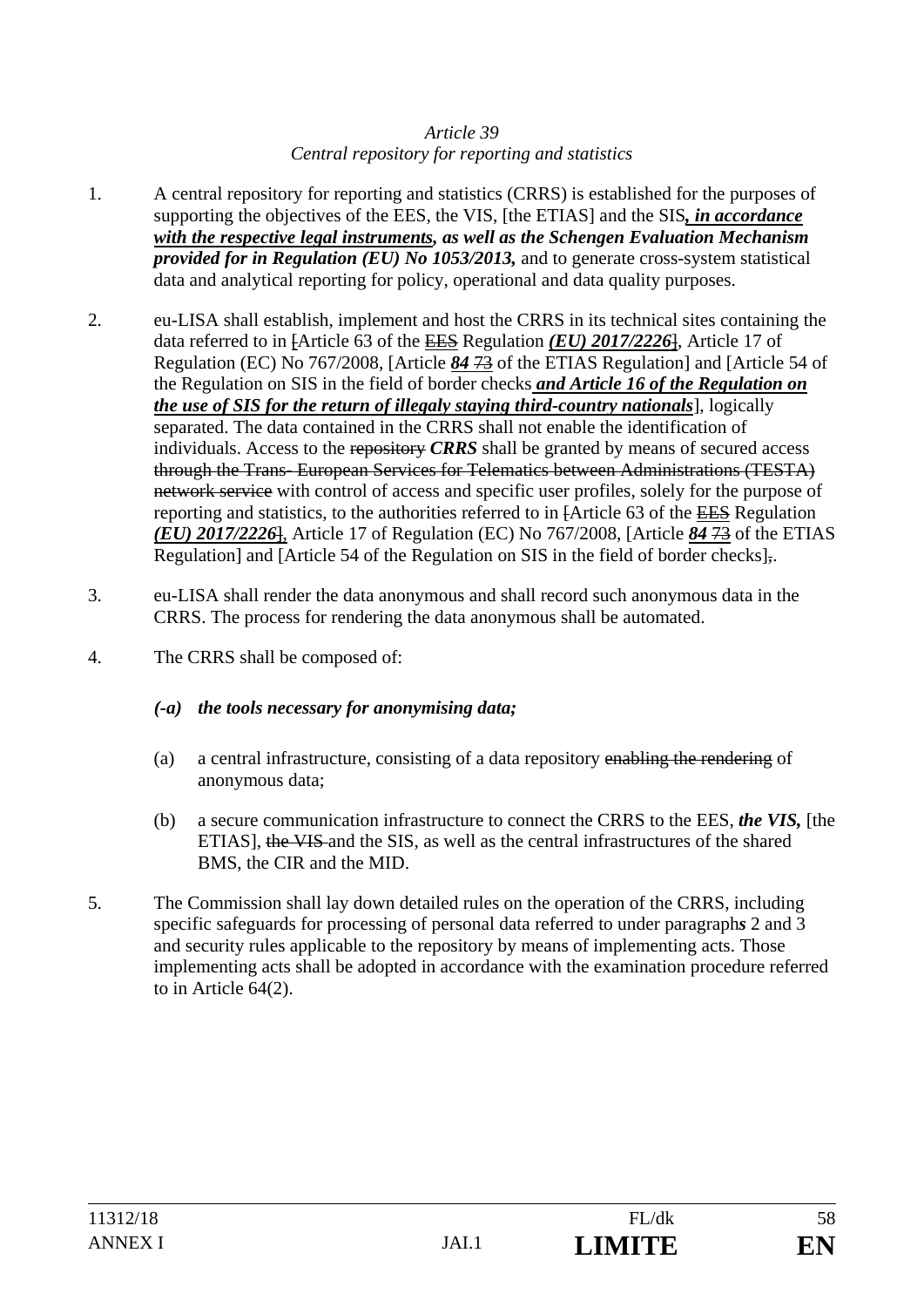# **CHAPTER VII Data protection**

#### *Article 40 Data controller*

- 1. In relation to the processing of data in the shared biometric matching service (shared BMS), the Member State authorities that are controllers for the VIS, EES, *the VIS* and SIS respectively, shall also be considered as controllers in accordance with Article 4(7) of Regulation (EU) 2016/679 *or Article 3(8) of Directive (EU) 2016/680* in relation to the biometric templates obtained from the data referred to in Article 13 that they enter into respective systems and shall have responsibility for the processing of the biometric templates in the shared BMS.
- 2. In relation to the processing of data in the common identity repository (CIR), the Member State authorities that are controllers for the VIS, EES*, the VIS* and [ETIAS], respectively, shall also be considered as controllers in accordance with Article 4(7) of Regulation (EU) 2016/679 in relation to data referred to in Article 18 that they enter into respective systems and shall have responsibility for the processing of that personal data in the CIR.
- 3. In relation to the processing of data in the multiple-identity detector *(MID)*:
	- (a) the European Border and Coast Guard Agency shall be considered a data controller in accordance with Article 2(b)*(d)* of Regulation No 45/2001 *[or Article 3(2)(b) of Regulation XX/2018 of the European Parliament and of the Council on the protection of individuals with regard to the processing of personal data by the Union institutions, bodies, offices and agencies and on the free movement of such data, and repealing Regulation (EC) No 45/2001 and Decision No 1247/2002/EC]* in relation to *the* processing of personal data by the ETIAS Central Unit;
	- (b) the Member State authorities adding or modifying the data in the identity confirmation file are also to be considered as *shall be* controllers in accordance with Article 4(7) of Regulation (EU) 2016/679 *or Article 3(8) of Directive (EU)*  2016/680 and shall have responsibility for the processing of the personal data in the multiple-identity detector *MID*;**.**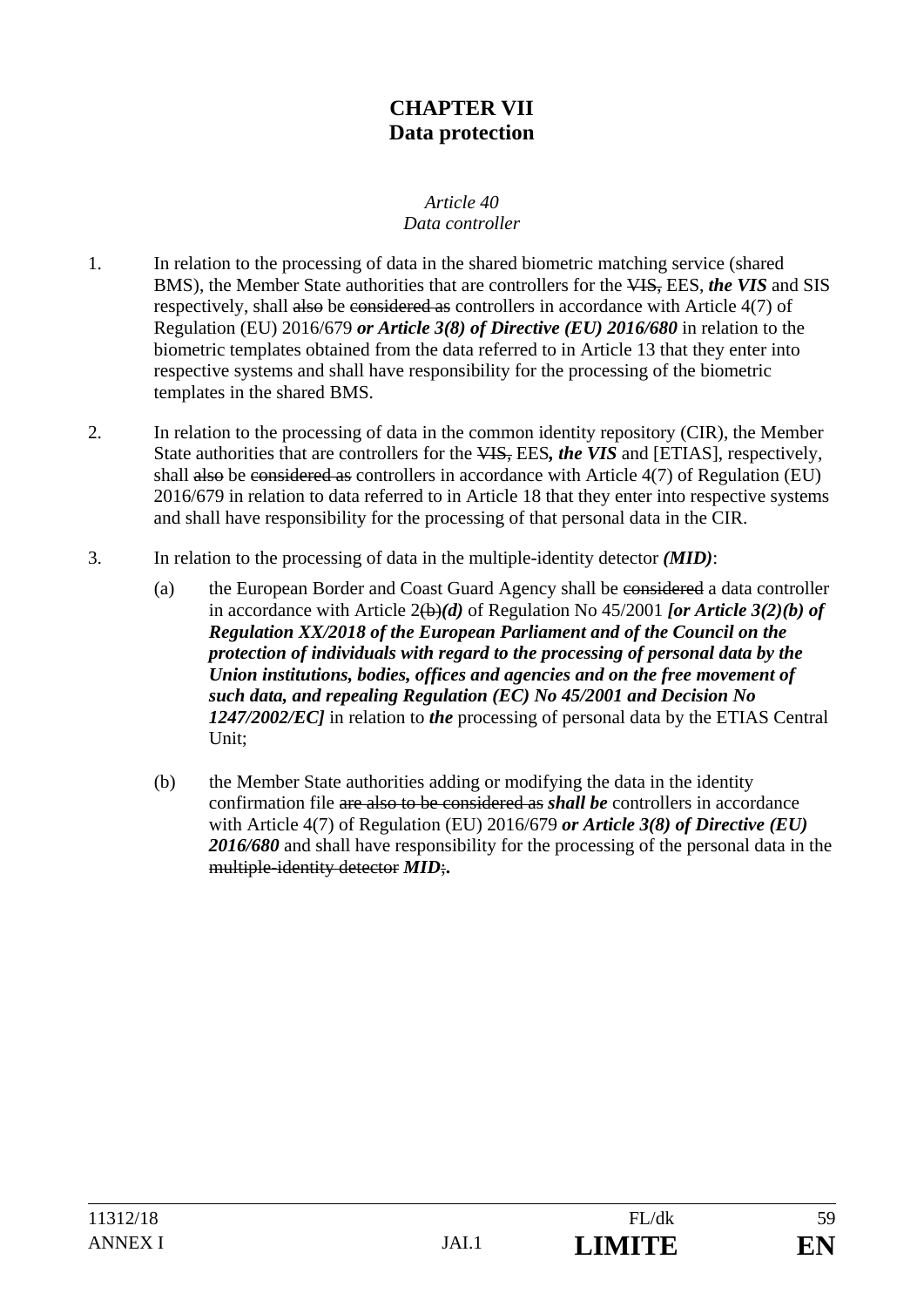#### *Data processor*

In relation to the processing of personal data in *the shared BMS,* the CIR *and the MID*, eu-LISA **shall** is to be considered the data processor in accordance with Article 2(e) of Regulation (EC) No 45/2001 *[or Article 3(1)(a) of Regulation XX/2018 of the European Parliament and of the Council on the protection of individuals with regard to the processing of personal data by the Union institutions, bodies, offices and agencies and on the free movement of such data, and repealing Regulation (EC) No 45/2001 and Decision No 1247/2002/EC]*.

#### *Article 42 Security of processing*

- 1. Both eu-LISA*, [the ETIAS Central Unit], Europol* and the Member State authorities shall ensure the security of the processing of personal data that takes place pursuant to the application of this Regulation. eu-LISA, [the ETIAS Central Unit]*, Europol* and the Member State authorities shall cooperate on security-related tasks.
- 2. Without prejudice to Article 22 of Regulation (EC) No 45/2001 *[or Article 33 of Regulation XX/2018 of the European Parliament and of the Council on the protection of individuals with regard to the processing of personal data by the Union institutions, bodies, offices and agencies and on the free movement of such data, and repealing Regulation (EC) No 45/2001 and Decision No 1247/2002/EC]*, eu-LISA shall take the necessary measures to ensure the security of the interoperability components and their related communication infrastructure.
- 3. In particular, eu-LISA shall adopt the necessary *security* measures, including a security plan, a business continuity plan and a disaster recovery plan, in order to:
	- (a) physically protect data, including by making contingency plans for the protection of critical infrastructure;
	- (b) prevent the unauthorised reading, copying, modification or removal of data media;
	- (c) prevent the unauthorised input of data and the unauthorised inspection, modification or deletion of recorded personal data;
	- (d) prevent the unauthorised processing of data and any unauthorised copying, modification or deletion of data;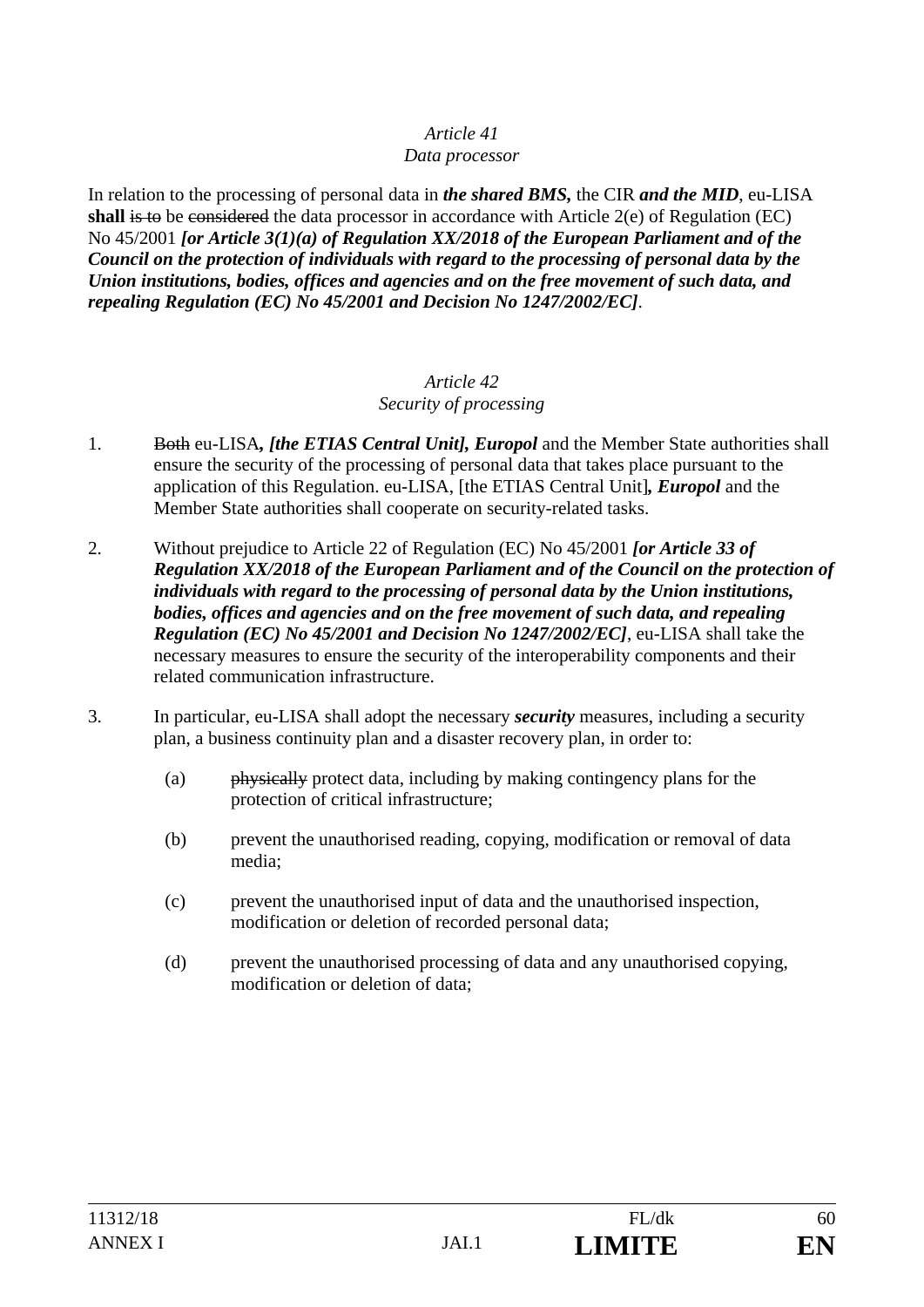- (e) ensure that persons authorised to access the interoperability components have access only to the data covered by their access authorisation, by means of individual user identities and confidential access modes only;
- (f) ensure that it is possible to verify and establish to which bodies personal data may be transmitted using data communication equipment;
- (g) ensure that it is possible to verify and establish what data has been processed in the interoperability components, when, by whom and for what purpose;
- (h) prevent the unauthorised reading, copying, modification or deletion of personal data during the transmission of personal data to or from the interoperability components or during the transport of data media, in particular by means of appropriate encryption techniques;
- (i) monitor the effectiveness of the security measures referred to in this paragraph and take the necessary organisational measures related to internal monitoring to ensure compliance with this Regulation.
- 4. Member States*, [the ETIAS Central Unit] and Europol* shall take measures equivalent to those referred to in paragraph 3 as regards security in respect of the processing of personal data by the authorities having a right to access any of the interoperability components.

## *Article 43 Confidentiality of SIS data*

- 1. Each Member State shall apply its rules of professional secrecy or other equivalent duties of confidentiality to all persons and bodies required to work with SIS data accessed through any of the interoperability components in accordance with its national law. That obligation shall also apply after those persons leave office or employment or after the termination of the activities of those bodies.
- 2. Without prejudice to Article 17 of the Staff Regulations of officials and the Conditions of Employment of other servants of the European Union, eu-LISA shall apply appropriate rules of professional secrecy or other equivalent duties of confidentiality of comparable standards to those laid down in paragraph 1 to all its staff required to work with SIS data. This obligation shall also apply after those persons leave office or employment or after the termination of their activities.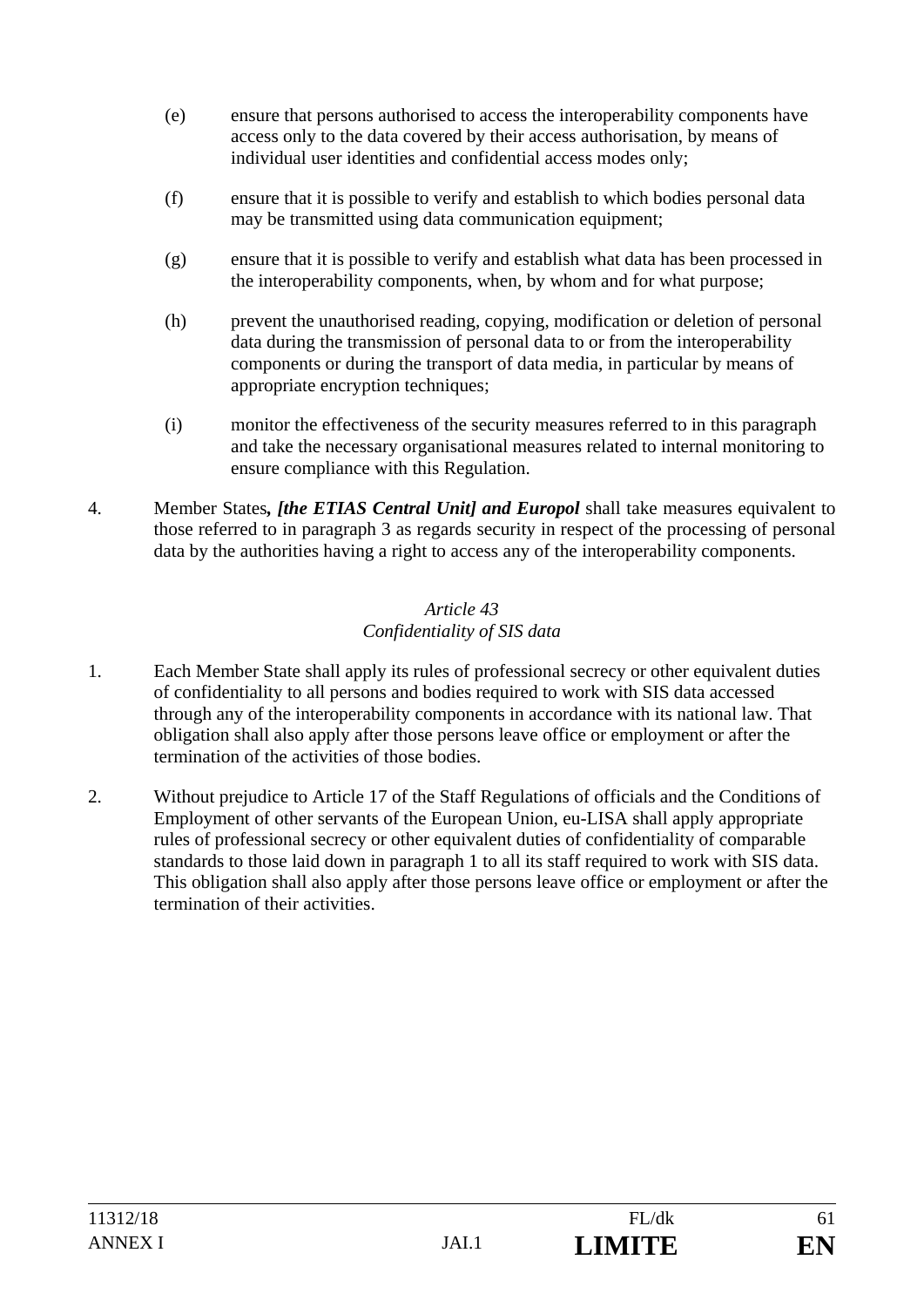## *Article 44 Security incidents*

- 1. Any event that has or may have an impact on the security of the interoperability components and may cause damage to or loss of data stored in them shall be considered to be a security incident, in particular where unauthorised access to data may have occurred or where the availability, integrity and confidentiality of data has or may have been compromised.
- 2. Security incidents shall be managed so as to ensure a quick, effective and proper response.
- 3. Without prejudice to the notification and communication of a personal data breach pursuant to Article 33 of Regulation (EU) 2016/679, Article 30 of Directive (EU) 2016/680, or both, Member States shall notify the Commission, eu-LISA and the European Data Protection Supervisor of *any* security incidents.

*Without prejudice to Article 35 of Regulation (EC) 45/2001 [or Articles 34 and 35 37 of Regulation XX/2018 of the European Parliament and of the Council on the protection of individuals with regard to the processing of personal data by the Union institutions, bodies, offices and agencies and on the free movement of such data, and repealing Regulation (EC) No 45/2001 and Decision No 1247/2002/EC] and Article 34 of Regulation (EU) 2016/794, [the ETIAS Central Unit] and Europol shall notify the Commission, eu-LISA and the European Data Protection Supervisor of any security incident.*

 In the event of a security incident in relation to the central infrastructure of the interoperability components, eu-LISA shall notify the Commission and the European Data Protection Supervisor.

- 4. Information regarding a security incident that has or may have an impact on the operation of the interoperability components or on the availability, integrity and confidentiality of the data shall be provided to the Member States*, [the ETIAS Central Unit] and Europol* and reported in compliance with the incident management plan to be provided by eu-LISA.
- 5. The Member States concerned*, [the ETIAS Central Unit], Europol* and eu-LISA shall cooperate in the event of a security incident. The Commission shall lay down the specification of this cooperation procedure by means of implementing acts. Those implementing acts shall be adopted in accordance with the examination procedure referred to in Article 64(2).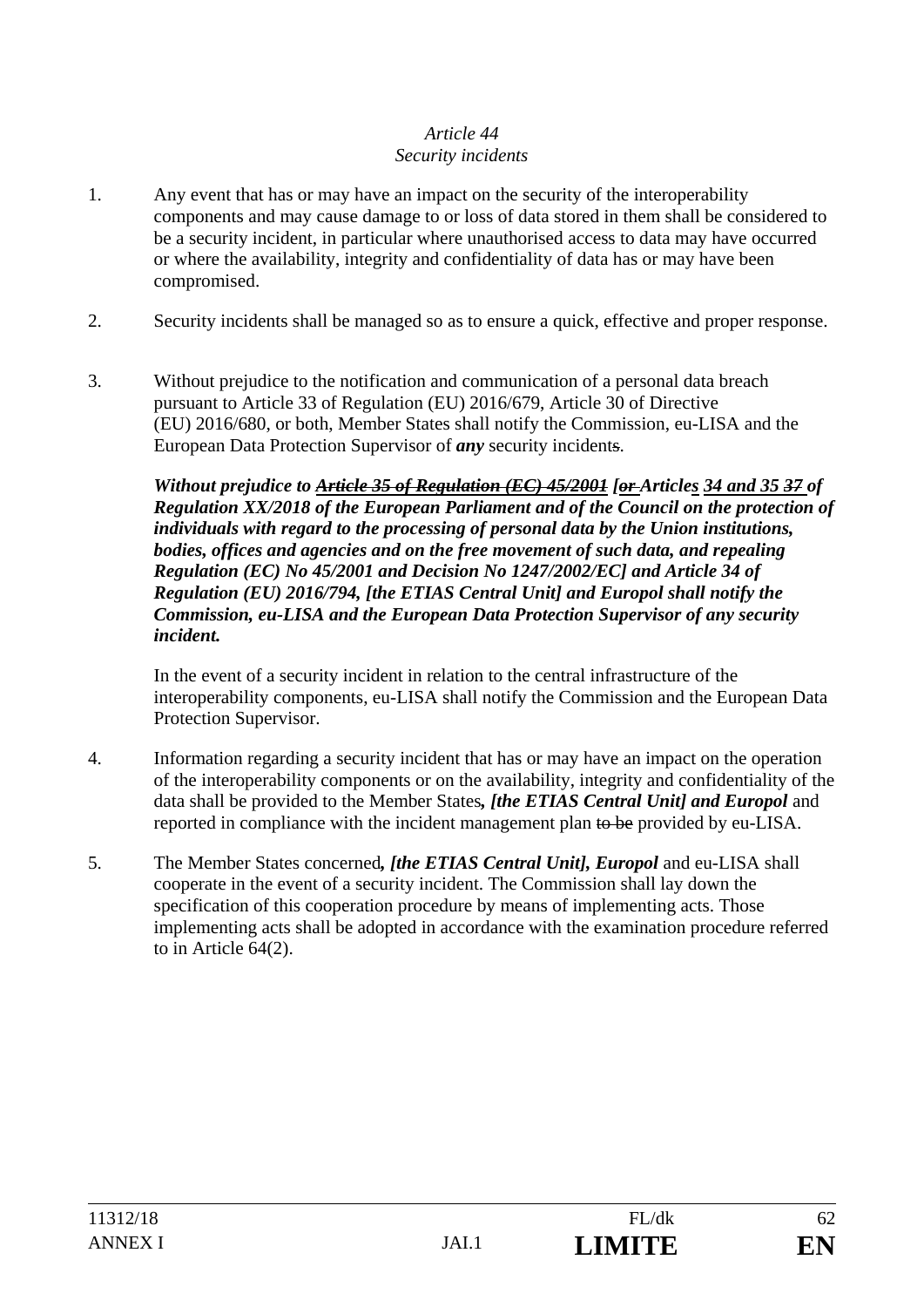#### *Article 45 Self-monitoring*

Member States and the relevant EU *agencies* bodies shall ensure that each authority entitled to access the interoperability components takes the measures necessary to monitor its compliance with this Regulation and cooperates, where necessary, with the supervisory authority.

The data controllers as referred to in Article 40 shall take the necessary measures to monitor the compliance of the data processing pursuant to this Regulation, including frequent verification of logs, and cooperate, where necessary, with the supervisory authorities referred to in Articles 49 and with the European Data Protection Supervisor as referred to in Article 50.

#### *Article 46 Right of information*

1. Without prejudice to the right of information referred to in Articles 11 and 12 of Regulation (EC) 45/2001 *[or Articles 15 and 16 of Regulation XX/2018 of the European Parliament and of the Council on the protection of individuals with regard to the processing of personal data by the Union institutions, bodies, offices and agencies and on the free movement of such data, and repealing Regulation (EC) No 45/2001 and Decision No 1247/2002/EC], Articles 13 and 14 of Directive (EU) 2016/680* and Articles 13 and 14 of Regulation (EU) 2016/679, persons whose data are stored in the shared biometric matching service *BMS*, the common identity repository *CIR* or the multipleidentity detector *MID* shall be informed by the authority collecting their data *data controller*, at the time their data are collected *in accordance with paragraph 2*, about the processing of personal data for the purposes of this Regulation, including about identity and contact details of the respective data controllers, *about the period for which the personal data will be stored or about the criteria used to determine that period, and about* the procedures for exercising their rights of access, rectification and erasure, as well as about the contact details of the European Data Protection Supervisor and of the national supervisory authority of the Member State responsible for the collection of the data.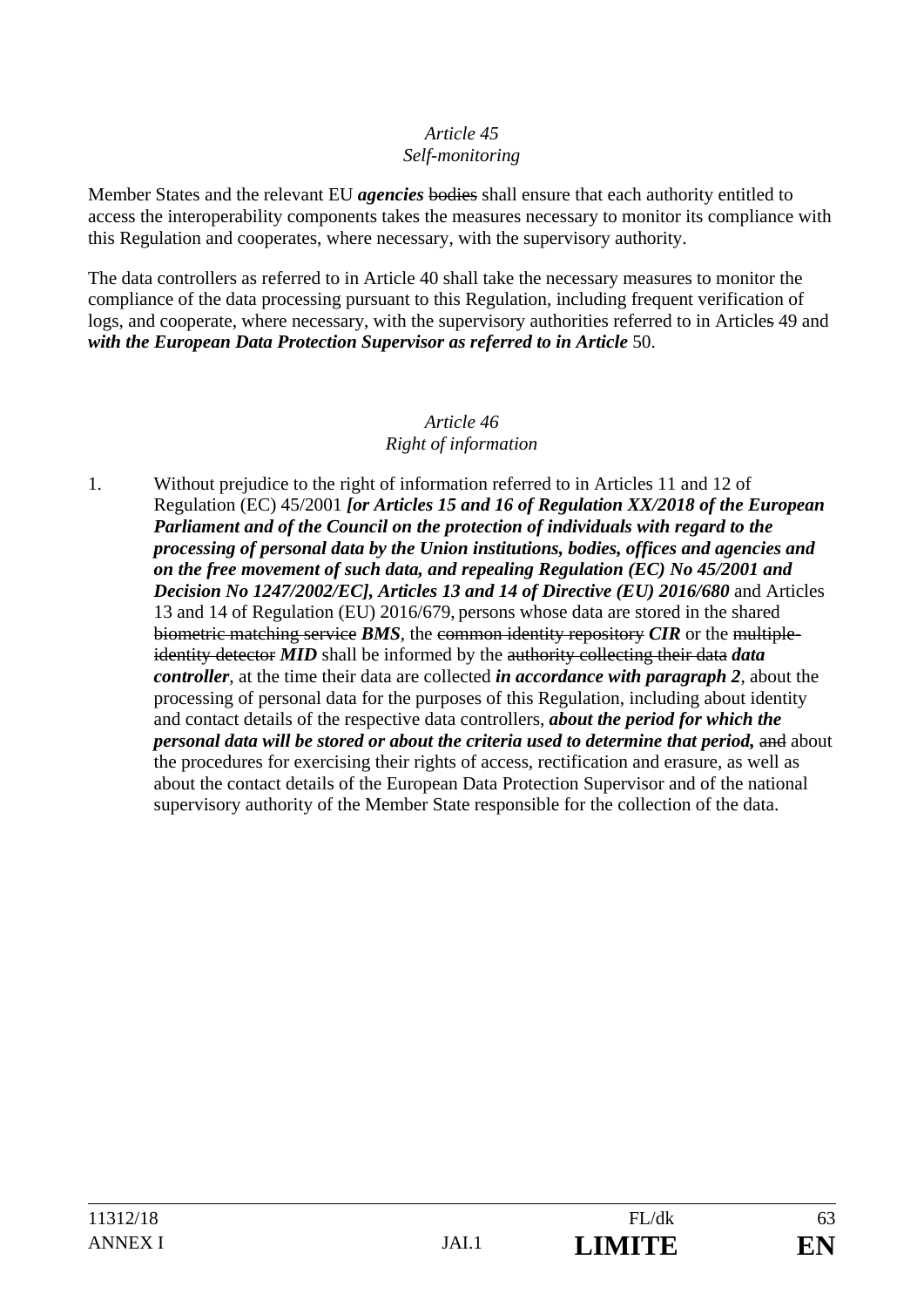- 2. Persons whose data *are* is recorded in the EES, the VIS or [the ETIAS] shall be informed about the processing of *personal* data for the purposes of this Regulation in accordance with paragraph 1 when:
	- (a)  $\frac{1}{4}$  fan individual file is created or updated in the EES in accordance with Article 14 of the EES Regulation *(EU) 2017/2226*];
	- (b) an application file is created or updated in the VIS in accordance with Article 8 of Regulation (EC) No 767/2008;
	- (c) [an application file is created or updated in the ETIAS in accordance with Article *19* 17 of the ETIAS Regulation;].
	- $(d)$  (not applicable);
	- (e) (not applicable).

#### *Right of access, correction rectification and erasure of data stored in the MID*

- 1. In order to exercise their rights under Articles 13, 14, 15 and 16 of Regulation (EC) 45/2001 *[or Articles 17, 18, 19 and 20 of Regulation XX/2018 of the European Parliament and of the Council on the protection of individuals with regard to the processing of personal data by the Union institutions, bodies, offices and agencies and on the free movement of such data, and repealing Regulation (EC) No 45/2001 and Decision No 1247/2002/EC], Article 16 of Directive (EU) 2016/680 and Articles 15, 16,* 17 and 18 of Regulation (EU) 2016/679, any person shall have the right to address him or herself to the Member State responsible for the manual verification of different identities or *competent authority* of any Member State, who shall examine and reply to the request.
- 2. The Member State responsible for the manual verification of different identities as referred to in Article 29 or the Member State to which the request has been made *The Member*  **State which examined such request** shall reply to such requests within 45 60 days of receipt of the request. *Member States may decide that these replies are given by central offices.*
- 3. If a request for correction *rectification* or erasure of personal data is made to a Member State other than the Member State responsible *for the manual verification of different identities*, the Member State to which the request has been made shall contact the authorities of the Member State responsible *for the manual verification of different identities* within seven days*.* and t*T*he Member State responsible *for the manual verification of different identities* shall check the accuracy of the data and the lawfulness of the data processing within 30 *45* days of such contact.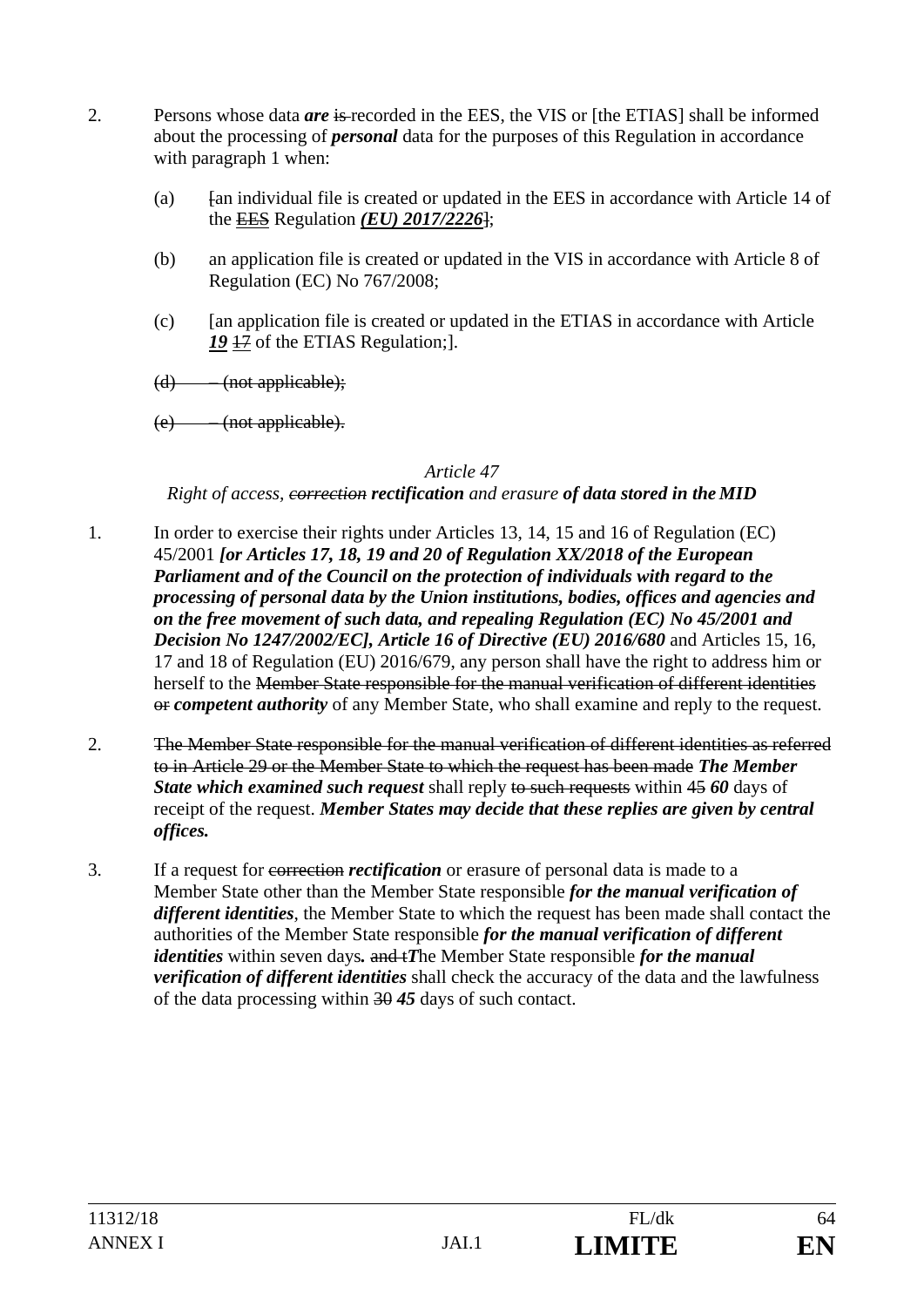- *3a. If a request for rectification or erasure of personal data is made to a Member State where the ETIAS Central Unit was responsible for the manual verification of different identities, the Member State to which the request has been made shall contact the ETIAS Central Unit within seven days and ask for its opinion to be given within 45 days of such contact.*
- 4. Where, following an examination, it is found that the data stored in the multiple-identity detector (MID) are factually inaccurate or have been recorded unlawfully, the Member State responsible *for the manual verification of different identities* or, where *there was no Member State responsible for the manual verification or where the ETIAS Central Unit was responsible for the manual verification* applicable, the Member State to which the request has been made shall correct or delete these data.
- 5. Where data *stored* in the MID is amended by *a* the responsible Member State during its validity period, the responsible *that* Member State shall carry out the processing laid down in Article 27 and, where relevant, Article 29 to determine whether the amended data shall be linked. Where the processing does not report any hit *match*, the responsible *that* Member State or, where applicable, the Member State to which the request has been made shall delete the data from the identity confirmation file. Where the automated processing reports one or several *match(es)* hit(s), the responsible *that* Member State shall create or update the relevant link in accordance with the relevant provisions of this Regulation.
- 6. Where the responsible Member State *responsible for the manual verification of different identities* or, where applicable, the Member State to which the request has been made does not agree that data stored in the MID are factually inaccurate or have been recorded unlawfully, that Member State shall adopt an administrative decision explaining in writing to the person concerned without delay why it is not prepared to correct or delete data relating to him or her.
- 7. This decision shall also provide the person concerned with information explaining the possibility to challenge the decision taken in respect of the request *for rectification or erasure of personal data* referred in paragraph 3 and, where relevant, information on how to bring an action or a complaint before the competent authorities or courts, and any assistance, including from the competent national supervisory authorities.
- 8. Any request *for rectification or erasure of personal data* made pursuant to paragraph 3 shall contain the necessary information to identify the person concerned. That information shall be used exclusively to enable the exercise of the rights referred to in paragraph 3 *this Article* and shall be erased immediately afterwards.
- 9. The responsible Member State *responsible for the manual verification of different identities* or, where applicable, the Member State to which the request has been made shall keep a record in the form of a written document that a request *for rectification or erasure of personal data* referred to in paragraph 3 was made and how it was addressed, and shall make that document available to competent data protection national supervisory authorities without delay.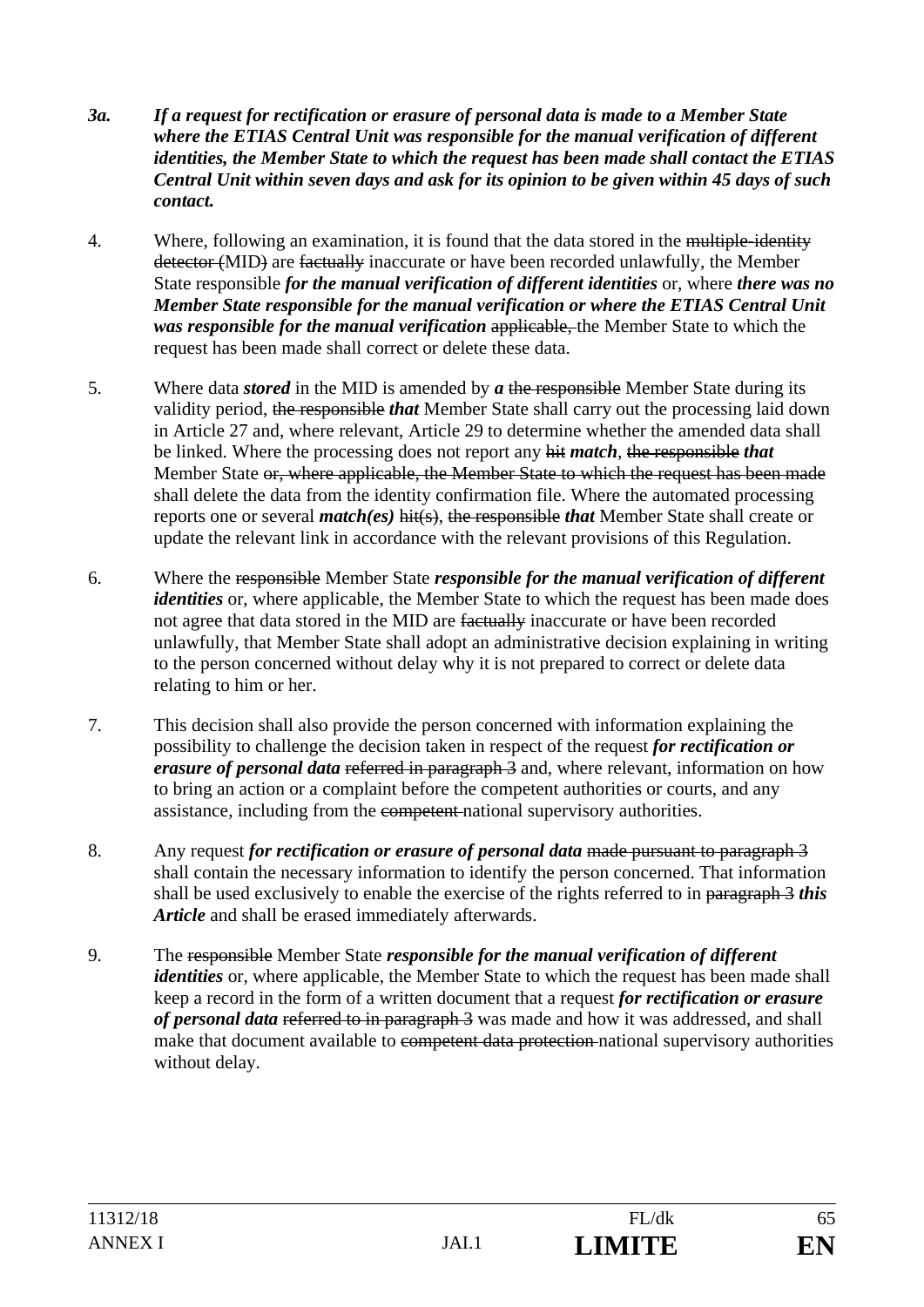## *Article 47a43 Penalties*

*Member States shall lay down the rules on penalties applicable to infringements of this Regulation and shall take all measures necessary to ensure that they are implemented. The penalties provided for shall be effective, proportionate and dissuasive.* 

#### *Article 47b Liability*

- *1. Without prejudice to the right to compensation from, and liability of the controller or processor under Regulation (EU) 2016/679, Directive (EU) 2016/680 and Regulation (EC) 45/2001 Regulation XX/2018 of the European Parliament and of the Council on the protection of individuals with regard to the processing of personal data by the Union institutions, bodies, offices and agencies and on the free movement of such data, and repealing Regulation (EC) No 45/2001 and Decision No 1247/2002/EC:* 
	- *(a) any person or Member State that has suffered material or non-material damage as a result of an unlawful personal data processing operation or any other act incompatible with this Regulation by a Member State shall be entitled to receive compensation from that Member State;*
	- *(b) any person or Member State that has suffered material or non-material damage as a result of any act by eu-LISA incompatible with this Regulation shall be entitled to receive compensation from that agency. eu-LISA shall be liable for unlawful personal data processing operations in accordance with its role as processor or, where applicable, controller.*

*That Member State or eu-LISA shall be exempted from their liability, in whole or in part, if they prove that they are not responsible for the event which gave rise to the damage.* 

- *2. If any failure of a Member State to comply with its obligations under this Regulation causes damage to the interoperability components, that Member State shall be held liable for such damage, unless and insofar as eu-LISA or another Member State participating in the interoperability components failed to take reasonable measures to prevent the damage from occurring or to minimise its impact.*
- *3. Claims for compensation against a Member State for the damage referred to in paragraphs 1 and 2 shall be governed by the national law of the defendant Member State. Claims for compensation against the controller or eu-LISA for the damage referred to in paragraphs 1 and 2 shall be subject to the conditions provided for in the Treaties.*

 $43$ **<sup>43</sup>** Articles 47a and 47b are copied from the text agreed with the EP on the ETIAS Regulation.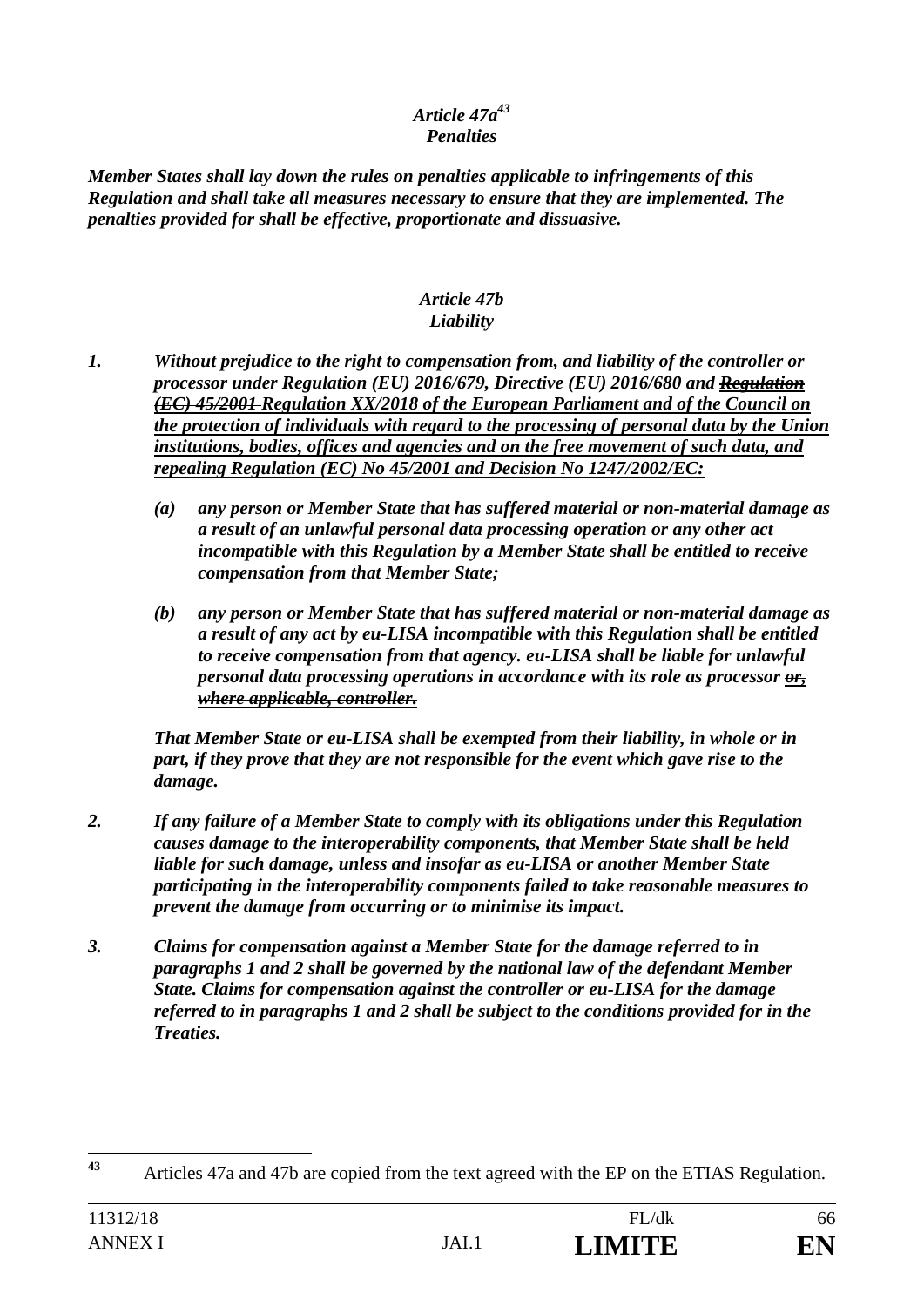*Communication of personal data to third countries, international organisations and private parties* 

*Without prejudice to [Article 65 55 of the ETIAS Regulation], Article 41 of Regulation (EU) 2017/2226, and Article 31 of Regulation (EC) 767/2008,* P*p*ersonal data stored in or accessed by the interoperability components shall not be transferred or made available to any third country, to any international organisation or to any private party, with the exception of transfers to Interpol for the purpose of carrying out the automated processing referred to in [Article 18(2)(b) and (m) of the ETIAS Regulation] or for the purposes of Article 8(2) of Regulation (EU) 2016/399. Such transfers of personal data to Interpol shall be compliant with the provisions of Article 9 of Regulation (EC) No 45/2001 *[or Chapter V of Regulation XX/2018 of the European Parliament and of the Council on the protection of individuals with regard to the processing of personal data by the Union institutions, bodies, offices and agencies and on the free movement of such data, and repealing Regulation (EC) No 45/2001 and Decision No 1247/2002/EC]* and Chapter V of Regulation (EU) 2016/679.

#### *Article 49*

*Supervision by the national supervisory authority authorities*

- 1. The supervisory authority or authorities designated pursuant to Article 49 of Regulation (EU) 2016/679 shall ensure that an audit of the *personal* data processing operations by the responsible national authorities *for the purposes of this Regulation* is carried out in accordance with relevant international auditing standards at least every four years.
- 2. Member States shall ensure that their supervisory authority has *authorities have* sufficient resources to fulfil the tasks entrusted to it *them* under this Regulation.
- *3. Each Member State shall ensure that the supervisory authority established in accordance with Article 51(1) of Regulation (EU) 2016/679 and Article 41(1) of Directive (EU) 2016/680 independently monitors the lawfulness of the processing of personal data referred to in this Regulation by the Member State concerned, including their transmission to and from the components of interoperability.*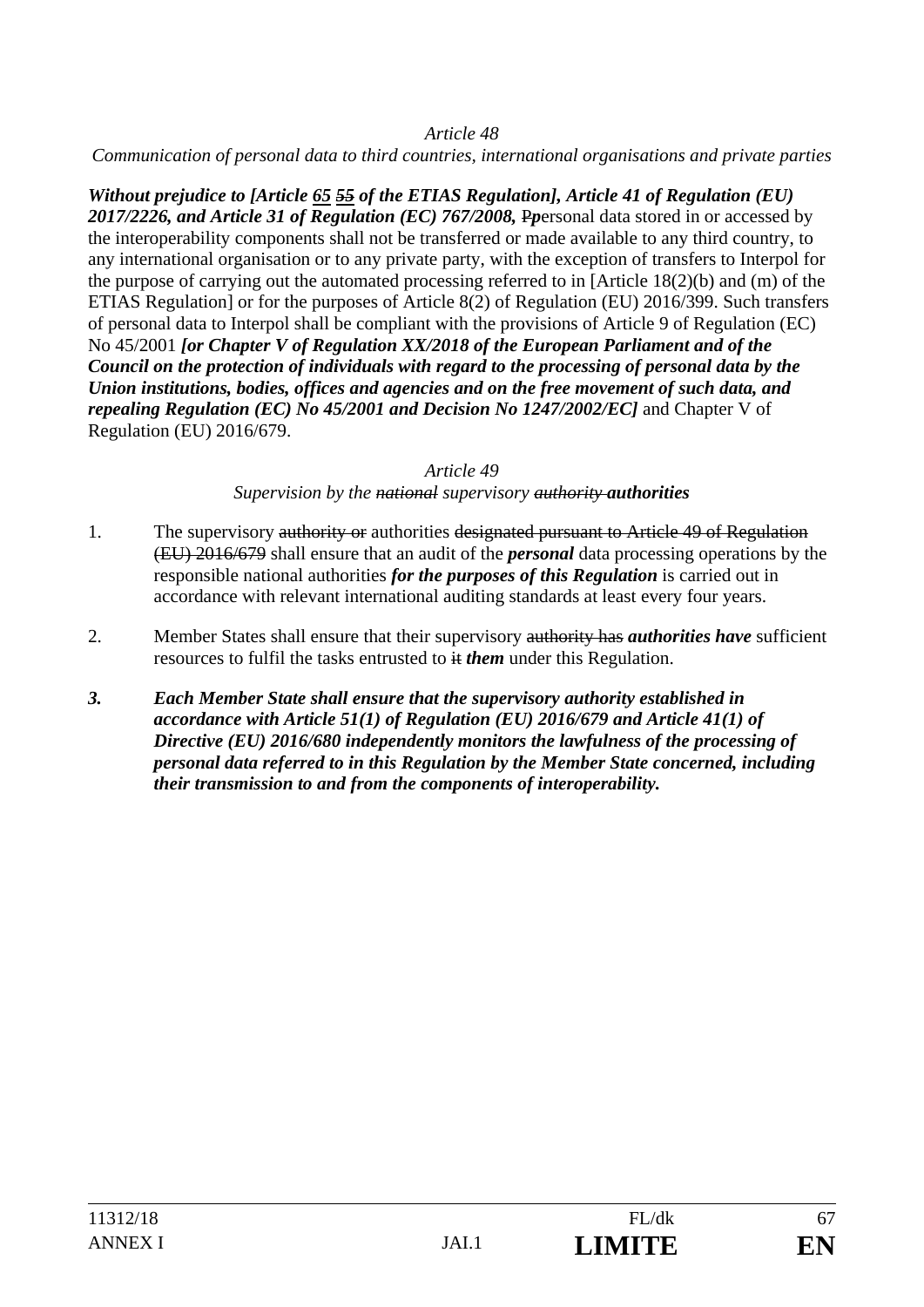*Supervision Audit by the European Data Protection Supervisor* 

The European Data Protection Supervisor shall ensure that an audit of eu-LISA's personal data processing activities *operations by eu-LISA, [the ETIAS Central Unit] and Europol for the purposes of this Regulation* is carried out in accordance with relevant international auditing standards at least every four years. A report of that audit shall be sent to the European Parliament, the Council, eu-LISA, the Commission*,* and the Member States *and the EU agency concerned*. eu-LISA*, [the ETIAS Central Unit] and Europol* shall be given an opportunity to make comments before the reports are adopted.

## *Article 51 Cooperation between national supervisory authorities and the European Data Protection Supervisor*

- 1. The European Data Protection Supervisor shall act in close cooperation with national supervisory authorities with respect to specific issues requiring national involvement, in particular if the European Data Protection Supervisor or a national supervisory authority finds major discrepancies between practices of Member States or finds potentially unlawful transfers using the communication channels of the interoperability components, or in the context of questions raised by one or more national supervisory authorities on the implementation and interpretation of this Regulation.
- 2. In the cases referred to in paragraph 1, coordinated supervision shall be ensured in accordance with *[*Article *61* 62 of Regulation (EU) XXXX/2018 [revised Regulation 45/2001] *of the European Parliament and of the Council on the protection of individuals with regard to the processing of personal data by the Union institutions, bodies, offices and agencies and on the free movement of such data, and repealing Regulation (EC) No 45/2001 and Decision No 1247/2002/EC]*.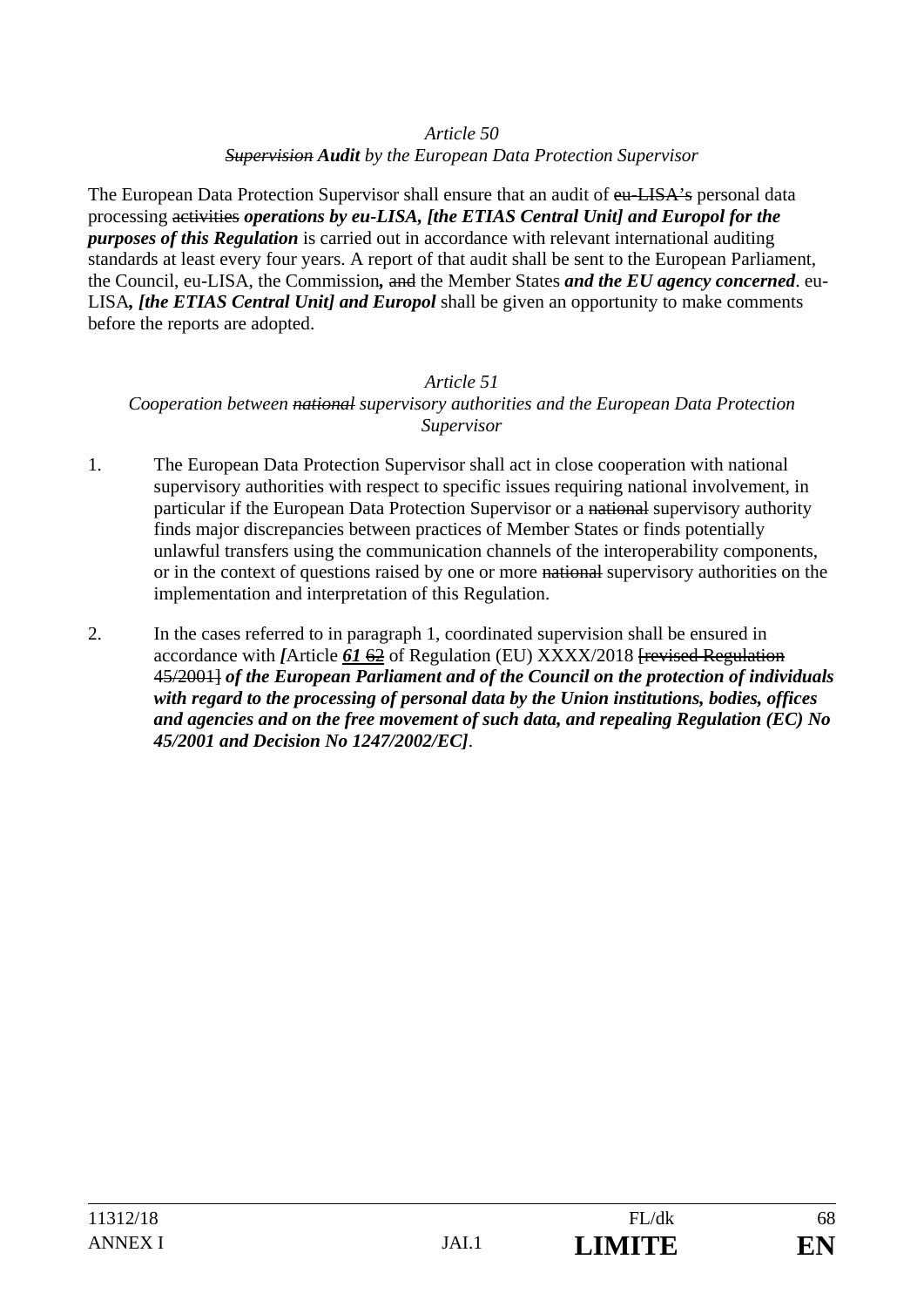# **CHAPTER VIII Responsibilities**

*Article 52* 

*Responsibilities of eu-LISA during the design and development phase* 

- 1. eu-LISA shall ensure that the central infrastructures of the interoperability components are operated in accordance with this Regulation.
- 2. The interoperability components shall be hosted by eu-LISA in its technical sites and shall provide the functionalities laid down in this Regulation in accordance with the conditions of security, availability, quality and speed *performance* referred to in Article 53(1).
- 3. eu-LISA shall be responsible for the development of the interoperability components, for any adaptations required for establishing interoperability between the central systems of the EES, VIS, [ETIAS], SIS, and Eurodac, and [the ECRIS-TCN system], and the European search portal *(ESP)*, the shared biometric matching service *(BMS)*, the common identity repository *(CIR),* and the multiple-identity detector *(MID) and the central repository for reporting and statistics (CRRS)*.

eu-LISA shall define the design of the physical architecture of the interoperability components including their communication infrastructures and the technical specifications and their evolution as regards the central infrastructure and the secure communication infrastructure, which shall be adopted by the Management Board, subject to a favourable opinion of the Commission. eu-LISA shall also implement any necessary adaptations to the EES, VIS, [ETIAS], or SIS or VIS deriving from the establishment of interoperability and provided for by this Regulation.

eu-LISA shall develop and implement the interoperability components as soon as possible after the entry into force of this Regulation and the adoption by the Commission of the measures provided for in Articles 8(2), 9(7), 28(5) and (6), 37(4), 38(4), 39(5), and 44(5) *and 68(7a)*.

The development shall consist of the elaboration and implementation of the technical specifications, testing and overall project coordination.

4. During the design and development phase, a Programme Management Board composed of a maximum of 10 members shall be established. It shall be composed of seven members appointed by eu-LISA's Management Board from among its members or its alternates, the Chair of the Interoperability Advisory Group referred to in Article 65, a member representing eu-LISA appointed by its Executive Director, and one member appointed by the Commission. The members appointed by eu-LISA's Management Board shall be elected only from those Member States that are fully bound under Union law by the legislative instruments governing the development, establishment, operation and use of all the large-scale IT *EU information* systems managed by eu-LISA and which will participate in the interoperability components.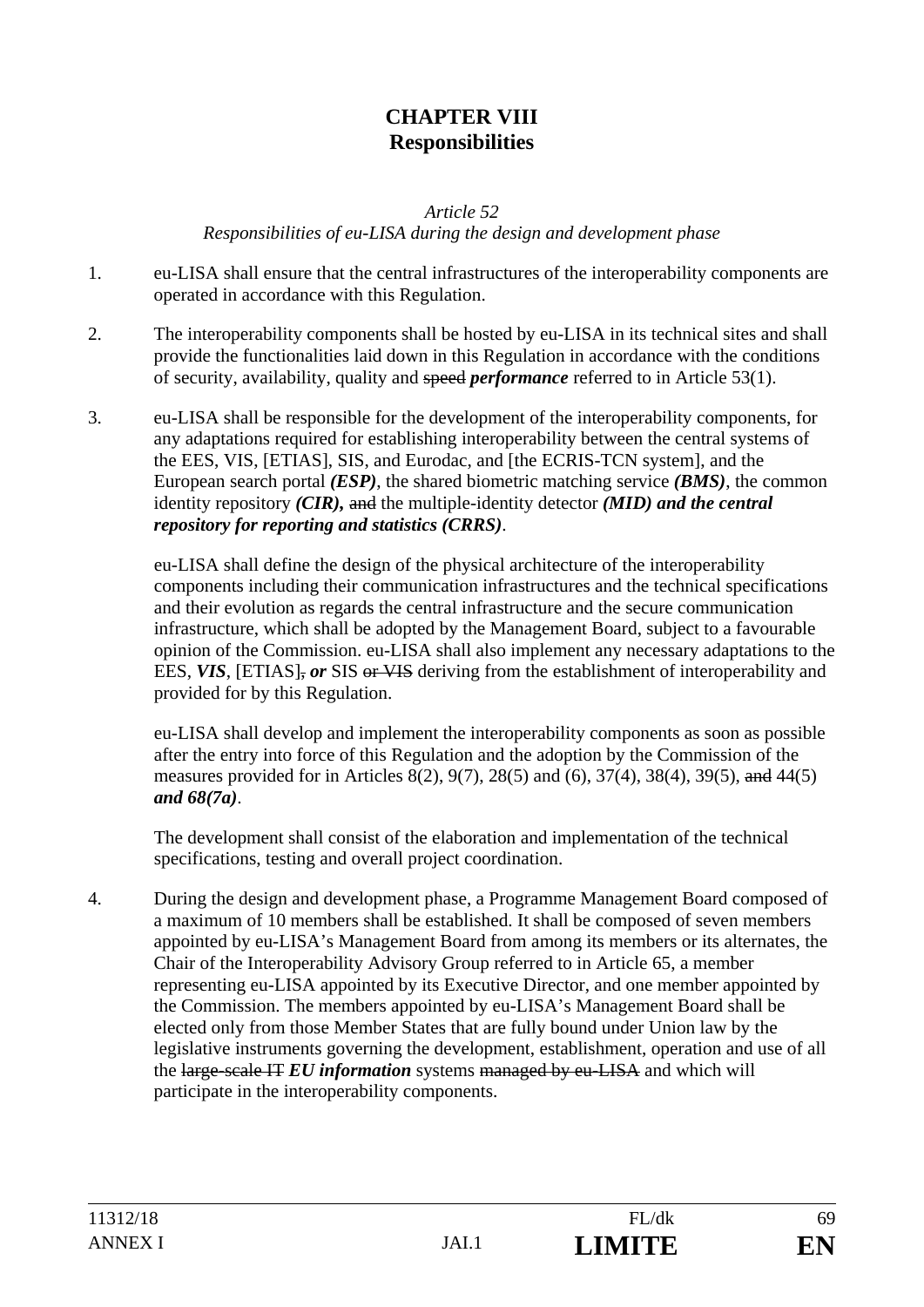5. The Programme Management Board shall meet regularly and at least three times per quarter. It shall ensure the adequate management of the design and development phase of the interoperability components.

The Programme Management Board shall every month submit to the *eu-LISA's* Management Board written reports on progress of the project. The Programme Management Board shall have no decision-making power nor any mandate to represent the members of eu-LISA's Management Board.

- 6. eu-LISA's Management Board shall establish the rules of procedure of the Programme Management Board, which shall include in particular rules on:
	- (a) chairmanship;
	- (b) meeting venues;
	- (c) preparation of meetings;
	- (d) admission of experts to the meetings;
	- (e) communication plans ensuring full information to non-participating Members of the Management Board.

The chairmanship shall be held by a Member State that is fully bound under Union law by the legislative instruments governing the development, establishment, operation and use of all the *EU information systems* large-scale IT systems managed by eu-LISA.

All travel and subsistence expenses incurred by the members of the Programme Management Board shall be paid by the Agency, and Article 10 of the eu-LISA Rules of Procedure shall apply *mutatis mutandis*. eu-LISA shall provide the Programme Management Board with a secretariat.

The Interoperability Advisory Group referred to in Article 65 shall meet regularly until the start of operations of the interoperability components. It shall report after each meeting to the Programme Management Board. It shall provide the technical expertise to support the tasks of the Programme Management Board and shall follow up on the state of preparation of the Member States.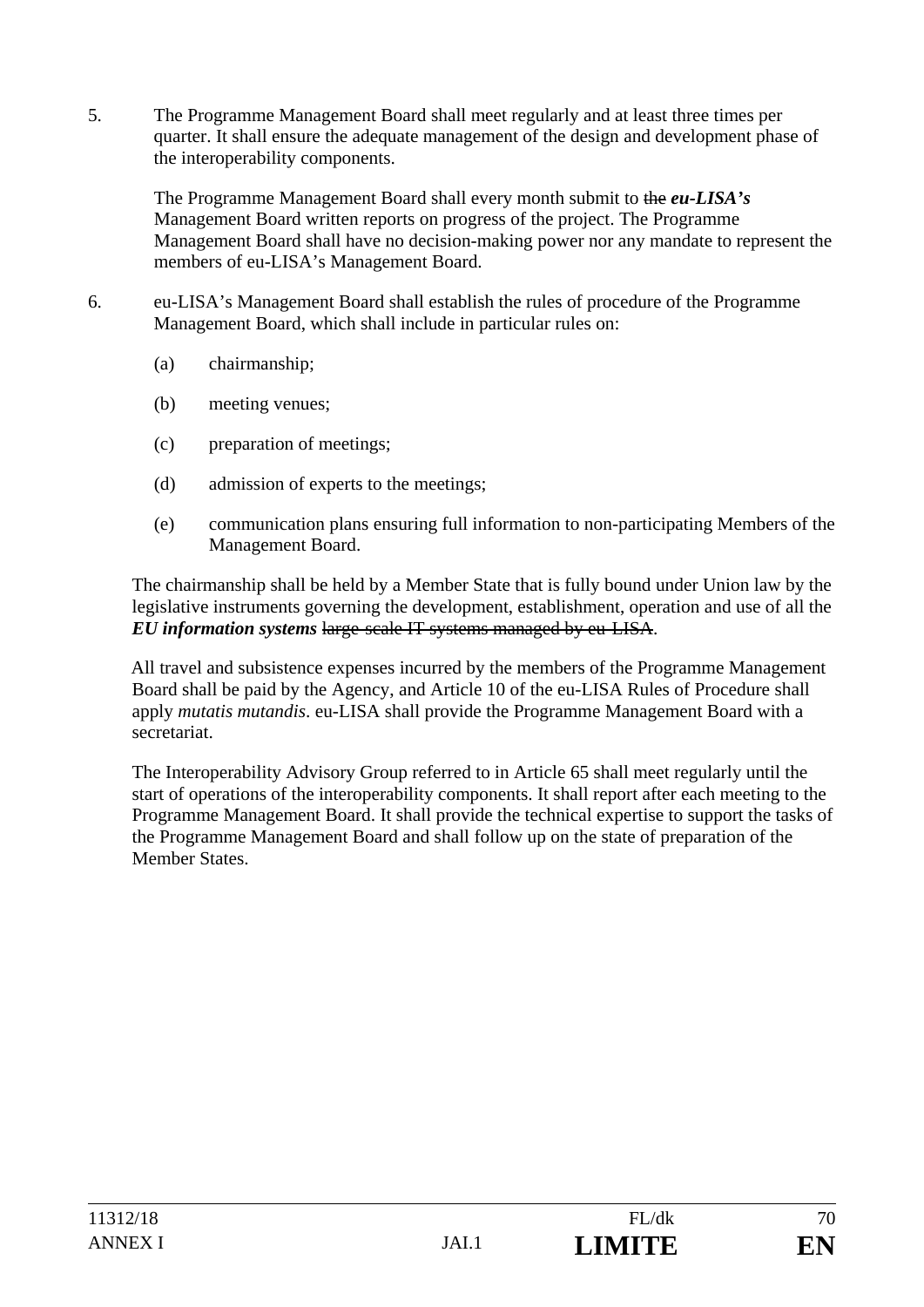## *Article 53 Responsibilities of eu-LISA following the entry into operations*

1. Following the entry into operations of each interoperability component, eu-LISA shall be responsible for the technical management of the central infrastructure and the national uniform interfaces. In cooperation with the Member States, it shall ensure at all times the best available technology, subject to a cost-benefit analysis. eu-LISA shall also be responsible for the technical management of the communication infrastructure referred to in Articles 6, 12, 17, 25 and 39.

Technical management of the interoperability components shall consist of all the tasks necessary to keep the interoperability components functioning *providing uninterrupted services to the Member States* 24 hours a day, 7 days a week in accordance with this Regulation, in particular the maintenance work and technical developments necessary to ensure that the components function at a satisfactory level of technical quality, in particular as regards the response time for interrogation of the central infrastructures in accordance with the technical specifications.

- 2. Without prejudice to Article 17 of the Staff Regulations of Officials of the European Union, eu-LISA shall apply appropriate rules of professional secrecy or other equivalent duties of confidentiality to its entire staff required to work with data stored in the interoperability components. This obligation shall also apply after such staff leave office or employment or after the termination of their activities.
- 3. eu-LISA shall develop and maintain a mechanism and procedures for carrying out quality checks on the data stored in the shared biometric matching service and the common identity repository in accordance with Article 37.
- 4. eu-LISA shall also perform tasks related to providing training on the technical use of the interoperability components.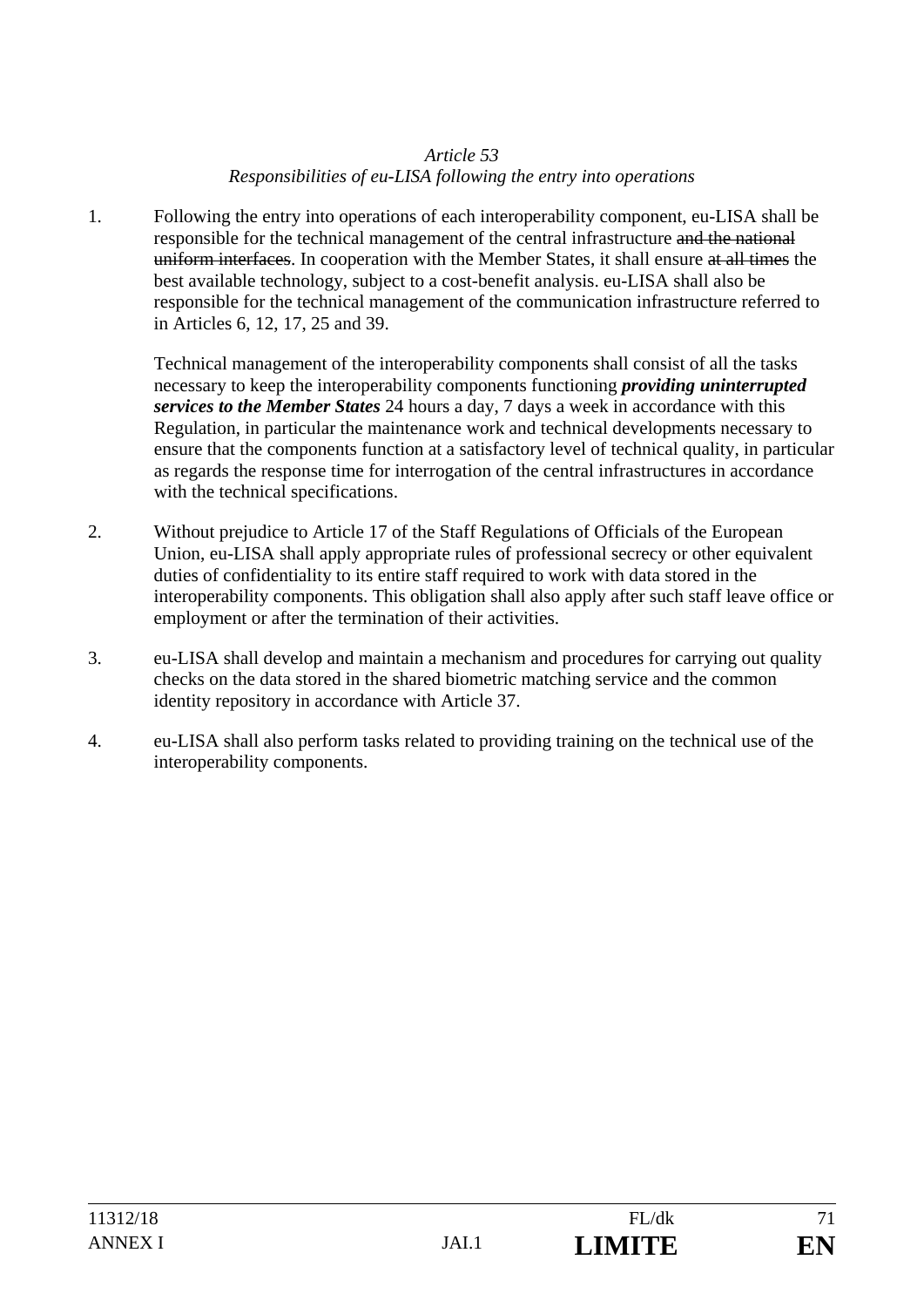### *Article 54 Responsibilities of Member States*

- 1. Each Member State shall be responsible for:
	- (a) the connection to the communication infrastructure of the European search portal (ESP) and the common identity repository (CIR);
	- (b) the integration of the existing national systems and infrastructures with the ESP, shared biometric matching service, the CIR and the multiple-identity detector *MID*;
	- (c) the organisation, management, operation and maintenance of its existing national infrastructure and of its connection to the interoperability components;
	- (d) the management of, and arrangements for, access by the duly authorised staff and by the duly empowered staff of the competent national authorities to the ESP, the CIR and the multiple-identity detector *MID* in accordance with this Regulation and the creation and regular update of a list of those staff and their profiles;
	- (e) the adoption of the legislative measures referred to in Article  $20(3)(2)$  and  $20(2a)$  in order to access the CIR for identification purposes;
	- (f) the manual verification of different identities referred to in Article 29;
	- $(g)$  the implementation *compliance with* data quality requirements in the EU information systems and in the interoperability components *established under Union law*;
	- (h) remedying any deficiencies identified in the Commission's evaluation report concerning data quality referred to in Article 37(5).
- 2. Each Member State shall connect their designated authorities referred to in Article 4(24) to the CIR.

#### *Article 55 Responsibilities of the ETIAS Central Unit*

The ETIAS Central Unit shall be responsible for:

- (a) the manual verification of different identities referred to in Article 29*(1)(c)*;
- (b) carrying out a multiple-identity detection between the data stored in the *EES,* VIS, Eurodac and the SIS referred to in Article 59.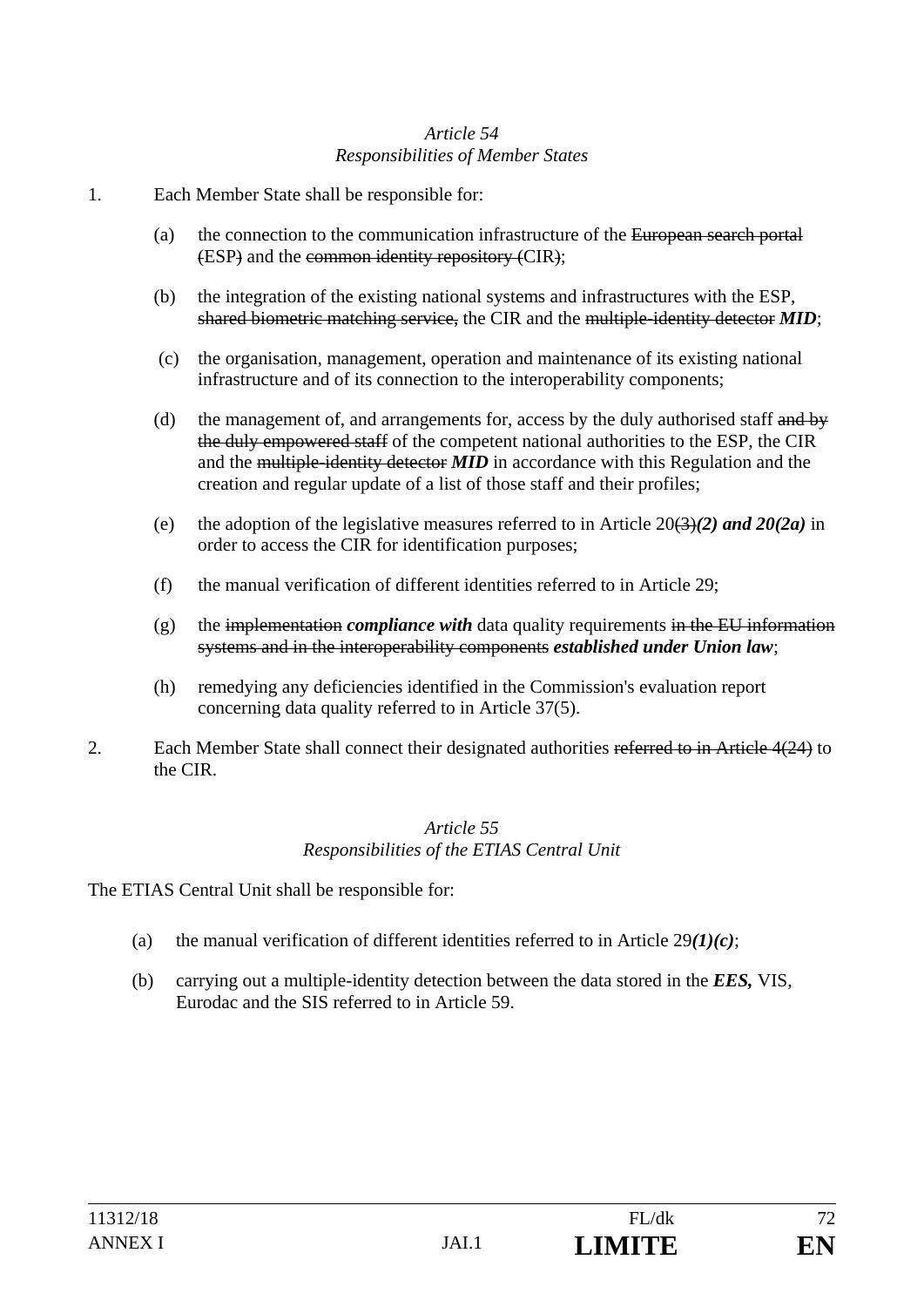# **CHAPTER IX Amendments to other Union instruments**

#### *Article 55a Amendments to Regulation (EU) 2016/399*

Regulation (EU) 2016/399 is amended as follows:

In Article 8 of Regulation (EU) 2016/399, the following paragraph 4a is added:

"4a. The border guard at second line shall consult the multiple-identity detector together with the common identity repository referred to in [Article 4(35) of Regulation 2018/XX on interoperability] or the Schengen Information System or both to assess the differences in the linked identityies *data and travel document data,* and shall carry out any additional verification necessary to take a decision on the status and colour of the link as well as to take a decision on the entry or refusal of entry of the person concerned.

In accordance with [Article 59(1) of Regulation 2018/XX], this paragraph shall apply only as from the start of operations of the multiple-identity detector. "

#### *Article 55b Amendments to Regulation (EU) 2017/2226*

Regulation (EU) 2017/2226 is amended as follows:

1) In Article 1, the following paragraph is added:

 "1a. By storing identity, travel document and biometric data in the common identity repository (CIR) established by [Article 17 of Regulation 2018/XX on interoperability], the EES contributes to facilitating and assisting in the correct identification of persons registered in the EES under the conditions and for the ultimate objectives referred to in [Article 20] of that Regulation."

2) In Article 3, the following point (21a) is added:

 "'CIR' means the common identity repository as defined in [Article 4(35) of Regulation 2018/XX on interoperability]

3) Article  $3(1)(22)$  shall be replaced by the following:

"(22) 'EES data' means all data stored in the EES Central System and in the CIR in accordance with Article 14 and Articles 15 16 to 20.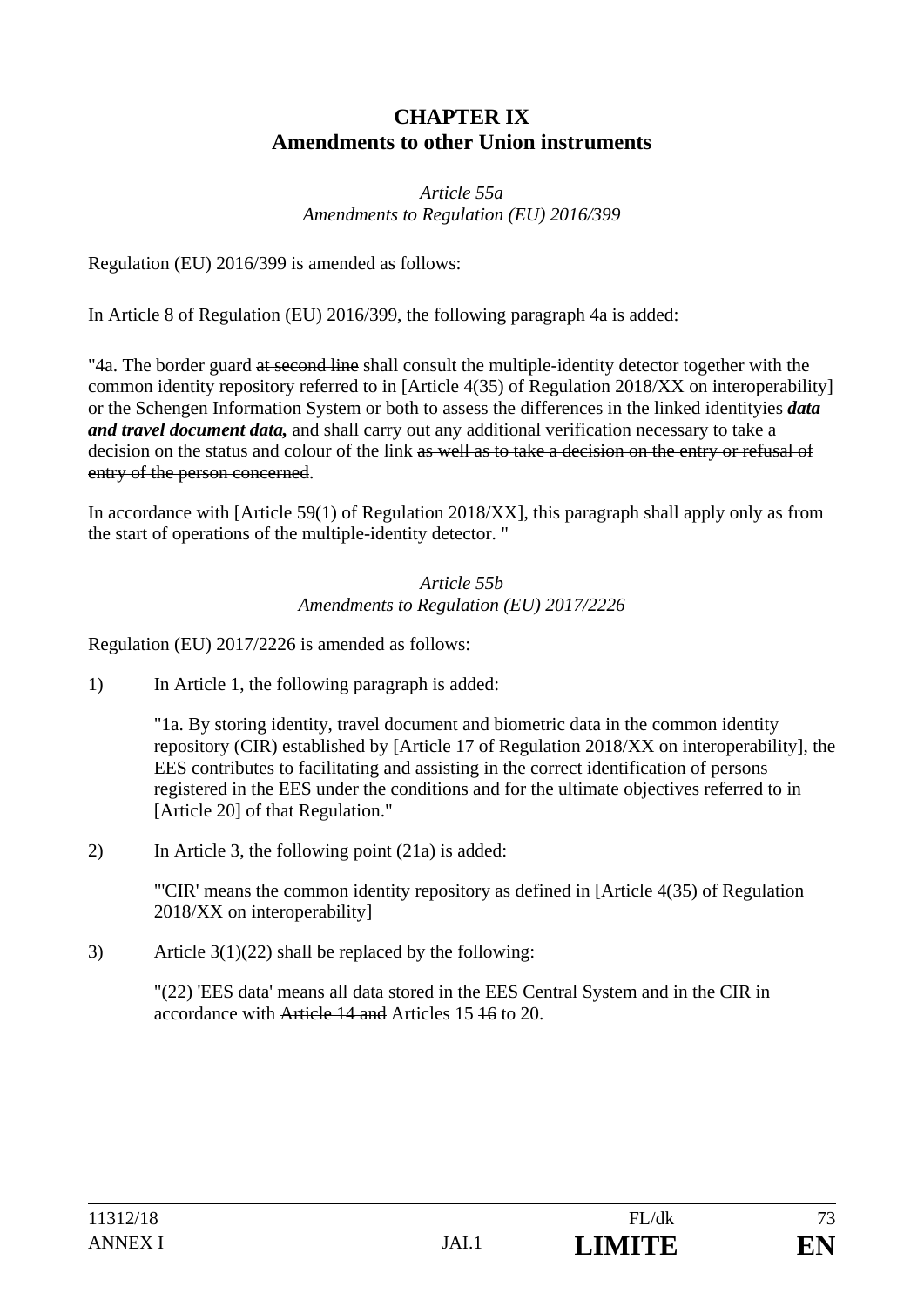4) In Article 3, a new point (22a) is added:

"(22a) 'identity data' means the data referred to in Article 16(1)(a)*, as well the relevant data referred to in Articles 17(1) and 18(1)*;

5) In Article 6(1), the following point is inserted:

"(j) ensure the correct identification of persons."

6) Article  $7(1)(a)$  is replaced by the following:

 "(a) the common identity repository (CIR) as referred to in [Article 17(2)(a) of Regulation 2018/XX on interoperability];

(aa) a Central System (EES Central System);"

7) In Article 7(1), point (f) is replaced by the following:

"(f) a secure communication infrastructure between the EES Central System and the central infrastructures of the European search portal established by [Article 6 of Regulation  $2018/XX$  on interoperability], the shared biometric matching service established by [Article 12 of Regulation 2018/XX on interoperability], *and* the common identity repository established by [Article 17*(1)* of Regulation 2018/XX on interoperability] and the multiple-identity detector established by [Article 25 of Regulation 2018/XX on interoperability]"

8) In Article 7, the following paragraph is added:

"1a. The CIR shall contain the data referred to in Article  $16(1)(a)$  to (d), and Article 17(1)(a) to (c) *and Article 18(1) and (2)*, the remaining EES data shall be stored in the EES Central System.

9) In Article 9, the following paragraph is added:

"3. *4.* Access to consulting the EES data stored in the CIR shall be reserved exclusively for the duly authorised staff of the national authorities of each Member State and for the duly authorised staff of the EU *agencies* bodies that are competent for the purposes laid down in [Article 20 and Article 21 of Regulation 2018/XX on interoperability]. That access shall be limited to the extent necessary for the performance of the tasks of those national authorities and EU *agencies* bodies in accordance with those purposes and shall be proportionate to the objectives pursued."

10) In Article 21(1), the words "EES Central System" are replaced, both times *every time* they appear, by the words "EES Central System or the CIR".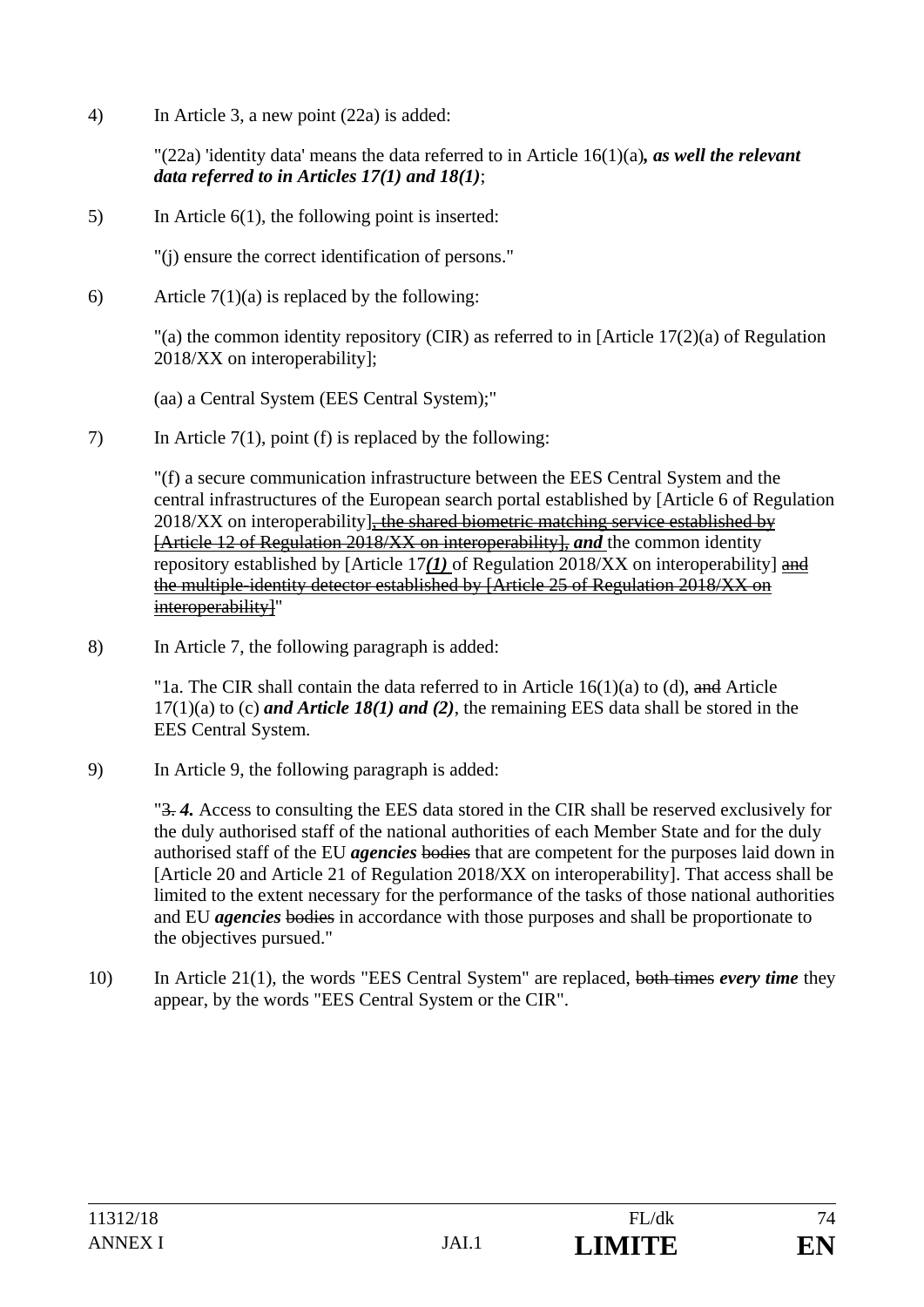- 11) In Article 21(2), the words "both the EES Central System and in the NUI" are replaced by the words "both the EES Central System and the CIR on the one hand and in the NUI on the other".
- 12) In Article 21(2), the words "shall be entered in the EES Central System" are replaced by the words "shall be entered in the EES Central System and the CIR".
- *12a) A new paragraph 2a is added to Article 23:*

 *"2a. For the purpose of the verifications set out in paragraph 1, the border authority shall launch a query by using the European Search Portal defined in [Article 6(1) of the Interoperability Regulation] to compare the data on the third-country national with the relevant data of the EES and the VIS."* 

*12b) Article 23(4) is replaced by the following:* 

*"4. Where the search with the alphanumeric data set out in paragraph 2 of this Article indicates that data on the third- country national are not recorded in the EES, where a verification of the third-country national pursuant to paragraph 2 of this Article fails or where there are doubts as to the identity of the third-country national, the border authorities shall have access to data for identification in accordance with Article 27 of this Regulation in order to create or update an individual file in accordance with Article 14.* 

*In addition to the identification referred to in first subparagraph of this paragraph, the following provisions shall apply:* 

*(a) for third-country nationals who are subject to a visa requirement, if the search in the VIS with the data referred to in Article 18(1) of Regulation (EC) No 767/2008 indicates that data on the third-country national are recorded in the VIS, a verification of fingerprints against the VIS shall be carried out in accordance with Article 18(5) of Regulation (EC) No 767/2008. For this purpose, the border authority may launch a search from the EES to the VIS as provided for in Article 18(6) of Regulation (EC) No 767/2008. Where a verification of a third-country national pursuant to paragraph 2 of this Article failed, the border authorities shall access the VIS data for identification in accordance with Article 20 of Regulation (EC) No 767/2008.* 

*(b) for third-country nationals who are not subject to a visa requirement and for whom no data are found in the EES further to the identification run in accordance with Article 27 of this Regulation, the VIS shall be consulted in accordance with Article 19a of Regulation (EC) No 767/2008. The border authority may launch a search from the EES to the VIS as provided for in Article 19a of Regulation (EC) No 767/2008. "* 

13) A new paragraph (1a) is added to Article 32:

"1a. In cases where the designated authorities launched a query to the CIR in accordance with [Article 22 of Regulation 2018/XX on interoperability], they may access EES for consultation where the reply received as referred to in paragraph 3 of [Article 22 of Regulation 2018/XX on interoperability] reveals that data *are* is stored in the EES."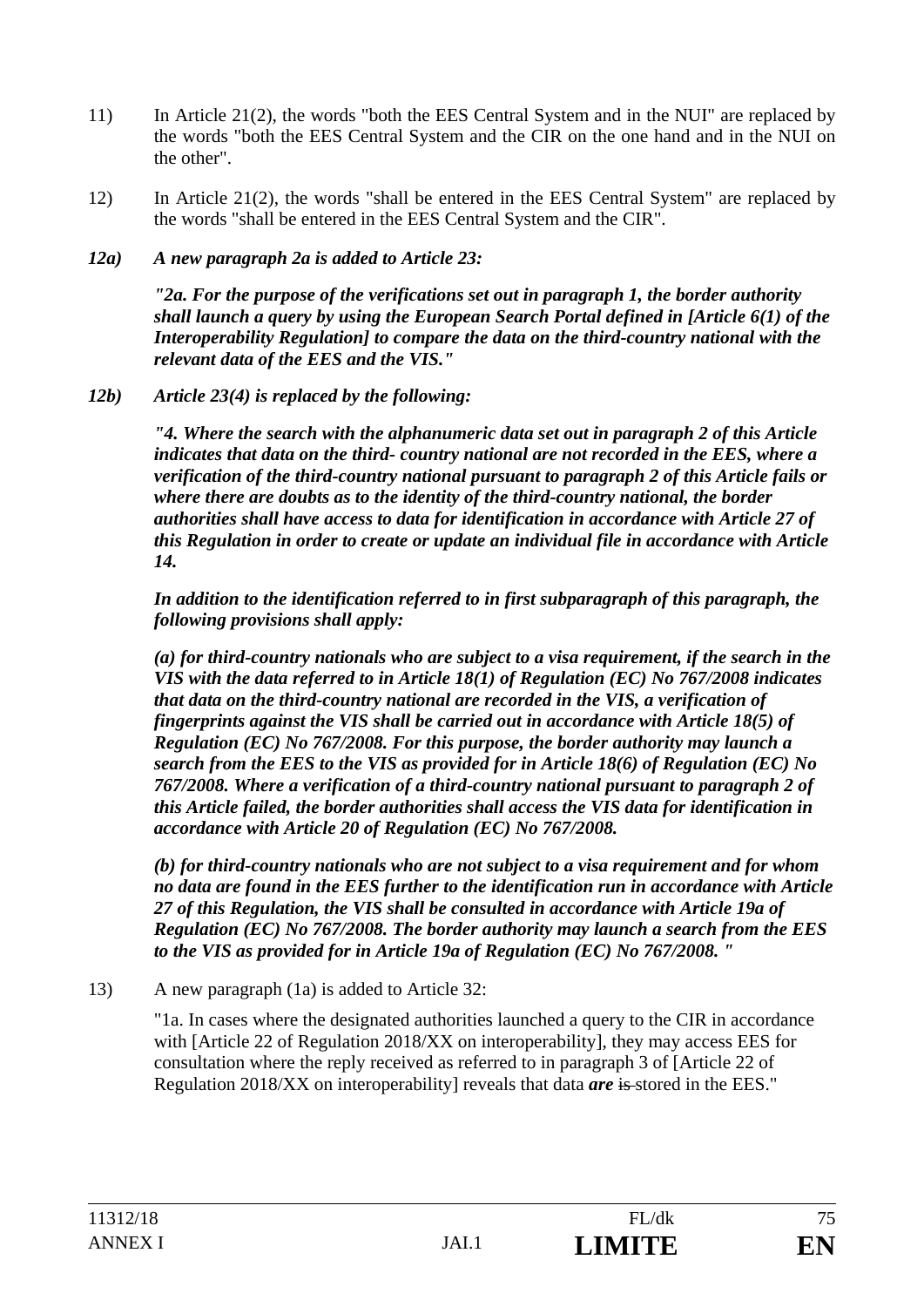14) Article 32(2) is replaced by the following:

"2. Access to the EES as a tool for the purpose of identifying an unknown suspect, perpetrator or suspected victim of a terrorist office *offence* or otherwise serious criminal offence shall only be allowed when a query to the CIR was launched in accordance with [Article 22 of Regulation 2018/XX on interoperability] and all the conditions listed in paragraph 1 and paragraph 1a are met.

However, this additional condition shall not apply in a case of urgency where there is a need to prevent an imminent danger to the life of a person associated with a terrorist offence or another serious criminal offence. Those reasonable grounds shall be included in the electronic or written request sent by the operating unit of the designated authority to the central access point."

- 15) Article 32(4) is deleted.
- 16) A new paragraph (1a) is added to Article 33:

"1a. In cases where Europol launched a query to the CIR in accordance with [Article 22 of Regulation 2018/XX on interoperability], they may access EES for consultation where the reply received as referred to in paragraph 3 of [Article 22 of Regulation 2018/XX on interoperability] reveals that data *are* is stored in the EES."

#### *16a) Article 33(2), subparagraph 2 is deleted.*

- 17) In Article 33, paragraph 3 is replaced by the following: "The conditions laid down in Article 32(3) and (5) shall apply accordingly"
- 18) In Article 34(1) and (2), the words "in the EES Central System" shall be replaced by the words "in the CIR and in the EES Central System respectively".
- *18a) In Article 34, a new paragraph 3a is added:*

*"3a. Where a red link is stored in the multiple identity detector (MID) established by [Article 25 of Regulation 2018/XX on interoperability] in accordance with [Article 32 of Regulation 2018/XX on interoperability], the linked EES data referred to in Article*   $16(1)(a)$  to (d) and Article  $17(1)(a)$  to (c) and Article 18(1) and (2)shall be stored in the *CIR in accordance with [Article 23(3) of Regulation 2018/XX on interoperability]."* 

- 19) In Article 34(5), the words "of the EES Central System" shall be replaced by the words "from the EES Central System and from the CIR".
- 20) In Article 35, paragraph 7 is replaced by the following:

 "The EES Central System and the CIR shall immediately inform all Member States of the erasure of EES or CIR data and where applicable remove them from the list of identified persons referred to in Article 12(3)."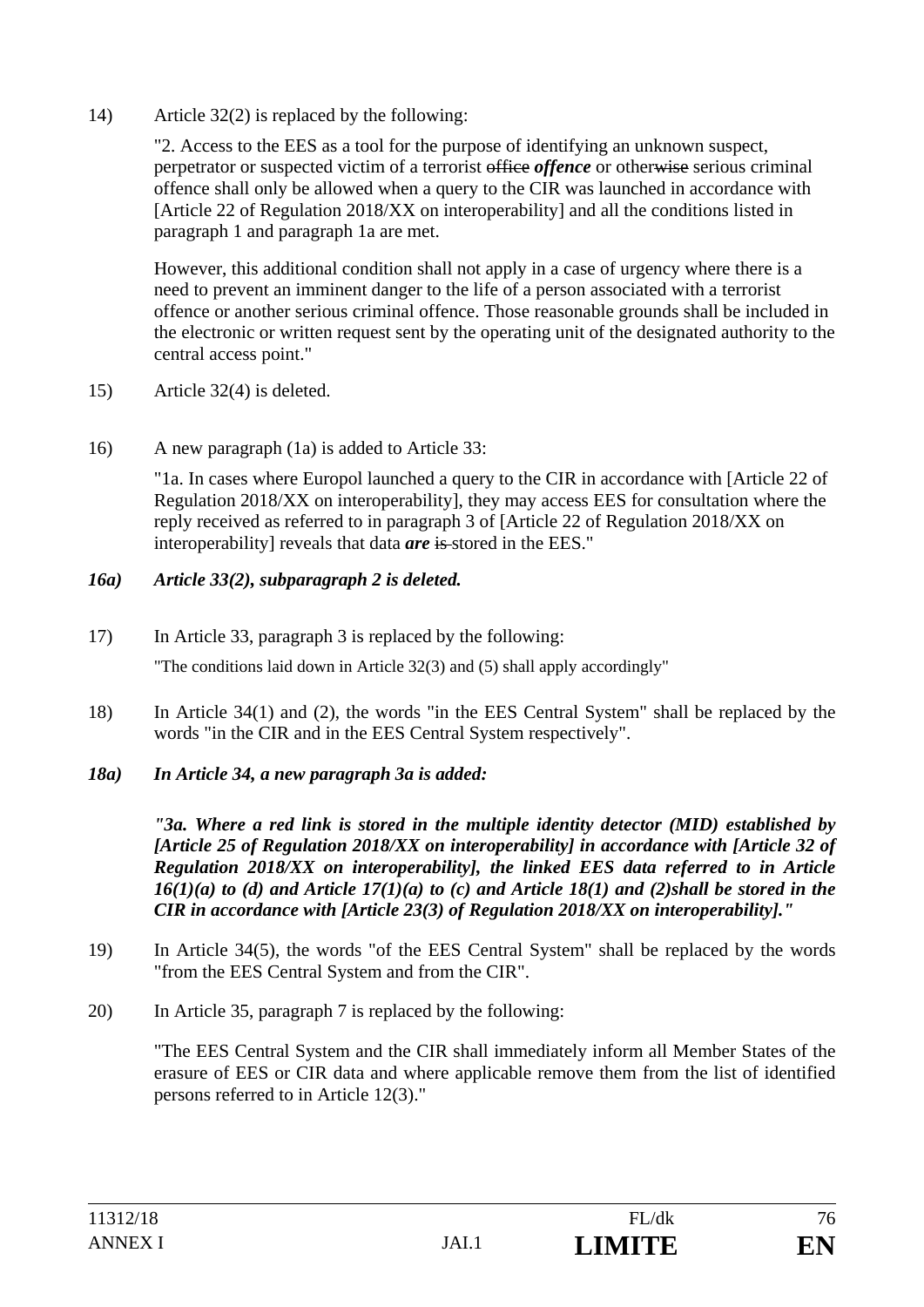- 21) In Article 36, the words "of the EES Central System" shall be replaced by the words "of the EES Central System and the CIR".
- 22) In Article 37(1), the words "development of the EES Central System", shall be replaced by the words "development of the EES Central System and the CIR".
- 23) In the first subparagraph of Article 37(3), the words "the EES Central System" shall be replaced, the first and the third time they appear, by the words "the EES Central System and the CIR".
- 24) In Article 46(1) the following point (f) is added:

"(f) where relevant, a reference to the use of the European search portal to query the EES as referred to in [Article 7(2) of the Regulation 2018/XX on interoperability]."

25) Article 63(2) is replaced by the following:

"2. For the purpose of paragraph 1 of this Article, eu-LISA shall store the data referred to in paragraph 1 in the central repository for reporting and statistics referred to in [Article 39 of the Regulation 2018/XX on interoperability]."

26) In Article 63(4) a new subparagraph is added:

"The daily statistics shall be stored in the central repository for reporting and statistics."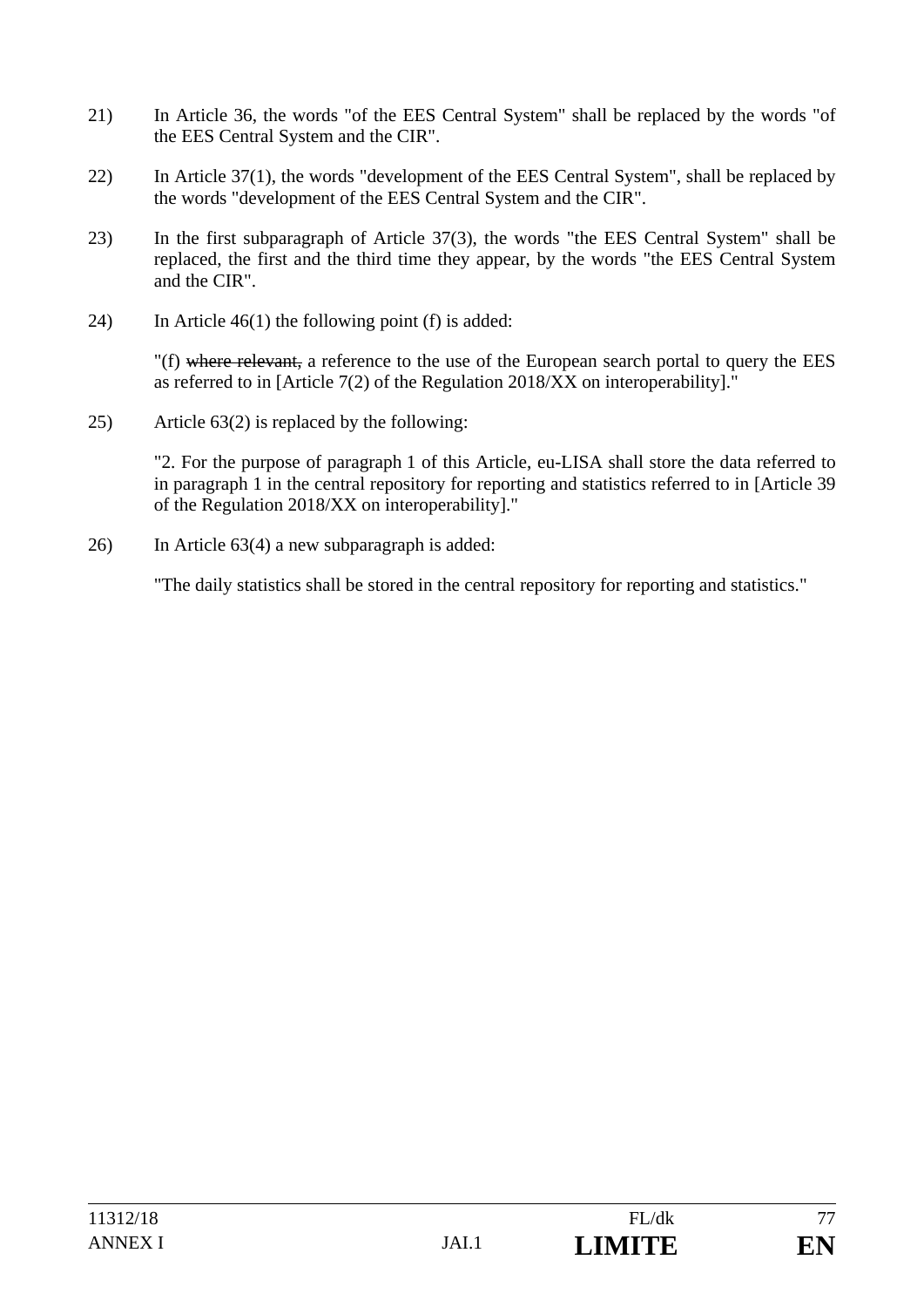# *Article 55c Amendments to Council Decision 2004/512/EC*

Council Decision 2004/512/EC establishing the Visa Information System (VIS) is amended as follows:

Article 1(2) is amended as follows:

"2. The Visa Information System shall be based on a centralised architecture and consist of:

a) the common identity repository as referred to in [Article 17(2)(a) of Regulation 2018/XX on interoperability],

b) a central information system, hereinafter referred to as 'the Central Visa Information System' (CS-VIS),

c) an interface in each Member State, hereinafter referred to as 'the National Interface' (NI-VIS) which shall provide the connection to the relevant central national authority of the respective Member State;

d) a communication infrastructure between the Central Visa Information System and the National Interfaces;

e) a Secure Communication Channel between the EES Central System and the CS-VIS;

f) a secure communication infrastructure between the VIS Central System and the central infrastructures of the European search portal established by [Article 6 of Regulation 2018/XX on interoperability], shared biometric matching service established by [Article 12 of Regulation 2018/XX on interoperability], *and* the common identity repository and the multiple-identity detector (MID) established by [Article *17(1)* 25 of Regulation 2018/XX on interoperability]".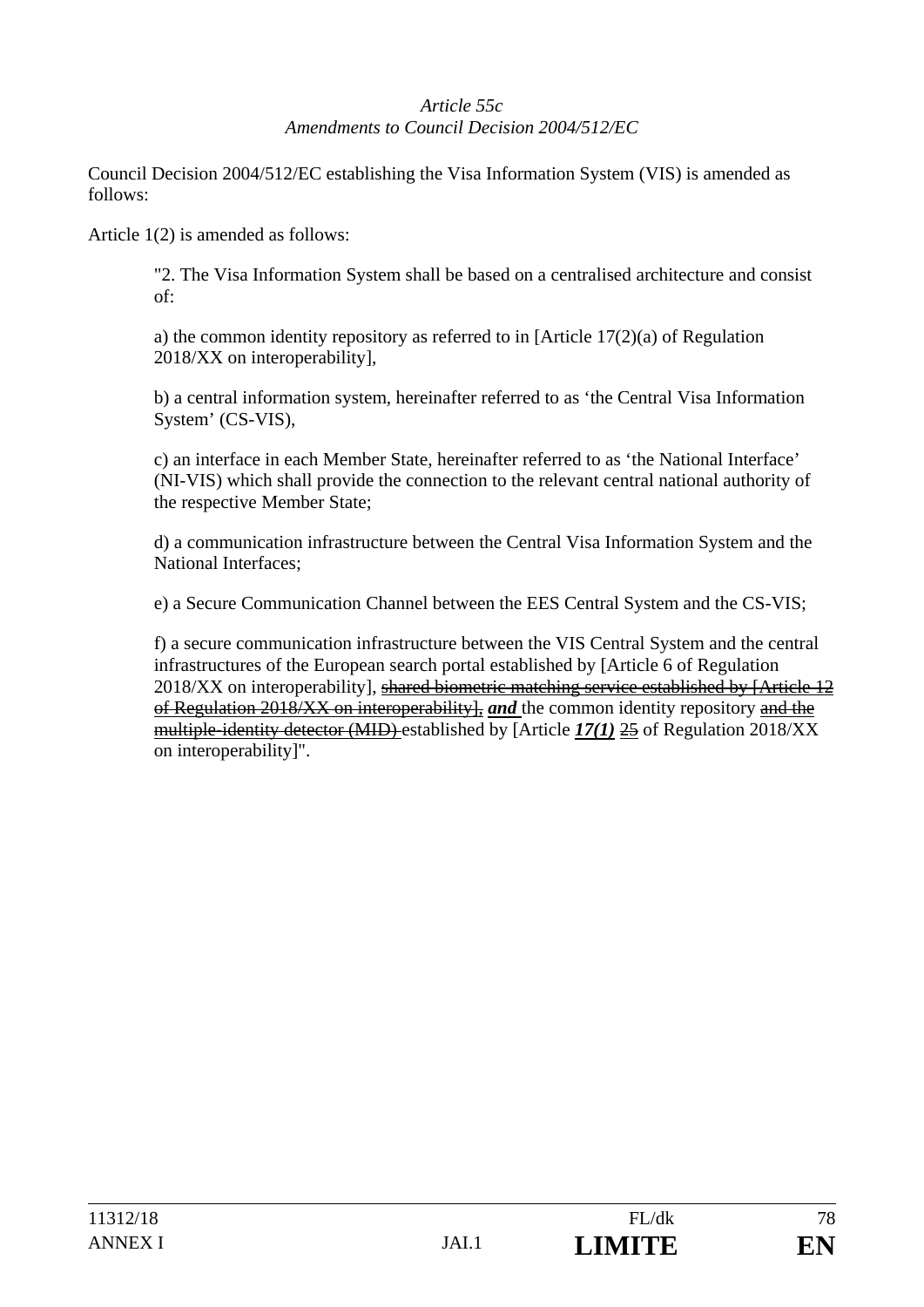## *Article 55d Amendments to Regulation (EC) 767/2008*

1) In Article 1, the following paragraph is added:

"2. By storing identity, travel document and biometric data in the common identity repository (CIR) established by [Article 17 of Regulation 2018/XX on interoperability], the VIS contributes to facilitating and assisting in the correct identification of persons registered in the VIS under the conditions and for the ultimate objectives laid down in paragraph 1 of this Article *referred to in [Article 20] of that Regulation*."

2) In Article 4, the following points are added:

"(12) 'VIS data' means all data stored in the VIS Central System and in the CIR in accordance with Articles 9 to14.

"(13) 'identity data' means the data referred to in Article  $9(4)(a)$  to aa);

(14) 'fingerprint data' means the data relating to the five fingerprints of the index, middle finger, ring finger, little finger and the thumb from the right hand where present, and from the left hand;

- (15) 'facial image' means digital images of the face;
- (16) 'biometric data' means fingerprint data and facial image;"
- 3) In Article 5, the following paragraph is added:

"1a). The CIR shall contain the data referred to in Article  $9(4)(a)$  to (ce),  $9(5)$  and  $9(6)$ , the remaining VIS data shall be stored in the VIS Central System."

4) Article 6(2) is amended as follows:

"2. Access to the VIS for consulting the data shall be reserved exclusively for the duly authorised staff of the national authorities of each Member State which are competent for the purposes laid down in Article 15 to 22, and for the duly authorised staff of the national authorities of each Member State and of the EU *agencies* bodies which are competent for the purposes laid down in [Article 20 and Article 21 of the Regulation 2018/XX on interoperability], limited to the extent that the data are required for the performance of their tasks in accordance with those purposes, and proportionate to the objectives pursued."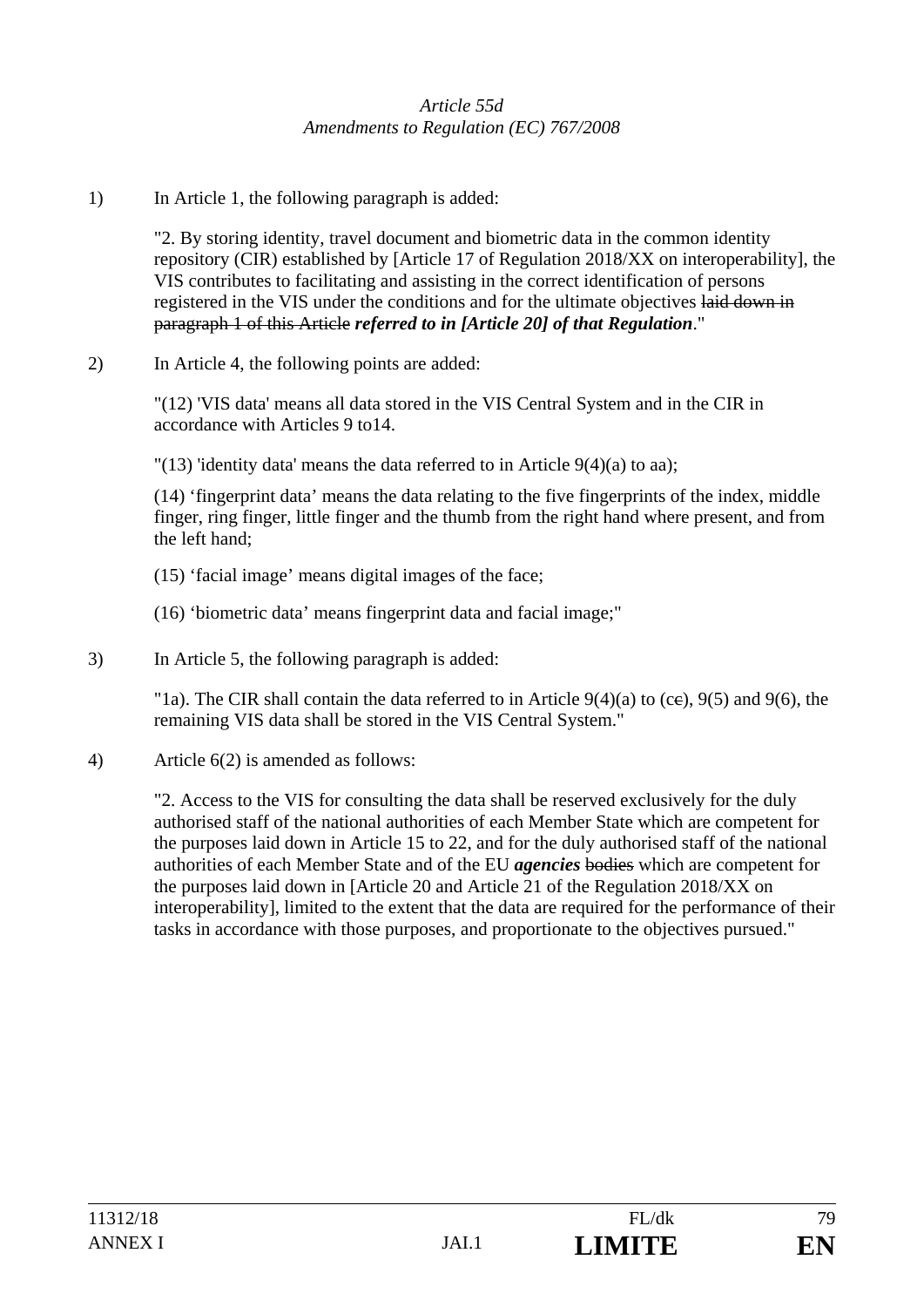- 5) Article 9(4) (a) to (c) is amended as follows:
	- "(a) surname (family name); first name or names (given names); date of birth; nationality or nationalities; sex;
	- (aa) surname at birth (former surname(s)); place and country of birth; *current* nationality *and nationality* at birth;
	- (b) the type and number of the travel document or documents and the three-letter code of the issuing country of the travel document or documents;
	- (c) the date of expiry of the validity of the travel document or documents;
	- (cc) the authority which issued the travel document and its date of issue;
- 6) Article 9(5) is replaced by the following:

"facial image as defined in Article 4(15)".

*6a) A second sentence is added in Article 23(1), as follows:* 

*"Where a red link is stored in the multiple identity detector (MID) established by [Article 25 of Regulation 2018/XX on interoperability] in accordance with [Article 32 of Regulation 2018/XX on interoperability], the linked VIS data referred to in Article 9(4)(a) to (cc), 9(5) and 9(6) shall be stored in the CIR in accordance with [Article 23(3) of Regulation 2018/XX on interoperability]".* 

*Article 55e Amendments to Council Decision 2008/633/JHA* 

1) A new paragraph (1a) is added to Article 5:

"1a. In cases where the designated authorities launched a query to the CIR in accordance with [Article 22 of Regulation 2018/XX on interoperability], they may access VIS for consultation where the reply received as referred to in paragraph 3 of [Article 22 of Regulation 2018/XX on interoperability] reveals that data *are* is stored in the VIS."

2) A new point (1a) is added to Article 7:

"1a. In cases where Europol launched a query to the CIR in accordance with [Article 22 of Regulation 2018/XX on interoperability], they may access VIS for consultation where the reply received as referred to in paragraph 3 of [Article 22 of Regulation 2018/XX on interoperability] reveals that data *are* is stored in the VIS."

<sup>7)</sup> In Article 29(2)(a) the word "VIS" is replaced by the words "VIS or the CIR" in both instances where it appears.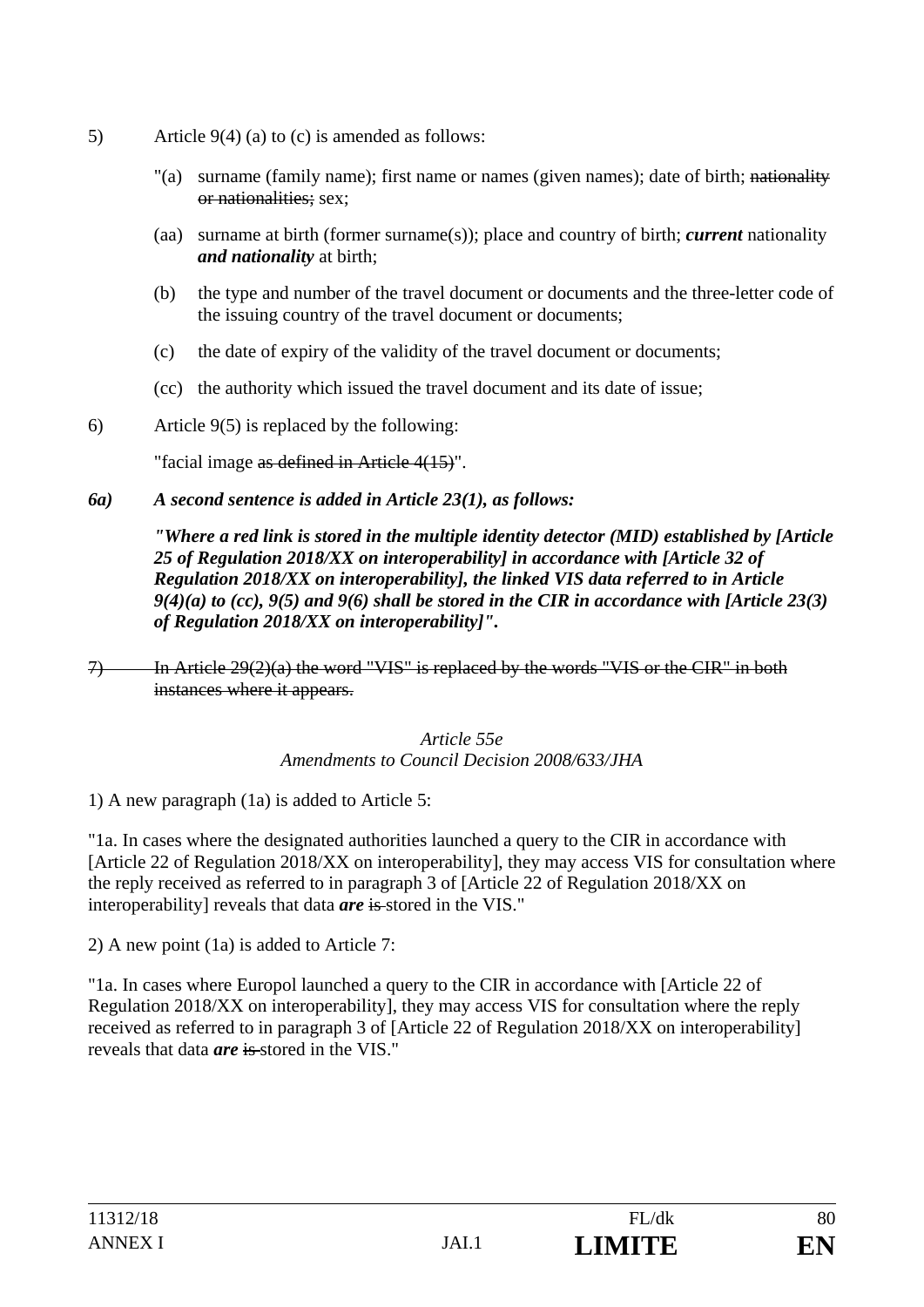## *Article 55f*

# *Amendments to Regulation (EU) 2018/XX [the ETIAS Regulation]*

Regulation (EU) 2018/XXX (the ETIAS Regulation) is amended as follows:

1. In Article 1, the following paragraph is inserted:

"1a. By storing identity and travel document data in the common identity repository (CIR) established by [Article 17*(1)* of Regulation 2018/XX on interoperability], the ETIAS contributes to facilitating and assisting in the correct identification of persons registered in the ETIAS under the conditions and for the ultimate objectives referred to in [Article 20] of that Regulation."

2. In Article 3(1), the following points are added:

"(pa) *(23)* 'CIR' means the common identity repository *established* **by** as defined in [point 35 of Article *17(1***)** 4 of Regulation 2018/XX on interoperability];

(pb) *(24)* 'ETIAS Central System' means the Central System referred to in Article 6(2)(ab) together with the CIR to the extent that the CIR contains the data referred to in Article 6(2a);

(pc) *(25)* 'identity data' means the data referred to in *points (a), (b) and (c) of* Article  $17(2)$ (a);

(pd) *(26)* 'travel document data' means the data referred to in *points (d) and (e) of* Article  $17(2)$ (d) and (e) and the three letter code of the country issuing the travel document as referred to in *point* (c) of Article  $19(3)$ (e);".

- 3. In Article 4, the following point is added:
	- "(g) contribute to the correct identification of persons;".
- 4. In Article 6(2), point (a) is replaced by the following:
	- "(a) the common identity repository (CIR) as referred to in *established by* [Article  $17(1)(2)(a)$  of Regulation 2018/XX on interoperability];".
- 5. In Article 6(2), *the* a-following point (ab) is inserted:
	- "(ab) a Central System, including the *ETIAS* watchlist**,** *referred to in Article 34*;".
- 6. In Article  $6(2)$ , point  $(d)$   $\leftrightarrow$  is replaced by the following:
	- "(dn) a secure communication infrastructure between the ETIAS Central System and the central infrastructures of the European search portal established by [Article 6 of Regulation 2018/XX on interoperability], *and* the *CIR* common identity repository established by [Article 17**(1)** of Regulation 2018/XX on interoperability] and the multiple-identity detector established by [Article 25 of Regulation 2018/XX on interoperability];".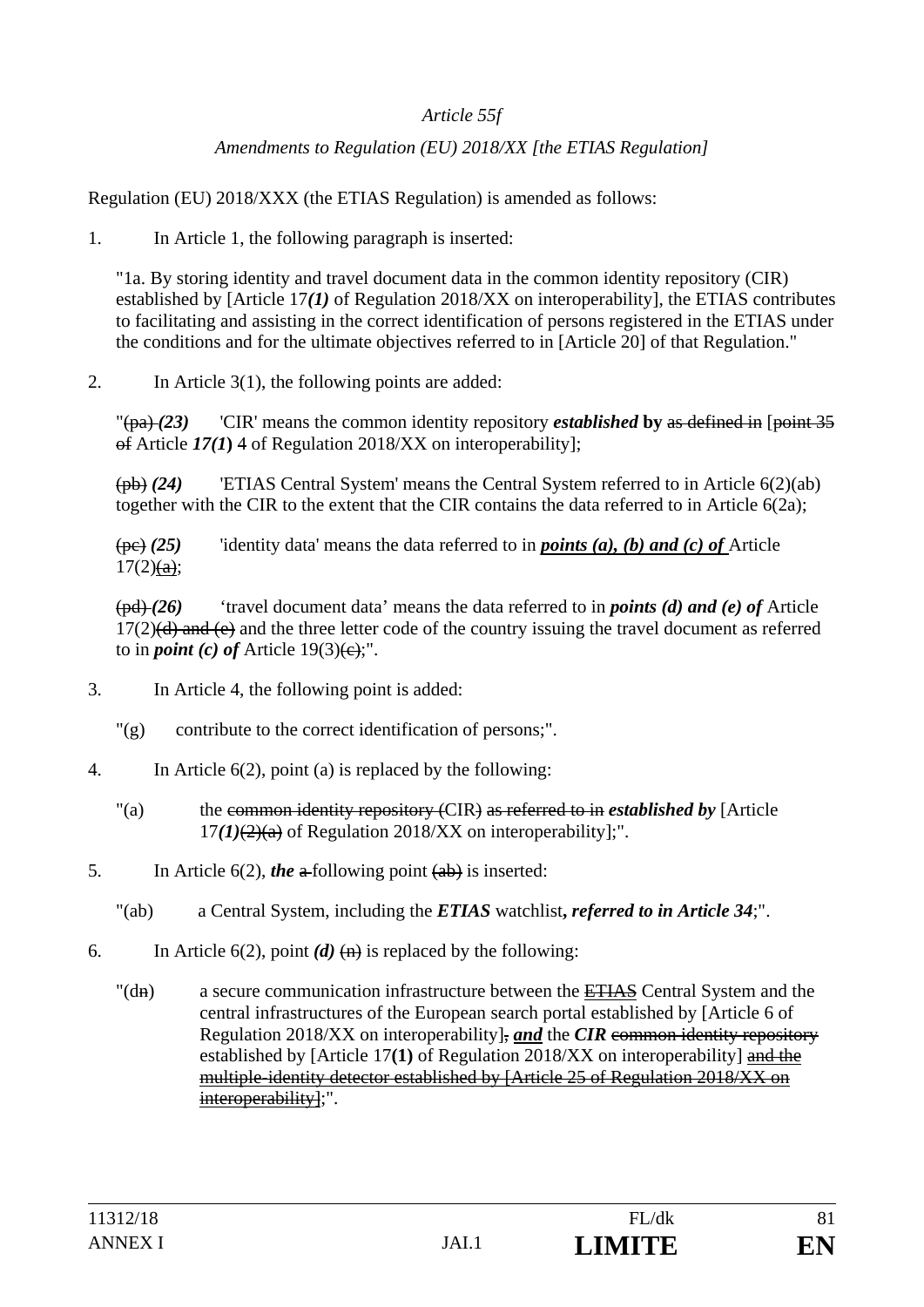7. In Article 6, the following paragraph is inserted:

"2a. The CIR shall contain the identity and travel document data referred to in *points (25) and (26) of* Article *3(1)* 17(2)(a) and (b) to (e) as well as the three letter code of the country issuing the travel document as referred to in Article 19(3)(c),**.** *T*the remaining data shall be stored in the ETIAS Central System.".

8. Article 13 is amended as follows:

# (a) *the following* paragraph 5 is *inserted* replaced by the following:

"5*4a*. Access to consulting the ETIAS identity and travel document data stored in the CIR shall also be reserved exclusively for the duly authorised staff of the national authorities of each Member State and for the duly authorised staff of the EU *agencies* bodies that are competent for the purposes laid down in [Article 20 and Article 21 of Regulation 2018/XX on interoperability]. That access shall be limited to the extent necessary for the performance of the tasks of those national authorities and Union *agencies* bodies in accordance with those purposes and shall be proportionate to the objectives pursued.";

# *(b) paragraph 5 is replaced by the following:*

"**5**6. Each Member State shall designate the competent national authorities referred to in paragraphs 1, 2, 4 and *4a* 5 of this Article and shall communicate a list of these authorities to eu-LISA without delay, in accordance with Article 87(2). That list shall specify for which purpose the duly authorised staff of each authority shall have access to the data in ETIAS Information System in accordance with paragraphs 1, 2, 4 and *4a* 5 of this Article .".

9. In Article 17(2) is *amended as follows*, point (a) is replaced by the following:

#### *(a) point (a) is replaced by the following:*

"(a) surname (family name), first name(s) (given name(s)), surname at birth; date of birth, place of birth, sex, current nationality;";

#### *(b) the following point is inserted:*

- "(ab) country of birth, first name(s) of the parents of the applicant;" .
- 10. In Article 19(4) the words "*point (a) of* Article 17(2)(a)" are replaced by the words "*points*  (a) and (ab) of Article  $17(2)(a)$  and  $(ab)$ ".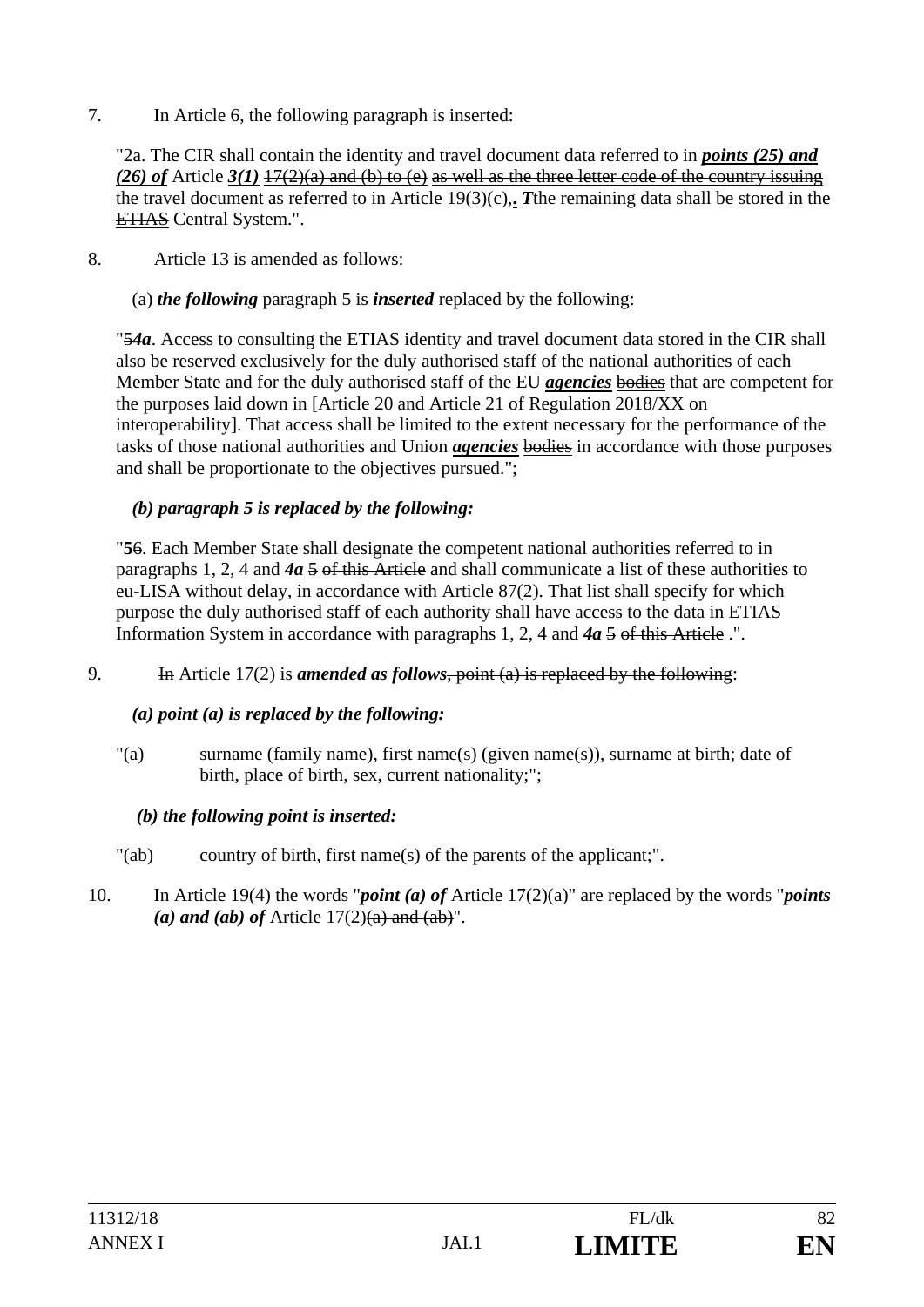11. Article 20 is amended as follows:

(a) in paragraph 2, the first subparagraph is replaced by the following:

"2. The ETIAS Central System shall launch a query by using the European Search Portal defined in *established by* [Article 6(1) of the Interoperability Regulation] to compare the relevant data referred to in *points (a), (ab), (b), (c), (d), (f), (g), (j), (k) and (m) of* Article  $17(2)(a)$ ,  $(ab)$ ,  $(b)$ ,  $(c)$ ,  $(d)$ ,  $(f)$ ,  $(g)$ ,  $(i)$ ,  $(k)$ ,  $(m)$  and *in Article 17*(8) to the data present in a record, file or alert registered in an application file stored in the ETIAS Central System, SIS, the EES, VIS, Eurodac, Europol data and Interpol databases SLTD and TDAWN."

(b) In paragraph 4, the words "*points (a), (b), (c), (d), (f), (g), (j), (k) and (m) of* Article 17(2)(a), (b), (c), (d), (f), (g), (j), (k), (m) and Article 17(8)" are replaced by the words "*points (a), (ab), (b), (c), (d), (f), (g), (j), (k), (m) of* Article 17(2)(a), (ab), (b), (c), (d), (f), (g), (j), (k), (m) and Article 17(8)".

(c) In paragraph 5, the words "*points (a), (c), (f), (h) and (i) of* Article  $17(2)(a)$ ,  $(b)$ ,  $(c)$ ,  $(d)$ ,  $(f, (g), (i), (k), (m)$  and  $(8)$ " are replaced by the words "*points (a), (ab), (c), (f), (h) and (i) of* Article  $17(2)(a)$ ,  $(ab)$ ,  $(b)$ ,  $(c)$ ,  $(d)$ ,  $(f)$ ,  $(g)$ ,  $(i)$ ,  $(k)$ ,  $(m)$  and  $(8)$ ".

12. *In* Article 23(1), *paragraph 1* is replaced by the following:

 "1. The ETIAS Central System shall launch a query by using the European Search Portal defined in *established by* [Article 6(1) of the Interoperability Regulation] to compare the relevant data referred to in *points (a), (ab), (b) and (d) of* Article  $17(2)(a)$ ,  $(ab)$ ,  $(b)$  and  $(d)$  *and the three letter code of the country issuing the travel document as referred to in point (c) of Article 19(3)* to the data present in SIS in order to determine whether the applicant is the subject of one of the following alerts:

- (a) an alert on missing persons;
- (b) an alert on persons sought to assist with a judicial procedure;
- (c) an alert on persons for discreet checks or specific checks.".
- 13. In Article 49(1), paragraph 4 the words "*points (a), (b), (c), (d) and (e) of* Article  $17(2)(a)$ ,  $(b)$ ,  $(c)$ ,  $(d)$  and  $(e$  are replaced by the words "*points (a), (ab), (b), (c), (d) and (e) of* Article  $17(2)(a)$ ,  $(ab)$ ,  $(b)$ ,  $(c)$ ,  $(d)$  and  $(e)$ ".
- 14. In Article 52, the following paragraph is inserted:

"1a. In cases where the designated authorities launched a query to the CIR in accordance with [Article 22 of Regulation 2018/XX on interoperability], they may access the application files stored in the ETIAS Central System in accordance with this Article for consultation where the reply received as referred to in paragraph 3 of [Article 22 of Regulation 2018/XX on interoperability] reveals that data is stored in the application files stored in the ETIAS Central System.".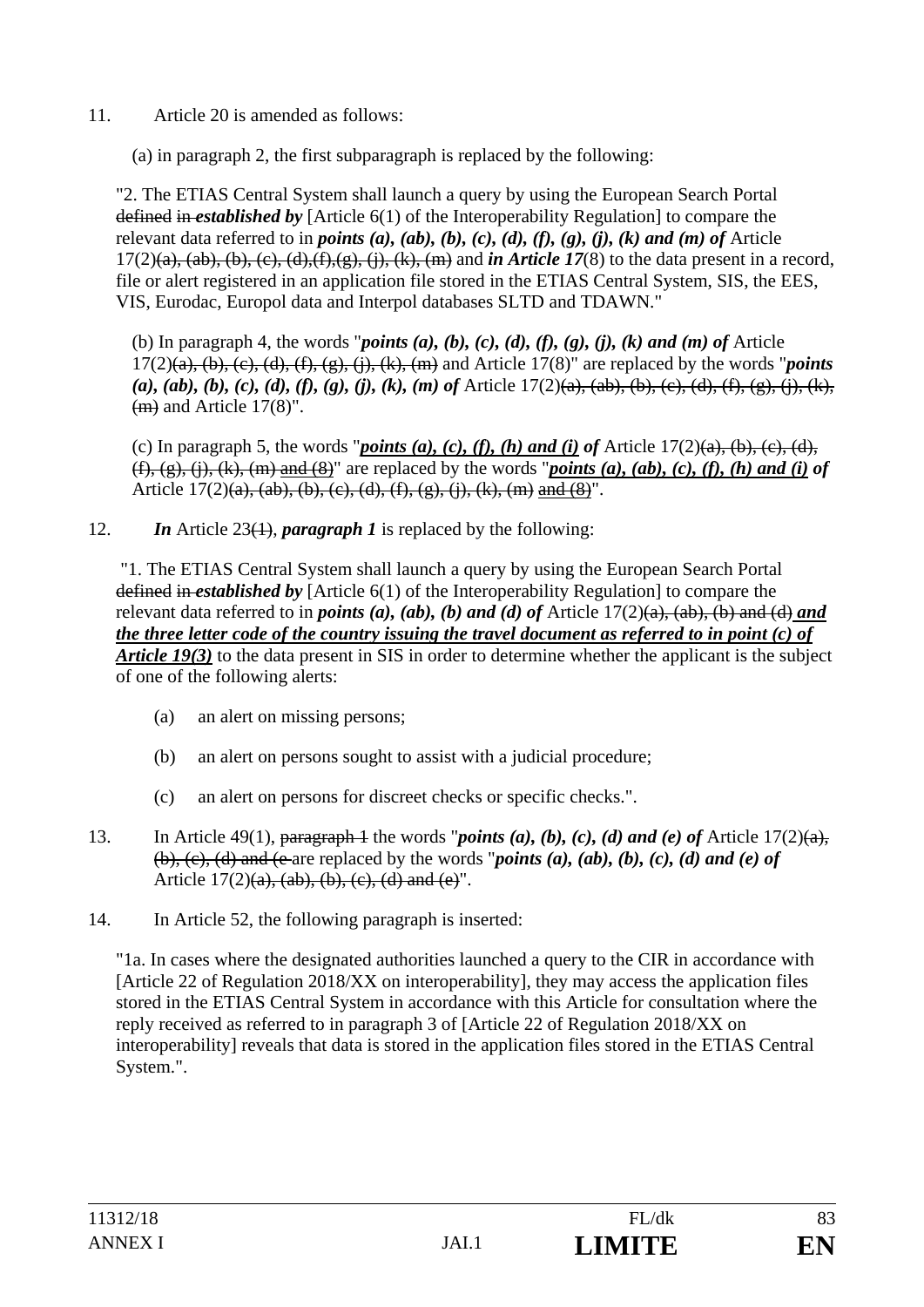15. In Article 53, the following paragraph is inserted:

"1a. In cases where Europol launched a query to the CIR in accordance with [Article 22 of Regulation 2018/XX on interoperability], they may access the application files stored in the ETIAS Central System in accordance with this Article for consultation where the reply received as referred to in paragraph 3 of [Article 22 of Regulation 2018/XX on interoperability] reveals that data is stored in the application files stored in the ETIAS Central System.".

# *15a. In Article 54, a new paragraph is added:*

- *"3a. Where a red link is stored in the multiple identity detector (MID) established by [Article 25 of Regulation 2018/XX on interoperability] in accordance with [Article 32 of Regulation 2018/XX on interoperability], the linked ETIAS data referred to in points (a), (b), (c), (d) and (e) of Article 17(2) shall be stored in the CIR in accordance with [Article 23(3) of Regulation 2018/XX on interoperability]."*
- 16. In *the fifth subparagraph of* Article 65(3) fifth subparagraph, the words "*points (a), (b), (d), (e) and (f) of* Article 17(2)(a), (b), (d), (e) and (f)" are replaced by the words "*points (a), (ab), (b), (d), (e) and (f) of* Article  $17(2)(a)$ ,  $(ab)$ ,  $(b)$ ,  $(d)$ ,  $(e)$  and  $(f)$ ".
- 17. In Article 69(1), the following point is inserted:
	- "(ca) where relevant, a reference to the use of the European search portal to query the ETIAS Central System as referred to in [Article 7(2) of the Regulation 2018/XX on interoperability],".
- 18. In Article 73(2), the words "the central repository of data" are replaced by the words "the central repository for reporting and statistics referred to in [Article 39 of the Regulation 2018/XX on interoperability] to the extent that it contains data obtained from the ETIAS Central System in accordance with Article 84".
- 19. In Article 74(1), the words "and the central repository of data, as referred to in Article 6" are deleted.
- 20. In Article 84(2), the first subparagraph is replaced by the following:

"2. For the purpose of paragraph 1 of this Article, eu-LISA shall store the data referred to in paragraph 1 in the central repository for reporting and statistics referred to in [Article 39 of the Regulation 2018/XX on interoperability]. In accordance with [Article 39(1) of the Regulation 2018/XX on interoperability], cross-system statistical data and analytical reporting *shall* would allow the authorities listed in paragraph 1 to obtain customisable reports and statistics, to support the implementation of the ETIAS screening rules referred to in Article 33, to improve the assessment of the security, illegal immigration and high epidemic risks, to enhance the efficiency of border checks and to help the ETIAS Central Unit and the ETIAS National Units process the travel authorisation applications.".

21. In Article 84(4), a new *second* subparagraph is added:

"The daily statistics shall be stored in the central repository for reporting and statistics.".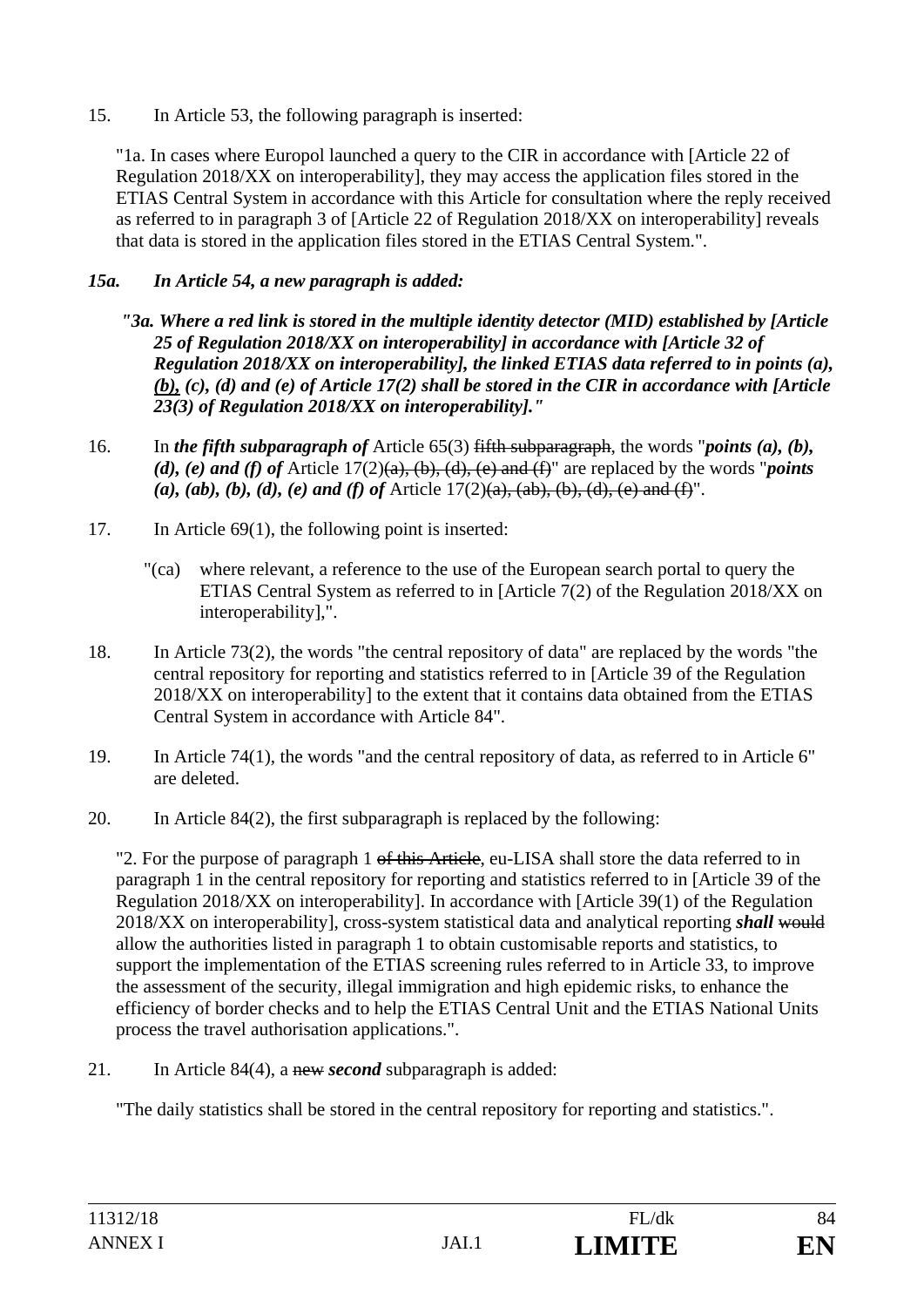*Article 55g* 

*Amendments to Regulation (EU) 2018/XX [the Regulation on SIS in the field of border checks]* 

Regulation (EU) 2018/XX is amended as follows:

1. In Article  $3(1)$ , the following points are added:

"(t*23*) 'ESP' means the European search portal as defined in *established by* [Article 6(1) of Regulation 2018/XX on interoperability].

(u*24*) 'shared BMS' means the shared biometric matching service as defined in *established by* [Article 12(1) of Regulation 2018/XX on interoperability].

(v**25**) 'CIR' means the common identity repository as referred to in *established by* [Article 17(1) of Regulation 2018/XX on interoperability];

(w*26*) 'MID' means the multiple-identity detector as defined in *established by* [Article 25(1) of Regulation 2018/XX on interoperability].

2. Article 4 is amended as follows:

(a) in paragraph  $1\overline{3}$ , the following point  $\overline{d}$  is added:

"(d*e*) a secure communication infrastructure between CS-SIS and the central infrastructures of the ESP *established by [Article 6 of Regulation 2018/XX on interoperability]*, the shared BMS *established by [Article 12 of Regulation 2018/XX on interoperability]* and the MID *established by [Article 25 of Regulation 2018/XX on interoperability]* ".

(b) the following paragraphs are added:

"*8*5. Without prejudice to paragraphs (1) to *(5)* (4) of this Article, SIS data may also be searched via the ESP.

*9*6. Without prejudice to paragraphs (1) to *(5)* (4) of this Article, SIS data may also be transmitted via the secure communication infrastructure defined in *point (e) of* paragraph **(1)** (3)(d) of this Article. These transmissions shall be limited to the extent that the data are required for the functionalities referred to in [Regulation 2018/XX on interoperability]."

3. In Article 7, the following paragraph 2a is *inserted* added:

"2a. The SIRENE Bureaux shall also ensure the verification of different identities in accordance with [Article 29 Regulation 2018/XX on interoperability]. To the extent necessary to carry out this task, the SIRENE Bureaux shall have access to consulting the data stored in the CIR *and the MID* for the purposes laid down in [Article*s* 21 *and 26* of Regulation 2018/XX on interoperability].".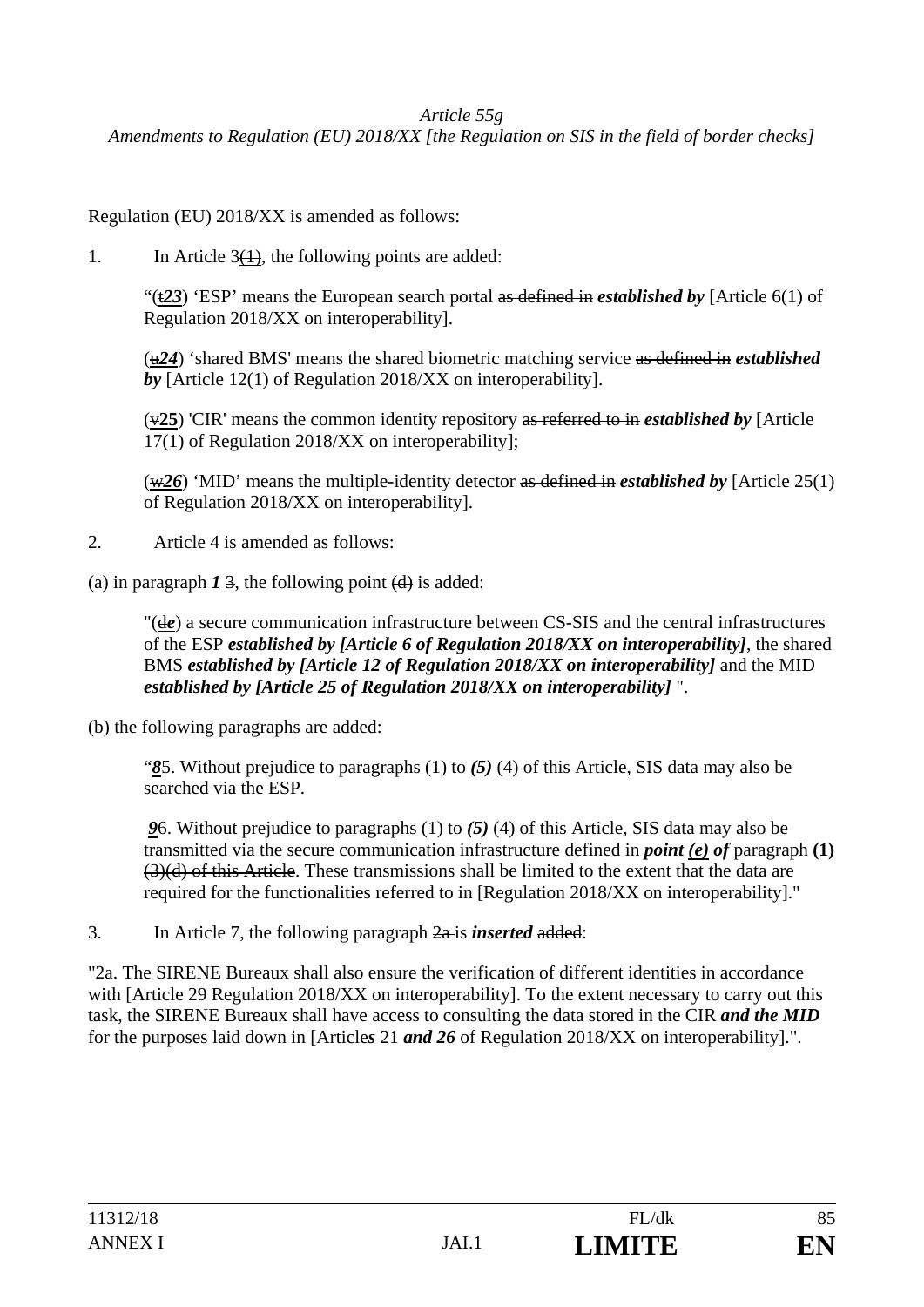4. in Article 8 paragraph 4 is deleted.

45. *I*in Article 12, paragraph 1 is replaced by the following:

"1. Member States shall ensure that every access to and all exchanges of personal data within CS-SIS are logged in their N.SIS for the purposes of checking whether or not the search is lawful, monitoring the lawfulness of data processing, self-monitoring and ensuring the proper functioning of N.SIS, data integrity and security. This does not apply to the automatic processes referred to in *points (a), (b) and (c) of* Article 4(4) (a), (b) and (c). Member States shall ensure that every access to personal data via the ESP are also logged for the purposes of checking whether or not the search is lawful, monitoring the lawfulness of data processing, self-monitoring, data integrity and security."

*5*6. In Article 29 *34*(1), the following point (g) is added:

"(g) verifying different identities and combating identity fraud in accordance with [Chapter V of Regulation 2018/XX on interoperability]."

*6*7. Iin Article 54 *60*, paragraph 6, is replaced by the following:

"*6*. For the purpose of paragraphs 3, 4 and 5 of this Article and of Article 15(5), the Agency shall store data referred to in paragraph 3 of this Article and in Article 15(5) which shall not allow for the identification of individuals in the central repository for reporting and statistics referred to in [Article 39 of the Regulation 2018/XX on interoperability].

The Agency shall allow the Commission and the ageneries *bodies* referred to in paragraph 5 to obtain bespoke reports and statistics. Upon request, the Agency shall give access to Member States, the Commission, Europol, and the European Border and Coast Guard Agency to the central repository in accordance with [Article 39 of the Regulation 2018/XX on interoperability]."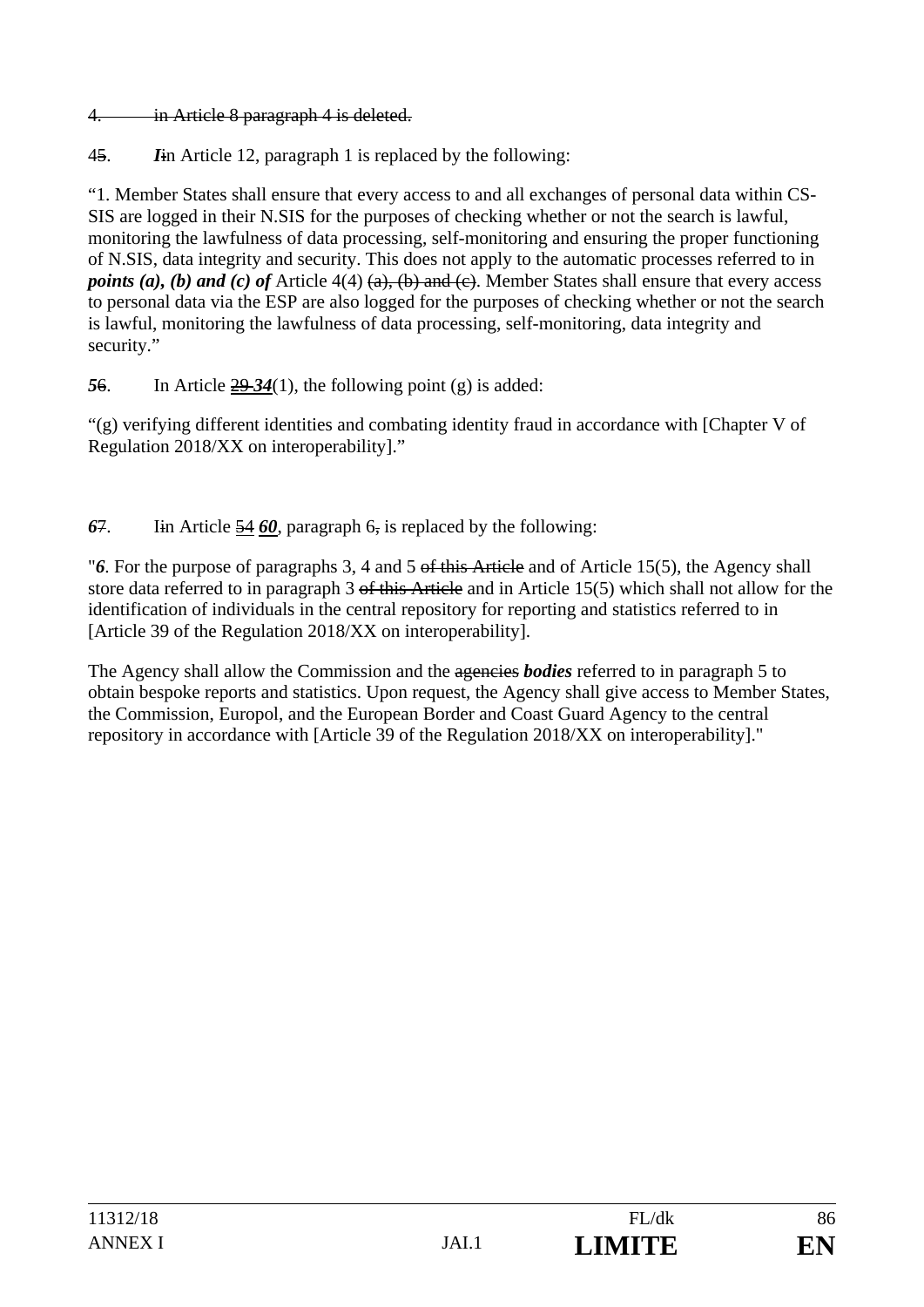## *Article 55h*

## *Amendments to Regulation (EU) 2018/XX [Regulation on eu-LISA]*

Regulation (EU) 2018/XX (eu-LISA) is amended as follows:

1. Article  $\frac{12 \cancel{8}}{12}$  is replaced by the following:

# *"Article 12 8 Data quality*

1. *Without prejudice to Member States' responsibilities with regard to the data entered into the systems under eu-LISA's operational responsibility*, eu-LISA, *closely involving its Advisory Groups,* shall establish for all systems under the Agency's operational responsibility automated data quality control mechanisms and procedures and common data quality indicators and the minimum quality standards to store data, in accordance with the relevant provisions of the systems' instruments and of [Article 37 of Regulation 2018/XX on interoperability].

2. eu-LISA shall establish a central repository *containing only anonymised data* for reporting and statistics *subject to specific provisions in the legislative instruments governing the development, establishment, operation and use of large-scale IT systems managed by eu-LISA* in accordance with [Article 39 of Regulation 2018/XX on interoperability]."

2. Article *13* 9 is replaced by the following:

#### *"Article 13 9 Interoperability*

Where the interoperability of large-scale IT systems has been stipulated in a relevant legislative instrument the Agency shall develop the necessary actions conferred on it by those legislative instruments to enable that interoperability."

3. Article *19* 15**(1)** is amended as follows:

(a) paragraph (1) is amended as follows:

 $(a<sub>i</sub>)$  the following point  $(e<sub>ea</sub>)$  is inserted:

"(eea) **a**Adopt the reports on the state of play of the development of the interoperability components pursuant to [Article 68(2) of Regulation 2018/XX on interoperability].";

 $(bii)$  point (ff) is replaced by the following: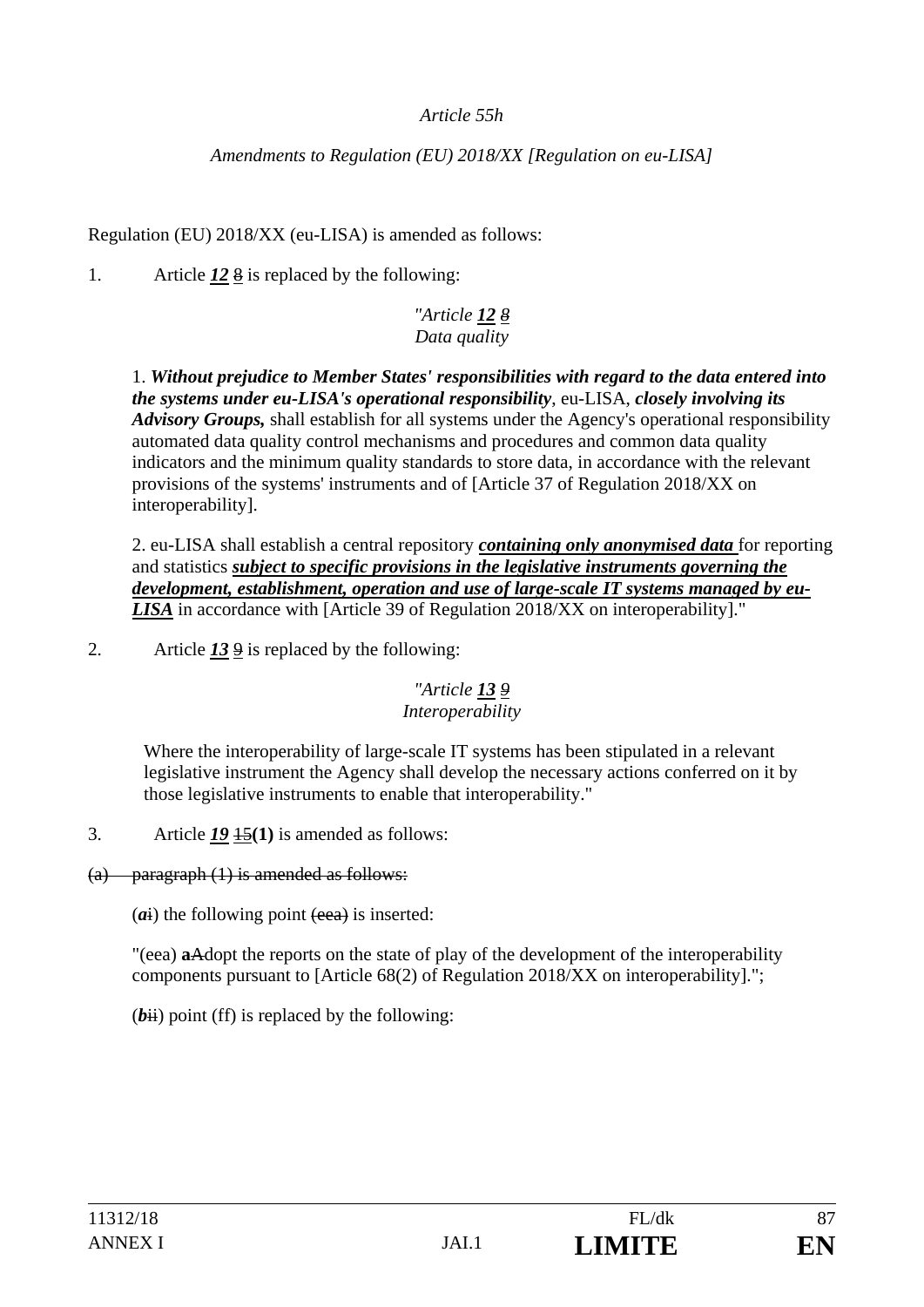"(ff) adopt the reports on the technical functioning of SIS II pursuant to Article 50(4) of Regulation (EC) No 1987/2006 and Article 66(4) of Decision 2007/533/JHA respectively [or Article 54(7) of Regulation 2018/XX of the European Parliament and of the Council on the establishment, operation and use of the Schengen Information System (SIS) in the field of border checks, amending Regulation (EU) No 515/2014 and repealing Regulation (EC) No 1987/2006 and Article 71(7) of Regulation 2018/XX of the European Parliament and of the Council on the establishment, operation and use of the Schengen Information System (SIS) in the field of police cooperation and judicial cooperation in criminal matters,

amending Regulation (EU) No 515/2014 and repealing Regulation (EC) No 1986/2006, Council Decision 2007/533/JHA and Commission Decision 2010/261/EU], of VIS pursuant to Article 50(3) of Regulation (EC) No 767/2008 and Article 17(3) of Decision 2008/633/JHA, of EES pursuant to Article 72(4) of Regulation (EU) 2017/2226, of ETIAS pursuant to Article *92* 81(4), of Regulation (EU) 2018/XX on the ECRIS-TCN system and the ECRIS reference implementation pursuant to Article 34(4) of Regulation (EU) 2018/XX] and of the interoperability components pursuant to [Article 68(4) of Regulation 2018/XX on interoperability];"

 $(ciii)$  point (hh) is replaced by the following:

"(hh) adopt formal comments on the European Data Protection Supervisor's reports on the audits pursuant to Article 45(2) of Regulation (EC) No 1987/2006, Article 42(2) of Regulation (EC) No 767/2008 and Article 31(2) of Regulation (EU) No 603/2013, Article 56(2) of Regulation (EU) 2017/2226, and [Article 57 *67* of Regulation (EU) 2018/XX (establishing the ETIAS)] and to [Article 27(2) of Regulation (EU) 2018/XX (establishing the ECRIS-TCN system)] and to [Article 50 of Regulation 2018/XX on interoperability] and ensure appropriate follow-up of those audits;".

# *(d) point (mm) is replaced by the following:*

*"(mm) ensure annual publication of the list of competent authorities authorised to search directly the data contained in SIS II pursuant to Article 31(8) of Regulation (EC) No 1987/2006 and Article 46(8) of Decision 2007/533/JHA, together with the list of Offices of the national systems of SIS II (N.SIS II) and SIRENE Bureaux pursuant to Article 7(3) of Regulation (EC) No 1987/2006 and Article 7(3) of Decision 2007/533/JHA respectively as well as the list of competent authorities pursuant to Article 65(2) of Regulation (EU) 2017/2226 and, the list of competent authorities pursuant to Article 87(2) of Regulation (EU) 2018/…<sup>+</sup> , [the list of competent authorities pursuant to Article 32 of Regulation (EU) 2018/… (ECRIS-TCN)] and the list of authorities pursuant to Article 61(1) of [Regulation (EU) 2018/… on interoperability]."* 

 $\overline{a}$ **+**

OJ: Please insert serial number of the Regulation in 2016/0357A(COD).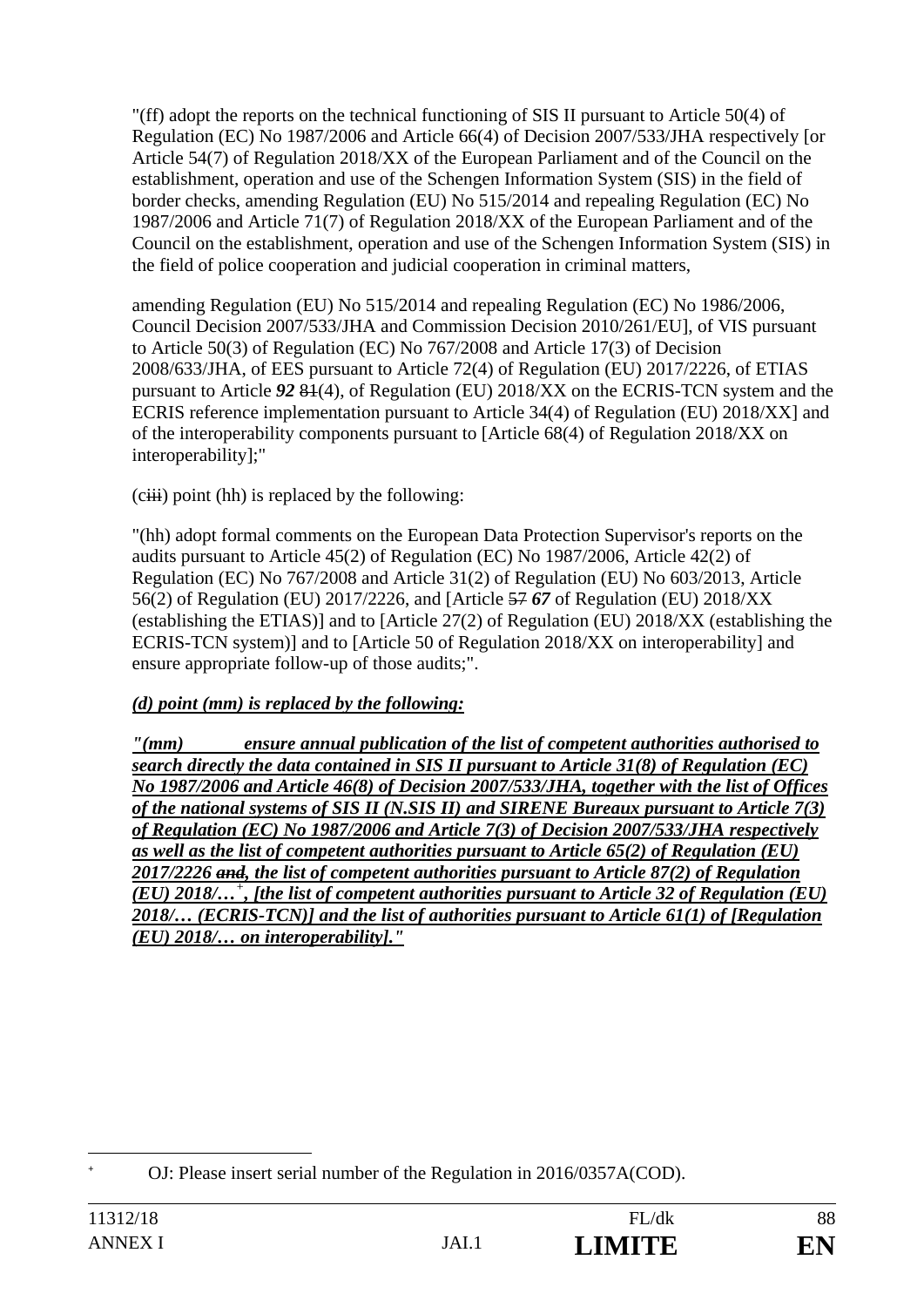#### 4. In Article *22* 19, paragraph 4 is replaced by the following:

"4. Europol and Eurojust may attend the meetings of the Management Board as observers when a question concerning SIS II, in relation to the application of Decision 2007/533/JHA, is on the agenda. [The European Border and Coast Guard Agency may attend the meetings of the Management Board as observers when a question concerning SIS in relation to the application of Regulation (EU) 2016/1624 is on the agenda]. Europol may also attend the meetings of the Management Board as observer when a question concerning VIS, in relation to the application of Decision 2008/633/JHA, or a question concerning Eurodac, in relation to the application of Regulation (EU) No 603/2013, is on the agenda. Europol may also attend the meetings of the Management Board as an observer when a question concerning EES in relation to the application of Regulation (EU) 2017/2226 is on the agenda or when a question concerning ETIAS in relation to Regulation 2018/XX (establishing ETIAS) is on the agenda. [The European Border and Coast Guard Agency may also attend the meetings of the Management Board as observer when a question concerning ETIAS in relation with the application of Regulation 2018/XX (establishing ETIAS) is on the agenda.] [EASO may also attend the meetings of the Management Board as an observer when a question concerning the automated system for registration, monitoring and the allocation mechanism for applications for international protection referred to in Article 44 of Regulation (EU) establishing the criteria and mechanisms for determining the Member State responsible for examining an application for international protection lodged in one of the Member States by a third-country national or a stateless person (recast) COM(2016) 270 final-2016/0133(COD), is on the agenda.][Eurojust, Europol [the European Public Prosecutor's Office] may also attend the meetings of the Management Board as observers when a question concerning Regulation 2018/XX (establishing a centralised system for the identification of Member States holding conviction information on third-country nationals and stateless persons (TCN) to supplement and support the European Criminal Records Information System (ECRIS), and amending Regulation (EU) No 1077/2011 (ECRIS-TCN system) is on the agenda.] Europol, Eurojust and the European Border and Coast Guard Agency may also attend the meetings of the Management Board as observers when a question concerning [Regulation 2018/XX on interoperability] is on the agenda. The Management Board may invite any other person whose opinion may be of interest, to attend its meetings as an observer.".

5. In Article  $\frac{21}{24}(3)$ , point  $\left(\frac{op}{2}\right)$  is replaced by the following:

" $(-\Theta p)$  without prejudice to Article 17 of the Staff Regulations, establishing confidentiality requirements in order to comply with Article 17 of Regulation (EC) No 1987/2006, Article 17 of Decision 2007/533/JHA, Article 26(9) of Regulation (EC) No 767/2008 Article 4(4) of Regulation (EU) No 603/2013; Article 37(4) of Regulation 2017/2226, [Article *74* 64(2) of Regulation 2018/XX (establishing the ETIAS)], [Article 11(16) of Regulation 2018/XX (establishing the ECRIS-TCN system)] and [Article 53(2) of Regulation 2018/XX on interoperability];".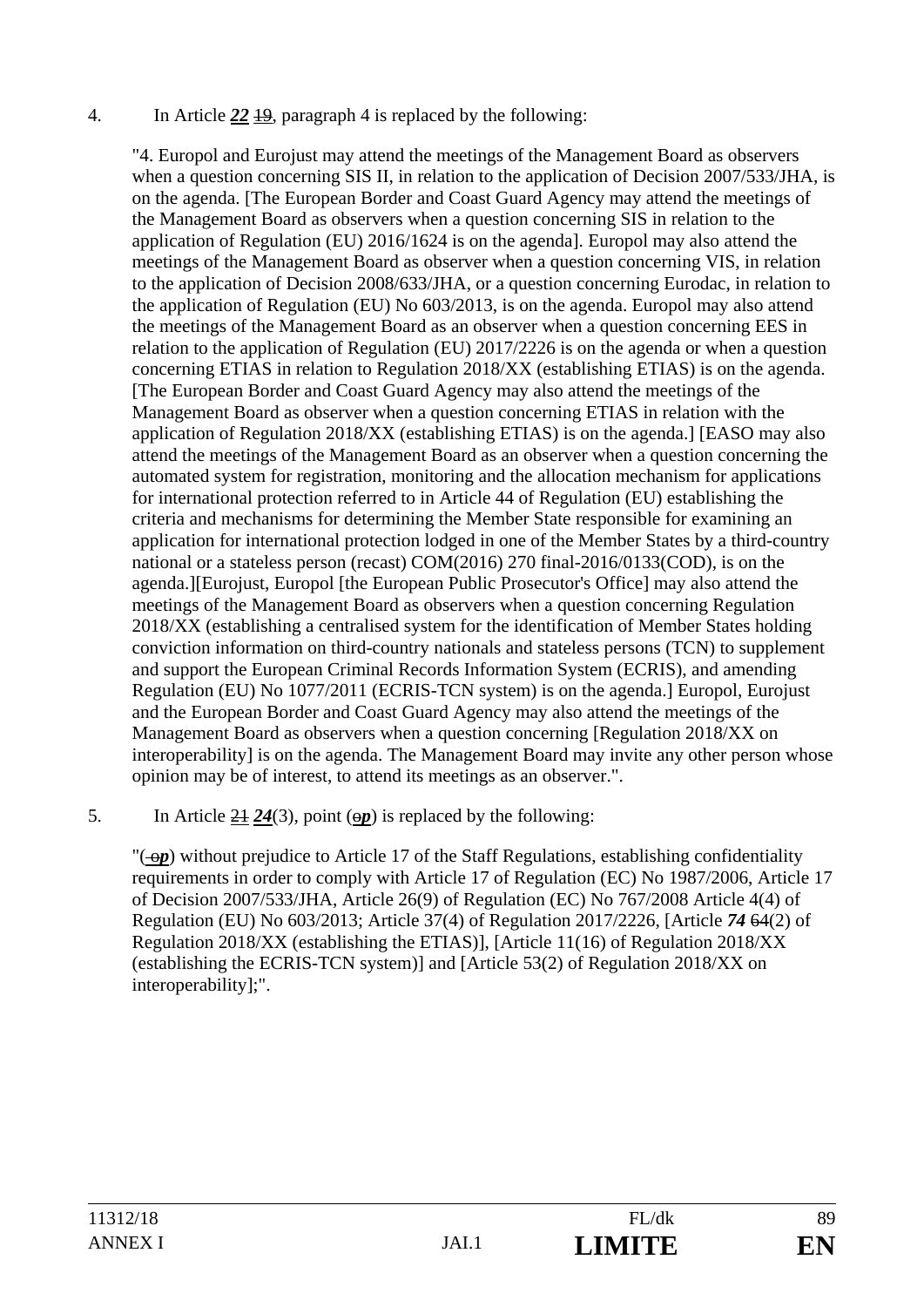6. Article *27* 23 is amended as follows:

(a) Iin paragraph 1, the following point is inserted:

"(ea) Interoperability Advisory Group;";

(b) paragraph 3 is replaced by the following:

"3. Europol and Eurojust and the European Border and Coast Guard Agency may each appoint a representative to the SIS II Advisory Group. Europol may also appoint a representative to the VIS and Eurodac and EES[-ETIAS] Advisory Groups. The European Border and Coast Guard Agency may also appoint a representative to the EES[-ETIAS] Advisory Group.] [Eurojust, Europol, and the European Public Prosecutors Office] may also appoint a representative to the ECRIS-TCN system Advisory Group.] Europol, Eurojust and the European Border and Coast Guard Agency may each appoint a representative to the Interoperability Advisory Group.".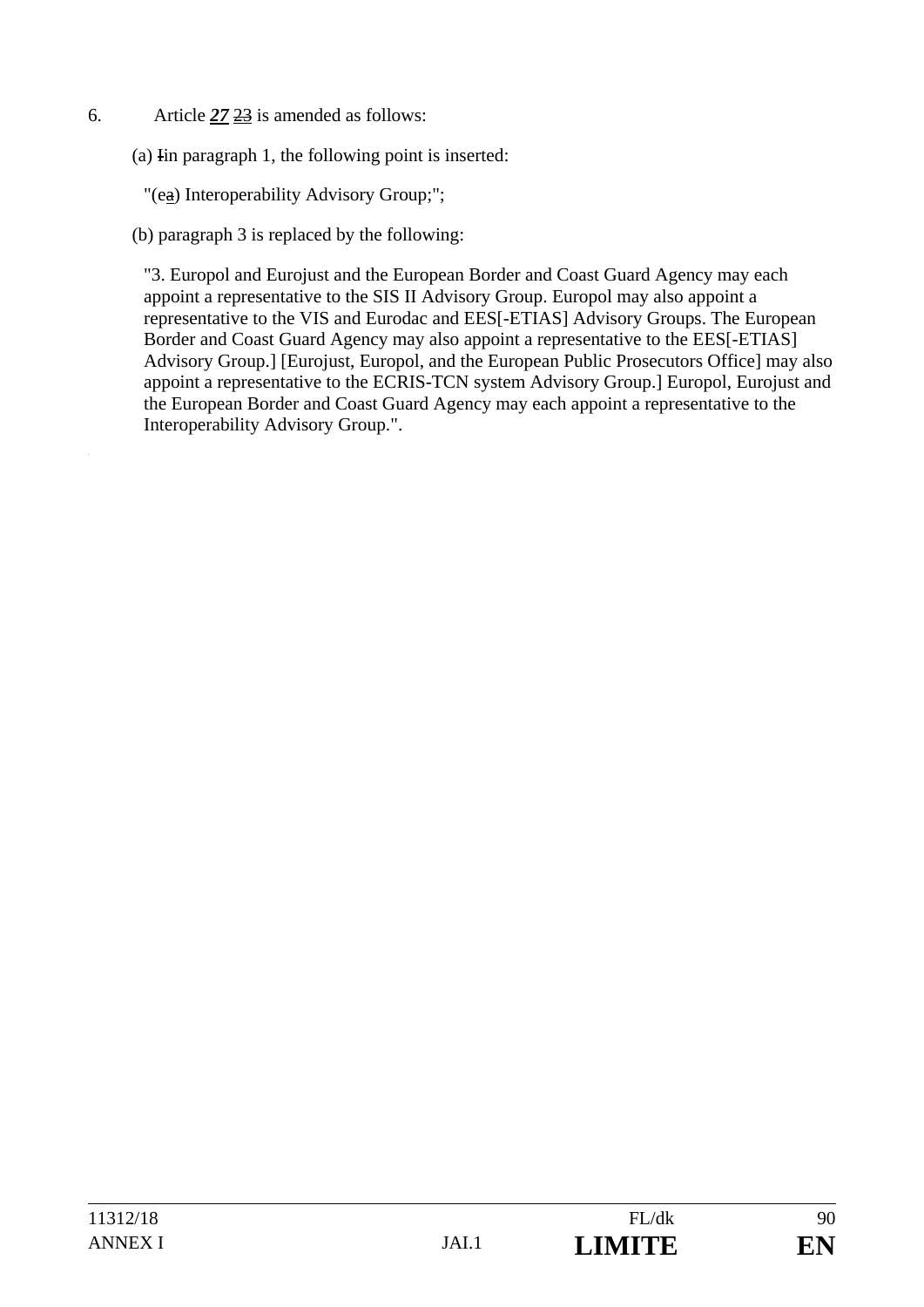# **CHAPTER X Final provisions**

#### *Article 55i Business Continuity*

*Interoperability of central EU information systems supported by this Regulation shall be accompanied by business continuity solutions, determined and implemented in accordance with [Regulation of the European Parliament and of the Council on the European Agency for the operational management of large-scale IT systems in the area of freedom, security and justice, and amending Regulation (EC) 1987/2006 and Council Decision 2007/533/JHA and repealing Regulation (EU) 1077/2011], that ensure uninterrupted availability of all interoperability components and the data stored therein. In order to ensure operational needs, the Commission, in close cooperation with the Member States and eu-LISA, shall adopt the implementing acts necessary for the development and technical implementation of such solutions*

#### *Article 56 Reporting and statistics*

- 1. The duly authorised staff of the competent authorities of Member States, the Commission and eu-LISA shall have access to consult the following data related to the European search portal (ESP), solely for the purposes of reporting and statistics without enabling individual identification:
	- (a) number of queries per user of the ESP profile;
	- (b) number of queries to each of the Interpol databases.
- 2. The duly authorised staff of the competent authorities of Member States, the Commission and eu-LISA shall have access to consult the following data related to the common identity repository *(CIR)*, solely for the purposes of reporting and statistics without enabling individual identification:
	- (a) number of queries for the purposes of Articles 20, 21 and 22;
	- (b) nationality, sex *gender* and year of birth of the person;
	- (c) the type of the travel document and the three-letter code of the issuing country;
	- (d) the number of searches conducted with and without biometric data.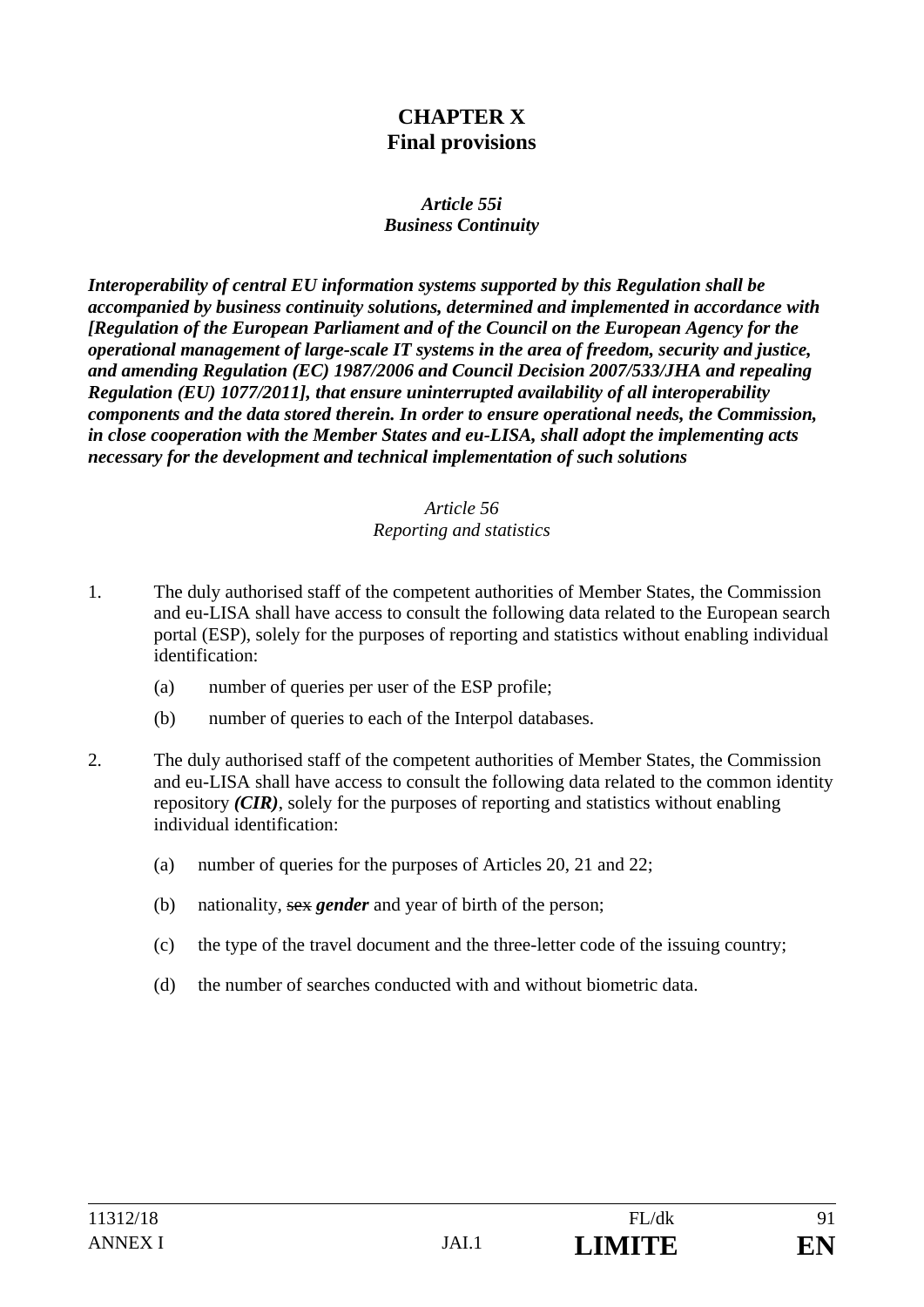3. The duly authorised staff of the competent authorities of Member States, the Commission and eu-LISA shall have access to consult the following data related to the multiple-identity detector *(MID)*, solely for the purposes of reporting and statistics without enabling individual identification:

#### (a) nationality, sex and year of birth of the person;

- (b) the type of the travel document and the three-letter code of the issuing country;
- (c) the number of searches conducted with and without biometric data;
- (d) the number of each type of link *and the EU information systems between which each link was established;*.
- *(e) the period of time a yellow link or a red link remained.*
- 4. The duly authorised staff of the European Border and Coast Guard Agency established by Regulation (EU) 2016/1624 of the European Parliament and of the Council**<sup>44</sup>** shall have access to consult the data referred to in paragraphs 1, 2 and 3 for the purpose of carrying out risk analyses and vulnerability assessments as referred to in Articles 11 and 13 of that Regulation.

#### *4a. The duly authorised staff of Europol shall have access to consult the data referred to in paragraphs 1, 2 and 3 for the purpose of carrying out strategic, thematic and operational analyses as referred to in Article 18(2)(b) and (c) of Regulation (EU) 2016/794.*

5. For the purpose of paragraph 1 of this Article, eu-LISA shall store the data referred to in paragraph*s* 1*, 2 and 3* of this Article in the central repository for reporting and statistics referred to in Chapter VII of this Regulation. The data included in the repository shall not enable the identification of individuals, but it shall allow the authorities listed in paragraph 1 of this Article to obtain customisable reports and statistics to enhance the efficiency of border checks, to help authorities processing visa applications and to support evidencebased policymaking on migration and security in the Union.

 $44$ **<sup>44</sup>** Regulation (EU) 2016/1624 of the European Parliament and of the Council of 14 September 2016 on the European Border and Coast Guard and amending Regulation (EU) 2016/399 of the European Parliament and of the Council and repealing Regulation (EC) No 863/2007 of the European Parliament and of the Council, Council Regulation (EC) No 2007/2004 and Council Decision 2005/267/EC (OJ L 251, 16.9.2016, p. 1).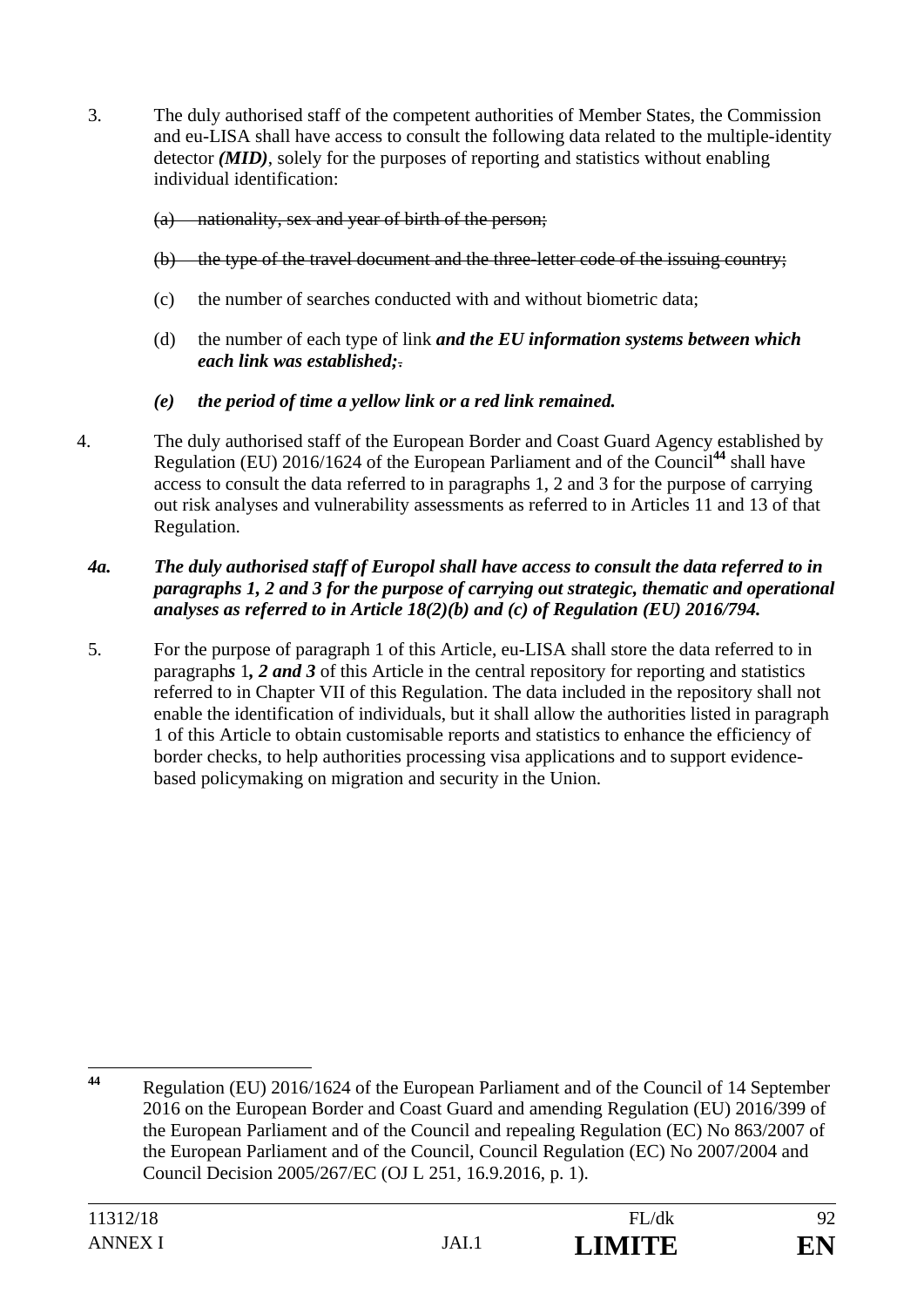#### *Article 57*

#### *Transitional period for the use of the European search portal*

- *1.* For a period of two years from the date the ESP commences operations, the obligations referred to in Article 7(2) and (4) shall not apply and the utilisation of the ESP shall be optional.
- *2. Following the period referred to in paragraph 1, the Commission, in close cooperation with Member States and eu-LISA, shall assess the impact of the ESP on border checks. On the basis of this assessment, and after consultation with the Member States, the Commission may adopt a delegated act in accordance with Article 63 to extend the period referred to in paragraph 1 until any potential technical issue linked to the ESP has been solved.*

# *Article 58*

*Transitional period applicable to the provisions on access to the common identity repository for law enforcement purposes of preventing, detecting or investigating terrorist offences or other serious criminal offences*

Article 22, points 13, 14, 15, *16* and 16*a* of Article 55b, and Article 55e *and points 14 and 15 of Article 15f* shall apply from the date of the start of operations referred to in Article 62(1).

#### *Article 59*

#### *Transitional period for the multiple-identity detection*

- 1. For a period of one year following the notification by eu-LISA of the completion of the test referred to in Article 62(1)(b) regarding the multiple-identity detector (MID) and before the start of operations of the MID, the ETIAS Central Unit as referred to in [Article 33(a) of Regulation (EU) 2016/1624] shall be responsible for carrying out a multiple-identity detection between the data stored in the *EES,* VIS, Eurodac and the SIS. The multipleidentity detections shall be carried out using only biometric data in accordance with Article 27(2) of this Regulation.
- 2. Where the query reports one or several *match(es)* hit(s) and the identity data of the linked files is identical or similar, a white link shall be created in accordance with Article 33.

Where the query reports one or several *match(es)* hit(s) and the identity data of the linked files cannot be considered as similar, a yellow link shall be created in accordance with Article 30 and the procedure referred to in Article 29 shall apply.

Where several hits *matches* are reported, a link shall be created to each piece of data triggering the hit *match*.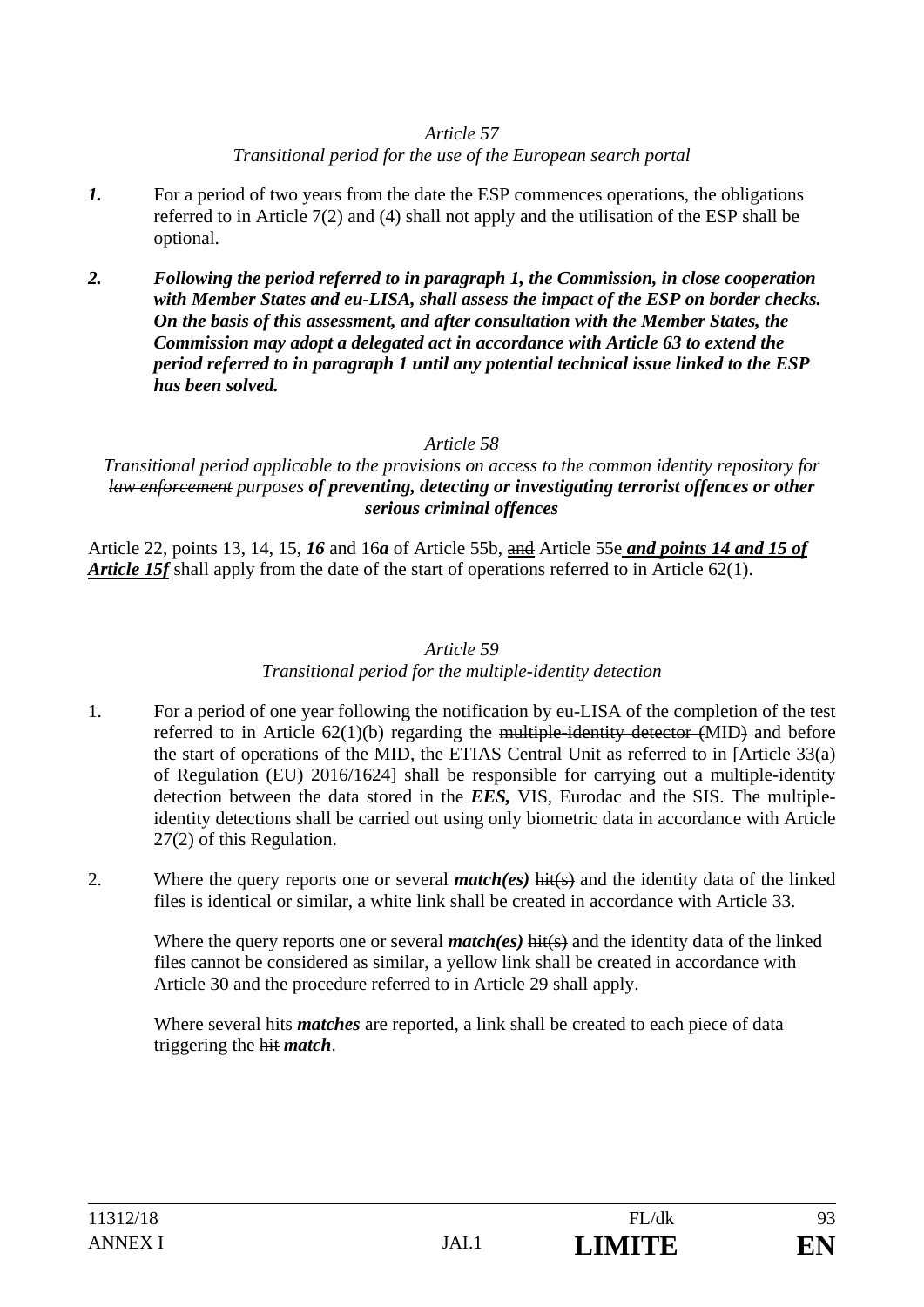- 3. Where a yellow link is created, the MID shall grant access to the identity data present in the different information systems to the ETIAS Central Unit.
- 4. Where a link is created to an alert in the SIS, other than a refusal of entry *or return* alert or an alert on a travel document reported lost, stolen or invalidated in accordance with Article*s* 24 *and 25* of the Regulation on SIS in the field of border checks*, Article 3 of the Regulation on the use of SIS for the return of illegaly staying third-country nationals* and Article 38 of the Regulation on SIS in the field of law enforcement *police cooperation and judicial cooperation in criminal matters* respectively, the MID shall grant access to the identity data present in the different information systems to the SIRENE Bureau of the Member State that created the alert.
- 5. The ETIAS Central Unit or the SIRENE Bureau of the Member State that created the alert shall have access to the data contained in the identity confirmation file and shall assess the different identities and shall update the link in accordance with Articles 31, 32 and 33 and add it to the identity confirmation file.
- 6. eu-LISA *Member States* shall assist where necessary the ETIAS Central Unit in carrying out the multiple-identity detection referred to in this Article.
- *7. Where a red link is created between data in the CIR, the identity confirmation file including the red link shall be stored in the MID at least for three years or for as long as the corresponding data are stored in at least one of the EU information systems.*
- *8. Where a red link is created between data in the CIR, the linked data referred to in Article 18(1), (2) and (2a) shall be stored in the CIR at least for three years or for as long as the corresponding data are stored in at least one of the EU information systems.*
- *9. Where a red link is created between data in the CIR and the SIS, the linked data referred to in Article 18(1), (2) and (2a) shall be stored in the CIR for as long as the corresponding data are stored in the SIS.*
- *10. Following the period referred to in paragraph 1, the Commission, in close cooperation with Member States and the ETIAS Central Unit, shall assess the need to extend the transitional period in which the ETIAS Central Unit performs the tasks referred to in this Article. On the basis of this assessment, and after consultation with the Member States, the Commission may adopt a delegated act in accordance with Article 63 to extend the period referred to in paragraph 1.*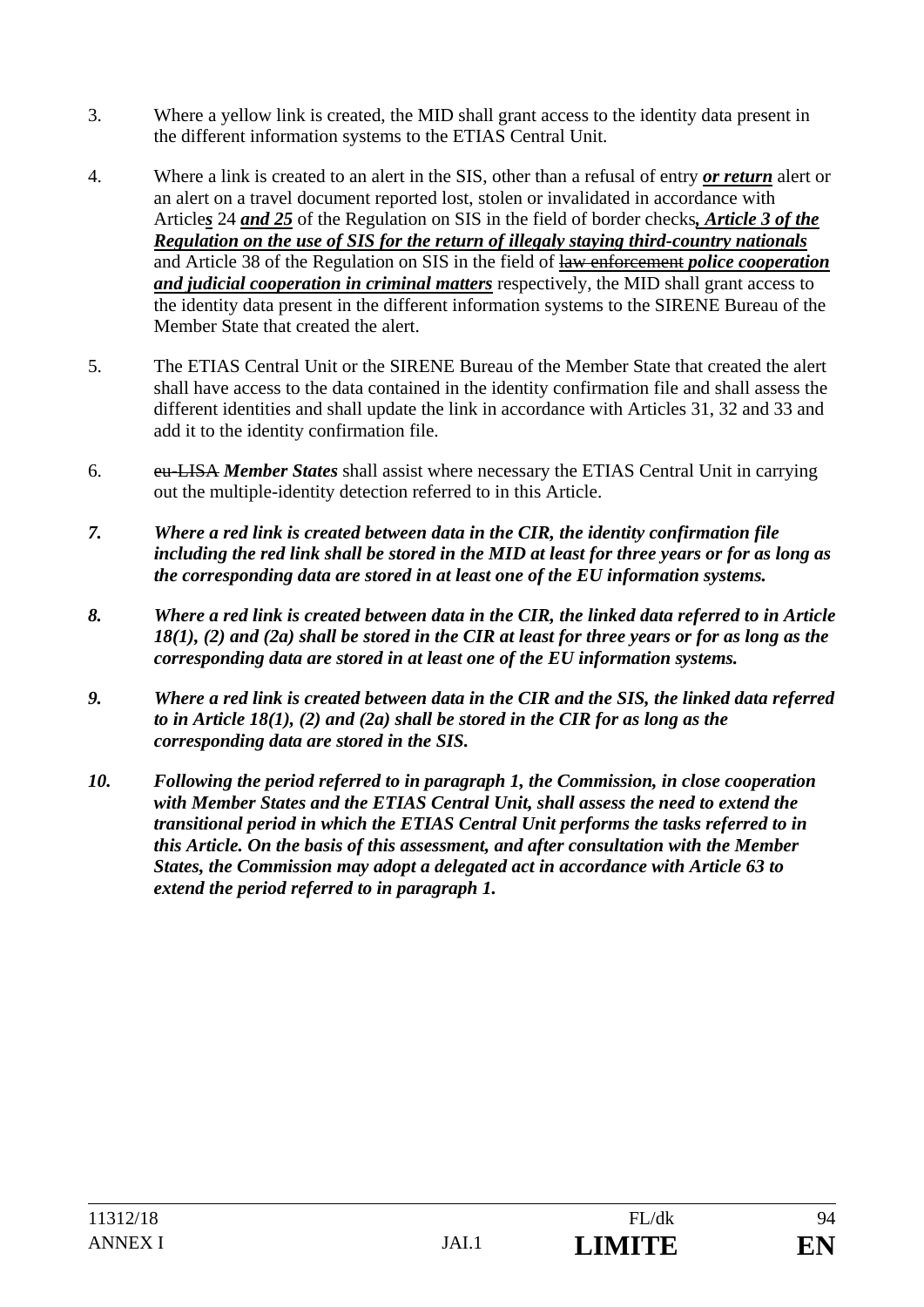# *Article 60*

#### *Costs*

- 1. The costs incurred in connection with the establishment and operation of the ESP, the shared biometric matching service *(BMS)*, the common identity repository *(CIR)* and the MID shall be borne by the general budget of the Union.
- 2. Costs incurred in connection with the integration of the existing national infrastructures and their connection to the national uniform interfaces as well as in connection with hosting the national uniform interfaces shall be borne by the general budget of the Union.

The following costs shall be excluded:

- (a) Member States' project management office (meetings, missions, offices);
- (b) hosting of national IT systems (space, implementation, electricity, cooling);
- (c) operation of national IT systems (operators and support contracts);
- (d) design, development, implementation, operation and maintenance of national communication networks.
- 3. The costs incurred by the designated authorities referred to in Article 4(24) shall be borne, respectively, by each Member State and Europol. The costs for the connection of the designated authorities to the CIR shall be borne by each Member State and Europol, respectively.

# *Article 61*

#### *Notifications*

1. The Member States shall notify eu-LISA of the authorities referred to in Articles 7, 20, 21 and 26 that may use or have access to the ESP, the CIR and the MID respectively.

A consolidated list of those authorities shall be published in the *Official Journal of the European Union* within a period of three months from the date on which each interoperability component commenced operations in accordance with Article 62. Where there are amendments to the list, eu-LISA shall publish an updated consolidated list once a year.

- 2. eu-LISA shall notify the Commission of the successful completion of the test referred to in Article 62(1)(b).
- 3. The ETIAS Central Unit shall notify the Commission of the successful completion of the transitional measure laid down in Article 59.
- 4. The Commission shall make available to the Member States and the public, by a constantly updated public website, the information notified pursuant to paragraph 1.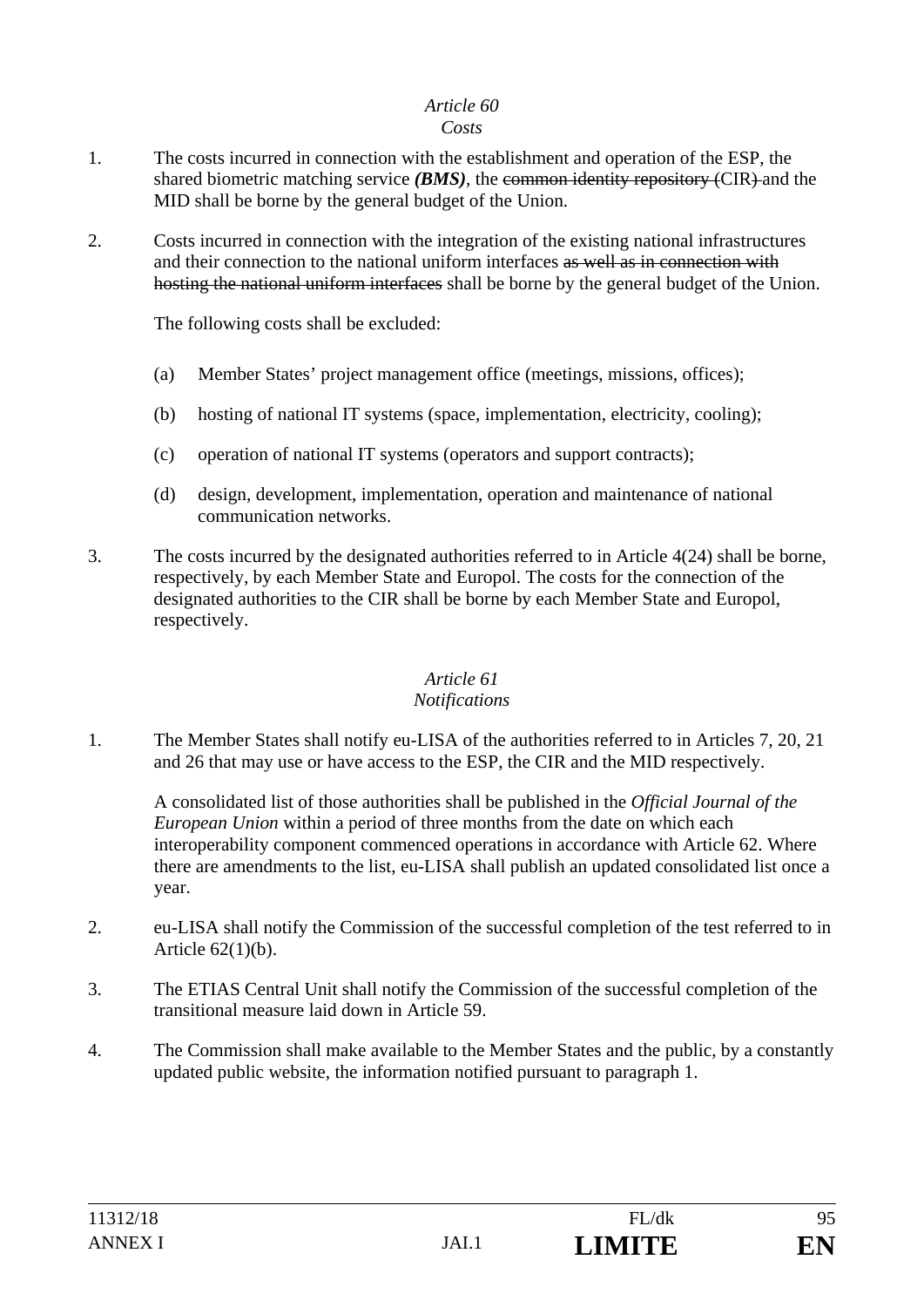#### *Article 62 Start of operations*

- 1. The Commission shall decide the date from which each interoperability component is to start operations, after the following conditions are met:
	- (a) the measures referred to in Articles 8(2), 9(7), *13(5),* 28(5)*, (5a)* and (*7*6), *32(4a), 33(4a),* 37(4), 38(4), 39(5), and 44(5)*, 57(2) and 59(10), 68(7a)* have been adopted;
	- (b) eu-LISA has declared the successful completion of a comprehensive test of the relevant interoperability component, which is to be conducted by eu-LISA in cooperation with the Member States, *the ETIAS Central Unit and Europol*;
	- (c) eu-LISA has validated the technical and legal arrangements to collect and transmit the data referred to in Articles 8(1), 13, 19 *18*, 34 and 39 and have *has* notified them to the Commission;
	- (d) the Member States have notified the Commission as referred to in Article  $61(1)$ ;
	- (e) for the multiple-identity detector, the ETIAS Central Unit has notified the Commission as referred to in Article 61(3).
- 2. The Commission shall inform the European Parliament and the Council of the results of the test carried out pursuant to paragraph 1(b).
- 3. The Commission decision referred to in paragraph 1 shall be published in the *Official Journal of the European Union*.
- 4. The Member States*, the ETIAS Central Unit* and Europol shall start using the interoperability components from the date determined by the Commission in accordance with paragraph 1.

#### *Article 63 Exercise of the delegation*

- 1. The power to adopt delegated acts is conferred on the Commission subject to the conditions laid down in this Article.
- 2. The power to adopt delegated acts referred to in Articles 8(2)*,* and 9(7) *57(2) and 59(10)* shall be conferred on the Commission for an indeterminate *a* period of *five years* time from [*the date of entry into force of this Regulation*]. *The Commission shall draw up a report in respect of the delegation of power not later than nine months before the end of the fiveyear period. The delegation of power shall be tacitly extended for periods of an identical duration, unless the European Parliament or the Council opposes such extension not later than three months before the end of each period.*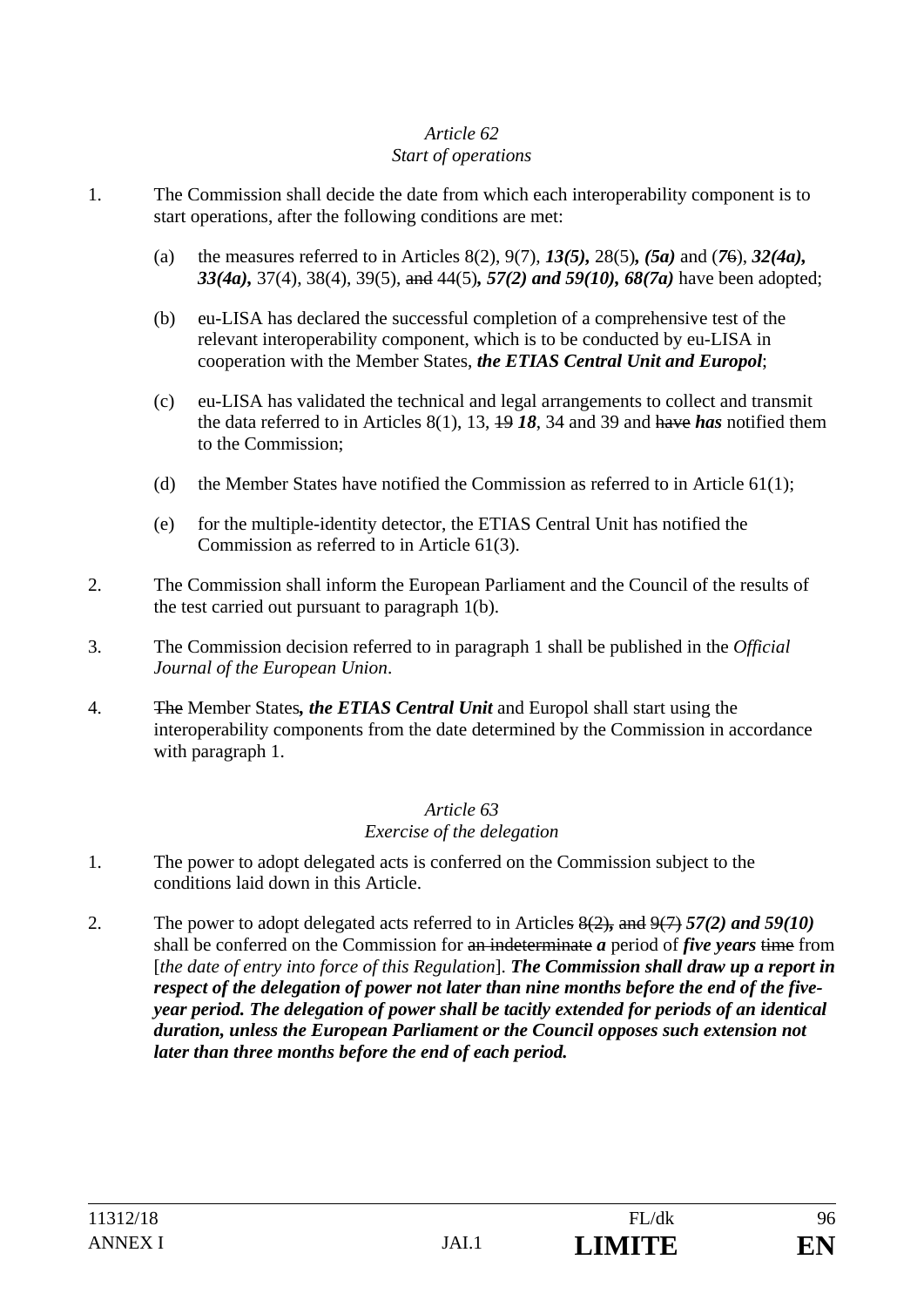- 3. The delegation of power referred to in Articles 8(2)*,* and 9(7) *57(2) and 59(10)* may be revoked at any time by the European Parliament or by the Council. A decision to revoke shall put an end to the delegation of the power specified in that decision. It shall take effect the day following the publication of the decision in the *Official Journal of the European Union* or at a later date specified therein. It shall not affect the validity of any delegated acts already in force.
- 4. Before adopting a delegated act, the Commission shall consult experts designated by each Member State in accordance with the principles laid down in the Interinstitutional Agreement on Better Law-Making of 13 April 2016.
- 5. As soon as it adopts a delegated act, the Commission shall notify it simultaneously to the European Parliament and to the Council.
- 6. A delegated act adopted pursuant to Articles 8(2)*,* and 9(7) *57(2)* shall enter into force only if no objection has been expressed either by the European Parliament or the Council within a period of [two months] of notification of that act to the European Parliament and the Council or if, before the expiry of that period, the European Parliament and the Council have both informed the Commission that they will not object. That period shall be extended by [two months] at the initiative of the European Parliament or of the Council.

# *Article 64 Committee procedure*

- 1. The Commission shall be assisted by a committee. That committee shall be a committee within the meaning of Regulation (EU) No 182/2011.
- 2. Where reference is made to this paragraph, Article 5 of Regulation (EU) No 182/2011 shall apply. *Where the Committee delivers no opinion, the Commission shall not adopt the draft implementing act and the third subparagraph of Article 5(4) of Regulation (EU) No 182/2011 shall apply.*

# *Article 65*

# *Advisory group*

An Advisory Group shall be established by eu-LISA in order to provide it with the expertise related to interoperability, in particular in the context of the preparation of its annual work programme and its annual activity report. During the design and development phase of the interoperability instruments, Article 52(4) to (6) shall apply.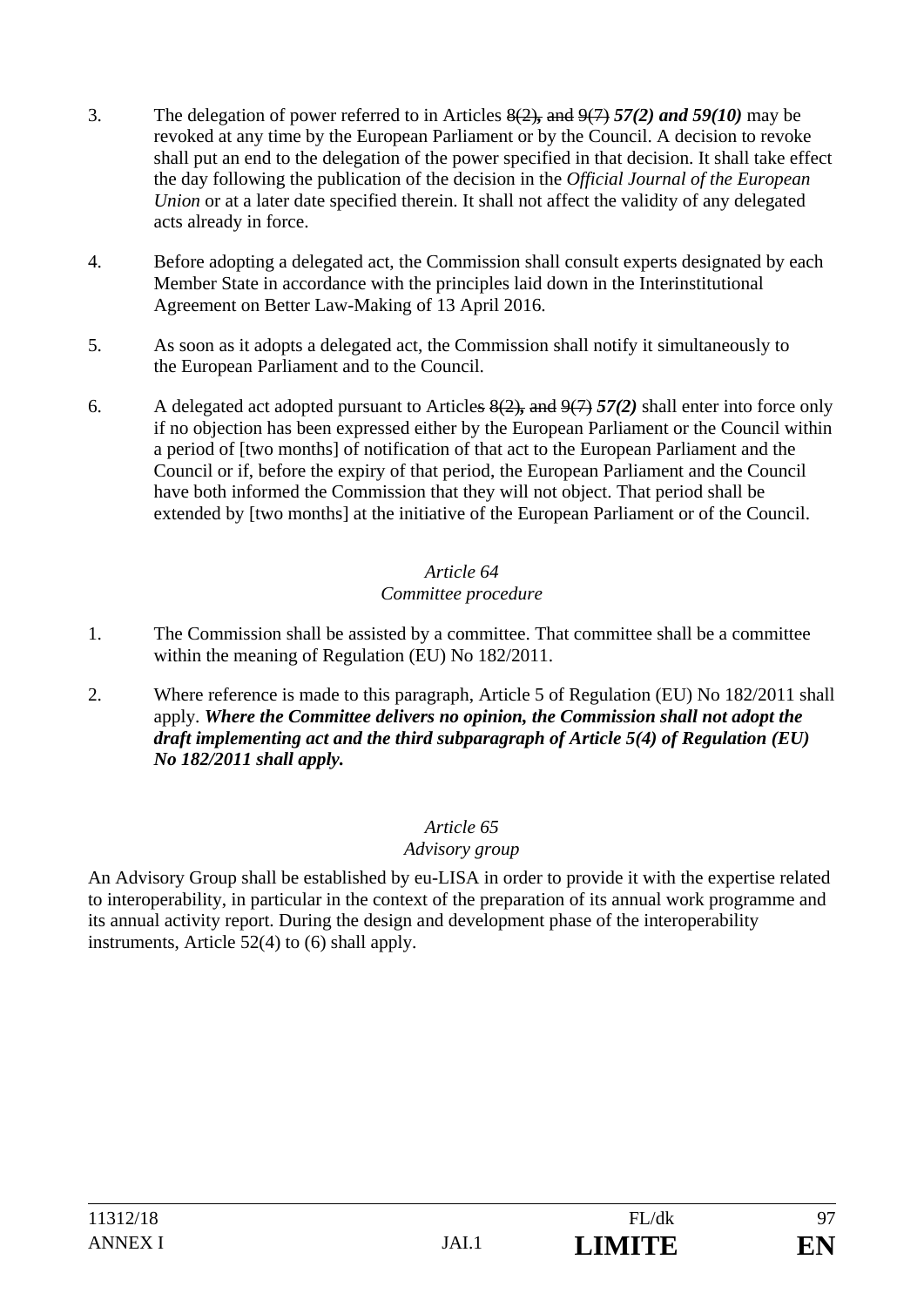#### *Article 66 Training*

- *1.* eu-LISA shall perform tasks related to the provision of training on the technical use of the interoperability components in accordance with Regulation (EU) No 1077/2011.
- *2. The staff of Member State authorities, [the ETIAS Central Unit] and Europol, authorised to process data from the interoperability components, shall receive appropriate training about data security, data protection rules and the procedures of data processing, in which particular attention is paid to the process of multiple identity detection, including the verification of links and the accompanying need to ensure the safeguards in relation to fundamental rights.*

#### *Article 67 Practical handbook*

The Commission shall, in close cooperation with the Member States, eu-LISA and other relevant agencies, make available a practical handbook for the implementation and management of the interoperability components. The practical handbook shall provide technical and operational guidelines, recommendations and best practices. The Commission shall adopt the practical handbook in the form of a recommendation.

#### *Article 68 Monitoring and evaluation*

- 1. eu-LISA shall ensure that procedures are in place to monitor the development of the interoperability components in light of objectives relating to planning and costs and to monitor the functioning of the interoperability components in light of objectives relating to the technical output, cost-effectiveness, security and quality of service.
- 2. By [*Six months after the entry into force of this Regulation* OPOCE, please replace with the actual date] and every six months thereafter during the development phase of the interoperability components, eu-LISA shall submit a report to the European Parliament and the Council on the state of play of the development of the interoperability components. Once the development is finalised, a report shall be submitted to the European Parliament and the Council explaining in detail how the objectives, in particular relating to planning and costs, were achieved as well as justifying any divergences.
- 3. For the purposes of technical maintenance, eu-LISA shall have access to the necessary information relating to the data processing operations performed in the interoperability components.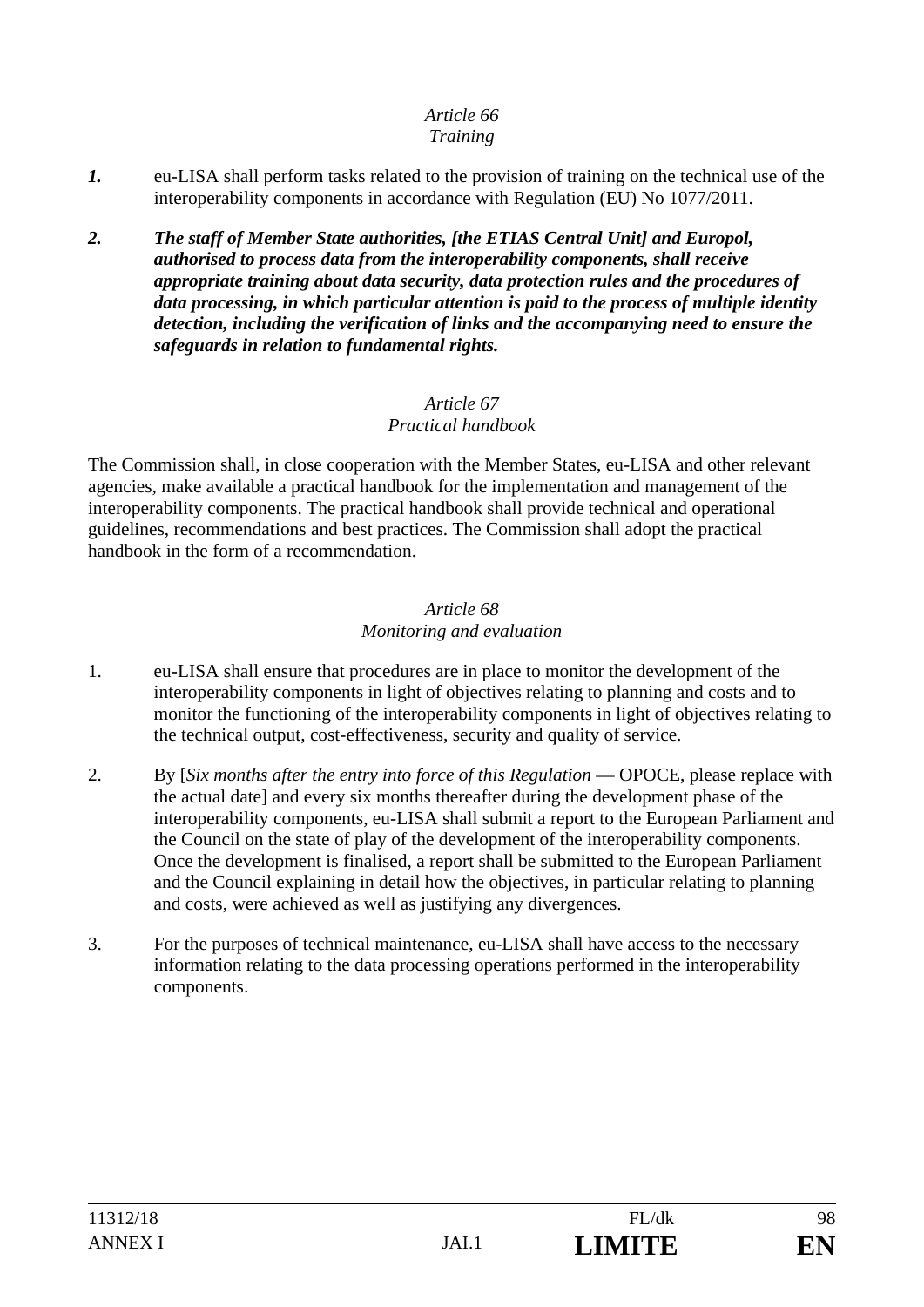- 4. Four years after the start of operations of each interoperability component and every four years thereafter, eu-LISA shall submit to the European Parliament, the Council and the Commission a report on the technical functioning of the interoperability components, including the security thereof.
- 5. In addition, one year after each report from eu-LISA, the Commission shall produce an overall evaluation of the components, including:
	- (a) an assessment of the application of this Regulation;
	- (b) an examination of the results achieved against objectives and the impact on fundamental rights;
	- (c) an assessment of the continuing validity of the underlying rationale of the interoperability components;
	- (d) an assessment of the security of the interoperability components;
	- (e) an assessment of any implications, including any disproportionate impact on the flow of traffic at border crossing points and those with a budgetary impact on the Union budget.

The evaluations shall include any necessary recommendations*, including the possibility, if appropriate, to conduct parallel searches in different EU information systems*. The Commission shall transmit the evaluation report to the European Parliament, to the Council, to the European Data Protection Supervisor and to the European Union Agency for Fundamental Rights established by Council Regulation (EC) No 168/2007.**<sup>45</sup>**

- 6. The Member States and Europol shall provide eu-LISA and the Commission with the information necessary to draft the reports referred to in paragraphs 4 and 5. This information shall not jeopardise working methods or include information that reveals sources, staff members or investigations of the designated authorities.
- 7. eu-LISA shall provide the Commission with the information necessary to produce the evaluations referred to in paragraph 5.
- *7a. A technical solution shall be made available to Member States in order to facilitate the querying of EU information systems and the CIR pursuant to Article 22 for the purpose of managing users request and generating statistics referred to in this Article. The Commission shall adopt implementing acts concerning the specifications of the technical solution. Those implementing acts shall be adopted in accordance with the examination procedure referred to in Article 64(2).*

 $45$ **<sup>45</sup>** Council Regulation (EC) No 168/2007 of 15 February 2007 establishing a European Union Agency for Fundamental Rights (OJ L 53, 22.2.2007, p. 1).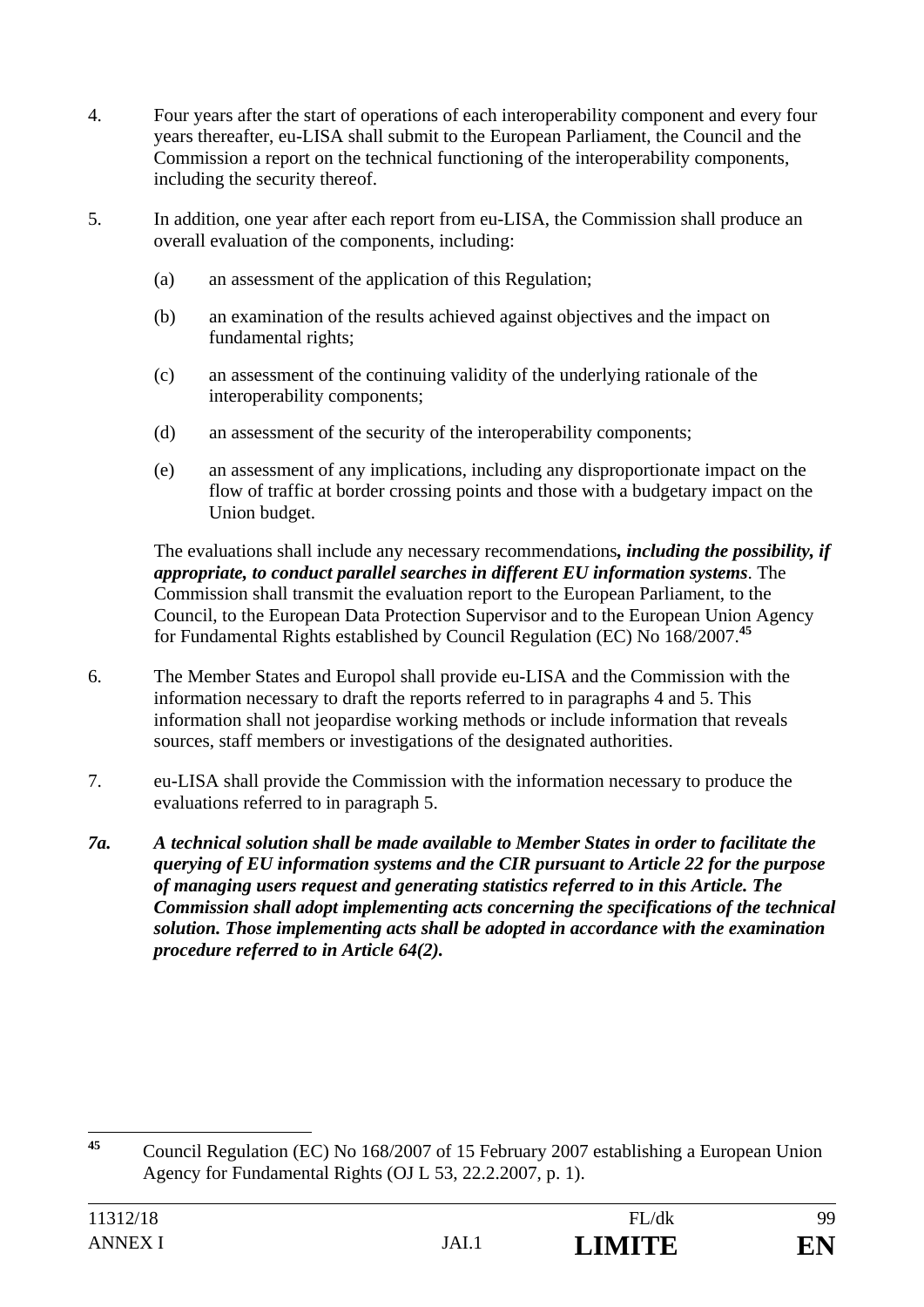- 8. While respecting the provisions of national law on the publication of sensitive information, *and without prejudice to limitations necessary to protect security and public order, prevent crime and guarantee that any national investigation will not be jeopardised*, each Member State and Europol shall prepare annual reports on the effectiveness of access to data stored in the common identity repository for law enforcement purposes *of preventing, detecting or investigation terrorist offences or other serious criminal offences*, containing information and statistics on:
	- (a) the exact purpose of the consultation including the type of terrorist or serious criminal offence;
	- (b) reasonable grounds given for the substantiated suspicion that the suspect, perpetrator or victim is covered by the [EES Regulation] *Regulation (EU) 2017/2226*, the VIS Regulation *(EC) No 767/2008* or the [ETIAS Regulation];
	- (c) the number of requests for access to the  $CIR$  common identity repository for law enforcement purposes *of preventing, detecting or investigating terrorist offences or other serious criminal offences*;
	- (d) the number and type of cases that have ended in successful identifications;
	- (e) the need and use made of the exceptional case of urgency including those cases where that urgency was not accepted by the *ex post* verification carried out by the central access point.

Member State and Europol annual reports shall be transmitted to the Commission by 30 June of the subsequent year.

#### *Article 69 Entry into force and applicability*

This Regulation shall enter into force on the twentieth day following that of its publication in the *Official Journal of the European Union*.

This Regulation shall be binding in its entirety and directly applicable in the Member States in accordance with the Treaties.

Done at Strasbourg,

*For the European Parliament For the Council* The President The President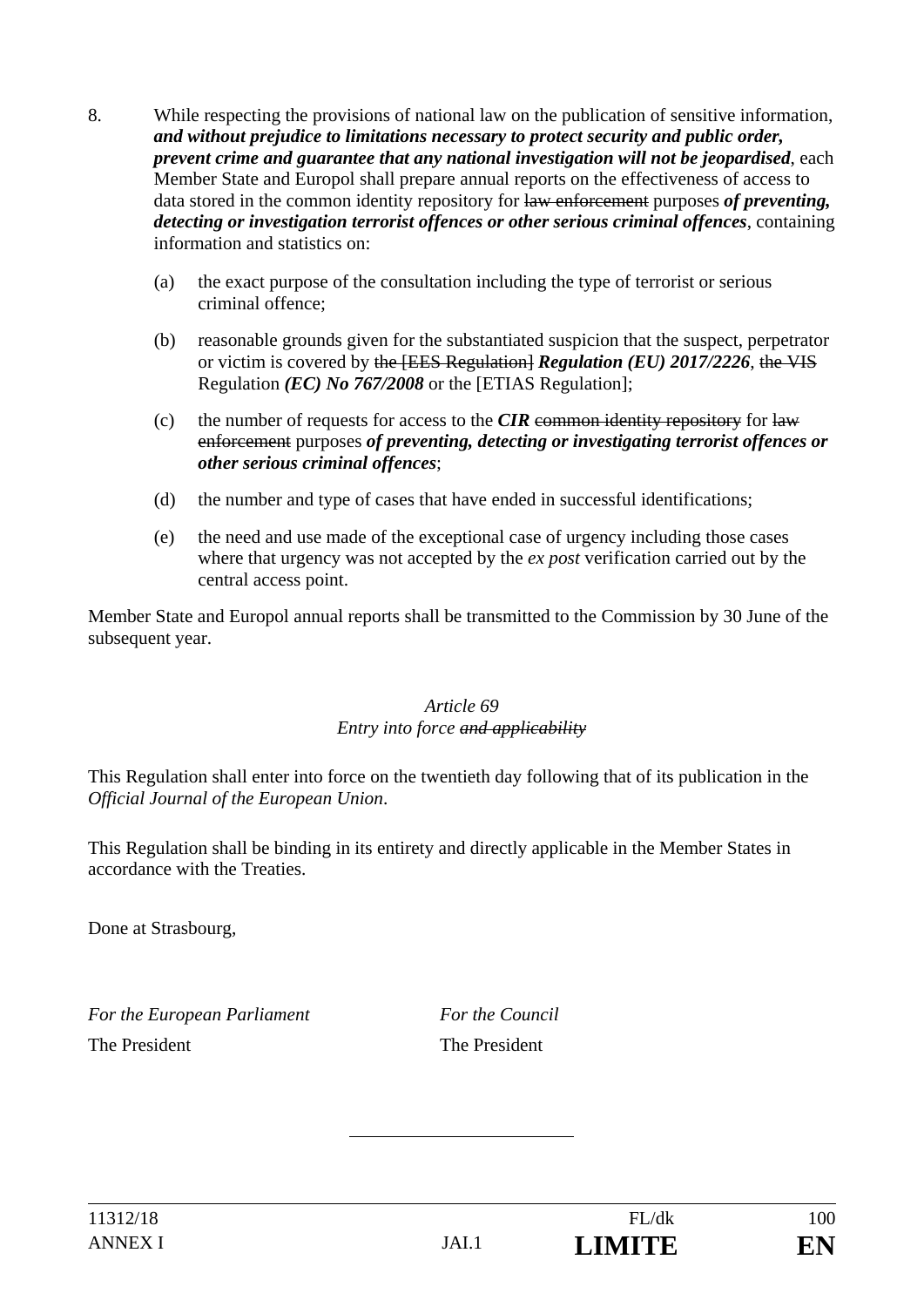#### **ANNEX II**

2017/0352 (COD)

Amended proposal for a

#### **REGULATION OF THE EUROPEAN PARLIAMENT AND OF THE COUNCIL**

#### **on establishing a framework for interoperability between EU information systems (police and judicial cooperation, asylum and migration) and amending [Regulation (EU) 2018/XX [the Eurodac Regulation], Regulation (EU) 2018/XX [the Regulation in SIS in the field of law enforcement], Regulation (EU° 2018/XX [the ECRIS-TCN Regulation] and Regulation 2018/XX [the eu-LISA Regulation]<sup>46</sup>**

#### THE EUROPEAN PARLIAMENT AND THE COUNCIL OF THE EUROPEAN UNION,

Having regard to the Treaty on the Functioning of the European Union, and in particular Article 16(2), Article 74, Article 78(2)(e), Article 79(2)(c), Article 82(1)(d), Article 85(1), Article 87(2)(a) and Article 88(2) thereof,

Having regard to the proposal from the European Commission,

After transmission of the draft legislative act to the national parliaments,

After consulting the European Data Protection Supervisor,

Having regard to the opinion of the European Economic and Social Committee,**<sup>47</sup>**

Having regard to the opinion of the Committee of the Regions,**<sup>48</sup>**

Acting in accordance with the ordinary legislative procedure,

<sup>46</sup> **<sup>46</sup>** Parliamentary reservation: **FR**. **<sup>47</sup>** OJ C , , p. .

**<sup>48</sup>**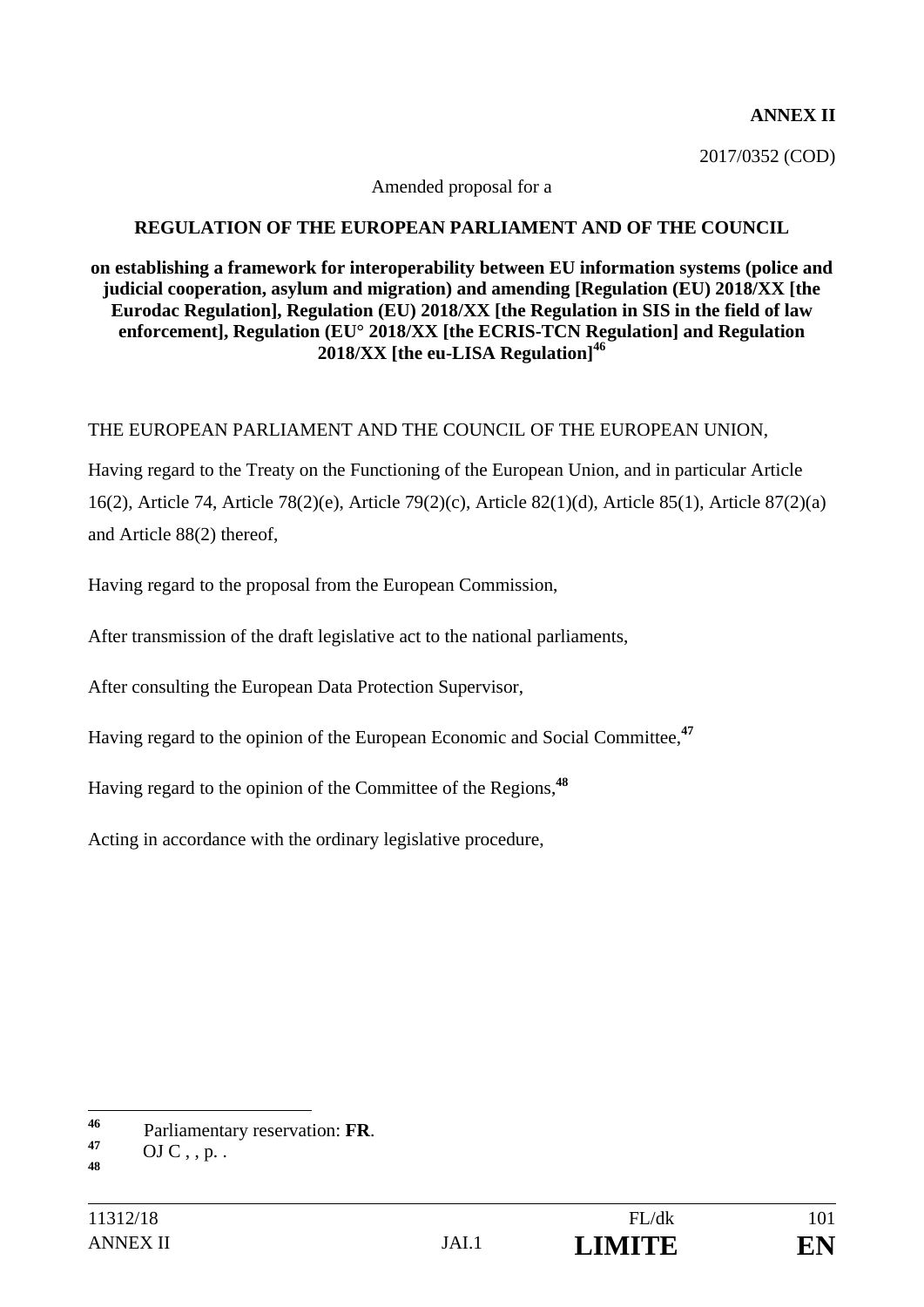## Whereas:

- (1) In its Communication of 6 April 2016 entitled *Stronger and Smarter Information Systems for Borders and Security<sup>49</sup>*, the Commission underlined the need to improve the Union's data management architecture for border management and security. The Communication initiated a process towards achieving the interoperability between EU information systems for security, border and migration management, with the aim to address the structural shortcomings related to these systems that impede the work of national authorities and to ensure that border guards, customs authorities, police officers and judicial authorities have the necessary information at their disposal.
- (2) In its Roadmap to enhance information exchange and information management including interoperability solutions in the Justice and Home Affairs area of 6 June 2016**<sup>50</sup>**, the Council identified various legal, technical and operational challenges in the interoperability of EU information systems and called for the pursuit of solutions.
- (3) In its Resolution of 6 July 2016 on the strategic priorities for the Commission Work Programme 2017<sup>51</sup>, the European Parliament called for proposals to improve and develop existing EU information systems, address information gaps and move towards their interoperability, as well as proposals for compulsory information sharing at EU level, accompanied by the necessary data protection safeguards.
- (4) The European Council of 15 December 2016**<sup>52</sup>** called for continued delivery on the interoperability of EU information systems and databases.
- (5) In its final report of 11 May 2017**<sup>53</sup>**, the high-level expert group on information systems and interoperability concluded that it is necessary and technically feasible to work towards practical solutions for interoperability and that they can, in principle, both deliver operational gains and be established in compliance with data protection requirements.
- (6) In its Communication of 16 May 2017 entitled *Seventh progress report towards an effective and genuine Security Union<sup>54</sup>*, the Commission set out, in line with its Communication of 6 April 2016 and confirmed by the findings and recommendations of the high-level expert group on information systems and interoperability, a new approach to the management of data for borders, security and migration where all EU information systems for security, border and migration management are interoperable in full respect of fundamental rights.



<sup>49</sup> **<sup>49</sup>** COM(2016)205, 6.4.2016.

**<sup>50</sup>** Roadmap of 6 June 2016 to enhance information exchange and information management including interoperability solutions in the Justice and Home Affairs area — 9368/1/16 REV 1.

**<sup>51</sup>** European Parliament resolution of 6 July 2016 on the strategic priorities for the Commission Work Programme 2017 (2016/2773(RSP).

http://www.consilium.europa.eu/en/press/press-releases/2016/12/15/euco-conclusions-final/<br>
54 http://ec.europa.eu/transparency/regexpert/index.cfm?do=groupDetail.groupDetailDoc&id=32600&no=1.<br>
COM(2017) 261 final, 16.5.201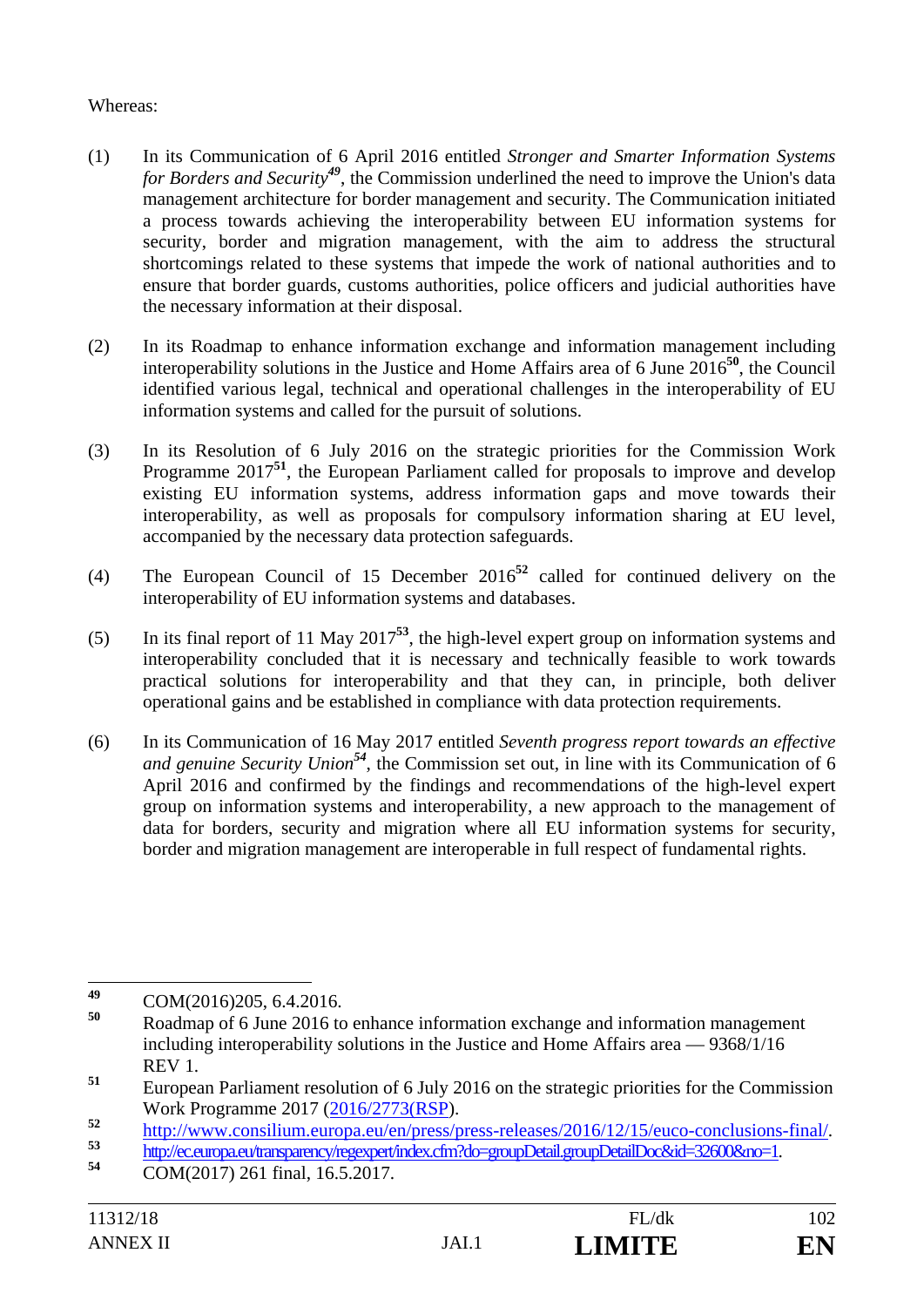- (7) In its Conclusions of 9 June 2017**<sup>55</sup>** on the way forward to improve information exchange and ensure the interoperability of EU information systems, the Council invited the Commission to pursue the solutions for interoperability as proposed by the high-level expert group.
- (8) The European Council of 23 June 2017**<sup>56</sup>** underlined the need to improve the interoperability between databases and invited the Commission to prepare, as soon as possible, draft legislation enacting the proposals made by the high-level expert group on information systems and interoperability.
- (9) With a view to improve the *effectiveness and efficiency of checks at* management of the external borders, to contribute to preventing and combating irregular *illegal im*migration and to contribute to a high level of security within the area of freedom, security and justice of the Union, including the maintenance of public security and public policy and safeguarding the security in the territories of the Member States, *to improve the implementation of the common visa policy, to assist in examining applications for international protection lodged in a Member State*, interoperability between EU information systems, namely *fthe* Entry/Exit System (EES)], the Visa Information System (VIS), [the European Travel Information and Authorisation System (ETIAS)], Eurodac, the Schengen Information System (SIS), and the [European Criminal Records Information System for third-country nationals (ECRIS-TCN)] should be established in order for these EU information systems and their data to supplement each other. To achieve this, a European search portal (ESP), a shared biometric matching service (shared BMS), a common identity repository (CIR) and a multiple-identity detector (MID) should be established as interoperability components.
- (10) The interoperability between the EU information systems should allow said systems to supplement each other in order to facilitate the correct identification of persons, *including unknown persons who are not able to identify themselves or unidentified remains,*  contribute to fighting identity fraud, improve and harmonise data quality requirements of the respective EU information systems, facilitate the technical and operational implementation by Member States of existing and future EU information systems, strengthen and simplify the data security and data protection safeguards that govern the respective EU information systems, streamline the law enforcement access *for the purposes of preventing, detecting or investigating terrorist offences or other serious criminal offences* to the EES, the VIS, the [ETIAS] and Eurodac, and support the purposes of the EES, the VIS, the [ETIAS], Eurodac, the SIS and the [ECRIS-TCN system].
- (11) The interoperability components should cover the EES, the VIS, the [ETIAS], Eurodac, the SIS, and the [ECRIS-TCN system]. They should also cover the Europol data to the extent of enabling it to be queried simultaneously with these EU information systems.
- (12) The interoperability components should concern persons in respect of whom personal data may be processed in the EU information systems and by Europol, namely third-country nationals *persons* whose personal data is *are* processed in the EU information systems and by Europol, and to *including* EU citizens whose personal data is *are* processed in the SIS and by Europol.

<sup>55</sup> **<sup>55</sup>** http://www.consilium.europa.eu/media/22186/st10136en17-vf.pdf. **<sup>56</sup>** European Council conclusions, 22-23 June 2017.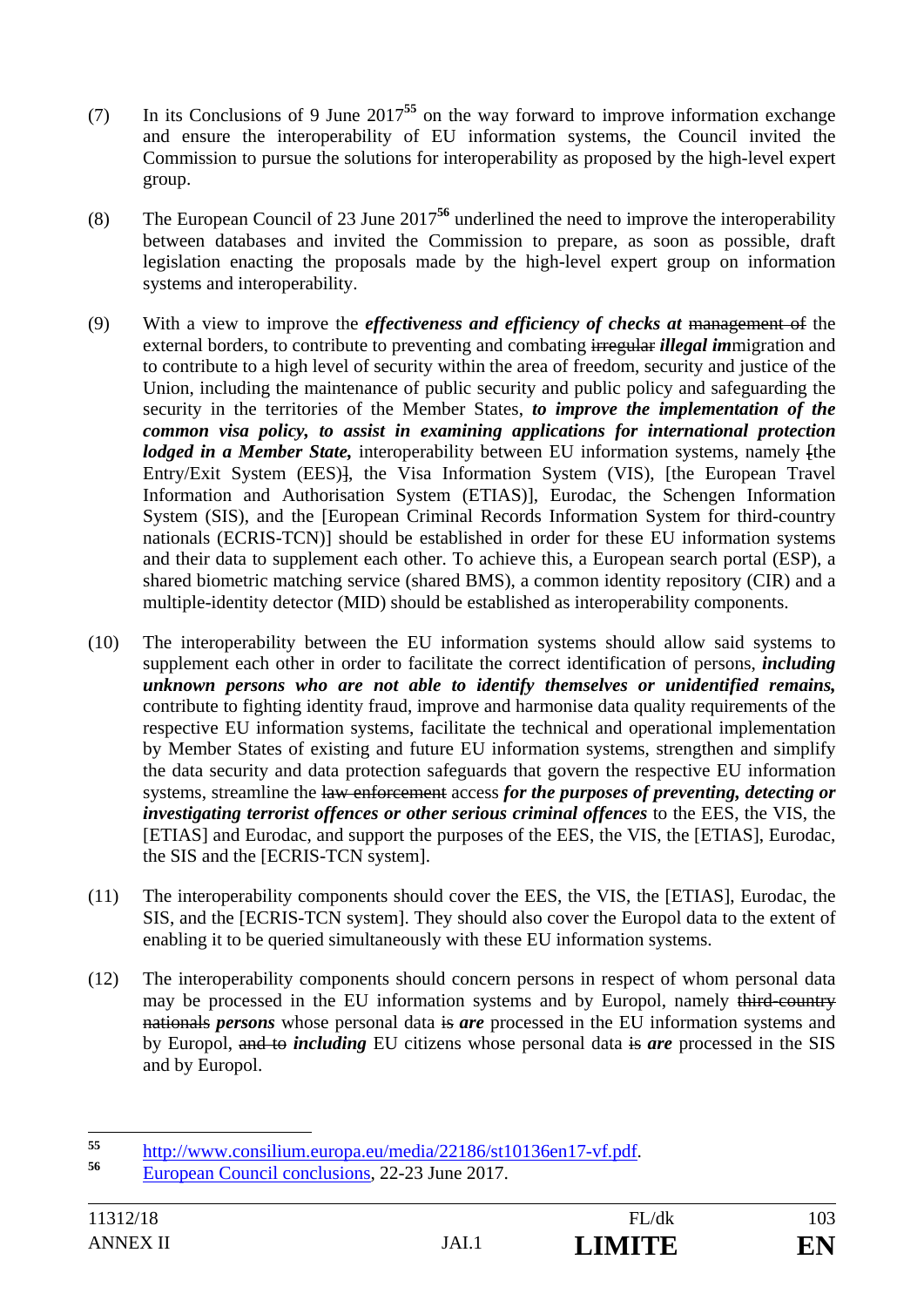- (13) The European search portal (ESP) should be established to facilitate technically the ability of Member State authorities and EU bodies *agencies* to have fast, seamless, efficient, systematic and controlled access to the EU information systems, the Europol data and the Interpol databases needed to perform their tasks, in accordance with their access rights, and to support the objectives of the EES, the VIS, the [ETIAS], Eurodac, the SIS, the [ECRIS-TCN system] and the Europol data. Enabling the simultaneous querying of all relevant EU information systems in parallel, as well as of the Europol data and the Interpol databases, the ESP should act as a single window or 'message broker' to search various central systems and retrieve the necessary information seamlessly and in full respect of the access control and data protection requirements of the underlying systems.
- *(13a) When querying the Interpol databases, the design of the ESP should ensure that the data used by the user of the ESP to launch a query is not shared with the owners of Interpol data. The result of the query should not be shared in an automated manner with the owner of the Interpol data and a positive result should only be shared following the assessment of the competent authoritities including the Interpol National Central Bureau of the Member State querying the Interpol databases.*
- (14) Those European search portal (ESP) end-users that have the right to access Europol data under Regulation (EU) 2016/794 of the European Parliament and of the Council**<sup>57</sup>** should be able to query the Europol data simultaneously with the EU information systems to which they have access. Any further data processing following such a query should take place in accordance with Regulation (EU) 2016/794, including restrictions on access or use imposed by the data provider.
- (15) The European search portal (ESP) should be developed and configured in such a way that it does not allow the use of fields of data for the query that are not related to persons or travel documents or that are not present in an EU information system, in the Europol data or in the Interpol database.
- (16) To ensure fast and systematic use of all EU information systems, the European search portal (ESP) should be used to query the common identity repository, the EES, the VIS, [the ETIAS], Eurodac and [the ECRIS-TCN system]. However, the national connection to the different EU information systems should remain in order to provide a technical fall back. The ESP should also be used by Union *agencies* bodies to query the Central SIS in accordance with their access rights and in order to perform their tasks. The ESP should be an additional means to query the Central SIS, the Europol data and the Interpol systems, complementing the existing dedicated interfaces.
- *(16a) To help fighting identity fraud when consulting national copies of SIS, new biographic identity data from CIR records could be added to an alert in SIS using the existing alias procedures of the Sirene Manual, in case of a red link between data in SIS and the CIR. After adding the new identity data as an alias in the SIS, a new multiple identity detection process should be launched in order to change the existing red link into a white link in an automated manner*.
- 57 **<sup>57</sup>** Regulation (EU) 2016/794 of the European Parliament and of the Council of 11 May 2016 on the European Union Agency for Law Enforcement Cooperation (Europol) and replacing and repealing Council Decisions 2009/371/JHA, 2009/934/JHA, 2009/935/JHA, 2009/936/JHA and 2009/968/JHA (OJ L 135, 24.5.2016, p. 53).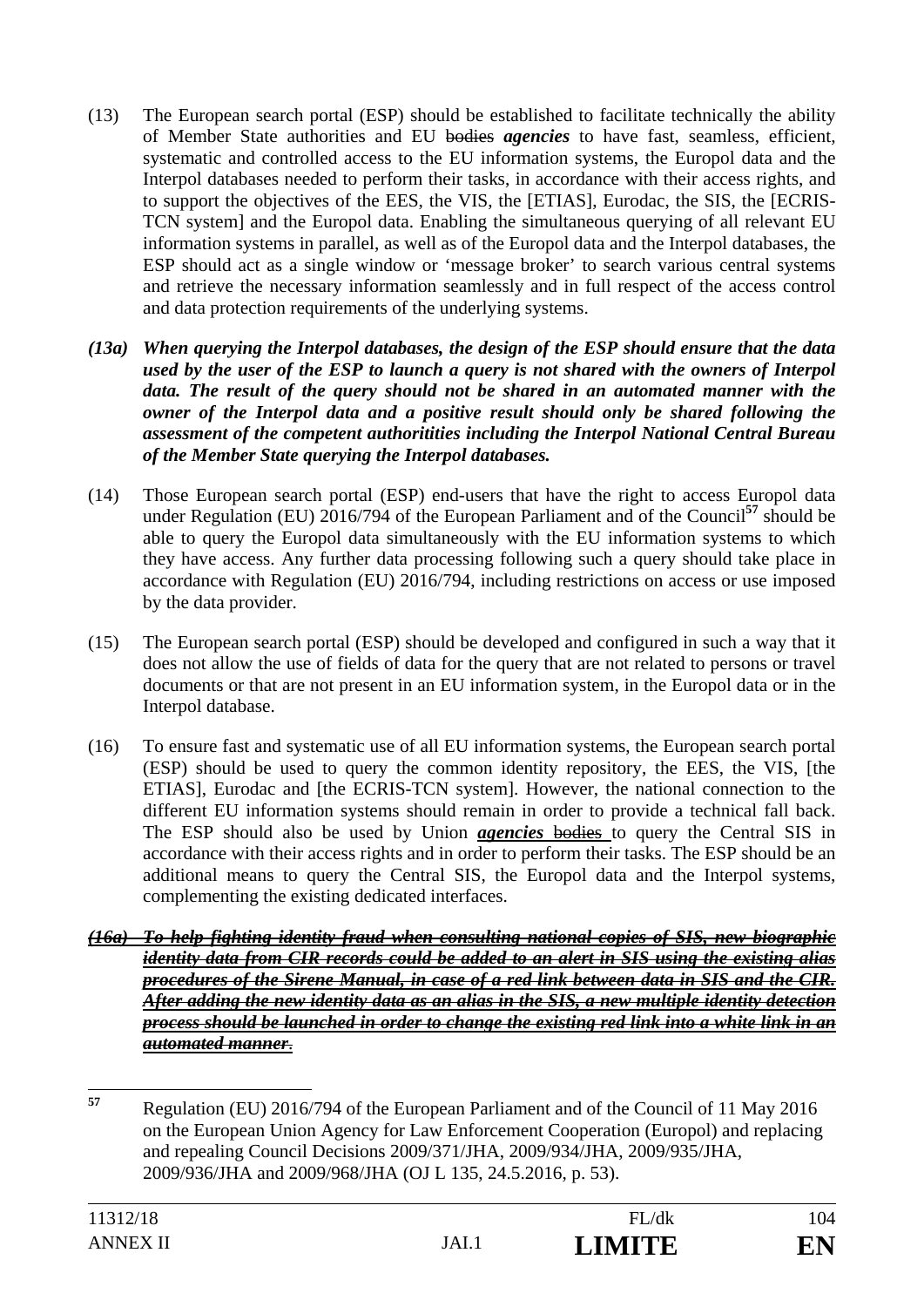- (17) Biometric data, such as fingerprints *dactyloscopic data* and facial images, are unique and therefore much more reliable than alphanumeric data for identifying a person. The shared biometric matching service (shared BMS) should be a technical tool to reinforce and facilitate the work of the relevant EU information systems and the other interoperability components. The main purpose of the shared BMS should be to facilitate the identification of an individual who may be registered in different databases, by matching their biometric data across different systems and by relying on one unique technological component instead of five different ones in each of the underlying systems. The shared BMS should contribute to security, as well as financial, maintenance and operational benefits by relying on one unique technological component instead of different ones in each of the underlying systems. All automated fingerprint identification systems, including those currently used for Eurodac, the VIS and the SIS, use biometric templates comprised of data derived from a feature extraction of actual biometric samples. The shared BMS should regroup and store all these biometric templates in one single location, facilitating cross-system comparisons using biometric data and enabling economies of scale in developing and maintaining the EU central systems.
- (18) Biometric data constitute sensitive personal data. This *R*egulation should lay down the basis for and the safeguards for processing of such data for the purpose of uniquely identifying the persons concerned.
- (19) The systems established by Regulation (EU) 2017/2226 of the European Parliament and of the Council**<sup>58</sup>**, Regulation (EC) No 767/2008 of the European Parliament and of the Council**<sup>59</sup>**, [the ETIAS Regulation] for the management of the borders of the Union, the system established by [the Eurodac Regulation] to identify the applicants for international protection and combat irregular *illegal im*migration, and the system established by [the ECRIS-TCN system Regulation] require in order to be effective to rely on the accurate identification of the third-country nationals *persons* whose personal data are stored therein.
- (20) The common identity repository (CIR) should therefore facilitate and assist in the correct identification of persons registered in the EES, the VIS, [the ETIAS], Eurodac and [the ECRIS-TCN system].

<sup>58</sup> **<sup>58</sup>** Regulation (EU) 2017/2226 of the European Parliament and of the Council of 30 November 2017 establishing an Entry/Exit System (EES) to register entry and exit data and refusal of entry data of third-country nationals crossing the external borders of the Member States and determining the conditions for access to the EES for law enforcement purposes, and amending the Convention implementing the Schengen Agreement and Regulations (EC) No 767/2008 and (EU) No 1077/2011 (EES Regulation) (OJ L 327, 9.12.2017, p. 20–82).

**<sup>59</sup>** Regulation (EC) No 767/2008 of the European Parliament and of the Council of 9 July 2008 concerning the Visa Information System (VIS) and the exchange of data between Member States on short-stay visas (VIS Regulation) (OJ L 218, 13.8.2008, p. 60).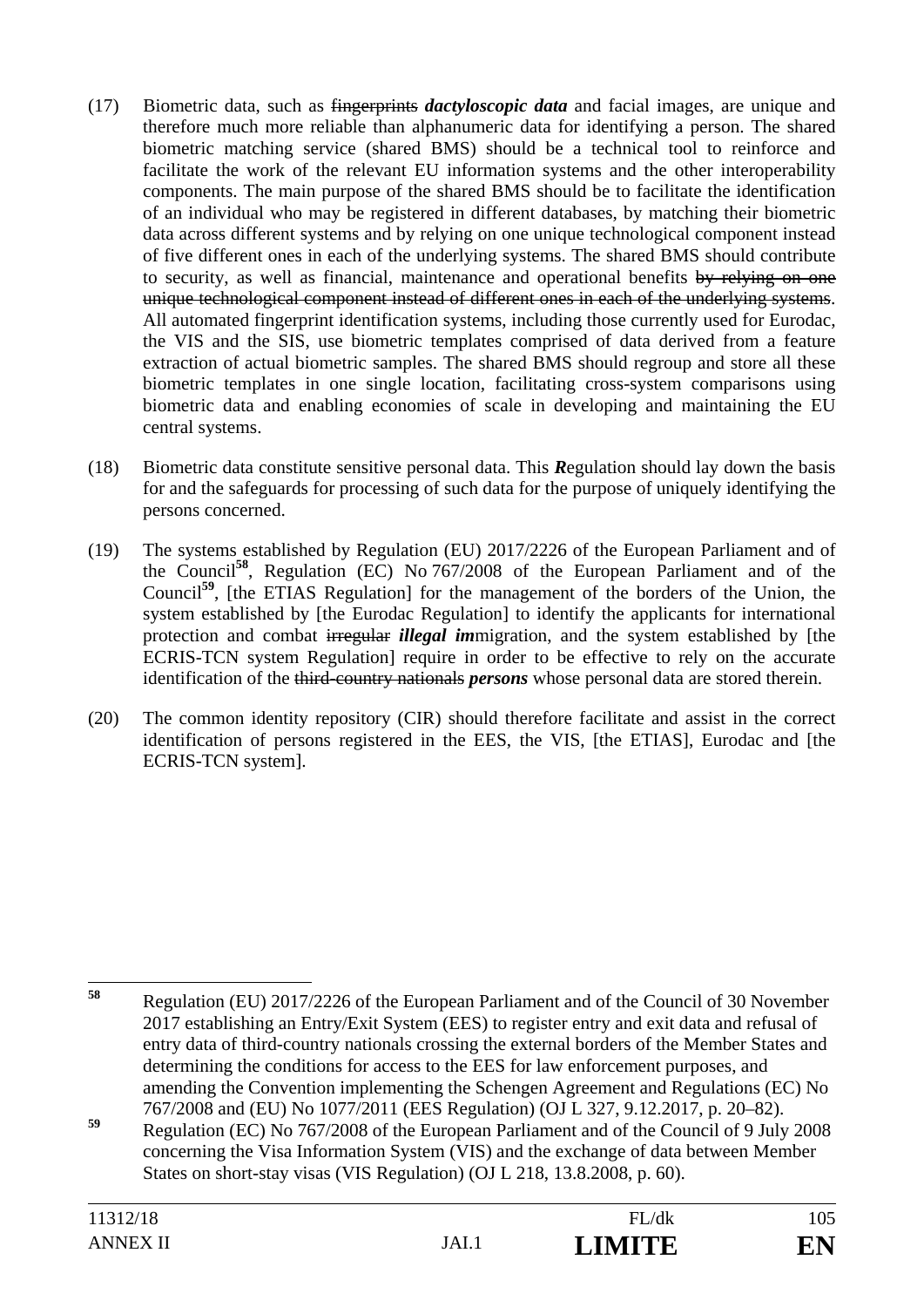- (21) Personal data stored in these EU information systems may relate to the same persons but under different or incomplete identities. Member States dispose of efficient ways to identify their citizens or registered permanent residents in their territory, but the same is not true for *other categories of persons* third-country nationals. The interoperability between EU information systems should contribute to the correct identification of *those persons* thirdcountry nationals. The common identity repository (CIR) should store the personal data concerning third-country nationals *those persons* present in the systems that are necessary to enable the more accurate identification of those individuals, therefore including their identity, travel document and biometric data, regardless of the system in which the data was originally collected. Only the personal data strictly necessary to perform an accurate identity check should be stored in the CIR. The personal data recorded in the CIR should be kept for no longer than is strictly necessary for the purposes of the underlying systems and should be automatically deleted when the data *are* is deleted in the underlying systems in accordance with their logical separation. *However, for the purpose of fighting identity fraud, where a red link is stored in the MID, the linked identity and travel document data should be stored in the CIR for as long as the corresponding data are stored in at least one of the EU information systems from which the linked data originates.*
- (22) The new processing operation consisting in the storage of such data in the common identity repository (CIR) instead of the storage in each of the separate systems is necessary to increase the accuracy of the identification that is made possible by the automated comparison and matching of such data. The fact that the identity, *travel document* and biometric data of third-country nationals is *are* stored in the CIR should not hinder in any way the processing of data for the purposes of the EES, the VIS, *[*the ETIAS*]*, Eurodac or the ECRIS-TCN system Regulations, as the CIR should be a new shared component of those underlying systems.
- (23) In that connection, creating an individual file in the common identity repository (CIR) for each person that is recorded in the EES, the VIS, *[*the ETIAS*]*, Eurodac or *[*the ECRIS-TCN system*]*, is necessary to achieve the purpose of correct identification of *each person* thirdcountry nationals within the Schengen area, and to support the multiple-identity detector for the dual purpose of facilitating identity checks for *bona fide* travellers and combating identity fraud. The individual file should store in one single place and make accessible to the duly authorised end-users all the possible identities linked to a person.
- (24) The common identity repository (CIR) should thus support the functioning of the multipleidentity detector and to facilitate and streamline access by law enforcement authorities *responsible for preventing, detecting or investigating terrorist offences or other serious criminal offences* to the EU information systems that are not established exclusively for purposes of prevention, investigation *or* detection or prosecution of serious crime.
- (25) The common identity repository (CIR) should provide for a shared container for identity, *travel document* and biometric data of third-country nationals *persons* registered in the EES, the VIS, [the ETIAS], Eurodac and the [ECRIS-TCN system]. *It should be part of the technical architecture of these systems and serve serving as the shared component between* these systems *them* for storage of this *the identity, travel document and biometric* data, and to allow its *their* querying.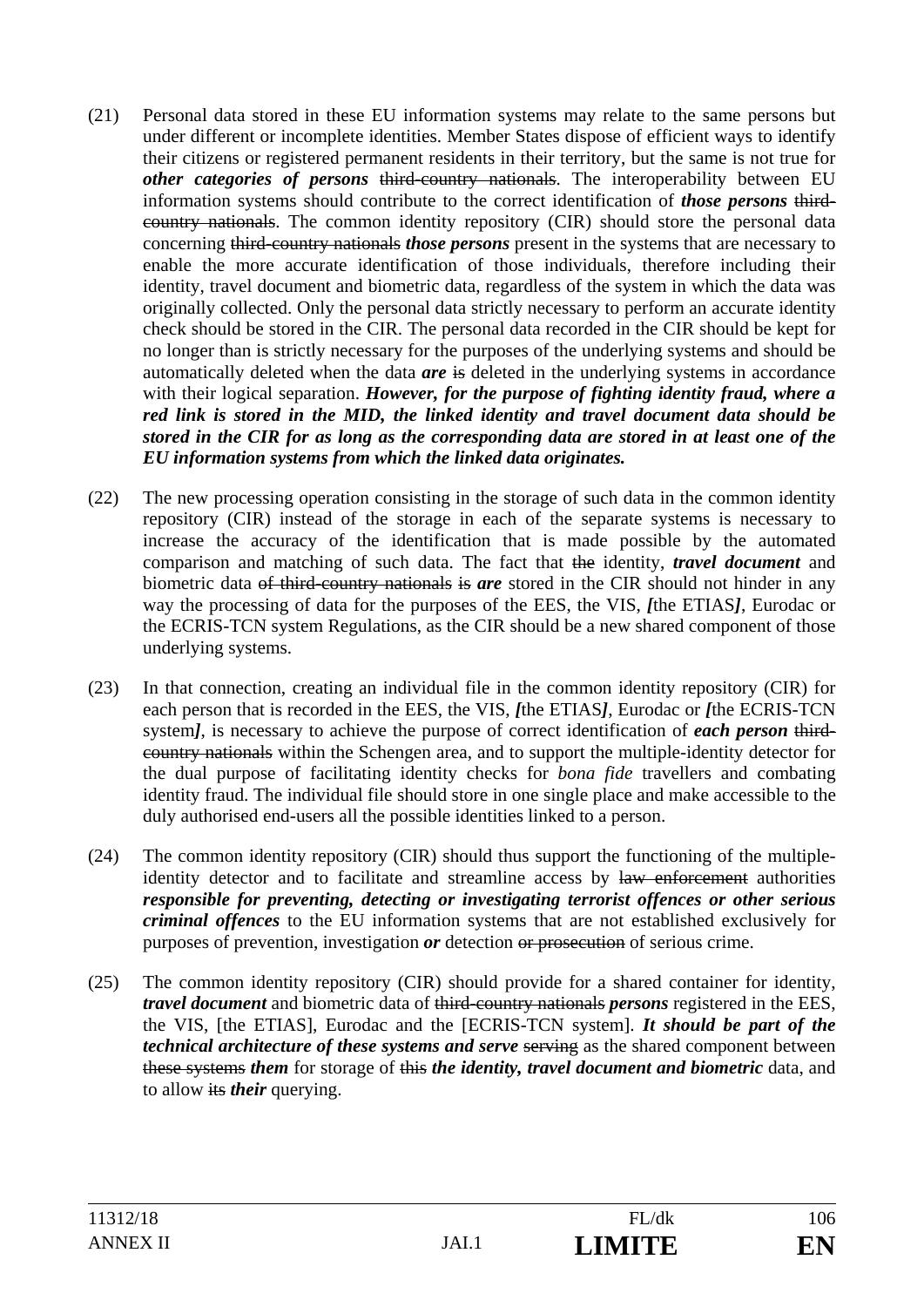- (26) All records in the common identity repository (CIR) should be logically separated by automatically tagging each record with the underlying system owning that record. The access control of the CIR should use these tags to allow the record to be accessible or not.
- (27) In order to ensure the correct identification of a person, *police authorities empowered by national law* Member State authorities competent for preventing and combating irregular migration and competent authorities within the meaning of Article 3(7) of Directive 2016/680 should be allowed to query the common identity repository (CIR) with the biometric data of that person taken during an identity check.
- (28) Where the biometric data of the person cannot be used or if the query with that data fails, the query should be carried out with identity data of that person in combination with travel document data. Where the query indicates that data on that person are stored in the common identity repository (CIR), Member State authorities should have access to consult the identity data *and travel document data* of that person stored in the CIR, without providing any indication as to which EU information system the data belongs to.
- (29) Member States should adopt national legislative measures designating the authorities competent to perform identity checks with the use of the common identity repository (CIR) and laying down the procedures, conditions and criteria of such checks in line with the principle of proportionality. In particular, the power to collect biometric data during an identity check of a person present before the member of those authorities should be provided for by national *law* legislative measures.
- (30) This Regulation should also introduces a new possibility for streamlined access to data beyond identity data *or travel document data* present in the EES, the VIS, [the ETIAS] or Eurodac by Member State designated law enforcement authorities *responsible for preventing, detecting or investigating terrorist offences or other serious criminal offences* and Europol. Data, including data other than identity data *or travel document data* contained in those systems, may be necessary for the prevention, detection, investigation and prosecution of terrorist offences or serious criminal offences in a specific case.
- (31) Full access to the necessary data contained in the EU information systems necessary for the purposes of preventing, detecting and *or* investigating terrorist offences or other serious criminal offences, beyond the relevant identity data *or travel document data* covered under common identity repository (CIR) obtained using biometric data of that person taken during an identity check, should continue to be governed by the provisions in the respective legal instruments. The designated law enforcement authorities *responsible for preventing, detecting or investigating terrorist offences or other serious criminal offences* and Europol do not know in advance which of the EU information systems contains data of the persons they need to inquire upon. This results in delays and inefficiencies in the conduct of their tasks. The end-user authorised by the designated authority should therefore be allowed to see in which of the EU information systems the data corresponding to the query introduced are recorded. The concerned system would thus be flagged following the automated verification of the presence of a *match* hit in the system (a so-called hit*match*-flag functionality).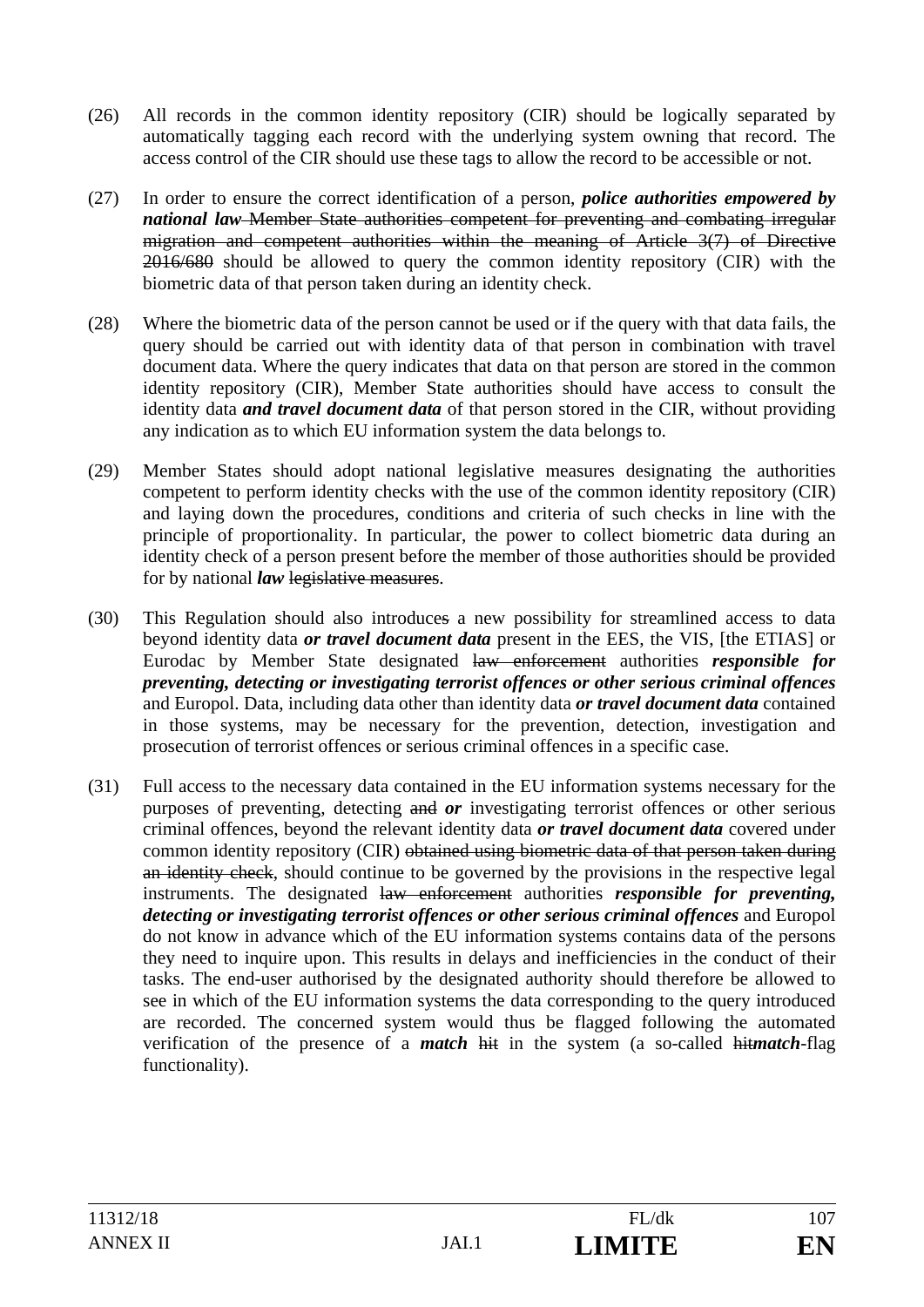- *(31a) The reply will not be interpreted and used as a ground or reason to draw conclusions on or undertake measures towards a person third country national, but may be used only for the purpose of submitting an access request to the underlying EU information systems, subject to the conditions and procedures laid down in the respective legislative instruments governing such access. Any such act will be subject to measures set out in Chapter VII and measures in Regulation (EU) 2016/679, Directive 2016/680 or Regulation (EC) No 45/2001.*
- (32) The logs of the queries of the common identity repository should indicate the purpose of the query. Where such a query was performed using the two-step data consultation approach, the logs should include a reference to the national file of the investigation or case, therefore indicating that such query was launched for the purposes of preventing, detecting and *or* investigating terrorist offences or other serious criminal offences.
- (33) The query of the common identity repository (CIR) by Member State designated authorities and Europol in order to obtain a hit*match*-flag type of response indicating the data *are* is recorded in the EES, the VIS, [the ETIAS] or Eurodac requires automated processing of personal data. A hit*match*-flag would not reveal personal data of the concerned individual other than an indication that some of his or her data are stored in one of the systems. No adverse decision for the concerned individual should be made by the authorised end-user solely on the basis of the simple occurrence of a hit*match*-flag. Access by the end-user *to* of a hit*match*-flag would therefore realise a very limited interference with the right to protection of personal data of the concerned individual, while it would be necessary to allow the designated authority and Europol to address its request for access *to* for personal data more effectively directly to the system that was flagged as containing it.
- (34) The two-step data consultation approach is particularly valuable in cases where the suspect, perpetrator or suspected victim of a terrorist offence or other serious criminal offence is unknown. In those cases the common identity repository (CIR) should enable identifying the information system that knows the person in one single search. By creating the obligation to use this new law enforcement access approach *for the purposes of preventing, detecting or investigating terrorist offences or other serious criminal offences* in these cases, access to the personal data stored in the EES the VIS, [the ETIAS] and Eurodac should take place without the requirements of a prior search in national databases and the launch of a prior search in the automated fingerprint identification system of other Member States under Decision 2008/615/JHA. The principle of prior search effectively limits the possibility of Member State*s*' authorities to consult *centralised* systems for *the* justified law enforcement purposes *of preventing, detecting or investigating terrorist offences or other serious criminal offences* and could thereby result in missed opportunities to uncover necessary information. The requirements of a prior search in national databases and the launch of a prior search in the automated fingerprint identification system of other Member States under Decision 2008/615/JHA should only cease to apply once the alternative safeguard of the two-step approach to law enforcement access *for the purposes of preventing, detecting or investigating terrorist offences or other serious criminal offences* through the CIR has become operational.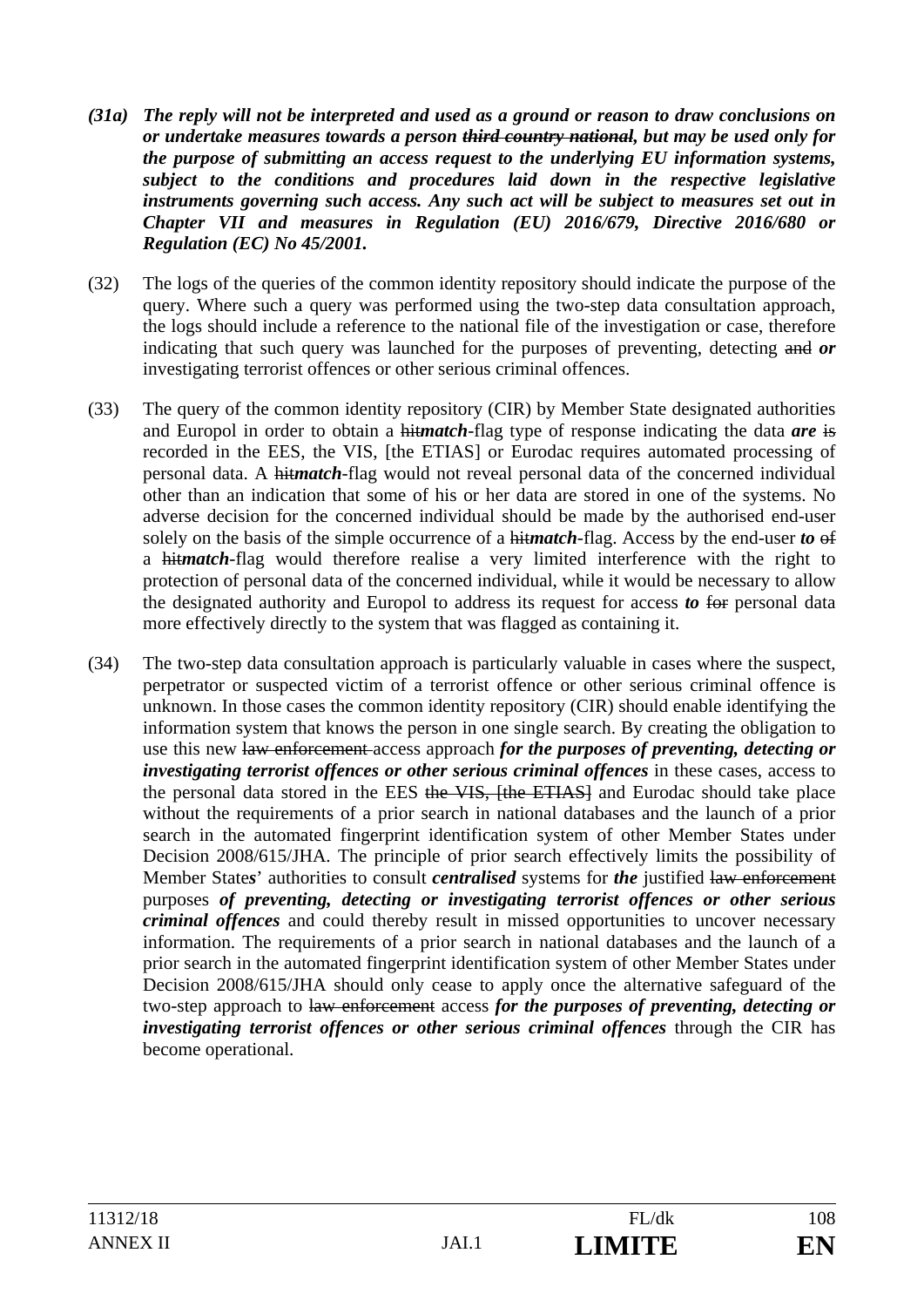- (35) The multiple-identity detector (MID) should be established to support the functioning of the common identity repository and to support the objectives of the EES, the VIS, [the ETIAS], Eurodac, the SIS and [the ECRIS-TCN system]. In order to be effective in fulfilling their respective objectives, all of these EU information systems require the accurate identification of the persons whose personal data are stored therein.
- (36) The possibility to achieve the objectives of the EU information systems is undermined by the current inability for the authorities using these systems to conduct sufficiently reliable verifications of the identities of the third-country nationals *persons* whose data are stored in different systems. That inability is determined by the fact that the set of identity data *or travel document data* stored in a given individual system may be fraudulent, incorrect, or incomplete, and that there is currently no possibility to detect such fraudulent, incorrect or incomplete identity data *or travel document data* by way of comparison with data stored in another system. To remedy this situation it is necessary to have a technical instrument at Union level allowing accurate identification of third-country nationals *persons* for these purposes.
- (37) The multiple-identity detector (MID) should create and store links between data in the different EU information systems in order to detect multiple identities, with the dual purpose of facilitating identity checks for *bona fide* travellers and combating identity fraud. The MID should only contain the links between individuals present in more than one EU information system, strictly limited to the data necessary to verify that a person is recorded *in a justified*  lawfully or unlawfully *unjustified manner* under different biographical identities in different systems, or to clarify that two persons having similar biographical data may not be the same person. Data processing through the European search portal (ESP) and the shared biometric matching service (shared BMS) in order to link individual files across individual systems should be kept to an absolute minimum and therefore is limited to a multipleidentity detection at the time new data *are* is added to one of the information systems included in the common identity repository and in the SIS. The MID should include safeguards against potential discrimination or unfavourable decisions for persons with multiple lawful identities.
- (38) This Regulation provides for new data processing operations aimed at identifying the persons concerned correctly. This constitutes an interference with their fundamental rights as protected by Articles 7 and 8 of the Charter of Fundamental Rights. Since the effective implementation of the EU information systems is dependent upon correct identification of the individuals concerned, such interference is justified by the same objectives for which each of those systems have been established, the effective management of the Union's borders, the internal security of the Union, the effective implementation of the Union's asylum and visa policies and the fight against irregular *illegal im*migration.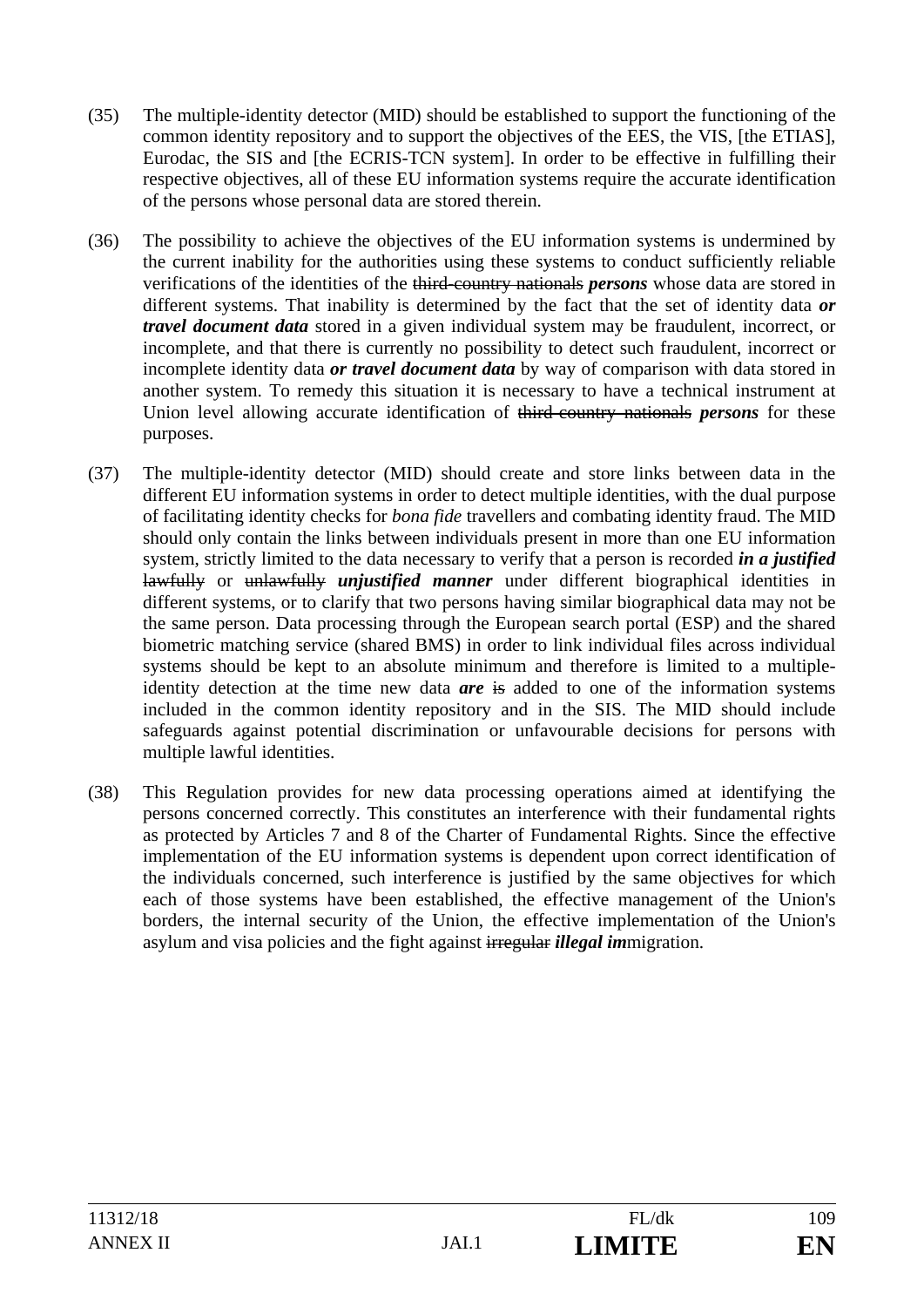- (39) The European search portal (ESP) and shared biometric matching service (shared BMS) should compare data in common identity repository (CIR) and SIS on persons when new records are created *or uploaded* by a national authority or an EU *agency* body. Such comparison should be automated. The CIR and the SIS should use the shared BMS to detect possible links on the basis of biometric data. The CIR and the SIS should use the ESP to detect possible links on the basis of alphanumeric data. The CIR and the SIS should be able to identify identical or similar data on the third-country national *person* stored across several systems. Where such is the case, a link indicating that it is the same person should be established. The CIR and the SIS should be configured in such a way that small transliteration or spelling mistakes are detected in such a way as not to create any unjustified hindrance to the concerned third-country national *person*.
- (40) The national authority or EU *agency* body that recorded the data in the respective EU information system should confirm or change these links. This authority should have access to the data stored in the common identity repository (CIR) or the SIS and in the multipleidentity detector (MID) for the purpose of the manual identity verification.
- (41) Access to the multiple-identity detector (MID) by Member State authorities and EU *agencies* bodies having access to at least one EU information system included in the common identity repository (CIR) or to the SIS should be limited to so called red links where the linked data shares the same biometric but different identity data and the authority responsible for the verification of different identities concluded it refers unlawfully to the same person *in an unjustified manner*, or where the linked data has similar *different*  identity data, *at least one of the EU information systems does not have biometric data on the person* and the authority responsible for the verification of different identities concluded it refers unlawfully to the same person *in an unjustified manner, or where the linked data have same or similar identity data, the same travel document data, but different biometric data and the authority responsible for the verification of different identities concluded it refers to different persons in an unjustified manner*. Where the linked identity data *are* is not similar, a yellow link should be established and a manual verification should take place in order to confirm the link or change its colour accordingly.
- (42) The manual verification of multiple identities should be ensured by the authority creating or updating the data that triggered a hit *match* resulting in a link with data already stored in another EU information system. The authority responsible for the verification of multiple identities should assess whether there are multiple lawful or unlawful identities. Such assessment should be performed where possible in the presence of the third-country national *person* and where necessary by requesting additional clarifications or information. Such assessment should be performed without delay, in line with legal requirements for the accuracy of information under Union and national law.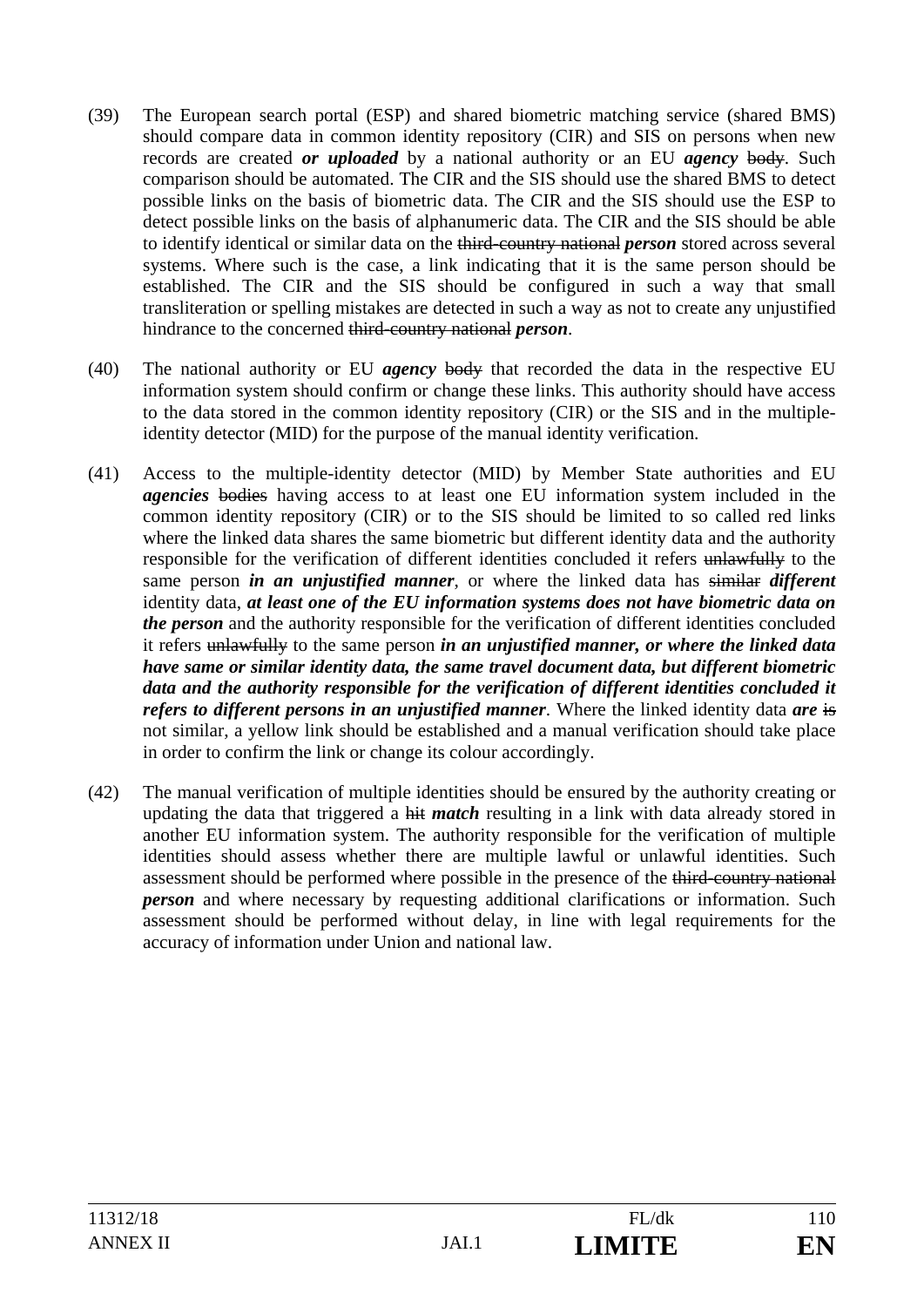- (43) For the links obtained in relation to the Schengen Information System (SIS) related to the alerts in respect of persons wanted for arrest or for surrender or extradition purposes, on missing or vulnerable persons, on persons sought to assist with a judicial procedure, on persons for discreet checks*, inquiry checks* or specific checks or on unknown wanted persons, the authority responsible for the verification of multiple identities should be the SIRENE Bureau of the Member State that created the alert. Indeed those categories of SIS alerts are sensitive and should not necessarily be shared with the authorities creating or updating the data in one of the other EU information systems. The creation of a link with SIS data should be without prejudice to the actions to be taken in accordance with the [SIS Regulations].
- *(43a) Access to the MID by Member State authorities and EU agencies is not foreseen where a white link exists between data from two or more EU information systems. However, this will not affect the users' access rights. Where it becomes evident when accessing data from two or more EU information systems that a white link was wrongly created, that Member State authority or EU agency should be able to correct the situation and replace the link.*
- (44) eu-LISA should establish automated data quality control mechanisms and common data quality indicators. eu-LISA should be responsible to develop a central monitoring capacity for data quality and to produce regular data analysis reports to improve the control of implementation and application by Member States of EU information systems. The common quality indicators should include the minimum quality standards to store data in the EU information systems or the interoperability components. The goal of such a data quality standards should be for the EU information systems and interoperability components to automatically identify apparently incorrect or inconsistent data submissions so that the originating Member State is able to verify the data and carry out any necessary remedial actions.
- (45) The Commission should evaluate eu-LISA quality reports and should issue recommendations to Member States where appropriate. Member States should be responsible for preparing an action plan describing actions to remedy any deficiencies in data quality and should report on its progress regularly.
- (46) The Universal Message Format (UMF) should establish a standard for structured, crossborder information exchange between information systems, authorities and/or organisations in the field of Justice and Home affairs. UMF should define a common vocabulary and logical structures for commonly exchanged information with the objective to facilitate interoperability by enabling the creation and reading of the contents of the exchange in a consistent and semantically equivalent manner.
- *(46a) UMF is not meant as a mandatory, sole or preferred standard for the whole field of Justice and Home Affairs and the diverse solutions deployed by the European Commission, the EU agencies and Member States.*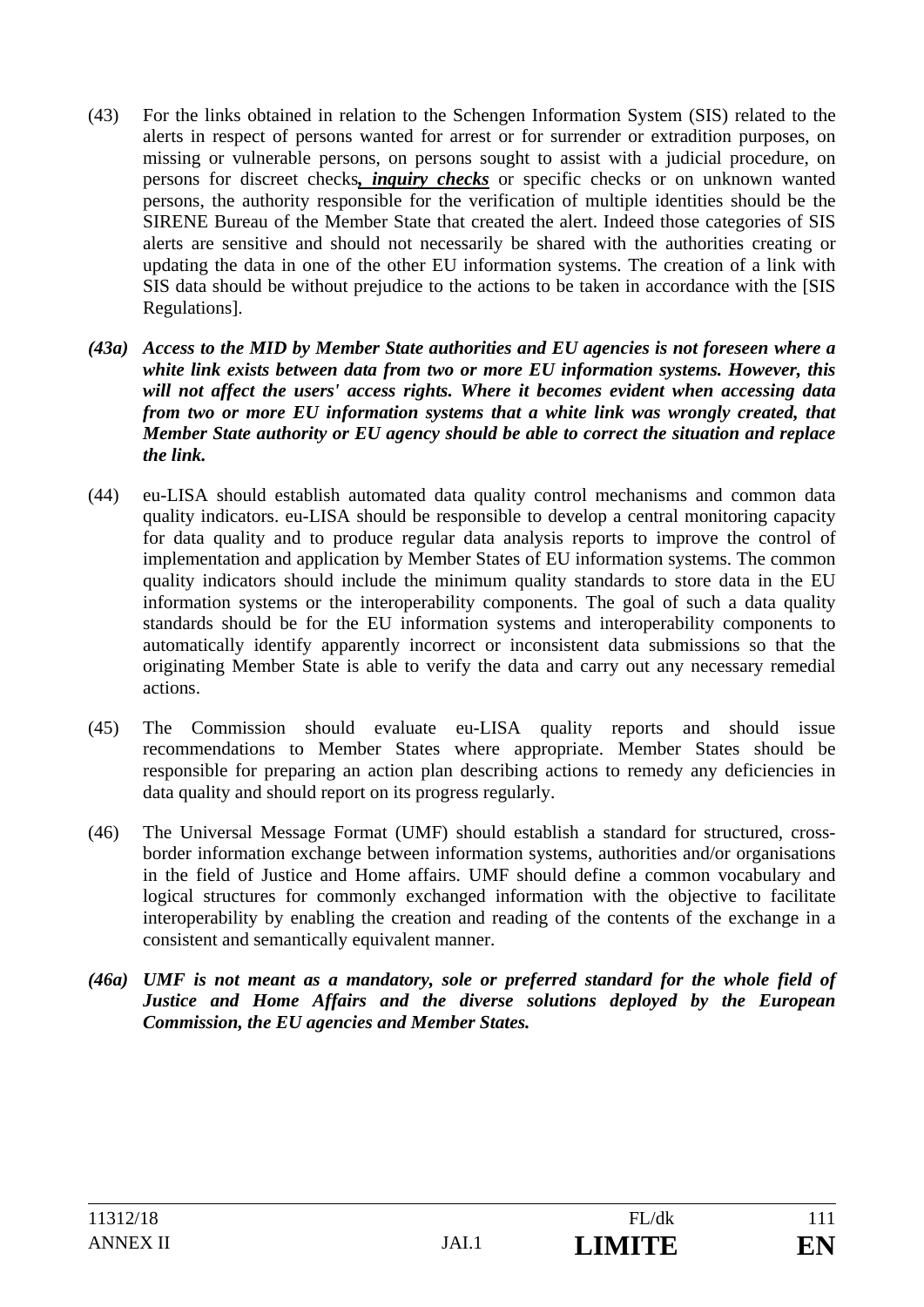- (47) A central repository for reporting and statistics (CRRS) should be established to generate cross-system statistical data and analytical reporting for policy, operational and data quality purposes. eu-LISA should establish, implement and host the CRRS in its technical sites containing anonymous statistical data from the above-mentioned systems, the common identity repository, the multiple-identity detector and the shared biometric matching service. The data contained in the CRRS should not enable the identification of individuals. eu-LISA should render the data anonymous and should record such anonymous data in the CRRS. The process for rendering the data anonymous should be automated and no direct access by eu-LISA staff should be granted to any personal data stored in the EU information systems or in the interoperability components.
- (48) Regulation (EU) 2016/679 should apply to the processing of personal data under this Regulation by national authorities unless such processing is carried out by the designated authorities or central access points of the Member States for the purposes of the prevention, detection or investigation of terrorist offences or of other serious criminal offences, when Directive (EU) 2016/680 of the European Parliament and of the Council should apply.
- *(48a) Where the processing of personal data by the Member States for the purpose of interoperability is carried out by the competent authorities for the purposes of the prevention, detection or investigation of terrorist offences or of other serious criminal offences, Directive (EU) 2016/680 applies.<sup>60</sup>*
- (49) The specific provisions on data protection of [the EES Regulation *(EU) 2017/2226*], Regulation (EC) No 767/2008, [the ETIAS Regulation], and [the Regulation on SIS in the field of border checks] *and [the Regulation on SIS for the return of illegally staying thirdcountry nationals]* should apply to the processing of personal data in those respective systems.
- (50) Regulation (EC) No 45/2001 of the European Parliament and of the Council**<sup>61</sup>** *Regulation XX/2018 of the European Parliament and of the Council on the protection of individuals with regard to the processing of personal data by the Union institutions, bodies, offices and agencies and on the free movement of such data, and repealing Regulation (EC) No 45/2001 and Decision No 1247/2002/EC* should apply to the processing of personal data by eu-LISA and other institutions and bodies of the Union when carrying out their responsibilities under this Regulation, without prejudice to Regulation (EU) 2016/794, which should apply to the processing of personal data by Europol.

<sup>60</sup> The following recital has been included as part of the political agreement in the ETIAS file: "Where the processing of personal data by the Member States for the purpose of assessing applications is carried out by the competent authorities for the purposes of the prevention, detection or investigation of terrorist offences or of other serious criminal offences, Directive (EU) 2016/680 applies."

**<sup>61</sup>** Regulation (EC) No 45/2001 of the European Parliament and of the Council of 18 December 2000 on the protection of individuals with regard to the processing of personal data by the Community institutions and bodies and on the free movement of such data (OJ L 8, 12.1.2001, p.1).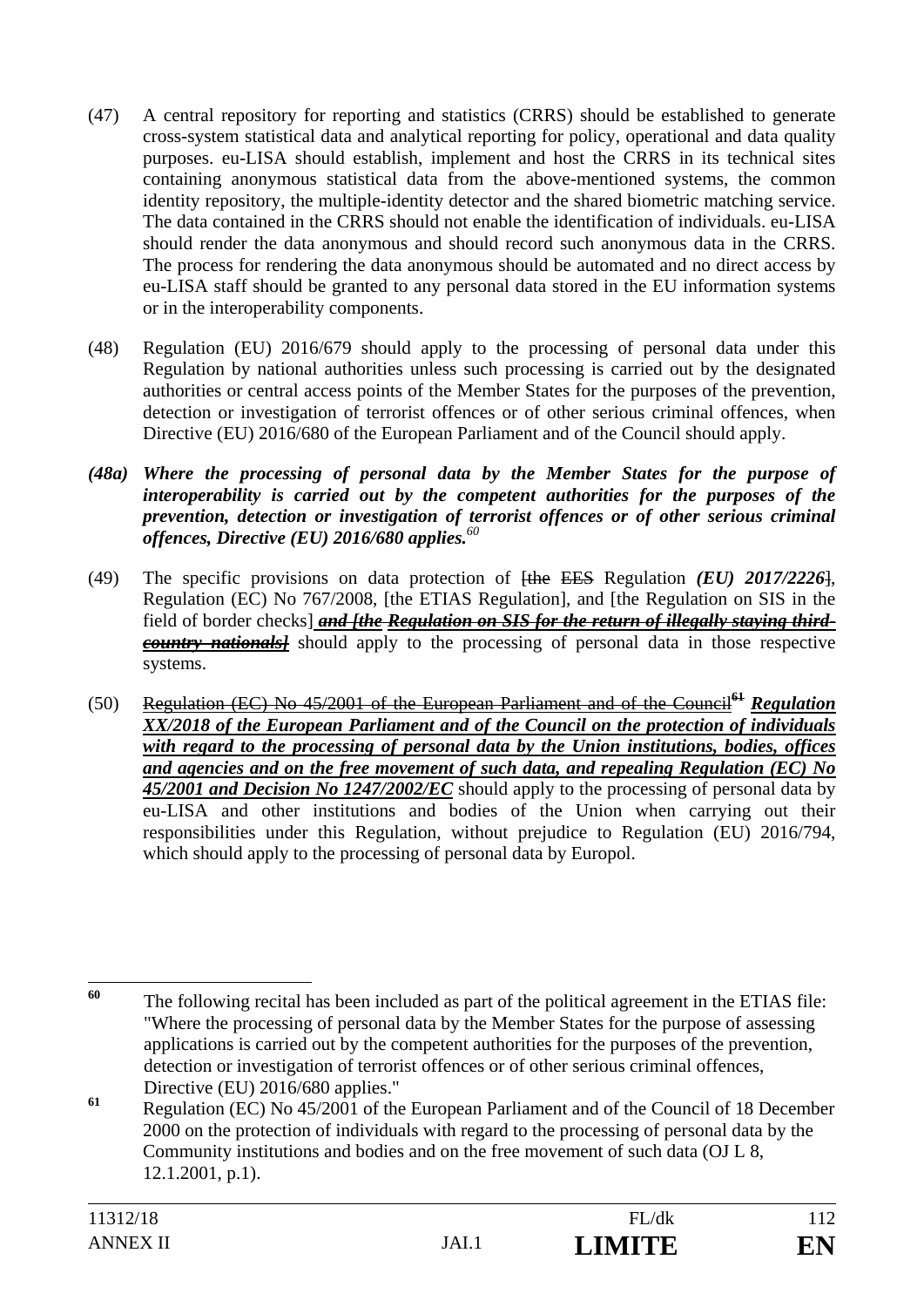- (51) The national supervisory authorities established in accordance with [Regulation (EU) 2016/679] *or Directive (EU) 2016/680* should monitor the lawfulness of the processing of personal data by the Member States, whilst the European Data Protection Supervisor as established by Regulation (EC) No 45/2001 *Regulation XX/2018 of the European Parliament and of the Council on the protection of individuals with regard to the processing of personal data by the Union institutions, bodies, offices and agencies and on the free movement of such data, and repealing Regulation (EC) No 45/2001 and Decision No 1247/2002/EC* should monitor the activities of the Union institutions and bodies in relation to the processing of personal data. The European Data Protection Supervisor and the supervisory authorities should cooperate with each other in the monitoring of the processing of personal data by interoperability components.
- (52) "(...) The European Data Protection Supervisor was consulted in accordance with Article 28(2) of Regulation (EC) No 45/2001 and delivered an opinion on *16 April 2018* … "
- (53) Insofar as confidentiality is concerned, the relevant provisions of the Staff Regulations of officials and the Conditions of Employment of other servants of the European Union should apply to officials or other servants employed and working in connection with SIS.
- (54) Both the Member States and eu-LISA should maintain security plans in order to facilitate the implementation of security obligations and should cooperate with each other in order to address security issues. eu-LISA should also make sure there is a continuous use of the latest technological developments to ensure data integrity regarding the development, design and management of the interoperability components.
- (55) To support the purposes of statistics and reporting, it is necessary to grant access to authorised staff of the competent authorities, institutions and *agencies* bodies identified in this Regulation to consult certain data related to certain interoperability components without enabling individual identification.
- (56) In order to allow competent authorities and the EU *agencies* bodies to adapt to the new requirements on the use of the European search portal (ESP), it is necessary to provide for a transitional period. Similarly, in order to allow for the coherent and optimal functioning of the multiple-identity detector (MID), transitional measures should be established for the start of its operations.
- (57) The costs for the development of the interoperability components projected under the current Multiannual Financial Framework are lower than the remaining amount on the budget earmarked for Smart Borders in Regulation (EU) No 515/2014 of the European Parliament and the Council<sup>62</sup>. Accordingly, this Regulation, pursuant to Article 5(5)(b) of Regulation (EU) No 515/2014, should reallocate the amount currently attributed for developing IT systems supporting the management of migration flows across the external borders.

<sup>62</sup> **<sup>62</sup>** Regulation (EU) No 515/2014 of the European Parliament and of the Council of 16 April 2014 establishing as part of the Internal Security Fund, the Instrument for financial support for external borders and visa and repealing Decision No 574/2007/EC (OJ L 150, 20.5.2014, p. 143).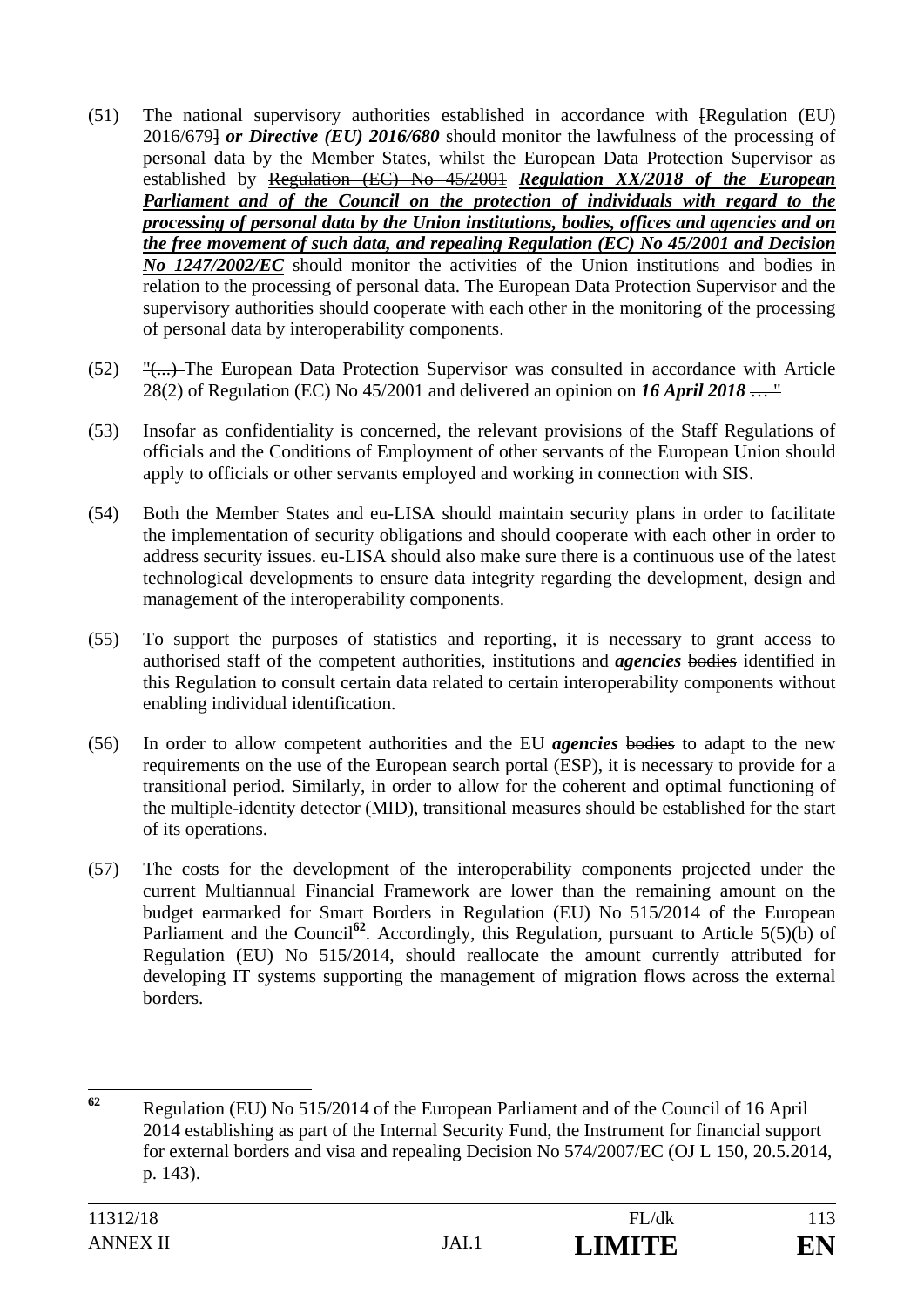- (58) In order to supplement certain detailed technical aspects of this Regulation, the power to adopt acts in accordance with Article 290 of the Treaty on the Functioning of the European Union should be delegated to the Commission in respect of the *extension of the transitional period for the use of the European Search Portal (ESP)*-profiles for the users of the European search portal (ESP) and the content and format of the ESP replies. It is of particular importance that the Commission carry out appropriate consultations during its preparatory work, including at expert level, and that those consultations be conducted in accordance with the principles laid down in the Interinstitutional Agreement on Better Law-Making of 13 April 2016**<sup>63</sup>**. In particular, to ensure equal participation in the preparation of delegated acts, the European Parliament and the Council should receive all documents at the same time as Member State experts, and their experts should systematically have access to meetings of Commission expert groups dealing with the preparation of delegated acts.
- (59) In order to ensure uniform conditions for the implementation of this Regulation, implementing powers should be conferred on the Commission to adopt detailed rules on: *technical details of profiles for the users of the European search portal (ESP); format of the ESP replies; performance requirements and performance monitoring of the shared*  **BMS**; automated data quality control mechanisms, procedures and indicators; development of the UMF standard; procedures for determining cases of similarity of identities; the operation of the central repository for reporting and statistics; and cooperation procedure in case of security incidents*; and specifications of the technical solution to facilitate the querying of EU information systems and the CIR*. Those powers should be exercised in accordance with Regulation (EU) No 182/2011 of the European Parliament and of the Council**<sup>64</sup>**.
- (60) Regulation *(EU)* 2016/794 shall apply for any processing of Europol data for the purposes of this Regulation.
- *(60a) This Regulation should contain clear provisions on liability and right to compensation for unlawful processing of personal data or from any other act incompatible with it, without prejudice to the right to compensation from, and liability of the controller or processor under Regulation (EU) 2016/679, Directive (EU) 2016/680 and Regulation (EC) No 45/2001. With regard to the role of eu-LISA as a data processor, this latter should be responsible for the damage it provoked where it has not complied with the specific obligations of this Regulation directed to it, or where it has acted outside or contrary to lawful instructions of the Member State which is the data controller.*
- (61) This Regulation is without prejudice to the application of Directive 2004/38/EC.

<sup>63</sup> **<sup>63</sup>** http://eur-lex.europa.eu/legal-

content/EN/TXT/?uri=uriserv:OJ.L\_.2016.123.01.0001.01.ENG.<br>**Regulation (EU)** No 182/2011 of the European Parliament and of the Council of 16 February 2011 laying down the rules and general principles concerning mechanisms for control by the Member States of the Commission's exercise of implementing powers (OJ L 55, 28.2.2011, p. 13).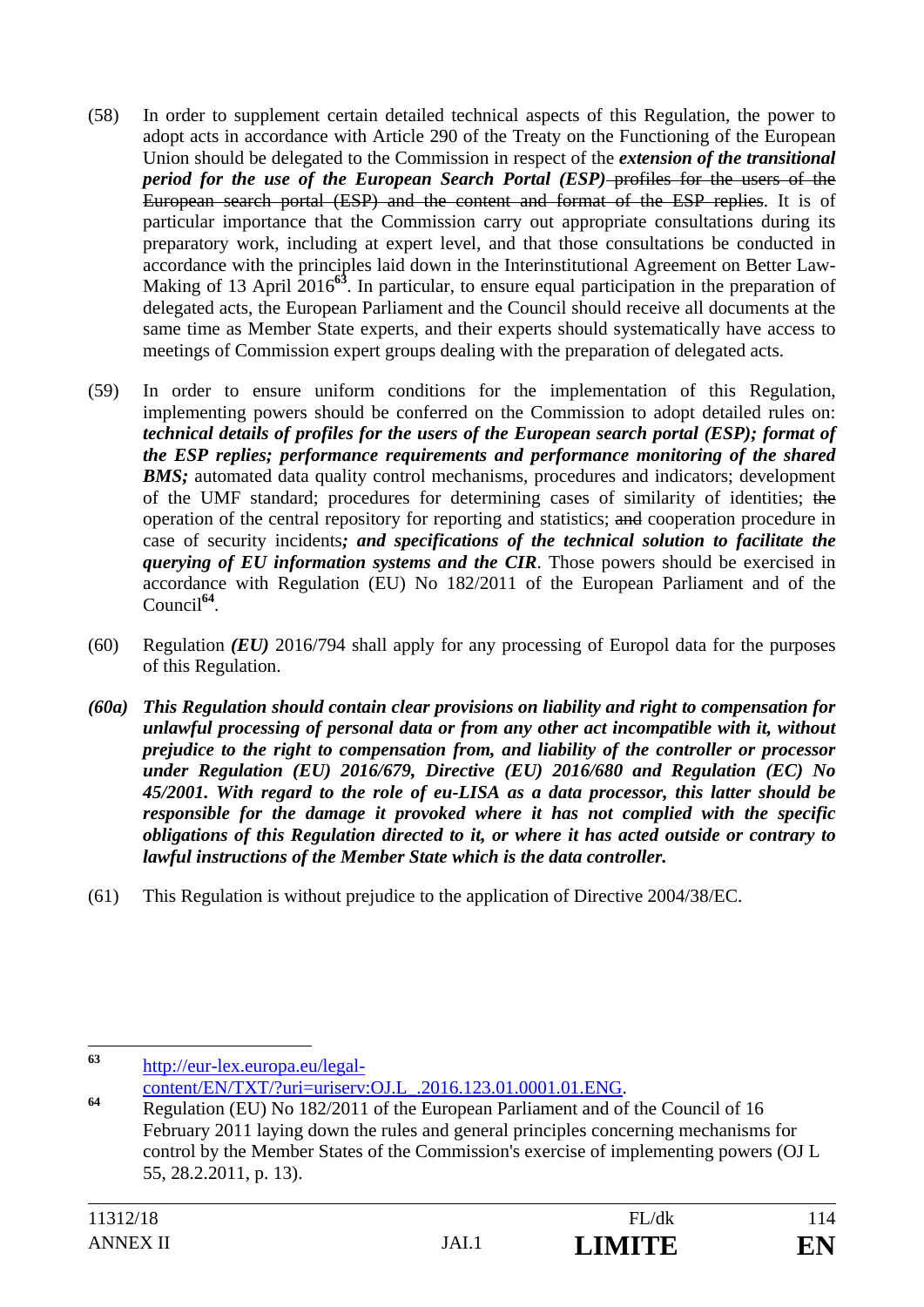(62) *In accordance with Articles 1 and 2 of Protocol No 22 on the Position of Denmark, annexed to the Treaty on European Union and to the Treaty on the Functioning of European Union, Denmark is not taking part in the adoption of this Regulation and is not bound by it or subject to its application. Given that this Regulation, insofar as its provisions relate to SIS as governed by Decision 2007/533/JHA, builds upon the Schengen acquis, Denmark shall, in accordance with Article 4 of that Protocol, decide*  within a period of six months after the adoption of this Regulation whether it will *implement it in its national law. Moreover,* in accordance with Article 3 of the Agreement between the European Community and the Kingdom of Denmark on the criteria and mechanisms for establishing the State responsible for examining a request for asylum lodged in Denmark or any other Member State of the European Union and 'Eurodac' for the comparison of fingerprints for the effective application of the Dublin Convention<sup>[1]</sup>, Denmark is to notify the Commission whether it will implement the contents of this Regulation, insofar as it relates to Eurodac [and the automated system for registration, monitoring and the allocation mechanism for applications for international protection referred to in Article 44 of Regulation (EU) XX/XX establishing the criteria and mechanisms for determining the Member State responsible for examining an application for international protection lodged in one of the Member States by a third-country national or a stateless person (recast)].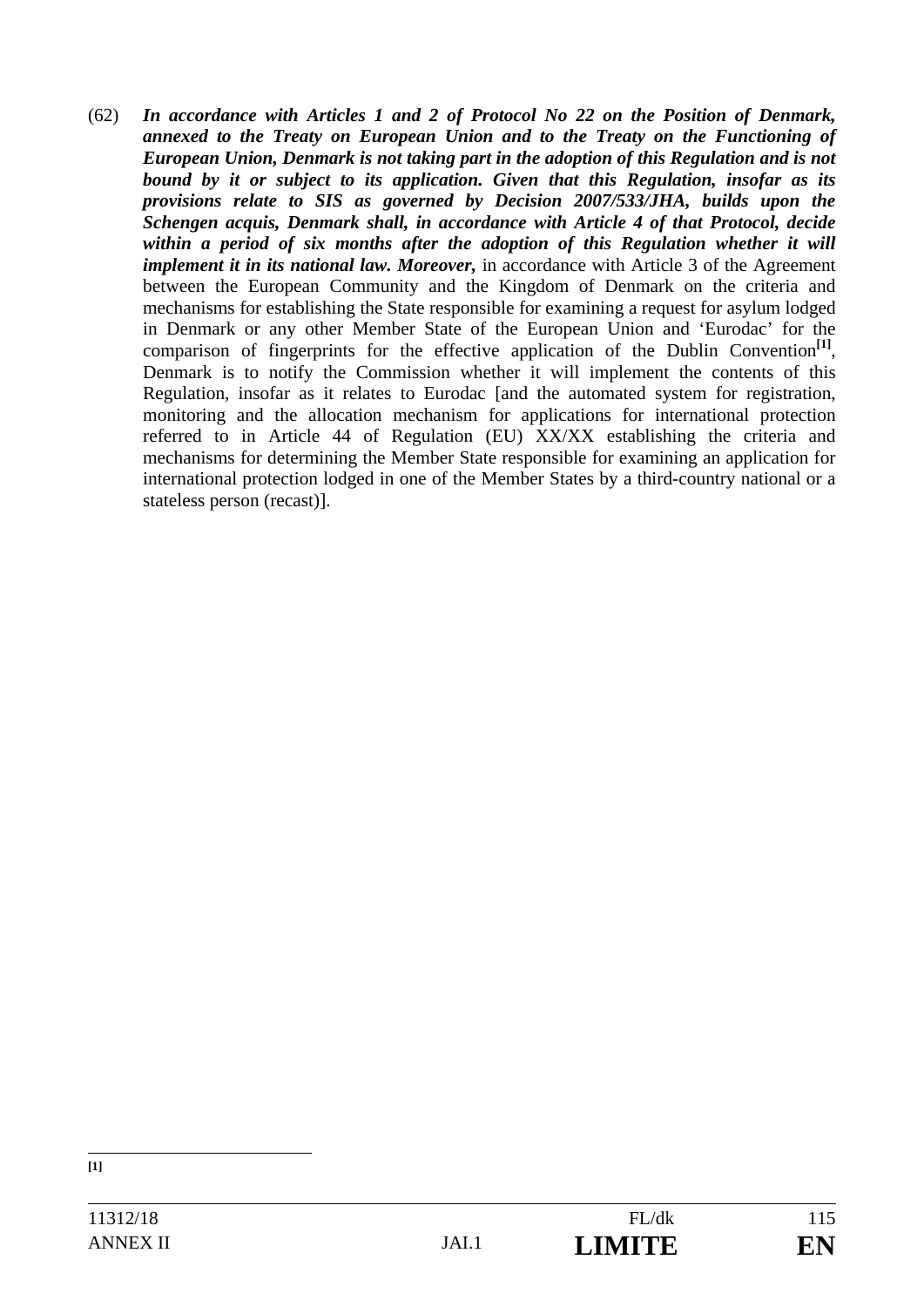(63) Insofar as its provisions relate to SIS as governed by Decision 2007/533/JHA, the United Kingdom is taking part in this Regulation, in accordance with Article 5(1) of Protocol No 19 on the Schengen *acquis* integrated into the framework of the European Union, annexed to the Treaty on European Union and to the Treaty on the Functioning of the European Union (Protocol on the Schengen *acquis*) and Article 8(2) of Council Decision 2000/365/EC of 29 May 2000 concerning the request of the United Kingdom of Great Britain and Northern Ireland to take part in some of the provisions of the Schengen *acquis<sup>65</sup>*. Furthermore, insofar as its provisions relate to Eurodac [and the automated system for registration, monitoring and the allocation mechanism for applications for international protection referred to in Article 44 of Regulation (EU) XX/XX establishing the criteria and mechanisms for determining the Member State responsible for examining an application for international protection lodged in one of the Member States by a third-country national or a stateless person (recast)] the United Kingdom may notify to the President of the Council its wish to take part in the adoption and application of this Regulation, in accordance with Article 3 *and 4a(1)* of Protocol No 21 on the position of the United Kingdom and Ireland in respect of the area of freedom, security and justice, annexed to the TEU and to the TFEU (Protocol on the position of the United Kingdom and Ireland)**,** *the United Kingdom has notified its wish to take part in the adoption of this Regulation*. Insofar as its provisions relate to [the ECRIS-TCN system], in accordance with Articles 1 and 2 and Article 4a(1) of Protocol 21 on the position of the United Kingdom and Ireland in respect of the area of freedom, security and justice, annexed to the TEU and the TFEU, the United Kingdom is not taking part in the adoption of this Regulation and is not bound or subject to its application. In accordance with Article 3 and Article 4a(1) of Protocol 21, the United Kingdom may notify its wish to take part in the adoption of this Regulation. **Insofar as its provisions relate to [the ECRIS-TCN system], in accordance with Article 3 and Article 4a(1) of Protocol 21 on the position of the United Kingdom and Ireland in respect of the area of freedom, security and justice, annexed to the TEU and the TFEU, the United Kingdom has notified its**  wish to *take* part in the adoption of this Regulation. In accordance with Article 3 and Article 4a(1) of Protocol 21, the United Kingdom has notified its wish to take part in the adoption of this Regulation.

<sup>65</sup> **<sup>65</sup>** OJ L 131, 1.6.2000, p. 43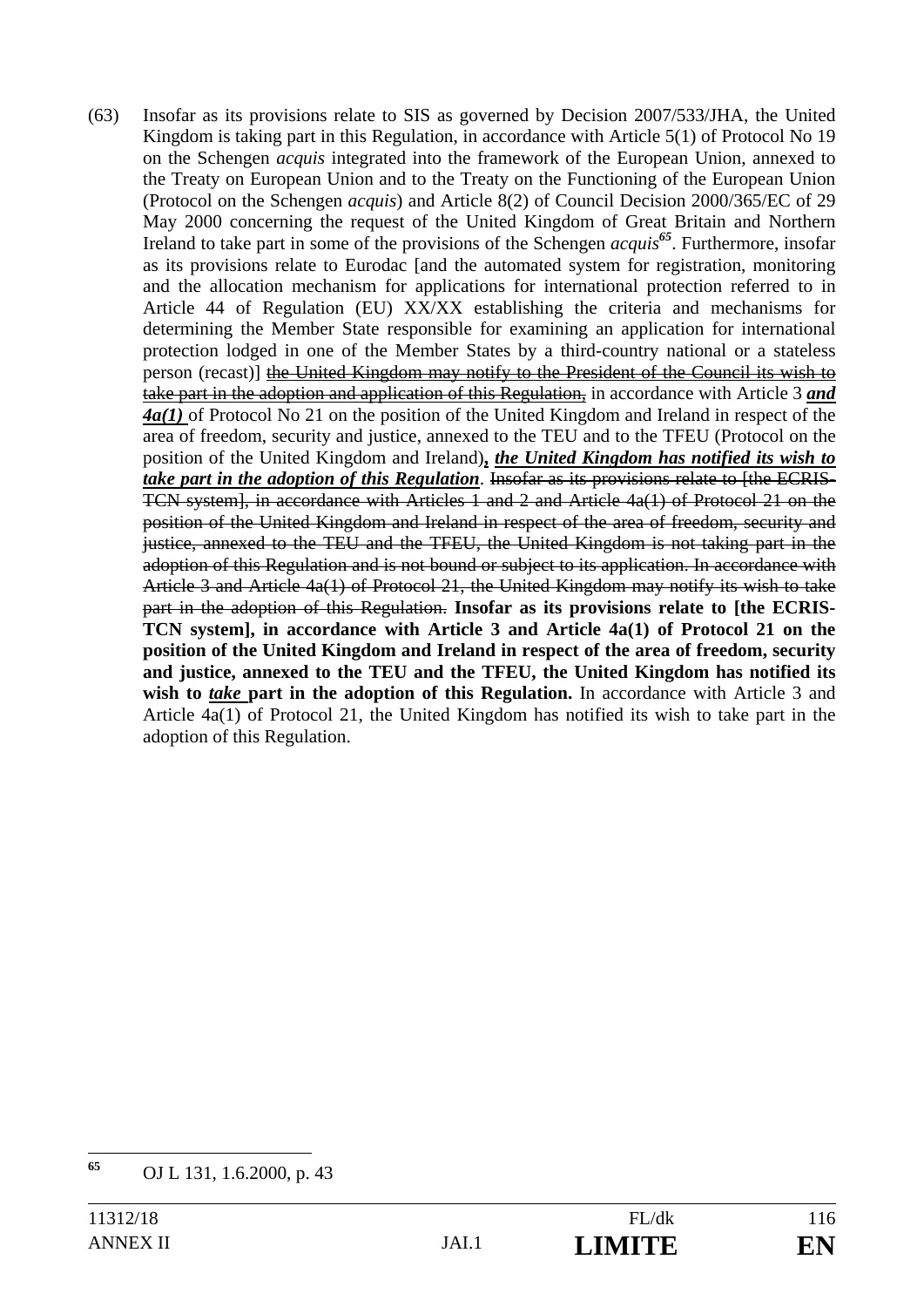- (64) Insofar as its provisions relate to SIS as governed by Decision 2007/533/JHA, Ireland is taking part in this Regulation, in accordance with Article 5(1) of Protocol No 19 on the Schengen *acquis* integrated into the framework of the European Union, annexed to the Treaty on European Union and to the Treaty on the Functioning of the European Union (Protocol on the Schengen *acquis*), and Article 6(2) of Council Decision 2002/192/EC of 28 February 2002 concerning Ireland's request to take part in some of the provisions of the Schengen *acquis*<sup>66</sup>. Furthermore, insofar as its provisions relate to Eurodac [and the automated system for registration, monitoring and the allocation mechanism for applications for international protection referred to in Article 44 of Regulation (EU) XX/XX establishing the criteria and mechanisms for determining the Member State responsible for examining an application for international protection lodged in one of the Member States by a thirdcountry national or a stateless person (recast)], Ireland may notify to the President of the Council its wish to take part in the adoption and application of this Regulation, in accordance with Article 3 of Protocol No 21 on the position of the United Kingdom and Ireland in respect of the area of freedom, security and justice, annexed to the Treaty on European Union and to the Treaty on the Functioning of the European Union (Protocol on the position of the United Kingdom and Ireland). Insofar as its provisions relate to [the ECRIS-TCN system], in accordance with Articles 1 and 2 and Article 4a(1) of Protocol 21 on the position of the United Kingdom and Ireland in respect of the area of freedom, security and justice, annexed to the TEU and the TFEU, Ireland is not taking part in the adoption of this Regulation and is not bound or subject to its application. In accordance with Article 3 and Article 4a(1) of Protocol 21, Ireland may notify its wish to take part in the adoption of this Regulation.
- (65) As regards Iceland and Norway, as regards Eurodac [and the automated system for registration, monitoring and the allocation mechanism for applications for international protection referred to in Article 44 of Regulation (EU) XX/XX establishing the criteria and mechanisms for determining the Member State responsible for examining an application for international protection lodged in one of the Member States by a third-country national or a stateless person (recast)], this Regulation constitutes a new measure within the meaning of the Agreement between the European Community and the Republic of Iceland and the Kingdom of Norway concerning the criteria and mechanisms for establishing the State responsible for examining a request for asylum lodged in a Member State or in Iceland or Norway.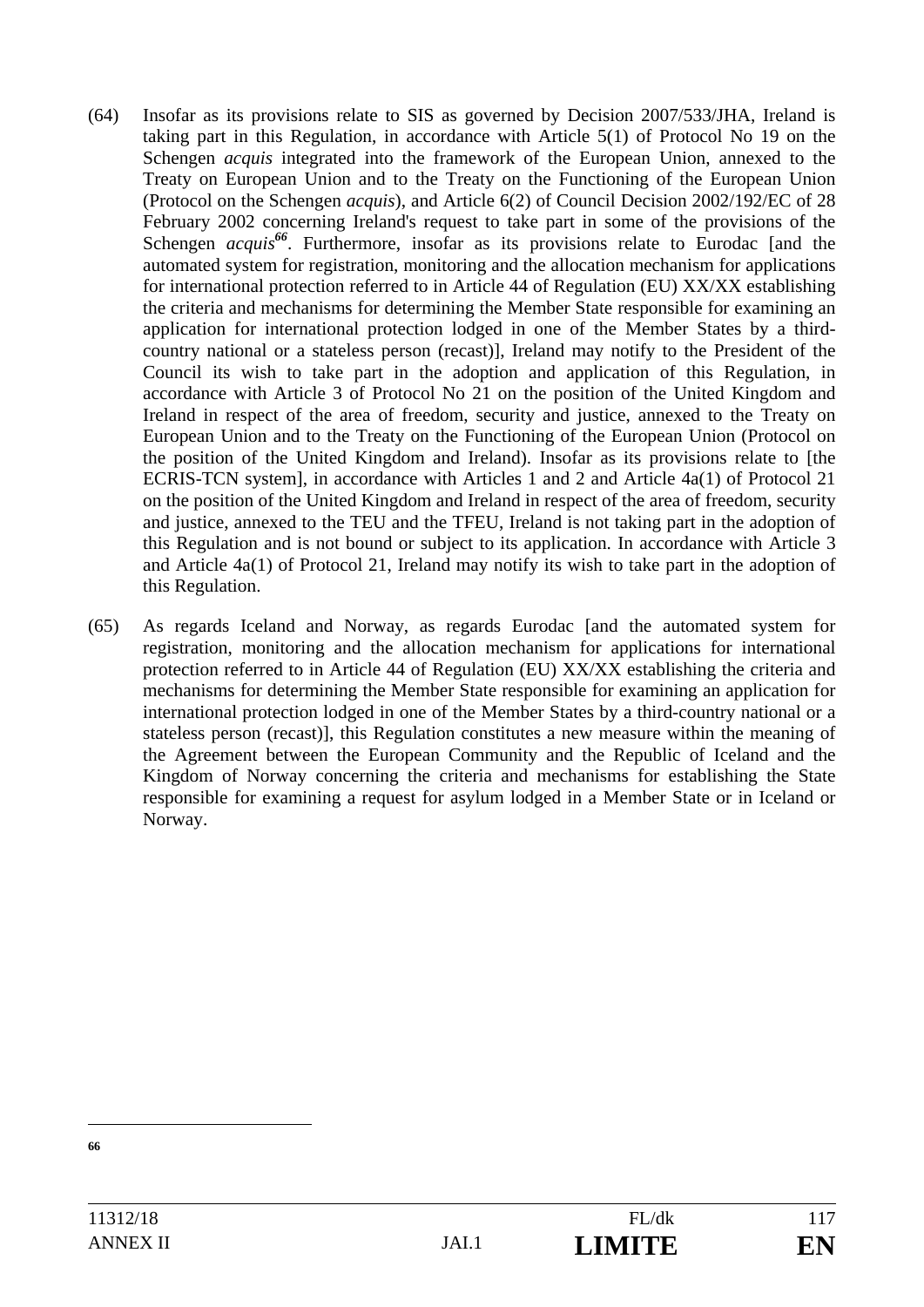- (66) As regards Switzerland, as regards Eurodac [and the automated system for registration, monitoring and the allocation mechanism for applications for international protection referred to in Article 44 of Regulation (EU) XX/XX establishing the criteria and mechanisms for determining the Member State responsible for examining an application for international protection lodged in one of the Member States by a third-country national or a stateless person (recast)], this Regulation constitutes a new measure related to Eurodac within the meaning of the Agreement between the European Community and the Swiss Confederation concerning the criteria and mechanisms for establishing the State responsible for examining a request for asylum lodged in a Member State or in Switzerland.
- (67) As regards Liechtenstein, as regards Eurodac, [and the automated system for registration, monitoring and the allocation mechanism for applications for international protection referred to in Article 44 of Regulation (EU) XX/XX establishing the criteria and mechanisms for determining the Member State responsible for examining an application for international protection lodged in one of the Member States by a third-country national or a stateless person (recast)] this Regulation constitutes a new measure within the meaning of the Protocol between the European Community, the Swiss Confederation and the Principality of Liechtenstein on the accession of the Principality of Liechtenstein to the Agreement between the European Community and the Swiss Confederation concerning the criteria and mechanisms for establishing the State responsible for examining a request for asylum lodged in a Member State or in Switzerland.
- (68) This Regulation respects the fundamental rights and observes the principles recognised in particular by the Charter of Fundamental Rights of the European Union and shall *should* be applied in accordance with those rights and principles

HAVE ADOPTED THIS REGULATION: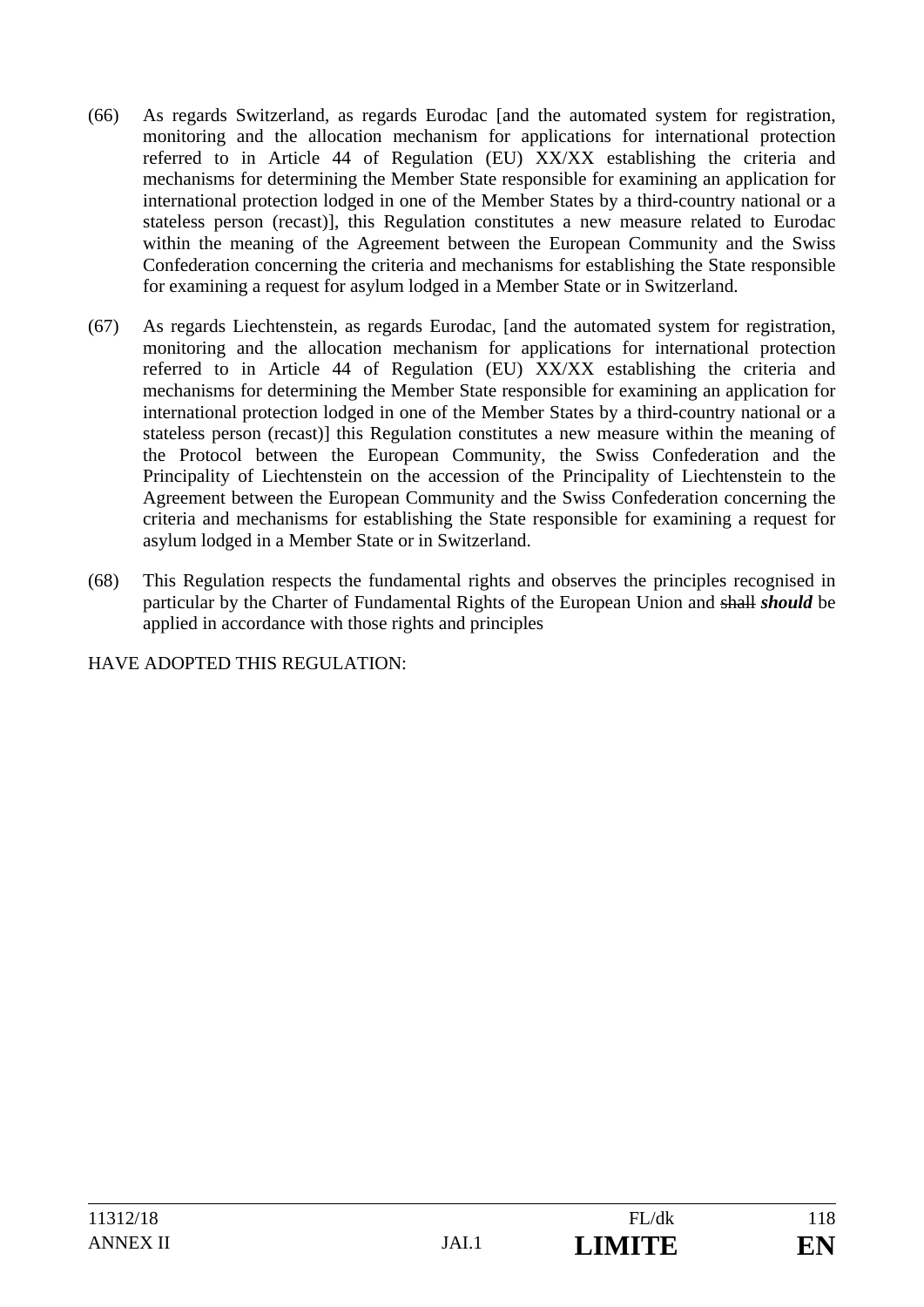## **CHAPTER I General provisions**

#### *Article 1 Subject matter*

- 1. This Regulation, together with [Regulation 2018/xx on interoperability borders and visa], establishes a framework to ensure the interoperability between the Entry/Exit System (EES), the Visa Information System (VIS), [the European Travel Information and Authorisation System (ETIAS)], Eurodac, the Schengen Information System (SIS), and [the European Criminal Records Information System for third-country nationals (ECRIS-TCN)] in order for those systems and data to supplement each other.
- 2. The framework shall include the following interoperability components:
	- (a) a European search portal (ESP);
	- (b) a shared biometric matching service (shared BMS);
	- (c) a common identity repository (CIR);
	- (d) a multiple-identity detector (MID).
- 3. This Regulation also lays down provisions on data quality requirements, on a Universal Message Format (UMF), on a central repository for reporting and statistics (CRRS) and lays down the responsibilities of the Member States and of the European Agency for the operational management of large-scale IT systems in the area of freedom, security and justice (eu-LISA), with respect to the design and operation of the interoperability components.
- 4. This Regulation also adapts the procedures and conditions for Member State  $\frac{1}{2}$ enforcement *designated* authorities and for the European Union Agency for Law Enforcement Cooperation (Europol) access to the Entry/Exit System (EES), the Visa Information System (VIS), [the European Travel Information and Authorisation System (ETIAS),] and Eurodac for the purposes of the prevention, detection and *or* investigation of terrorist offences or of other serious criminal offences falling under their competence.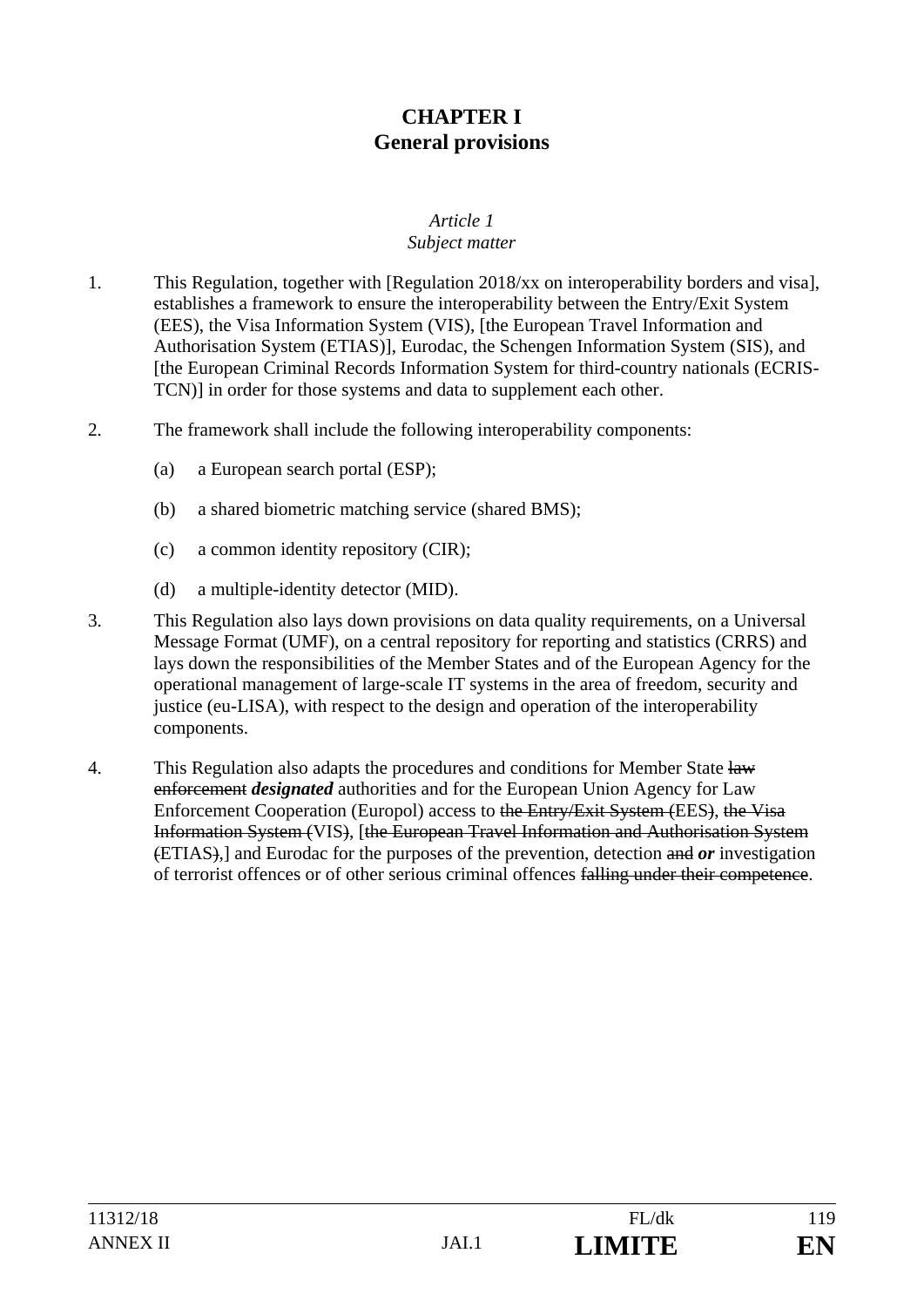#### *Objectives of interoperability*

- 1. By ensuring interoperability, this Regulation shall have *has* the following objectives:
	- (a) *to improve the effectiveness and efficiency of checks at the external borders*; to improve the management of the external borders;
	- (b) to contribute to preventing and combating irregular *illegal im*migration;
	- (c) to contribute to a high level of security within the area of freedom, security and justice of the Union including the maintenance of public security and public policy and safeguarding the security in the territories of the Member States;
	- (d) to improve the implementation of the common visa policy; and
	- (e) to assist in examining application*s* for international protection *lodged in a Member State*;
	- *(f) in the event of a natural disaster or an accident, for humanitarian reasons, to assist in the identification of unknown persons who are not able to identify themselves or unidentified human remains.*
- 2. The objectives of ensuring interoperability *referred to in paragraph 1* shall be achieved *in particular* by:
	- (a) ensuring the correct identification of persons;
	- (b) contributing to fighting identity fraud;
	- (c) improving and harmonising data quality requirements of the respective EU information systems *while respecting the data processing requirements of the legal bases of the individual systems, data protection standards and the data owner principles*;
	- (d) facilitating and *supporting* the technical and operational implementation by Member States of existing and future EU information systems;
	- (e) strengthening and simplifying and making more uniform the data security and data protection conditions that govern the respective EU information systems, *without prejudice to the special protection and safeguards afforded to certain categories of data;*
	- (f) streamlining the conditions for law enforcement access *by designated authorities* to the EES, the VIS, [the ETIAS] and Eurodac;
	- (g) supporting the purposes of the EES, the VIS, [the ETIAS], Eurodac, the SIS and [the ECRIS-TCN system].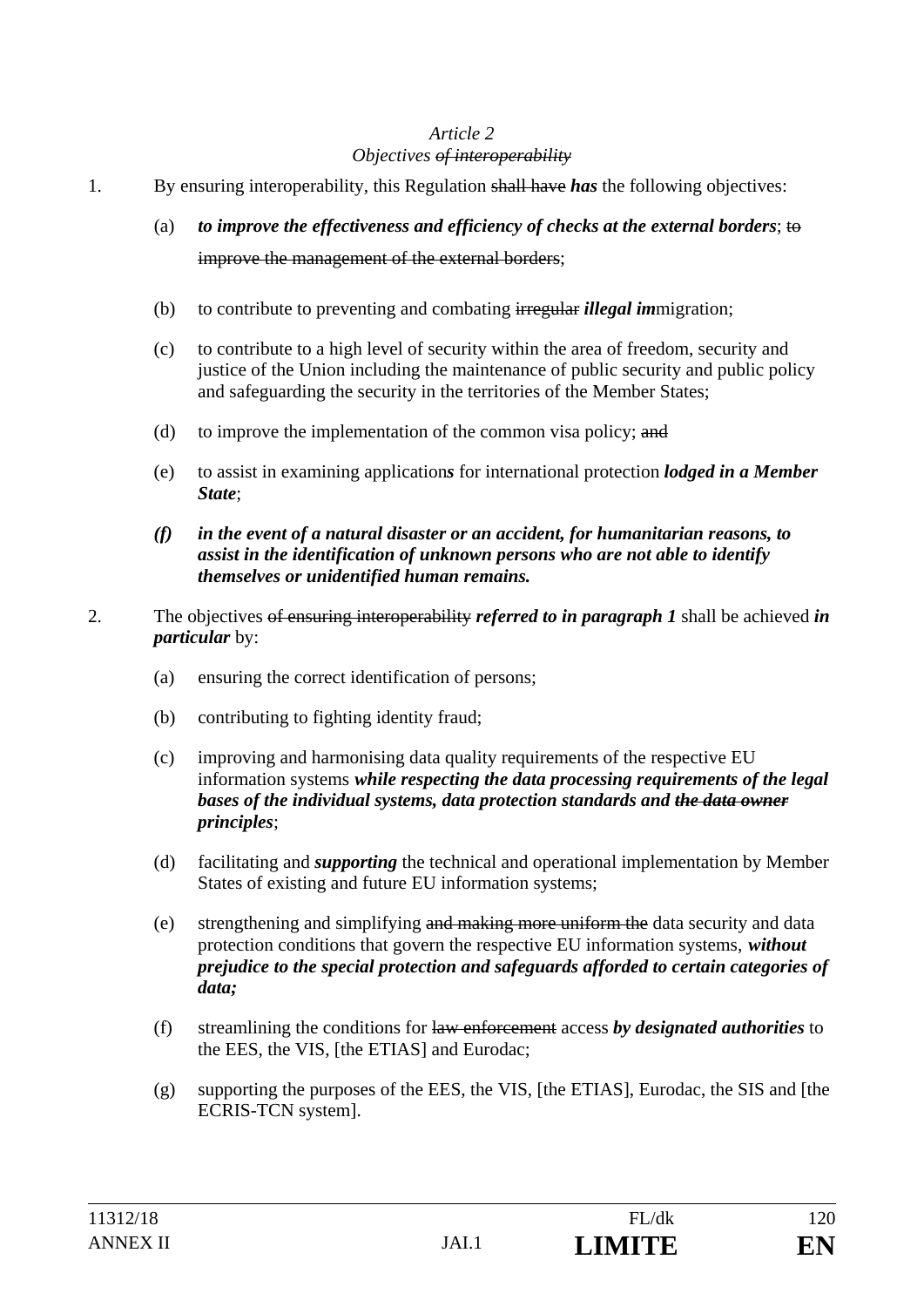#### *Scope*

- 1. This Regulation applies to Eurodac, the Schengen Information System (SIS) and [the European Criminal Records Information System for third-country nationals (ECRIS-TCN)].
- 2. This Regulation also applies to the Europol data to the extent of enabling querying it simultaneously to the EU information systems referred to in paragraph 1 in accordance with Union law.
- 3. This Regulation applies to persons in respect of whom personal data may be processed in the EU information systems referred to in paragraph 1 and in the Europol data referred to in paragraph 2.

# *Article 4*

### *Definitions*

For the purposes of this Regulation, the following definitions apply:

- (1) 'external borders' means external borders as defined in Article 2(2) of Regulation (EU) 2016/399;
- (2) 'border checks' means border checks as defined in Article 2(11) of Regulation (EU) 2016/399;
- (3) 'border authority' means the border guard assigned in accordance with national law to carry out border checks *as defined in point 11 of Article 2 of Regulation (EU) 2016/399*;
- (4) 'supervisory authorities' means the supervisory authority established in accordance with Article 51(1) of Regulation (EU) 2016/679, and the supervisory authority established in accordance with Article 41(1) of Directive (EU) 2016/680;
- (5) 'verification' means the process of comparing sets of data to establish the validity of a claimed identity (one-to-one check);
- (6) 'identification' means the process of determining a person's identity through a database search against multiple sets of data (one-to-many check);
- (7) 'third-country national' means a person who is not a citizen of the Union within the meaning of Article 20(1) of the Treaty, or a stateless person or a person whose nationality is unknown;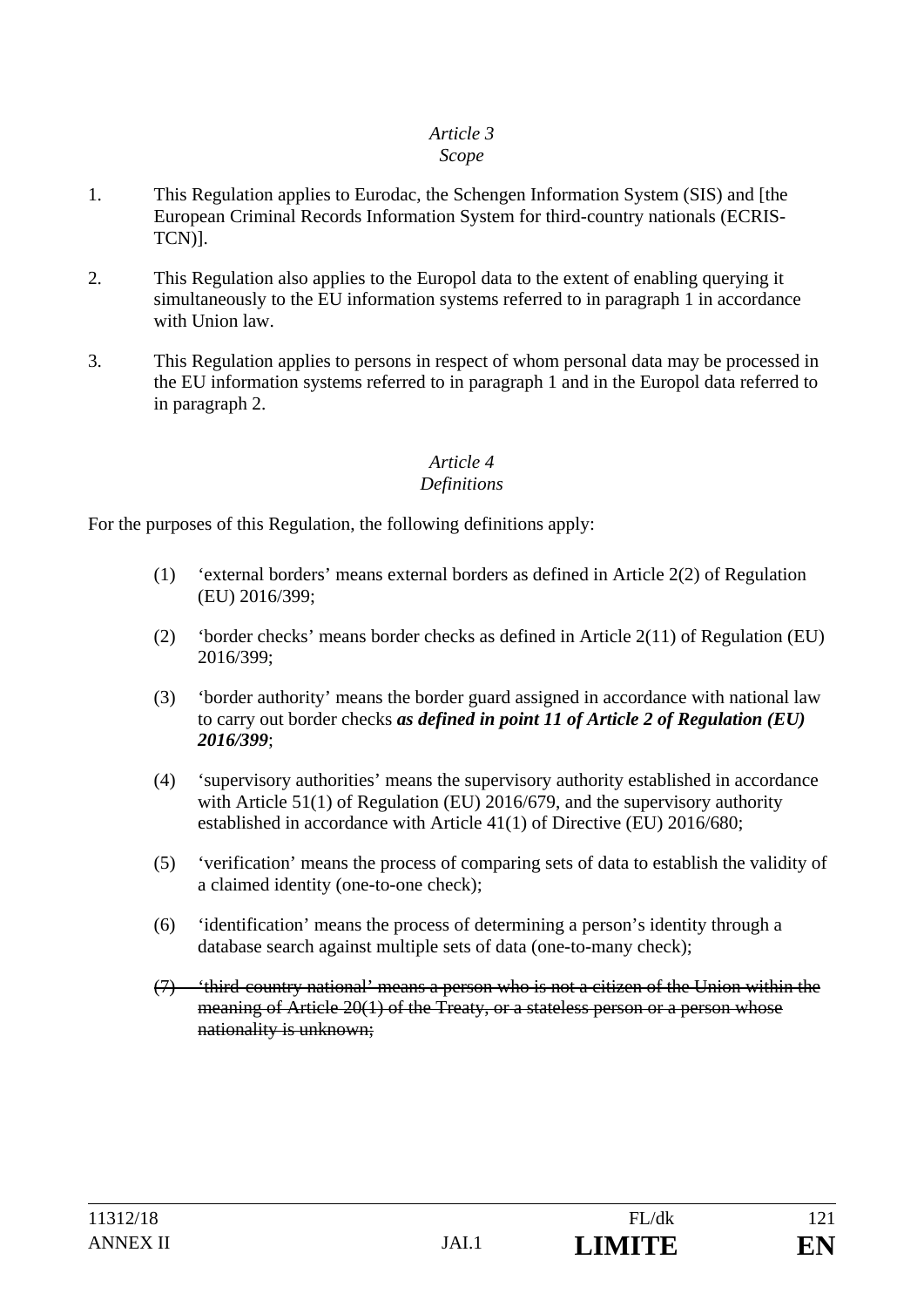- (8) 'alphanumeric data' means data represented by letters, digits, special characters, spaces and punctuation marks;
- (9) 'identity data' means the data referred to in Article  $27(3)(a)$  to (h);
- (10) *'dactyloscopic data' means fingerprints images, images of fingerprint latents, palm prints,*  and palm prints latents<sup>67</sup> which due to their unique character and the reference points *contained therein enable accurate and conclusive comparisons on a person's identity*; 'fingerprint data' means the data relating to the fingerprints of an individual;
- (11) 'facial image' means digital images of the face;
- (12) 'biometric data' means fingerprint *dactyloscopic* data *and/*or facial image;
- (13) 'biometric template' means a mathematical representation obtained by feature extraction from biometric data limited to the characteristics necessary to perform identifications and verifications;
- (14) 'travel document' means a passport or other equivalent document entitling the holder to cross the external borders and to which a visa may be affixed;
- (15) 'travel document data' means the type, number and country of issuance of the travel document, the date of expiry of the validity of the travel document and the threeletter code of the country issuing the travel document;
- (16) 'travel authorisation' means travel authorisation as defined in Article 3 of the **[ETIAS Regulation]:**
- $(17)$  'short-stay visa' means visa as defined in Article  $2(2)(a)$  of Regulation (EC) No 810/2009;
- (18) 'EU information systems' means the large-scale IT systems *operationally* managed by eu-LISA;
- (19) 'Europol data' means personal data *processed by* provided to Europol for the purpose referred to in Article 18(2)(a) *to (c)* of Regulation (EU) 2016/794;
- (20) 'Interpol databases' means the Interpol Stolen and Lost Travel Document database (SLTD) and the Interpol Travel Documents Associated with Notices database (Interpol TDAWN);

<sup>67</sup> **<sup>67</sup>** *NB: Same definition as in Council Decision 2008/616/JHA*.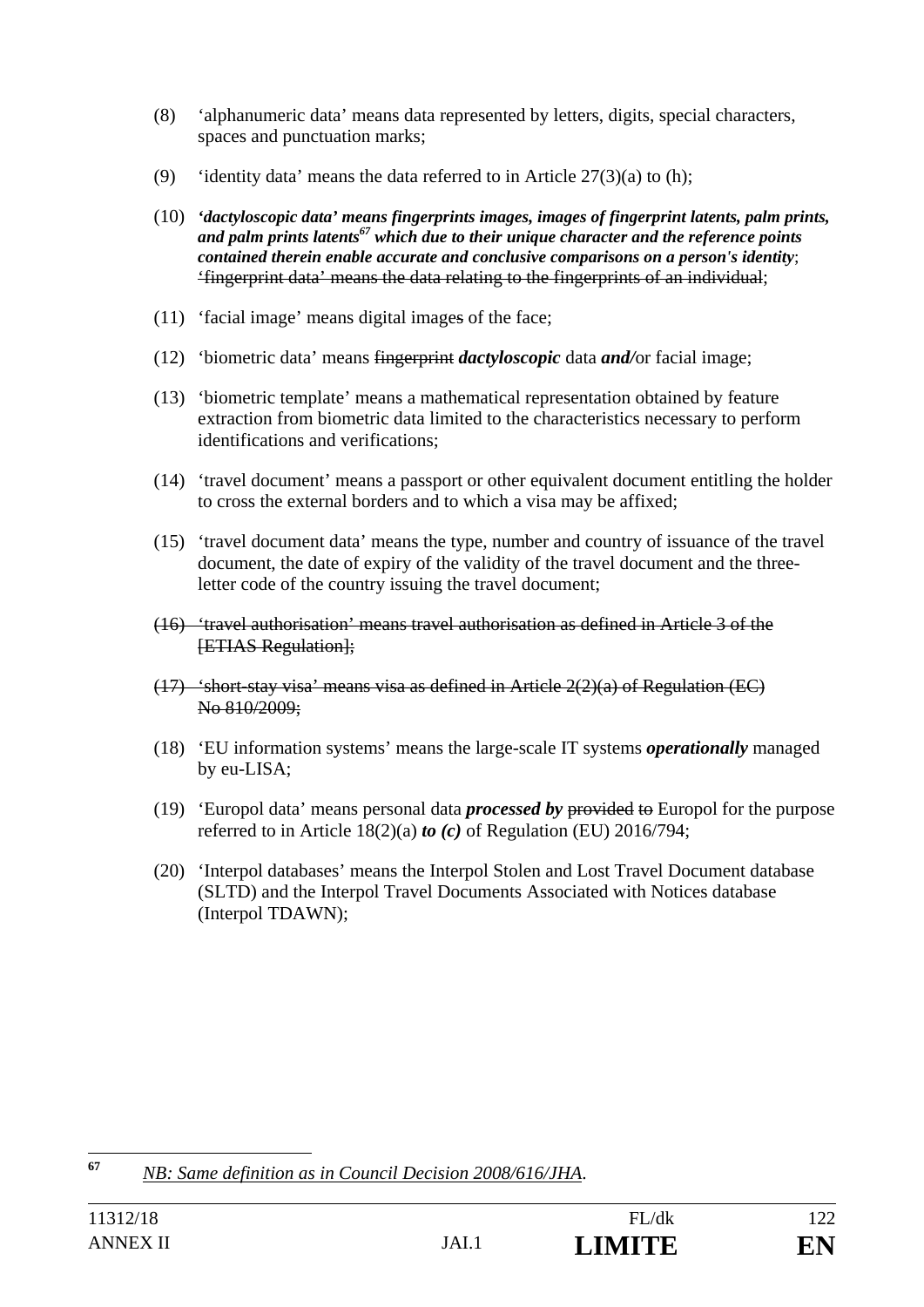- (21) 'match' means the existence of a correspondence *as a result of an automated comparison between* established by comparing two or more occurrences of personal data recorded or being recorded in an information system or database;
- (22) 'hit' means the confirmation of one match or several or matches;
- (23) 'police authority' means 'competent authority' as defined in Article 3(7) of Directive *(EU)* 2016/680;
- (24) 'designated authorities' means the Member State designated authorities referred to in Article 29(1) of Regulation (EU) 2017/2226, Article 3(1) of Council Decision 2008/633/JHA, [Article 43 *50* of the ETIAS Regulation] and [Article 6 of the Eurodac Regulation];
- (25) 'terrorist offence' means an offence under national law which corresponds or is equivalent to one of the offences referred to in Directive (EU) 2017/541;
- (26) 'serious criminal offence' means an offence which corresponds or is equivalent to one of the offences referred to in Article 2(2) of Framework Decision 2002/584/JHA, if it is punishable under national law by a custodial sentence or a detention order for a maximum period of at least three years;
- (27) *'Entry/Exit System' (*'EES'**)** means the Entry/Exit System as referred to in Regulation (EU) 2017/2226;
- (28) *'Visa Information System' (*'VIS'*)* means the Visa Information System as referred to in Regulation (EC) No 767/2008;
- (29) [*'the European Travel Information and Authorisation System' (*'ETIAS'*)* means the European Travel Information and Authorisation System as referred to in the ETIAS Regulation];
- (30) 'Eurodac' means Eurodac as referred to in the [Eurodac Regulation];
- (31) *'Schengen Information System' (*'SIS'*)* means the Schengen Information System as referred to [in the Regulation on SIS in the field of border checks, Regulation on SIS in the field of law enforcement *police cooperation and judicial cooperation in criminal matters* and Regulation on SIS *for the return of illegally staying thirdcountry nationals* in the field of illegal return];
- (32) ['ECRIS-TCN System' means the European Criminal Records Information System *the centralised system for the identification of Member States* holding conviction information on third-country national*s* and stateless persons as referred to in the ECRIS-TCN System Regulation];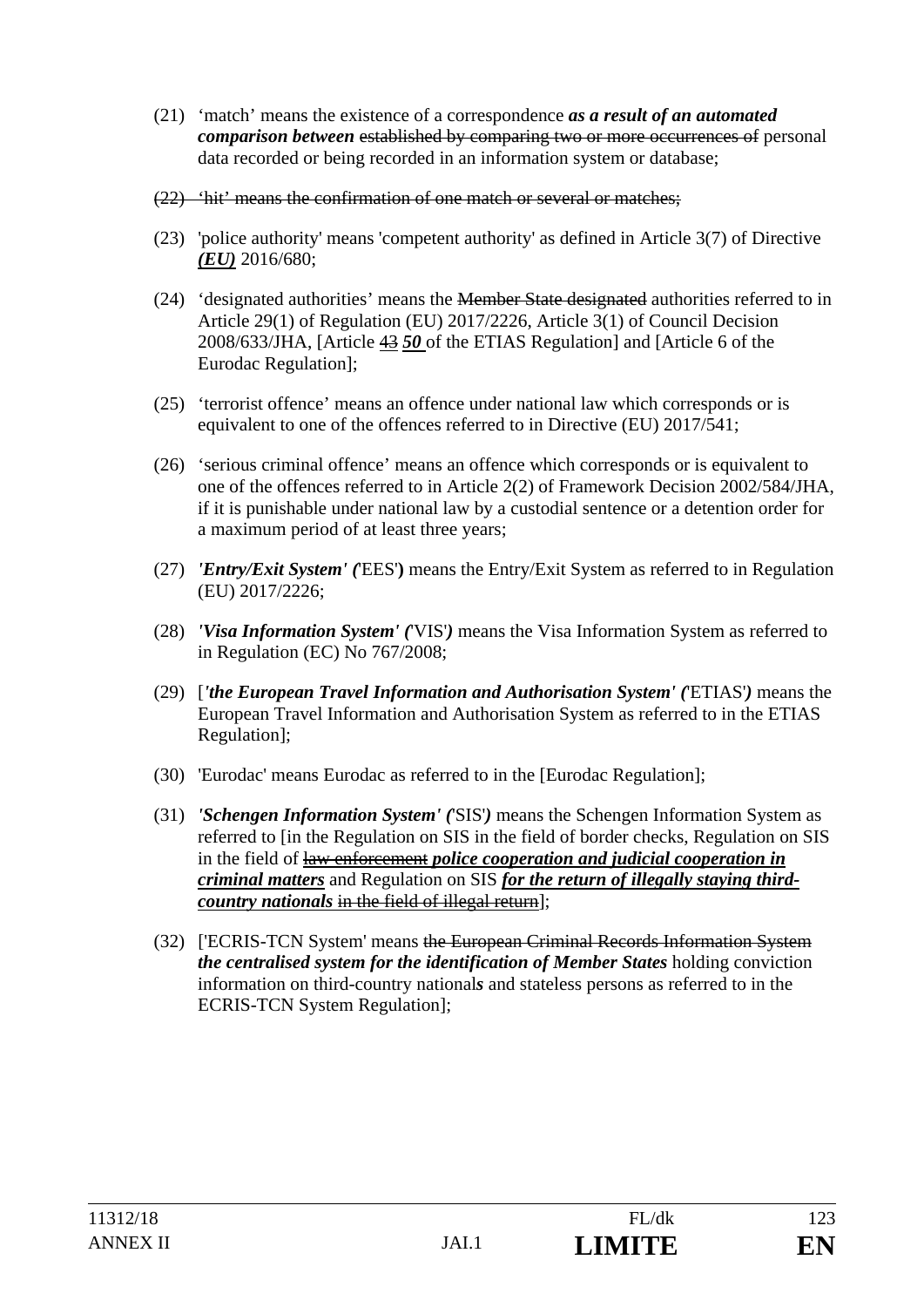- (33) *'European search portal' (*'ESP'*)* means the European search portal as referred to in Article 6:
- (34) *'shared biometric matching service' (*'shared BMS'*)* means the shared biometric matching service as referred to in Article 15 *12*;
- (35) *'common identity repository' (*'CIR'*)* means the common identity repository as referred to in Article 17;
- (36) *'multiple-identity detector' (*'MID'*)* means the multiple-identity detector as referred to in Article 25;
- (37) *'central repository for reporting and statistics' (*'CRRS'*)* means the central repository for reporting and statistics as referred to in Article 39.
- *(38) 'Universal Message Format' ('UMF') means Universal Message Format as referred to in Article 38.*

#### *Article 5 Non-discrimination*

Processing of personal data for the purposes of this Regulation shall not result in discrimination against persons on any grounds such as *gender* sex, racial or ethnic origin, religion or belief, disability, age or sexual orientation. It shall fully respect human dignity and integrity. Particular attention shall be paid to children, the elderly and persons with a disability.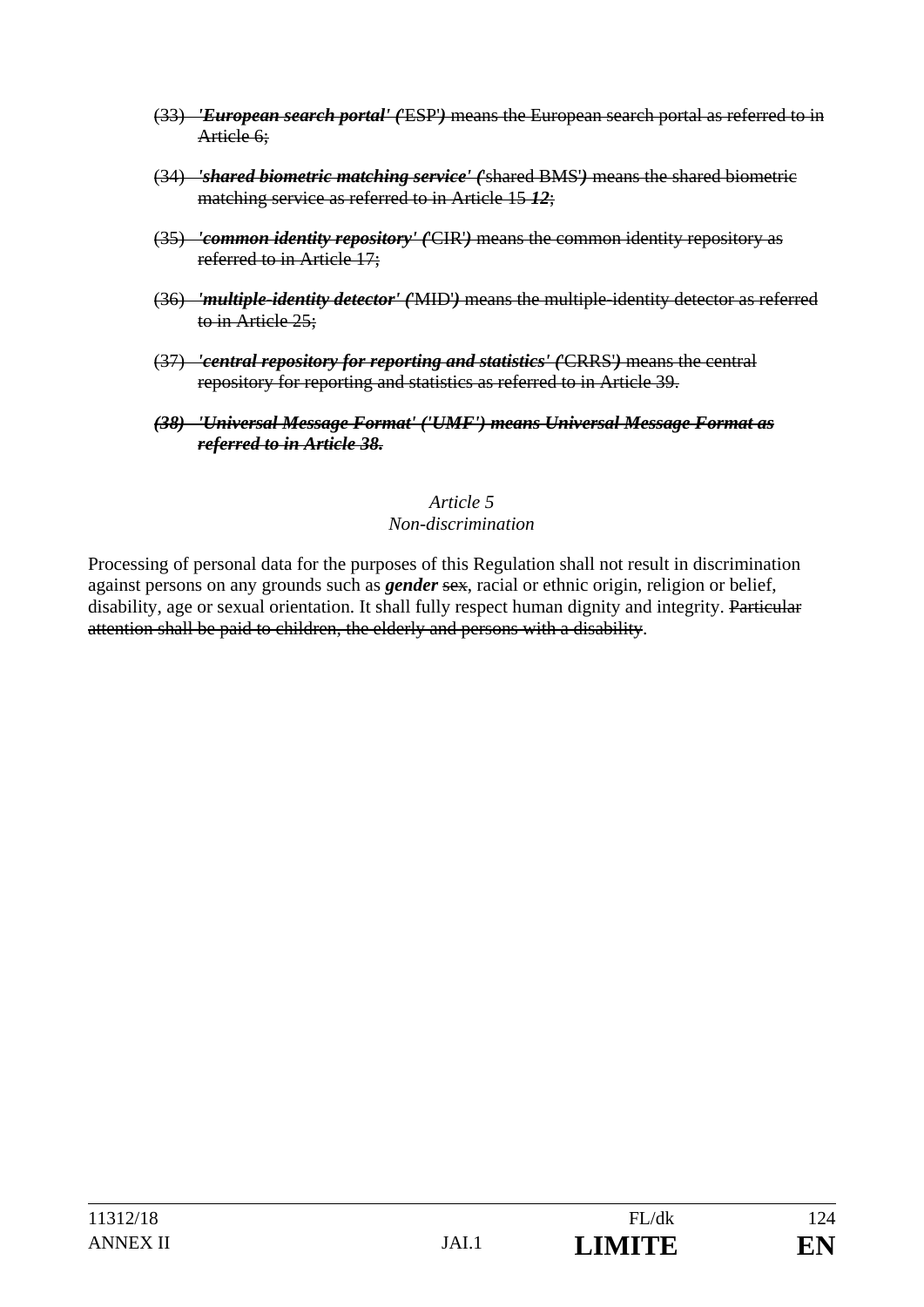## **CHAPTER II European Search Portal**

#### *Article 6*

#### *European search portal*

- 1. A European search portal (ESP) is established for the purposes of ensuring that Member State authorities and EU *agencies* bodies have fast, seamless, efficient, systematic and controlled access to the EU information systems, the Europol data and the Interpol databases that they need to perform their tasks in accordance with their access rights and of supporting the objectives of the EES, the VIS, [the ETIAS], Eurodac, the SIS, [the ECRIS-TCN system] and the Europol data.
- 2. The ESP shall be composed of:
	- (a) a central infrastructure, including a *technical* search portal enabling the simultaneous querying of the EES, the VIS, [the ETIAS], Eurodac, the SIS, [the ECRIS-TCN system] as well as of the Europol data and the Interpol databases;
	- (b) a secure communication channel between the ESP, Member States and EU *agencies* bodies that are entitled to use the ESP in accordance with Union law *and national law*;
	- (c) a secure communication infrastructure between the ESP and the EES, the VIS, [the ETIAS], Eurodac, the Central-SIS, [the ECRIS-TCN system], the Europol data and the Interpol databases as well as between the ESP and the central infrastructures of the common identity repository (CIR) and the multiple-identity detector *(MID)*.
- 3. eu-LISA shall develop the ESP and ensure its technical management.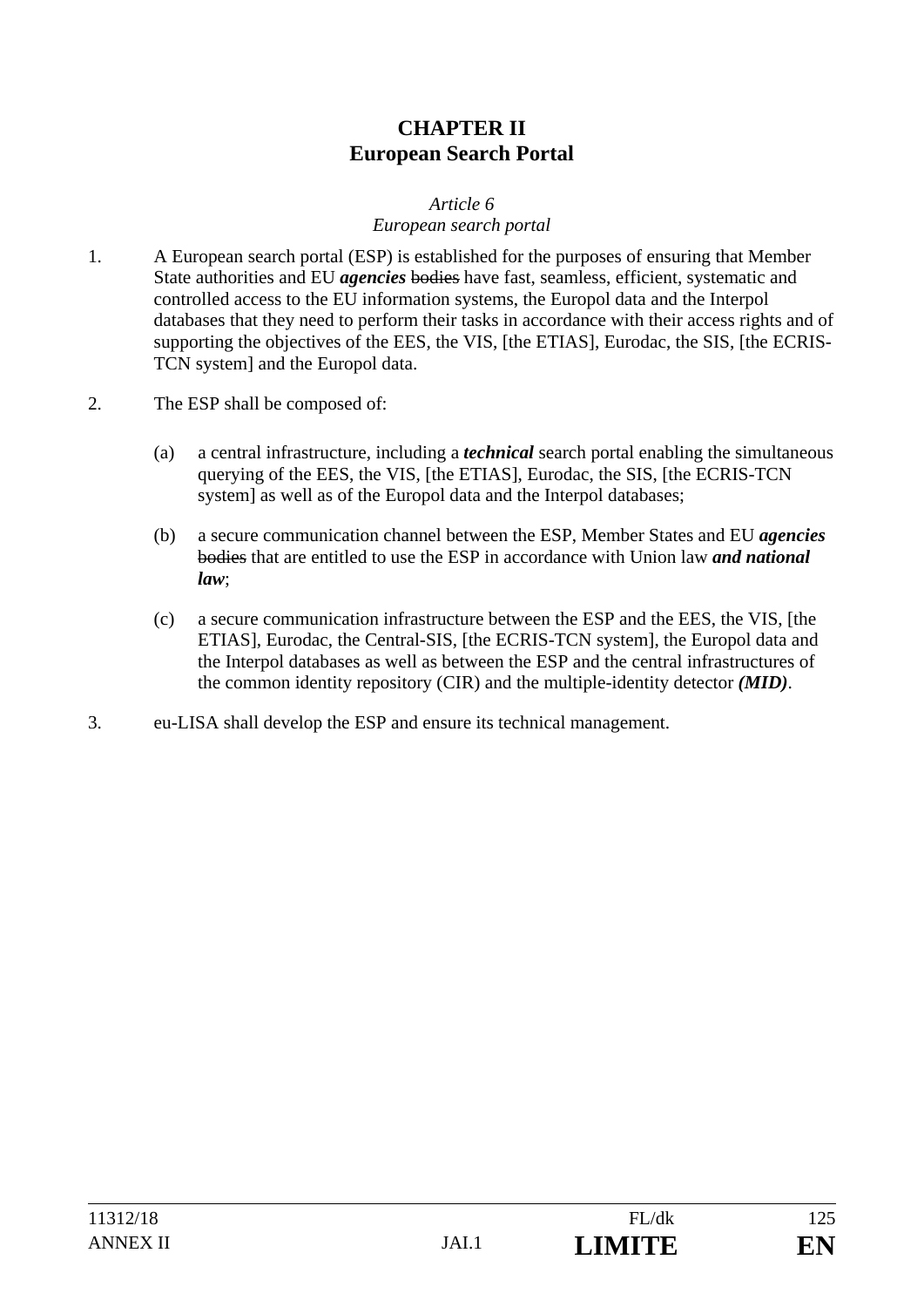### *Article 7 Use of the European search portal*

- 1. The use of the ESP shall be reserved to the Member State*s* authorities and EU *agencies* bodies having access *at least* to *one of the following systems or databases*: the EES*,* [the ETIAS], the VIS, the SIS, Eurodac and [the ECRIS-TCN system], to the CIR and the multiple-identity detector *MID* as well as the Europol data and the Interpol databases in accordance with Union or national law governing such access.
- 2. The authorities referred to in paragraph 1 shall use the ESP to search data related to persons or their travel documents in the central systems of Eurodac and [the ECRIS-TCN system] in accordance with their access rights under Union and national law. They shall also use the ESP to query the CIR in accordance with their access rights under this Regulation for the purposes referred to in Articles 20, 21 and 22.
- 3. The Member State authorities referred to in paragraph 1 may use the ESP to search data related to persons or their travel documents in the Central SIS referred to in the [Regulation on SIS in the field of border checks and of the Regulation on SIS in the field of law enforcement *police cooperation and judicial cooperation in criminal matters*] *in accordance with their access rights under Union and national law*. Access to the Central SIS via the ESP shall be established through the national system (N.SIS) of each Member State in accordance with [Article 4(2) of the Regulation on SIS in the field of border checks and of the Regulation on SIS in the field of law enforcement].
- 4. The EU *agencies* bodies shall use the ESP to search data related to persons or their travel documents in the Central SIS.
- 5. The authorities referred to in paragraph 1 may use the ESP to search data related to persons or their travel documents in the Europol data in accordance with their access rights under Union and national law.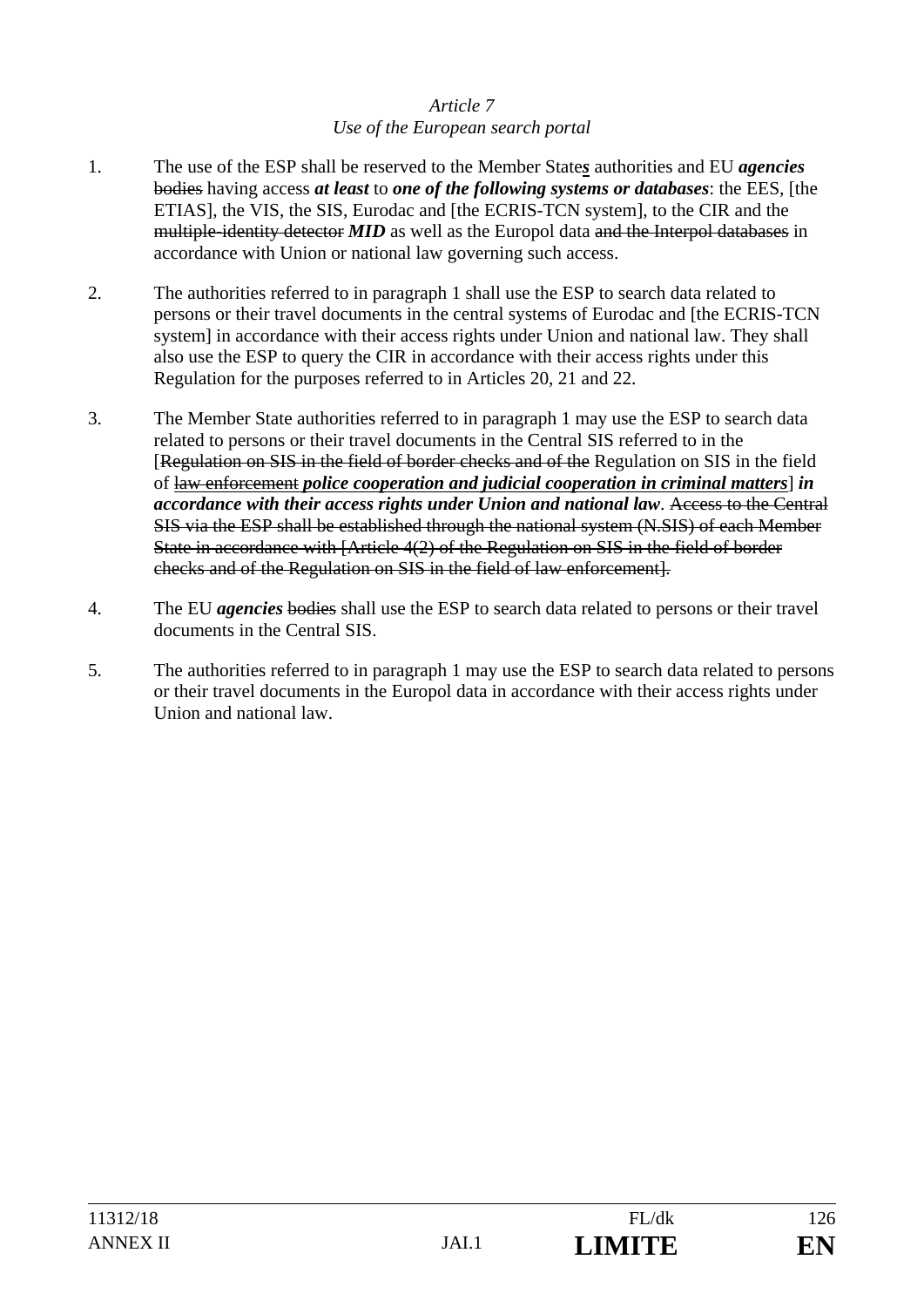#### *Article 8 Profiles for the users of the European search portal*

- 1. For the purposes of enabling the use of the ESP, eu-LISA *in cooperation with Member States* shall create a profile for each category of user of the ESP in accordance with the technical details and access rights referred to in paragraph 2, including, in accordance with Union and national law:
	- (a) the fields of data to be used for querying;
	- (b) the EU information systems, the Europol data and the Interpol databases that shall and may be consulted and that shall provide a reply to the user; and
	- (c) the *fields of* data provided in each reply.
- 2. The Commission shall adopt *implementing* delegated acts in accordance with Article 63 to specify the technical details of the profiles referred to in paragraph 1 for the users of the ESP referred to in Article 7(1) in accordance with their access rights. *Those implementing acts shall be adopted in accordance with the examination procedure referred to in Article 64(2).*

## *Article 9*

#### *Queries*

- *1.* The users of the ESP shall launch a query by introducing *submitting alphanumeric and/or biometric* data in *to* the ESP in accordance with their user profile and access rights. Where a query has been launched, the ESP shall query simultaneously, with the data *submitted* introduced by the user of the ESP *and in accordance with the user profile and access rights*, the EES*, [the ETIAS], the VIS, the SIS, Eurodac, [the ECRIS-TCN system] and the CIR as well as the Europol data and the Interpol databases.*
- 2. The fields of data used to launch a query via the ESP shall correspond to the fields of data related to persons or travel documents that may be used to query the various EU information systems, the Europol data and the Interpol databases in accordance with the legal instruments governing them.
- 3. eu-LISA, *in cooperation with Member States,* shall implement an interface control document (ICD) based on the UMF referred to in Article 38 for the ESP.
- 4. The EES, [the ETIAS], the VIS, the SIS, Eurodac, [the ECRIS-TCN system], the CIR and the multiple-identity detector, as well as the Europol data *and the Interpol databases,* shall provide the data that they contain resulting from the query of the ESP.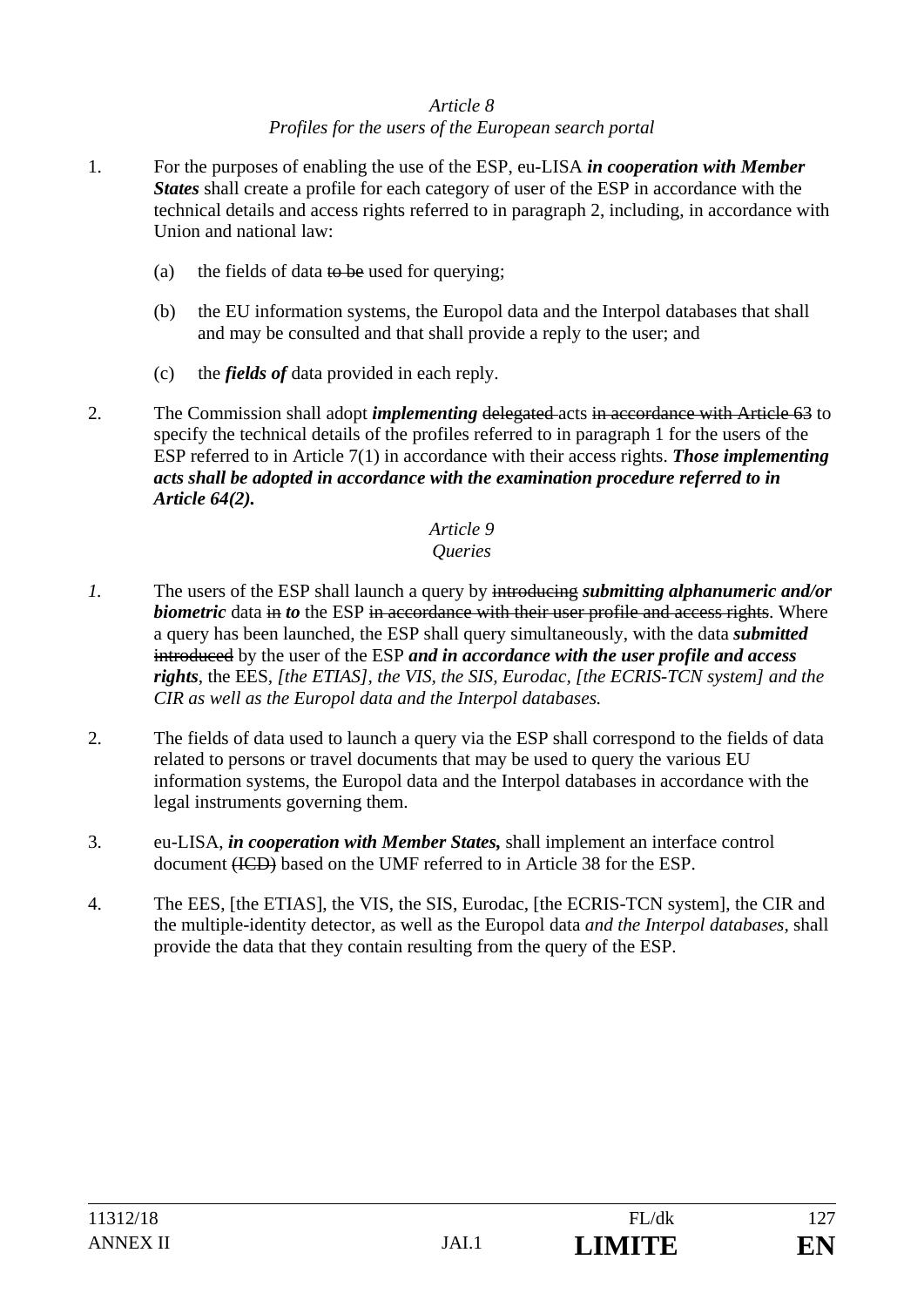- 5. When querying the Interpol databases, the design of the ESP shall ensure that the data used by the user of the ESP to launch a query is not shared with the owners of Interpol data.
- 6. The reply to the *The* user of the ESP shall be unique *receive one a reply* and *that* shall contain all *only* the data to which the user has access under Union *and national* law. Where necessary, the reply provided by the ESP shall indicate to which information system or database the data belongs.
- 7. The Commission shall adopt an *implementing* delegated act in accordance with Article 63 to specify *the process for querying the EU information systems, Europol data and Interpol databases by the ESP and the content and format of the ESP replies. This implementing act shall be adopted in accordance with the examination procedure referred to in Article 64(2).*

#### *Article 10 Keeping of logs*

- 1. Without prejudice to [Article 39 of the Eurodac Regulation], [Articles 12 and 18 of the Regulation on SIS in the field of law enforcement *police cooperation and judicial cooperation in criminal matters*], *[Article 13 of the Regulation on SIS for the return of illegally staying third-country nationals]*, [Article 29 of the ECRIS-TCN Regulation] and Article 40 of Regulation (EU) 2016/794, eu-LISA shall keep logs of all data processing operations within the ESP. Those logs shall include, in particular, the following:
	- (a) the Member State authority *or EU body* and the individual user of the ESP, including the ESP profile used as referred to in Article 8;
	- (b) the date and time of the query;
	- (c) the EU information systems and the Europol data queried;
	- (d) *the unique transaction identification number* in accordance with national rules or with Regulation (EU) 2016/794 or, when applicable, Regulation (EU) 45/2001, the identifying mark of the person who carried out the query.
- *1a. Each Member State shall keep logs of queries of the authority and the staff duly authorised to use the ESP including the transaction identification number referred to in point (d) of paragraph 1.*
- 2. The logs *referred to in paragraphs 1 and 1a* may be used only for data protection monitoring, including checking the admissibility of a query and the lawfulness of data processing, and for ensuring data security pursuant to Article 42. Those logs shall be *made available to the competent supervisory authority on request. They shall be* protected by appropriate measures against unauthorised access *and modifications* and erased one year after their creation, unless they are required for monitoring procedures that have already begun *in which case they shall be erased once the monitoring procedures no longer require these logs*.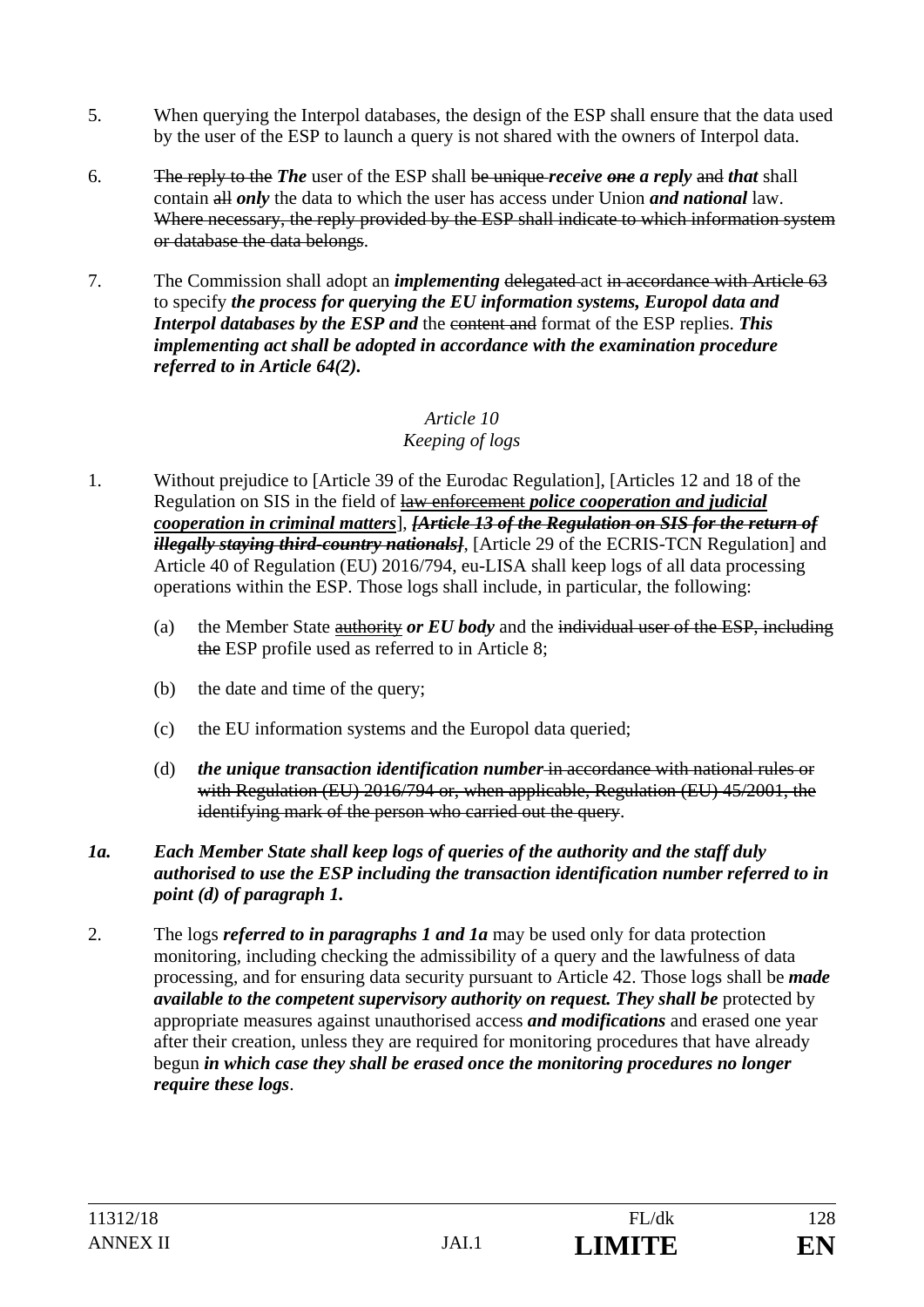*Fall-back procedures in case of technical impossibility to use the European search portal* 

- 1. Where it is technically impossible to use the ESP to query one or several EU information systems referred to in Article 9(1) or the CIR, because of a failure of the ESP, the users of the ESP shall be notified *automatically* by eu-LISA.
- 2. Where it is technically impossible to use the ESP to query one or several EU information systems referred to in Article 9(1) or the CIR, because of a failure of the national infrastructure in a Member State, that Member State's competent authority shall notify eu-LISA and the Commission.
- 3. In *the cases referred to in paragraphs 1 or 2* both scenarios, and until the technical failure is addressed, the obligation referred to in Article 7(2) and (4) shall not apply and Member States may access the *EU* information systems referred to in Article 9(1) or the CIR directly using their respective national uniform interfaces or national communication infrastructures.
- *4. Where it is technically impossible to use the ESP to query one or several EU information systems referred to in Article 9(1) or the CIR, because of a failure of the infrastructure of a EU agency, that EU agency shall notify eu-LISA and the Commission.*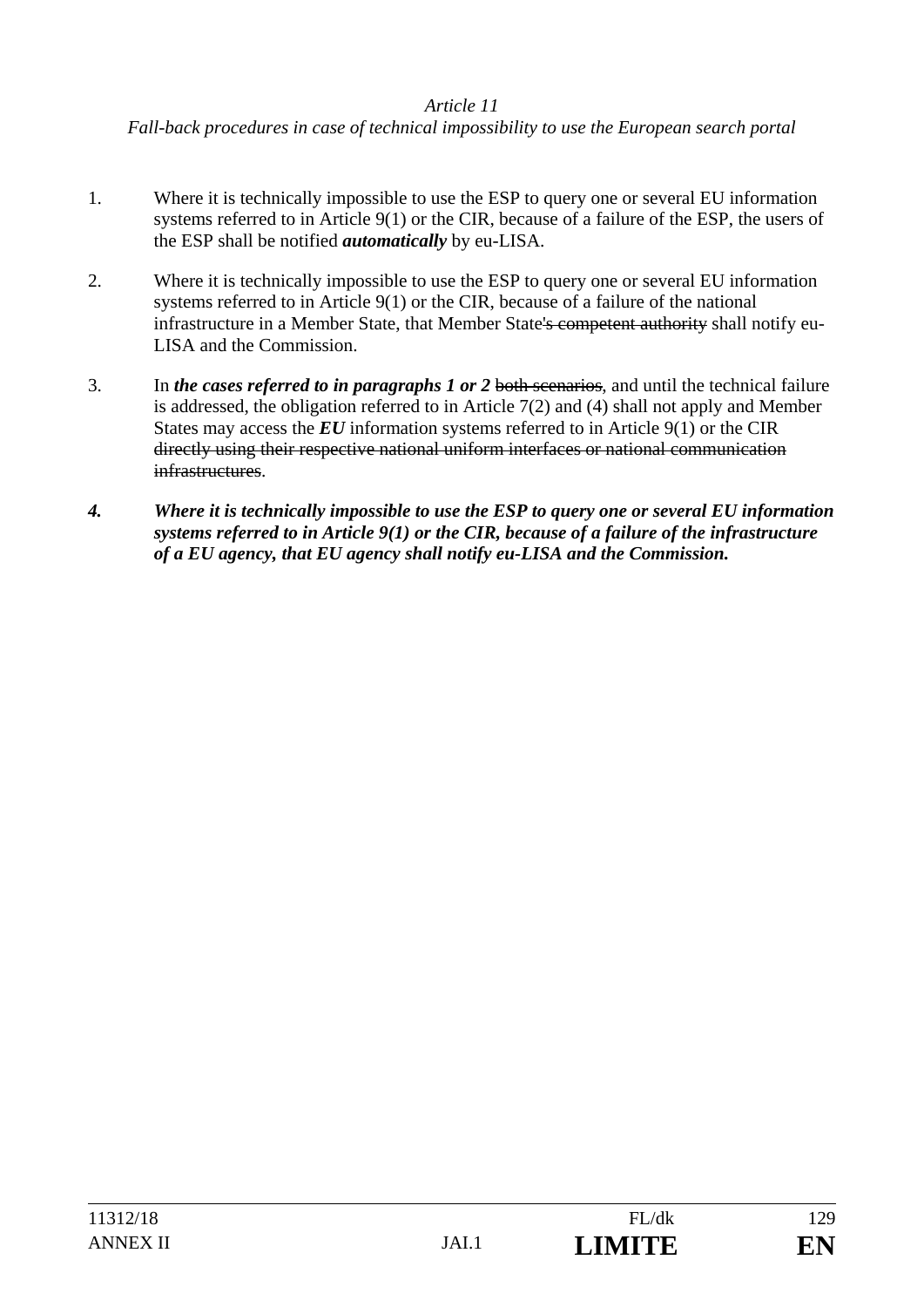## **CHAPTER III**

### **Shared Biometric Matching Service**

#### *Article 12*

#### *Shared biometric matching service*

- 1. A shared biometric matching service (shared BMS) storing biometric templates *obtained from the biometric data referred to in Article 13, that are stored in the CIR and the SIS,* and enabling querying with biometric data across several EU information systems is established for the purposes of supporting the *Common Identity Repository (*CIR*)* and the multiple-identity detector *(MID)* and the objectives of the EES, the VIS, Eurodac, the SIS and [the ECRIS-TCN system].
- 2. The shared BMS shall be composed of:
	- (a) a central infrastructure, including a search engine and the storage of the data referred to in Article 13;
	- (b) a secure communication infrastructure between the shared BMS, Central-SIS and the CIR.
- 3. eu-LISA shall develop the shared BMS and ensure its technical management.

#### *Article 13*

#### *Data stored in the shared biometric matching service*

- 1. The shared BMS shall store the biometric templates that it shall obtain from the following biometric data:
	- (a) the data referred to in Article  $16(1)(d)$  and Article 17(1)(b) and (c) of Regulation (EU) 2017/2226;
	- (b) the data referred to in Article 9(6) of Regulation (EC) No 767/2008;
	- (c) [the data referred to in Article  $20(2)(w)$  and  $(x)$  of the Regulation on SIS in the field of border checks;
	- (d) the data referred to in Article  $20(3)(w)$  and  $\left(\frac{x}{x}\right)(v)$  of the Regulation on SIS in the field of law enforcement *police cooperation and judicial cooperation in criminal matters*;
	- (e) the data referred to in Article  $4(3)(t)$  and (u) of the Regulation on SIS in the field of illegal return];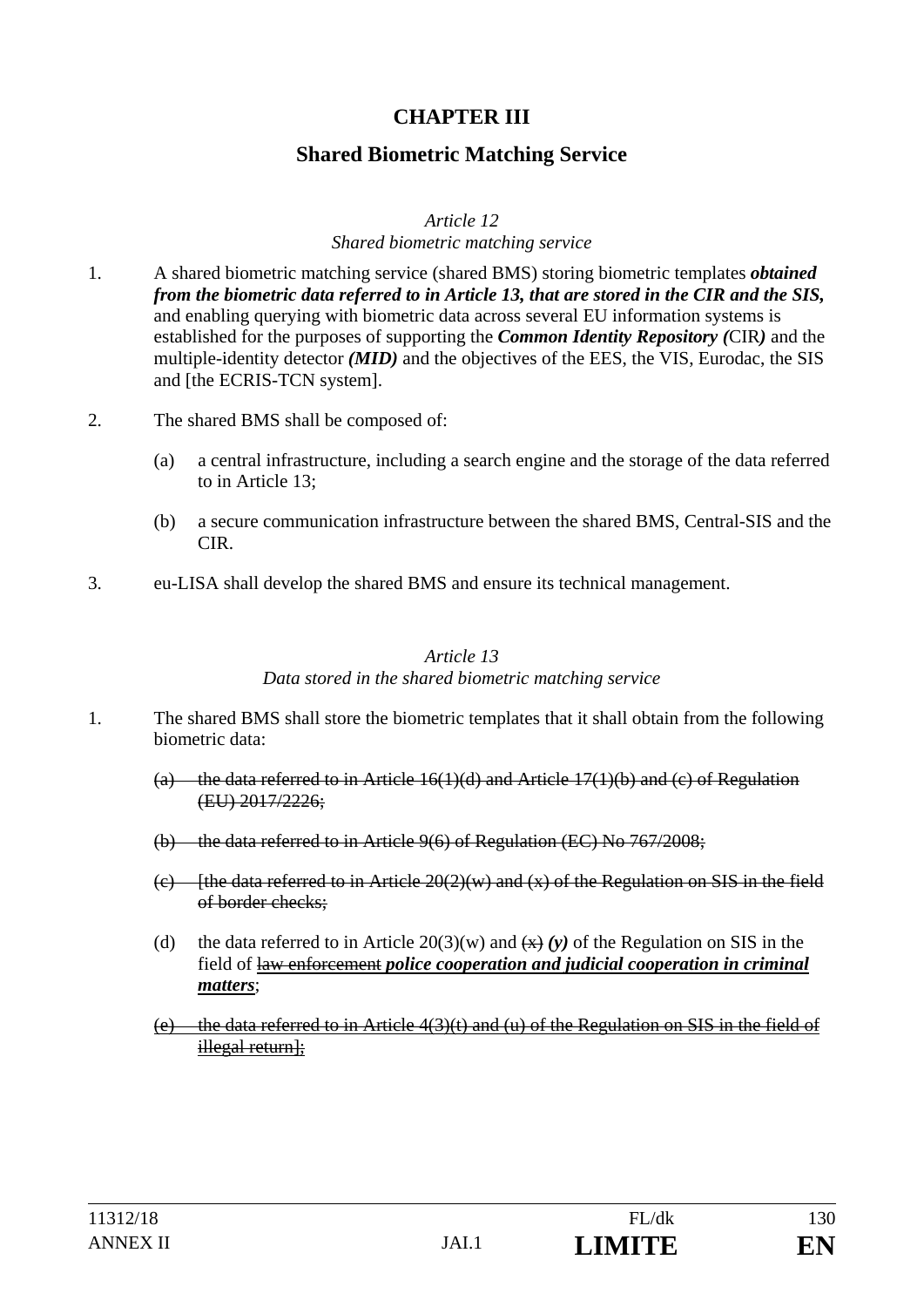- (f) [the data referred to in Article 12 (a) and (b), Article 12c (a) and (b), Article 12f (a) *and (b), Article* 13*(2)* (a) *and (b) and Article 14(2)(a) and (b)* of the Eurodac Regulation;]
- (g) [the data referred to in Article  $5(1)(b)$  and Article  $5(2)$  of the ECRIS-TCN Regulation.]

*The shared BMS shall store the biometric templates - logically separated - according to the EU information system from which the data originated.*

- 2. *For each set of data referred to in paragraph 1*, the shared BMS shall include in each biometric template a reference to the *EU* information systems *and a reference to the actual record in the EU information systems* in which the corresponding biometric data *are* is stored.
- 3. Biometric templates shall only *may* be entered *only* in the shared BMS following an automated quality check of the biometric data added to one of the *EU* information systems performed by the shared BMS to ascertain the fulfilment of a minimum data quality standard.
- 4. The storage of the data referred to in paragraph 1 shall meet the quality standards referred to in Article 37(2) *and (4)*.
- *5. The Commission shall lay down the performance requirements and performance monitoring of the shared BMS, including the minimum requirements regarding the biometric performance of the shared BMS, in particular in terms of the required False Positive Identification Rate, False Negative Identification Rate and Failure To Enrol Rate, as well as the procedures and tools for notifying False Positive Identifications and False Negative verifications to eu-LISA in implementing acts. Those implementing acts shall be adopted in accordance with the examination procedure referred to in Article 64(2).*

 *For the specific purpose of monitoring the performance of the shared BMS, Member States shall be allowed to use the biometric templates stored in the shared BMS*.

 *Article 14* 

*Searching biometric data with the shared biometric matching service* 

In order to search the biometric data stored within the CIR and the SIS, the CIR and the SIS shall use the biometric templates stored in the shared BMS. Queries with biometric data shall take place in accordance with the purposes provided for in this Regulation and in the EES Regulation *(EU) 2017/2226*, the VIS Regulation *(EC) No 767/2008*, the Eurodac Regulation, the [SIS Regulations] and [the ECRIS-TCN Regulation].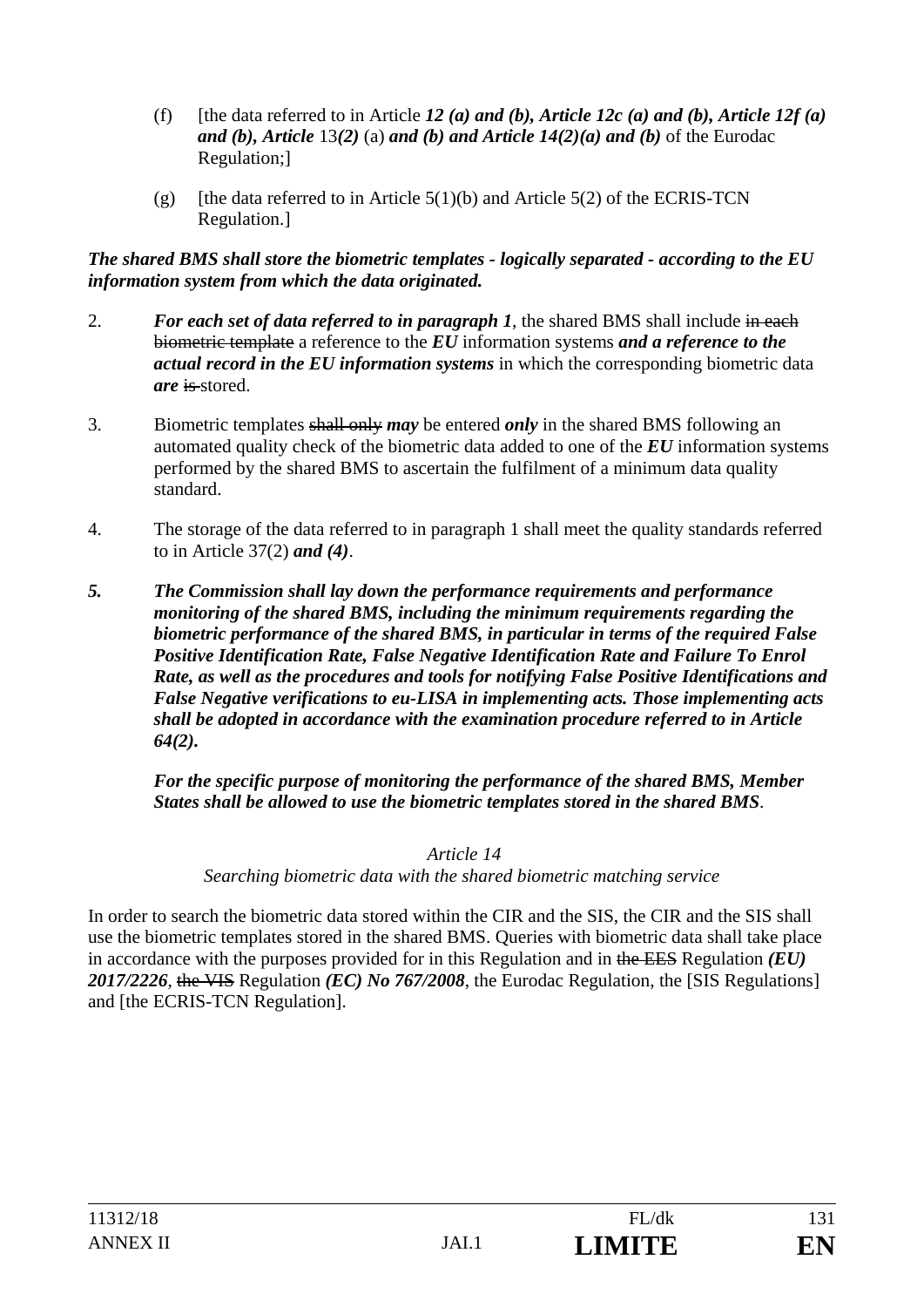#### *Data retention in the shared biometric matching service*

The data referred to in Article 13*(1) and (2)* shall be stored in the shared BMS for as long as the corresponding biometric data *are* is stored in the CIR or the SIS *and shall be erased in an automated manner.* 

#### *Article 16 Keeping of logs*

- 1. Without prejudice to [Article 39 of the Eurodac Regulation], [Article 12 and 18 of the Regulation on SIS in the field of law enforcement *police cooperation and judicial cooperation in criminal matters, Article 13 of the Regulation on SIS for the return of illegally staying third-country nationals*] and to [Article 29 of the ECRIS-TCN Regulation], eu-LISA shall keep logs of all data processing operations within the shared BMS. Those logs shall include, in particular, the following:
	- (a) the history related to the creation and storage of biometric templates;
	- (b) a reference to the EU information systems queried with the biometric templates stored in the shared BMS;
	- (c) the date and time of the query;
	- (d) the type of biometric data used to launch the query;
	- (e) the length of the query;
	- (f) the results of the query and date and time of the result;
	- (g) in accordance with national rules or with Regulation (EU)  $2016/794$  or, when applicable, Regulation (EU) 45/2001, the identifying mark of the person who carried out the query *the Member State or EU agency searching biometric data*.

#### *1a. Each Member State shall keep logs of queries of the authority and the staff duly authorised to use the shared BMS.*

2. The logs *referred to in paragraphs 1 and 1a* may be used only for data protection monitoring, including checking the admissibility of a query and the lawfulness of data processing, and for ensuring data security pursuant to Article 42. Those logs shall be *made available to the competent supervisory authority on request. They shall* protected by appropriate measures against unauthorised access *and modifications* and erased one year after their creation, unless they are required for monitoring procedures that have already begun, *in which case they shall be erased once the monitoring procedures no longer require these logs*. The logs referred to in paragraph 1(a) shall be erased once the data *are* is erased.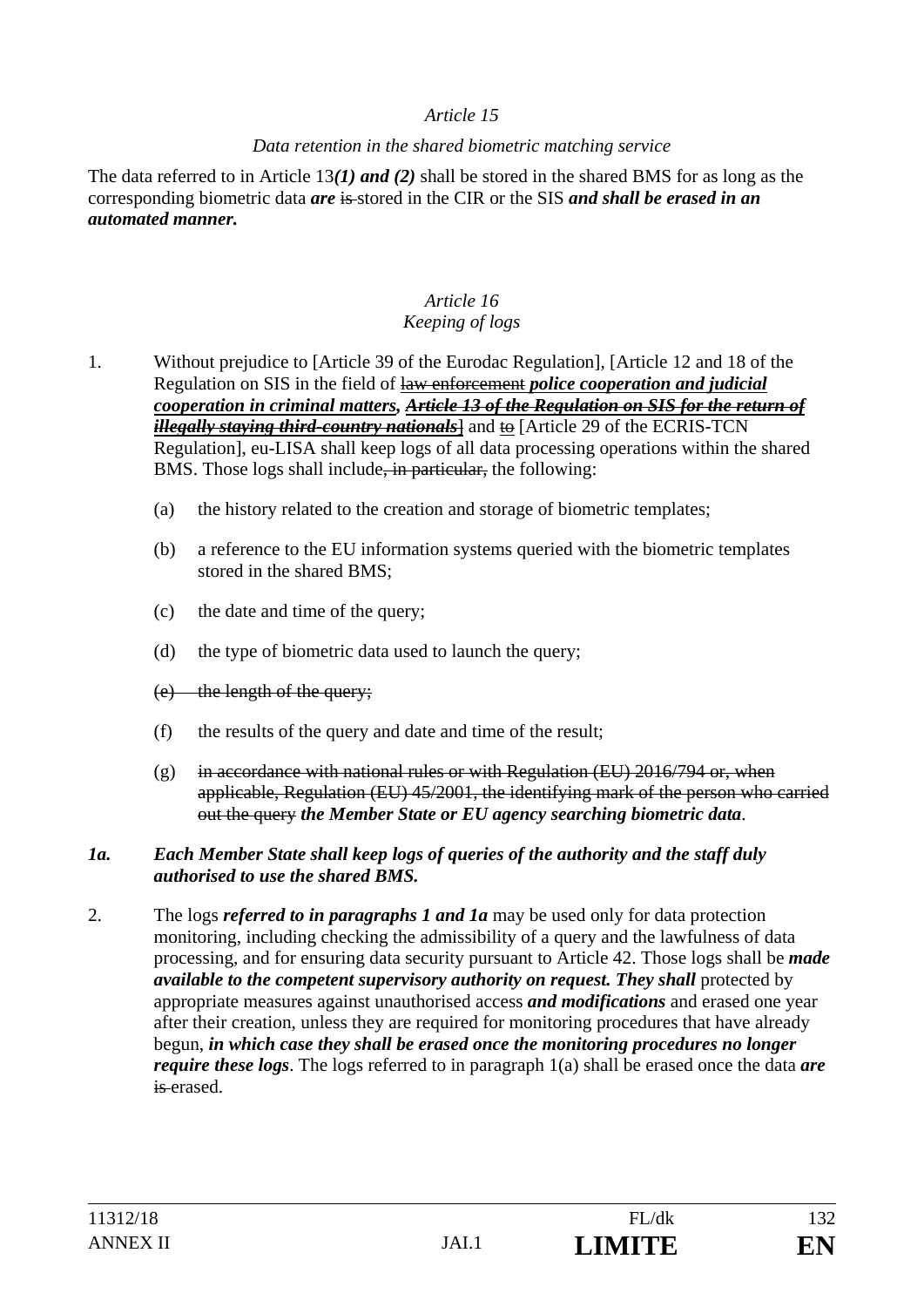#### **CHAPTER IV Common Identity Repository**

#### *Article 17 Common identity repository*

- 1. A common identity repository (CIR), creating an individual file for each person that is recorded in the EES, the VIS, [the ETIAS], Eurodac or [the ECRIS-TCN system] containing the data referred to in Article 18, is established for the purpose of facilitating and assisting the correct identification of persons registered in the EES, the VIS, [the ETIAS], the Eurodac and [the ECRIS-TCN system] *in accordance with Article 20*, of supporting the functioning of the multiple-identity detector *in accordance with Article 21* and of facilitating and streamlining access by law enforcement *designated* authorities *and Europol* to non-law enforcement *EU* information systems at EU level, where necessary for the prevention, investigation, detection *or investigation* or prosecution *of terrorist offences or other* of serious external offences in accordance with Article 22.
- 2. The CIR shall be composed of:
	- (a) a central infrastructure that shall replace the central systems of respectively the EES, the VIS, [the ETIAS], Eurodac and [the ECRIS-TCN system] to the extent that it shall store the data referred to in Article 18;
	- (b) a secure communication channel between the CIR, Member States and EU *agencies* bodies that are entitled to use the European search portal (ESP) *CIR* in accordance with Union law *and national law*;
	- (c) a secure communication infrastructure between the CIR and the EES, [the ETIAS], the VIS, Eurodac and [the ECRIS-TCN system] as well as with the central infrastructures of the ESP, the shared BMS and the multiple-identity detector *MID*.
- 3. eu-LISA shall develop the CIR and ensure its technical management.
- *4. eu-LISA, in cooperation with Member States, shall implement an interface control document (ICD) based on the UMF referred to in Article 38 for the CIR.*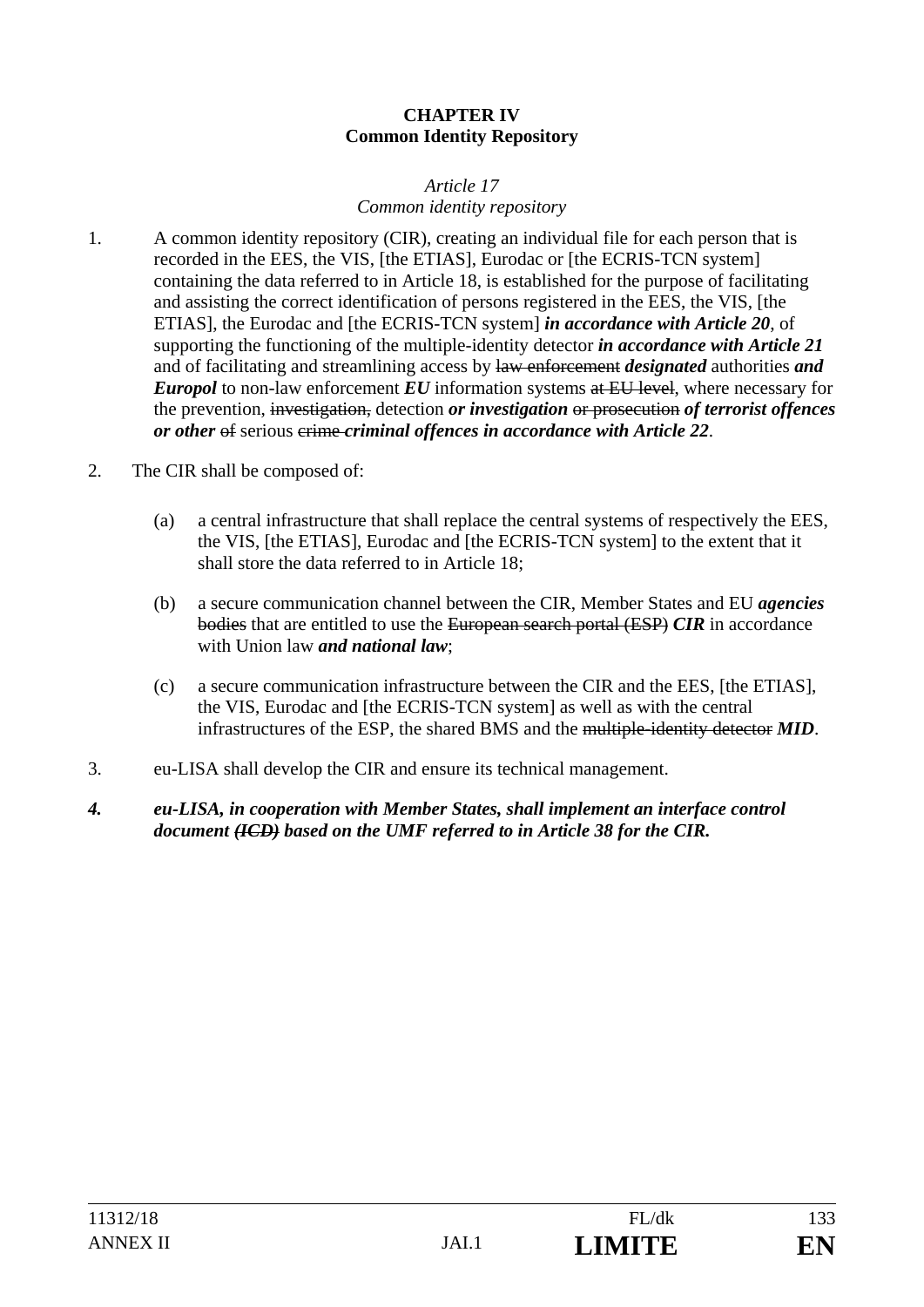### *Article 18 The common identity repository data*

- 1. The CIR shall store the following data logically separated according to the *EU*  information system from which the data was originated:
	- (a) (not applicable);
	- (b) (not applicable);
	- (c) (not applicable);
	- (d) [the data referred to in Article  $12(2)(a)$  to (e), (g) and (h), Article  $12(c)$  (a) to (e), (g) *and (h), Article 12f (a) to (e), (g) and (h), Article* 13*(2)*(a) to (e), (g) and (h) *and Article 14(2)(a) to (e), (g) and (h)* of the [Eurodac Regulation;]
	- (e) [the data referred to in Article  $5(1)(b)$  and  $5(2)$  and the following data of Article 5(1)(a) of the ECRIS-TCN Regulation: surname or family name; first name(s) (given name(s)); sex; date of birth; place and country of birth; nationality or nationalities; gender and where applicable previous names, pseudonyms(s) and/or alias name(s).]
- 2. For each set of data referred to in paragraph 1, the CIR shall include a reference to the *EU*  information systems to which the data belongs.
- *2a. For each set of data referred to in paragraph 1, the CIR shall include a reference to the actual record in the EU information systems to which the data belongs.*
- 3. The storage of the data referred to in paragraph 1 shall meet the quality standards referred to in Article 37(2) *and (4)*.

#### *Article 19*

*Adding, amending and deleting data in the common identity repository* 

- 1. Where data *are* is added, amended or deleted in Eurodac or [the ECRIS-TCN system], the data referred to in Article 18 stored in the individual file of the CIR shall be added, amended or deleted accordingly in an automated manner.
- 2. Where the multiple-identity detector creates a white or red link *is created in the MID* in accordance with Articles 32 and *or* 33 between the data of two or more of the EU information systems constituting the CIR, instead of creating a new individual file, the CIR shall add the new data to the individual file of the linked data.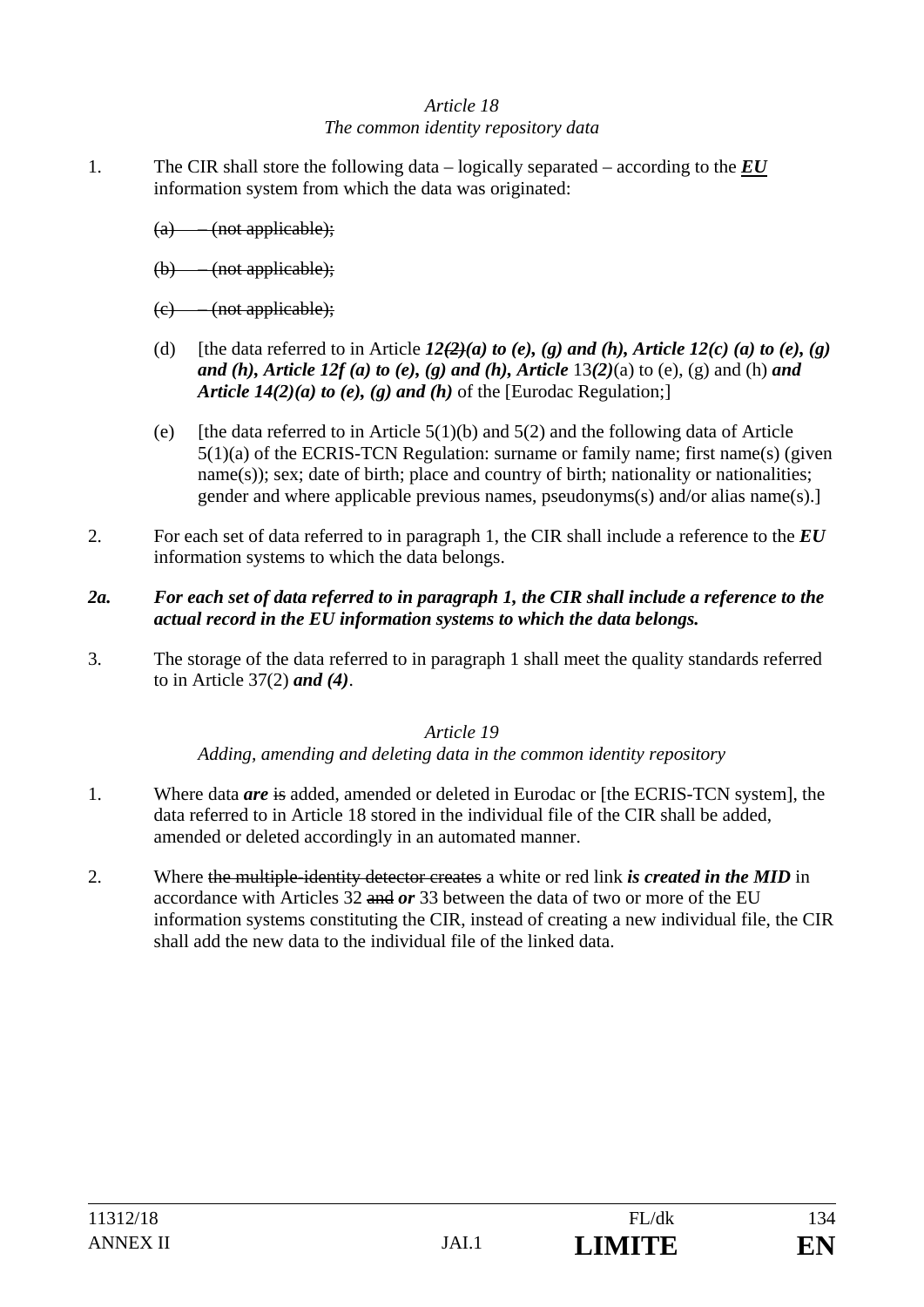#### *Article 20 Access to the common identity repository for identification*

- 1. Where a <del>Member State</del> police authority has been so empowered by national legislative measures as referred to in paragraph 2, it may, solely for the purpose of identifying a person, query the CIR with the biometric data of that person taken during an identity check.
- 1a. *Where a police authority has been so empowered by national legislative measures as referred to in paragraph 2a, it may, for the purpose of identifying unknown persons who are not able to identify themselves or unidentified human remains, in the event of a natural disaster or an accident, query the CIR with the biometric data of those persons.*
- 1b. Where the query indicates that data on that person is stored in the CIR, the Member States *police* authority shall have access to consult the data referred to in Article 18(1).

Where the biometric data of the person cannot be used or where the query with that data fails, the query shall be carried out with identity data of the person in combination with travel document data, or with the identity data provided by that person.

- 2. Member States wishing to avail themselves of the possibility provided for in *paragraph 1*  this Article shall adopt national legislative measures. Such legislative measures shall specify the precise purposes of identity checks within the purposes referred to in Article  $2(1)(b)$  and (c). They shall designate the police authorities competent and lay down the procedures, conditions and criteria of such checks.
- *2a. Member States wishing to avail themselves of the possibility provided for in paragraph 1a shall adopt national legislative measures laying down the procedures, conditions and criteria.*

#### *Article 21*

*Access to the common identity repository for the detection of multiple identities* 

- 1. Where a query of the CIR results in a yellow link in accordance with Article 28(4), the authority responsible for the verification of different identities determined in accordance with Article 29 shall have access, solely for the purpose of that verification, to the identity data *referred to in Article 18(1) and (2)* stored in the CIR belonging to the various *EU*  information systems connected to a yellow link.
- 2. Where a query of the CIR results in a red link in accordance with Article 32, the authorities referred to in Article 26(2) shall have access, solely for the purposes of fighting identity fraud, to the identity data *referred to in Article 18(1) and (2)* stored in the CIR belonging to the various *EU* information systems connected to a red link.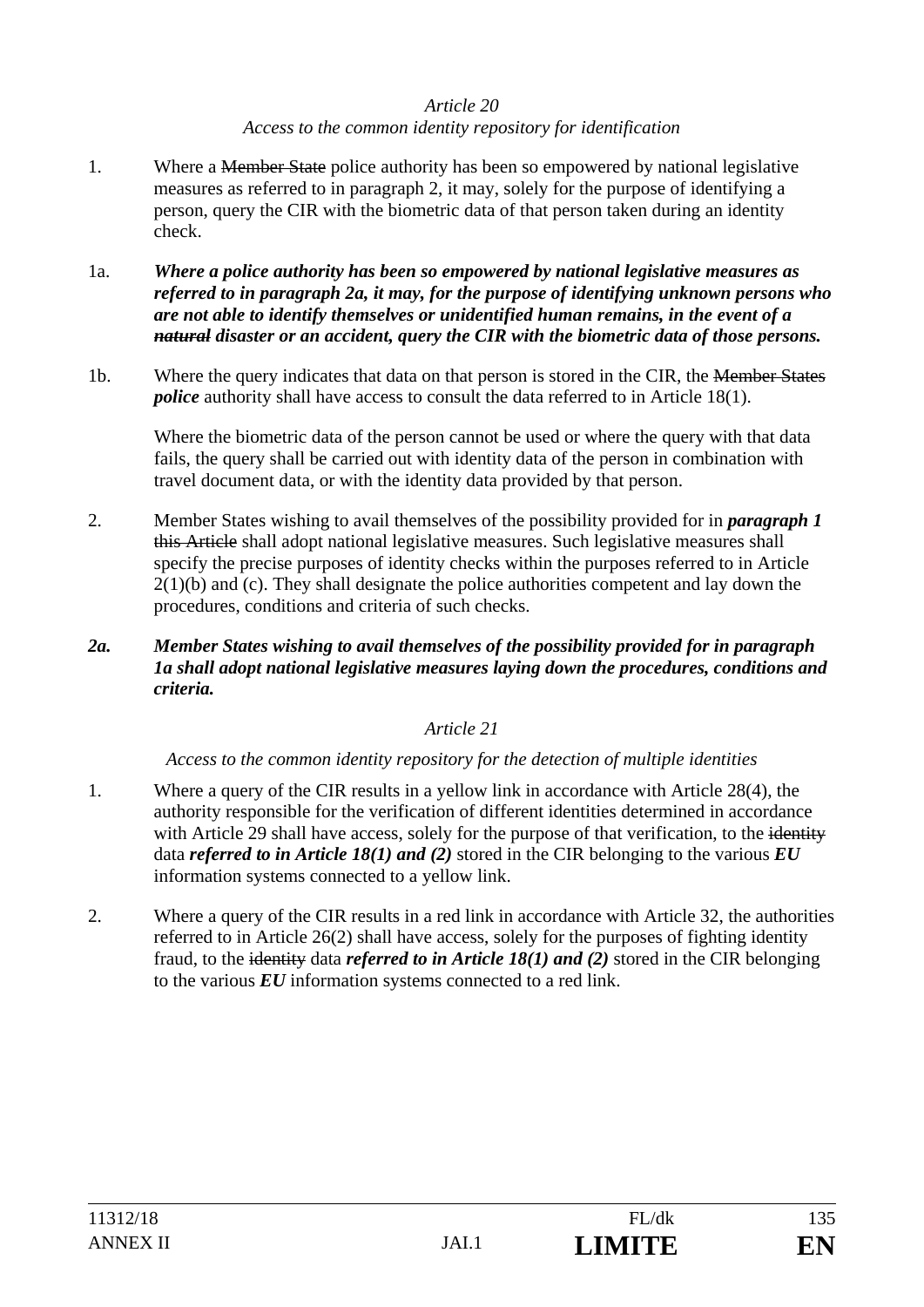#### *Querying the common identity repository for law enforcement purposes of preventing, detecting or investigating terrorist offences or other serious criminal offences*

- 1. For the purposes of preventing, detecting and *or* investigating terrorist offences or other serious criminal offences in a specific case and in order to obtain information on whether data on a specific person is present in Eurodac, the Member State designated authorities and Europol may consult the CIR.
- 2. Member State designated authorities and Europol shall not be entitled to consult data belonging to [the ECRIS-TCN] when consulting the CIR for the purposes listed in paragraph 1.
- 3. Where, in reply to a query the CIR indicates data on that person is present in Eurodac the CIR shall provide to Member States' designated authorities and Europol a reply in the form of a reference indicating which of the *EU* information systems contains matching data referred to in Article 18(2). The CIR shall reply in such a way that the security of the data is not compromised. *The reply indicating that data on that person is present in any of those systems may be used only for the purpose of submitting an access request subject to the conditions and procedures laid down in the respective legislative instruments governing such access.*
- 4. Full access to the data contained in the EU information systems for the purposes of preventing, detecting and *or* investigating terrorist offences or other serious criminal offences remains subject to the conditions and procedures laid down in the respective legislative instruments governing such access.

#### *Article 23*

#### *Data retention in the common identity repository*

- 1. *Without prejudice to paragraphs 2 and 3,* T*t*he data referred to in Article 18(1)*,* and (2) *and (2a)* shall be deleted from the CIR *in an automated manner* in accordance with the data retention provisions of [the Eurodac Regulation] and [the ECRIS-TCN Regulation] respectively.
- 2. The individual file shall be stored in the CIR for as long as the corresponding data *are* is stored in at least one of the *EU* information systems whose data *are* is contained in the CIR. The creation of a link shall not affect the retention period of each item of the linked data.
- *3. Where a red link is stored in the MID in accordance with Article 32, the linked data referred to in Article 18(1), (2) and (2a) shall be stored in the CIR for as long as the corresponding data are stored in at least one of the EU information systems from which the linked data originates.*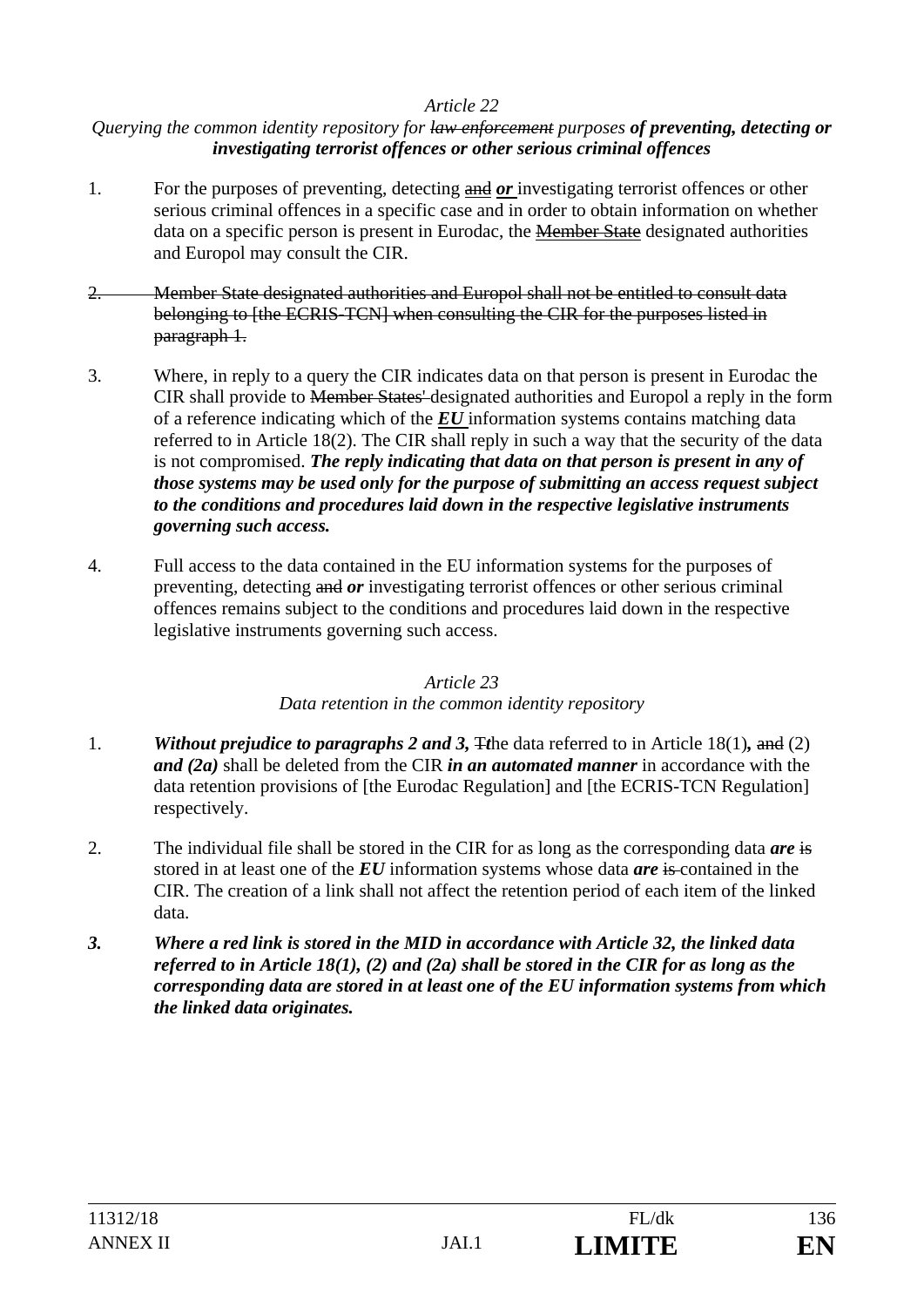#### *Article 24 Keeping of logs*

- 1. Without prejudice to [Article 39 of the Eurodac Regulation] and [Article 29 of the ECRIS-TCN Regulation], eu-LISA shall keep logs of all data processing operations within the CIR in accordance with paragraphs 2, 3 and 4.
- 2. Concerning any access to the CIR pursuant to Article 20, eu-LISA shall keep logs of all data processing operations within the CIR. Those logs shall include, in particular, the following:
	- (a) the purpose of access of the user querying via the CIR;
	- (b) the date and time of the query;
	- (c) the type of data used to launch the query;
	- (d) the results of the query;
	- (e) in accordance with national rules or with Regulation  $(EU)$  2016/794 or, when applicable, Regulation (EU) 45/2001, the identifying mark of the person who carried out the query *the Member State or EU agency querying the CIR*.
- 3. Concerning any access to the CIR pursuant to Article 21, eu-LISA shall keep logs of all data processing operations within the CIR. Those logs shall include, in particular, the following:
	- (a) the purpose of access of the user querying via the CIR;
	- (b) the date and time of the query;
	- (c) where relevant *a link is created*, the data used to launch the query;
	- (d) where relevant *a link is created*, the results of the query;
	- (e) in accordance with national rules or with Regulation  $(EU)$  2016/794 or, when applicable, Regulation (EU) 45/2001, the identifying mark of the person who carried out the query *the Member State or EU agency querying the CIR*.
- 4. Concerning any access to the CIR pursuant to Article 22, eu-LISA shall keep logs of all data processing operations within the CIR. Those logs shall include in particular, the following:
	- (a) the national file reference;
	- (b) the date and time of the query;
	- (c) the type of data used to launch the query;
	- (d) the results of the query;
	- (e) the name of the authority *Member State or EU agency querying* consulting the CIR;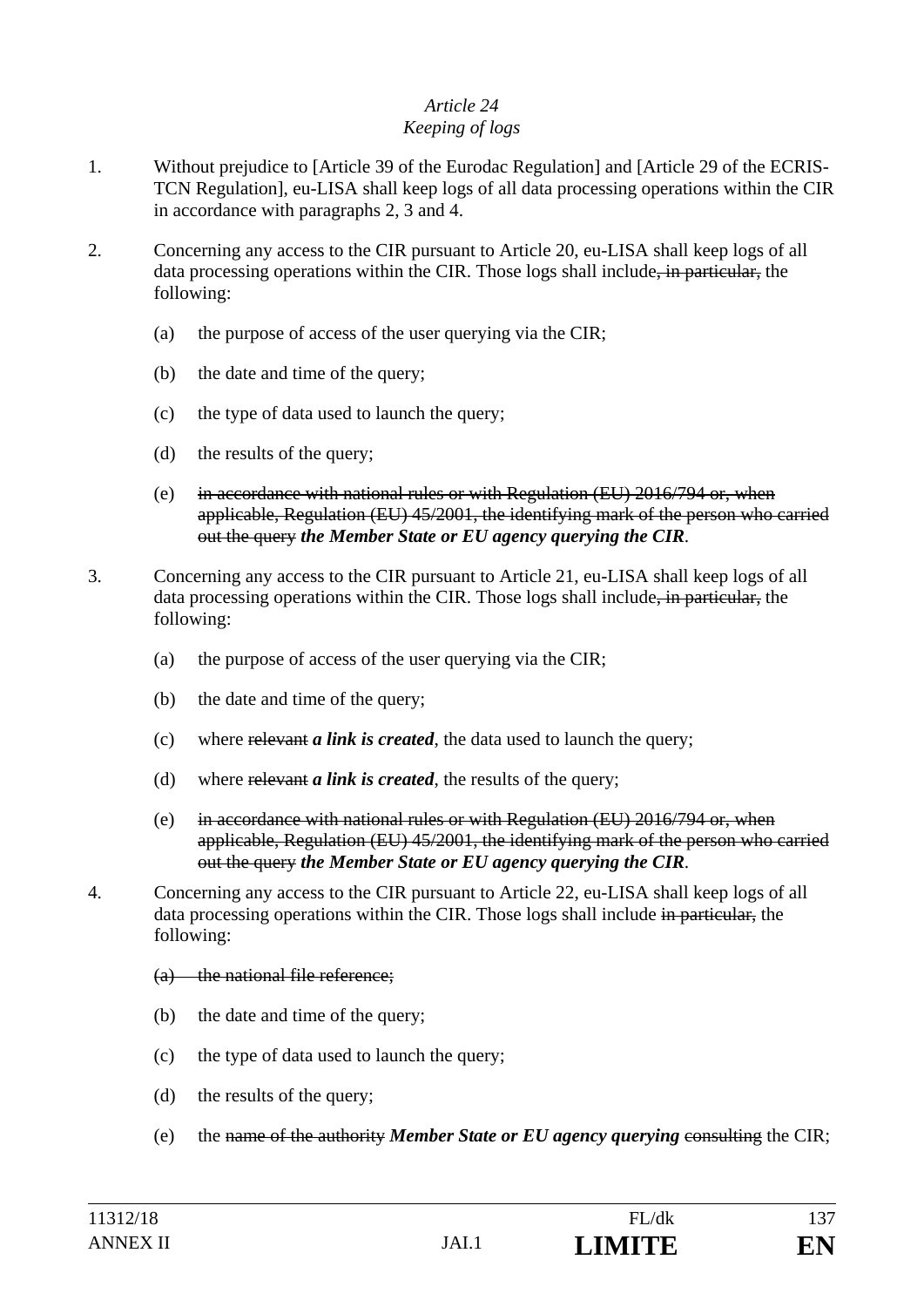(f) *when applicable,* in accordance with national rules or with Regulation (EU) 2016/794 or, when applicable, Regulation (EU) 45/2001, the identifying mark *unique user identity* of the official who carried out the query and of the official who ordered the query *in accordance with Regulation (EU) 2016/794 or [Regulation XX/2018 of the European Parliament and of the Council on the protection of individuals with regard to the processing of personal data by the Union institutions, bodies, offices and agencies and on the free movement of such data, and repealing Regulation (EC) No 45/2001 and Decision No 1247/2002/EC].*

The logs of such access shall be regularly verified by the competent supervisory authority established in accordance with Article 51 of Regulation (EU) 2016/679*,* or in accordance with Article 41 of Directive 2016/680 *or by the European Data Protection Supervisor in accordance with Article 43 of Regulation (EU) 2016/794, at intervals not exceeding six* months *one year*, to verify whether the procedures and conditions set out in Article 22(1) to (3) are fulfilled.

5. Each Member State shall keep logs of queries of *the authority and* the staff duly authorised to use the CIR pursuant to Articles 20, 21 and 22.

*In addition, for any access to the CIR pursuant to Article 22, each Member State shall keep the following logs:* 

- *(a) the national file reference;*
- *(b) in accordance with national rules, the unique user identity of the official who carried out the query and of the official who ordered the query.*

#### *5a. Europol shall keep logs of queries of the staff duly authorised to use the CIR pursuant to Article 22.*

- 6. The logs referred to in paragraphs 1*, 5* and 5*a* may be used only for data protection monitoring, including checking the admissibility of a request and the lawfulness of data processing, and for ensuring data security pursuant to Article 42. They shall be protected by appropriate measures against unauthorised access *and modifications* and erased one year after their creation, unless they are required for monitoring procedures that have already begun *in which case they shall be erased once the monitoring procedures no longer require these logs*.
- 7. eu-LISA shall keep the logs related to the history of the data stored in individual file, for purposes defined in paragraph 6. *eu-LISA shall erase* the logs related to the history of the data stored shall be erased once the data *are* is erased.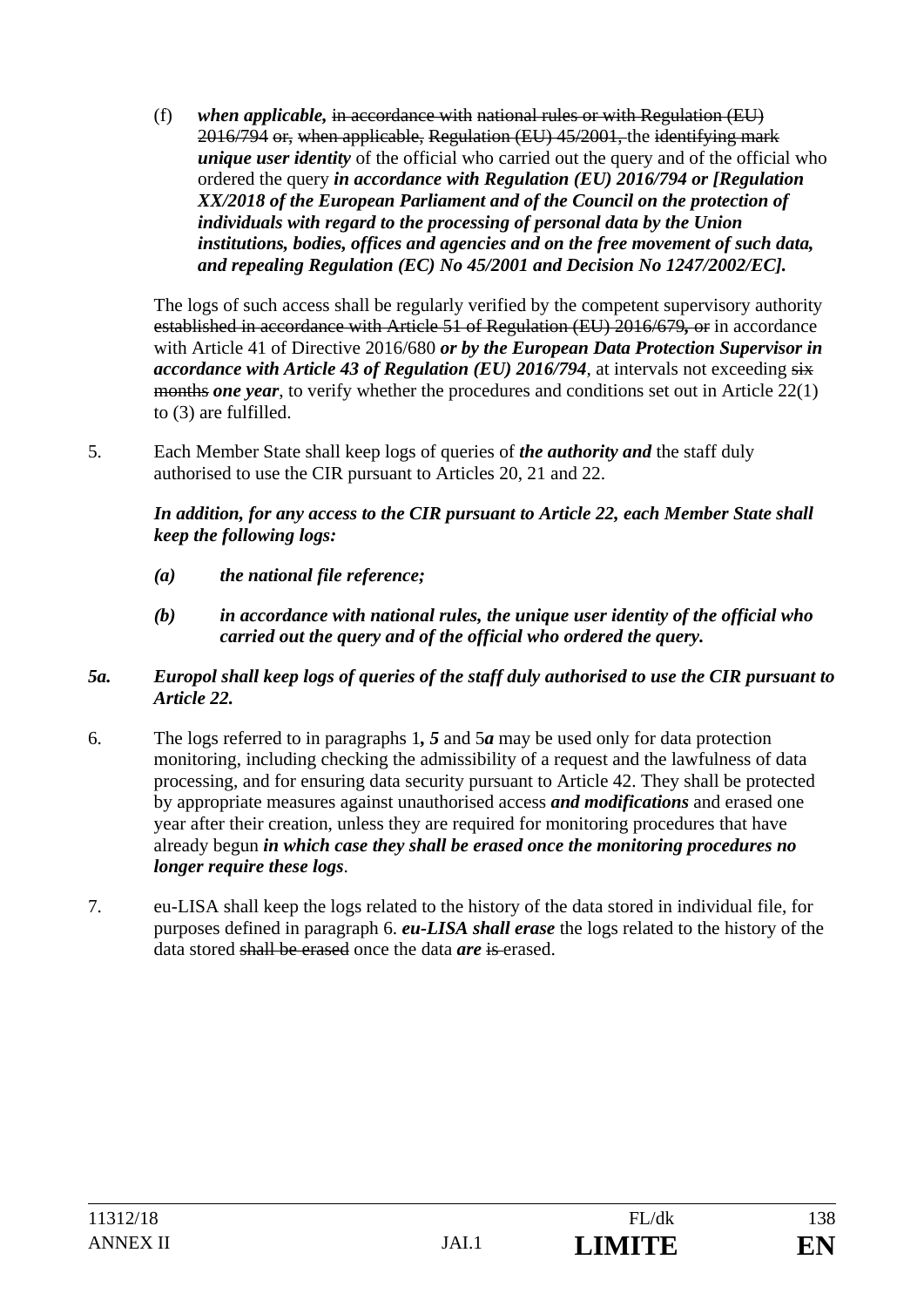#### **CHAPTER V Multiple-identity Detector**

#### *Article 25 Multiple-identity detector*

- 1. A multiple-identity detector (MID) creating and storing *an identity confirmation file containing* links between data in the EU information systems included in the common identity repository (CIR) and the SIS and as a consequence detecting multiple identities, with the dual purpose of facilitating identity checks and combating identity fraud, is established for the purpose of supporting the functioning of the CIR and the objectives of the EES, the VIS, the ETIAS], Eurodac, the SIS and [the ECRIS-TCN system].
- 2. The MID shall be composed of:
	- (a) a central infrastructure, storing links and references to *EU* information systems;
	- (b) a secure communication infrastructure to connect the MID with the SIS and the central infrastructures of the European search portal and the CIR.
- 3. eu-LISA shall develop the MID and ensure its technical management.

#### *Article 26 Access to the multiple-identity detector*

- 1. For the purposes of the manual identity verification referred to in Article 29, access to the data referred to in Article 34 stored in the MID shall be granted to:
	- $(a)$  (not applicable);
	- (b) (not applicable);
	- (c) (not applicable);
	- (d) the authorities competent to assess a request for international protection provided for in the Eurodac Regulation when assessing a new request for international protection;
	- *(da) the authorities competent to collect the data of a third country national or stateless person apprehended in connection with the irregular crossing of an external border provided for in Chapter III of the Eurodac Regulation when creating or updating data in the Eurodac;*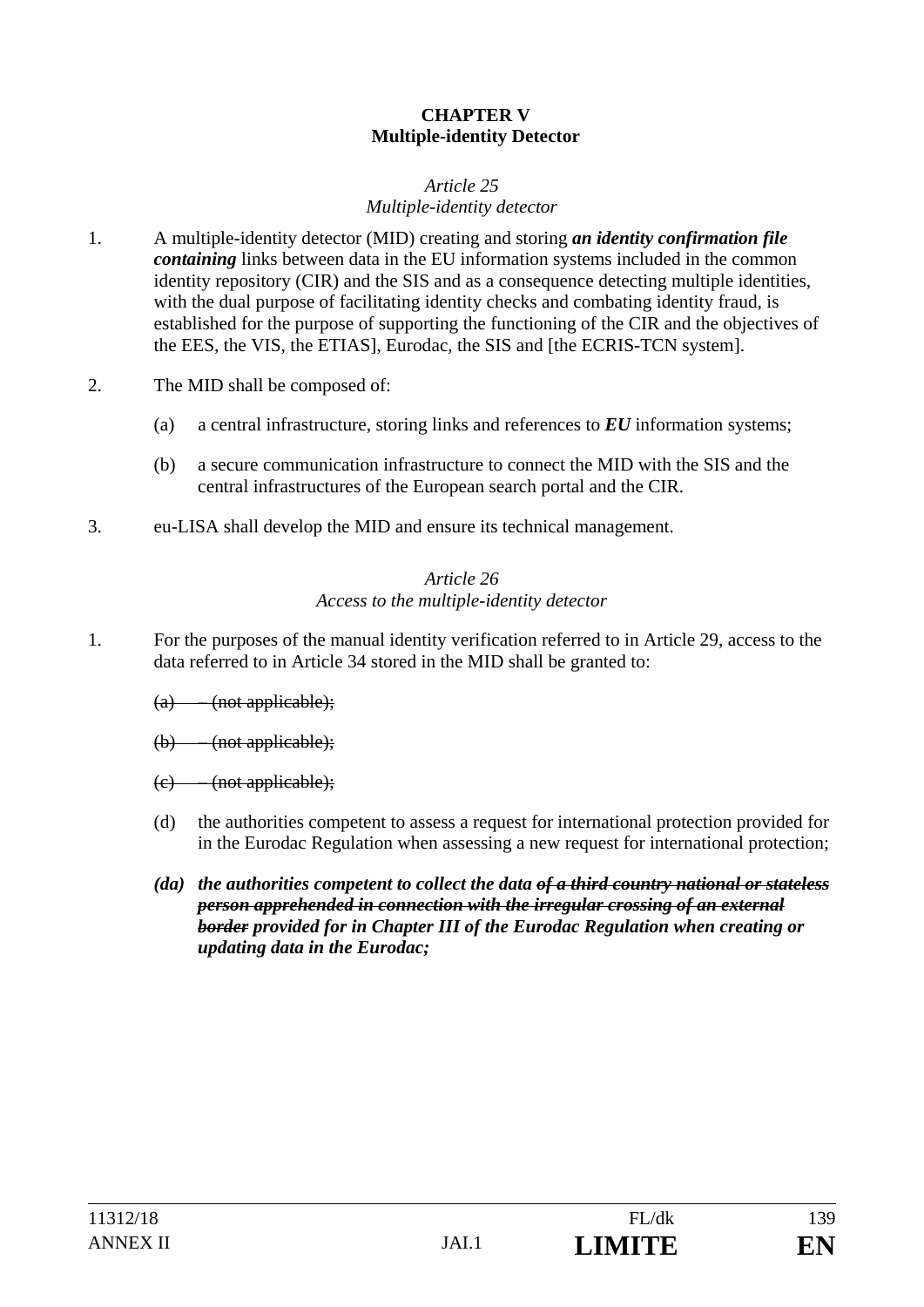- *(db) the authorities competent to collect the data provided for in Chapter IV of the Eurodac Regulation when creating or updating data in the Eurodac;*
- *(dc) the authorities competent to collect the data of persons registered for the purpose of conducting an admission procedure and admitted in accordance with a national resettlement scheme provided for in Chapter IIA of the Eurodac Regulation when creating or updating data in the Eurodac;*
- (e) the SIRENE Bureaux of the Member State creating a *or updating an alert in accordance with* [Regulation on SIS in the field of law enforcement *police cooperation and judicial cooperation in criminal matters* or Regulation on SIS *for the return of illegally staying third-country nationals*];
- (f) [the central authorities of the convicting Member State when recording or updating data in the ECRIS-TCN system in accordance with Article 5 of the ECRIS-TCN Regulation.]
- 2. Member State authorities and EU *agencies* bodies having access to at least one EU information system included in *the common identity repository CIR or to the SIS* shall have access to the data referred to in Article 34(a) and (b) regarding any red links as referred to in Article 32.

#### *Article 27 Multiple-identity detection*

- 1. A multiple-identity detection in the common identity repository *CIR* and the SIS shall be launched where:
	- $(a)$  (not applicable);
	- (b) (not applicable);
	- (c) (not applicable);
	- (d) [an application for international protection *data* is created *added* or updated *modified* in Eurodac in accordance with Articles 40 12, 12c, 12f, 13 or 14 of the Eurodac Regulation];
	- (e) [an alert on a person is created or updated in the SIS in accordance with Chapters VI, VII, VIII and IX of the Regulation on SIS in the field of law enforcement *police cooperation and judicial cooperation in criminal matters* and Article 3 of the Regulation on SIS in the field of illegal return];
	- (f) [a data record is created or updated in the ECRIS-TCN system in accordance with Article 5 of the ECRIS-TCN Regulation.]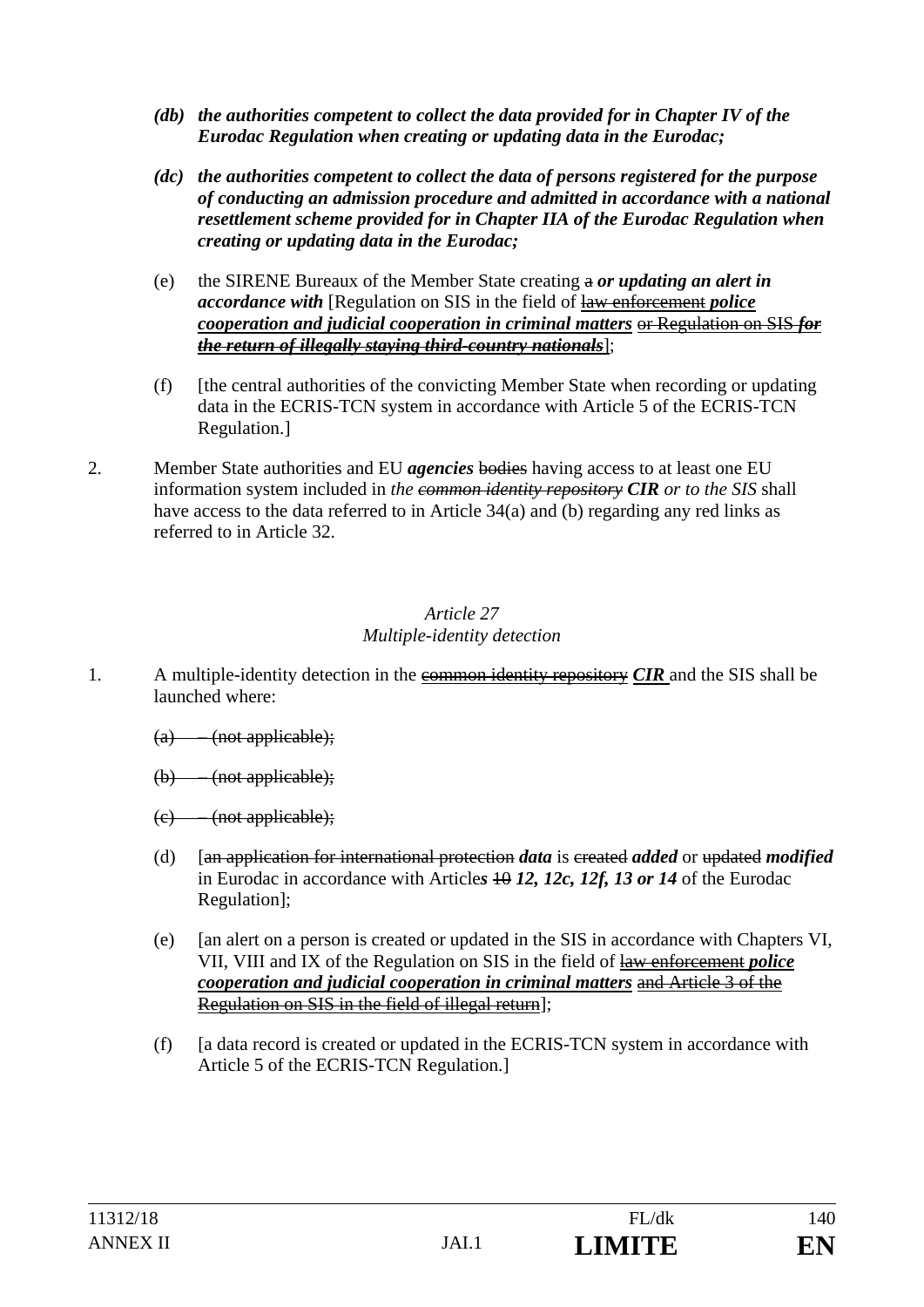- 2. Where the data contained within an *EU* information system as referred to in paragraph 1 contains biometric data, the common identity repository (CIR) and the Central-SIS shall use the shared biometric matching service (shared BMS) in order to perform the multipleidentity detection. The shared BMS shall compare the biometric templates obtained from any new biometric data to the biometric templates already contained in the shared BMS in order to verify whether or not data belonging to the same *person* third-country national is already stored in the CIR or in the Central SIS.
- 3. In addition to the process referred to in paragraph 2, the CIR and the Central-SIS shall use the European search portal to search the data stored in the CIR and the Central-SIS *and the CIR respectively* using the following data:
	- (a) (not applicable);
	- (b) (not applicable);
	- $(e)$  (not applicable);
	- (d) [surname(s); forename(s); name(s) at birth, previously used names and aliases; date of birth, place of birth, nationality(ies) and sex as referred to in Article 12 of the Eurodac Regulation];
	- (e) (not applicable);
	- (f) [surname(s); forename(s); name(s) at birth, previously used names and aliases; date of birth, place of birth, nationality(ies) and sex as referred to in Article 20(3) of the Regulation on SIS in the field of law enforcement *police cooperation and judicial cooperation in criminal matters*;]
	- $(g)$  [surname(s); forename(s); name(s) at birth, previously used names and aliases; date of birth, place of birth, nationality(ies) and sex as referred to in Article 4 of the Regulation on SIS in the field of illegal return;]
	- (h) [surname (family name); first name(s) (given names); date of birth, place of birth, nationality(ies) and gender as referred to in Article 5(1)(a) of the ECRIS-TCN Regulation.]

#### *3a. In addition to the process referred to in paragraphs 2 and 3, the CIR and the Central-SIS shall use the European search portal to search the data stored in the Central-SIS and the CIR respectively using travel document data.*

4. The multiple-identity detection *may* shall only be launched *only* in order to compare data available in one *EU* information system with data available in other *EU* information systems.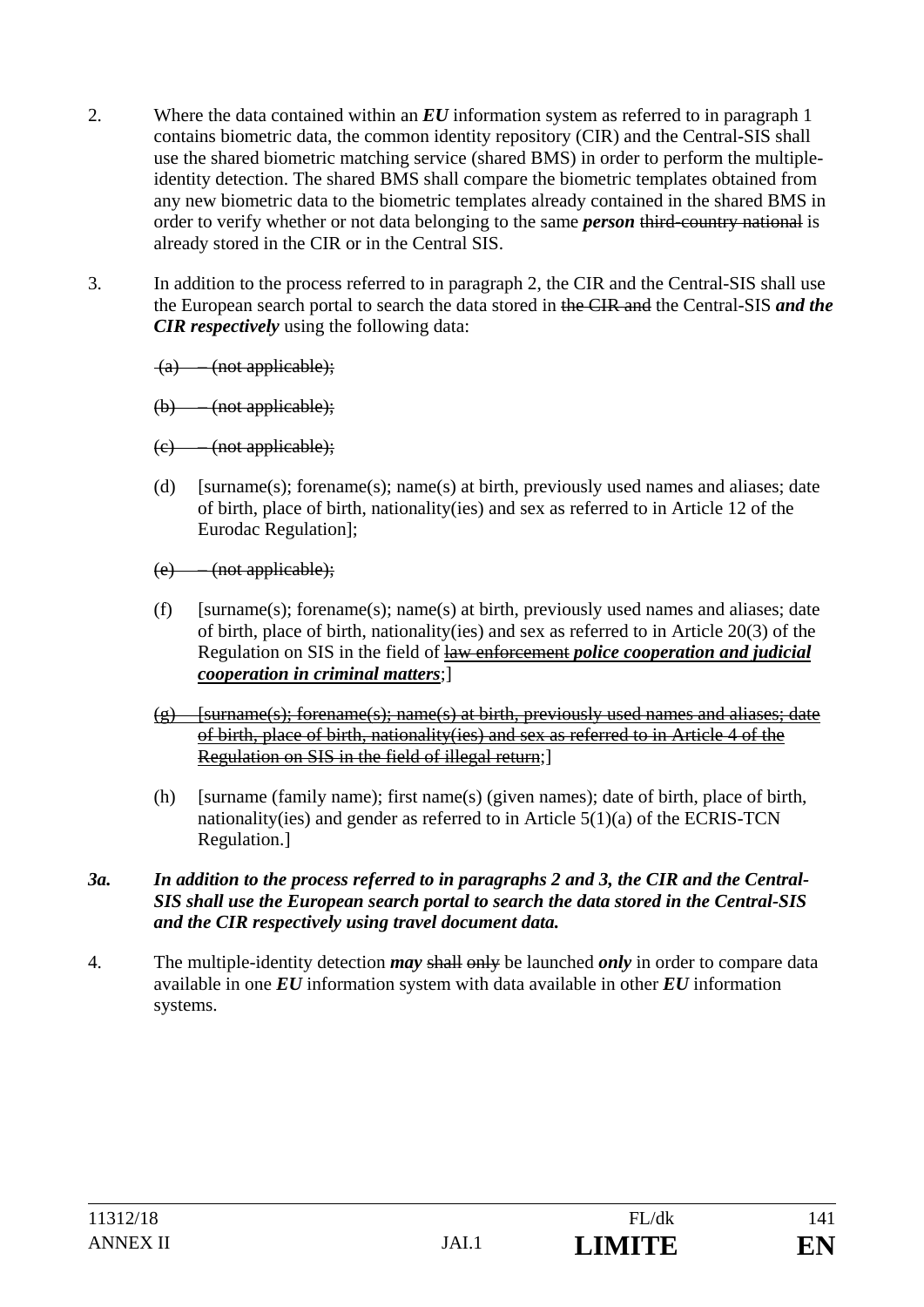#### *Article 28 Results of the multiple-identity detection*

- 1. Where the queries referred to in Article 27(2)*, (3)* and (3*a*) do not report any *match* hit, the procedures referred to in Article 27(1) shall continue in accordance with the respective Regulations governing them.
- 2. Where the query laid down in Article 27(2)*, (3)* and (3*a*) reports one or several *match(es)*  hit(s), the common identity repository and, where relevant, the SIS shall create a link between the data used to launch the query and the data triggering the *match* hit.

Where several *matches* hits are reported, a link shall be created between all data triggering the *match* hit. Where data was already linked, the existing link shall be extended to the data used to launch the query.

- 3. Where the query referred to in Article 27(2)*, (3)* and (3*a*) reports one or several hit(s) *match(es)* and the identity data of the linked files is identical or similar, a white link shall be created in accordance with Article 33.
- 4. Where the query referred to in Article 27(2)*, (3)* and (3*a*) reports one or several *match(es)* hit(s) and the identity data of the linked files cannot be considered as similar, a yellow link shall be created in accordance with Article 30 and the procedure referred to in Article 29 shall apply.
- 5. The Commission shall lay down the procedures to determine the cases where identity data can be considered as *the same* identical, or similar *or presenting some differences* in implementing acts. Those implementing acts shall be adopted in accordance with the examination procedure referred to in Article 64(2).
- *5a.**The Commission shall lay down the procedures to determine the cases where biometric data can be considered as the same in implementing acts. Those implementing acts shall be adopted in accordance with the examination procedure referred to in Article 64(2).*
- 6. The links shall be stored in the identity confirmation file referred to in Article 34.
- 7. The Commission shall lay down the technical rules for linking data *creating links between data* from different *EU* information systems by implementing acts. Those implementing acts shall be adopted in accordance with the examination procedure referred to in Article 64(2).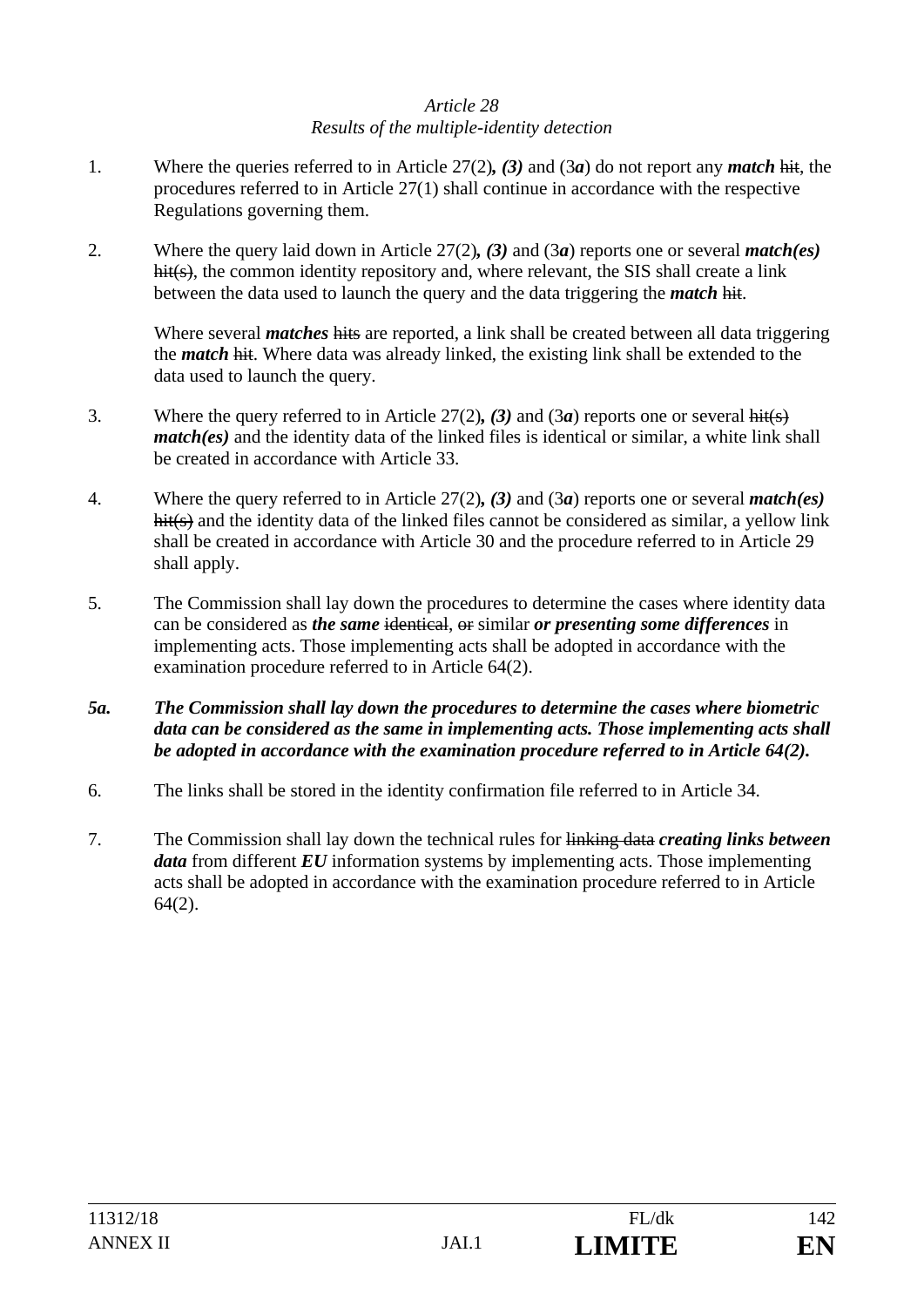#### *Authorities responsible and manual verification of different identities*

- 1. Without prejudice to paragraph 2, the authority responsible for verification of different identities shall be:
	- (a) (not applicable);
	- (b) (not applicable);
	- (c) (not applicable);
	- (d) the authority assessing a request for international protection as provided for in the Eurodac Regulation for hits that occurred when assessing such request;
	- *(da) the authority competent to collect the data provided for in the Eurodac Regulation for hits that occurred when creating or updating data in the Eurodac;*
	- (e) the SIRENE Bureaux of the Member State for hits *matches* that occurred when creating *or updating* a SIS alert in accordance with the [Regulations on SIS in the field of law enforcement *police cooperation and judicial cooperation in criminal matters* and on SIS in the field of illegal return]:
	- (f) the central authorities of the convicting Member State for hits that occurred when recording or updating data in the ECRIS-TCN system in accordance with Article 5 *or Article 9* of the [ECRIS-TCN Regulation].

The multiple-identity detector shall indicate the authority responsible for the verification of different identities in the identity verification *confirmation* file.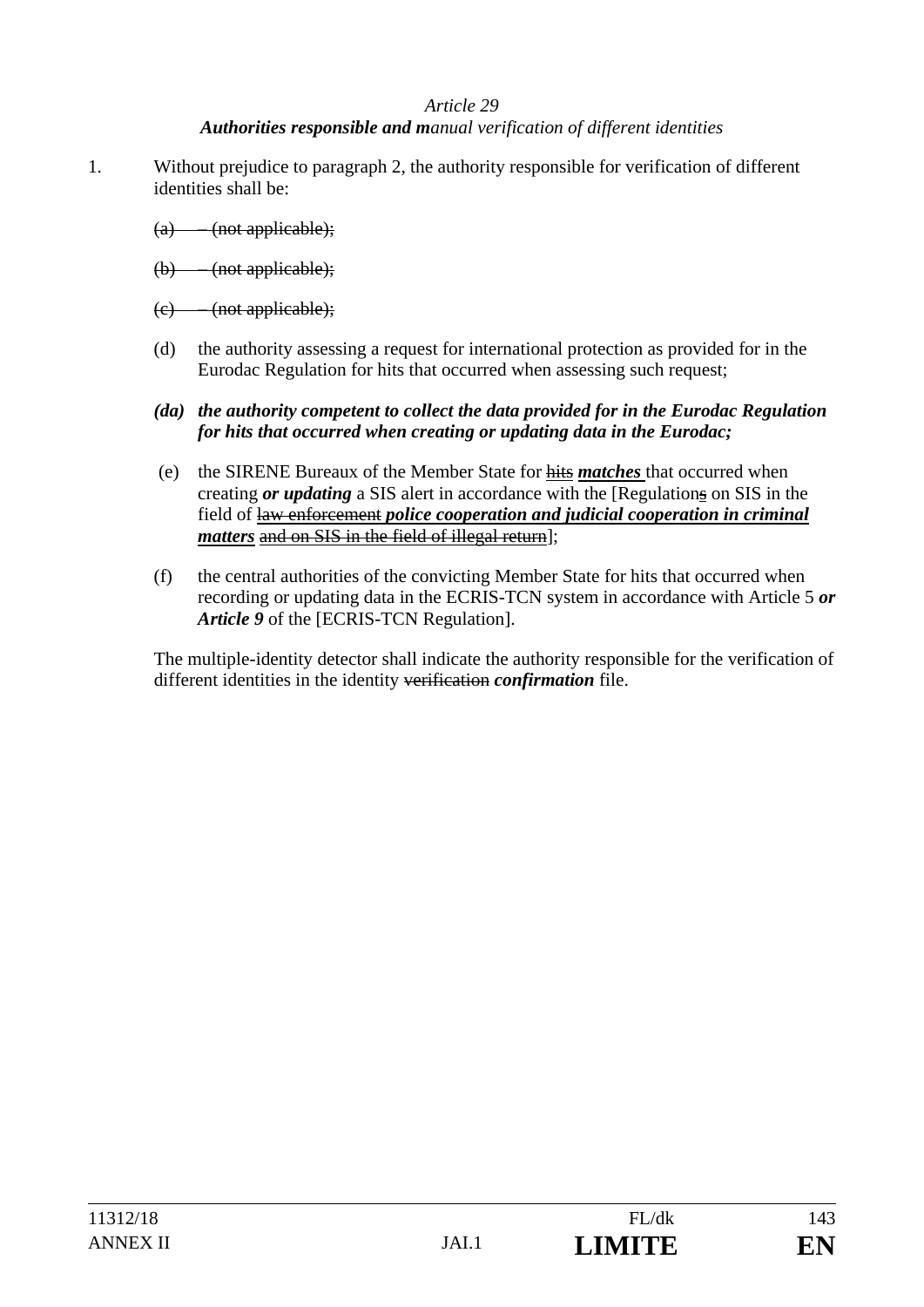- 2. The authority responsible for the verification of different identities in the identity confirmation file shall be the SIRENE Bureau of the Member State that created the alert where a link is created to data contained:
	- (a) in an alert in respect of persons wanted for arrest or for surrender or extradition purposes as referred to in Article 26 of [the Regulation on SIS in the field of law enforcement *police cooperation and judicial cooperation in criminal matters*];
	- (b) in an alert on missing or vulnerable persons as referred to in Article 32 of [the Regulation on SIS in the field of law enforcement *police cooperation and judicial cooperation in criminal matters*];
	- (c) in an alert on persons sought to assist with a judicial procedure as referred to in Article 34 of [the Regulation on SIS in the field of law enforcement *police cooperation and judicial cooperation in criminal matters*];
	- (d) [in an alert on return in accordance with the Regulation on SIS in the field of illegal return];
	- (e) in an alert on persons for discreet checks, inquiry checks or specific checks as referred to in Article 36 of [the Regulation on SIS in the field of law enforcement *police cooperation and judicial cooperation in criminal matters*];
	- $(f)$  in an alert on unknown wanted persons for identification according to national law and search with biometric data as referred to in Article 40 of [the Regulation on SIS in the field of law enforcement].
- 3. Without prejudice to paragraph 4, the authority responsible for verification of different identities shall have access to the related data contained in the relevant identity confirmation file and to the identity data linked in the common identity repository and, where relevant, in the SIS, and shall assess the different identities. and *It* shall update the link in accordance with Articles 31, 32 and 33 and add it to the identity confirmation file without delay.
- 4. (not applicable).
- 5. Where more than one link is *created* obtained, the authority responsible for the verification of different identities shall assess each link separately.
- 6. Where data reporting a hit *match* was already linked, the authority responsible for the verification of different identities shall take into account the existing links when assessing the creation of new links.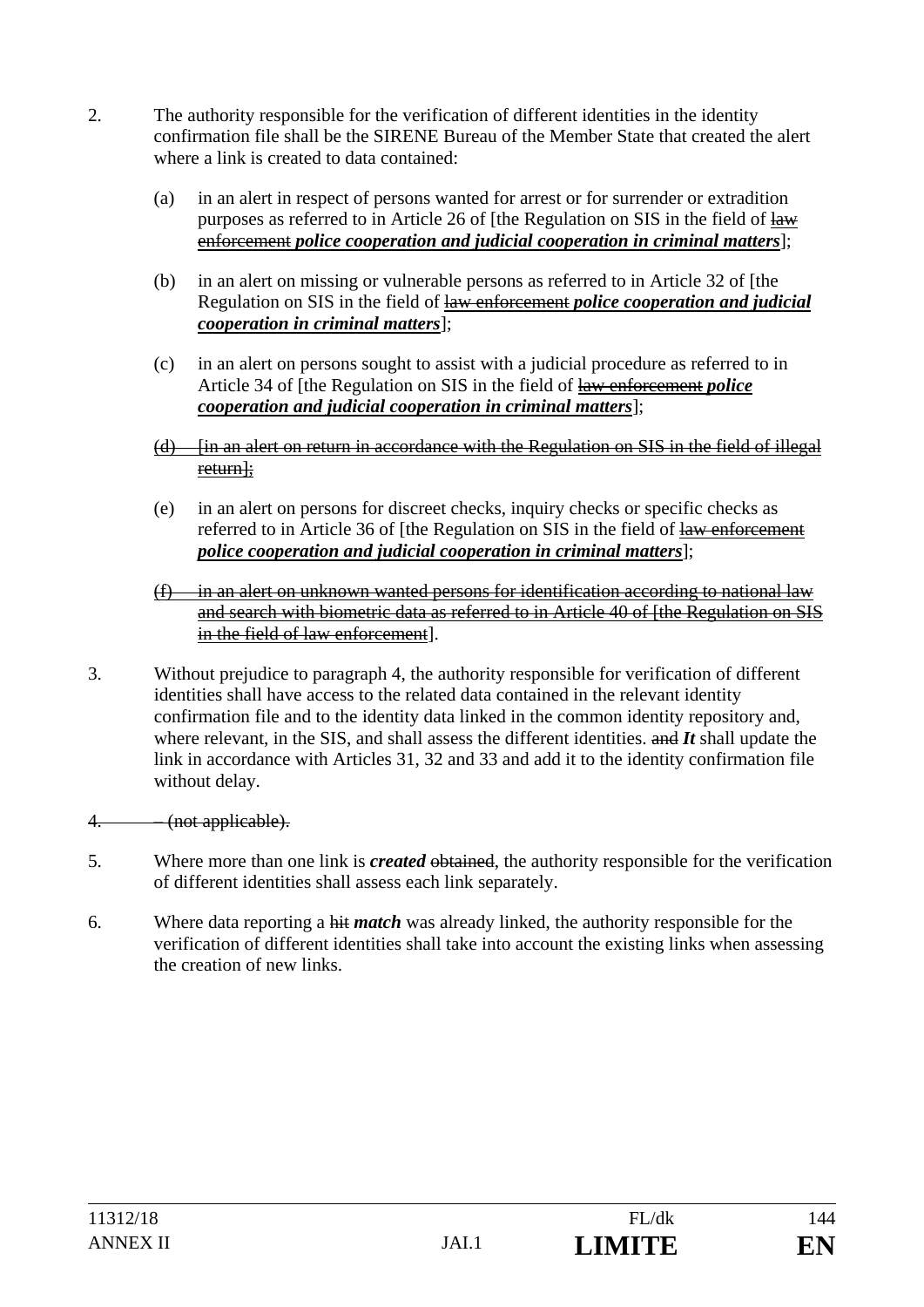### *Yellow link*

- 1. A link between data from two or more *EU* information systems shall be classified as yellow in any of the following cases:
	- (a) the linked data shares the same biometric but different identity data and no manual verification of different identity has taken place;
	- (b) the linked data has different *some differences in the* identity data *or in travel document data,* and no manual verification of different identity has taken place *and at least one of the EU information systems does not have biometric data on the person*;
	- *(c) the linked data has same or similar identity data, the same travel document data, but different biometric data and no manual verification of different identity has taken place.*
- 2. Where a link is classified as yellow in accordance with paragraph 1, the procedure laid down in Article 29 applies.

### *Article 31*

### *Green link*

- 1. A link between data from two or more *EU* information systems shall be classified as green where the linked data do not share the same biometric *data* but have *same or* similar identity data and the authority responsible for the verification of different identities concluded it refers to two different persons.
- 2. Where the common identity repository (CIR) or the SIS are queried and where a green link exists between two or more of the *EU* information systems constituting the CIR or with the SIS, the multiple-identity detector shall indicate that the identity data of the linked data does not correspond to the same person. The queried information system shall reply indicating only the data of the person whose data was used for the query, without triggering a hit against the data that is subject to the green link.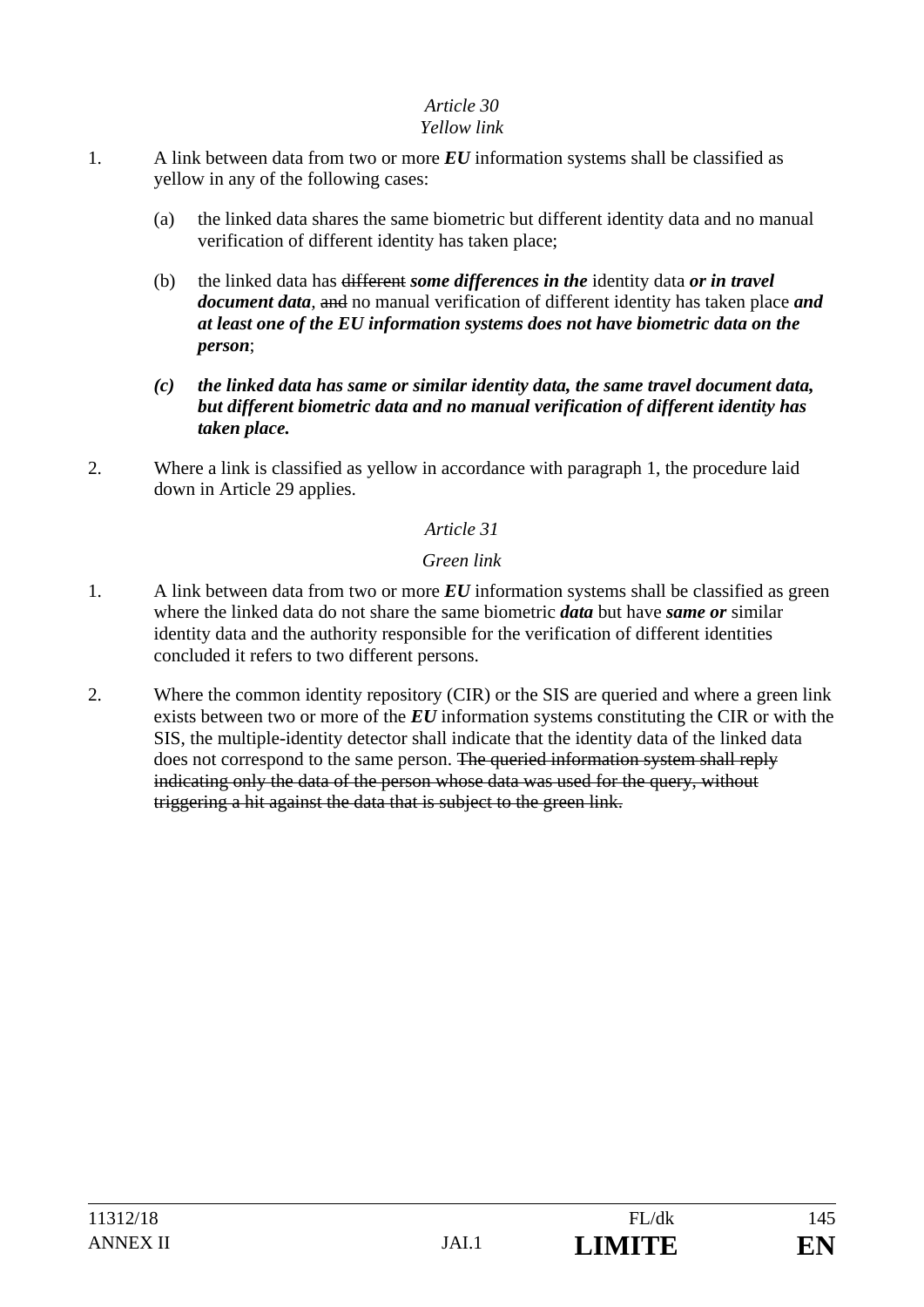### *Red link*

- 1. A link between data from two or more *EU* information systems shall be classified as red in any of the following cases:
	- (a) the linked data shares the same biometric but different identity data and the authority responsible for the verification of different identities concluded it refers unlawfully to the same person *in an unjustified manner*;
	- (b) the linked data has similar identity data and the authority responsible for the verification of different identities concluded it refers to the same person;
	- *(c) the linked data has different identity data, at least one of the EU information systems does not have biometric data on the person and the authority responsible for the verification of different identities concluded it refers to the same person in an unjustified manner;*
	- *(d) the linked data has same or similar identity data, the same travel document data, but different biometric data and the authority responsible for the verification of different identities concluded it refers to different persons in an unjustified manner.*
- 2. Where the CIR or the SIS are queried and where a red link exists between two or more of the *EU* information systems constituting the CIR or with the SIS, the multiple-identity detector shall reply indicating the data referred to in Article 34. Follow-up to a red link shall take place in accordance with Union and national law, *basing any legal consequence for the person only on the relevant data on that person and not on the red link itself.*
- 3. Where a red link is created between data from the EES, the VIS, [the ETIAS], Eurodac or [the ECRIS-TCN System], the individual file stored in the CIR shall be updated in accordance with Article 19(1) *(2)*.
- 4. *Where a red link is created following a manual verification of multiple identities between data from the EES, the VIS, [the ETIAS] or the Eurodac,*Without prejudice to the provisions related to the handling of alerts in the SIS referred to in the [Regulations on SIS in the field of border checks, on SIS in the field of law enforcement and on SIS in the field of illegal return, and without prejudice to limitations necessary to protect security and public order, prevent crime and guarantee that any national investigation will not be jeopardised, where a red link is created, the authority responsible for verification of different identities shall inform the person of the presence of multiple unlawful *unjustified*  identities.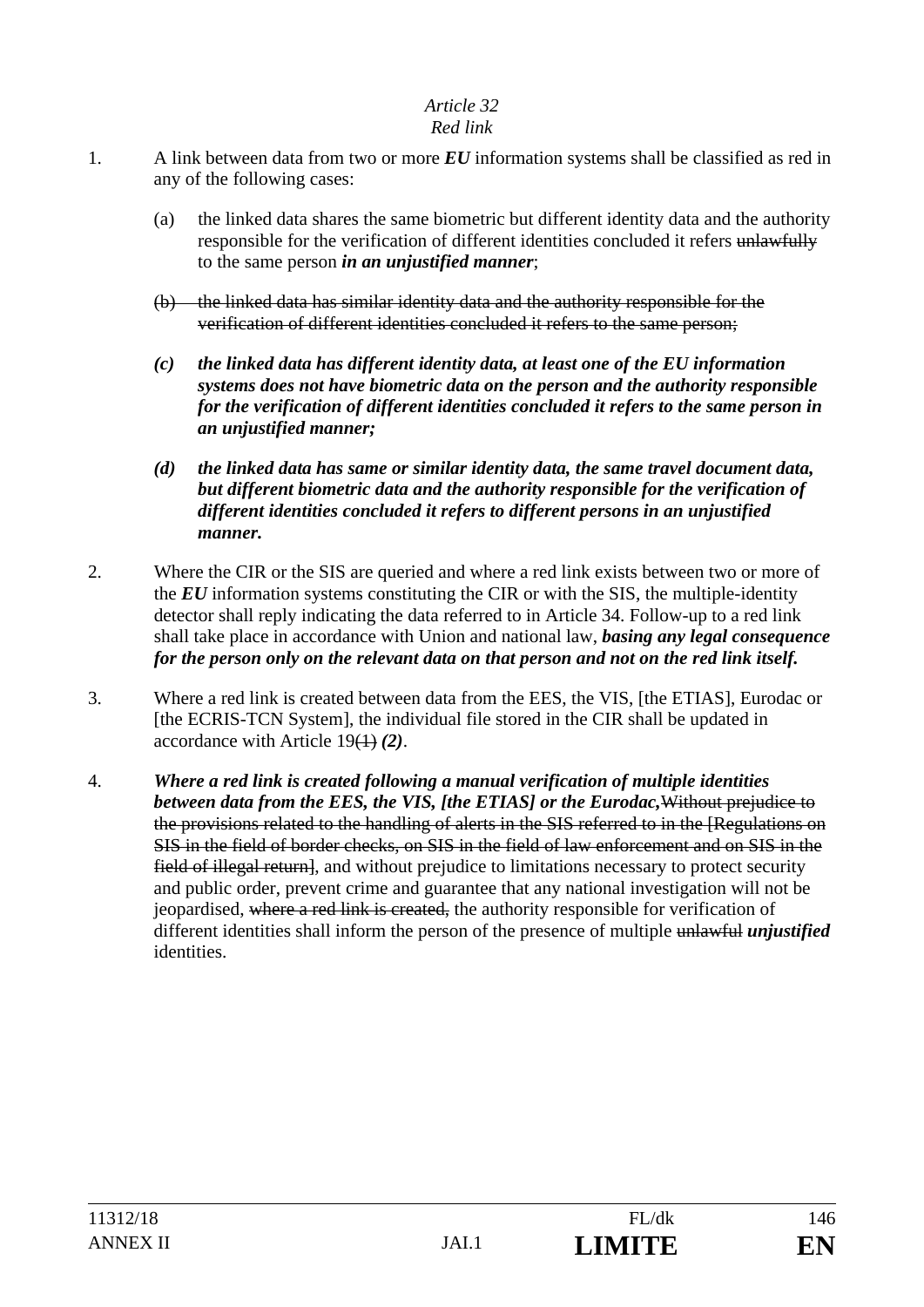- *4a. The information shall be given by means of a standard form by the authority responsible for verification of different identities. The Commission shall determine the content of that form and the modalities for the information by implementing acts. Those implementing acts shall be adopted in accordance with the examination procedure referred to in Article 64(2).*
- 5. Where a red link is created, the authority responsible for verification of different identities shall provide a reference to the authorities responsible for the data linked.
- *6. If a Member State authority has evidence to suggest that a red link recorded in the MID is factually inacurate or not up-to-date or that data were processed in the MID, the CIR or the SIS in breach of this Regulation, it shall check the relevant data stored in the CIR and SIS and shall, if necessary, rectify or erase the link from the MID without delay. That Member State authority shall inform the Member State responsible for the manual verification without delay.*

### *Article 33 White link*

- 1. A link between data from two or more *EU* information systems shall be classified as white in any of the following cases:
	- (a) the linked data shares the same biometric and the same or similar identity data;
	- (b) the linked data shares the same or similar identity data, and *the same travel document data, and* at least one of the *EU* information systems does not have biometric data on the person;
	- *(ba) the linked data shares the same or similar identity data and at least one of the EU information systems does not have biometric data on the person and the authority responsible for the verification of different identities concluded it refers to the same person legally having different identity data in a justified manner;*
	- (c) the linked data shares the same biometric but different identity data and the authority responsible for the verification of different identities concluded it refers to the same person legally having different identity data *in a justified manner*.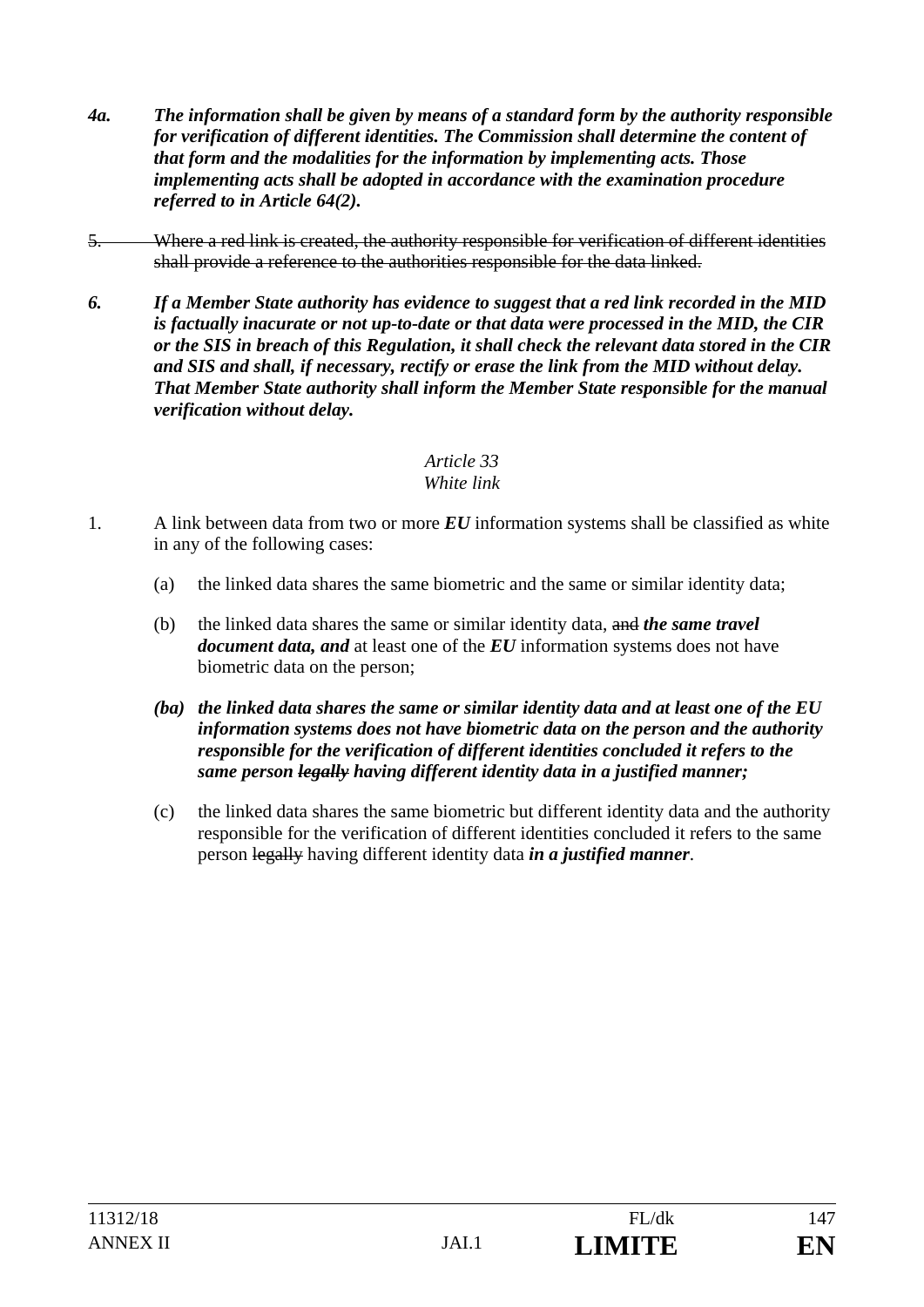- 2. Where the CIR or the SIS are queried and where a white link exists between one *two* or more of the *EU* information systems constituting the CIR or with the SIS, the multipleidentity detector **MID** shall indicate that the identity data of the linked data correspond to the same person. The queried  $EU$  information systems shall reply indicating, where relevant, all the linked data on the person, hence triggering a hit *match* against the data that is subject to the white link, if the authority launching the query has access to the linked data under Union or national law.
- 3. Where a white link is created between data from the EES, the VIS, [the ETIAS], Eurodac or [the ECRIS-TCN system], the individual file stored in the CIR shall be updated in accordance with Article 19(1)*(2)*.
- 4. Without prejudice to the provisions related to the handling of alerts in the SIS referred to in the [Regulations on SIS in the field of border checks, on SIS in the field of law enforcement and on SIS in the field of illegal return], wWhere a white link is created following a manual verification of multiple identities *between data from the EES, the VIS, [the ETIAS] or Eurodac*, the authority responsible for *the* verification of different identities shall inform the person of the presence of discrepancies between his or her personal data between systems and shall provide a reference to the authorities responsible for the data linked.
- *4a. The information shall be given by means of a standard form by the authority responsible for verification of different identities. The Commission shall determine the content of that form and the modalities for the information by implementing acts. Those implementing acts shall be adopted in accordance with the examination procedure referred to in Article 64(2).*
- *5. If a Member State authority has evidence to suggest that a white link recorded in the MID is factually incorrect or that data were processed in the MID, the CIR or the SIS in breach of this Regulation, it shall check the relevant data stored in the CIR and SIS and shall, if necessary, rectify the link in the MID without delay. That Member State authority shall inform the Member State responsible for the manual verification without delay.*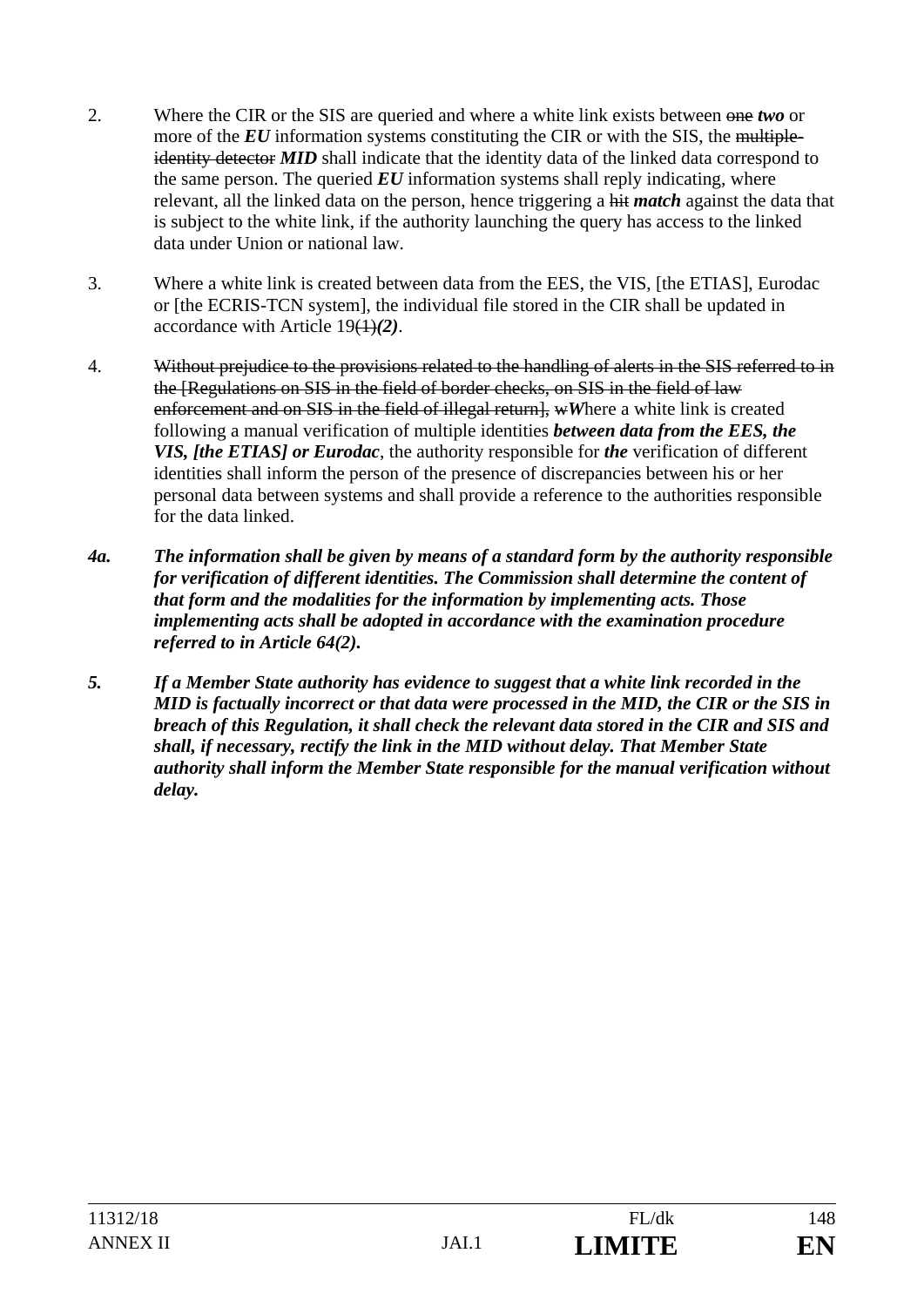### *Article 34 Identity confirmation file*

The identity confirmation file shall contain the following data:

- (a) the links, including their description in form of colours, as referred to in Articles 30 to 33;
- (b) a reference to the *EU* information systems whose data *are* is linked;
- (c) a single identification number allowing to retrieve the data from the *EU* information systems of corresponding linked files *in accordance with respective access rights under Union and national law*;
- (d) where relevant, the authority responsible for the verification of different identities;
- *(e) date of creation or update of the link.*

#### *Article 35*

### *Data retention in the multiple-identity detector*

- *1. Without prejudice to paragraphs 2 and 3,* the identity confirmation files and its *their* data, including the links, shall be stored in the multiple-identity detector (MID) only for as long as the linked data *are* is stored in two or more EU information systems *and be deleted thereafter in an automated manner*.
- *2. Where a red link is created between data in the CIR, the identity confirmation files and their data, including the red link, shall be stored in the MID only for as long as the corresponding data are stored in at least one of the EU information systems from which the linked data originates and be deleted thereafter in an automated manner*.
- *3. Where a red link is created between data in the CIR and the SIS, the identity confirmation files and their data, including the red link, shall be stored in the MID only for as long as the corresponding data are stored in the SIS and be deleted thereafter in an automated manner*.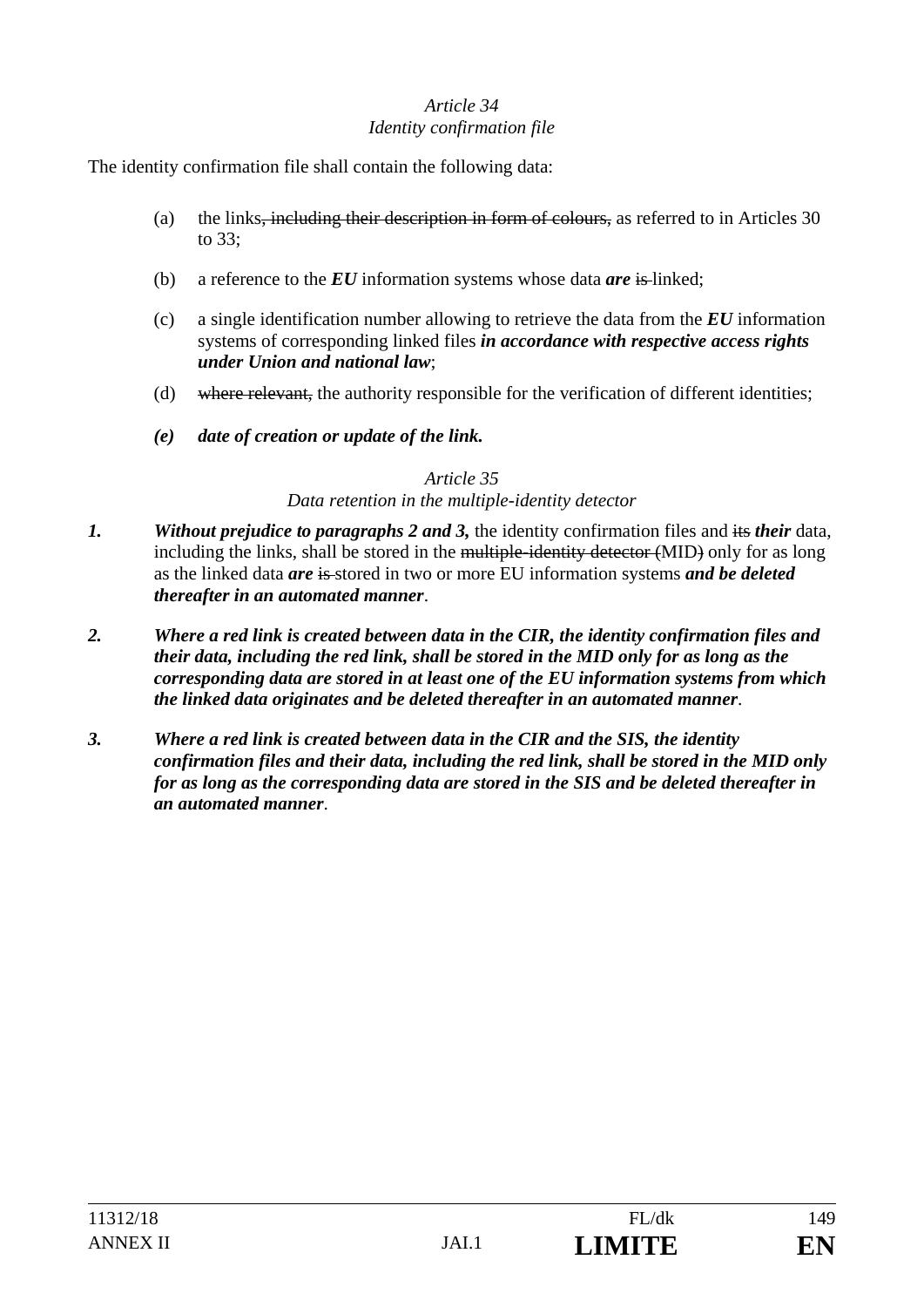### *Keeping of logs*

- 1. eu-LISA shall keep logs of all data processing operations within the MID. Those logs shall include<del>, in particular,</del> the following:
	- (a) the purpose of access of the user and his or her access rights;
	- (b) the date and time of the query;
	- (c) the type of data used to launch the query or queries;
	- (d) the reference to the data linked;
	- (e) the history of the identity confirmation file;
	- (f) the identifying mark of the person who carried out the query *Member State or EU agency querying the MID*.
- 2. Each Member State shall keep logs of the *authority, the purpose of access and the* staff duly authorised to use the MID.
- 3. The logs *referred to in paragraphs 1 and 2* may be used only for data protection monitoring, including checking the admissibility of a request and the lawfulness of data processing, and for ensuring data security pursuant to Article 42. Those logs shall be *made available to the competent supervisory authority on request. They shall be protected by* appropriate measures against unauthorised access *and modification.* and *They shall be* erased *in an automated manner* one year after their creation, unless they are required for monitoring procedures that have already begun *in which case they shall be erased once the monitoring procedures no longer require those logs*. The logs related to the history of the identity confirmation file shall be erased once the data in the identity confirmation file is erased.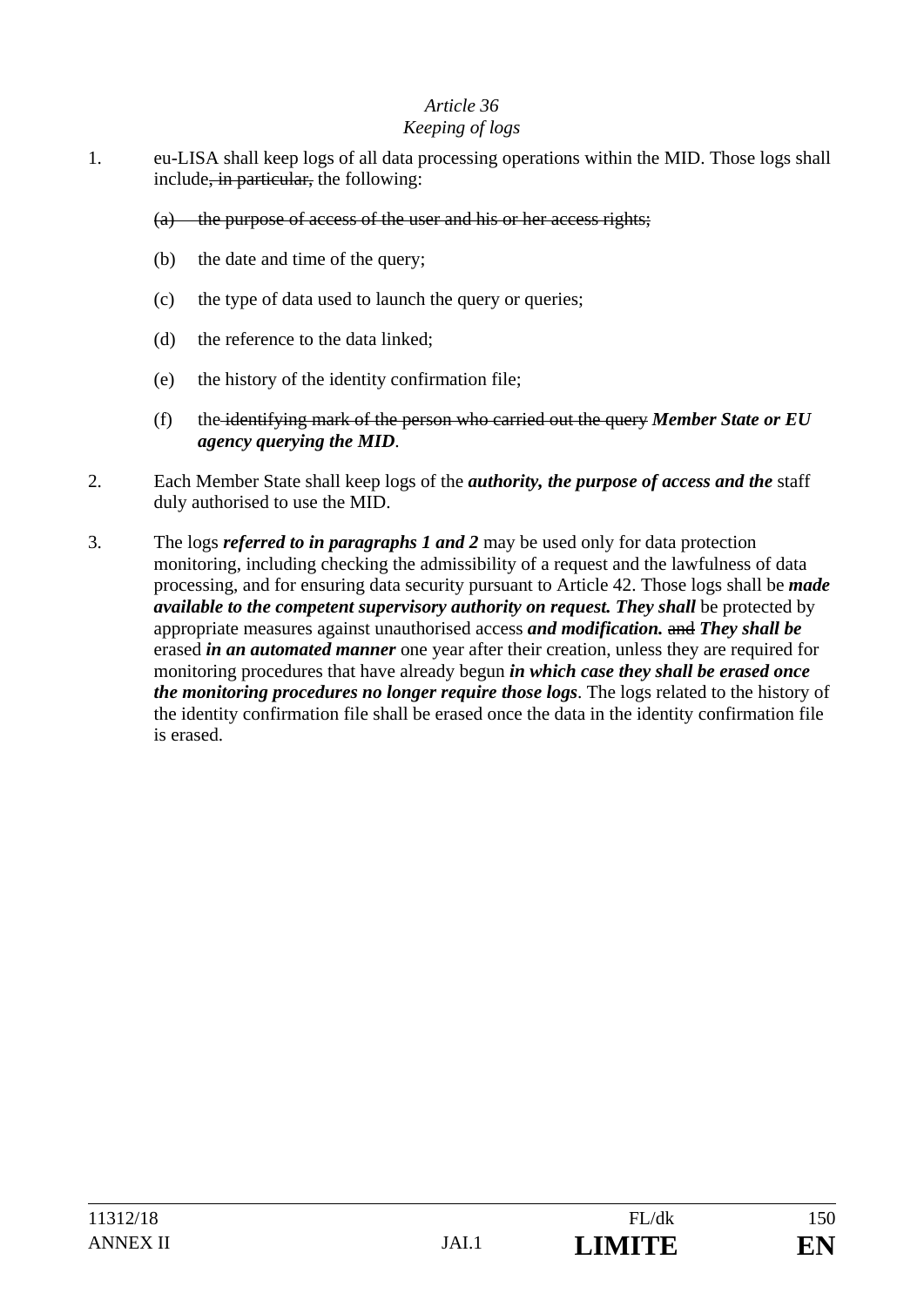# **CHAPTER VI Measures supporting interoperability**

# *Article 37*

### *Data quality*

- 1. *Without prejudice to Member States' responsibilities with regard to the quality of data entered into the systems,* eu-LISA shall establish automated data quality control mechanisms and procedures on the data stored in the SIS, Eurodac, [the ECRIS-TCN system], the shared biometric matching service (shared BMS) *and* the common identity repository (CIR) and the multiple-identity detector (MID).
- 2. eu-LISA shall establish *implement mechanisms for evaluating the accuracy of the shared*  **BMS**, common data quality indicators and the minimum quality standards to store data in the SIS, Eurodac, [the ECRIS-TCN system], the shared BMS *and* the CIR and the MID.
- 3. eu-LISA shall provide regular reports on the automated data quality control mechanisms and procedures and the common data quality indicators to the Member States. eu-LISA shall also provide a regular report to the Commission covering the issues encountered and the Member States concerned.
- 4. The details of the automated data quality control mechanisms and procedures, and the common data quality indicators and the minimum quality standards to store data in the SIS, Eurodac, [the ECRIS-TCN system], the shared BMS *and* the CIR and the MID, in particular regarding biometric data, shall be laid down in implementing acts. Those implementing acts shall be adopted in accordance with the examination procedure referred to in Article 64(2).
- 5. One year after the establishment of the automated data quality control mechanisms and procedures, and common data quality indicators *and the minimum quality standards* and every year thereafter, the Commission shall evaluate Member State implementation of data quality and shall make any necessary recommendations. The Member States shall provide the Commission with an action plan to remedy any deficiencies identified in the evaluation report and shall *regularly* report on any progress against this action plan until it is fully implemented.

 The Commission shall transmit the evaluation report to the European Parliament, to the Council, to the European Data Protection Supervisor and to the European Union Agency for Fundamental Rights established by Council Regulation (EC) No 168/2007.**<sup>68</sup>**

 $68$ **<sup>68</sup>** Council Regulation (EC) No 168/2007 of 15 February 2007 establishing a European Union Agency for Fundamental Rights (OJ L 53, 22.2.2007, p. 1).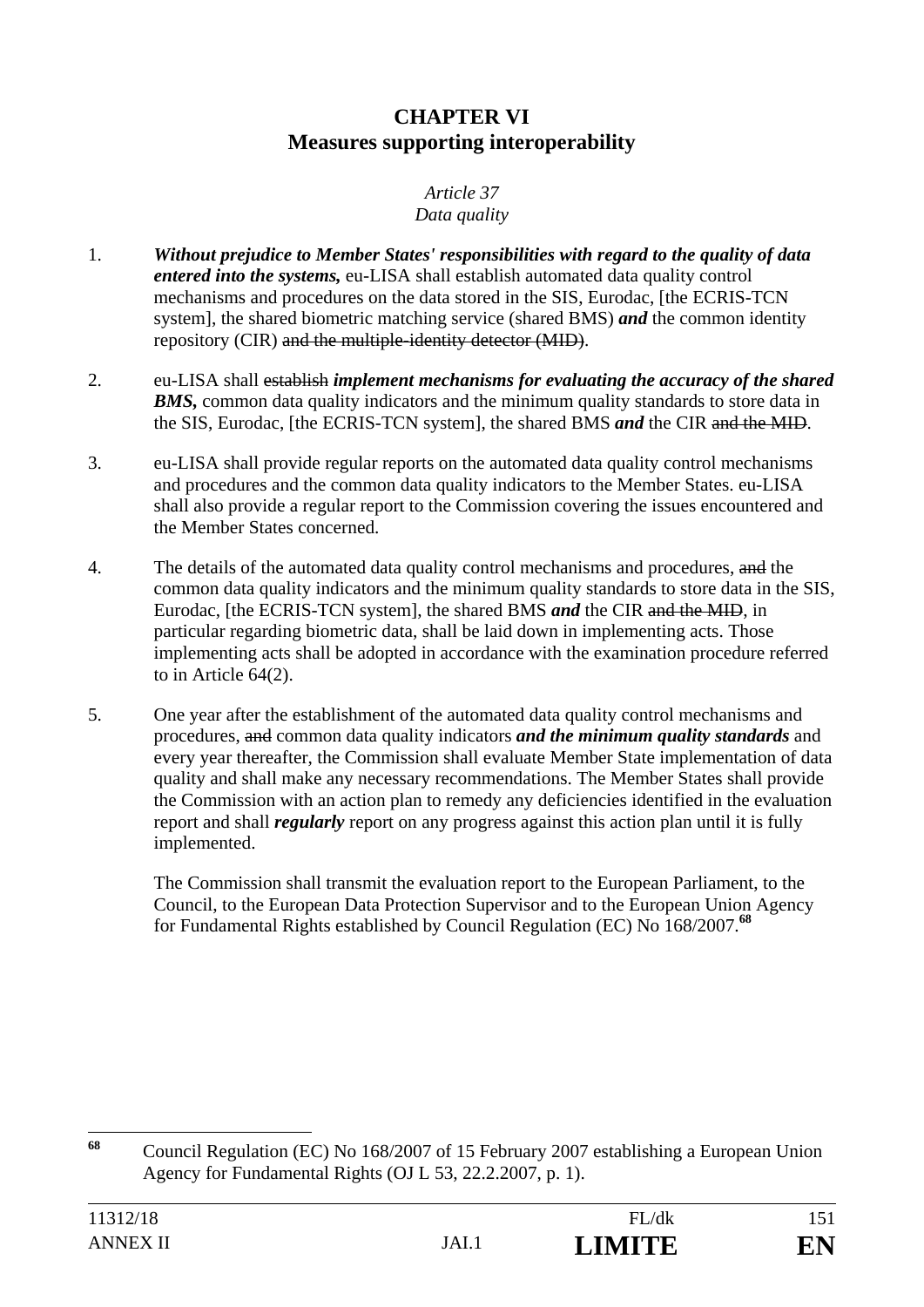### *Article 38 Universal Message Format*

- 1. The Universal Message Format (UMF) standard is hereby established. The UMF defines standards for certain content elements of cross-border information exchange between information systems, authorities and/or organisations in the field of Justice and Home *Aa*ffairs
- 2. The UMF standard shall be used in the development of the [Eurodac], the [ECRIS-TCN system], the European search portal, the CIR, the MID and, if appropriate, in the development by eu-LISA or any other EU body *agency* of new information exchange models and information systems in the area of Justice and Home Affairs.
- 3. The implementation of the UMF standard may be considered in the SIS and in any existing or new cross-border information exchange models and information systems in the area of Justice and Home Affairs, developed by Member States or associated countries.
- 4. The Commission shall adopt an implementing act to lay down and develop the UMF standard referred to in paragraph 1. Those implementing acts shall be adopted in accordance with the examination procedure referred to in Article 64(2).

### *Article 39 Central repository for reporting and statistics*

- 1. A central repository for reporting and statistics (CRRS) is established for the purposes of supporting the objectives of Eurodac, the SIS and [the ECRIS-TCN system] *, in accordance with the respective legal instruments, as well as the Schengen Evaluation Mechanism provided for in Regulation (EU) No 1053/2013,* and to generate*,* cross-system statistical data and analytical reporting for policy, operational and data quality purposes.
- 2. eu-LISA shall establish, implement and host the CRRS in its technical sites containing the data referred to in [Article 42(8) of the Eurodac Regulation], [Article 71 of the Regulation on SIS in the field of law enforcement *police cooperation and judicial cooperation in criminal matters*] and [Article 30 of the ECRIS-TCN Regulation] logically separated. The data contained in the CRRS shall not enable the identification of individuals. Access to the repository *CRRS* shall be granted by means of secured access through the Trans- European Services for Telematics between Administrations (TESTA) network service with control of access and specific user profiles, solely for the purpose of reporting and statistics, to the authorities referred to in [Article 42(8) of the Eurodac Regulation], [Article 71 of the Regulation on SIS in the field of law enforcement *police cooperation and judicial cooperation in criminal matters*] and [Article 30 of the ECRIS-TCN Regulation].
- 3. eu-LISA shall render the data anonymous and shall record such anonymous data in the CRRS. The process for rendering the data anonymous shall be automated.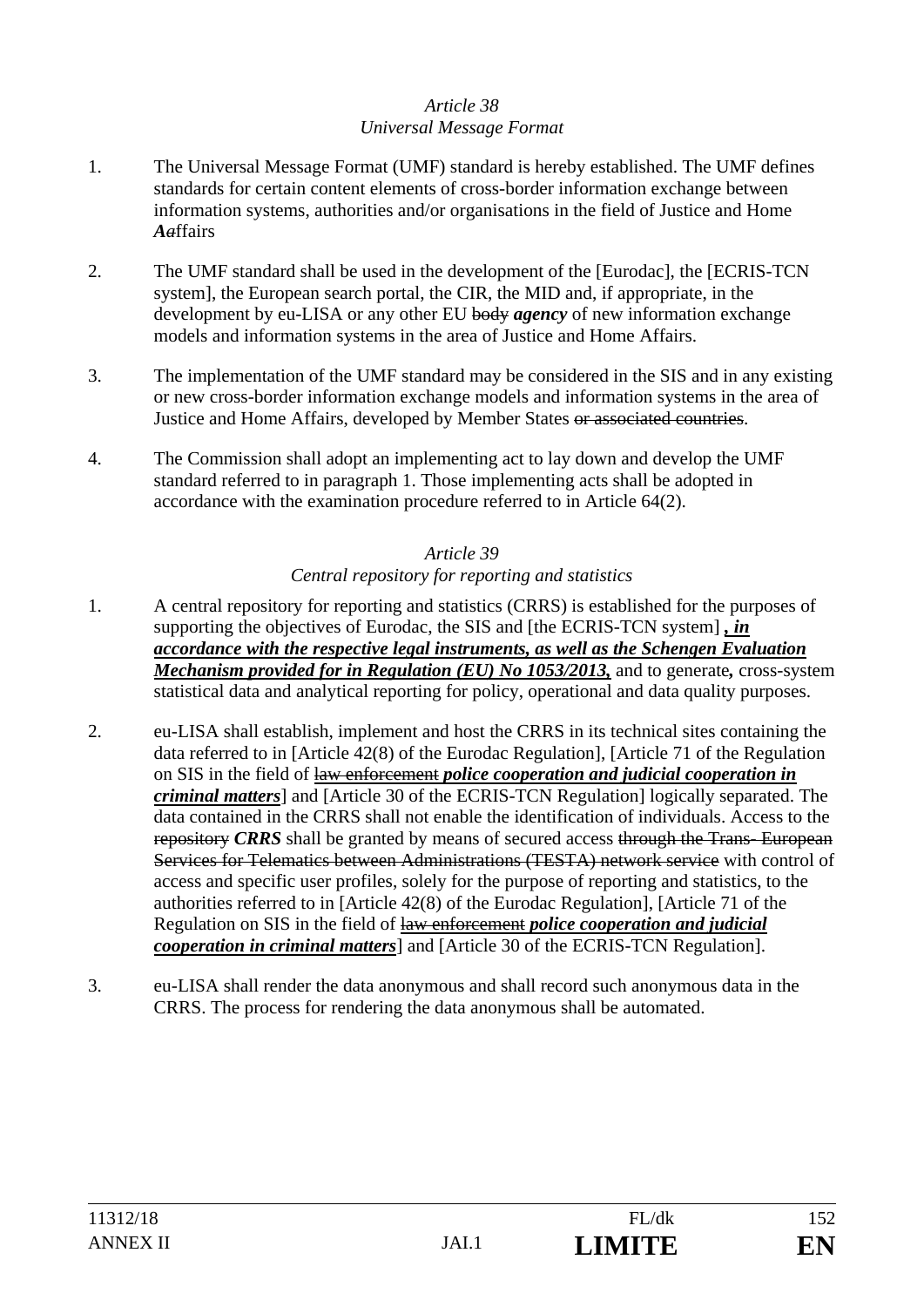4. The CRRS shall be composed of:

### *(-a) the tools necessary for anonymising data;*

- (c) a central infrastructure, consisting of a data repository enabling the rendering of anonymous data;
- (b) a secure communication infrastructure to connect the CRRS to the SIS, Eurodac and [the ECRIS-TCN], as well as the central infrastructures of the shared BMS, the CIR and the MID.
- 5. The Commission shall lay down detailed rules on the operation of the CRRS, including specific safeguards for processing of personal data referred to under paragraph*s* 2 and 3 and security rules applicable to the repository by means of implementing acts. Those implementing acts shall be adopted in accordance with the examination procedure referred to in Article 64(2).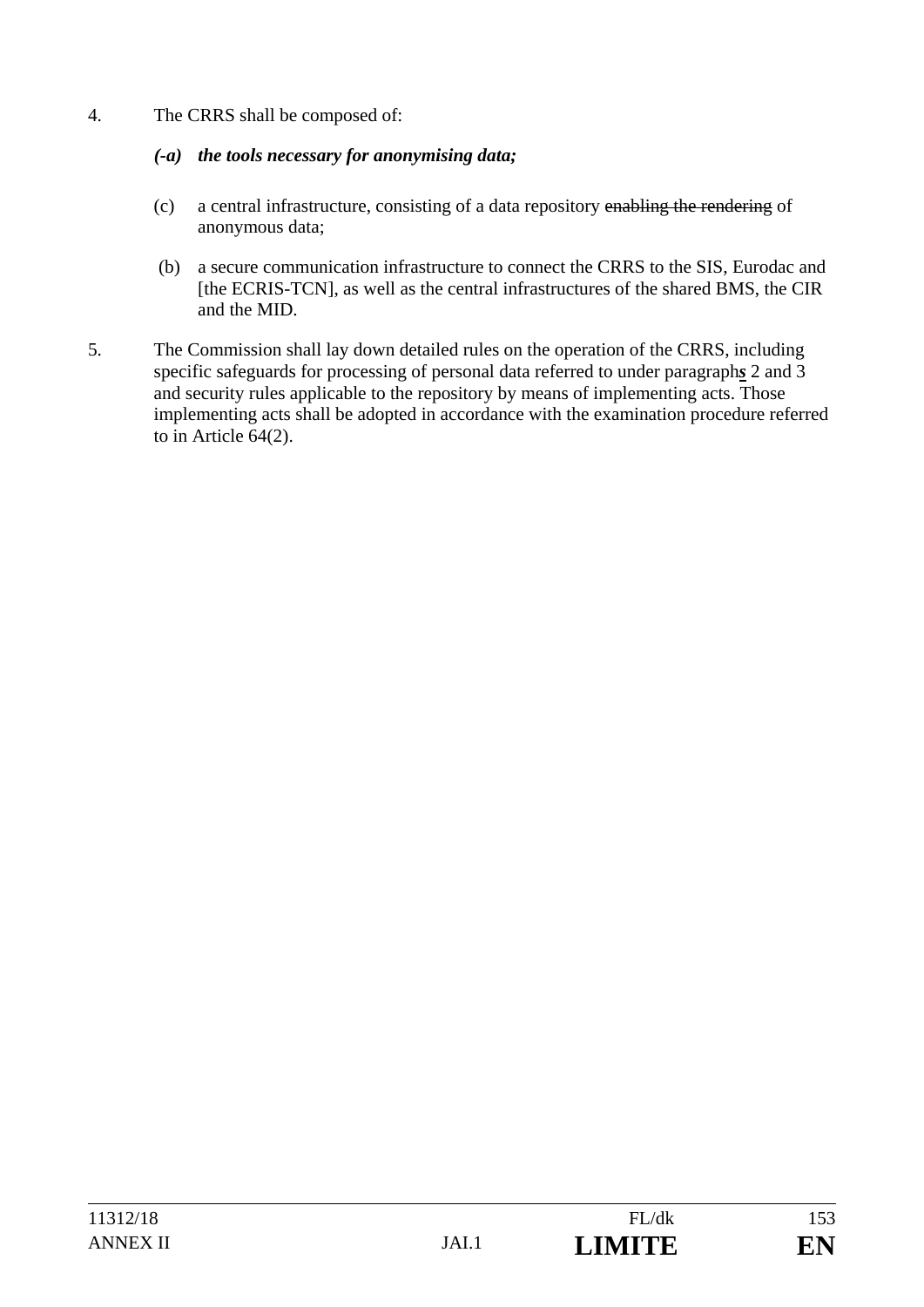# **CHAPTER VII Data protection**

#### *Article 40 Data controller*

- 1. In relation to the processing of data in the shared biometric matching service (shared BMS), the Member State authorities that are controllers for the Eurodac, SIS and [the ECRIS-TCN system] respectively, shall also be considered as controllers in accordance with Article 4(7) of Regulation (EU) 2016/679 *or Article 3(8) of Directive (EU) 2016/680*  in relation to the biometric templates obtained from the data referred to in Article 13 that they enter into respective systems and shall have responsibility for the processing of the biometric templates in the shared BMS.
- 2. In relation to the processing of data in the common identity repository (CIR), the Member State authorities that are controllers for the Eurodac and [the ECRIS-TCN system] respectively, shall also be considered as controllers in accordance with Article 4(7) of Regulation (EU) 2016/679 in relation to data referred to in Article 18 that they enter into respective systems and shall have responsibility for the processing of that personal data in the CIR.
- 3. In relation to the processing of data in the *MID* multiple-identity detector:
	- (a) the European Border and Coast Guard Agency shall be considered a data controller in accordance with Article  $2(d)$   $(b)$  of Regulation No 45/2001 *for Article 3(2)(b) of Regulation XX/2018 of the European Parliament and of the Council on the protection of individuals with regard to the processing of personal data by the Union institutions, bodies, offices and agencies and on the free movement of such data, and repealing Regulation (EC) No 45/2001 and Decision No 1247/2002/EC]* in relation to processing of personal data by the ETIAS Central Unit;
	- (b) the Member State authorities adding or modifying the data in the identity confirmation file are also to be considered as *shall be* controllers in accordance with Article 4(7) of Regulation (EU) 2016/679 *or Article 3(8) of Directive (EU) 2016/680*  and shall have responsibility for the processing of the personal data in the multipleidentity detector *MID*;**.**;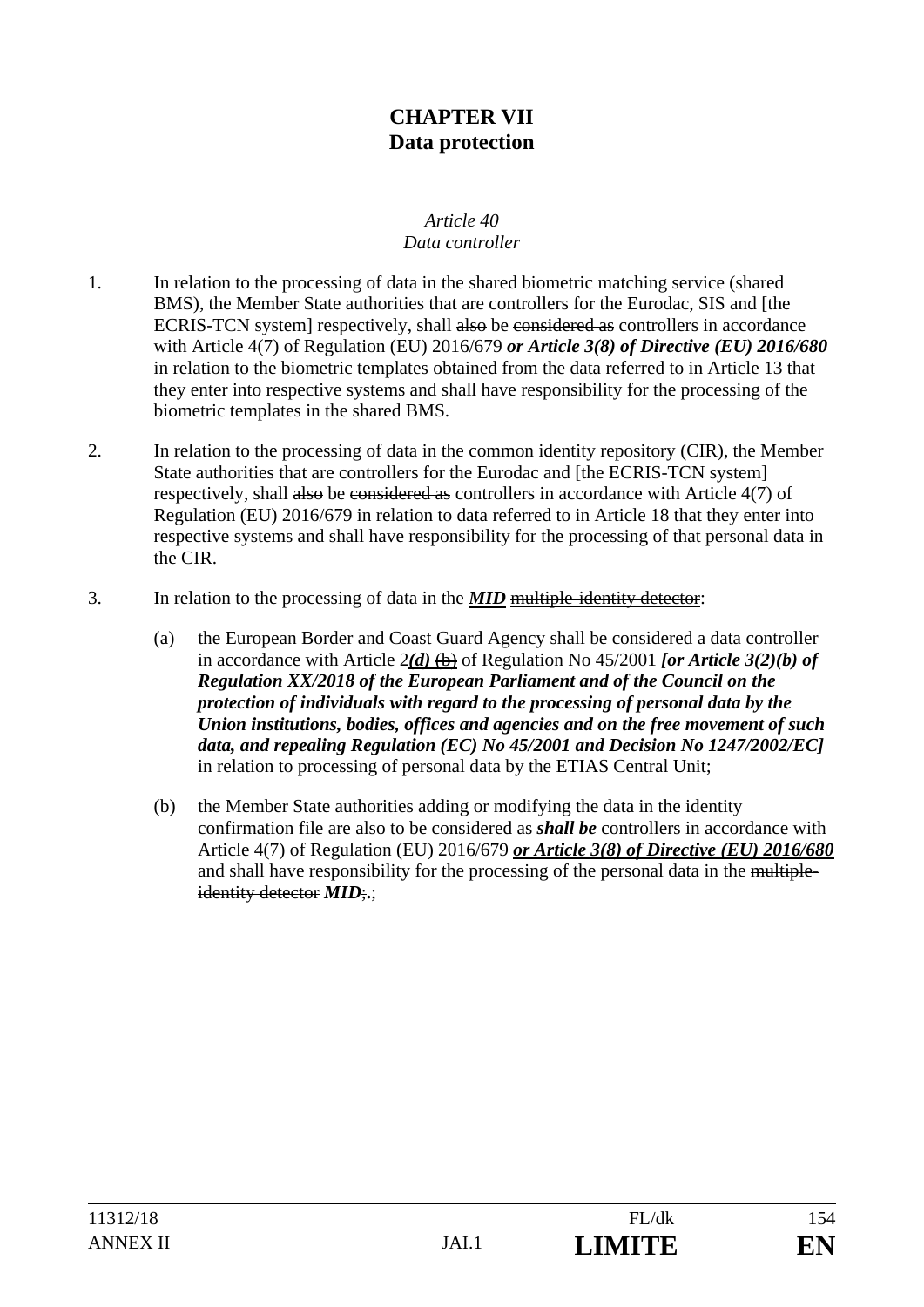#### *Data processor*

In relation to the processing of personal data in *the shared BMS,* the CIR *and the MID*, eu-LISA **shall** is to be considered the data processor in accordance with Article 2(e) of Regulation (EC) No 45/2001 *[or Article 3(1)(a) of Regulation XX/2018 of the European Parliament and of the Council on the protection of individuals with regard to the processing of personal data by the Union institutions, bodies, offices and agencies and on the free movement of such data, and repealing Regulation (EC) No 45/2001 and Decision No 1247/2002/EC]*.

#### *Article 42 Security of processing*

- 1. Both eu-LISA*, [the ETIAS Central Unit], Europol* and the Member State authorities shall ensure the security of the processing of personal data that takes place pursuant to the application of this Regulation. eu-LISA, [the ETIAS Central Unit]*, Europol* and the Member State authorities shall cooperate on security-related tasks.
- 2. Without prejudice to Article 22 of Regulation (EC) No 45/2001 *[or Article 33 of Regulation XX/2018 of the European Parliament and of the Council on the protection of individuals with regard to the processing of personal data by the Union institutions, bodies, offices and agencies and on the free movement of such data, and repealing Regulation (EC) No 45/2001 and Decision No 1247/2002/EC]*, eu-LISA shall take the necessary measures to ensure the security of the interoperability components and their related communication infrastructure.
- 3. In particular, eu-LISA shall adopt the necessary *security* measures, including a security plan, a business continuity plan and a disaster recovery plan, in order to:
	- (a) physically protect data, including by making contingency plans for the protection of critical infrastructure;
	- (b) prevent the unauthorised reading, copying, modification or removal of data media;
	- (c) prevent the unauthorised input of data and the unauthorised inspection, modification or deletion of recorded personal data;
	- (d) prevent the unauthorised processing of data and any unauthorised copying, modification or deletion of data;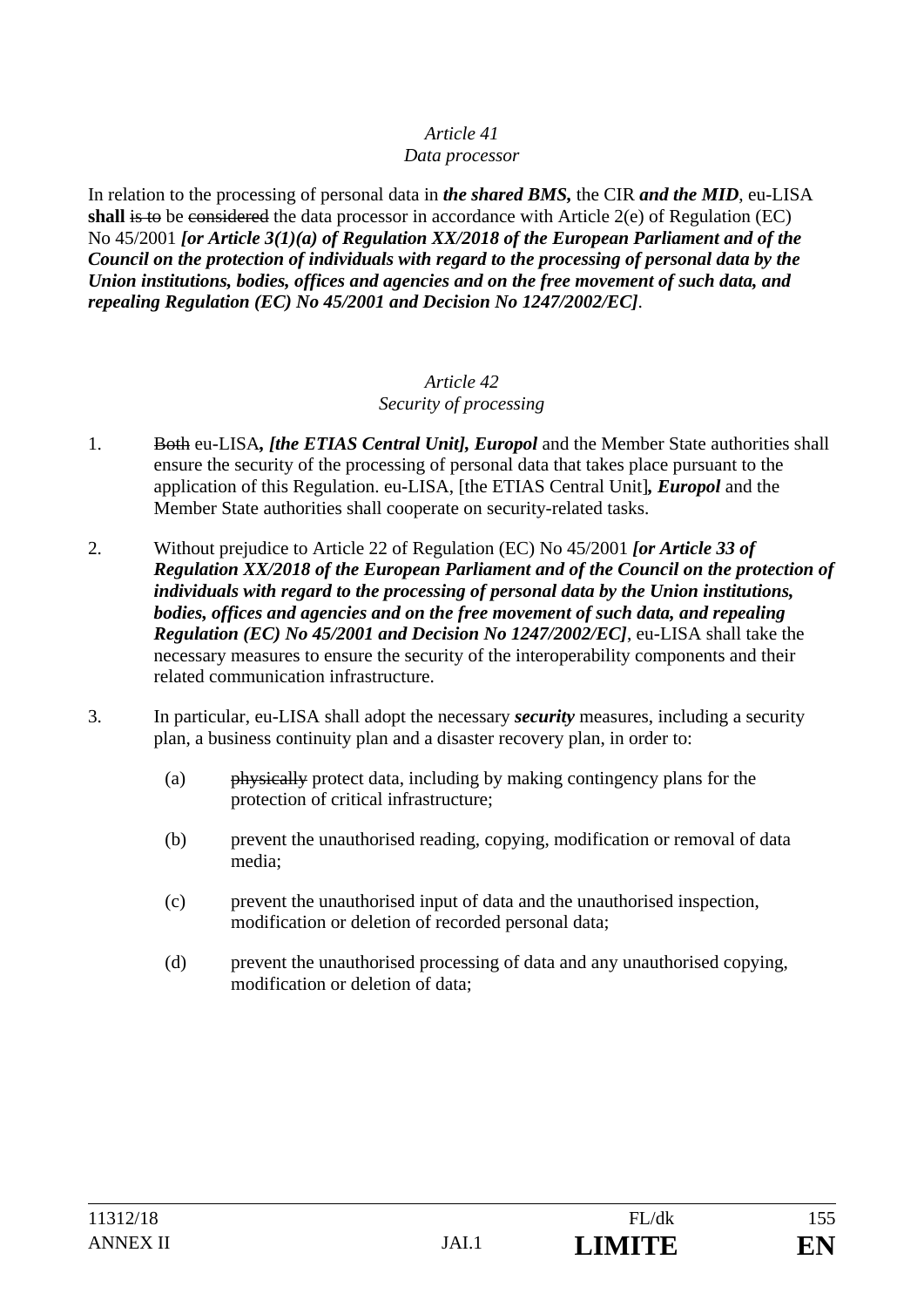- (e) ensure that persons authorised to access the interoperability components have access only to the data covered by their access authorisation, by means of individual user identities and confidential access modes only;
- (f) ensure that it is possible to verify and establish to which bodies personal data may be transmitted using data communication equipment;
- (g) ensure that it is possible to verify and establish what data has been processed in the interoperability components, when, by whom and for what purpose;
- (h) prevent the unauthorised reading, copying, modification or deletion of personal data during the transmission of personal data to or from the interoperability components or during the transport of data media, in particular by means of appropriate encryption techniques;
- (i) monitor the effectiveness of the security measures referred to in this paragraph and take the necessary organisational measures related to internal monitoring to ensure compliance with this Regulation.
- 4. Member States*, [the ETIAS Central Unit] and Europol* shall take measures equivalent to those referred to in paragraph 3 as regards security in respect of the processing of personal data by the authorities having a right to access any of the interoperability components.

### *Article 43 Confidentiality of SIS data*

- 1. Each Member State shall apply its rules of professional secrecy or other equivalent duties of confidentiality to all persons and bodies required to work with SIS data accessed through any of the interoperability components in accordance with its national law. That obligation shall also apply after those persons leave office or employment or after the termination of the activities of those bodies.
- 2. Without prejudice to Article 17 of the Staff Regulations of officials and the Conditions of Employment of other servants of the European Union, eu-LISA shall apply appropriate rules of professional secrecy or other equivalent duties of confidentiality of comparable standards to those laid down in paragraph 1 to all its staff required to work with SIS data. This obligation shall also apply after those persons leave office or employment or after the termination of their activities.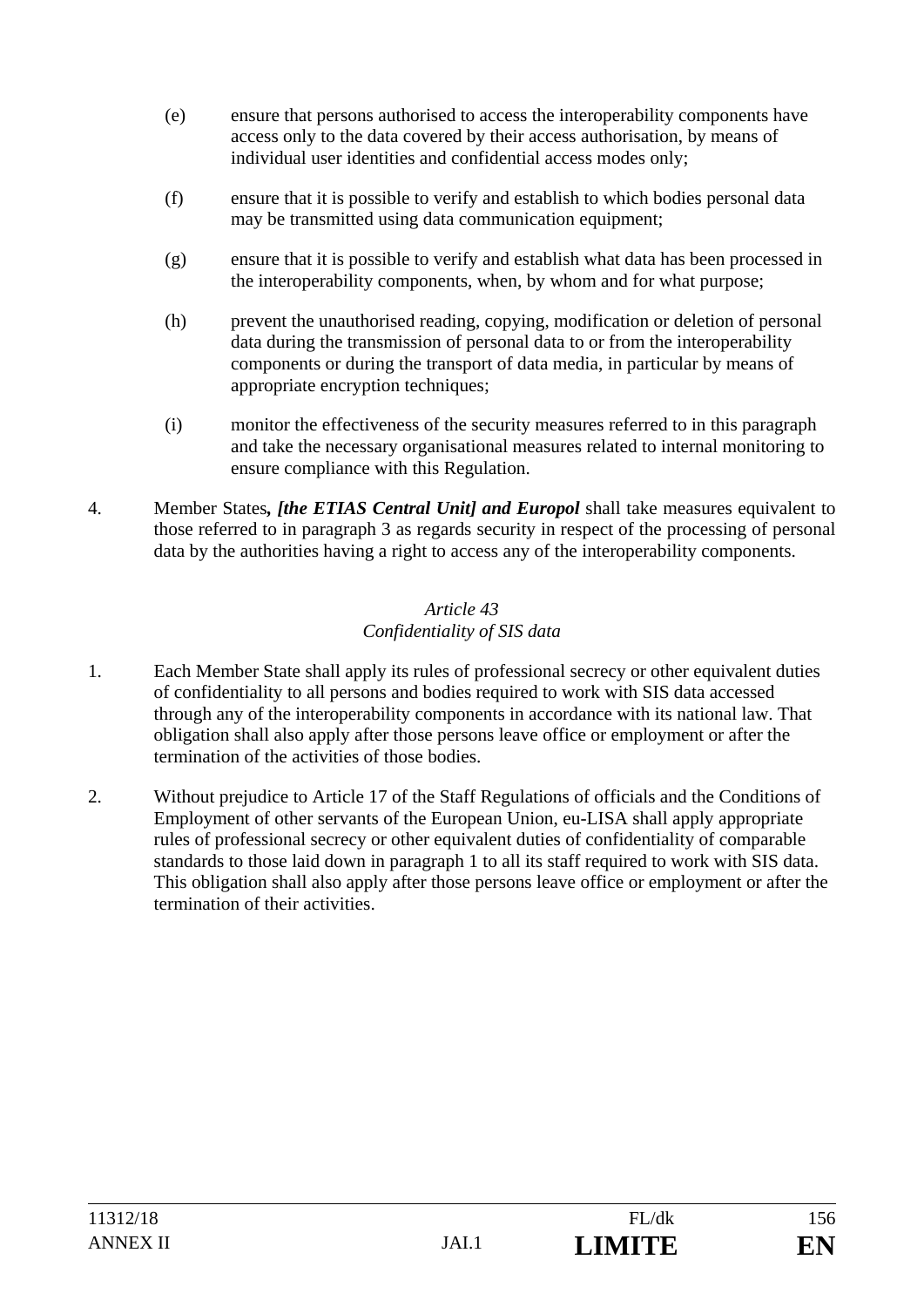### *Article 44 Security incidents*

- 1. Any event that has or may have an impact on the security of the interoperability components and may cause damage to or loss of data stored in them shall be considered to be a security incident, in particular where unauthorised access to data may have occurred or where the availability, integrity and confidentiality of data has or may have been compromised.
- 2. Security incidents shall be managed so as to ensure a quick, effective and proper response.
- 3. Without prejudice to the notification and communication of a personal data breach pursuant to Article 33 of Regulation (EU) 2016/679, Article 30 of Directive (EU) 2016/680, or both, Member States shall notify the Commission, eu-LISA and the European Data Protection Supervisor of *any* security incidents.

*Without prejudice to Article 35 of Regulation (EC) 45/2001 [or Articles 34 and 35 37 of Regulation XX/2018 of the European Parliament and of the Council on the protection of individuals with regard to the processing of personal data by the Union institutions, bodies, offices and agencies and on the free movement of such data, and repealing Regulation (EC) No 45/2001 and Decision No 1247/2002/EC] and Article 34 of Regulation (EU) 2016/794, [the ETIAS Central Unit] and Europol shall notify the Commission, eu-LISA and the European Data Protection Supervisor of any security incident.*

 In the event of a security incident in relation to the central infrastructure of the interoperability components, eu-LISA shall notify the Commission and the European Data Protection Supervisor.

- 4. Information regarding a security incident that has or may have an impact on the operation of the interoperability components or on the availability, integrity and confidentiality of the data shall be provided to the Member States*, [the ETIAS Central Unit] and Europol* and reported in compliance with the incident management plan to be provided by eu-LISA.
- 5. The Member States concerned*, [the ETIAS Central Unit], Europol* and eu-LISA shall cooperate in the event of a security incident. The Commission shall lay down the specification of this cooperation procedure by means of implementing acts. Those implementing acts shall be adopted in accordance with the examination procedure referred to in Article 64(2).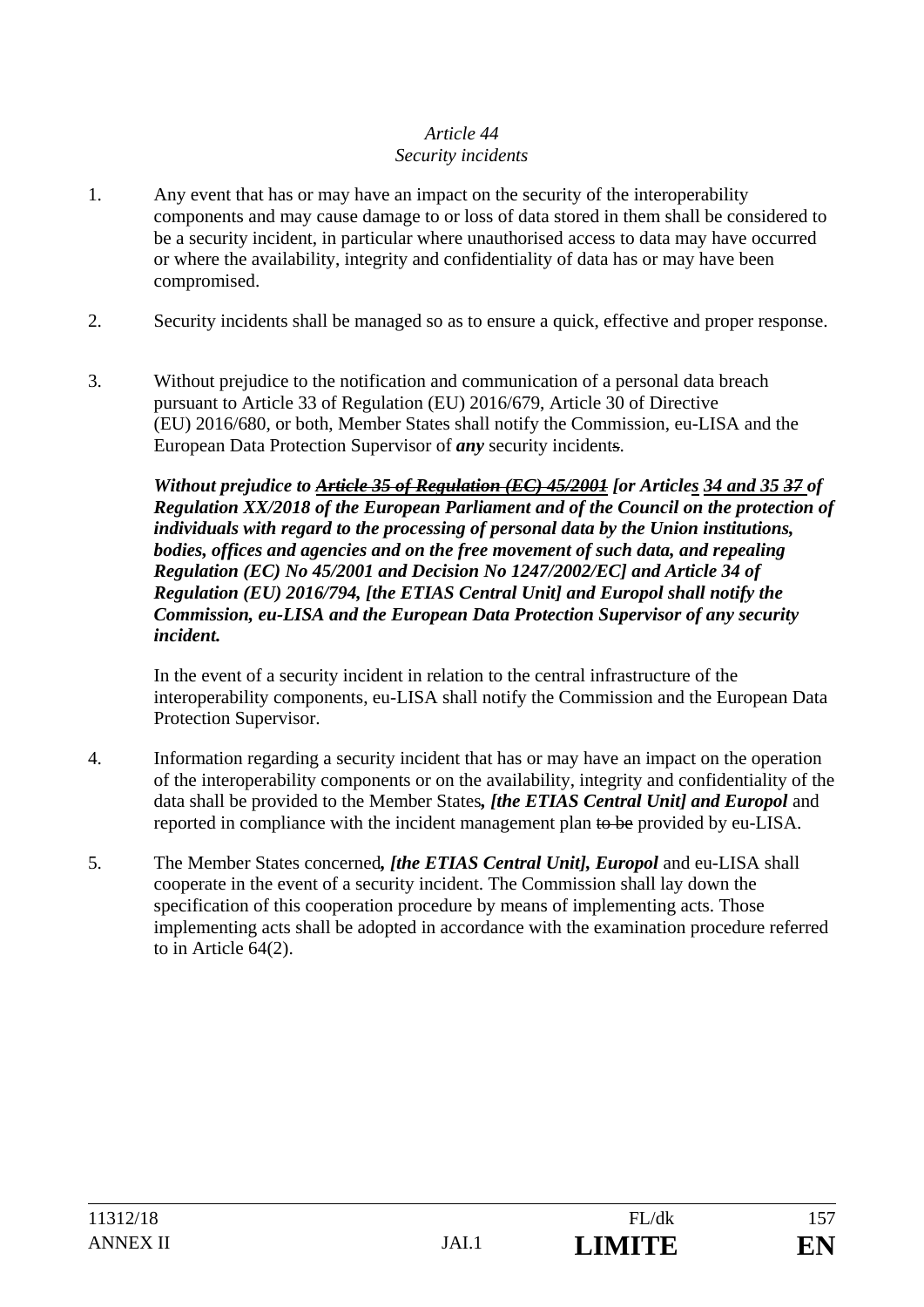#### *Article 45 Self-monitoring*

Member States and the relevant EU *agencies* bodies shall ensure that each authority entitled to access the interoperability components takes the measures necessary to monitor its compliance with this Regulation and cooperates, where necessary, with the supervisory authority.

The data controllers as referred to in Article 40 shall take the necessary measures to monitor the compliance of the data processing pursuant to this Regulation, including frequent verification of logs, and cooperate, where necessary, with the supervisory authorities referred to in Articles 49 and with the European Data Protection Supervisor as referred to in Article 50.

#### *Article 46 Right of information*

- 1. Without prejudice to the right of information referred to in Articles 11 and 12 of Regulation (EC) 45/2001 *[or Articles 15 and 16 of Regulation XX/2018 of the European Parliament and of the Council on the protection of individuals with regard to the processing of personal data by the Union institutions, bodies, offices and agencies and on the free movement of such data, and repealing Regulation (EC) No 45/2001 and Decision No 1247/2002/EC], Articles 13 and 14 of Directive (EU) 2016/680* and Articles 13 and 14 of Regulation (EU) 2016/679, persons whose data are stored in the shared biometric matching service *BMS*, the common identity repository *CIR* or the multipleidentity detector *MID* shall be informed by the authority collecting their data *data controller*, at the time their data are collected *in accordance with paragraph 2*, about the processing of personal data for the purposes of this Regulation, including about identity and contact details of the respective data controllers, *about the period for which the personal data will be stored or about the criteria used to determine that period, and about* the procedures for exercising their rights of access, rectification and erasure, as well as about the contact details of the European Data Protection Supervisor and of the national supervisory authority of the Member State responsible for the collection of the data.
- 2. Persons whose data *are* is recorded in Eurodac or [the ECRIS-TCN system] shall be informed about the processing of *personal* data for the purposes of this Regulation in accordance with paragraph 1 when:
	- (a) (not applicable);
	- (b) (not applicable);
	- $(e)$  (not applicable);
	- (d) [an application for international protection *data* is *added* created or updated *modified* in Eurodac in accordance with Articles 40 12, 13 or 14 of the Eurodac Regulation];
	- (e) [a data record is created or updated in the ECRIS-TCN system in accordance with Article 5 of the ECRIS-TCN Regulation.]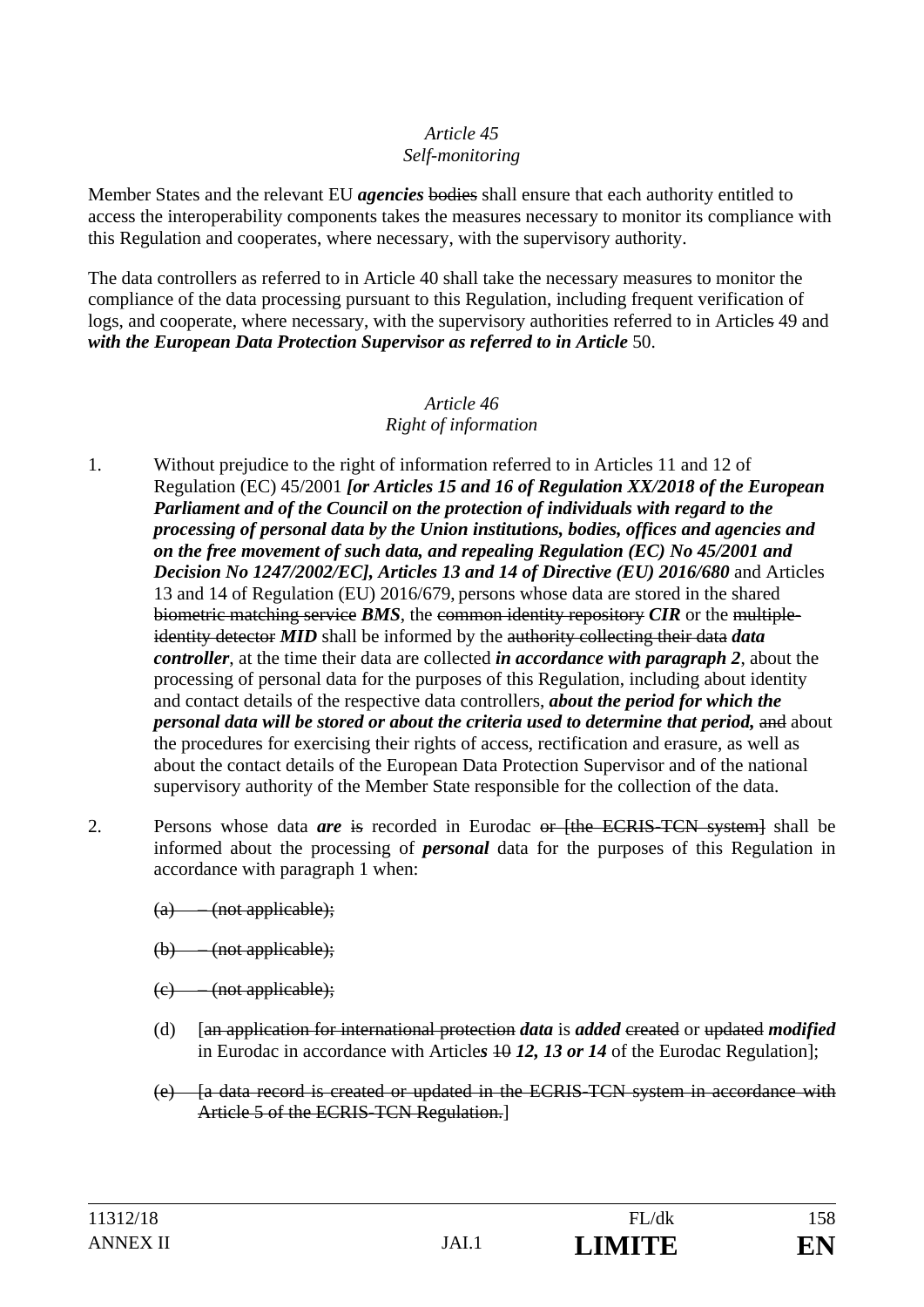*Right of access, correction rectification and erasure of data stored in the MID*

- 1. In order to exercise their rights under Articles 13, 14, 15 and 16 of Regulation (EC) 45/2001 *[or Articles 17, 18, 19 and 20 of Regulation XX/2018 of the European Parliament and of the Council on the protection of individuals with regard to the processing of personal data by the Union institutions, bodies, offices and agencies and on the free movement of such data, and repealing Regulation (EC) No 45/2001 and Decision No 1247/2002/EC], Article 16 of Directive (EU) 2016/680 and Articles 15, 16,* 17 and 18 of Regulation (EU) 2016/679, any person shall have the right to address him or herself to the Member State responsible for the manual verification of different identities or *competent authority* of any Member State, who shall examine and reply to the request.
- 2. The Member State responsible for the manual verification of different identities as referred to in Article 29 or the Member State to which the request has been made *The Member State which examined such request* shall reply to such requests within 45 60 days of receipt of the request. *Member States may decide that these replies are given by central offices.*
- 3. If a request for correction *rectification* or erasure of personal data is made to a Member State other than the Member State responsible *for the manual verification of different identities*, the Member State to which the request has been made shall contact the authorities of the Member State responsible *for the manual verification of different identities* within seven days. and *iThe Member State responsible for the manual verification of different identities* shall check the accuracy of the data and the lawfulness of the data processing within 30 *45* days of such contact.
- *3a. If a request for rectification or erasure of personal data is made to a Member State where the ETIAS Central Unit was responsible for the manual verification of different identities, the Member State to which the request has been made shall contact the ETIAS Central Unit within seven days and ask for its opinion to be given within 45 days of such contact.*
- 4. Where, following an examination, it is found that the data stored in the multiple-identity detector (MID) are factually inaccurate or have been recorded unlawfully, the Member State responsible *for the manual verification of different identities* or, where *there was no Member State responsible for the manual verification or where the ETIAS Central Unit was responsible for the manual verification* applicable, the Member State to which the request has been made shall correct or delete these data.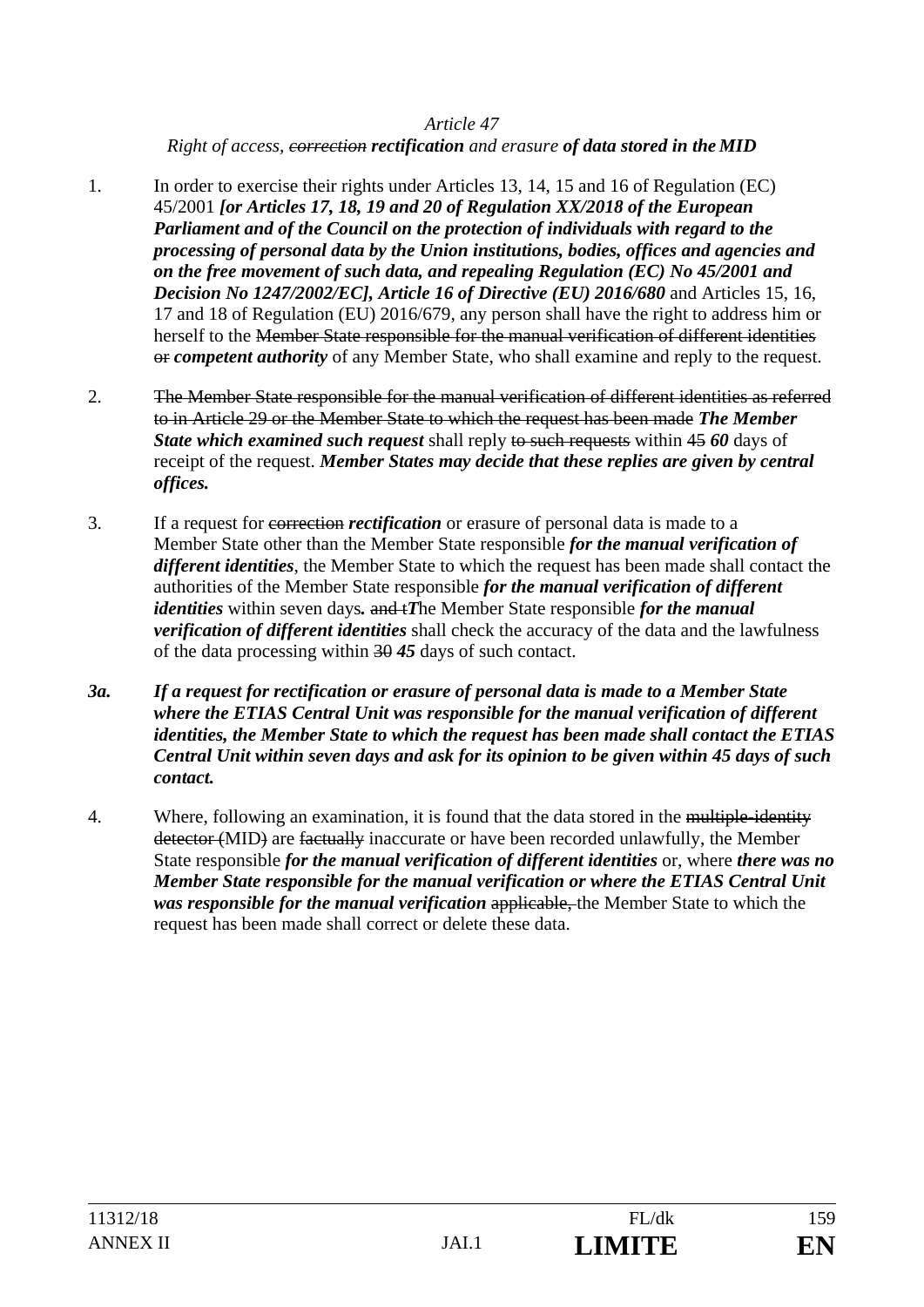- 5. Where data *stored* in the MID is amended by *a* the responsible Member State during its validity period, the responsible *that* Member State shall carry out the processing laid down in Article 27 and, where relevant, Article 29 to determine whether the amended data shall be linked. Where the processing does not report any hit *match*, the responsible *that* Member State or, where applicable, the Member State to which the request has been made shall delete the data from the identity confirmation file. Where the automated processing reports one or several *match(es)* hit(s), the responsible *that* Member State shall create or update the relevant link in accordance with the relevant provisions of this Regulation.
- 6. Where the responsible Member State *responsible for the manual verification of different identities* or, where applicable, the Member State to which the request has been made does not agree that data stored in the MID are factually inaccurate or have been recorded unlawfully, that Member State shall adopt an administrative decision explaining in writing to the person concerned without delay why it is not prepared to correct or delete data relating to him or her.
- 7. This decision shall also provide the person concerned with information explaining the possibility to challenge the decision taken in respect of the request *for rectification or erasure of personal data* referred in paragraph 3 and, where relevant, information on how to bring an action or a complaint before the competent authorities or courts, and any assistance, including from the competent national supervisory authorities.
- 8. Any request *for rectification or erasure of personal data* made pursuant to paragraph 3 shall contain the necessary information to identify the person concerned. That information shall be used exclusively to enable the exercise of the rights referred to in paragraph 3 *this Article* and shall be erased immediately afterwards.
- 9. The responsible Member State *responsible for the manual verification of different identities* or, where applicable, the Member State to which the request has been made shall keep a record in the form of a written document that a request *for rectification or erasure of personal data* referred to in paragraph 3 was made and how it was addressed, and shall make that document available to competent data protection national supervisory authorities without delay.

### *Article 47a69 Penalties*

*Member States shall lay down the rules on penalties applicable to infringements of this Regulation and shall take all measures necessary to ensure that they are implemented. The penalties provided for shall be effective, proportionate and dissuasive.* 

 $69$ **<sup>69</sup>** Articles 47a and 47b are copied from the text agreed with the EP on the ETIAS Regulation.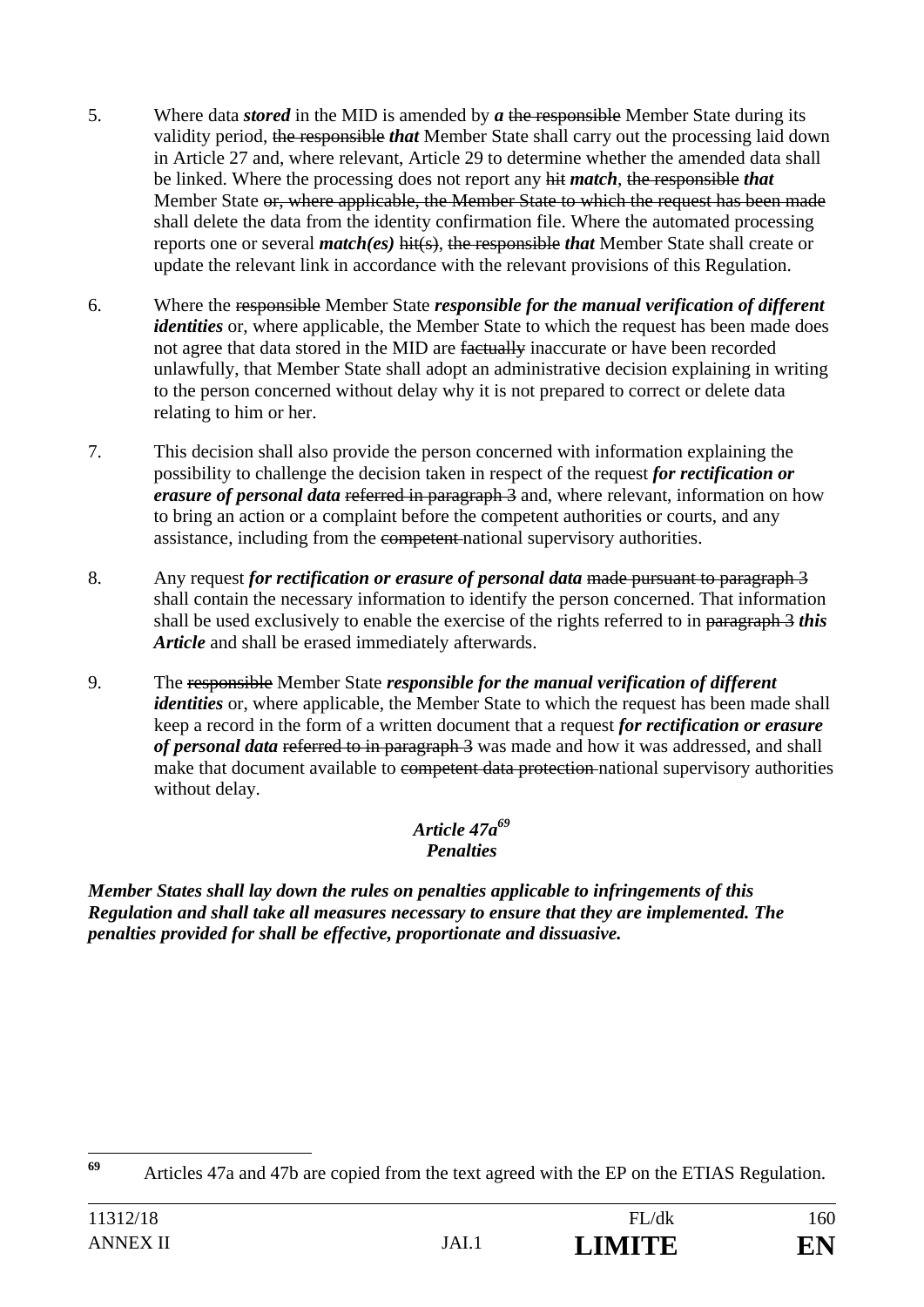#### *Article 47b Liability*

- *1. Without prejudice to the right to compensation from, and liability of the controller or processor under Regulation (EU) 2016/679, Directive (EU) 2016/680 and Regulation (EC) 45/2001 Regulation XX/2018 of the European Parliament and of the Council on the protection of individuals with regard to the processing of personal data by the Union institutions, bodies, offices and agencies and on the free movement of such data, and repealing Regulation (EC) No 45/2001 and Decision No 1247/2002/EC:* 
	- *(a) any person or Member State that has suffered material or non-material damage as a result of an unlawful personal data processing operation or any other act incompatible with this Regulation by a Member State shall be entitled to receive compensation from that Member State;*
	- *(b) any person or Member State that has suffered material or non-material damage as a result of any act by eu-LISA incompatible with this Regulation shall be entitled to receive compensation from that agency. eu-LISA shall be liable for unlawful personal data processing operations in accordance with its role as processor or, where applicable, controller.*

*That Member State or eu-LISA shall be exempted from their liability, in whole or in part, if they prove that they are not responsible for the event which gave rise to the damage.* 

- *2. If any failure of a Member State to comply with its obligations under this Regulation causes damage to the interoperability components, that Member State shall be held liable for such damage, unless and insofar as eu-LISA or another Member State participating in the interoperability components failed to take reasonable measures to prevent the damage from occurring or to minimise its impact.*
- *3. Claims for compensation against a Member State for the damage referred to in paragraphs 1 and 2 shall be governed by the national law of the defendant Member State. Claims for compensation against the controller or eu-LISA for the damage referred to in paragraphs 1 and 2 shall be subject to the conditions provided for in the Treaties.*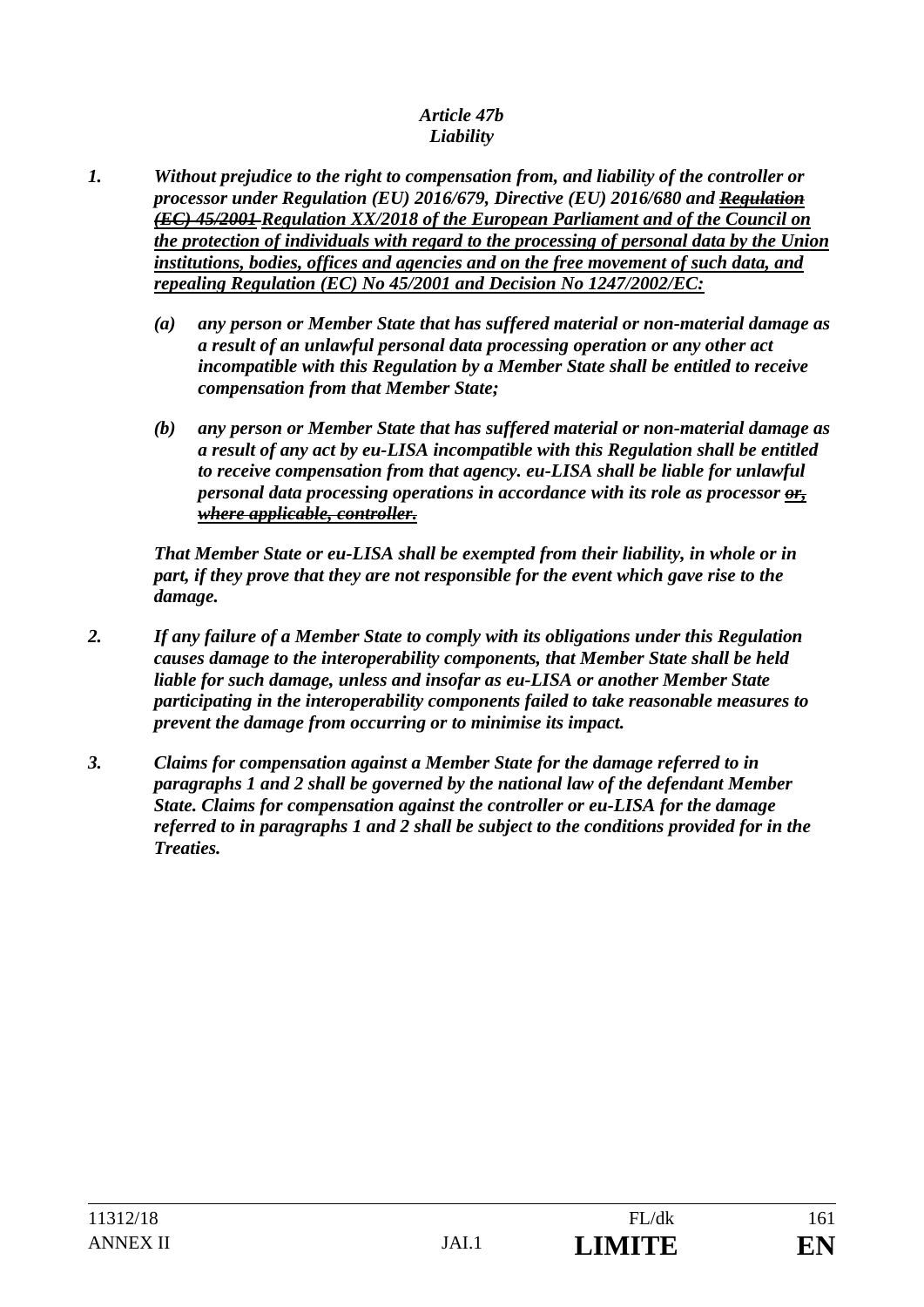*Communication of personal data to third countries, international organisations and private parties* 

*Without prejudice to [Article 55 65 of the ETIAS Regulation], Article 41 of Regulation (EU) 2017/2226, and Article 31 of Regulation (EC) 767/2008,* P*p*ersonal data stored in or accessed by the interoperability components shall not be transferred or made available to any third country, to any international organisation or to any private party, with the exception of transfers to Interpol for the purpose of carrying out the automated processing referred to in [Article 18(2)(b) and (m) of the ETIAS Regulation] or for the purposes of Article 8(2) of Regulation (EU) 2016/399. Such transfers of personal data to Interpol shall be compliant with the provisions of Article 9 of Regulation (EC) No 45/2001 *[or Chapter V of Regulation XX/2018 of the European Parliament and of the Council on the protection of individuals with regard to the processing of personal data by the Union institutions, bodies, offices and agencies and on the free movement of such data, and repealing Regulation (EC) No 45/2001 and Decision No 1247/2002/EC]* and Chapter V of Regulation (EU) 2016/679.

### *Article 49*

*Supervision by the national supervisory authority authorities*

- 1. The supervisory authority or authorities designated pursuant to Article 49 of Regulation (EU) 2016/679 shall ensure that an audit of the *personal* data processing operations by the responsible national authorities *for the purposes of this Regulation* is carried out in accordance with relevant international auditing standards at least every four years.
- 2. Member States shall ensure that their supervisory authority has *authorities have* sufficient resources to fulfil the tasks entrusted to  $\#$  *them* under this Regulation.
- *3. Each Member State shall ensure that the supervisory authority established in accordance with Article 51(1) of Regulation (EU) 2016/679 and Article 41(1) of Directive (EU) 2016/680 independently monitors the lawfulness of the processing of personal data referred to in this Regulation by the Member State concerned, including their transmission to and from the components of interoperability.*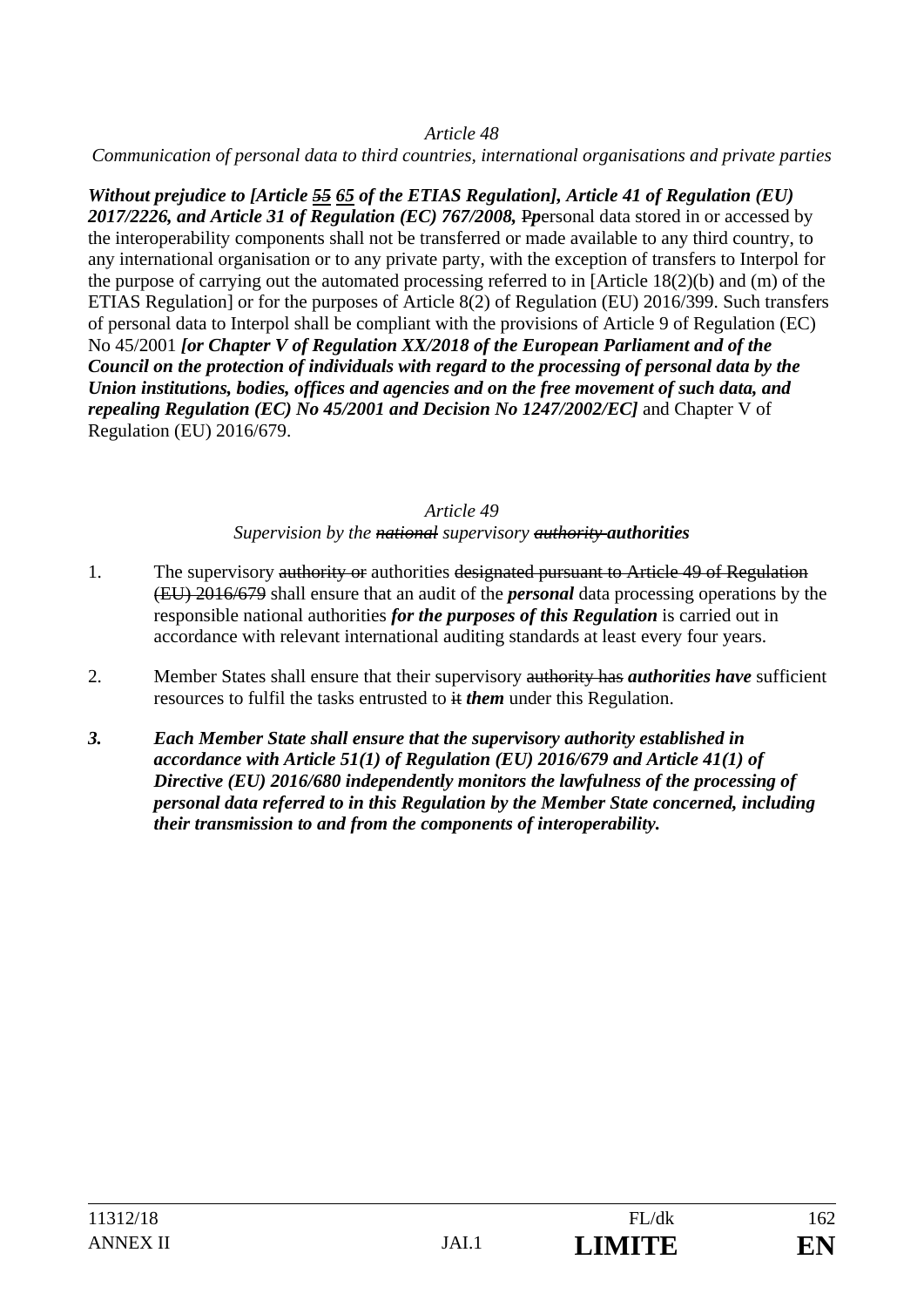*Supervision Audit by the European Data Protection Supervisor* 

The European Data Protection Supervisor shall ensure that an audit of eu-LISA's personal data processing activities *operations by eu-LISA, [the ETIAS Central Unit] and Europol for the purposes of this Regulation* is carried out in accordance with relevant international auditing standards at least every four years. A report of that audit shall be sent to the European Parliament, the Council, eu-LISA, the Commission*,* and the Member States *and the EU agency concerned*. eu-LISA*, [the ETIAS Central Unit] and Europol* shall be given an opportunity to make comments before the reports are adopted.

### *Article 51 Cooperation between national supervisory authorities and the European Data Protection Supervisor*

- 1. The European Data Protection Supervisor shall act in close cooperation with national supervisory authorities with respect to specific issues requiring national involvement, in particular if the European Data Protection Supervisor or a national supervisory authority finds major discrepancies between practices of Member States or finds potentially unlawful transfers using the communication channels of the interoperability components, or in the context of questions raised by one or more national supervisory authorities on the implementation and interpretation of this Regulation.
- 2. In the cases referred to in paragraph 1, coordinated supervision shall be ensured in accordance with *[*Article *61* 62 of Regulation (EU) XXXX/2018 [revised Regulation 45/2001] *of the European Parliament and of the Council on the protection of individuals with regard to the processing of personal data by the Union institutions, bodies, offices and agencies and on the free movement of such data, and repealing Regulation (EC) No 45/2001 and Decision No 1247/2002/EC]*.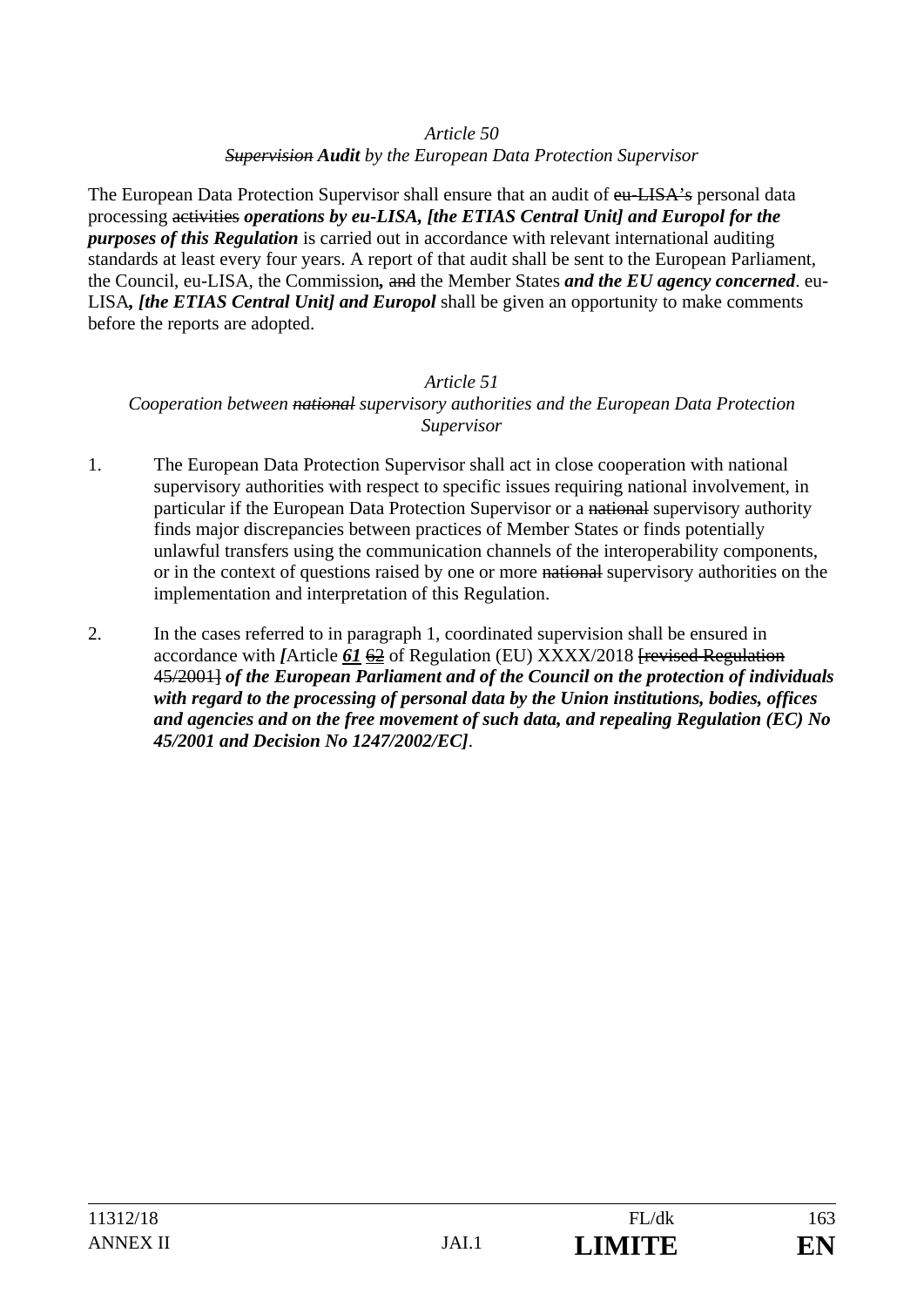## **CHAPTER VIII Responsibilities**

*Article 52* 

*Responsibilities of eu-LISA during the design and development phase* 

- 1. eu-LISA shall ensure that the central infrastructures of the interoperability components are operated in accordance with this Regulation.
- 2. The interoperability components shall be hosted by eu-LISA in its technical sites and shall provide the functionalities laid down in this Regulation in accordance with the conditions of security, availability, quality and speed *performance* referred to in Article 53(1).
- 3. eu-LISA shall be responsible for the development of the interoperability components, for any adaptations required for establishing interoperability between the central systems of the EES, VIS, [ETIAS], SIS, and Eurodac, and [the ECRIS-TCN system], and the European search portal *(ESP)*, the shared biometric matching service *(BMS)*, the common identity repository *(CIR),* and the multiple-identity detector *(MID) and the central repository for reporting and statistics (CRRS)*.

eu-LISA shall define the design of the physical architecture of the interoperability components including their communication infrastructures and the technical specifications and their evolution as regards the central infrastructure and the secure communication infrastructure, which shall be adopted by the Management Board, subject to a favourable opinion of the Commission. eu-LISA shall also implement any necessary adaptations to the SIS, Eurodac or [ECRIS-TCN system] deriving from the establishment of interoperability and provided for by this Regulation.

eu-LISA shall develop and implement the interoperability components as soon as possible after the entry into force of this Regulation and the adoption by the Commission of the measures provided for in Articles 8(2), 9(7), 28(5) and (6), 37(4), 38(4), 39(5), and 44(5) *and 68(7a)*.

The development shall consist of the elaboration and implementation of the technical specifications, testing and overall project coordination.

4. During the design and development phase, a Programme Management Board composed of a maximum of 10 members shall be established. It shall be composed of seven members appointed by eu-LISA's Management Board from among its members or its alternates, the Chair of the Interoperability Advisory Group referred to in Article 65, a member representing eu-LISA appointed by its Executive Director, and one member appointed by the Commission. The members appointed by eu-LISA's Management Board shall be elected only from those Member States that are fully bound under Union law by the legislative instruments governing the development, establishment, operation and use of all the large-scale IT *EU information* systems managed by eu-LISA and which will participate in the interoperability components.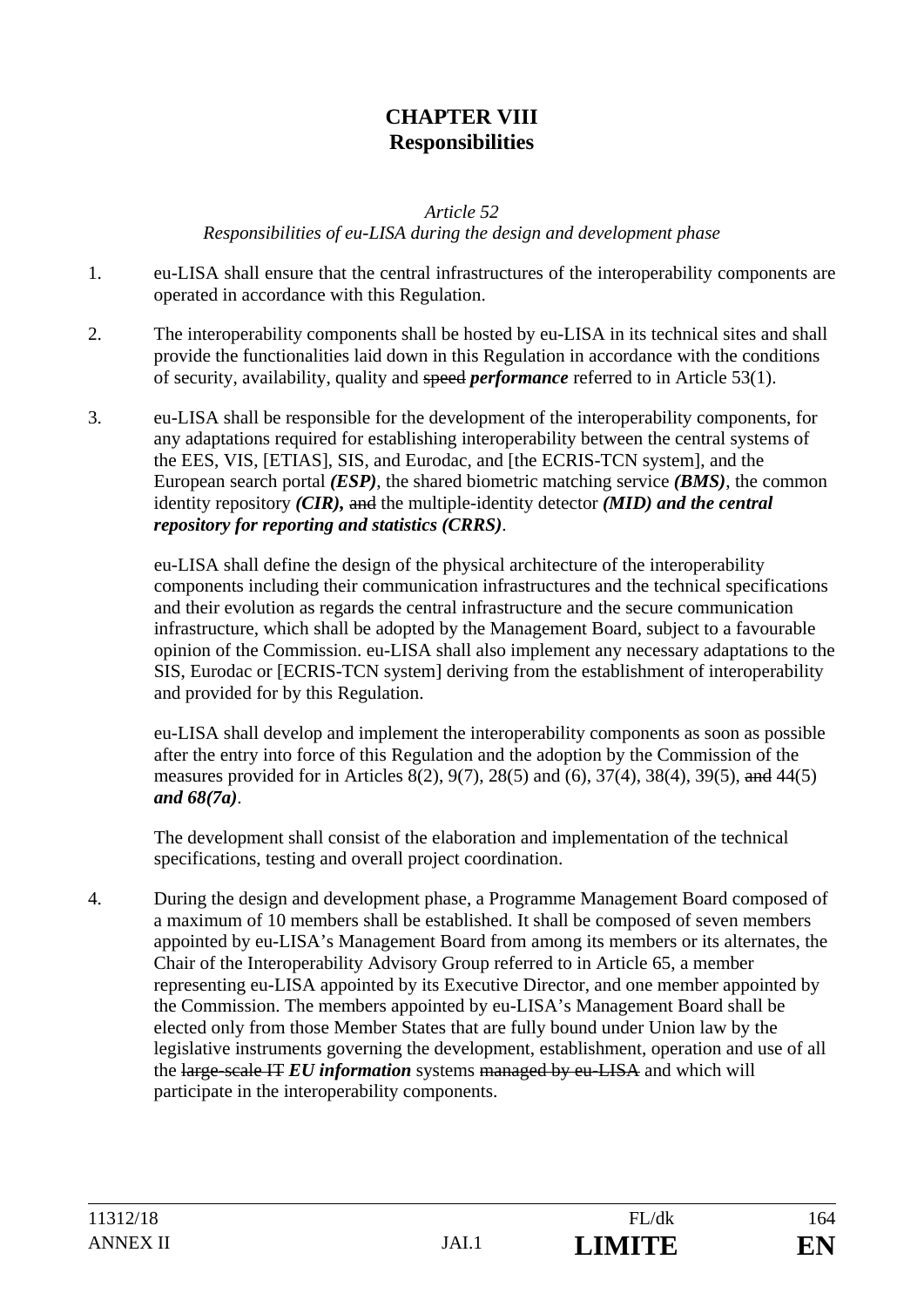5. The Programme Management Board shall meet regularly and at least three times per quarter. It shall ensure the adequate management of the design and development phase of the interoperability components.

The Programme Management Board shall every month submit to the *eu-LISA's* Management Board written reports on progress of the project. The Programme Management Board shall have no decision-making power nor any mandate to represent the members of eu-LISA's Management Board.

- 6. eu-LISA's Management Board shall establish the rules of procedure of the Programme Management Board, which shall include in particular rules on:
	- (a) chairmanship;
	- (b) meeting venues;
	- (c) preparation of meetings;
	- (d) admission of experts to the meetings;
	- (e) communication plans ensuring full information to non-participating Members of the Management Board.

The chairmanship shall be held by a Member State that is fully bound under Union law by the legislative instruments governing the development, establishment, operation and use of all the *EU information systems* large-scale IT systems managed by eu-LISA.

All travel and subsistence expenses incurred by the members of the Programme Management Board shall be paid by the Agency, and Article 10 of the eu-LISA Rules of Procedure shall apply *mutatis mutandis*. eu-LISA shall provide the Programme Management Board with a secretariat.

The Interoperability Advisory Group referred to in Article 65 shall meet regularly until the start of operations of the interoperability components. It shall report after each meeting to the Programme Management Board. It shall provide the technical expertise to support the tasks of the Programme Management Board and shall follow up on the state of preparation of the Member States.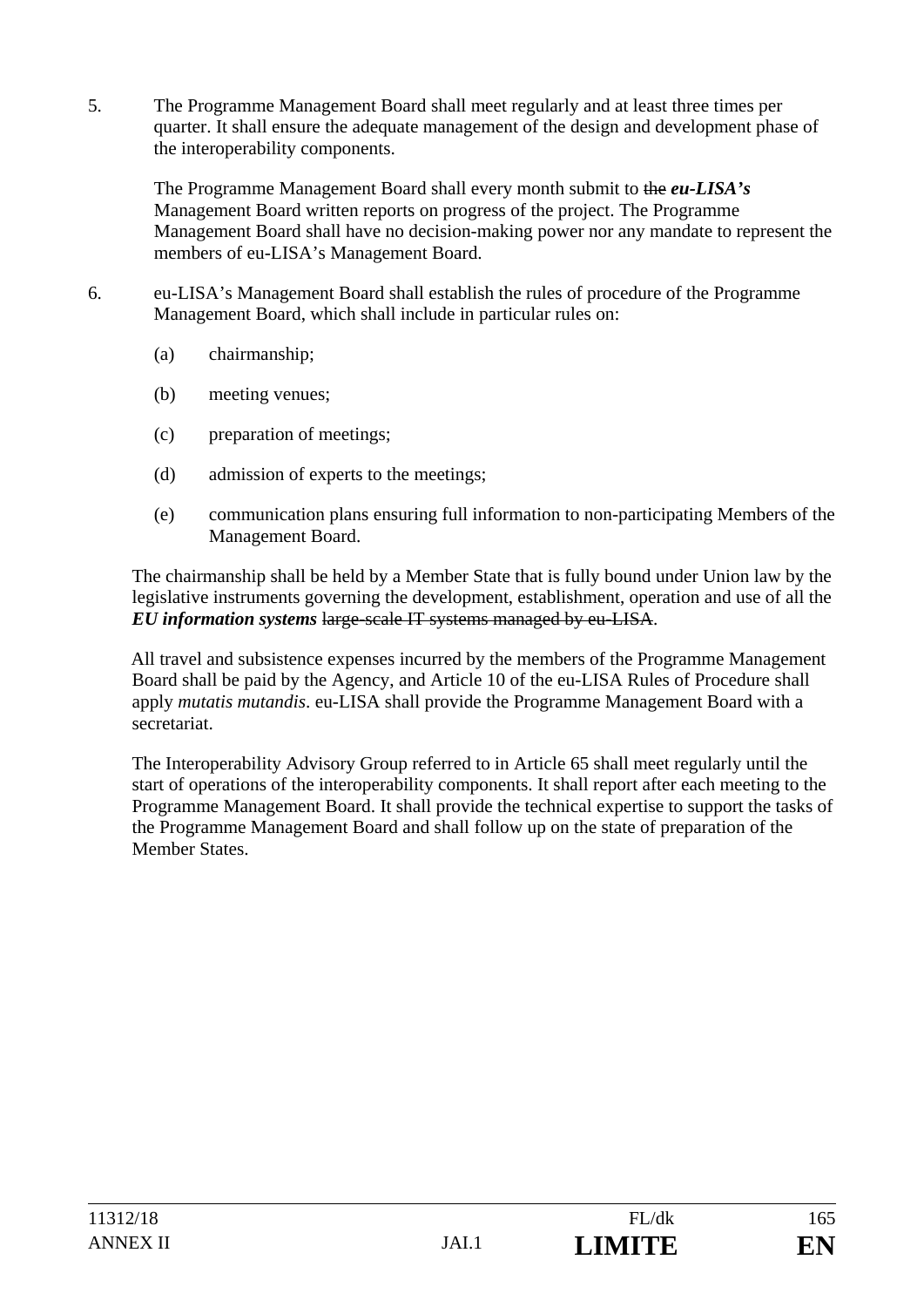### *Responsibilities of eu-LISA following the entry into operations*

1. Following the entry into operations of each interoperability component, eu-LISA shall be responsible for the technical management of the central infrastructure and the national uniform interfaces. In cooperation with the Member States, it shall ensure at all times the best available technology, subject to a cost-benefit analysis. eu-LISA shall also be responsible for the technical management of the communication infrastructure referred to in Articles 6, 12, 17, 25 and 39.

Technical management of the interoperability components shall consist of all the tasks necessary to keep the interoperability components functioning *providing uninterrupted services to the Member States* 24 hours a day, 7 days a week in accordance with this Regulation, in particular the maintenance work and technical developments necessary to ensure that the components function at a satisfactory level of technical quality, in particular as regards the response time for interrogation of the central infrastructures in accordance with the technical specifications.

- 2. Without prejudice to Article 17 of the Staff Regulations of Officials of the European Union, eu-LISA shall apply appropriate rules of professional secrecy or other equivalent duties of confidentiality to its entire staff required to work with data stored in the interoperability components. This obligation shall also apply after such staff leave office or employment or after the termination of their activities.
- 3. eu-LISA shall develop and maintain a mechanism and procedures for carrying out quality checks on the data stored in the shared biometric matching service and the common identity repository in accordance with Article 37.
- 4. eu-LISA shall also perform tasks related to providing training on the technical use of the interoperability components.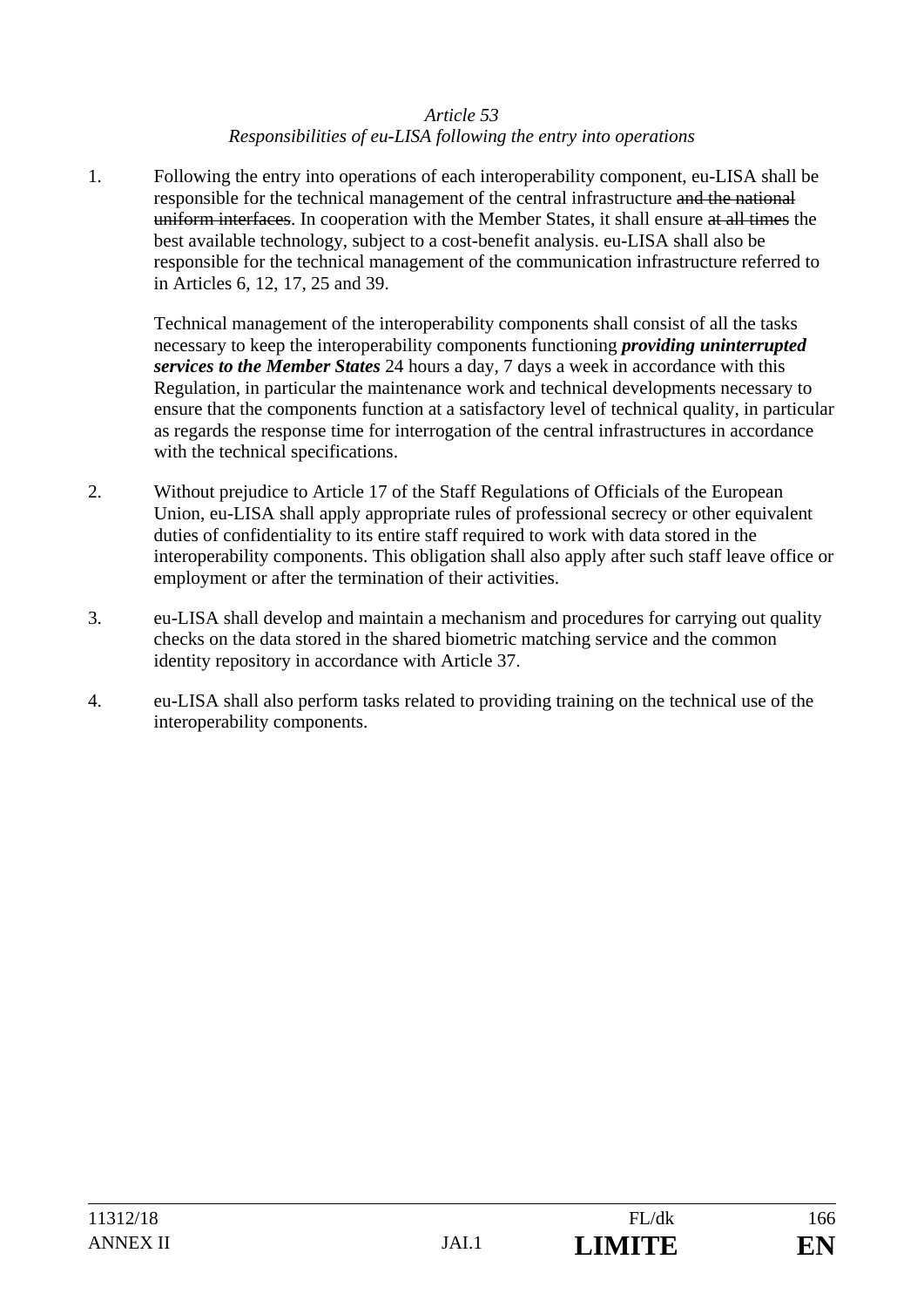### *Article 54 Responsibilities of Member States*

- 1. Each Member State shall be responsible for:
	- (a) the connection to the communication infrastructure of the European search portal (ESP) and the common identity repository (CIR);
	- (b) the integration of the existing national systems and infrastructures with the ESP, shared biometric matching service, the CIR and the multiple-identity detector *MID*;
	- (c) the organisation, management, operation and maintenance of its existing national infrastructure and of its connection to the interoperability components;
	- (d) the management of, and arrangements for, access by the duly authorised staff and by the duly empowered staff of the competent national authorities to the ESP, the CIR and the multiple-identity detector *MID* in accordance with this Regulation and the creation and regular update of a list of those staff and their profiles;
	- (e) the adoption of the legislative measures referred to in Article  $20(3)(2)$  and  $20(2a)$  in order to access the CIR for identification purposes;
	- (f) the manual verification of different identities referred to in Article 29;
	- $(g)$  the implementation *compliance with* data quality requirements in the EU information systems and in the interoperability components *established under Union law*;
	- (h) remedying any deficiencies identified in the Commission's evaluation report concerning data quality referred to in Article 37(5).
- 2. Each Member State shall connect their designated authorities referred to in Article 4(24) to the CIR.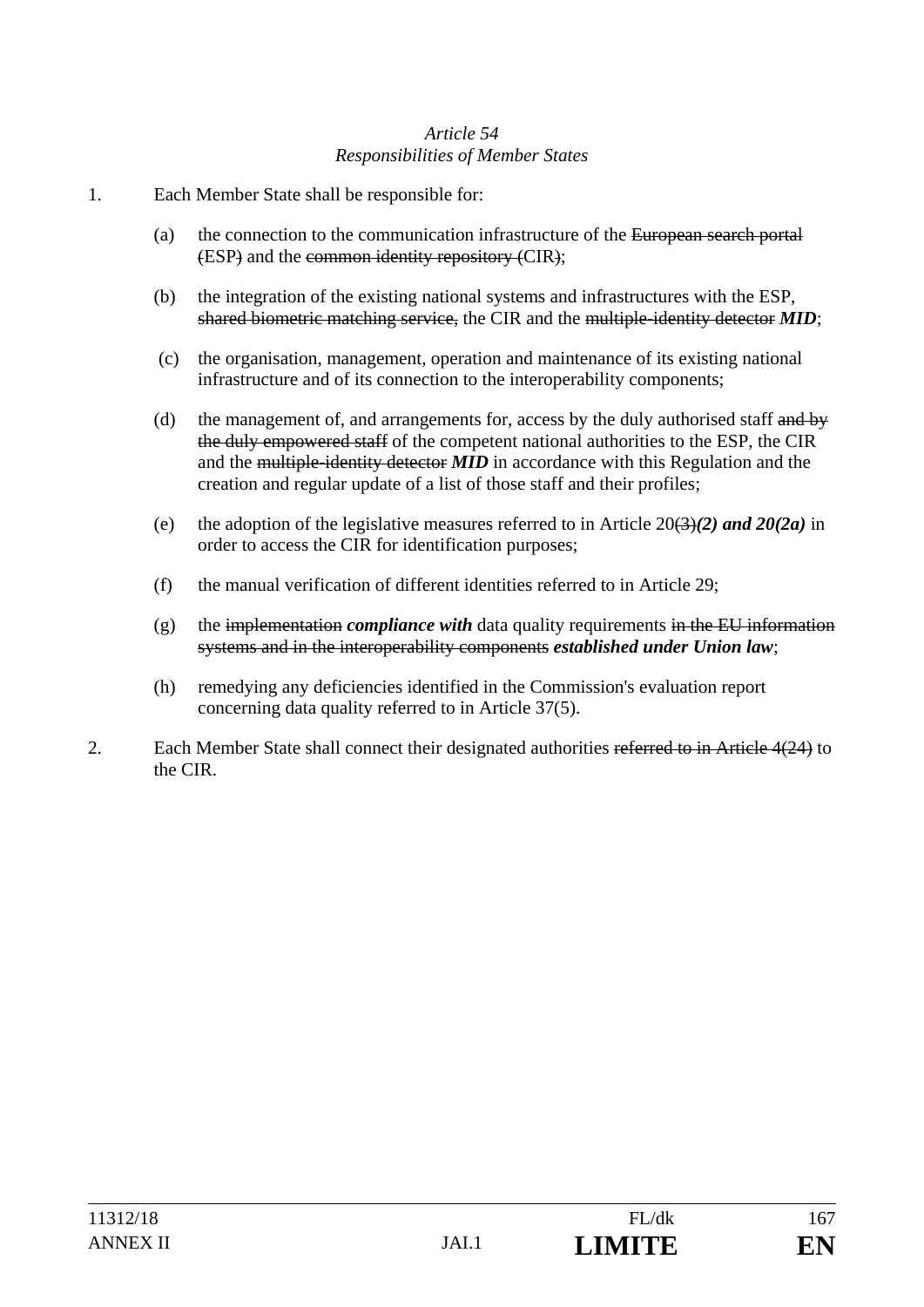### *Article 54a Responsibilities of Europol*

- 1. Europol shall ensure processing of the queries by the ESP to the Europol data and shall accordingly adapt its Querying Europol Systems (QUEST) interface for basic protection level (BPL) data.
- 2. Europol shall be responsible for the management of, and arrangements for, its duly authorised staff to use and access respectively the ESP and the CIR in accordance with this Regulation and the creation and regular update of a list of those staff and their profiles.

### *Article 55 Responsibilities of the ETIAS Central Unit*

The ETIAS Central Unit shall be responsible for:

- (a) the manual verification of different identities referred to in Article 29*(1)(c)*;
- (b) carrying out a multiple-identity detection between the data stored in the *EES,* VIS, Eurodac and the SIS referred to in Article 59.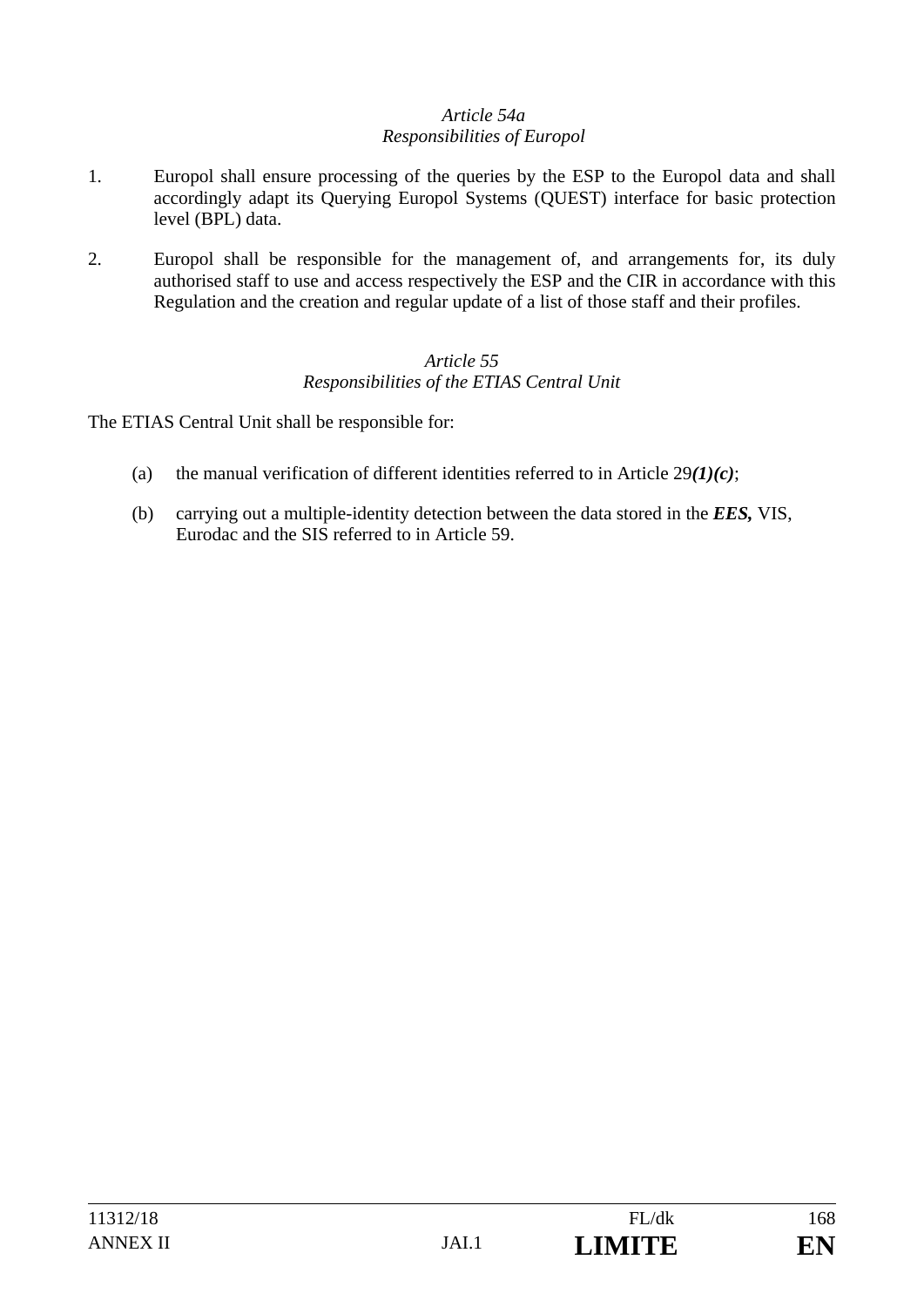# **CHAPTER VIIIa**

# **Amendments to other Union instruments**

### [*Article 55a*

*Amendments to Regulation (EU) 2018/XX [the Eurodac Regulation]*]

#### *Article 55b Amendments to Regulation (EU) 2018/XX [the SIS Regulation in the field of law enforcement police cooperation and judicial cooperation in criminal matters]*

Regulation (EU) 2018/XX is amended as follows:

1. In Article  $3(1)$ , the following points are added:

"(q*19*) 'ESP' means the European search portal *established by* as defined in [Article 6*(1)* of Regulation 2018/XX on interoperability].

(r*20*) 'shared BMS' means the shared biometric matching service *established by* as defined in [Article 12*(1)* of Regulation 2018/XX on interoperability].

(s*21*) 'CIR' means the common identity repository as referred to in *established by* [Article 17*(1)* of Regulation 2018/XX on interoperability];

(t*22*) 'MID' means the multiple-identity detector *established by* as defined in [Article 25*(1)* of Regulation 2018/XX on interoperability].".

- 2. Article 4 is amended as follows:
	- (a) in paragraph 1, the following point  $(d)$  is added:

"(d*e*) a secure communication infrastructure between CS-SIS and the central infrastructures of the European Search Portal (ESP) established in accordance with [Article 6 of Regulation 2018/XX on interoperability], the shared biometric matching service (BMS) established in accordance with [Article 12 of Regulation 2018/XX on interoperability] and the multiple identity detector (MID) established in accordance with [Article 25 of Regulation 2018/XX on interoperability]".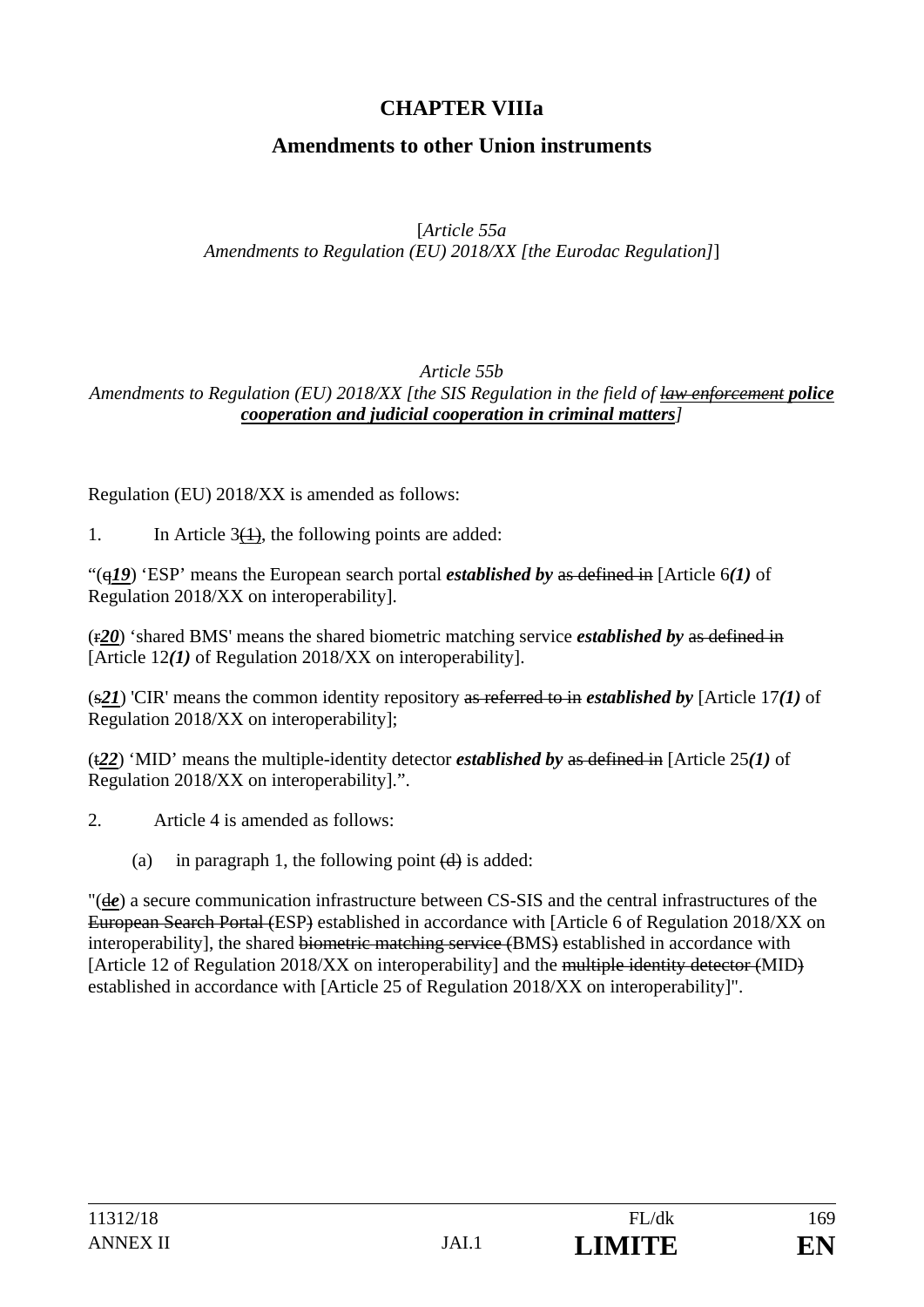(b) the following paragraphs  $6$  and  $7$  are added:

"*7*6. Without prejudice to paragraphs (1) to (4*5*) of this Article, SIS data on persons and identity documents may also be searched via the ESP."

*8*7. Without prejudice to paragraphs (1) to (4*5*) of this Article, SIS data on persons and identity documents may also be transmitted via the secure communication infrastructure referred to in *point (e) (d) of* paragraph (1) point d) of this Article. These transmissions shall be limited to the extent that the data are required for the functionalities referred to by [Regulation 2018/XX on interoperability].".

3. In Article 7 the following paragraph 2a is *inserted* added:

"2a. The SIRENE Bureaux shall also ensure the verification of different identities in accordance with [Article 29 Regulation 2018/XX on interoperability]. To the extent necessary to carry out this task, the SIRENE Bureaux shall have access to consulting the data stored in the CIR *and the MID* for the purposes laid down in [Article*s* 21 *and 26* of Regulation 2018/XX on interoperability]."

4. In Article 8, paragraph 4 is deleted.

4*5*. In Article 12, the following paragraph 1a is *inserted* added:

"1a. Member States shall ensure that every access to personal data via the ESP are also logged for the purposes of checking whether or not the search is lawful, monitoring the lawfulness of data processing, self-monitoring, data integrity and security."

56. In Article  $43\,44(1)$ , the following point  $\left(\frac{1}{2}\right)$  is added:

"(*f*g) verifying different identities and combating identity fraud in accordance with [Chapter V of Regulation 2018/XX on interoperability]."

*6*7. In Article 71 *74*, paragraph *7* 6, is replaced by the following:

"*7*6. For the purpose of paragraphs 3, 4 and *6* 5 of this Article and of Article 15(5 *4*), the Agency shall store data referred to in paragraph 3 of this Article and in Article 15(5 *4*) which shall not allow for the identification of individuals in the central repository for reporting and statistics referred to in [Article 39 of the Regulation 2018/XX on interoperability].

The Agency shall allow the Commission and the agencies *bodies* referred to in paragraph *6* 5 to obtain bespoke reports and statistics. Upon request, the Agency shall give access to Member States, the Commission, Europol, and the European Border and Coast Guard Agency to the central repository in accordance with [Article 39 of the Regulation 2018/XX on interoperability]."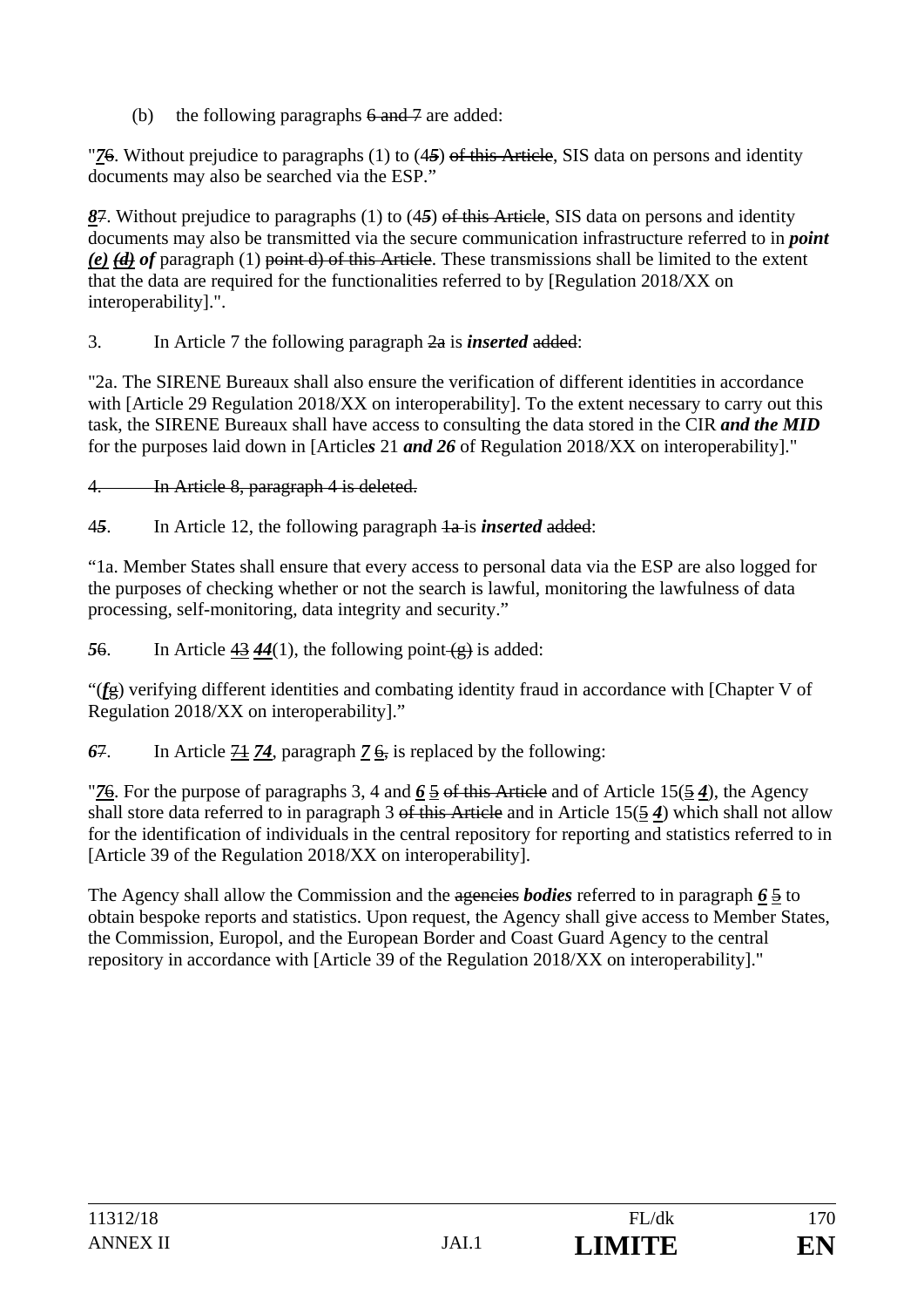### *Article 55c Amendments to Regulation (EU) 2018/XX [the ECRIS-TCN Regulation]<sup>70</sup>*

Regulation (EU) 2018/XX [the ECRIS-TCN Regulation] is amended as follows:

1. In Article 1, the following point is added:

"(c) the conditions under which the ECRIS-TCN system contributes to facilitating and assisting in the correct identification of persons registered in the ECRIS-TCN system under the conditions and for the ultimate objectives referred to in [Article 20 of Regulation 2018/XX on interoperability], by storing identity, travel document and biometric data in the common identity repository (CIR) established by [Article 17*(1)* of Regulation 2018/XX on interoperability]."

2. Article 2 is replaced by the following:

"Article 2

Scope

This Regulation applies to the processing of identity information of third country nationals who have been subject to convictions in the Member States for the purpose of identifying the Member States where such convictions were handed down, as well as for contributing to facilitating and assisting in the correct identification of persons *in accordance with this Regulation and with Regulation 2018/XX on interoperability*."

3. Article 3 is amended as follows:

4. (a) The following points are added to Article 3:

"(q) 'CIR' means the common identity repository *established by* as defined in [Article *17(1)* 4(35) of Regulation 2018/XX on interoperability];

(r) 'ECRIS-TCN data' means all data stored in the ECRIS-TCN Central System and in the CIR in accordance with Article 5."

(b) in point (n), the words 'Central System' are replaced by the words 'the ECRIS-TCN Central System and the CIR'.

<sup>70</sup> **<sup>70</sup>** Following the explanations provided by the Commission at the JHA Counsellors meeting on 9 July, the Presidency believes that it would be preferable to use the wording 'identity, travel document and biometric data' even if these terms are not (yet) used in the ECRIS-TCN Draft Regulation (still under discussion with the EP) as using terms like 'identity information' would allow the user to identify that these data come from ECRIS-TCN.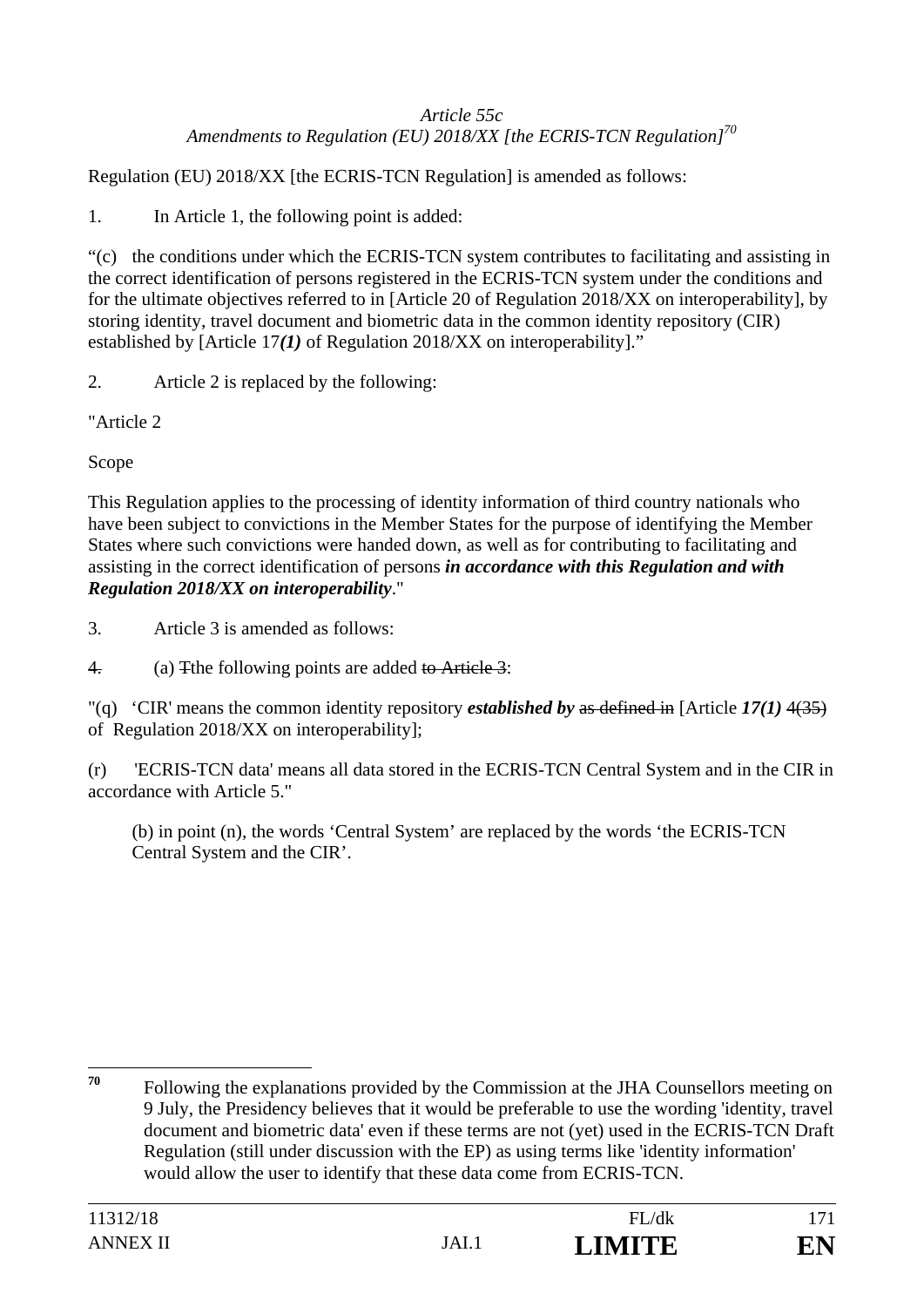*4*5. Article 4(1) is amended as follows:

- (a) point (a) is replaced by the following:
- "(a) the common identity repository (CIR) as referred to in *established by* [Article  $17(1)(2)(a)$  of

Regulation 2018/XX on interoperability];"

(b) the following point  $(a\bar{b})$ -is inserted:

(ab) a Central System (ECRIS-TCN Central System);"

(c) the following point (e) is added:

"(e) a secure communication infrastructure between the ECRIS-TCN Central System and the central infrastructures of the European search portal established by [Article 6(1) of Regulation 2018/XX on interoperability], the shared biometric matching service established by [Article 12 of Regulation 2018/XX on interoperability], *and* the CIR established by [Article 17*(1)* of Regulation 2018/XX on interoperability] and the multiple-identity detector established by [Article 25 of Regulation 2018/XX on interoperability]."

56. In Article 5, the following paragraph  $\frac{1}{4a}$  is inserted:

"1a. The CIR shall contain the data referred to in *point (b) of* Article 5(1)(b) and *Article* 5(2) and the following data of *point* (*a*) of Article  $5(1)(a)$ : surname (family name); first name(s) (given name(s)); date of birth; place of birth (town and country); nationality or nationalities; gender; the type and number of the person's travel document(s), as well as the name of the issuing authority thereof; and where applicable previous names, pseudonyms(s) and/or alias name(s), *as well as the type and number of the person's travel document(s) and the name of the issuing authority thereof*. The remaining ECRIS-TCN data shall be stored in the ECRIS-TCN Central System.".

### *5a. In Article 8, paragraph 1 is replaced by the following:*

*"1. Each data record shall be stored in the Central System and the CIR as long as the data related to the conviction(s) of the person concerned are stored in the criminal records.".*

67. In Article 8, paragraph 2 is replaced by the following:

"2. Upon expiry of the retention period referred to in paragraph 1, the central authority of the convicting Member State shall erase the data record, including any fingerprints and facial images, without undue delay from the ECRIS-TCN Central System and the CIR. *This shall be done automatically, where possible, and in any event no later than one month after the expiry of the retention period*.".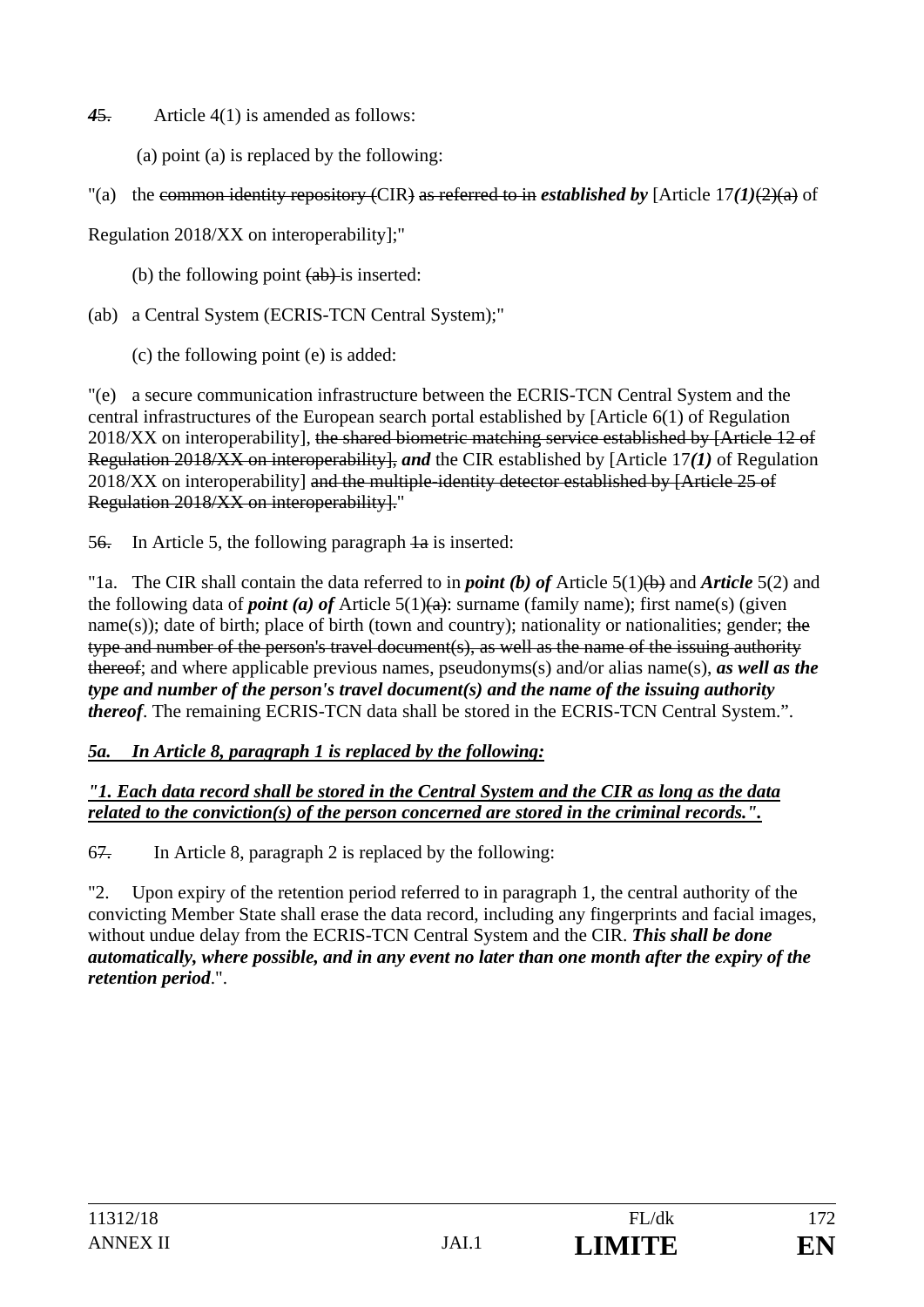- *6a. In Article 8, a new paragraph is added:* 
	- *"3. Where a red link is stored in the multiple identity detector (MID) established by [Article 25 of Regulation 2018/XX on interoperability] in accordance with [Article 32 of Regulation 2018/XX on interoperability], the linked ECRIS-TCN data referred to in point (r) of Article 3 shall be stored in the CIR in accordance with [Article 23(3) of Regulation 2018/XX on interoperability]."*
- *7*8. In Article 9, in paragraphs 1, 2, 3 and 4, the words '*ECRIS-TCN* Central System' are replaced by the words 'the ECRIS-TCN Central System and the CIR'.
- *7a. In Article 9, in paragraphs 2, 3 and 4, the words 'Central System' are replaced by the words 'the ECRIS-TCN Central System and the CIR'.*
- *8*9. In Article 12(2), the words 'Central System' are replaced by the words 'the ECRIS-TCN Central System and the CIR'.
- **910.** In Article 13, in paragraphs 2 and 3, the words 'Central System' are replaced by the words 'the ECRIS-TCN Central System and the CIR'.
- *10*11. In Article 21(2), the words 'Central System' are replaced by the words 'the ECRIS-TCN Central System and the CIR'.
- *11*12. Article 22 is amended as follows:
	- (a) P*p*aragraph 1 is replaced by the following:

"1. The data included in the *ECRIS-TCN* Central System and the CIR shall only be processed for the purposes of the identification of the Member State(s) holding the criminal records information of third country nationals., *The data included in the CIR shall also be processed in accordance with Chapter IV of Regulation 2018/XX on interoperability* as well as for facilitating and assisting in the correct identification of persons registered in the ECRIS-TCN *in accordance with this Regulation and with Regulation 2018/XX on interoperability*."

(b) the following paragraph 3 is added:

"3. *Without prejudice to paragraph 2, aAccess* to consulting the ECRIS-TCN data stored in the CIR shall *also* be reserved exclusively for the duly authorised staff of the national authorities of each Member State and for the duly authorised staff of the Union *agencies* bodies that are competent for the purposes laid down in [Article 20 and Article 21 of Regulation 2018/XX on interoperability]. That access shall be limited to the extent necessary for the performance of the tasks of those national authorities and Union *agencies* bodies in accordance with those purposes and shall be proportionate to the objectives pursued."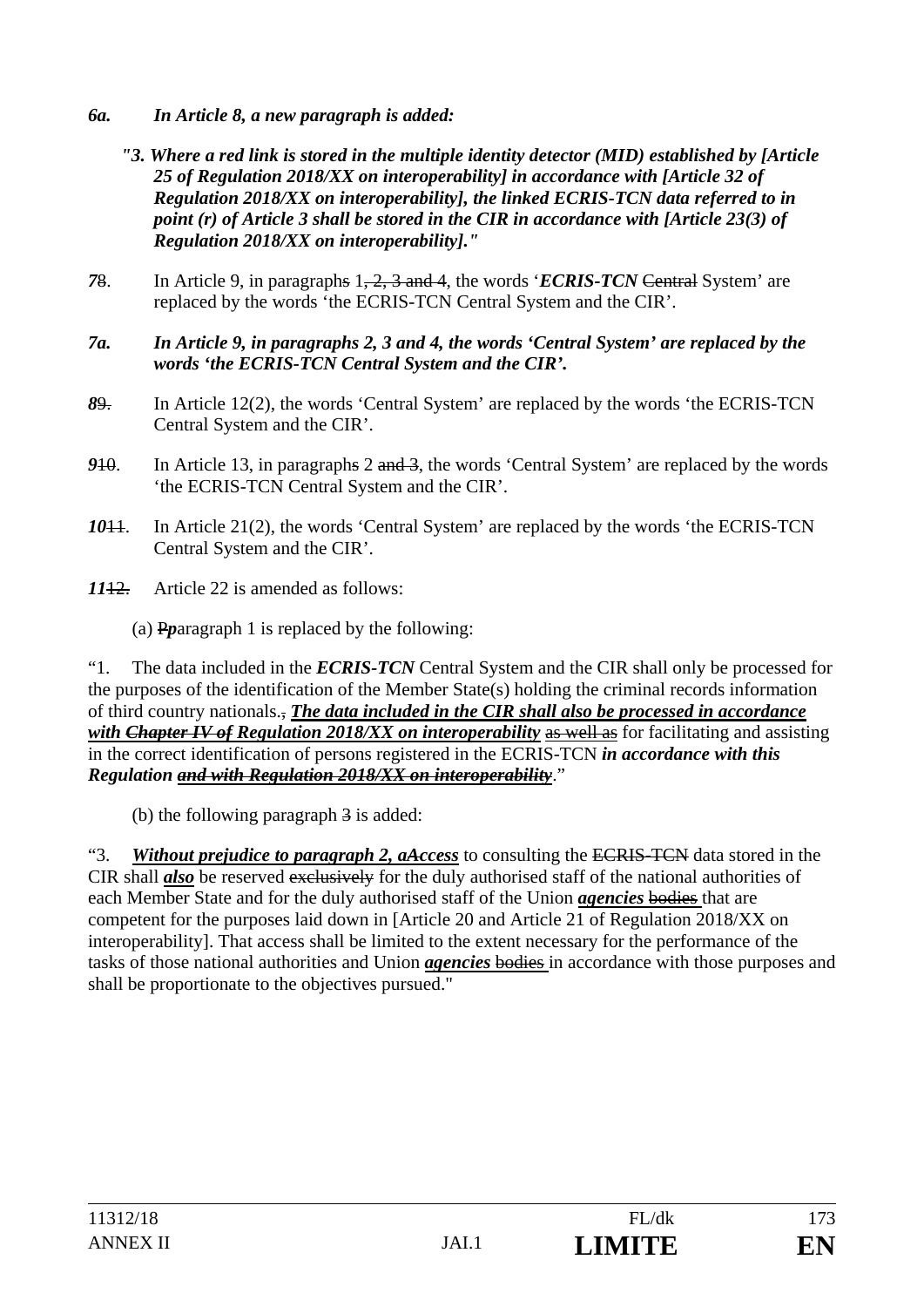*12*13. Article 30 is amended as follows:

(a) P*p*aragraph 2 is replaced by the following:

"2. For the purpose of paragraph 1 of this Article, eu-LISA shall store the data referred to in paragraph 1 in the central repository for reporting and statistics referred to in [Article 39 of the Regulation 2018/XX on interoperability].";

- (b) P*p*aragraph 3 is deleted.
- *13*14. In Article 31(1) the words 'Central System' are replaced by the words 'the ECRIS-TCN Central System and the CIR'.
- 1415. In Article 38(2) the words 'Central System' are replaced by the words 'the ECRIS-TCN Central System and the CIR'.

### *Article 55d Amendments to Regulation (EU) 2018/XX [Regulation on eu-LISA]*

Regulation (EU) 2018/XX (eu-LISA) is amended as follows:

1. Article *12* 8 is replaced by the following:

### *" Article 12 8 Data quality*

1. *Without prejudice to Member States' responsibilities with regard to the data entered into the systems under eu-LISA's operational responsibility*, eu-LISA, *closely involving its Advisory Groups,* shall establish for all systems under the Agency's operational responsibility automated data quality control mechanisms and procedures and common data quality indicators and the minimum quality standards to store data, in accordance with the relevant provisions of the systems' instruments and of [Article 37 of Regulation 2018/XX on interoperability].

2. eu-LISA shall establish a central repository *containing only anonymised data* for reporting and statistics *subject to specific provisions in the legislative instruments governing the development, establishment, operation and use of large-scale IT systems managed by eu-LISA* in accordance with [Article 39 of Regulation 2018/XX on interoperability]."

2. Article *13* 9 is replaced by the following:

### *" Article 13 9 Interoperability*

Where the interoperability of large-scale IT systems has been stipulated in a relevant legislative instrument the Agency shall develop the necessary actions conferred on it by those legislative instruments to enable that interoperability."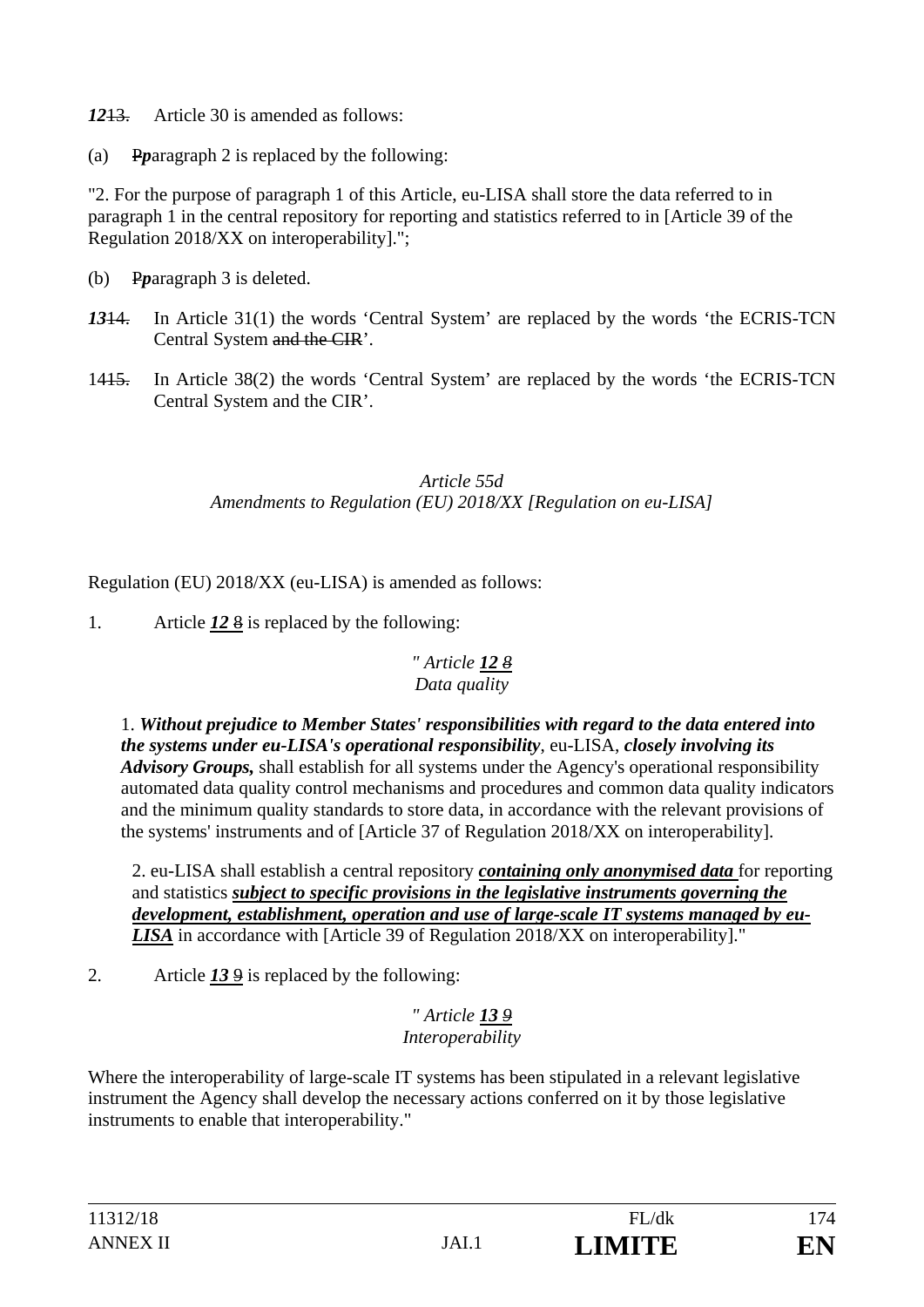3. Article *19* 15**(1)** is amended as follows:

### (a) in paragraph 1 is amended as follows:

 $(a<sub>i</sub>)$  the following point  $(e<sub>ea</sub>)$  is inserted:

"(eea) Aadopt the reports on the state of play of the development of the interoperability components pursuant to [Article 68(2) of Regulation 2018/XX on interoperability]."

 $(bii)$  point (ff) is replaced by the following:

"(ff) adopt the reports on the technical functioning of SIS II pursuant to Article 50(4) of Regulation (EC) No 1987/2006 and Article 66(4) of Decision 2007/533/JHA respectively [or Article 54(7) of Regulation 2018/XX of the European Parliament and of the Council on the establishment, operation and use of the Schengen Information System (SIS) in the field of border checks, amending Regulation (EU) No 515/2014 and repealing Regulation (EC) No 1987/2006 and Article 71(7) of Regulation 2018/XX of the European Parliament and of the Council on the establishment, operation and use of the Schengen Information System (SIS) in the field of police cooperation and judicial cooperation in criminal matters, amending Regulation (EU) No 515/2014 and repealing Regulation (EC) No 1986/2006, Council Decision 2007/533/JHA and Commission Decision 2010/261/EU], of VIS pursuant to Article 50(3) of Regulation (EC) No 767/2008 and Article 17(3) of Decision 2008/633/JHA, of EES pursuant to Article 72(4) of Regulation (EU) 2017/2226, of ETIAS pursuant to Article 81 *92*(4) of Regulation (EU) 2018/XX on the ECRIS-TCN system and the ECRIS reference implementation pursuant to Article 34(4) of Regulation (EU) 2018/XX] and of the interoperability components pursuant to [Article 68(4) of Regulation 2018/XX on interoperability];"

 $(ciii)$  point (hh) is replaced by the following:

"(hh) adopt formal comments on the European Data Protection Supervisor's reports on the audits pursuant to Article 45(2) of Regulation (EC) No 1987/2006, Article 42(2) of Regulation (EC) No 767/2008 and Article 31(2) of Regulation (EU) No 603/2013, Article 56(2) of Regulation (EU) 2017/2226, and [Article 57 *67* of Regulation (EU) 2018/XX (establishing the ETIAS)] and to [Article 27(2) of Regulation (EU) 2018/XX (establishing the ECRIS-TCN system)] and to [Article 50 of Regulation 2018/XX on interoperability] and ensure appropriate follow-up of those audits;"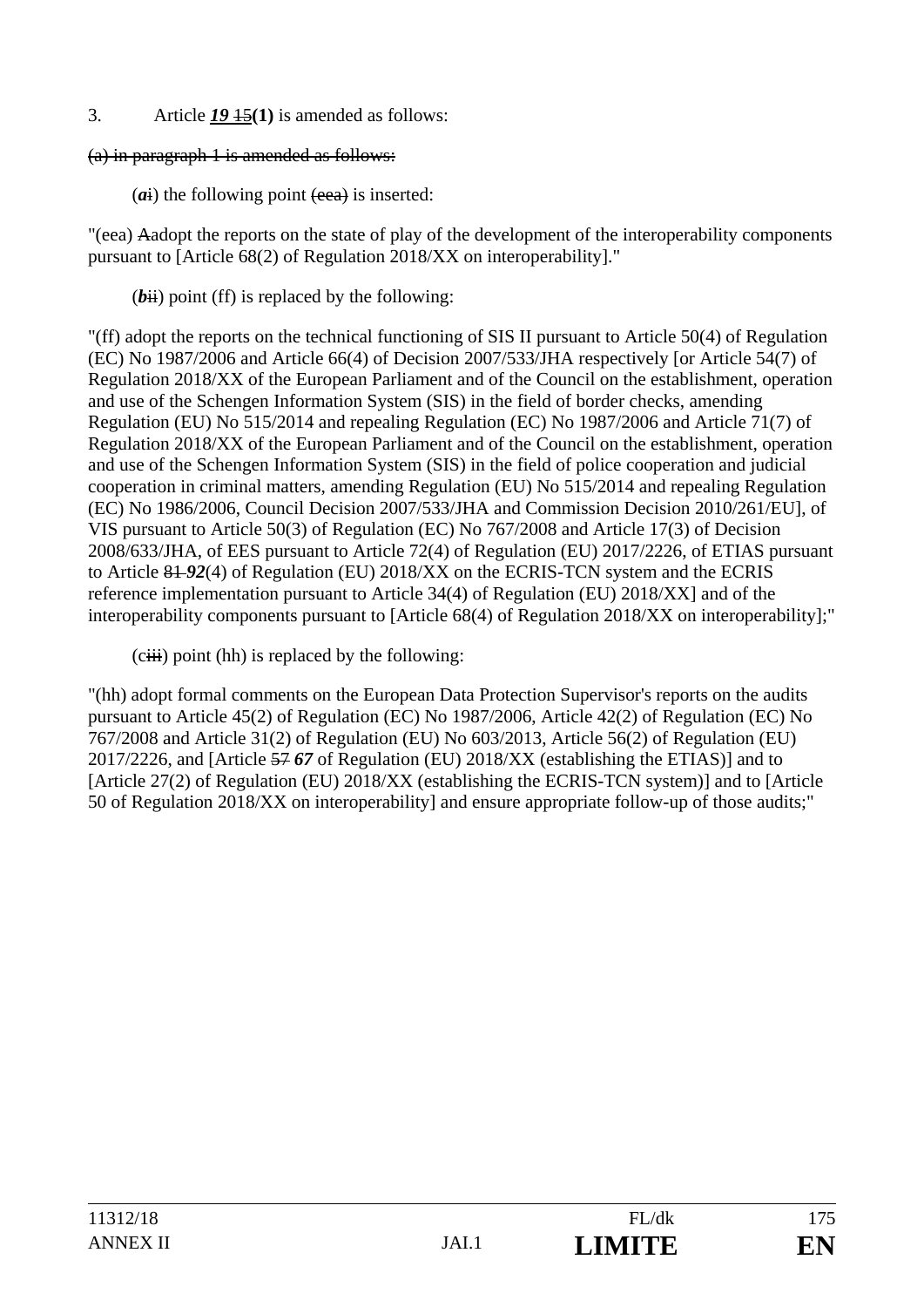*(d) point (mm) is replaced by the following:* 

*"(mm) ensure annual publication of the list of competent authorities authorised to search directly the data contained in SIS II pursuant to Article 31(8) of Regulation (EC) No 1987/2006 and Article 46(8) of Decision 2007/533/JHA, together with the list of Offices of the national systems of SIS II (N.SIS II) and SIRENE Bureaux pursuant to Article 7(3) of Regulation (EC) No 1987/2006 and Article 7(3) of Decision 2007/533/JHA respectively as well as the list of competent authorities pursuant to Article 65(2) of Regulation (EU) 2017/2226 and, the list of competent authorities pursuant to Article 87(2) of Regulation (EU) 2018/…<sup>+</sup> , [the list of competent authorities pursuant to Article 32 of Regulation (EU) 2018/… (ECRIS-TCN)] and the list of authorities pursuant to Article 61(1) of [Regulation (EU) 2018/… on interoperability]."* 

 $\overline{a}$ **+** OJ: Please insert serial number of the Regulation in 2016/0357A(COD).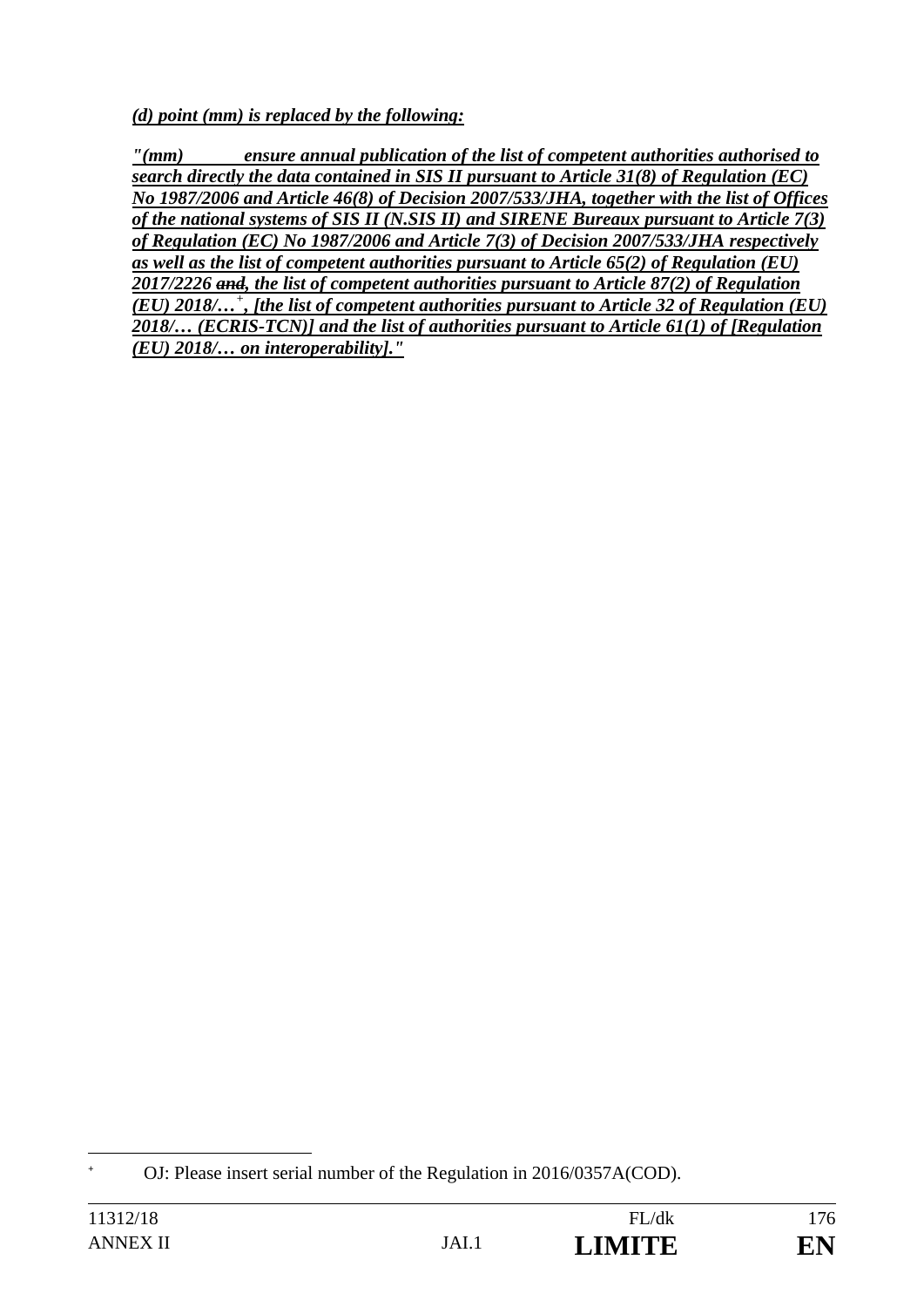### 4. In Article *22* 19, paragraph 4 is replaced by the following:

"4. Europol and Eurojust may attend the meetings of the Management Board as observers when a question concerning SIS II, in relation to the application of Decision 2007/533/JHA, is on the agenda. [The European Border and Coast Guard Agency may attend the meetings of the Management Board as observers when a question concerning SIS in relation to the application of Regulation (EU) 2016/1624 is on the agenda]. Europol may also attend the meetings of the Management Board as observer when a question concerning VIS, in relation to the application of Decision 2008/633/JHA, or a question concerning Eurodac, in relation to the application of Regulation (EU) No 603/2013, is on the agenda. Europol may also attend the meetings of the Management Board as an observer when a question concerning EES in relation to the application of Regulation (EU) 2017/2226 is on the agenda or when a question concerning ETIAS in relation to Regulation 2018/XX (establishing ETIAS) is on the agenda. [The European Border and Coast Guard Agency may also attend the meetings of the Management Board as observer when a question concerning ETIAS in relation with the application of Regulation 2018/XX (establishing ETIAS) is on the agenda.] [EASO may also attend the meetings of the Management Board as an observer when a question concerning the automated system for registration, monitoring and the allocation mechanism for applications for international protection referred to in Article 44 of Regulation (EU) establishing the criteria and mechanisms for determining the Member State responsible for examining an application for international protection lodged in one of the Member States by a thirdcountry national or a stateless person (recast) COM(2016) 270 final-2016/0133(COD), is on the agenda.] [Eurojust, Europol [the European Public Prosecutor's Office] may also attend the meetings of the Management Board as observers when a question concerning Regulation 2018/XX (establishing a centralised system for the identification of Member States holding conviction information on third-country nationals and stateless persons (TCN) to supplement and support the European Criminal Records Information System (ECRIS), and amending Regulation (EU) No 1077/2011 (ECRIS-TCN system) is on the agenda.] Europol, Eurojust and the European Border and Coast Guard Agency may also attend the meetings of the Management Board as observers when a question concerning [Regulation 2018/XX on interoperability] is on the agenda. The Management Board may invite any other person whose opinion may be of interest, to attend its meetings as an observer."

5. In Article  $24\,24(3)$ , point  $(\Theta p)$  is replaced by the following:

"(o*p*) without prejudice to Article 17 of the Staff Regulations, establishing confidentiality requirements in order to comply with Article 17 of Regulation (EC) No 1987/2006, Article 17 of Decision 2007/533/JHA, Article 26(9) of Regulation (EC) No 767/2008 Article 4(4) of Regulation (EU) No 603/2013; Article 37(4) of Regulation 2017/2226, [Article 64 *74*(2) of Regulation 2018/XX (establishing the ETIAS)], [Article 11(16) of Regulation 2018/XX (establishing the ECRIS-TCN system)] and [Article 53(2) of Regulation 2018/XX on interoperability];"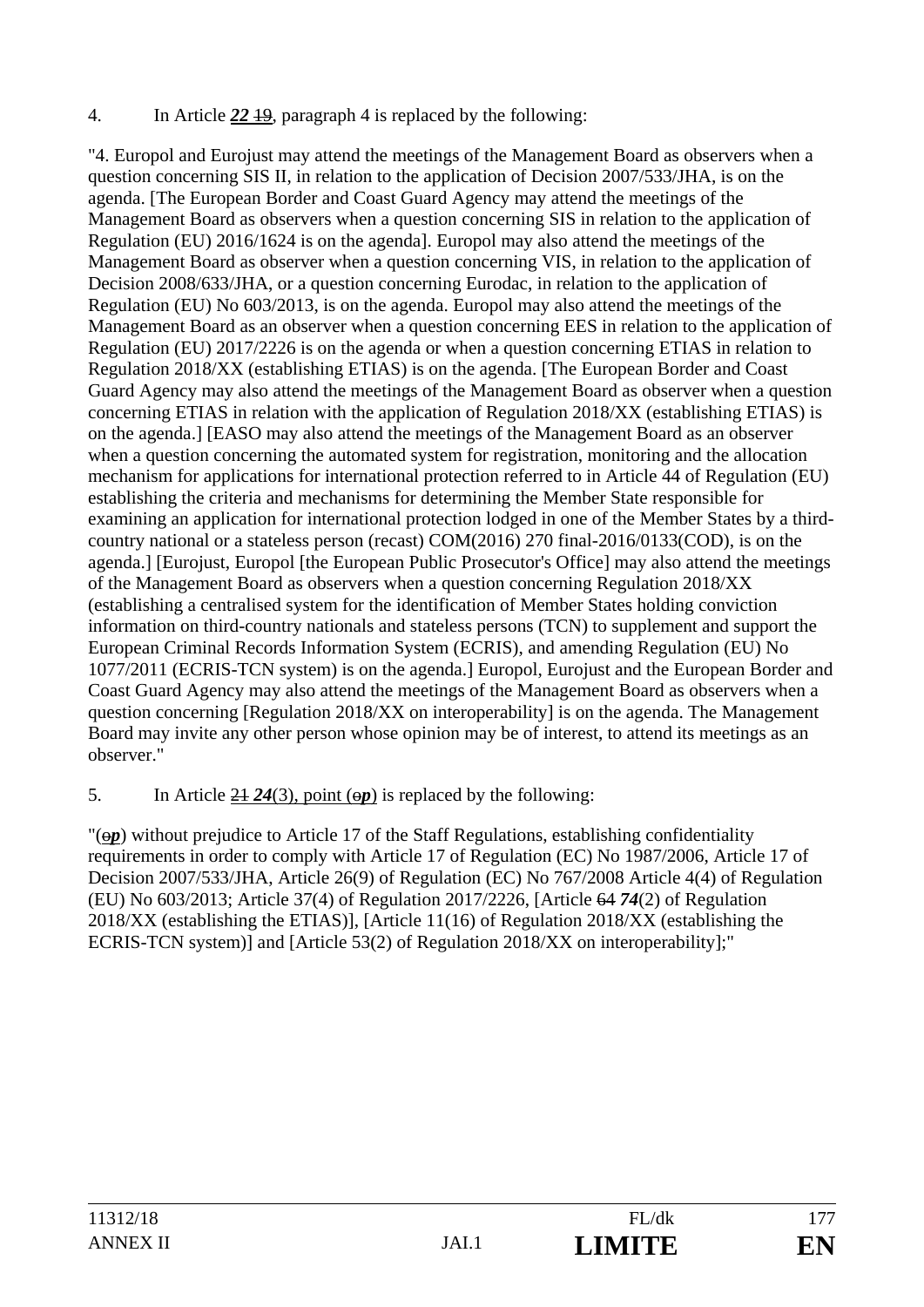- 6. Article *27* 23 is amended as follows:
- (a)  $\overline{u}$  in paragraph 1 the following point  $\overline{(ea)}$  is inserted:
- "(ea) Interoperability Advisory Group;"
- (b) paragraph 3 is replaced by the following:

"3. Europol and Eurojust and the European Border and Coast Guard Agency may each appoint a representative to the SIS II Advisory Group. Europol may also appoint a representative to the VIS and Eurodac and EES[-ETIAS] Advisory Groups. The European Border and Coast Guard Agency may also appoint a representative to the EES[-ETIAS] Advisory Group.] [Eurojust, Europol, and the European Public Prosecutors Office] may also appoint a representative to the ECRIS-TCN system Advisory Group.] Europol, Eurojust and the European Border and Coast Guard Agency may each appoint a representative to the Interoperability Advisory Group."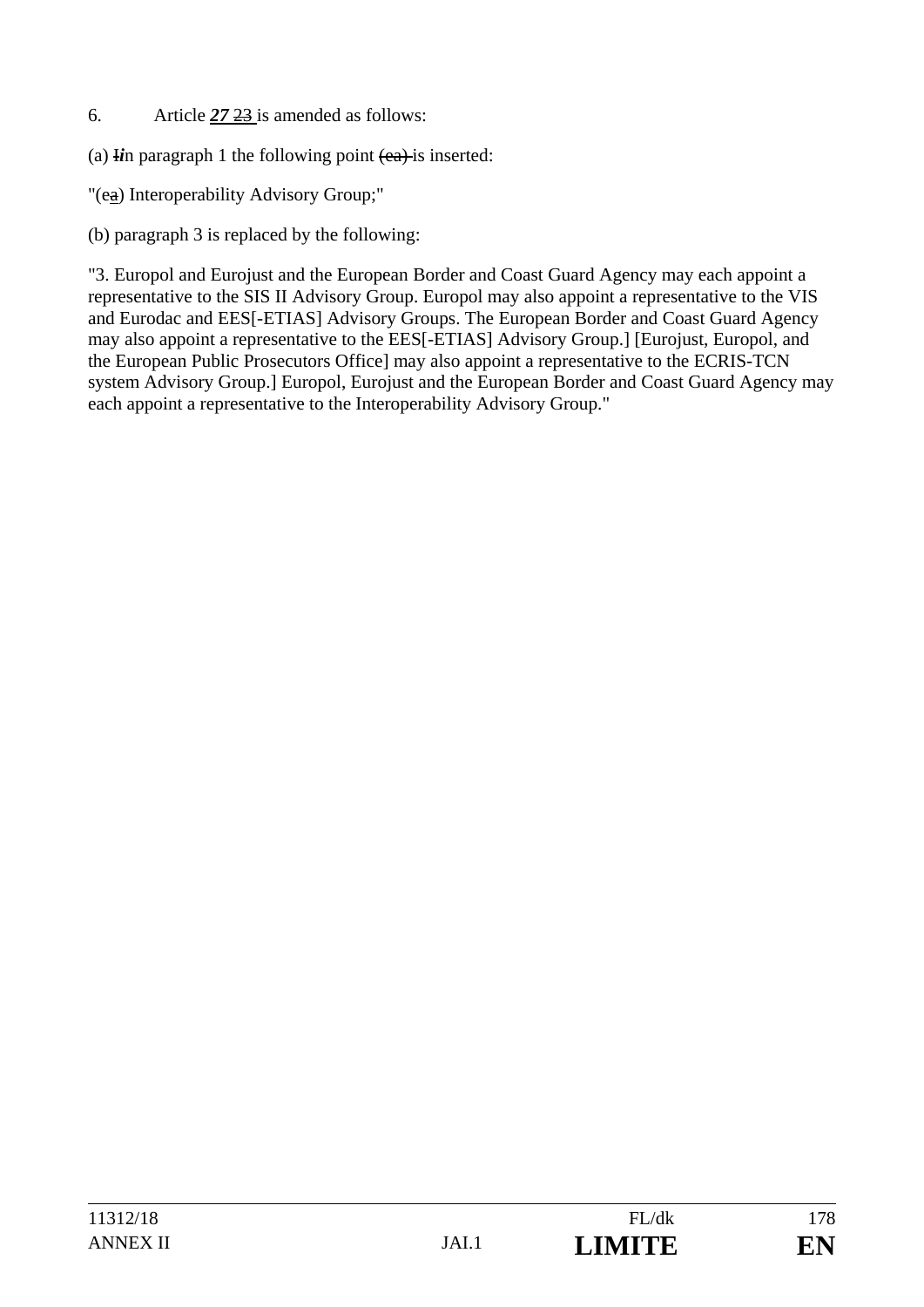### **CHAPTER IX Final provisions**

#### *Article 55e Business Continuity*

*Interoperability of central EU information systems supported by this Regulation shall be accompanied by business continuity solutions, determined and implemented in accordance with [Regulation of the European Parliament and of the Council on the European Agency for the operational management of large-scale IT systems in the area of freedom, security and justice, and amending Regulation (EC) 1987/2006 and Council Decision 2007/533/JHA and repealing Regulation (EU) 1077/2011], that ensure uninterrupted availability of all interoperability components and the data stored therein. In order to ensure operational needs, the Commission, in close cooperation with the Member States and eu-LISA, shall adopt the implementing acts necessary for the development and technical implementation of such solutions.* 

#### *Article 56*

#### *Reporting and statistics*

- 1. The duly authorised staff of the competent authorities of Member States, the Commission and eu-LISA shall have access to consult the following data related to the European search portal (ESP), solely for the purposes of reporting and statistics without enabling individual identification:
	- (a) number of queries per user of the ESP profile;

### (b) – (not applicable).

- 2. The duly authorised staff of the competent authorities of Member States, the Commission and eu-LISA shall have access to consult the following data related to the common identity repository *(CIR)*, solely for the purposes of reporting and statistics without enabling individual identification:
	- (a) number of queries for the purposes of Articles 20, 21 and 22;
	- (b) nationality, sex *gender* and year of birth of the person;
	- (c) the type of the travel document and the three-letter code of the issuing country;
	- (d) the number of searches conducted with and without biometric data.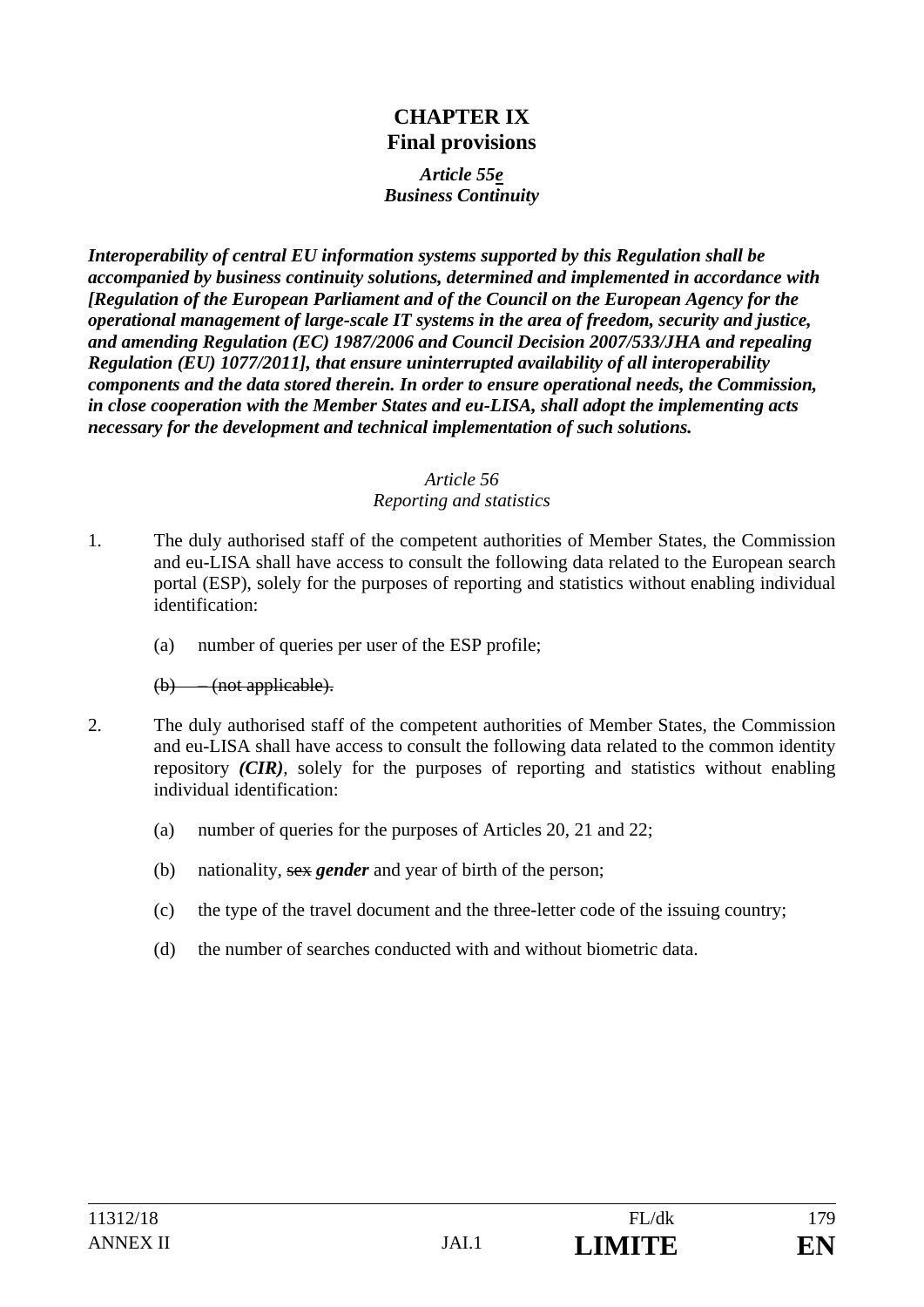3. The duly authorised staff of the competent authorities of Member States, the Commission and eu-LISA shall have access to consult the following data related to the multiple-identity detector *(MID)*, solely for the purposes of reporting and statistics without enabling individual identification:

### (a) nationality, sex and year of birth of the person;

### (b) the type of the travel document and the three-letter code of the issuing country;

- (c) the number of searches conducted with and without biometric data;
- (d) the number of each type of link *and the EU information systems between which each link was established;*.

### *(e) the period of time a yellow link or a red link remained.*

4. The duly authorised staff of the European Border and Coast Guard Agency established by Regulation (EU) 2016/1624 of the European Parliament and of the Council**<sup>71</sup>** shall have access to consult the data referred to in paragraphs 1, 2 and 3 for the purpose of carrying out risk analyses and vulnerability assessments as referred to in Articles 11 and 13 of that Regulation.

### *4a. The duly authorised staff of Europol shall have access to consult the data referred to in paragraphs 1, 2 and 3 for the purpose of carrying out strategic, thematic and operational analyses as referred to in Article 18(2)(b) and (c) of Regulation (EU) 2016/794.*

5. For the purpose of paragraph 1 of this Article, eu-LISA shall store the data referred to in paragraph*s* 1*, 2 and 3* of this Article in the central repository for reporting and statistics referred to in Chapter VII of this Regulation. The data included in the repository shall not enable the identification of individuals, but it shall allow the authorities listed in paragraph 1 of this Article to obtain customisable reports and statistics to enhance the efficiency of border checks, to help authorities processing visa applications and to support evidencebased policymaking on migration and security in the Union.

 $71$ **<sup>71</sup>** Regulation (EU) 2016/1624 of the European Parliament and of the Council of 14 September 2016 on the European Border and Coast Guard and amending Regulation (EU) 2016/399 of the European Parliament and of the Council and repealing Regulation (EC) No 863/2007 of the European Parliament and of the Council, Council Regulation (EC) No 2007/2004 and Council Decision 2005/267/EC (OJ L 251, 16.9.2016, p. 1).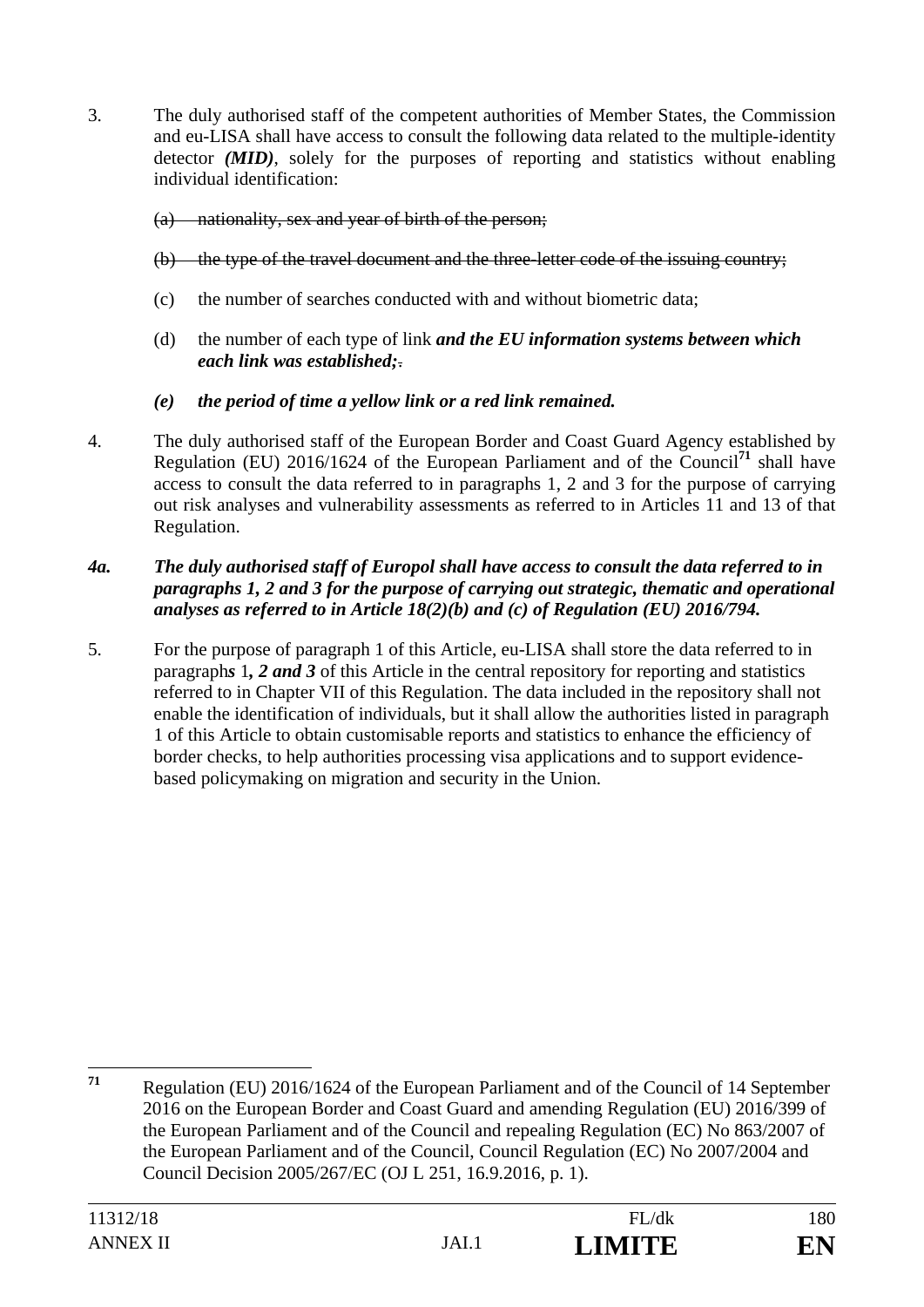## *Article 57*

# *Transitional period for the use of the European search portal*

- *1.* For a period of two years from the date the ESP commences operations, the obligations referred to in Article 7(2) and (4) shall not apply and the utilisation of the ESP shall be optional.
- *2. Following the period referred to in paragraph 1, the Commission, in close cooperation with Member States and eu-LISA, shall assess the impact of the ESP on border checks. On the basis of this assessment, and after consultation with the Member States, the Commission may adopt a delegated act in accordance with Article 63 to extend the period referred to in paragraph 1 until any potential technical issue linked to the ESP has been solved.*

## *Article 58*

*Transitional period applicable to the provisions on access to the common identity repository for law enforcement purposes of preventing, detecting or investigating terrorist offences or other serious criminal offences*

Article 22 shall apply from the date of the start of operations referred to in Article 62(1).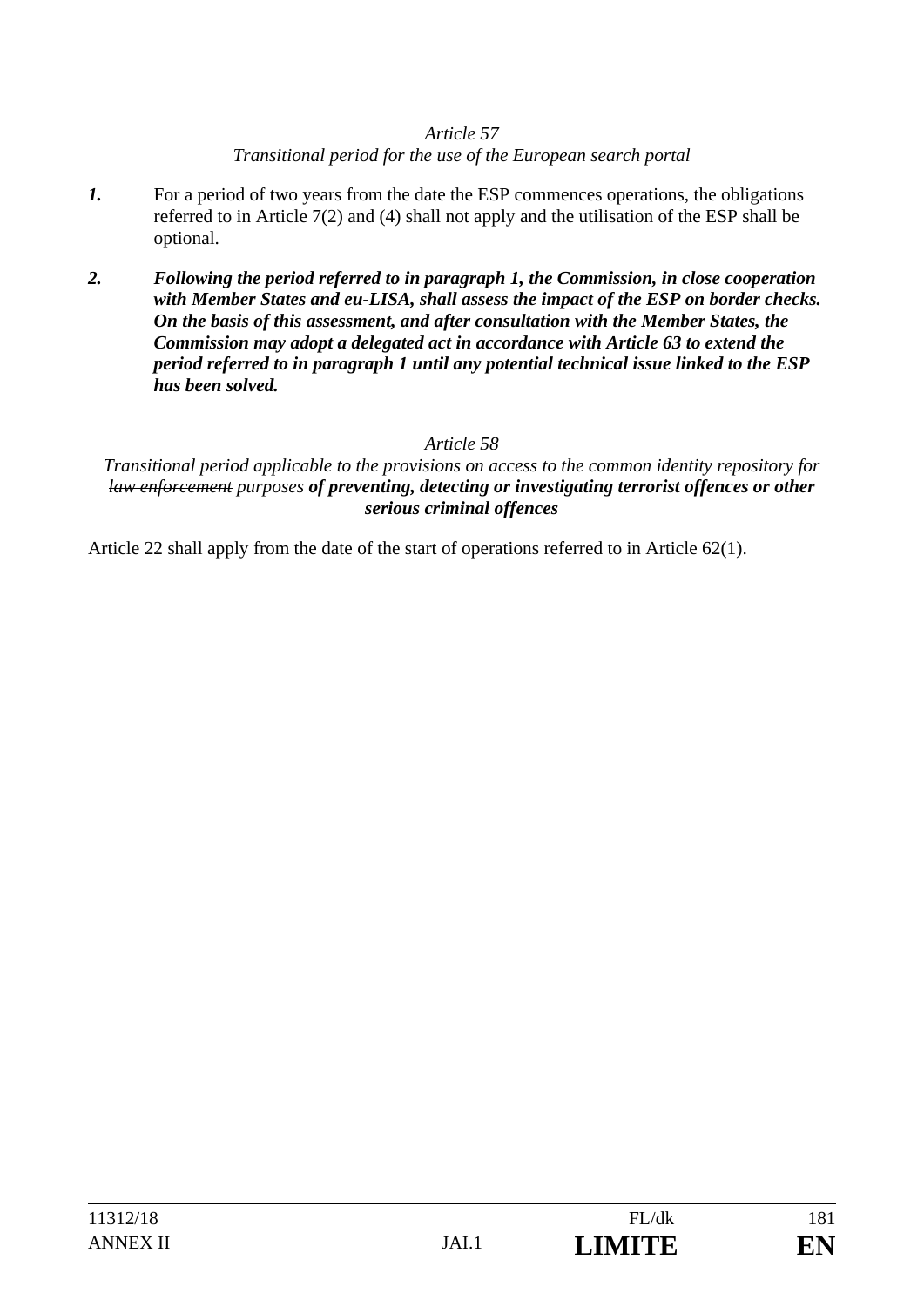#### *Article 59 Transitional period for the multiple-identity detection*

- 1. For a period of one year following the notification by eu-LISA of the completion of the test referred to in Article 62(1)(b) regarding the multiple-identity detector (MID) and before the start of operations of the MID, the ETIAS Central Unit as referred to in [Article 33(a) of Regulation (EU) 2016/1624] shall be responsible for carrying out a multiple-identity detection between the data stored in the *EES,* VIS, Eurodac and the SIS. The multipleidentity detections shall be carried out using only biometric data in accordance with Article 27(2) of this Regulation.
- 2. Where the query reports one or several *match(es)* hit(s) and the identity data of the linked files is identical or similar, a white link shall be created in accordance with Article 33.

Where the query reports one or several *match(es)* hit(s) and the identity data of the linked files cannot be considered as similar, a yellow link shall be created in accordance with Article 30 and the procedure referred to in Article 29 shall apply.

Where several hits *matches* are reported, a link shall be created to each piece of data triggering the hit *match*.

- 3. Where a yellow link is created in accordance with paragraph 3, the MID shall grant access to the identity data present in the different information systems to the ETIAS Central Unit.
- 4. Where a link is created to an alert in the SIS, other than a refusal of entry *or return* alert or an alert on a travel document reported lost, stolen or invalidated in accordance with Article*s* 24 *and 25* of the Regulation on SIS in the field of border checks*, Article 3 of the Regulation on the use of SIS for the return of illegaly staying third-country nationals* and Article 38 of the Regulation on SIS in the field of law enforcement *police cooperation and judicial cooperation in criminal matters* respectively, the MID shall grant access to the identity data present in the different information systems to the SIRENE Bureau of the Member State that created the alert.
- 5. The ETIAS Central Unit or the SIRENE Bureau of the Member State that created the alert shall have access to the data contained in the identity confirmation file and shall assess the different identities and shall update the link in accordance with Articles 31, 32 and 33 and add it to the identity confirmation file.
- 6. eu-LISA *Member States* shall assist where necessary the ETIAS Central Unit in carrying out the multiple-identity detection referred to in this Article.
- *7. Where a red link is created between data in the CIR, the identity confirmation file including the red link shall be stored in the MID at least for three years or for as long as the corresponding data are stored in at least one of the EU information systems.*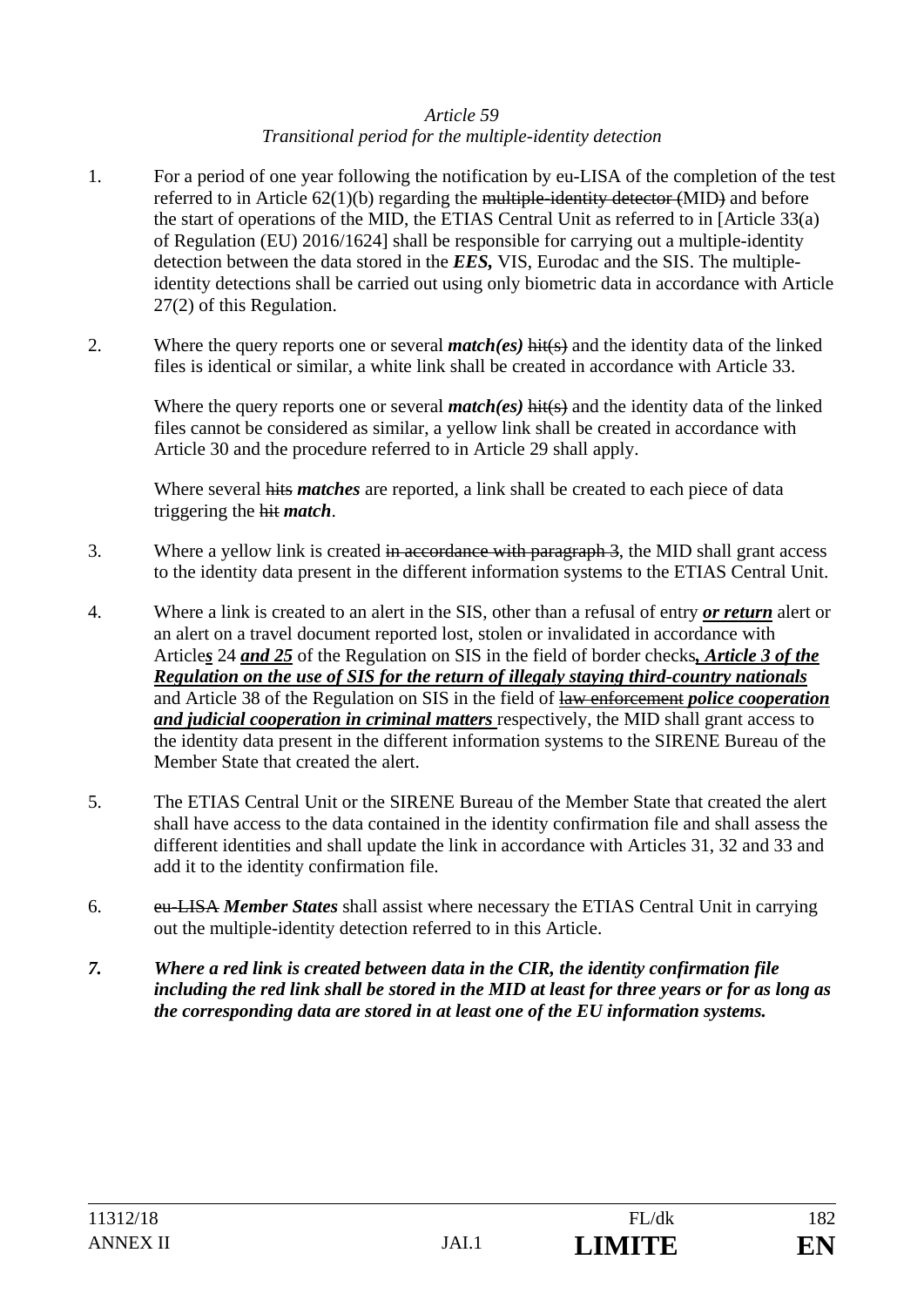- *8. Where a red link is created between data in the CIR, the linked data referred to in Article 18(1), (2) and (2a) shall be stored in the CIR at least for three years or for as long as the corresponding data are stored in at least one of the EU information systems.*
- *9. Where a red link is created between data in the CIR and the SIS, the linked data referred to in Article 18(1), (2) and (2a) shall be stored in the CIR for as long as the corresponding data are stored in the SIS.*
- *10. Following the period referred to in paragraph 1, the Commission, in close cooperation with Member States and the ETIAS Central Unit, shall assess the need to extend the transitional period in which the ETIAS Central Unit performs the tasks referred to in this Article. On the basis of this assessment, and after consultation with the Member States, the Commission may adopt a delegated act in accordance with Article 63 to extend the period referred to in paragraph 1.*

# *Article 60*

#### *Costs*

- 1. The costs incurred in connection with the establishment and operation of the ESP, the shared biometric matching service *(BMS)*, the common identity repository *(CIR)* and the MID shall be borne by the general budget of the Union.
- 2. Costs incurred in connection with the integration of the existing national infrastructures and their connection to the national uniform interfaces as well as in connection with hosting the national uniform interfaces shall be borne by the general budget of the Union.

The following costs shall be excluded:

- (a) Member States' project management office (meetings, missions, offices);
- (b) hosting of national IT systems (space, implementation, electricity, cooling);
- (c) operation of national IT systems (operators and support contracts);
- (d) design, development, implementation, operation and maintenance of national communication networks.
- 3. The costs incurred by the designated authorities referred to in Article 4(24) shall be borne, respectively, by each Member State and Europol. The costs for the connection of the designated authorities to the CIR shall be borne by each Member State and Europol, respectively.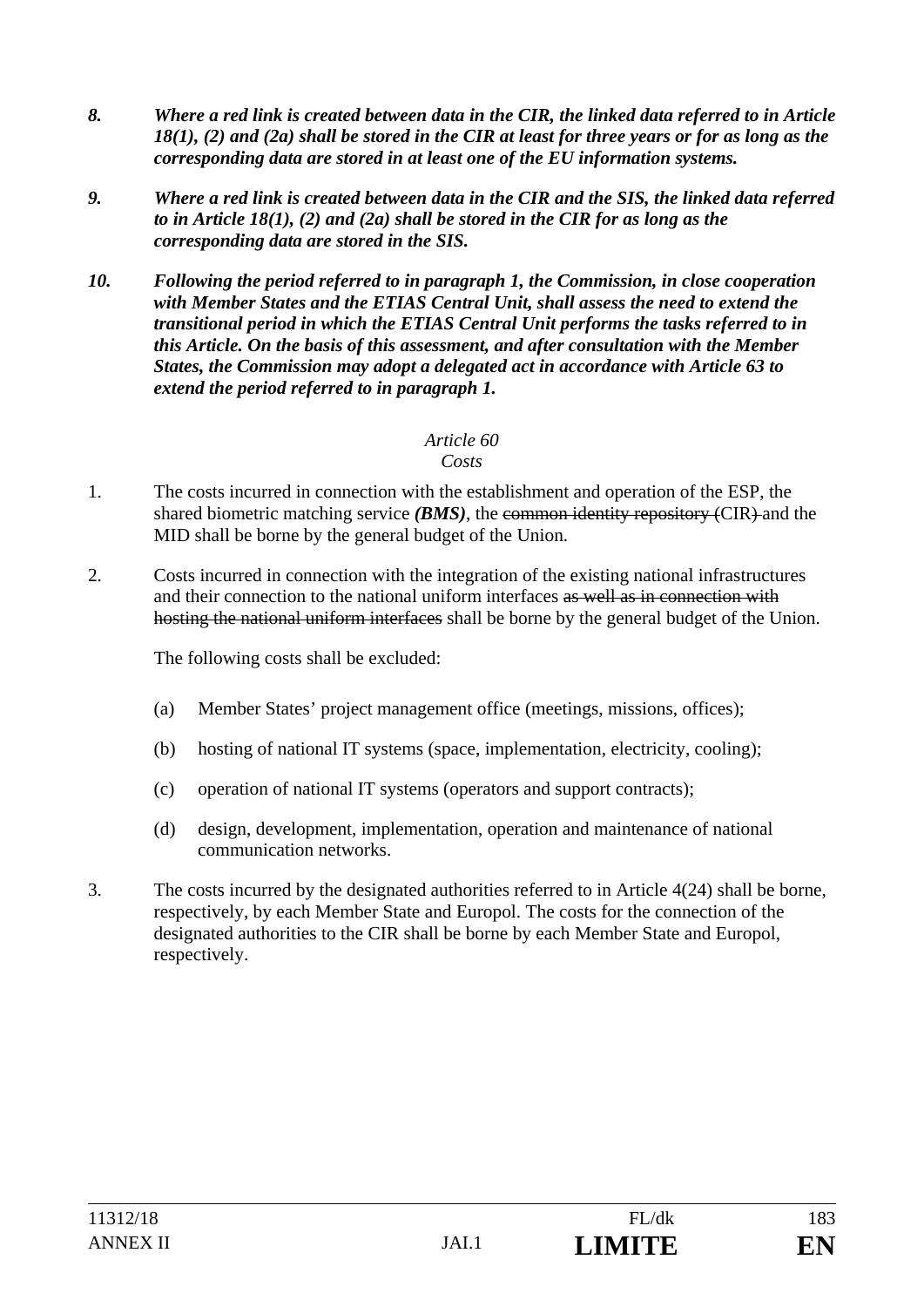#### *Article 61 Notifications*

1. The Member States shall notify eu-LISA of the authorities referred to in Articles 7, 20, 21 and 26 that may use or have access to the ESP, the CIR and the MID respectively.

A consolidated list of those authorities shall be published in the *Official Journal of the European Union* within a period of three months from the date on which each interoperability component commenced operations in accordance with Article 62. Where there are amendments to the list, eu-LISA shall publish an updated consolidated list once a year.

- 2. eu-LISA shall notify the Commission of the successful completion of the test referred to in Article 62(1)(b).
- 3. The ETIAS Central Unit shall notify the Commission of the successful completion of the transitional measure laid down in Article 59.
- 4. The Commission shall make available to the Member States and the public, by a constantly updated public website, the information notified pursuant to paragraph 1.

## *Article 62 Start of operations*

- 1. The Commission shall decide the date from which each interoperability component is to start operations, after the following conditions are met:
	- (a) the measures referred to in Articles 8(2), 9(7), *13(5),* 28(5)*, (5a)* and (*7*6), *32(4a), 33(4a),* 37(4), 38(4), 39(5), and 44(5)*, 57(2) and 59(10), 68(7a)* have been adopted;
	- (b) eu-LISA has declared the successful completion of a comprehensive test of the relevant interoperability component, which is to be conducted by eu-LISA in cooperation with the Member States, *the ETIAS Central Unit and Europol*;
	- (c) eu-LISA has validated the technical and legal arrangements to collect and transmit the data referred to in Articles 8(1), 13, 19 *18*, 34 and 39 and have *has* notified them to the Commission;
	- (d) the Member States have notified the Commission as referred to in Article  $61(1)$ ;
	- (e) for the multiple-identity detector, the ETIAS Central Unit has notified the Commission as referred to in Article 61(3).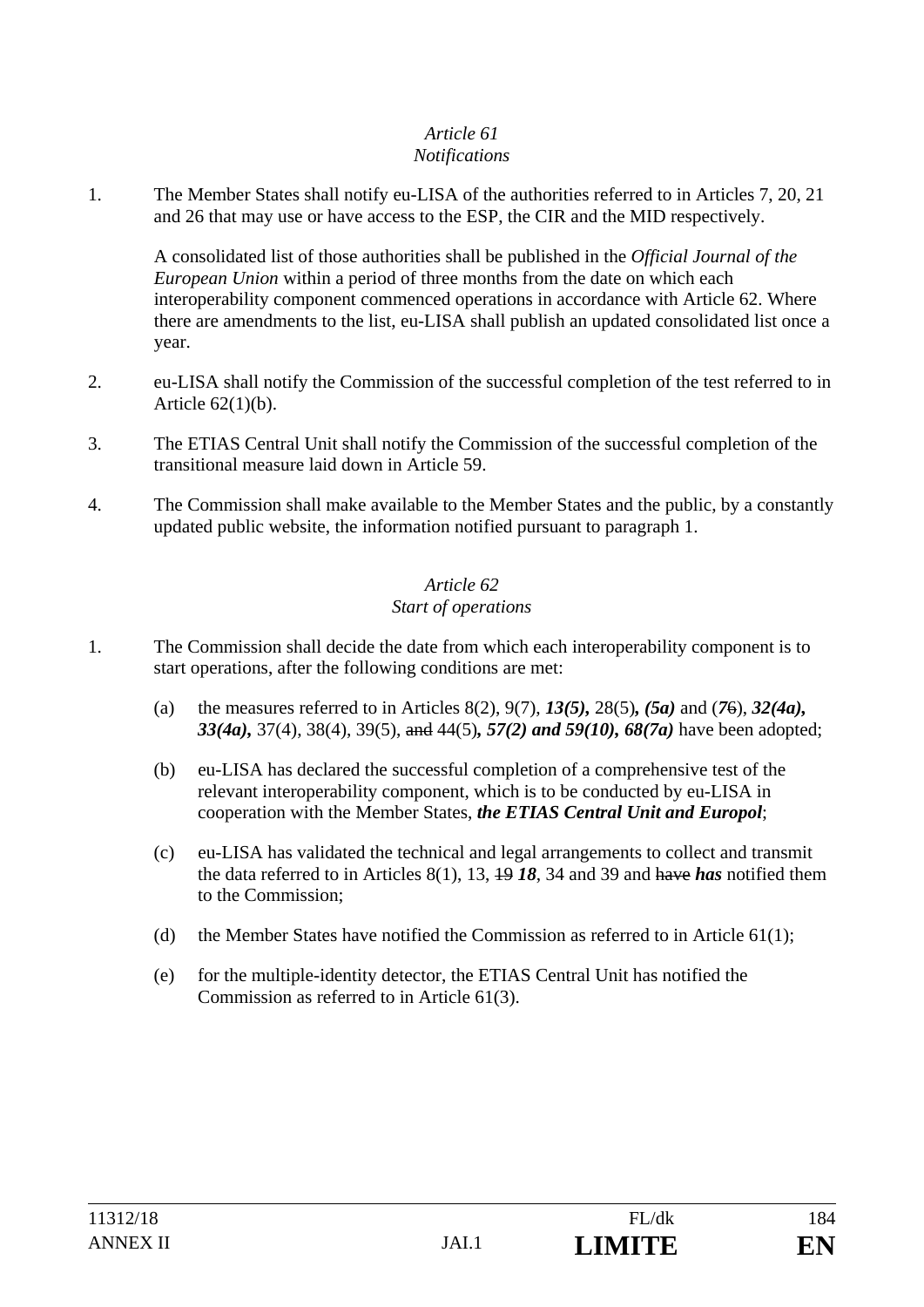- 2. The Commission shall inform the European Parliament and the Council of the results of the test carried out pursuant to paragraph 1(b).
- 3. The Commission decision referred to in paragraph 1 shall be published in the *Official Journal of the European Union*.
- 4. The Member States*, the ETIAS Central Unit* and Europol shall start using the interoperability components from the date determined by the Commission in accordance with paragraph 1.

## *Article 63 Exercise of the delegation*

- 1. The power to adopt delegated acts is conferred on the Commission subject to the conditions laid down in this Article.
- 2. The power to adopt delegated acts referred to in Articles 8(2)*,* and 9(7) *57(2) and 59(10)* shall be conferred on the Commission for an indeterminate *a* period of *five years* time from [*the date of entry into force of this Regulation*]. *The Commission shall draw up a report in respect of the delegation of power not later than nine months before the end of the fiveyear period. The delegation of power shall be tacitly extended for periods of an identical duration, unless the European Parliament or the Council opposes such extension not later than three months before the end of each period.*
- 3. The delegation of power referred to in Articles 8(2)*,* and 9(7) *57(2) and 59(10)* may be revoked at any time by the European Parliament or by the Council. A decision to revoke shall put an end to the delegation of the power specified in that decision. It shall take effect the day following the publication of the decision in the *Official Journal of the European Union* or at a later date specified therein. It shall not affect the validity of any delegated acts already in force.
- 4. Before adopting a delegated act, the Commission shall consult experts designated by each Member State in accordance with the principles laid down in the Interinstitutional Agreement on Better Law-Making of 13 April 2016.
- 5. As soon as it adopts a delegated act, the Commission shall notify it simultaneously to the European Parliament and to the Council.
- 6. A delegated act adopted pursuant to Articles 8(2)*,* and 9(7) *57(2)* shall enter into force only if no objection has been expressed either by the European Parliament or the Council within a period of [two months] of notification of that act to the European Parliament and the Council or if, before the expiry of that period, the European Parliament and the Council have both informed the Commission that they will not object. That period shall be extended by [two months] at the initiative of the European Parliament or of the Council.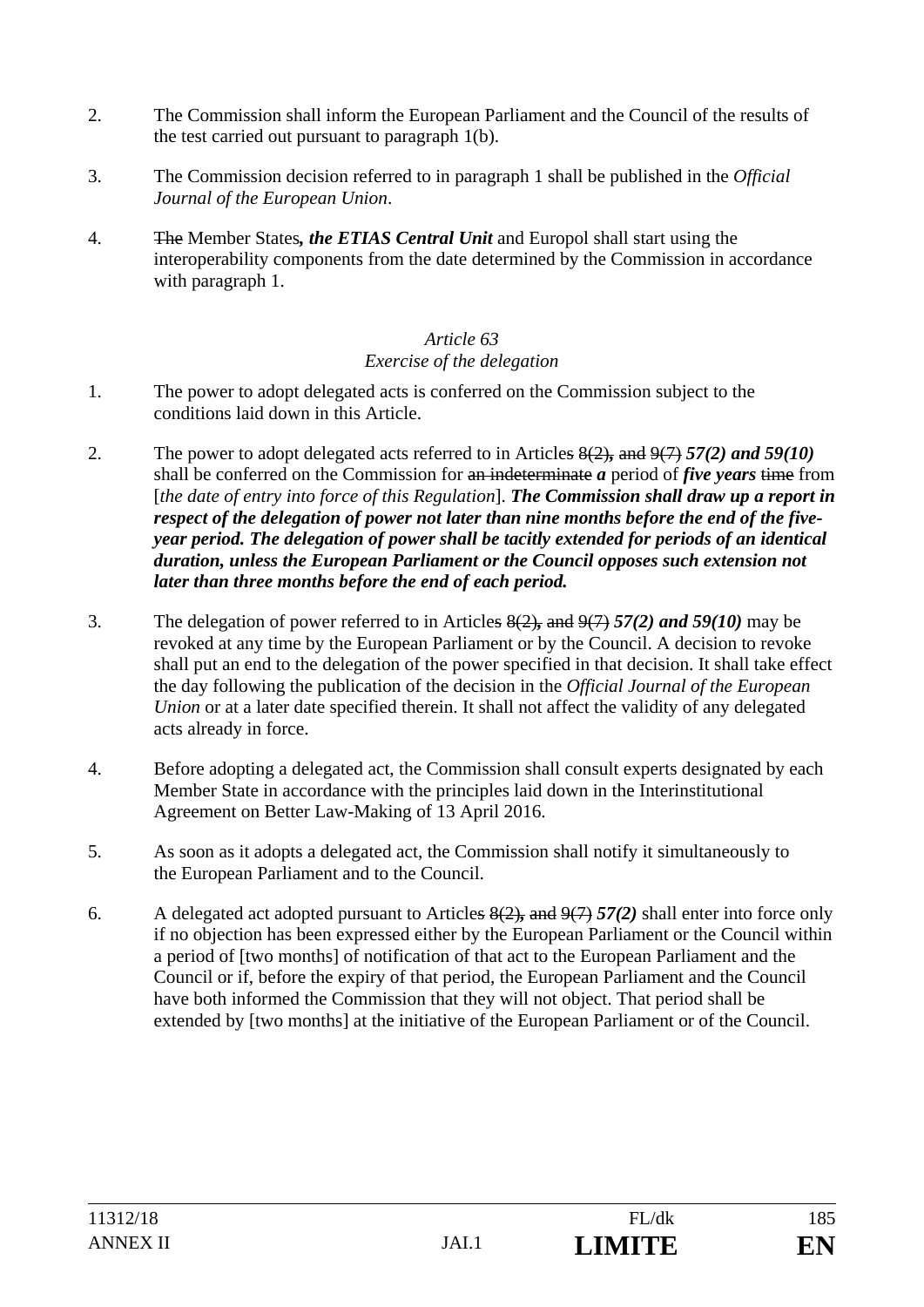# *Article 64*

### *Committee procedure*

- 1. The Commission shall be assisted by a committee. That committee shall be a committee within the meaning of Regulation (EU) No 182/2011.
- 2. Where reference is made to this paragraph, Article 5 of Regulation (EU) No 182/2011 shall apply. *Where the Committee delivers no opinion, the Commission shall not adopt the draft implementing act and the third subparagraph of Article 5(4) of Regulation (EU) No 182/2011 shall apply.*

# *Article 65*

# *Advisory group*

An Advisory Group shall be established by eu-LISA in order to provide it with the expertise related to interoperability, in particular in the context of the preparation of its annual work programme and its annual activity report. During the design and development phase of the interoperability instruments, Article 52(4) to (6) shall apply.

#### *Article 66 Training*

- *1.* eu-LISA shall perform tasks related to the provision of training on the technical use of the interoperability components in accordance with Regulation (EU) No 1077/2011.
- *2. The staff of Member State authorities, [the ETIAS Central Unit] and Europol, authorised to process data from the interoperability components, shall receive appropriate training about data security, data protection rules and the procedures of data processing, in which particular attention is paid to the process of multiple identity detection, including the verification of links and the accompanying need to ensure the safeguards in relation to fundamental rights.*

#### *Article 67 Practical handbook*

The Commission shall, in close cooperation with the Member States, eu-LISA and other relevant agencies, make available a practical handbook for the implementation and management of the interoperability components. The practical handbook shall provide technical and operational guidelines, recommendations and best practices. The Commission shall adopt the practical handbook in the form of a recommendation.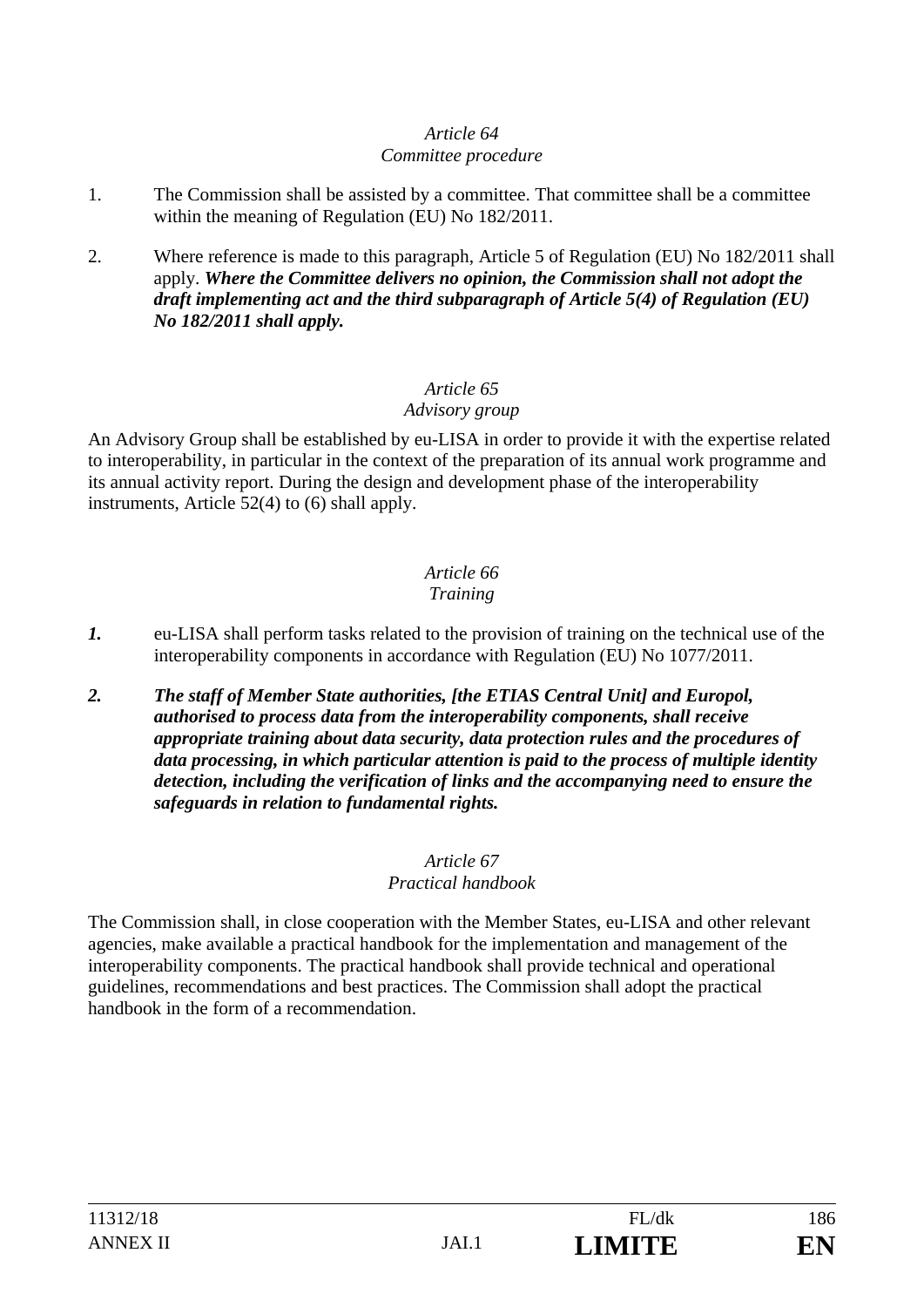## *Article 68 Monitoring and evaluation*

- 1. eu-LISA shall ensure that procedures are in place to monitor the development of the interoperability components in light of objectives relating to planning and costs and to monitor the functioning of the interoperability components in light of objectives relating to the technical output, cost-effectiveness, security and quality of service.
- 2. By [*Six months after the entry into force of this Regulation* OPOCE, please replace with the actual date] and every six months thereafter during the development phase of the interoperability components, eu-LISA shall submit a report to the European Parliament and the Council on the state of play of the development of the interoperability components. Once the development is finalised, a report shall be submitted to the European Parliament and the Council explaining in detail how the objectives, in particular relating to planning and costs, were achieved as well as justifying any divergences.
- 3. For the purposes of technical maintenance, eu-LISA shall have access to the necessary information relating to the data processing operations performed in the interoperability components.
- 4. Four years after the start of operations of each interoperability component and every four years thereafter, eu-LISA shall submit to the European Parliament, the Council and the Commission a report on the technical functioning of the interoperability components, including the security thereof.
- 5. In addition, one year after each report from eu-LISA, the Commission shall produce an overall evaluation of the components, including:
	- (a) an assessment of the application of this Regulation;
	- (b) an examination of the results achieved against objectives and the impact on fundamental rights;
	- (c) an assessment of the continuing validity of the underlying rationale of the interoperability components;
	- (d) an assessment of the security of the interoperability components;
	- (e) an assessment of any implications, including any disproportionate impact on the flow of traffic at border crossing points and those with a budgetary impact on the Union budget.

The evaluations shall include any necessary recommendations*, including the possibility, if appropriate, to conduct parallel searches in different EU information systems*. The Commission shall transmit the evaluation report to the European Parliament, to the Council, to the European Data Protection Supervisor and to the European Union Agency for Fundamental Rights established by Council Regulation (EC) No 168/2007.**<sup>72</sup>**

 $72$ **<sup>72</sup>** Council Regulation (EC) No 168/2007 of 15 February 2007 establishing a European Union Agency for Fundamental Rights (OJ L 53, 22.2.2007, p. 1).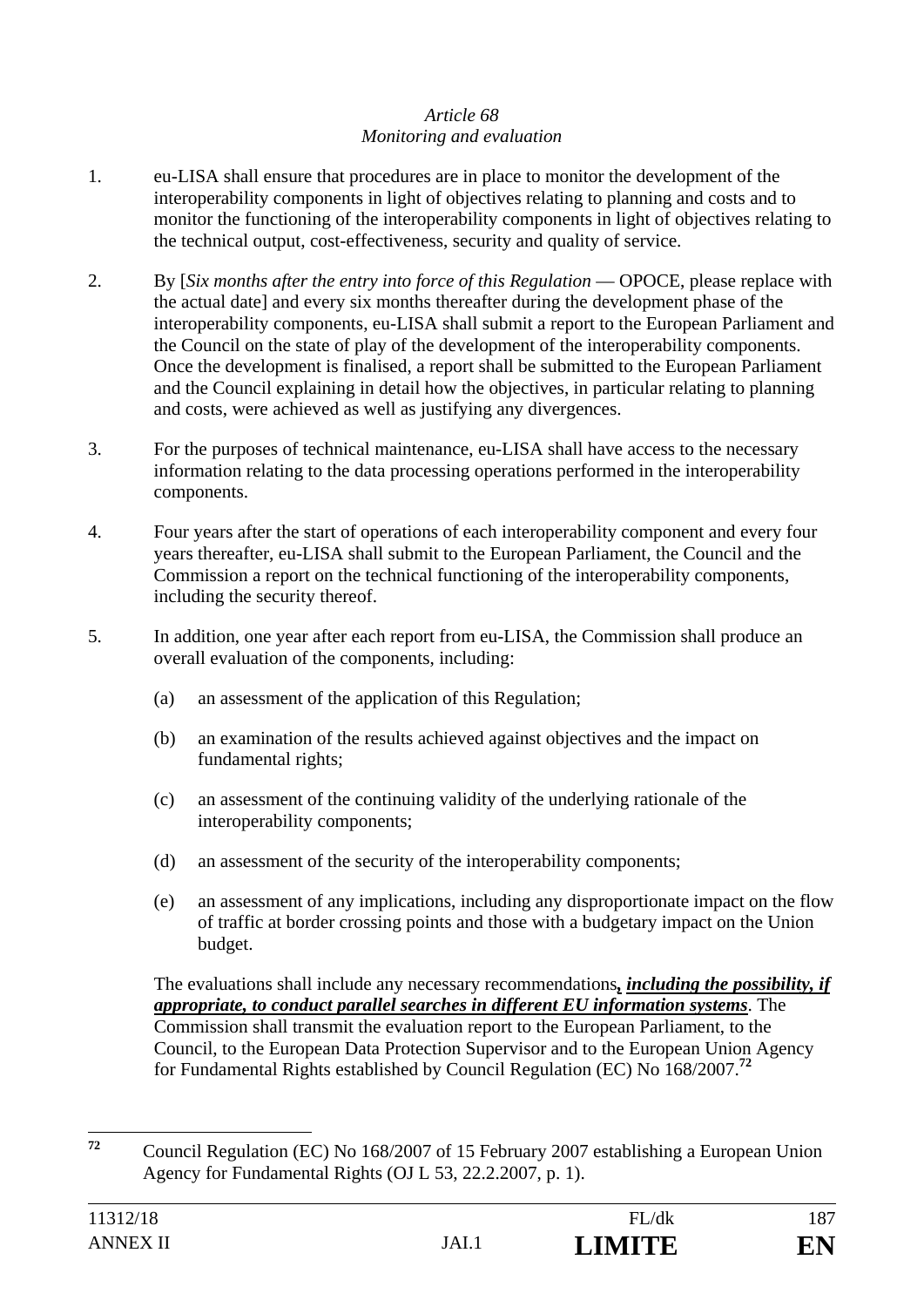- 6. The Member States and Europol shall provide eu-LISA and the Commission with the information necessary to draft the reports referred to in paragraphs 4 and 5. This information shall not jeopardise working methods or include information that reveals sources, staff members or investigations of the designated authorities.
- 7. eu-LISA shall provide the Commission with the information necessary to produce the evaluations referred to in paragraph 5.
- *7a. A technical solution shall be made available to Member States in order to facilitate the querying of EU information systems and the CIR pursuant to Article 22 for the purpose of managing users request and generating statistics referred to in this Article. The Commission shall adopt implementing acts concerning the specifications of the technical solution. Those implementing acts shall be adopted in accordance with the examination procedure referred to in Article 64(2).*
- 8. While respecting the provisions of national law on the publication of sensitive information, *and without prejudice to limitations necessary to protect security and public order, prevent crime and guarantee that any national investigation will not be jeopardized, each* Member State and Europol shall prepare annual reports on the effectiveness of access to data stored in the common identity repository for law enforcement purposes *of preventing, detecting or investigation terrorist offences or other serious criminal offences*, containing information and statistics on:
	- (a) the exact purpose of the consultation including the type of terrorist or serious criminal offence;
	- (b) reasonable grounds given for the substantiated suspicion that the suspect, perpetrator or victim is covered by the Eurodac Regulation;
	- (c) the number of requests for access to the  $CIR$  common identity repository for law enforcement purposes *of preventing, detecting or investigating terrorist offences or other serious criminal offences*;
	- (d) the number and type of cases that have ended in successful identifications;
	- (e) the need and use made of the exceptional case of urgency including those cases where that urgency was not accepted by the *ex post* verification carried out by the central access point.

Member State and Europol annual reports shall be transmitted to the Commission by 30 June of the subsequent year.